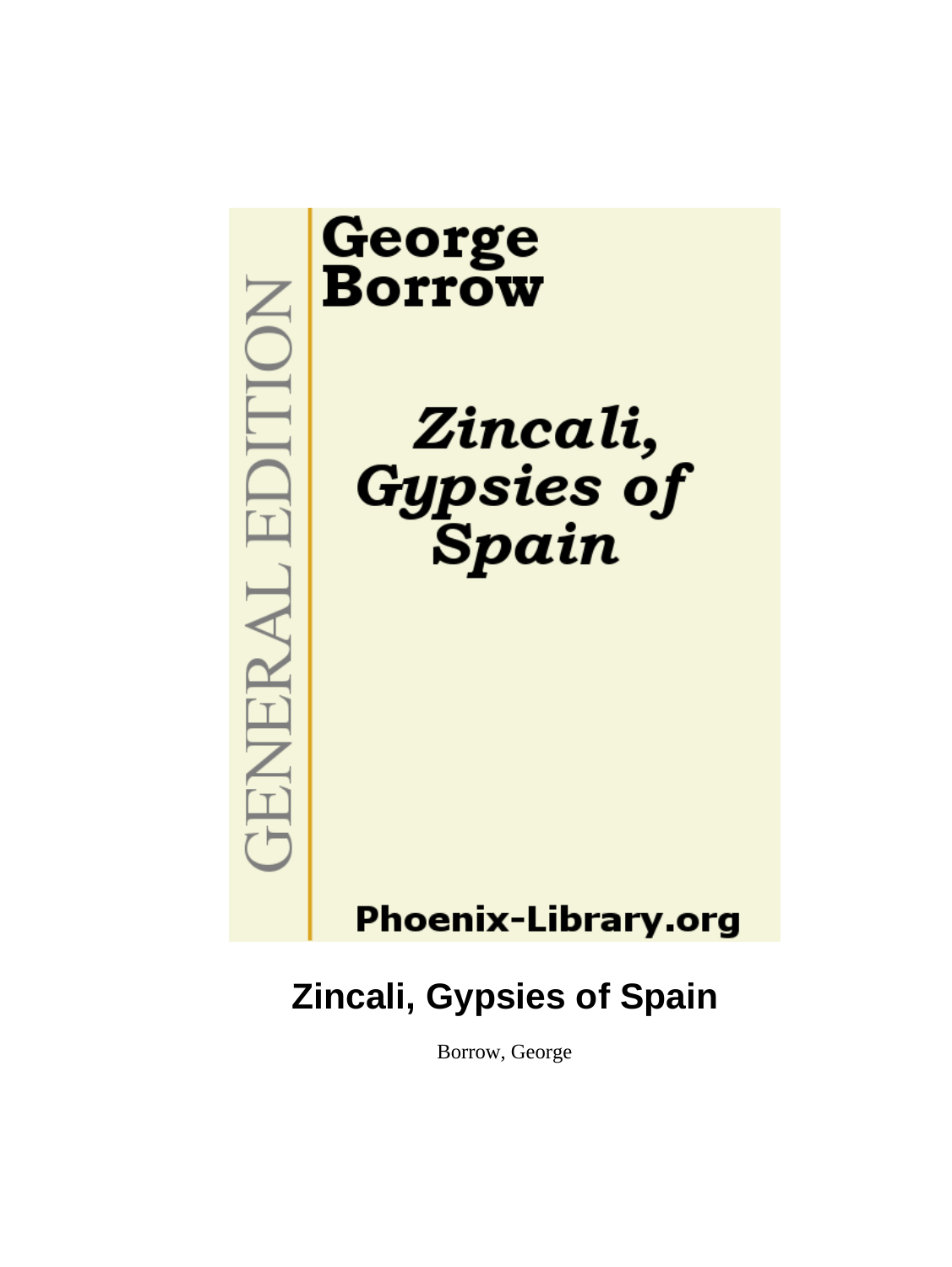[About Phoenix−Edition](#page-187-0) **[Copyright](#page-188-0)**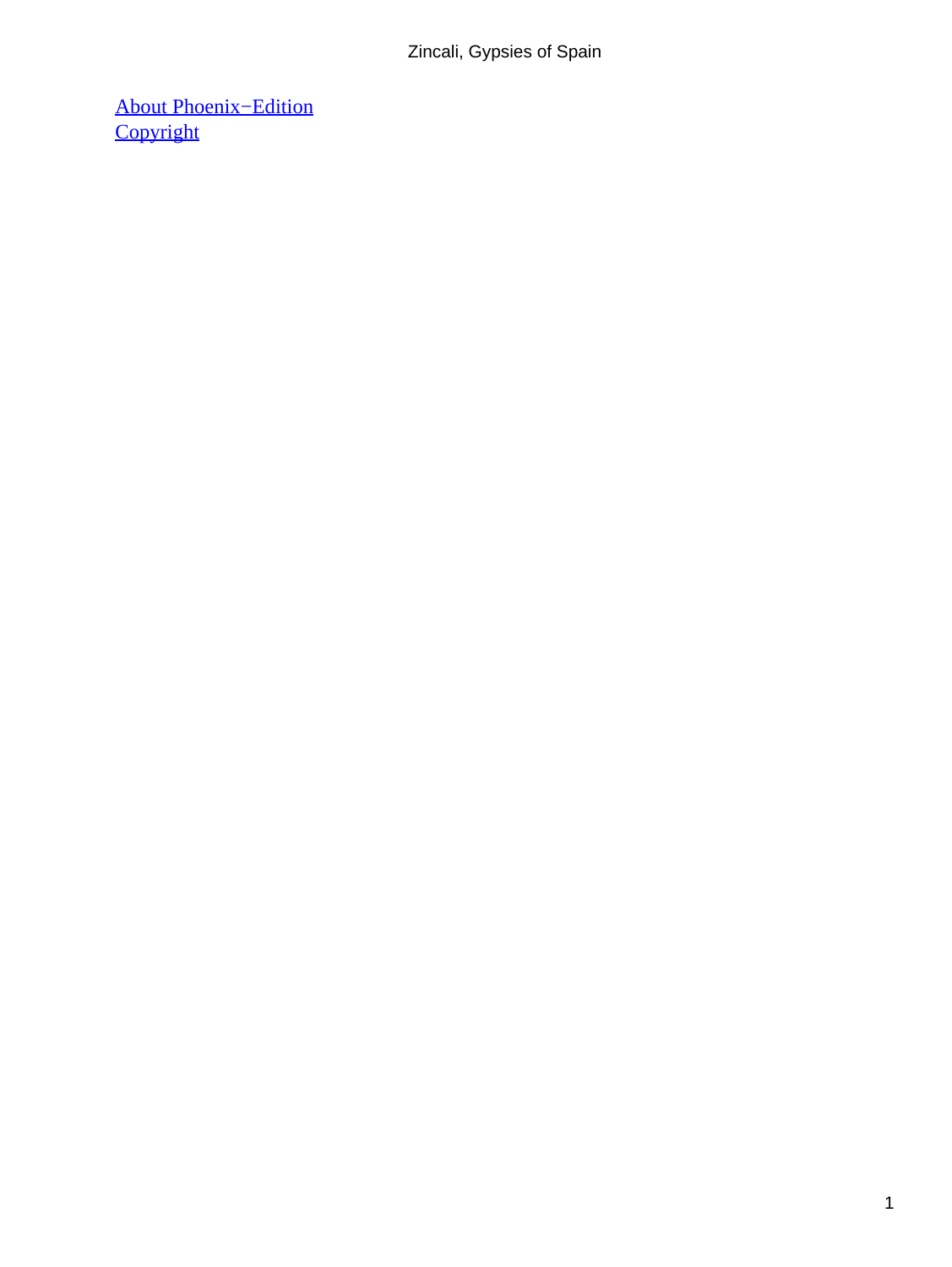*The Zincali* − An Account of the Gypsies of Spain

## **PREFACE**

 IT is with some diffidence that the author ventures to offer the present work to the public.

 The greater part of it has been written under very peculiar circumstances, such as are not in general deemed at all favourable for literary composition: at considerable intervals, during a period of nearly five years passed in Spain − in moments snatched from more important pursuits − chiefly in ventas and posadas, whilst wandering through the country in the arduous and unthankful task of distributing the Gospel among its children.

 Owing to the causes above stated, he is aware that his work must not unfrequently appear somewhat disjointed and unconnected, and the style rude and unpolished: he has, nevertheless, permitted the tree to remain where he felled it, having, indeed, subsequently enjoyed too little leisure to make much effectual alteration.

 At the same time he flatters himself that the work is not destitute of certain qualifications to entitle it to approbation. The author's acquaintance with the Gypsy race in general dates from a very early period of his life, which considerably facilitated his intercourse with the Peninsular portion, to the elucidation of whose history and character the present volumes are more particularly devoted. Whatever he has asserted, is less the result of reading than of close observation, he having long since come to the conclusion that the Gypsies are not a people to be studied in books, or at least in such books as he believes have hitherto been written concerning them.

 Throughout he has dealt more in facts than in theories, of which he is in general no friend. True it is, that no race in the world affords, in many points, a more extensive field for theory and conjecture than the Gypsies, who are certainly a very mysterious people come from some distant land, no mortal knows why, and who made their first appearance in Europe at a dark period, when events were not so accurately recorded as at the present time.

 But if he has avoided as much as possible touching upon subjects which must always, to a certain extent, remain shrouded in obscurity; for example, the, original state and condition of the Gypsies, and the causes which first brought them into Europe; he has stated what they are at the present day, what he knows them to be from a close scrutiny of their ways and habits, for which, perhaps, no one ever enjoyed better opportunities; and he has, moreover, given − not a few words culled expressly for the purpose of supporting a theory, but one entire dialect of their language, collected with much trouble and difficulty; and to this he humbly calls the attention of the learned, who, by comparing it with certain languages, may decide as to the countries in which the Gypsies have lived or travelled.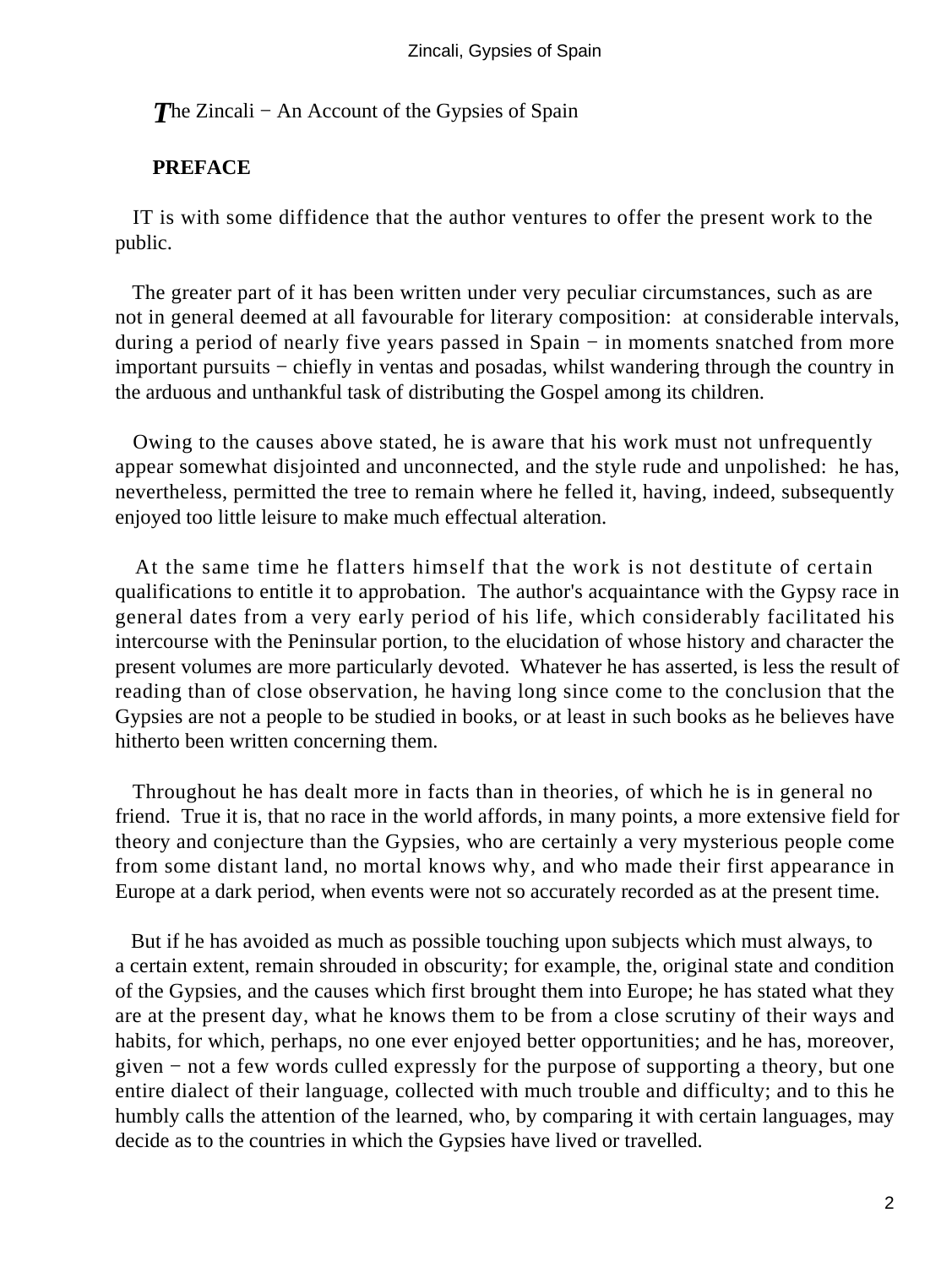With respect to the Gypsy rhymes in the second volume, he wishes to make one observation which cannot be too frequently repeated, and which he entreats the reader to bear in mind: they are **GYPSY COMPOSITIONS,** and have little merit save so far as they throw light on the manner of thinking and speaking of the Gypsy people, or rather a portion of them, and as to what they are capable of effecting in the way of poetry. It will, doubtless, be said that the rhymes are **TRASH;** − even were it so, they are original, and on that account, in a philosophic point of view, are more valuable than the most brilliant compositions pretending to describe Gypsy life, but written by persons who are not of the Gypsy sect. Such compositions, however replete with fiery sentiments, and allusions to freedom and independence, are certain to be tainted with affectation. Now in the Gypsy rhymes there is no affectation, and on that very account they are different in every respect from the poetry of those interesting personages who figure, under the names of Gypsies, Gitanos, Bohemians, etc., in novels and on the boards of the theatre.

 It will, perhaps, be objected to the present work, that it contains little that is edifying in a moral or Christian point of view: to such an objection the author would reply, that the Gypsies are not a Christian people, and that their morality is of a peculiar kind, not calculated to afford much edification to what is generally termed the respectable portion of society. Should it be urged that certain individuals have found them very different from what they are represented in these volumes, he would frankly say that he yields no credit to the presumed fact, and at the same time he would refer to the vocabulary contained in the second volume, whence it will appear that the words **HOAX** and **HOCUS** have been immediately derived from the language of the Gypsies, who, there is good reason to believe, first introduced the system into Europe, to which those words belong.

 The author entertains no ill−will towards the Gypsies; why should he, were he a mere carnal reasoner? He has known them for upwards of twenty years, in various countries, and they never injured a hair of his head, or deprived him of a shred of his raiment; but he is not deceived as to the motive of their forbearance: they thought him a ROM, and on this supposition they hurt him not, their love of 'the blood' being their most distinguishing characteristic. He derived considerable assistance from them in Spain, as in various instances they officiated as colporteurs in the distribution of the Gospel: but on that account he is not prepared to say that they entertained any love for the Gospel or that they circulated it for the honour of Tebleque the Saviour. Whatever they did for the Gospel in Spain, was done in the hope that he whom they conceived to be their brother had some purpose in view which was to contribute to the profit of the Cales, or Gypsies, and to terminate in the confusion and plunder of the Busne, or Gentiles. Convinced of this, he is too little of an enthusiast to rear, on such a foundation, any fantastic edifice of hope which would soon tumble to the ground.

 The cause of truth can scarcely be forwarded by enthusiasm, which is almost invariably the child of ignorance and error. The author is anxious to direct the attention of the public towards the Gypsies; but he hopes to be able to do so without any romantic appeals in their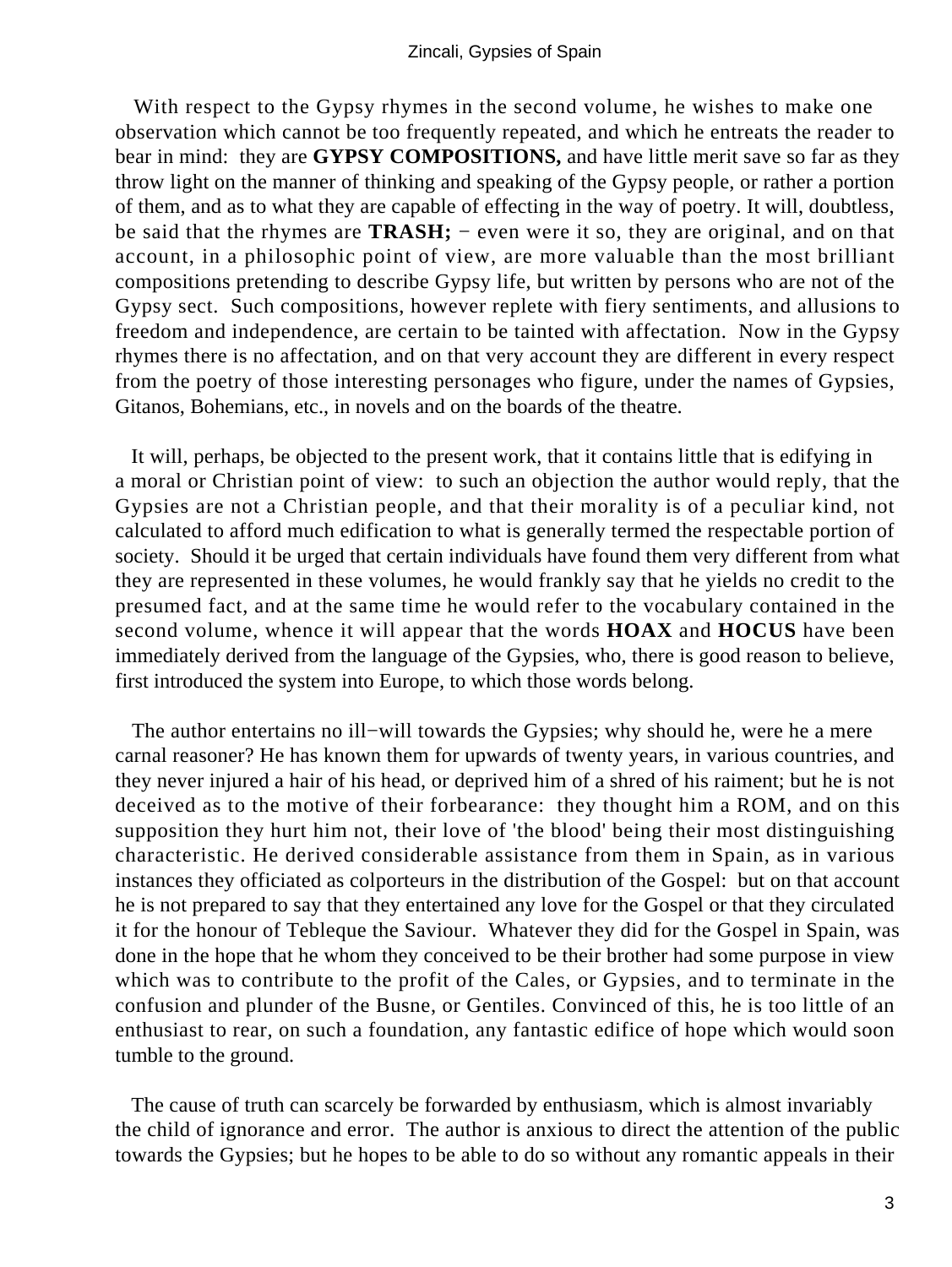behalf, by concealing the truth, or by warping the truth until it becomes falsehood. In the following pages he has depicted the Gypsies as he has found them, neither aggravating their crimes nor gilding them with imaginary virtues. He has not expatiated on 'their gratitude towards good people, who treat them kindly and take an interest in their welfare'; for he believes that of all beings in the world they are the least susceptible of such a feeling. Nor has he ever done them injustice by attributing to them licentious habits, from which they are, perhaps, more free than any race in the creation.

## **PREFACE TO THE SECOND EDITION**

 I **CANNOT** permit the second edition of this work to go to press without premising it with a few words.

 When some two years ago I first gave **THE ZINCALI** to the world, it was, as I stated at the time, with considerable hesitation and diffidence: the composition of it and the collecting of Gypsy words had served as a kind of relaxation to me whilst engaged in the circulation of the Gospel in Spain. After the completion of the work, I had not the slightest idea that it possessed any peculiar merit, or was calculated to make the slightest impression upon the reading world. Nevertheless, as every one who writes feels a kind of affection, greater or less, for the productions of his pen, I was averse, since the book was written, to suffer it to perish of damp in a lumber closet, or by friction in my travelling wallet. I committed it therefore to the press, with a friendly 'Farewell, little book; I have done for you all I can, and much more than you deserve.'

 My expectations at this time were widely different from those of my namesake George in the **VICAR OF WAKEFIELD** when he published his paradoxes. I took it as a matter of course that the world, whether learned or unlearned, would say to my book what they said to his paradoxes, as the event showed, – nothing at all. To my utter astonishment, however, I had no sooner returned to my humble retreat, where I hoped to find the repose of which I was very much in need, than I was followed by the voice not only of England but of the greater part of Europe, informing me that I had achieved a feat − a work in the nineteenth century with some pretensions to originality. The book was speedily reprinted in America, portions of it were translated into French and Russian, and a fresh edition demanded.

 In the midst of all this there sounded upon my ears a voice which I recognised as that of the Maecenas of British literature: 'Borromeo, don't believe all you hear, nor think that you have accomplished anything so very extraordinary: a great portion of your book is very sorry trash indeed – Gypsy poetry, dry laws, and compilations from dull Spanish authors: it has good points, however, which show that you are capable of something much better: try your hand again − avoid your besetting sins; and when you have accomplished something which will really do credit to – Street, it will be time enough to think of another delivery of these GYPSIES.'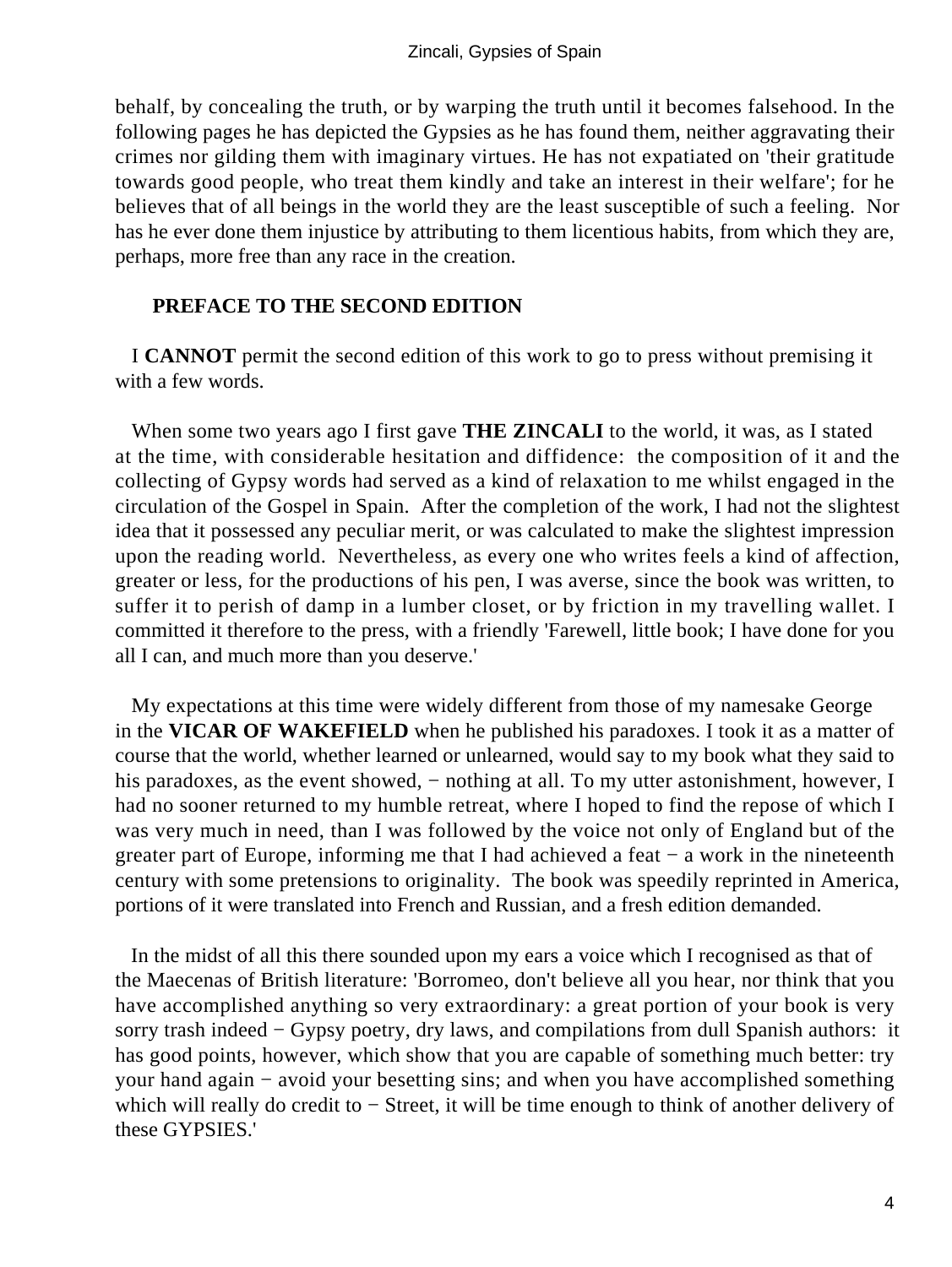Mistos amande: 'I am content,' I replied; and sitting down I commenced the **BIBLE IN SPAIN.** At first I proceeded slowly – sickness was in the land, and the face of nature was overcast – heavy rain–clouds swam in the heavens, – the blast howled amid the pines which nearly surround my lonely dwelling, and the waters of the lake which lies before it, so quiet in general and tranquil, were fearfully agitated. 'Bring lights hither, O Hayim Ben Attar, son of the miracle! ' And the Jew of Fez brought in the lights, for though it was midday I could scarcely see in the little room where I was writing. . . .

 A dreary summer and autumn passed by, and were succeeded by as gloomy a winter. I still proceeded with the **BIBLE IN SPAIN.** The winter passed, and spring came with cold dry winds and occasional sunshine, whereupon I arose, shouted, and mounting my horse, even Sidi Habismilk, I scoured all the surrounding district, and thought but little of the **BIBLE IN SPAIN.**

 So I rode about the country, over the heaths, and through the green lanes of my native land, occasionally visiting friends at a distance, and sometimes, for variety's sake, I stayed at home and amused myself by catching huge pike, which lie perdue in certain deep ponds skirted with lofty reeds, upon my land, and to which there is a communication from the lagoon by a deep and narrow watercourse. − I had almost forgotten the **BIBLE IN SPAIN.**

 Then came the summer with much heat and sunshine, and then I would lie for hours in the sun and recall the sunny days I had spent in Andalusia, and my thoughts were continually reverting to Spain, and at last I remembered that the **BIBLE IN SPAIN** was still unfinished; whereupon I arose and said: 'This loitering profiteth nothing' – and I hastened to my summer−house by the side of the lake, and there I thought and wrote, and every day I repaired to the same place, and thought and wrote until I had finished the **BIBLE IN SPAIN.**

 And at the proper season the **BIBLE IN SPAIN** was given to the world; and the world, both learned and unlearned, was delighted with the **BIBLE IN SPAIN,** and the highest authority (1) said, 'This is a much better book than the GYPSIES'; and the next great authority (2) said, 'something betwixt Le Sage and Bunyan.' 'A far more entertaining work than DON QUIXOTE,' exclaimed a literary lady. 'Another GIL BLAS,' said the cleverest writer in Europe. (3) 'Yes,' exclaimed the cool sensible **SPECTATOR,** (4) 'a **GIL BLAS** in water−colours.'

 And when I heard the last sentence, I laughed, and shouted, 'KOSKO **PENNESE** PAL!' (5) It pleased me better than all the rest. Is there not a text in a certain old book which says: Woe unto you when all men shall speak well of you! Those are awful words, brothers; woe is me!

 'Revenons a nos Bohemiens!' Now the **BIBLE IN SPAIN** is off my hands, I return to 'these GYPSIES'; and here you have, most kind, lenient, and courteous public, a fresh delivery of them. In the present edition, I have attended as much as possible to the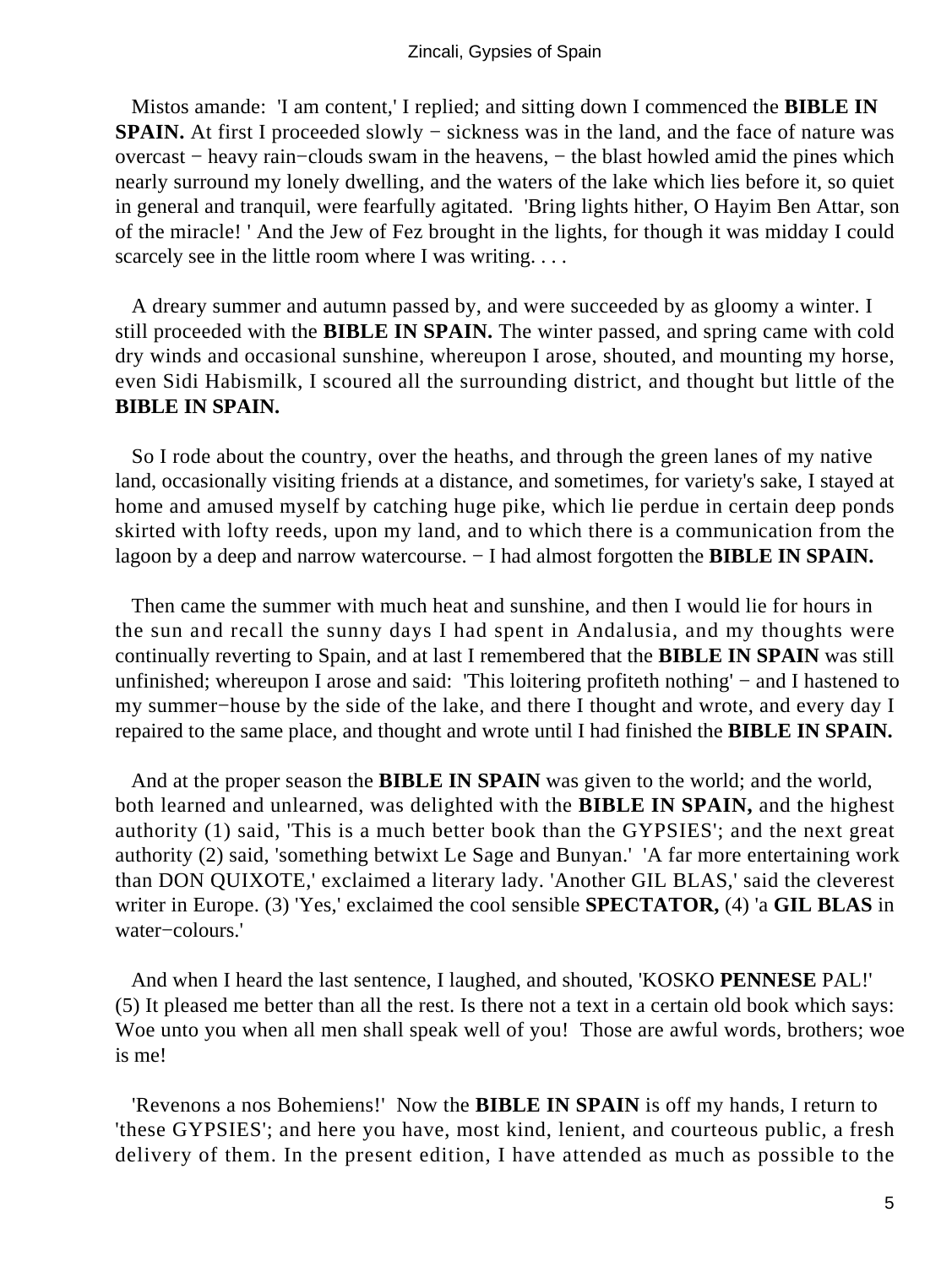suggestions of certain individuals, for whose opinion I cannot but entertain the highest respect. I have omitted various passages from Spanish authors, which the world has objected to as being quite out of place, and serving for no other purpose than to swell out the work. In lieu thereof, I have introduced some original matter relative to the Gypsies, which is, perhaps, more calculated to fling light over their peculiar habits than anything which has yet appeared. To remodel the work, however, I have neither time nor inclination, and must therefore again commend it, with all the imperfections which still cling to it, to the generosity of the public.

 A few words in conclusion. Since the publication of the first edition, I have received more than one letter, in which the writers complain that I, who seem to know so much of what has been written concerning the Gypsies, (6) should have taken no notice of a theory entertained by many, namely, that they are of Jewish origin, and that they are neither more nor less than the descendants of the two lost tribes of Israel. Now I am not going to enter into a discussion upon this point, for I know by experience, that the public cares nothing for discussions, however learned and edifying, but will take the present opportunity to relate a little adventure of mine, which bears not a little upon this matter.

 So it came to pass, that one day I was scampering over a heath, at some distance from my present home: I was mounted upon the good horse Sidi Habismilk, and the Jew of Fez, swifter than the wind, ran by the side of the good horse Habismilk, when what should I see at a corner of the heath but the encampment of certain friends of mine; and the chief of that camp, even Mr. Petulengro, stood before the encampment, and his adopted daughter, Miss Pinfold, stood beside him.

**MYSELF.** − 'Kosko divvus (7), Mr. Petulengro! I am glad to see you: how are you getting on?'

MR. **PETULENGRO.** − 'How am I getting on? as well as I can. What will you have for that nokengro (8)?'

 Thereupon I dismounted, and delivering the reins of the good horse to Miss Pinfold, I took the Jew of Fez, even Hayim Ben Attar, by the hand, and went up to Mr. Petulengro, exclaiming, 'Sure ye are two brothers.' Anon the Gypsy passed his hand over the Jew's face, and stared him in the eyes: then turning to me he said, 'We are not dui palor (9); this man is no Roman; I believe him to be a Jew; he has the face of one; besides, if he were a Rom, even from Jericho, he could rokra a few words in Rommany.'

 Now the Gypsy had been in the habit of seeing German and English Jews, who must have been separated from their African brethren for a term of at least 1700 years; yet he recognised the Jew of Fez for what he was − a Jew, and without hesitation declared that he was 'no Roman.' The Jews, therefore, and the Gypsies have each their peculiar and distinctive countenance, which, to say nothing of the difference of language, precludes the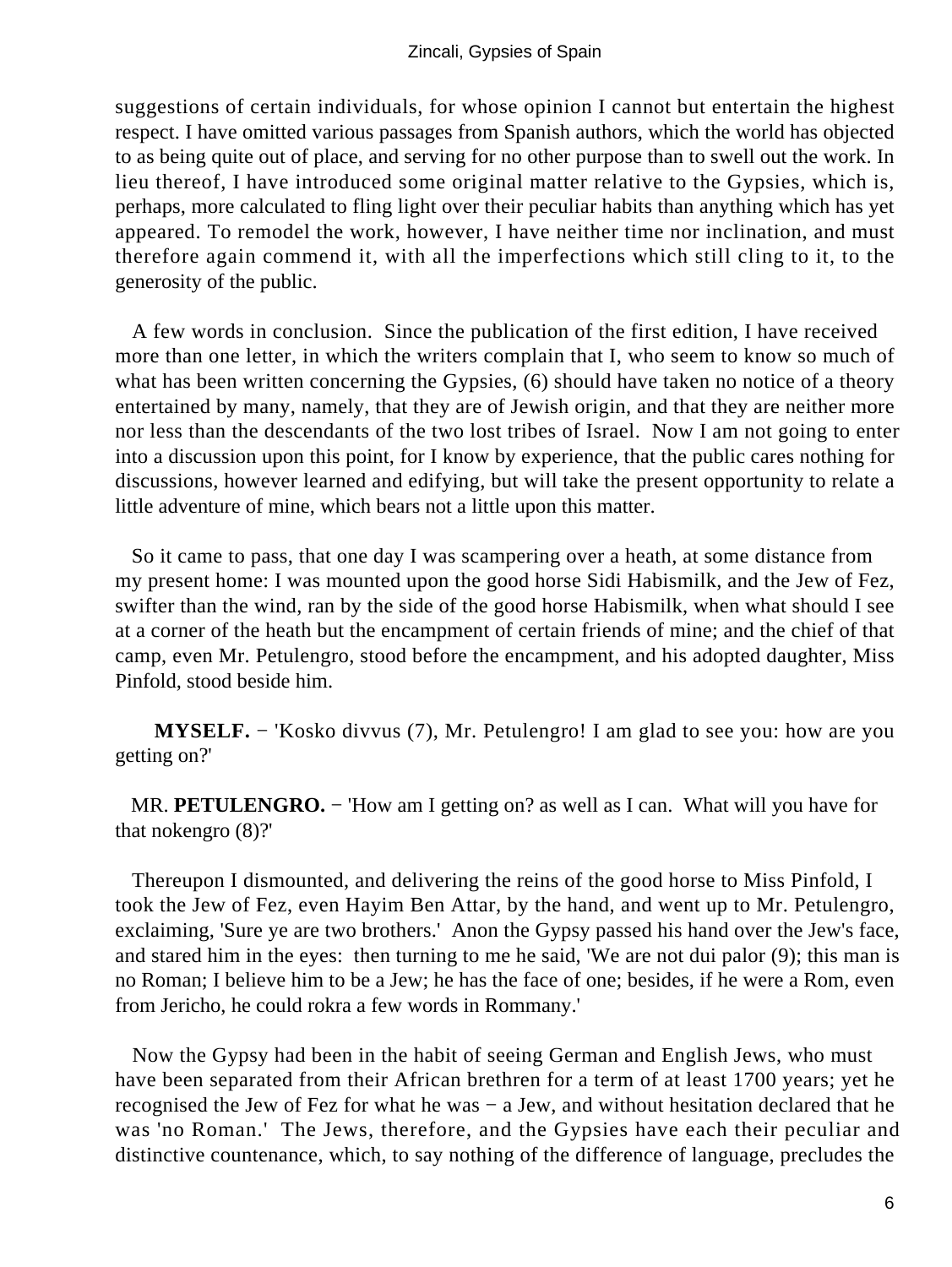possibility of their having ever been the same people.

#### **MARCH** 1, 1843.

#### **NOTICE TO THE FOURTH EDITION**

**THIS** edition has been carefully revised by the author, and some few insertions have been made. In order, however, to give to the work a more popular character, the elaborate vocabulary of the Gypsy tongue, and other parts relating to the Gypsy language and literature, have been omitted. Those who take an interest in these subjects are referred to the larger edition in two vols. (10)

## **INTRODUCTION \_** THE **GYPSIES**

**THROUGHOUT** my life the Gypsy race has always had a peculiar interest for me. Indeed I can remember no period when the mere mention of the name of Gypsy did not awaken within me feelings hard to be described. I cannot account for this − I merely state a fact.

 Some of the Gypsies, to whom I have stated this circumstance, have accounted for it on the supposition that the soul which at present animates my body has at some former period tenanted that of one of their people; for many among them are believers in metempsychosis, and, like the followers of Bouddha, imagine that their souls, by passing through an infinite number of bodies, attain at length sufficient purity to be admitted to a state of perfect rest and quietude, which is the only idea of heaven they can form.

 Having in various and distant countries lived in habits of intimacy with these people, I have come to the following conclusions respecting them: that wherever they are found, their manners and customs are virtually the same, though somewhat modified by circumstances, and that the language they speak amongst themselves, and of which they are particularly anxious to keep others in ignorance, is in all countries one and the same, but has been subjected more or less to modification; and lastly, that their countenances exhibit a decided family resemblance, but are darker or fairer according to the temperature of the climate, but invariably darker, at least in Europe, than those of the natives of the countries in which they dwell, for example, England and Russia, Germany and Spain.

 The names by which they are known differ with the country, though, with one or two exceptions, not materially for example, they are styled in Russia, Zigani; in Turkey and Persia, Zingarri; and in Germany, Zigeuner; all which words apparently spring from the same etymon, which there is no improbability in supposing to be 'Zincali,' a term by which these people, especially those of Spain, sometimes designate themselves, and the meaning of which is believed to be, **THE BLACK MEN OF ZEND OR IND.** In England and Spain they are commonly known as Gypsies and Gitanos, from a general belief that they were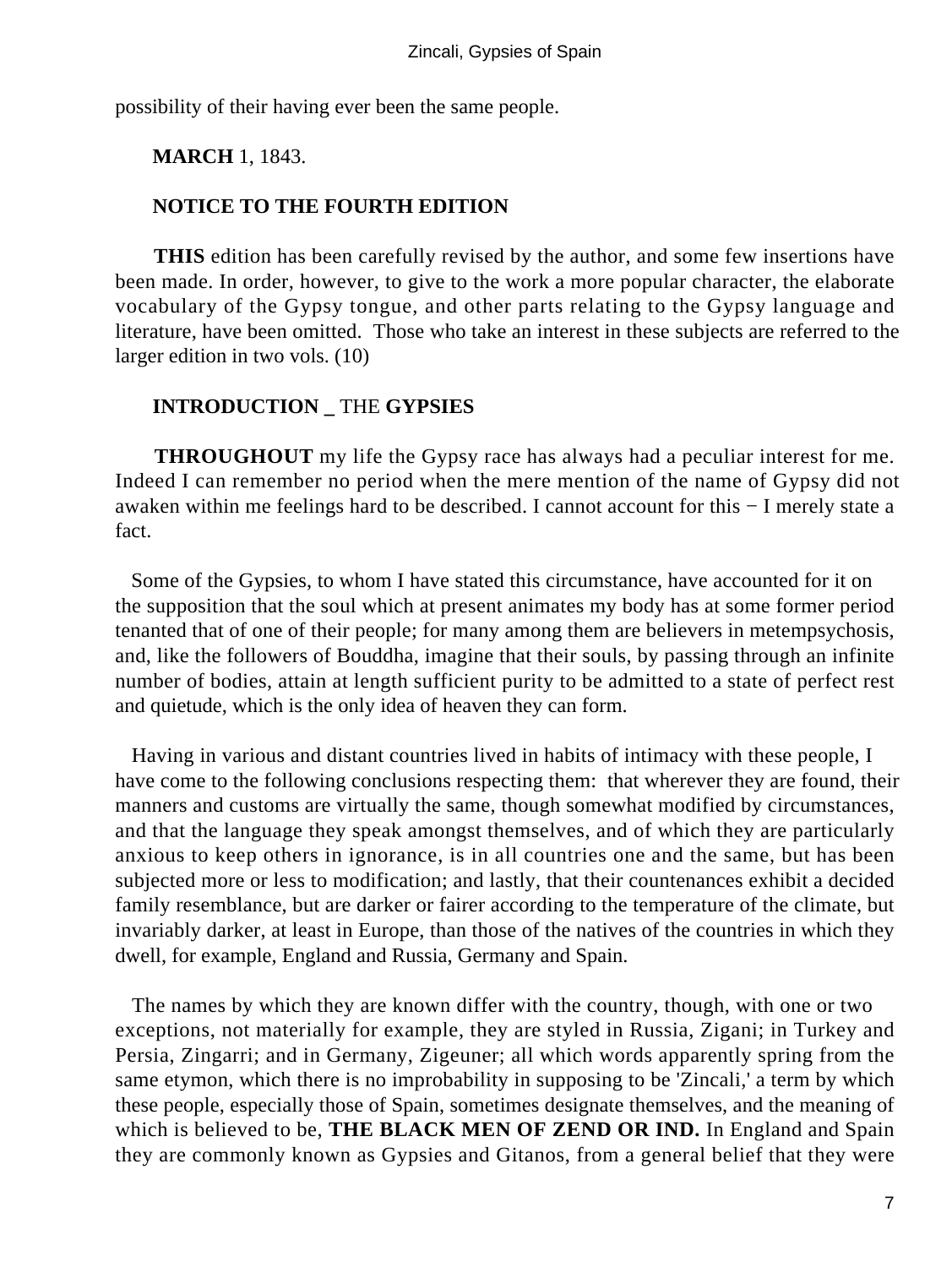originally Egyptians, to which the two words are tantamount; and in France as Bohemians, from the circumstance that Bohemia was one of the first countries in civilised Europe where they made their appearance.

 But they generally style themselves and the language which they speak, Rommany. This word, of which I shall ultimately have more to say, is of Sanscrit origin, and signifies, The Husbands, or that which pertaineth unto them. From whatever motive this appellation may have originated, it is perhaps more applicable than any other to a sect or caste like them, who have no love and no affection beyond their own race; who are capable of making great sacrifices for each other, and who gladly prey upon all the rest of the human species, whom they detest, and by whom they are hated and despised. It will perhaps not be out of place to observe here, that there is no reason for supposing that the word Roma or Rommany is derived from the Arabic word which signifies Greece or Grecians, as some people not much acquainted with the language of the race in question have imagined.

 I have no intention at present to say anything about their origin. Scholars have asserted that the language which they speak proves them to be of Indian stock, and undoubtedly a great number of their words are Sanscrit. My own opinion upon this subject will be found in a subsequent article. I shall here content myself with observing that from whatever country they come, whether from India or Egypt, there can be no doubt that they are human beings and have immortal souls; and it is in the humble hope of drawing the attention of the Christian philanthropist towards them, especially that degraded and unhappy portion of them, the Gitanos of Spain, that the present little work has been undertaken. But before proceeding to speak of the latter, it will perhaps not be amiss to afford some account of the Rommany as I have seen them in other countries; for there is scarcely a part of the habitable world where they are not to be found: their tents are alike pitched on the heaths of Brazil and the ridges of the Himalayan hills, and their language is heard at Moscow and Madrid, in the streets of London and Stamboul.

#### THE **ZIGANI,** OR **RUSSIAN GYPSIES**

 They are found in all parts of Russia, with the exception of the government of St. Petersburg, from which they have been banished. In most of the provincial towns they are to be found in a state of half−civilisation, supporting themselves by trafficking in horses, or by curing the disorders incidental to those animals; but the vast majority reject this manner of life, and traverse the country in bands, like the ancient Hamaxobioi; the immense grassy plains of Russia affording pasturage for their herds of cattle, on which, and the produce of the chase, they chiefly depend for subsistence. They are, however, not destitute of money, which they obtain by various means, but principally by curing diseases amongst the cattle of the mujiks or peasantry, and by telling fortunes, and not unfrequently by theft and brigandage.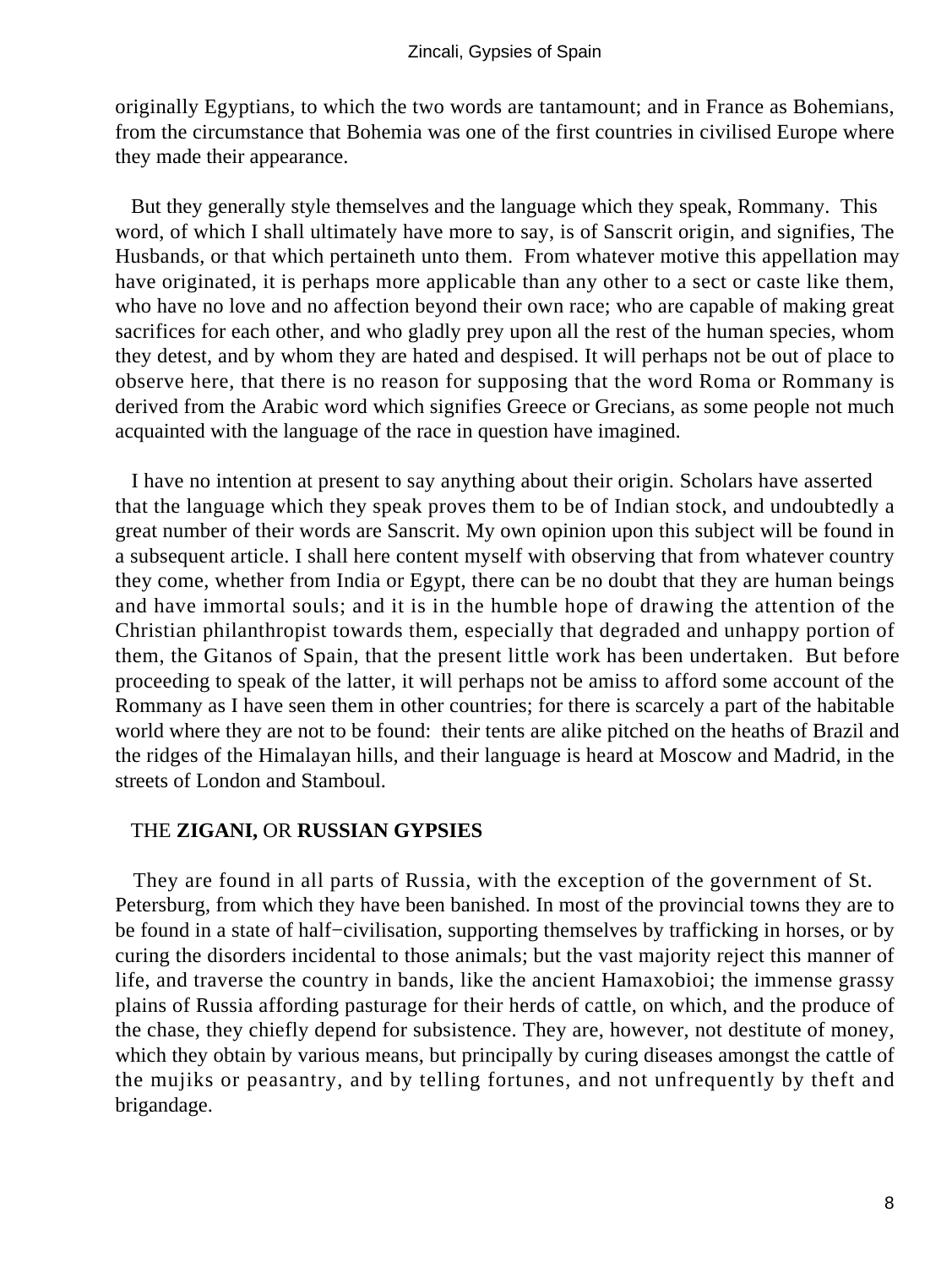Their power of resisting cold is truly wonderful, as it is not uncommon to find them encamped in the midst of the snow, in slight canvas tents, when the temperature is twenty−five or thirty degrees below the freezing−point according to Reaumur; but in the winter they generally seek the shelter of the forests, which afford fuel for their fires, and abound in game.

 The race of the Rommany is by nature perhaps the most beautiful in the world; and amongst the children of the Russian Zigani are frequently to be found countenances to do justice to which would require the pencil of a second Murillo; but exposure to the rays of the burning sun, the biting of the frost, and the pelting of the pitiless sleet and snow, destroys their beauty at a very early age; and if in infancy their personal advantages are remarkable, their ugliness at an advanced age is no less so, for then it is loathsome, and even appalling.

 A hundred years, could I live so long, would not efface from my mind the appearance of an aged Ziganskie Attaman, or Captain of Zigani, and his grandson, who approached me on the meadow before Novo Gorod, where stood the encampment of a numerous horde. The boy was of a form and face which might have entitled him to represent Astyanax, and Hector of Troy might have pressed him to his bosom, and called him his pride; but the old man was, perhaps, such a shape as Milton has alluded to, but could only describe as execrable − he wanted but the dart and kingly crown to have represented the monster who opposed the progress of Lucifer, whilst careering in burning arms and infernal glory to the outlet of his hellish prison.

 But in speaking of the Russian Gypsies, those of Moscow must not be passed over in silence. The station to which they have attained in society in that most remarkable of cities is so far above the sphere in which the remainder of their race pass their lives, that it may be considered as a phenomenon in Gypsy history, and on that account is entitled to particular notice.

 Those who have been accustomed to consider the Gypsy as a wandering outcast, incapable of appreciating the blessings of a settled and civilised life, or − if abandoning vagabond propensities, and becoming stationary − as one who never ascends higher than the condition of a low trafficker, will be surprised to learn, that amongst the Gypsies of Moscow there are not a few who inhabit stately houses, go abroad in elegant equipages, and are behind the higher orders of the Russians neither in appearance nor mental acquirements. To the power of song alone this phenomenon is to be attributed. From time immemorial the female Gypsies of Moscow have been much addicted to the vocal art, and bands or quires of them have sung for pay in the halls of the nobility or upon the boards of the theatre. Some first−rate songsters have been produced among them, whose merits have been acknowledged, not only by the Russian public, but by the most fastidious foreign critics. Perhaps the highest compliment ever paid to a songster was paid by Catalani herself to one of these daughters of Roma. It is well known throughout Russia that the celebrated Italian was so enchanted with the voice of a Moscow Gypsy (who, after the former had displayed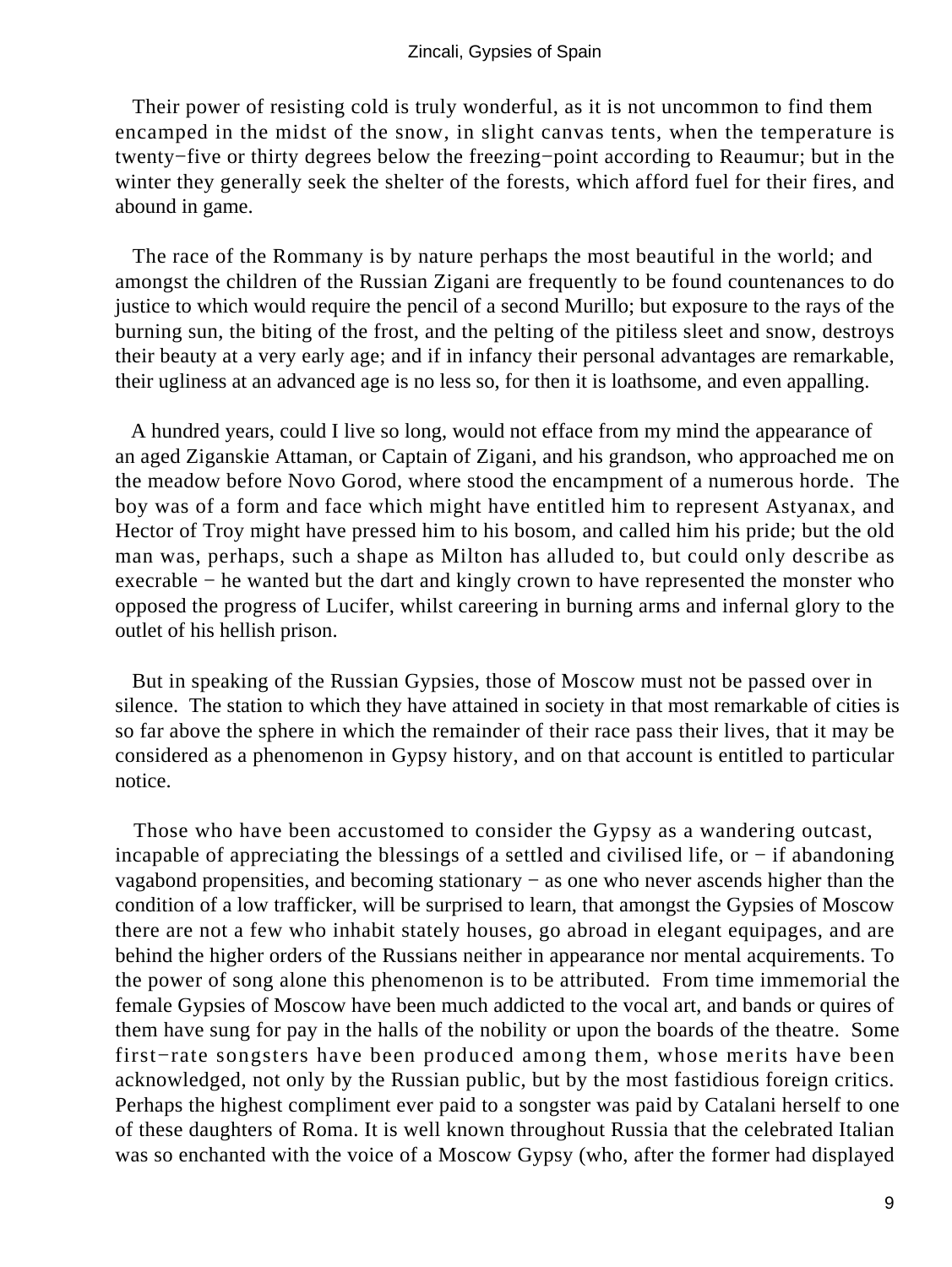her noble talent before a splendid audience in the old Russian capital, stepped forward and poured forth one of her national strains), that she tore from her own shoulders a shawl of cashmire, which had been presented to her by the Pope, and, embracing the Gypsy, insisted on her acceptance of the splendid gift, saying, that it had been intended for the matchless songster, which she now perceived she herself was not.

 The sums obtained by many of these females by the exercise of their art enable them to support their relatives in affluence and luxury: some are married to Russians, and no one who has visited Russia can but be aware that a lovely and accomplished countess, of the noble and numerous family of Tolstoy, is by birth a Zigana, and was originally one of the principal attractions of a Rommany choir at Moscow.

 But it is not to be supposed that the whole of the Gypsy females at Moscow are of this high and talented description; the majority of them are of far lower quality, and obtain their livelihood by singing and dancing at taverns, whilst their husbands in general follow the occupation of horse−dealing.

 Their favourite place of resort in the summer time is Marina Rotze, a species of sylvan garden about two versts from Moscow, and thither, tempted by curiosity, I drove one fine evening. On my arrival the Ziganas came flocking out from their little tents, and from the tractir or inn which has been erected for the accommodation of the public. Standing on the seat of the calash, I addressed them in a loud voice in the English dialect of the Rommany, of which I have some knowledge. A shrill scream of wonder was instantly raised, and welcomes and blessings were poured forth in floods of musical Rommany, above all of which predominated the cry of **KAK CAMENNA TUTE PRALA −** or, How we love you, brother! − for at first they mistook me for one of their wandering brethren from the distant lands, come over the great panee or ocean to visit them.

 After some conversation they commenced singing, and favoured me with many songs, both in Russian and Rommany: the former were modern popular pieces, such as are accustomed to be sung on the boards of the theatre; but the latter were evidently of great antiquity, exhibiting the strongest marks of originality, the metaphors bold and sublime, and the metre differing from anything of the kind which it has been my fortune to observe in Oriental or European prosody.

One of the most remarkable, and which commences thus:

'Za mateia rosherroro odolata Bravintata,'

 (or, Her head is aching with grief, as if she had tasted wine) describes the anguish of a maiden separated from her lover, and who calls for her steed:

'Tedjav manga gurraoro' −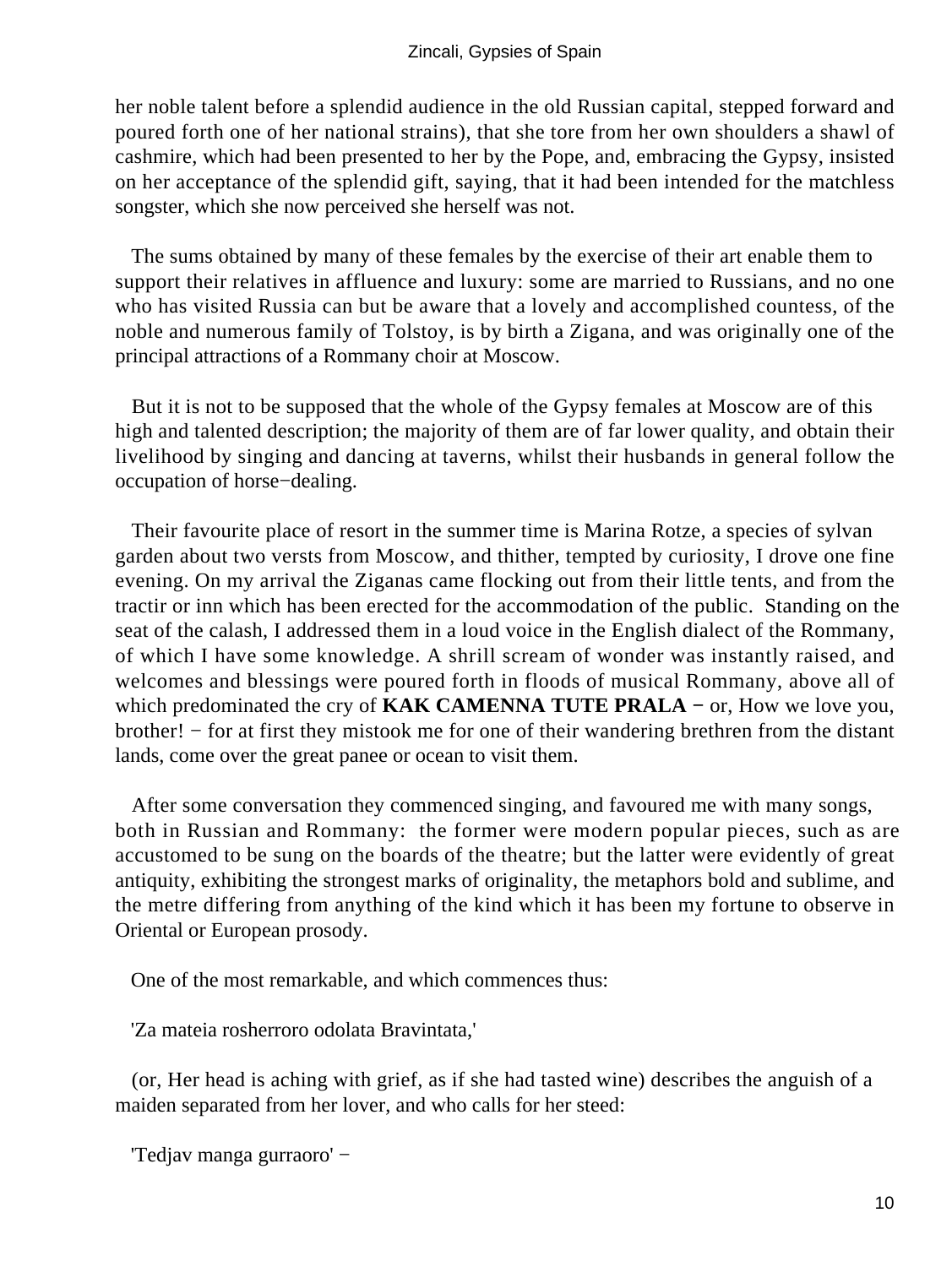that she may depart in quest of the lord of her bosom, and share his joys and pleasures.

 A collection of these songs, with a translation and vocabulary, would be no slight accession to literature, and would probably throw more light on the history of this race than anything which has yet appeared; and, as there is no want of zeal and talent in Russia amongst the cultivators of every branch of literature, and especially philology, it is only surprising that such a collection still remains a desideratum.

 The religion which these singular females externally professed was the Greek, and they mostly wore crosses of copper or gold; but when I questioned them on this subject in their native language, they laughed, and said it was only to please the Russians. Their names for God and his adversary are Deval and Bengel, which differ little from the Spanish Un−debel and Bengi, which signify the same. I will now say something of

#### THE **HUNGARIAN GYPSIES,** OR **CZIGANY**

 Hungary, though a country not a tenth part so extensive as the huge colossus of the Russian empire, whose tzar reigns over a hundred lands, contains perhaps as many Gypsies, it not being uncommon to find whole villages inhabited by this race; they likewise abound in the suburbs of the towns. In Hungary the feudal system still exists in all its pristine barbarity; in no country does the hard hand of this oppression bear so heavy upon the lower classes − not even in Russia. The peasants of Russia are serfs, it is true, but their condition is enviable compared with that of the same class in the other country; they have certain rights and privileges, and are, upon the whole, happy and contented, whilst the Hungarians are ground to powder. Two classes are free in Hungary to do almost what they please − the nobility and − the Gypsies; the former are above the law − the latter below it: a toll is wrung from the hands of the hard−working labourers, that most meritorious class, in passing over a bridge, for example at Pesth, which is not demanded from a well−dressed person − nor from the Czigany, who have frequently no dress at all − and whose insouciance stands in striking contrast with the trembling submission of the peasants. The Gypsy, wherever you find him, is an incomprehensible being, but nowhere more than in Hungary, where, in the midst of slavery, he is free, though apparently one step lower than the lowest slave. The habits of the Hungarian Gypsies are abominable; their hovels appear sinks of the vilest poverty and filth, their dress is at best rags, their food frequently the vilest carrion, and occasionally, if report be true, still worse − on which point, when speaking of the Spanish Gitanos, we shall have subsequently more to say: thus they live in filth, in rags, in nakedness, and in merriness of heart, for nowhere is there more of song and dance than in an Hungarian Gypsy village. They are very fond of music, and some of them are heard to touch the violin in a manner wild, but of peculiar excellence. Parties of them have been known to exhibit even at Paris.

 In Hungary, as in all parts, they are addicted to horse−dealing; they are likewise tinkers, and smiths in a small way. The women are fortune−tellers, of course − both sexes thieves of the first water. They roam where they list − in a country where all other people are held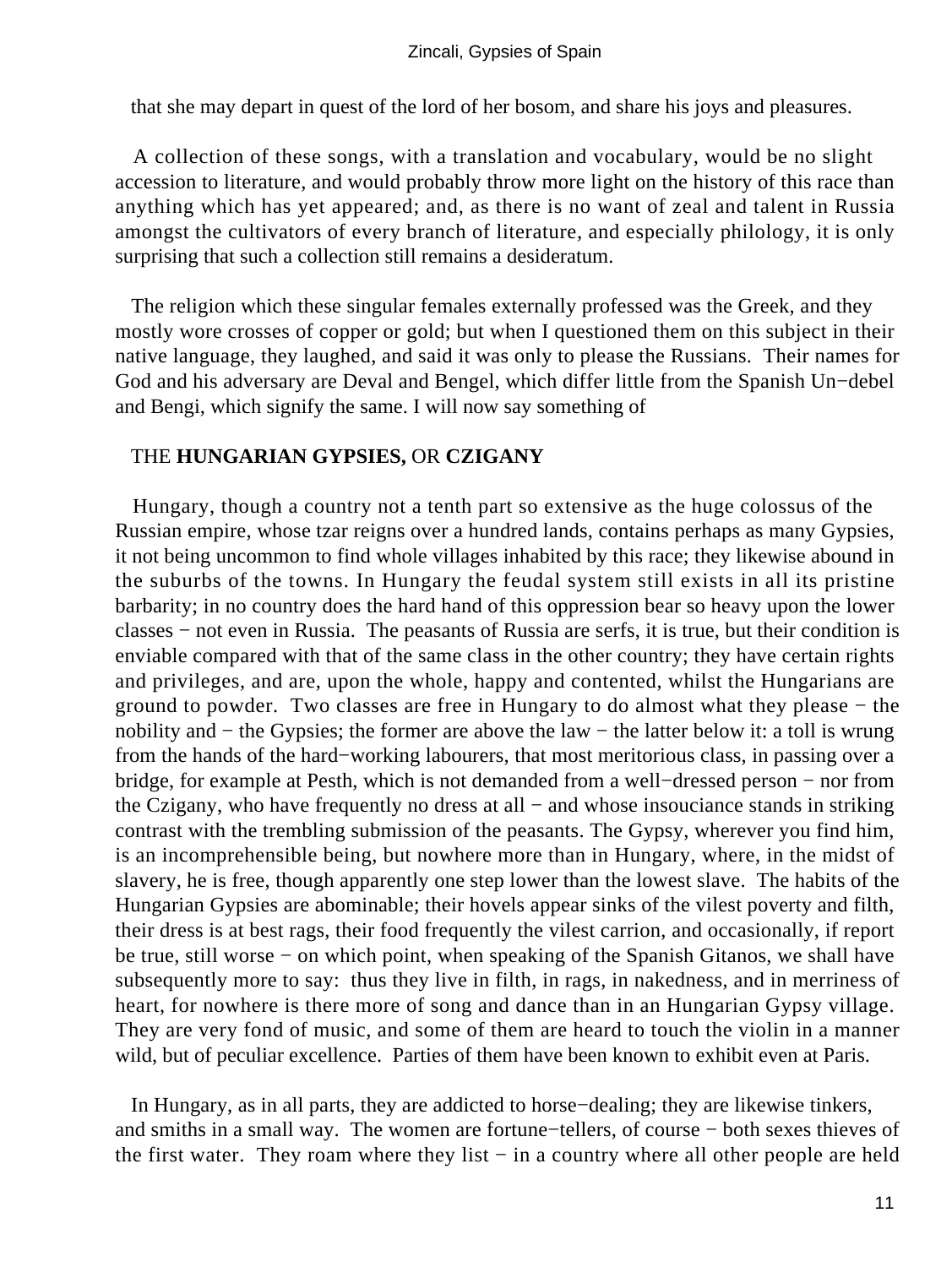under strict surveillance, no one seems to care about these Parias. The most remarkable feature, however, connected with the habits of the Czigany, consists in their foreign excursions, having plunder in view, which frequently endure for three or four years, when, if no mischance has befallen them, they return to their native land − rich; where they squander the proceeds of their dexterity in mad festivals. They wander in bands of twelve and fourteen through France, even to Rome. Once, during my own wanderings in Italy, I rested at nightfall by the side of a kiln, the air being piercingly cold; it was about four leagues from Genoa. Presently arrived three individuals to take advantage of the warmth − a man, a woman, and a lad. They soon began to discourse − and I found that they were Hungarian Gypsies; they spoke of what they had been doing, and what they had amassed − I think they mentioned nine hundred crowns. They had companions in the neighbourhood, some of whom they were expecting; they took no notice of me, and conversed in their own dialect; I did not approve of their propinquity, and rising, hastened away.

When Napoleon invaded Spain there were not a few Hungarian Gypsies in his armies; some strange encounters occurred on the field of battle between these people and the Spanish Gitanos, one of which is related in the second part of the present work. When quartered in the Spanish towns, the Czigany invariably sought out their peninsular brethren, to whom they revealed themselves, kissing and embracing most affectionately; the Gitanos were astonished at the proficiency of the strangers in thievish arts, and looked upon them almost in the light of superior beings: 'They knew the whole reckoning,' is still a common expression amongst them. There was a Cziganian soldier for some time at Cordoba, of whom the Gitanos of the place still frequently discourse, whilst smoking their cigars during winter nights over their braseros.

 The Hungarian Gypsies have a peculiar accent when speaking the language of the country, by which they can be instantly distinguished; the same thing is applicable to the Gitanos of Spain when speaking Spanish. In no part of the world is the Gypsy language preserved better than in Hungary.

 The following short prayer to the Virgin, which I have frequently heard amongst the Gypsies of Hungary and Transylvania, will serve as a specimen of their language.−

 Gula Devla, da me saschipo. Swuntuna Devla, da me bacht t' aldaschis cari me jav; te ferin man, Devla, sila ta niapaschiata, chungale manuschendar, ke me jav ande drom ca hin man traba; ferin man, Devia; ma mek man Devla, ke manga man tre Devies−key.

 Sweet Goddess, give me health. Holy Goddess, give me luck and grace wherever I go; and help me, Goddess, powerful and immaculate, from ugly men, that I may go in the road to the place I purpose: help me, Goddess; forsake me not, Goddess, for I pray for God's sake.

# **WALLACHIA AND MOLDAVIA**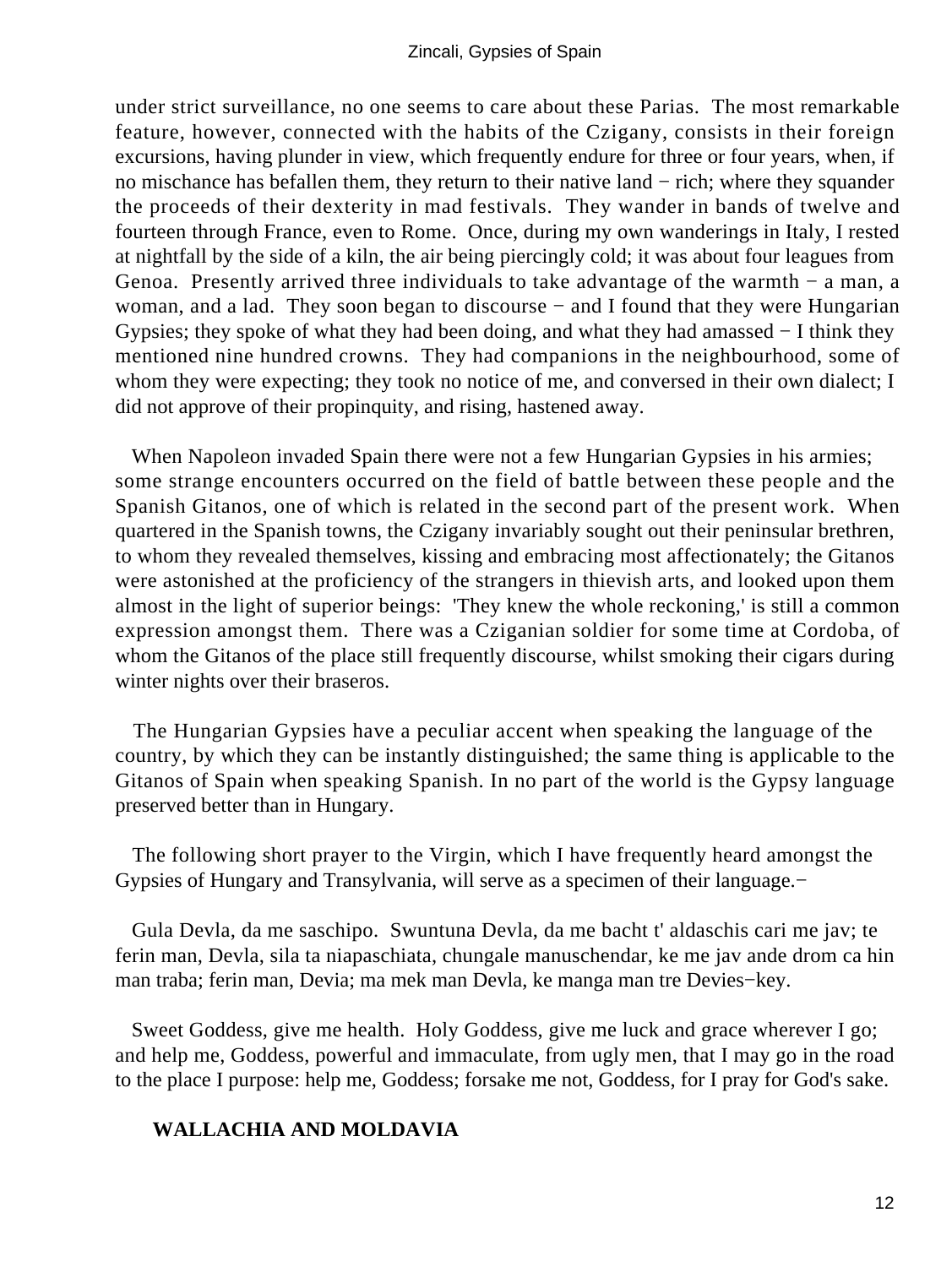In Wallachia and Moldavia, two of the eastern−most regions of Europe, are to be found seven millions of people calling themselves Roumouni, and speaking a dialect of the Latin tongue much corrupted by barbarous terms, so called. They are supposed to be in part descendants of Roman soldiers, Rome in the days of her grandeur having established immense military colonies in these parts. In the midst of these people exist vast numbers of Gypsies, amounting, I am disposed to think, to at least two hundred thousand. The land of the Roumouni, indeed, seems to have been the hive from which the West of Europe derived the Gypsy part of its population. Far be it from me to say that the Gypsies sprang originally from Roumouni− land. All I mean is, that it was their grand resting−place after crossing the Danube. They entered Roumouni−land from Bulgaria, crossing the great river, and from thence some went to the north− east, overrunning Russia, others to the west of Europe, as far as Spain and England. That the early Gypsies of the West, and also those of Russia, came from Roumouni−land, is easily proved, as in all the western Gypsy dialects, and also in the Russian, are to be found words belonging to the Roumouni speech; for example, primavera, spring; cheros, heaven; chorab, stocking; chismey, boots; – Roum – primivari, cherul, chorapul, chisme. One might almost be tempted to suppose that the term Rommany, by which the Gypsies of Russia and the West call themselves, was derived from Roumouni, were it not for one fact, which is, that Romanus in the Latin tongue merely means a native of Rome, whilst the specific meaning of Rome still remains in the dark; whereas in Gypsy Rom means a husband, Rommany the sect of the husbands; Romanesti if married. Whether both words were derived originally from the same source, as I believe some people have supposed, is a question which, with my present lights, I cannot pretend to determine.

#### THE **ENGLISH GYPSIES**

 No country appears less adapted for that wandering life, which seems so natural to these people, than England. Those wildernesses and forests, which they are so attached to, are not to be found there; every inch of land is cultivated, and its produce watched with a jealous eye; and as the laws against trampers, without the visible means of supporting themselves, are exceedingly severe, the possibility of the Gypsies existing as a distinct race, and retaining their original free and independent habits, might naturally be called in question by those who had not satisfactorily verified the fact. Yet it is a truth that, amidst all these seeming disadvantages, they not only exist there, but in no part of the world is their life more in accordance with the general idea that the Gypsy is like Cain, a wanderer of the earth; for in England the covered cart and the little tent are the houses of the Gypsy, and he seldom remains more than three days in the same place.

 At present they are considered in some degree as a privileged people; for, though their way of life is unlawful, it is connived at; the law of England having discovered by experience, that its utmost fury is inefficient to reclaim them from their inveterate habits.

 Shortly after their first arrival in England, which is upwards of three centuries since, a dreadful persecution was raised against them, the aim of which was their utter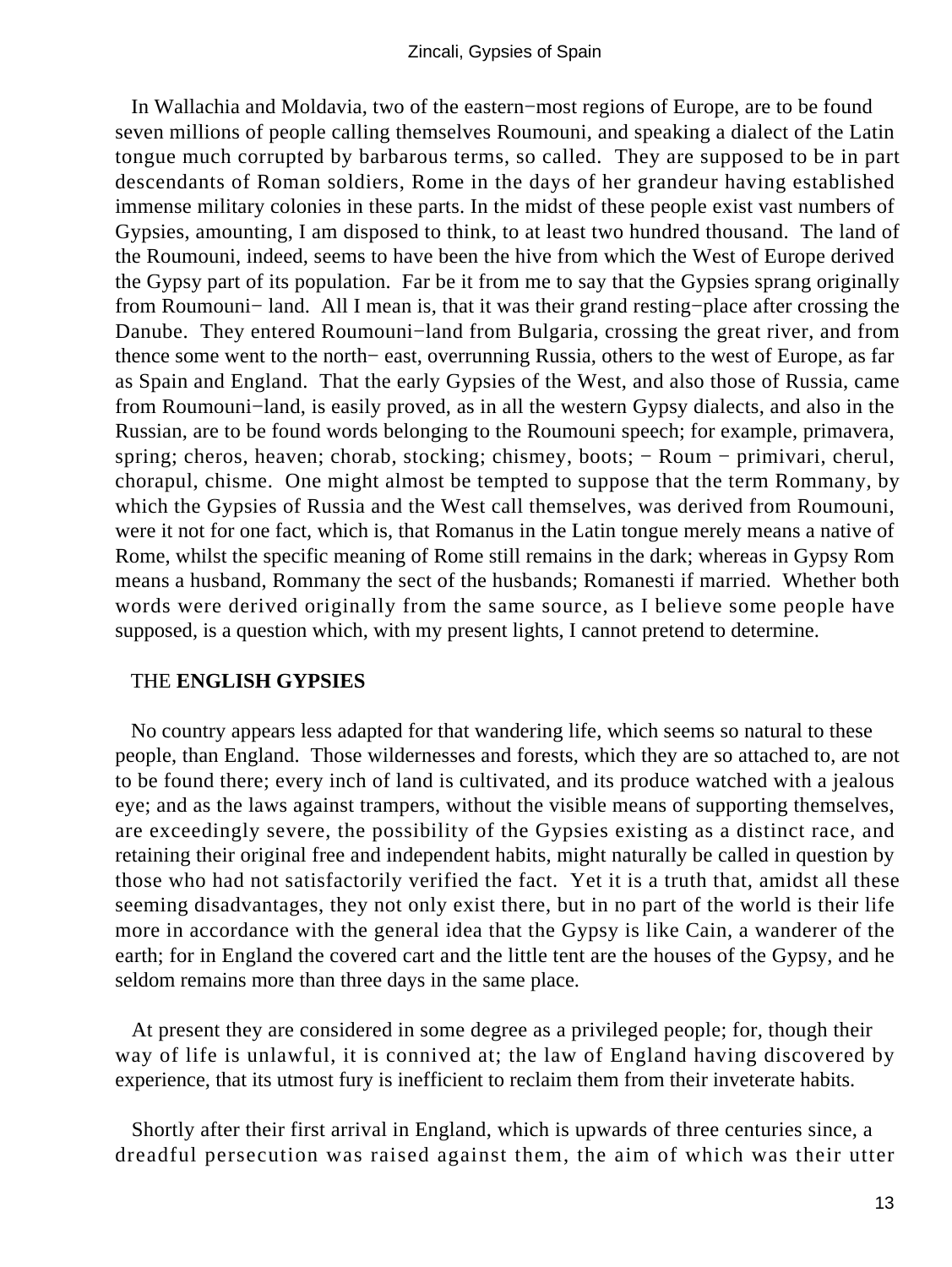extermination; the being a Gypsy was esteemed a crime worthy of death, and the gibbets of England groaned and creaked beneath the weight of Gypsy carcases, and the miserable survivors were literally obliged to creep into the earth in order to preserve their lives. But these days passed by; their persecutors became weary of pursuing them; they showed their heads from the holes and caves where they had hidden themselves, they ventured forth, increased in numbers, and, each tribe or family choosing a particular circuit, they fairly divided the land amongst them.

 In England, the male Gypsies are all dealers in horses, and sometimes employ their idle time in mending the tin and copper utensils of the peasantry; the females tell fortunes. They generally pitch their tents in the vicinity of a village or small town by the road side, under the shelter of the hedges and trees. The climate of England is well known to be favourable to beauty, and in no part of the world is the appearance of the Gypsies so prepossessing as in that country; their complexion is dark, but not disagreeably so; their faces are oval, their features regular, their foreheads rather low, and their hands and feet small. The men are taller than the English peasantry, and far more active. They all speak the English language with fluency, and in their gait and demeanour are easy and graceful; in both points standing in striking contrast with the peasantry, who in speech are slow and uncouth, and in manner dogged and brutal.

 The dialect of the Rommany, which they speak, though mixed with English words, may be considered as tolerably pure, from the fact that it is intelligible to the Gypsy race in the heart of Russia. Whatever crimes they may commit, their vices are few, for the men are not drunkards, nor are the women harlots; there are no two characters which they hold in so much abhorrence, nor do any words when applied by them convey so much execration as these two.

 The crimes of which these people were originally accused were various, but the principal were theft, sorcery, and causing disease among the cattle; and there is every reason for supposing that in none of these points they were altogether guiltless.

 With respect to sorcery, a thing in itself impossible, not only the English Gypsies, but the whole race, have ever professed it; therefore, whatever misery they may have suffered on that account, they may be considered as having called it down upon their own heads.

 Dabbling in sorcery is in some degree the province of the female Gypsy. She affects to tell the future, and to prepare philtres by means of which love can be awakened in any individual towards any particular object; and such is the credulity of the human race, even in the most enlightened countries, that the profits arising from these practices are great. The following is a case in point: two females, neighbours and friends, were tried some years since, in England, for the murder of their husbands. It appeared that they were in love with the same individual, and had conjointly, at various times, paid sums of money to a Gypsy woman to work charms to captivate his affections. Whatever little effect the charms might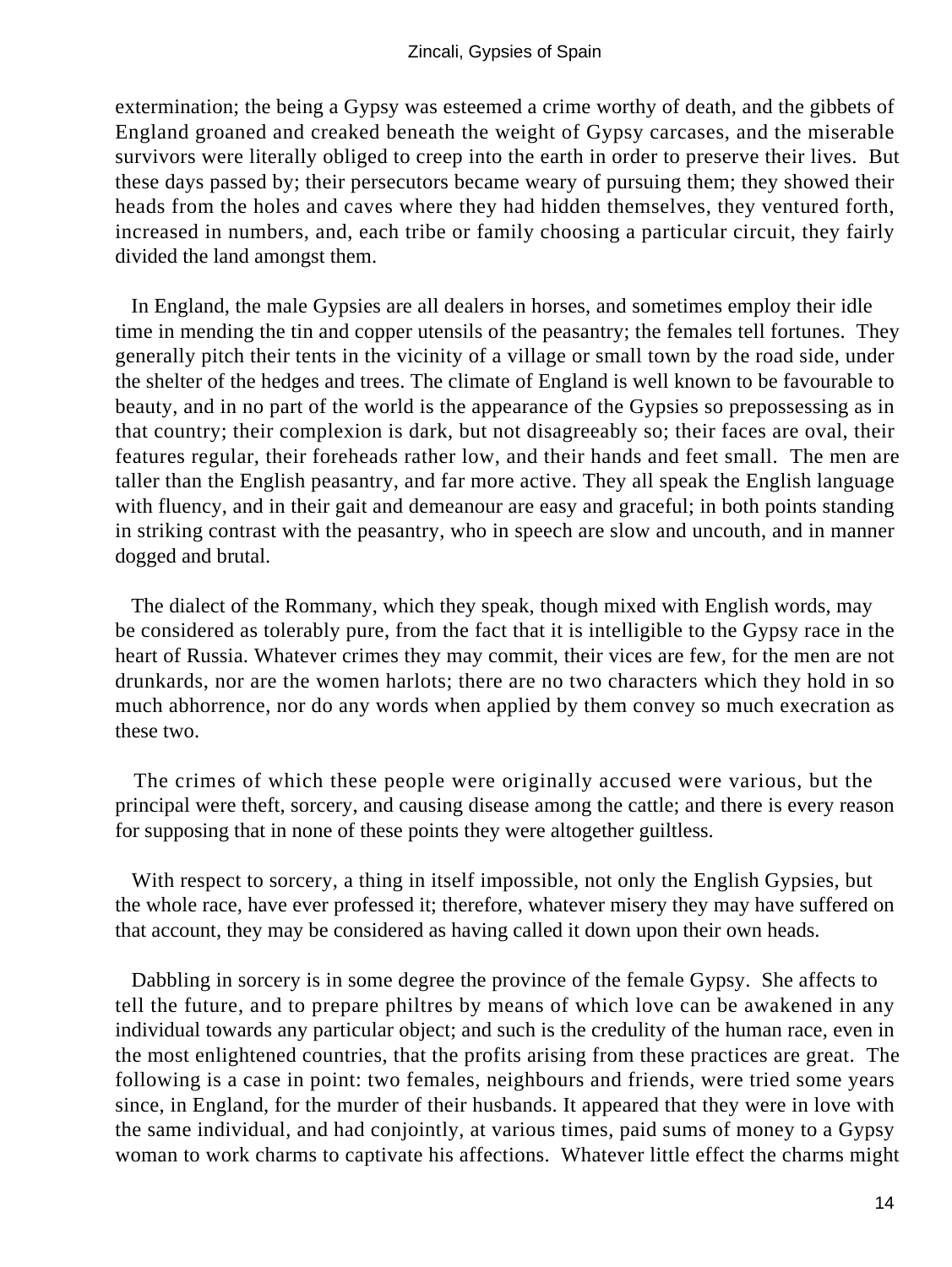#### Zincali, Gypsies of Spain

produce, they were successful in their principal object, for the person in question carried on for some time a criminal intercourse with both. The matter came to the knowledge of the husbands, who, taking means to break off this connection, were respectively poisoned by their wives. Till the moment of conviction these wretched females betrayed neither emotion nor fear, but then their consternation was indescribable; and they afterwards confessed that the Gypsy, who had visited them in prison, had promised to shield them from conviction by means of her art. It is therefore not surprising that in the fifteenth and sixteenth centuries, when a belief in sorcery was supported by the laws of all Europe, these people were regarded as practisers of sorcery, and punished as such, when, even in the nineteenth, they still find people weak enough to place confidence in their claims to supernatural power.

 The accusation of producing disease and death amongst the cattle was far from groundless. Indeed, however strange and incredible it may sound in the present day to those who are unacquainted with this caste, and the peculiar habits of the Rommanees, the practice is still occasionally pursued in England and many other countries where they are found. From this practice, when they are not detected, they derive considerable advantage. Poisoning cattle is exercised by them in two ways: by one, they merely cause disease in the animals, with the view of receiving money for curing them upon offering their services; the poison is generally administered by powders cast at night into the mangers of the animals: this way is only practised upon the larger cattle, such as horses and cows. By the other, which they practise chiefly on swine, speedy death is almost invariably produced, the drug administered being of a highly intoxicating nature, and affecting the brain. They then apply at the house or farm where the disaster has occurred for the carcase of the animal, which is generally given them without suspicion, and then they feast on the flesh, which is not injured by the poison, which only affects the head.

 The English Gypsies are constant attendants at the racecourse; what jockey is not? Perhaps jockeyism originated with them, and even racing, at least in England. Jockeyism properly implies **THE MANAGEMENT OF A WHIP,** and the word jockey is neither more nor less than the term slightly modified, by which they designate the formidable whips which they usually carry, and which are at present in general use amongst horse−traffickers, under the title of jockey whips. They are likewise fond of resorting to the prize−ring, and have occasionally even attained some eminence, as principals, in those disgraceful and brutalising exhibitions called pugilistic combats. I believe a great deal has been written on the subject of the English Gypsies, but the writers have dwelt too much in generalities; they have been afraid to take the Gypsy by the hand, lead him forth from the crowd, and exhibit him in the area; he is well worth observing. When a boy of fourteen, I was present at a prize−fight; why should I hide the truth? It took place on a green meadow, beside a running stream, close by the old church of E−, and within a league of the ancient town of N−, the capital of one of the eastern counties. The terrible Thurtell was present, lord of the concourse; for wherever he moved he was master, and whenever he spoke, even when in chains, every other voice was silent. He stood on the mead, grim and pale as usual, with his bruisers around. He it was, indeed, who **GOT UP** the fight, as he had previously done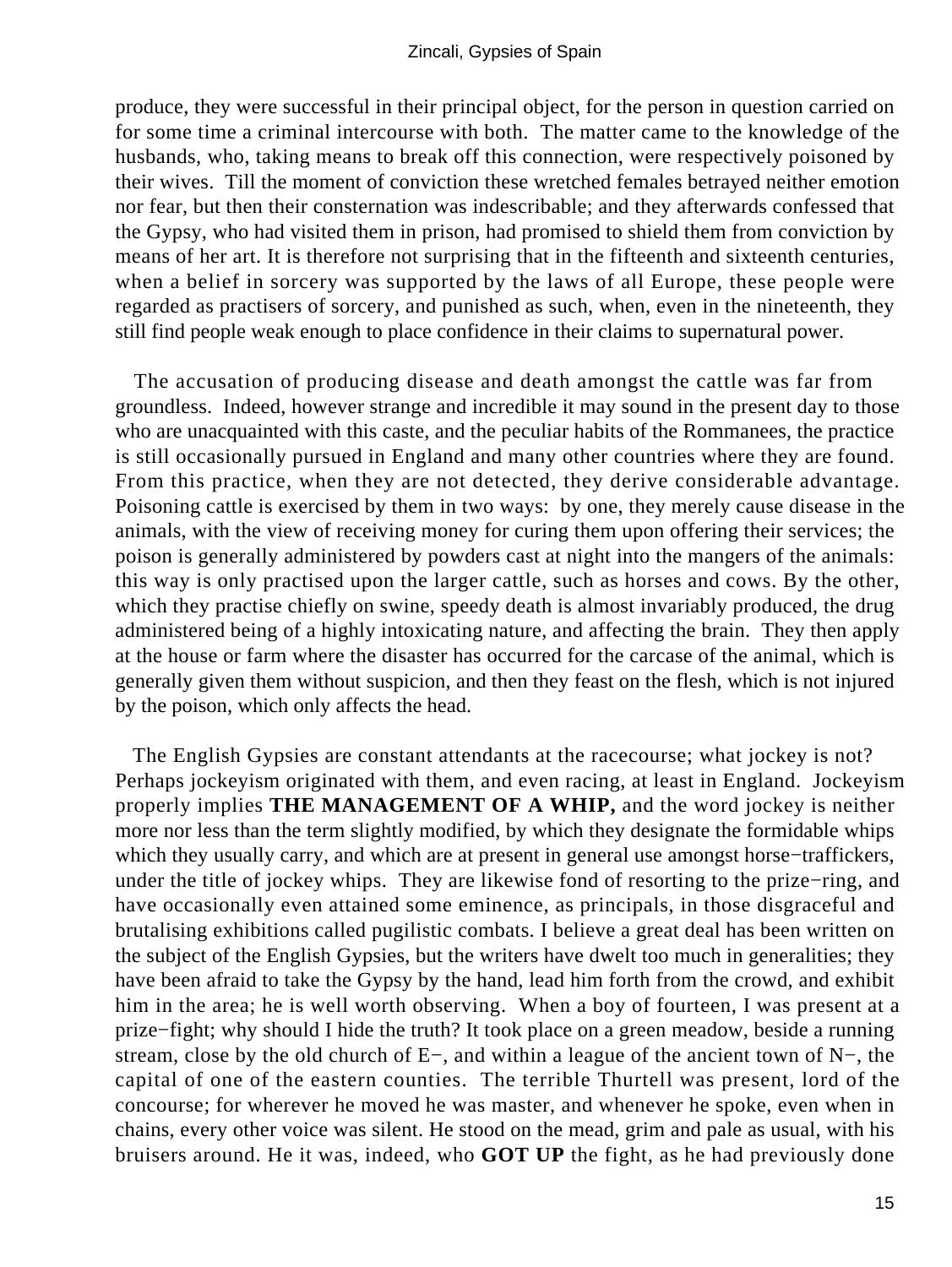twenty others; it being his frequent boast that he had first introduced bruising and bloodshed amidst rural scenes, and transformed a quiet slumbering town into a den of Jews and metropolitan thieves. Some time before the commencement of the combat, three men, mounted on wild−looking horses, came dashing down the road in the direction of the meadow, in the midst of which they presently showed themselves, their horses clearing the deep ditches with wonderful alacrity. 'That's Gypsy Will and his gang,' lisped a Hebrew pickpocket; 'we shall have another fight.' The word Gypsy was always sufficient to excite my curiosity, and I looked attentively at the newcomers.

 I have seen Gypsies of various lands, Russian, Hungarian, and Turkish; and I have also seen the legitimate children of most countries of the world; but I never saw, upon the whole, three more remarkable individuals, as far as personal appearance was concerned, than the three English Gypsies who now presented themselves to my eyes on that spot. Two of them had dismounted, and were holding their horses by the reins. The tallest, and, at the first glance, the most interesting of the two, was almost a giant, for his height could not have been less than six feet three. It is impossible for the imagination to conceive anything more perfectly beautiful than were the features of this man, and the most skilful sculptor of Greece might have taken them as his model for a hero and a god. The forehead was exceedingly lofty, – a rare thing in a Gypsy; the nose less Roman than Grecian, – fine yet delicate; the eyes large, overhung with long drooping lashes, giving them almost a melancholy expression; it was only when the lashes were elevated that the Gypsy glance was seen, if that can be called a glance which is a strange stare, like nothing else in this world. His complexion was a beautiful olive; and his teeth were of a brilliancy uncommon even amongst these people, who have all fine teeth. He was dressed in a coarse waggoner's slop, which, however, was unable to conceal altogether the proportions of his noble and Herculean figure. He might be about twenty−eight. His companion and his captain, Gypsy Will, was, I think, fifty when he was hanged, ten years subsequently (for I never afterwards lost sight of him), in the front of the jail of Bury St. Edmunds. I have still present before me his bushy black hair, his black face, and his big black eyes fixed and staring. His dress consisted of a loose blue jockey coat, jockey boots and breeches; in his hand was a huge jockey whip, and on his head (it struck me at the time for its singularity) a broad−brimmed, high−peaked Andalusian hat, or at least one very much resembling those generally worn in that province. In stature he was shorter than his more youthful companion, yet he must have measured six feet at least, and was stronger built, if possible. What brawn! – what bone! – what legs! – what thighs! The third Gypsy, who remained on horseback, looked more like a phantom than any thing human. His complexion was the colour of pale dust, and of that same colour was all that pertained to him, hat and clothes. His boots were dusty of course, for it was midsummer, and his very horse was of a dusty dun. His features were whimsically ugly, most of his teeth were gone, and as to his age, he might be thirty or sixty. He was somewhat lame and halt, but an unequalled rider when once upon his steed, which he was naturally not very solicitous to quit. I subsequently discovered that he was considered the wizard of the gang.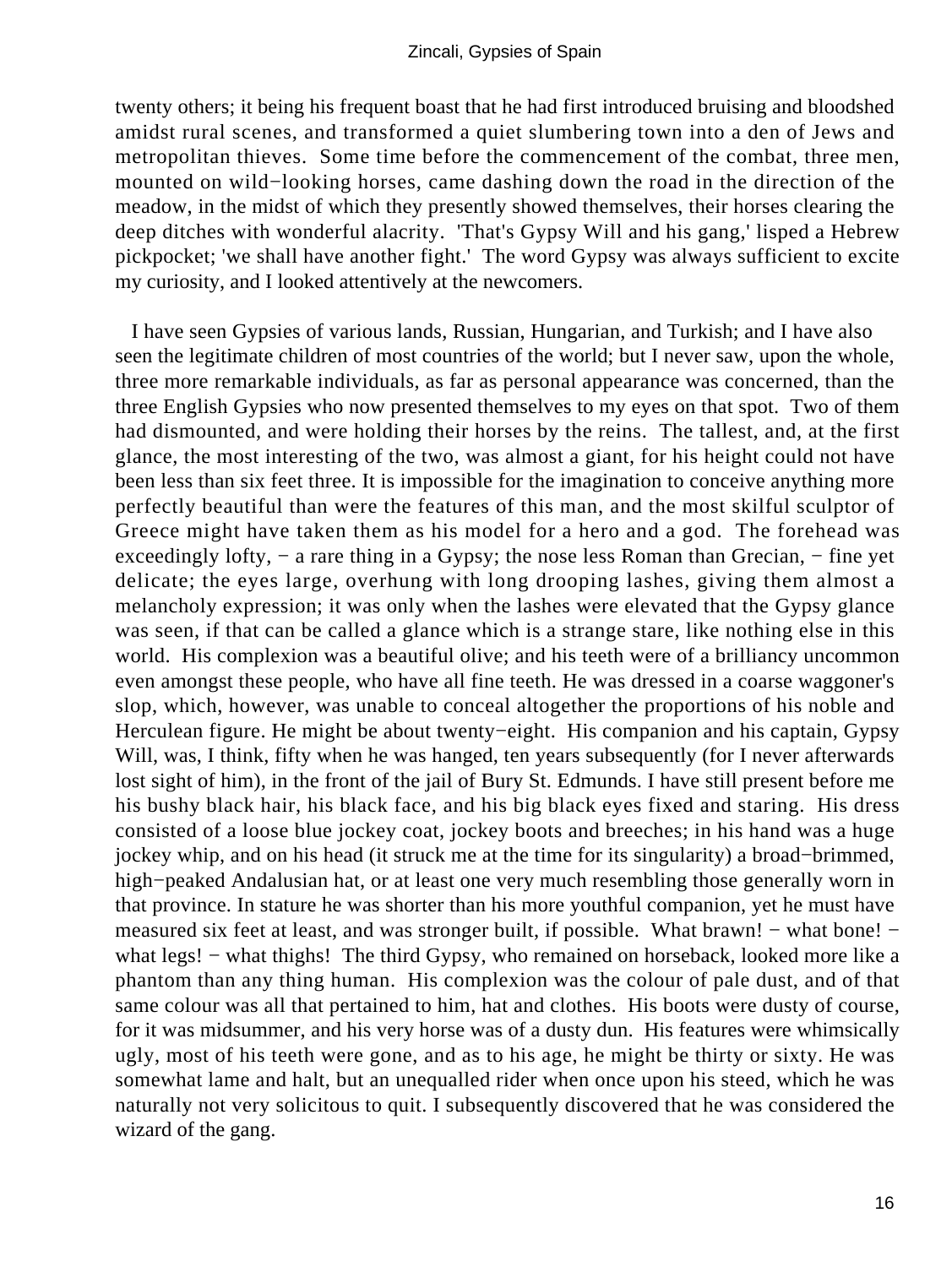I have been already prolix with respect to these Gypsies, but I will not leave them quite yet. The intended combatants at length arrived; it was necessary to clear the ring, – always a troublesome and difficult task. Thurtell went up to the two Gypsies, with whom he seemed to be acquainted, and with his surly smile, said two or three words, which I, who was standing by, did not understand. The Gypsies smiled in return, and giving the reins of their animals to their mounted companion, immediately set about the task which the king of the flash−men had, as I conjecture, imposed upon them; this they soon accomplished. Who could stand against such fellows and such whips? The fight was soon over – then there was a pause. Once more Thurtell came up to the Gypsies and said something − the Gypsies looked at each other and conversed; but their words then had no meaning for my ears. The tall Gypsy shook his head − 'Very well,' said the other, in English. 'I will − that's all.'

 Then pushing the people aside, he strode to the ropes, over which he bounded into the ring, flinging his Spanish hat high into the air.

**GYPSY WILL.** – 'The best man in England for twenty pounds!'

'THURTELL. − 'I am backer!'

 Twenty pounds is a tempting sum, and there men that day upon the green meadow who would have shed the blood of their own fathers for the fifth of the price. But the Gypsy was not an unknown man, his prowess and strength were notorious, and no one cared to encounter him. Some of the Jews looked eager for a moment; but their sharp eyes quailed quickly before his savage glances, as he towered in the ring, his huge form dilating, and his black features convulsed with excitement. The Westminster bravoes eyed the Gypsy askance; but the comparison, if they made any, seemed by no means favourable to themselves. 'Gypsy! rum chap. − Ugly customer, − always in training.' Such were the exclamations which I heard, some of which at that period of my life I did not understand.

No man would fight the Gypsy. – Yes! a strong country fellow wished to win the stakes, and was about to fling up his hat in defiance, but he was prevented by his friends, with − 'Fool! he'll kill you!'

As the Gypsies were mounting their horses, I heard the dusty phantom exclaim −

 'Brother, you are an arrant ring−maker and a horse−breaker; you'll make a hempen ring to break your own neck of a horse one of these days.'

 They pressed their horses' flanks, again leaped over the ditches, and speedily vanished, amidst the whirlwinds of dust which they raised upon the road.

 The words of the phantom Gypsy were ominous. Gypsy Will was eventually executed for a murder committed in his early youth, in company with two English labourers, one of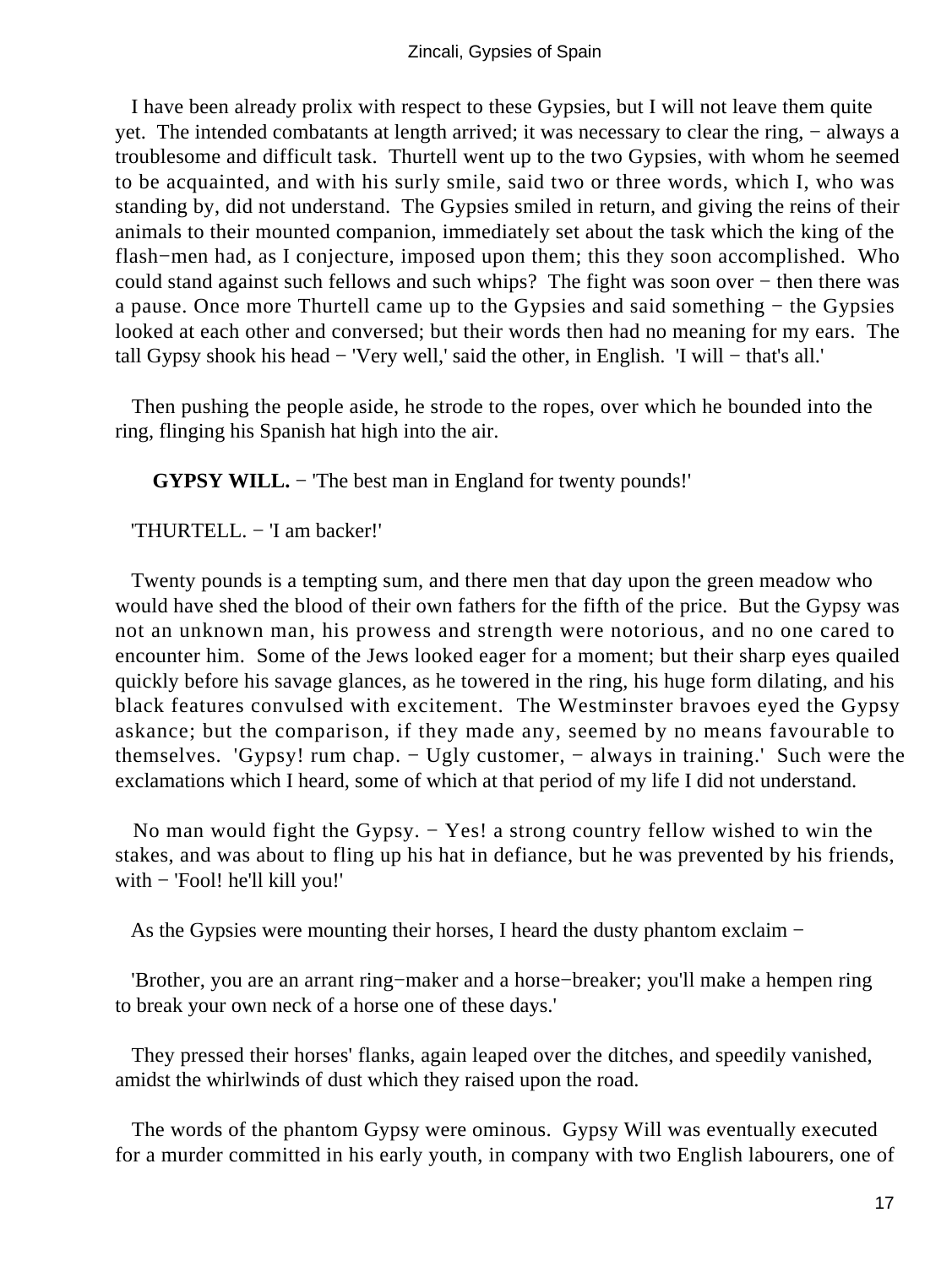whom confessed the fact on his death−bed. He was the head of the clan Young, which, with the clan Smith, still haunts two of the eastern counties.

#### **SOME FURTHER PARTICULARS RESPECTING THE ENGLISH GYPSIES**

 It is difficult to say at what period the Gypsies or Rommany made their first appearance in England. They had become, however, such a nuisance in the time of Henry the Eighth, Philip and Mary, and Elizabeth, that Gypsyism was denounced by various royal statutes, and, if persisted in, was to be punished as felony without benefit of clergy; it is probable, however, that they had overrun England long before the period of the earliest of these monarchs. The Gypsies penetrate into all countries, save poor ones, and it is hardly to be supposed that a few leagues of intervening salt water would have kept a race so enterprising any considerable length of time, after their arrival on the continent of Europe, from obtaining a footing in the fairest and richest country of the West.

 It is easy enough to conceive the manner in which the Gypsies lived in England for a long time subsequent to their arrival: doubtless in a half−savage state, wandering about from place to place, encamping on the uninhabited spots, of which there were then so many in England, feared and hated by the population, who looked upon them as thieves and foreign sorcerers, occasionally committing acts of brigandage, but depending chiefly for subsistence on the practice of the 'arts of Egypt,' in which cunning and dexterity were far more necessary than courage or strength of hand.

 It would appear that they were always divided into clans or tribes, each bearing a particular name, and to which a particular district more especially belonged, though occasionally they would exchange districts for a period, and, incited by their characteristic love of wandering, would travel far and wide. Of these families each had a sher−engro, or head man, but that they were ever united under one Rommany Krallis, or Gypsy King, as some people have insisted, there is not the slightest ground for supposing.

 It is possible that many of the original Gypsy tribes are no longer in existence: disease or the law may have made sad havoc among them, and the few survivors have incorporated themselves with other families, whose name they have adopted. Two or three instances of this description have occurred within the sphere of my own knowledge: the heads of small families have been cut off, and the subordinate members, too young and inexperienced to continue Gypsying as independent wanderers, have been adopted by other tribes.

 The principal Gypsy tribes at present in existence are the Stanleys, whose grand haunt is the New Forest; the Lovells, who are fond of London and its vicinity; the Coopers, who call Windsor Castle their home; the Hernes, to whom the north country, more especially Yorkshire, belongeth; and lastly, my brethren, the Smiths, − to whom East Anglia appears to have been allotted from the beginning.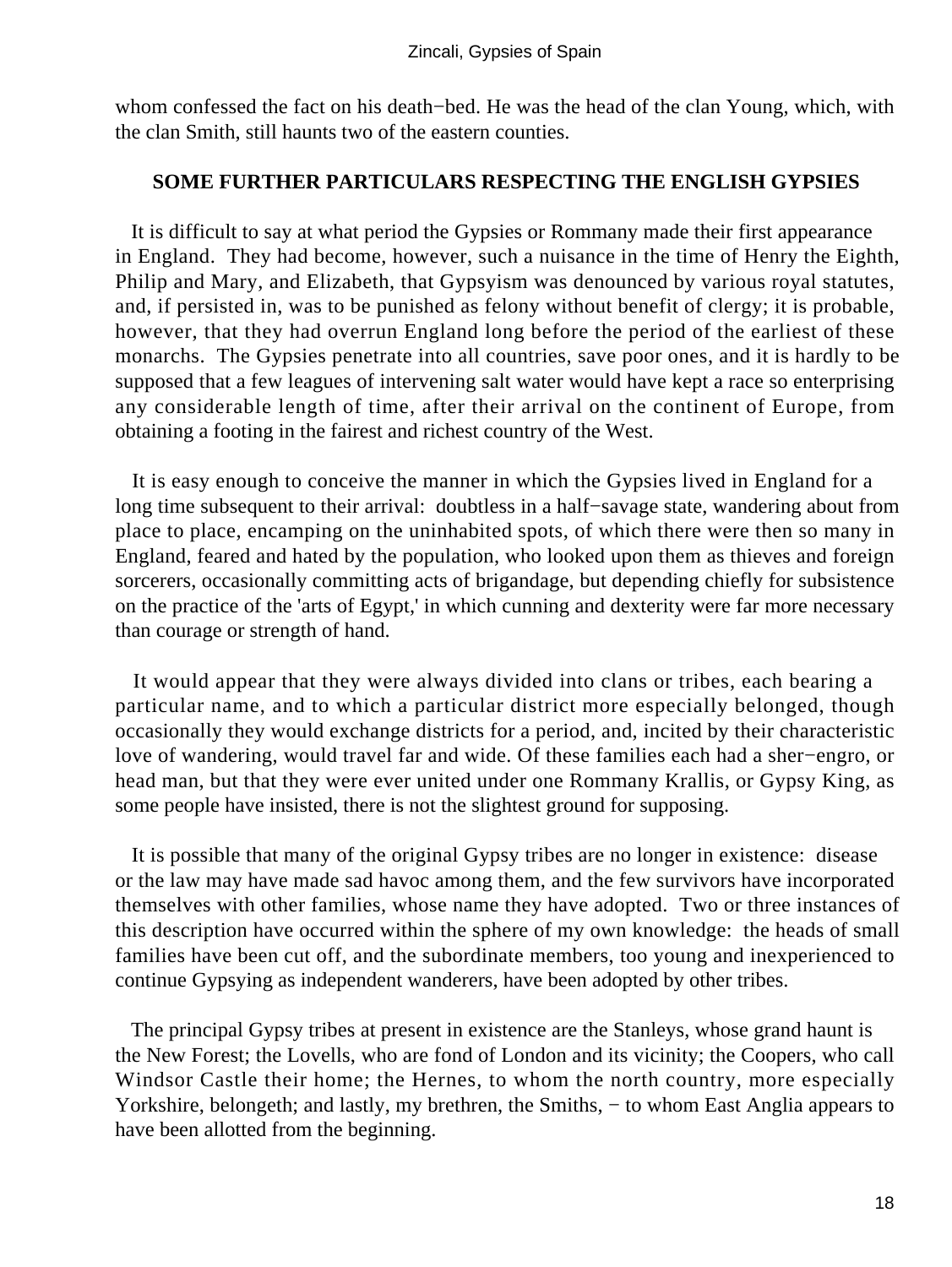All these families have Gypsy names, which seem, however, to be little more than attempts at translation of the English ones:− thus the Stanleys are called Bar−engres (11), which means stony−fellows, or stony−hearts; the Coopers, Wardo−engres, or wheelwrights; the Lovells, Camo−mescres, or amorous fellows the Hernes (German Haaren) Balors, hairs, or hairy men; while the Smiths are called Petul−engres, signifying horseshoe fellows, or blacksmiths.

 It is not very easy to determine how the Gypsies became possessed of some of these names: the reader, however, will have observed that two of them, Stanley and Lovell, are the names of two highly aristocratic English families; the Gypsies who bear them perhaps adopted them from having, at their first arrival, established themselves on the estates of those great people; or it is possible that they translated their original Gypsy appellations by these names, which they deemed synonymous. Much the same may be said with respect to Herne, an ancient English name; they probably sometimes officiated as coopers or wheelwrights, whence the cognomination. Of the term Petul−engro, or Smith, however, I wish to say something in particular.

 There is every reason for believing that this last is a genuine Gypsy name, brought with them from the country from which they originally came; it is compounded of two words, signifying, as has been already observed, horseshoe fellows, or people whose trade is to manufacture horseshoes, a trade which the Gypsies ply in various parts of the world, − for example, in Russia and Hungary, and more particularly about Granada in Spain, as will subsequently be shown. True it is, that at present there are none amongst the English Gypsies who manufacture horseshoes; all the men, however, are tinkers more or less, and the word Petul−engro is applied to the tinker also, though the proper meaning of it is undoubtedly what I have already stated above. In other dialects of the Gypsy tongue, this cognomen exists, though not exactly with the same signification; for example, in the Hungarian dialect, **PINDORO,** which is evidently a modification of Petul−engro, is applied to a Gypsy in general, whilst in Spanish Pepindorio is the Gypsy word for Antonio. In some parts of Northern Asia, the Gypsies call themselves Wattul (12), which seems to be one and the same as Petul.

 Besides the above−named Gypsy clans, there are other smaller ones, some of which do not comprise more than a dozen individuals, children included. For example, the Bosviles, the Browns, the Chilcotts, the Grays, Lees, Taylors, and Whites; of these the principal is the Bosvile tribe.

 After the days of the great persecution in England against the Gypsies, there can be little doubt that they lived a right merry and tranquil life, wandering about and pitching their tents wherever inclination led them: indeed, I can scarcely conceive any human condition more enviable than Gypsy life must have been in England during the latter part of the seventeenth, and the whole of the eighteenth century, which were likewise the happy days for Englishmen in general; there was peace and plenty in the land, a contented population, and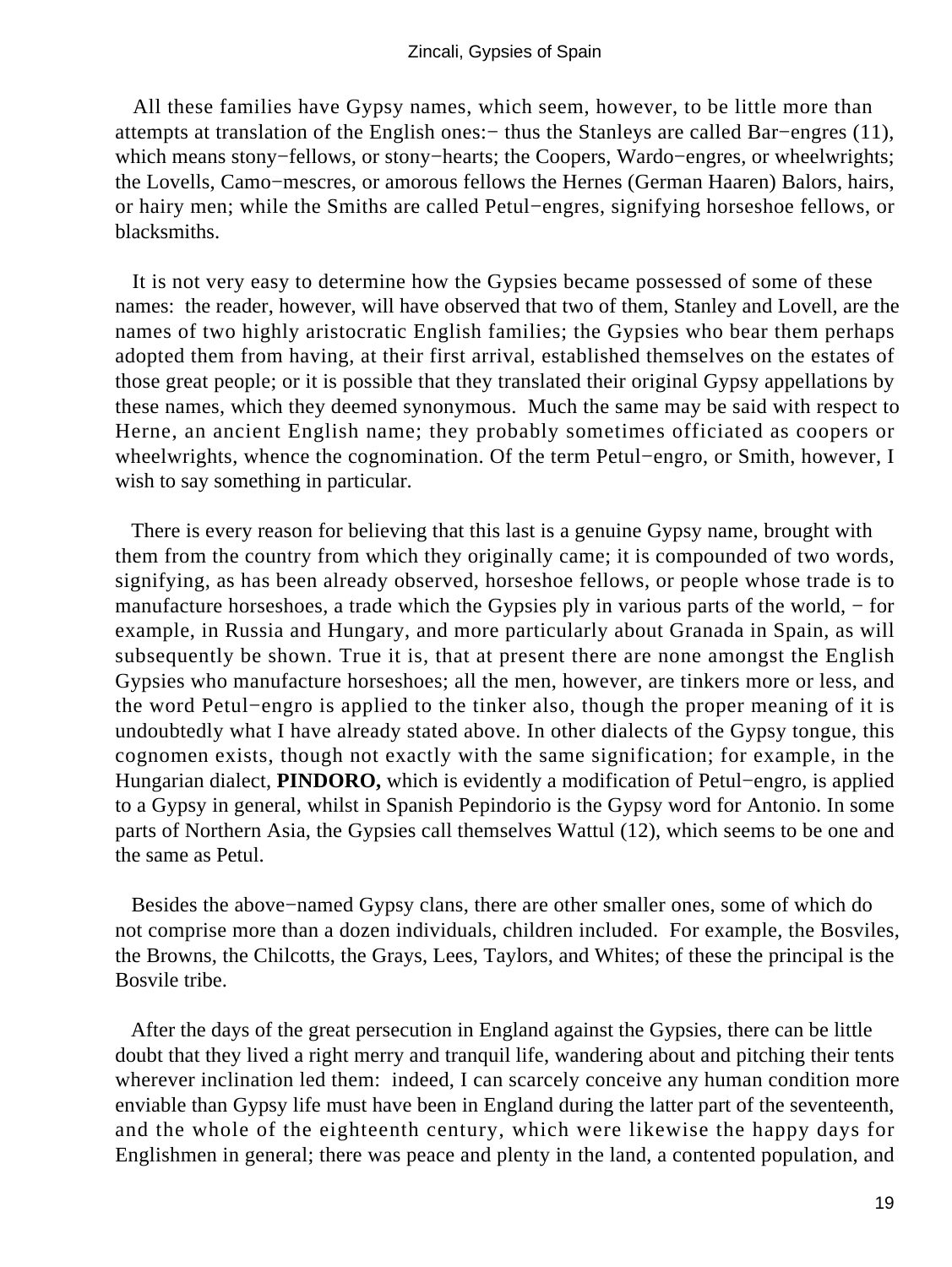everything went well. Yes, those were brave times for the Rommany chals, to which the old people often revert with a sigh: the poor Gypsies, say they, were then allowed to **SOVE ABRI** (sleep abroad) where they listed, to heat their kettles at the foot of the oaks, and no people grudged the poor persons one night's use of a meadow to feed their cattle in. **TUGNIS AMANDE,** our heart is heavy, brother, − there is no longer Gypsy law in the land, − our people have become negligent, − they are but half Rommany, − they are divided and care for nothing, − they do not even fear Pazorrhus, brother.

 Much the same complaints are at present made by the Spanish Gypsies. Gypsyism is certainly on the decline in both countries. In England, a superabundant population, and, of late, a very vigilant police, have done much to modify Gypsy life; whilst in Spain, causes widely different have produced a still greater change, as will be seen further on.

 Gypsy law does not flourish at present in England, and still less in Spain, nor does Gypsyism. I need not explain here what Gypsyism is, but the reader may be excused for asking what is Gypsy law. Gypsy law divides itself into the three following heads or precepts:−

# Separate not from **THE HUSBANDS.** Be faithful to **THE HUSBANDS.** Pay your debts to **THE HUSBANDS.**

 By the first section the Rom or Gypsy is enjoined to live with his brethren, the husbands, and not with the gorgios (13) or gentiles; he is to live in a tent, as is befitting a Rom and a wanderer, and not in a house, which ties him to one spot; in a word, he is in every respect to conform to the ways of his own people, and to eschew those of gorgios, with whom he is not to mix, save to tell them **HOQUEPENES** (lies), and to chore them.

 The second section, in which fidelity is enjoined, was more particularly intended for the women: be faithful to the **ROMS,** ye **JUWAS,** and take not up with the gorgios, whether they be **RAIOR** or **BAUOR** (gentlemen or fellows). This was a very important injunction, so much so, indeed, that upon the observance of it depended the very existence of the Rommany sect, − for if the female Gypsy admitted the gorgio to the privilege of the Rom, the race of the Rommany would quickly disappear. How well this injunction has been observed needs scarcely be said; for the Rommany have been roving about England for three centuries at least, and are still to be distinguished from the gorgios in feature and complexion, which assuredly would not have been the case if the juwas had not been faithful to the Roms. The gorgio says that the juwa is at his disposal in all things, because she tells him fortunes and endures his free discourse; but the Rom, when he hears the boast, laughs within his sleeve, and whispers to himself, **LET HIM TRY.**

 The third section, which relates to the paying of debts, is highly curious. In the Gypsy language, the state of being in debt is called **PAZORRHUS,** and the Rom who did not seek to extricate himself from that state was deemed infamous, and eventually turned out of the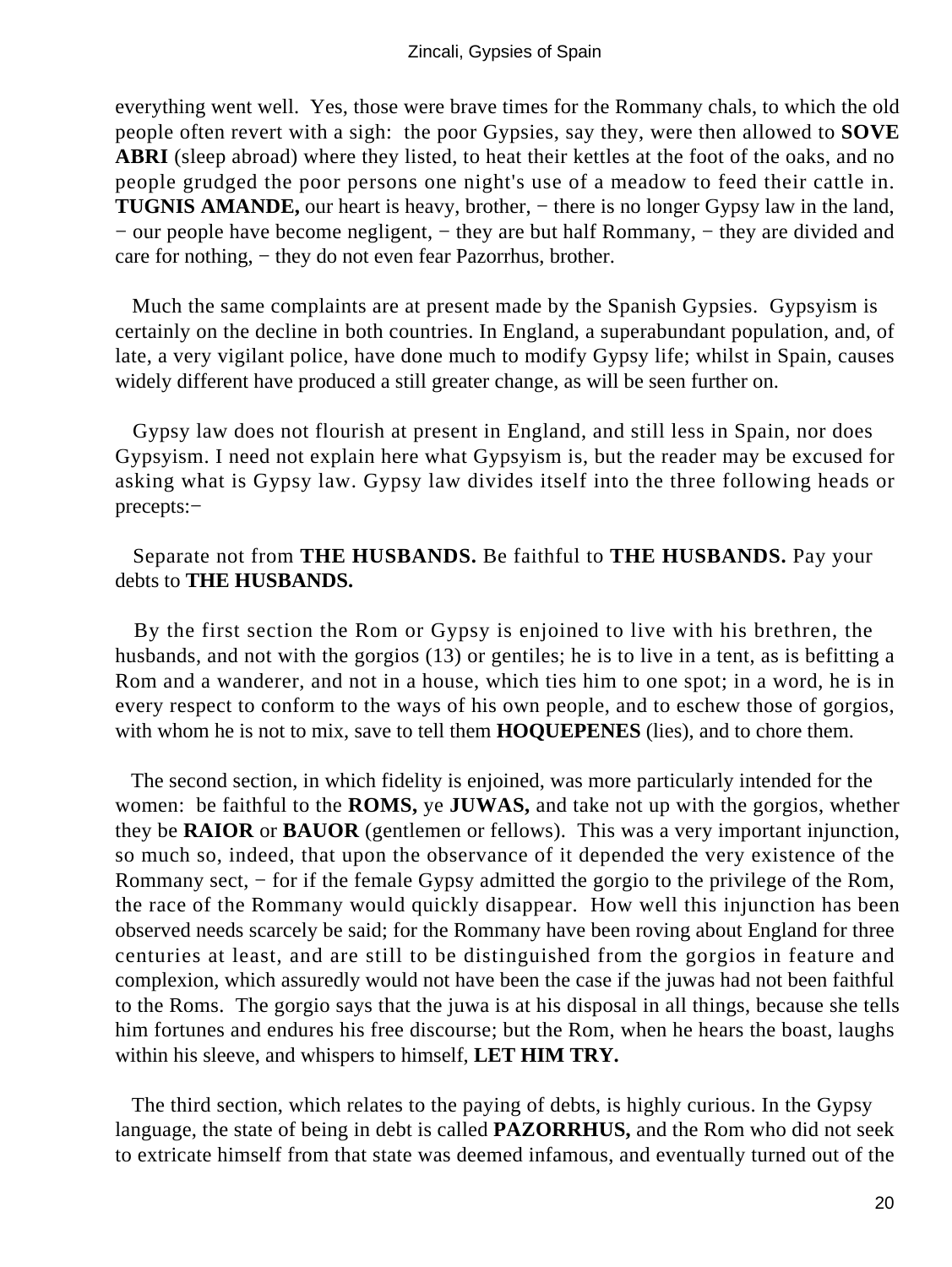society. It has been asserted, I believe, by various gorgio writers, that the Roms have everything in common, and that there is a common stock out of which every one takes what he needs; this is quite a mistake, however: a Gypsy tribe is an epitome of the world; every one keeps his own purse and maintains himself and children to the best of his ability, and every tent is independent of the other. True it is that one Gypsy will lend to another in the expectation of being repaid, and until that happen the borrower is pazorrhus, or indebted. Even at the present time, a Gypsy will make the greatest sacrifices rather than remain pazorrhus to one of his brethren, even though he be of another clan; though perhaps the feeling is not so strong as of old, for time modifies everything; even Jews and Gypsies are affected by it. In the old time, indeed, the Gypsy law was so strong against the debtor, that provided he could not repay his brother husband, he was delivered over to him as his slave for a year and a day, and compelled to serve him as a hewer of wood, a drawer of water, or a beast of burden; but those times are past, the Gypsies are no longer the independent people they were of yore, − dark, mysterious, and dreaded wanderers, living apart in the deserts and heaths with which England at one time abounded. Gypsy law has given place to common law; but the principle of honour is still recognised amongst them, and base indeed must the Gypsy be who would continue pazorrhus because Gypsy law has become too weak to force him to liquidate a debt by money or by service.

 Such was Gypsy law in England, and there is every probability that it is much the same in all parts of the world where the Gypsy race is to be found. About the peculiar practices of the Gypsies I need not say much here; the reader will find in the account of the Spanish Gypsies much that will afford him an idea of Gypsy arts in England. I have already alluded to **CHIVING DRAV,** or poisoning, which is still much practised by the English Gypsies, though it has almost entirely ceased in Spain; then there is **CHIVING LUVVU ADREY PUVO,** or putting money within the earth, a trick by which the females deceive the gorgios, and which will be more particularly described in the affairs of Spain: the men are adepts at cheating the gorgios by means of NOK−ENGROES and POGGADO−BAVENGROES (glandered and broken−winded horses). But, leaving the subject of their tricks and Rommany arts, by no means an agreeable one, I will take the present opportunity of saying a few words about a practice of theirs, highly characteristic of a wandering people, and which is only extant amongst those of the race who still continue to wander much; for example, the Russian Gypsies and those of the Hungarian family, who stroll through Italy on plundering expeditions: I allude to the **PATTERAN** or **TRAIL.**

 It is very possible that the reader during his country walks or rides has observed, on coming to four cross−roads, two or three handfuls of grass lying at a small distance from each other down one of these roads; perhaps he may have supposed that this grass was recently plucked from the roadside by frolicsome children, and flung upon the ground in sport, and this may possibly have been the case; it is ten chances to one, however, that no children's hands plucked them, but that they were strewed in this manner by Gypsies, for the purpose of informing any of their companions, who might be straggling behind, the route which they had taken; this is one form of the patteran or trail. It is likely, too, that the gorgio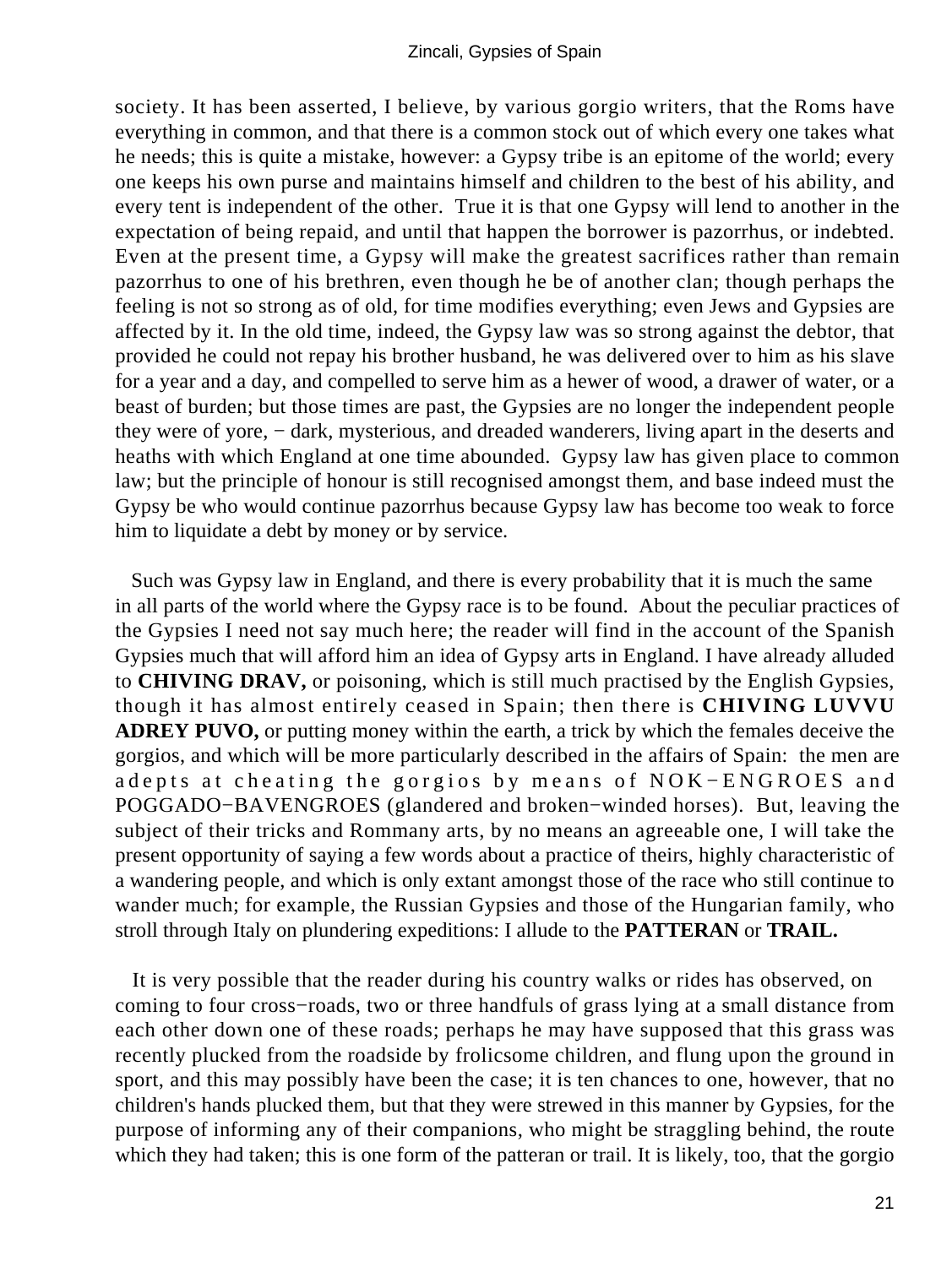reader may have seen a cross drawn at the entrance of a road, the long part or stem of it pointing down that particular road, and he may have thought nothing of it, or have supposed that some sauntering individual like himself had made the mark with his stick: not so, courteous gorgio; ley tiro solloholomus opre lesti, **YOU MAY TAKE YOUR OATH UPON IT** that it was drawn by a Gypsy finger, for that mark is another of the Rommany trails; there is no mistake in this. Once in the south of France, when I was weary, hungry, and penniless, I observed one of these last patterans, and following the direction pointed out, arrived at the resting−place of 'certain Bohemians,' by whom I was received with kindness and hospitality, on the faith of no other word of recommendation than patteran. There is also another kind of patteran, which is more particularly adapted for the night; it is a cleft stick stuck at the side of the road, close by the hedge, with a little arm in the cleft pointing down the road which the band have taken, in the manner of a signpost; any stragglers who may arrive at night where cross−roads occur search for this patteran on the left−hand side, and speedily rejoin their companions.

 By following these patterans, or trails, the first Gypsies on their way to Europe never lost each other, though wandering amidst horrid wildernesses and dreary defiles. Rommany matters have always had a peculiar interest for me; nothing, however, connected with Gypsy life ever more captivated my imagination than this patteran system: many thanks to the Gypsies for it; it has more than once been of service to me.

 The English Gypsies at the present day are far from being a numerous race; I consider their aggregate number, from the opportunities which I have had of judging, to be considerably under ten thousand: it is probable that, ere the conclusion of the present century, they will have entirely disappeared. They are in general quite strangers to the commonest rudiments of education; few even of the most wealthy can either read or write. With respect to religion, they call themselves members of the Established Church, and are generally anxious to have their children baptized, and to obtain a copy of the register. Some of their baptismal papers, which they carry about with them, are highly curious, going back for a period of upwards of two hundred years. With respect to the essential points of religion, they are quite careless and ignorant; if they believe in a future state they dread it not, and if they manifest when dying any anxiety, it is not for the soul, but the body: a handsome coffin, and a grave in a quiet country churchyard, are invariably the objects of their last thoughts; and it is probable that, in their observance of the rite of baptism, they are principally influenced by a desire to enjoy the privilege of burial in consecrated ground. A Gypsy family never speak of their dead save with regret and affection, and any request of the dying individual is attended to, especially with regard to interment; so much so, that I have known a corpse conveyed a distance of nearly one hundred miles, because the deceased expressed a wish to be buried in a particular spot.

 Of the language of the English Gypsies, some specimens will be given in the sequel; it is much more pure and copious than the Spanish dialect. It has been asserted that the English Gypsies are not possessed of any poetry in their own tongue; but this is a gross error; they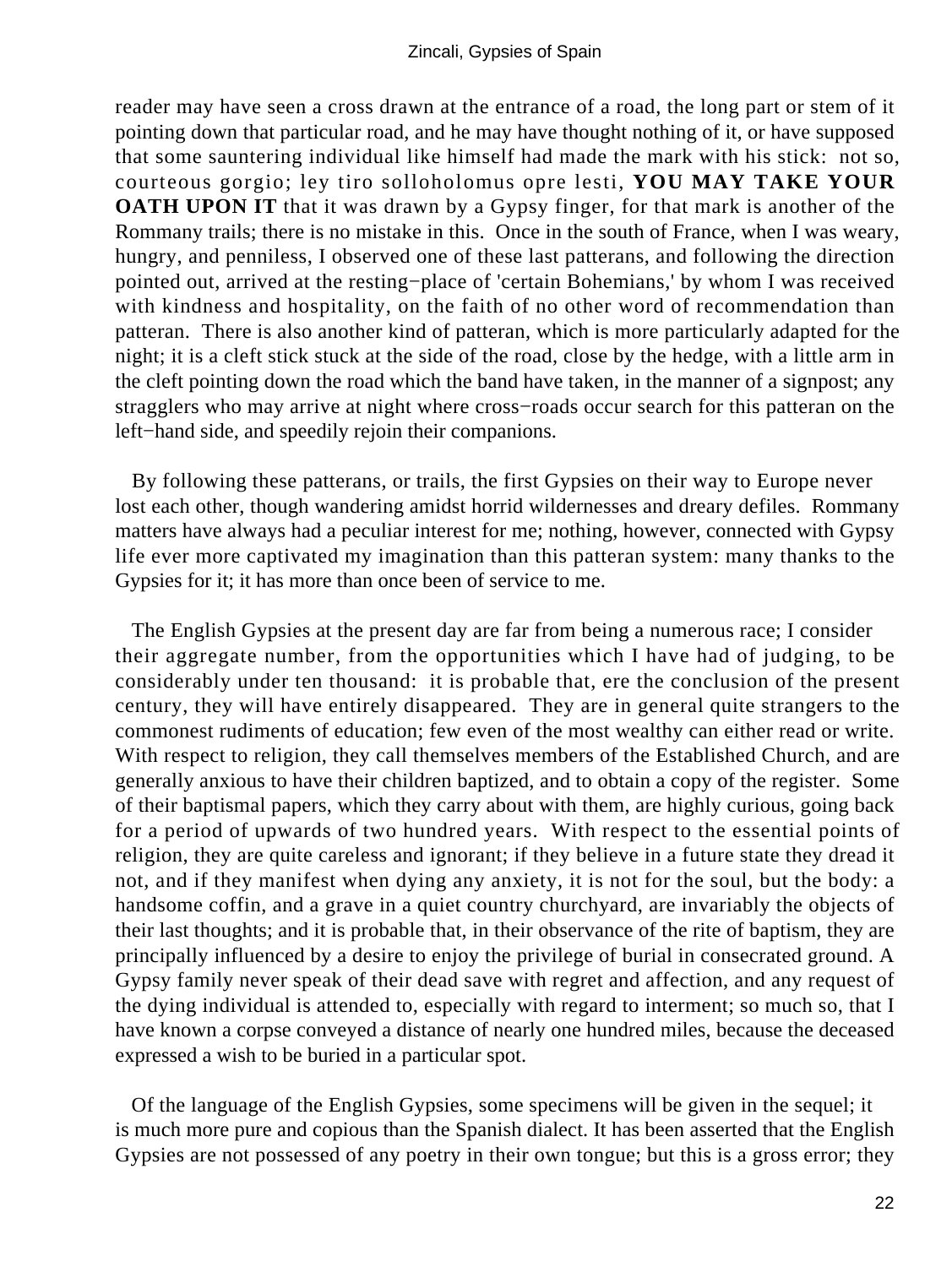possess a great many songs and ballads upon ordinary subjects, without any particular merit, however, and seemingly of a very modern date.

## THE **GYPSIES OF THE EAST,** OR **ZINGARRI**

 What has been said of the Gypsies of Europe is, to a considerable extent, applicable to their brethren in the East, or, as they are called, Zingarri; they are either found wandering amongst the deserts or mountains, or settled in towns, supporting themselves by horse−dealing or jugglery, by music and song. In no part of the East are they more numerous than in Turkey, especially in Constantinople, where the females frequently enter the harems of the great, pretending to cure children of 'the evil eye,' and to interpret the dreams of the women. They are not unfrequently seen in the coffee−houses, exhibiting their figures in lascivious dances to the tune of various instruments; yet these females are by no means unchaste, however their manners and appearance may denote the contrary, and either Turk or Christian who, stimulated by their songs and voluptuous movements, should address them with proposals of a dishonourable nature, would, in all probability, meet with a decided repulse.

 Among the Zingarri are not a few who deal in precious stones, and some who vend poisons; and the most remarkable individual whom it has been my fortune to encounter amongst the Gypsies, whether of the Eastern or Western world, was a person who dealt in both these articles. He was a native of Constantinople, and in the pursuit of his trade had visited the most remote and remarkable portions of the world. He had traversed alone and on foot the greatest part of India; he spoke several dialects of the Malay, and understood the original language of Java, that isle more fertile in poisons than even 'far Iolchos and Spain.' From what I could learn from him, it appeared that his jewels were in less request than his drugs, though he assured me that there was scarcely a Bey or Satrap in Persia or Turkey whom he had not supplied with both. I have seen this individual in more countries than one, for he flits over the world like the shadow of a cloud; the last time at Granada in Spain, whither he had come after paying a visit to his Gitano brethren in the presidio of Ceuta.

 Few Eastern authors have spoken of the Zingarri, notwithstanding they have been known in the East for many centuries; amongst the few, none has made more curious mention of them than Arabschah, in a chapter of his life of Timour or Tamerlane, which is deservedly considered as one of the three classic works of Arabian literature. This passage, which, while it serves to illustrate the craft, if not the valour of the conqueror of half the world, offers some curious particulars as to Gypsy life in the East at a remote period, will scarcely be considered out of place if reproduced here, and the following is as close a translation of it as the metaphorical style of the original will allow.

 'There were in Samarcand numerous families of Zingarri of various descriptions: some were wrestlers, others gladiators, others pugilists. These people were much at variance, so that hostilities and battling were continually arising amongst them. Each band had its chief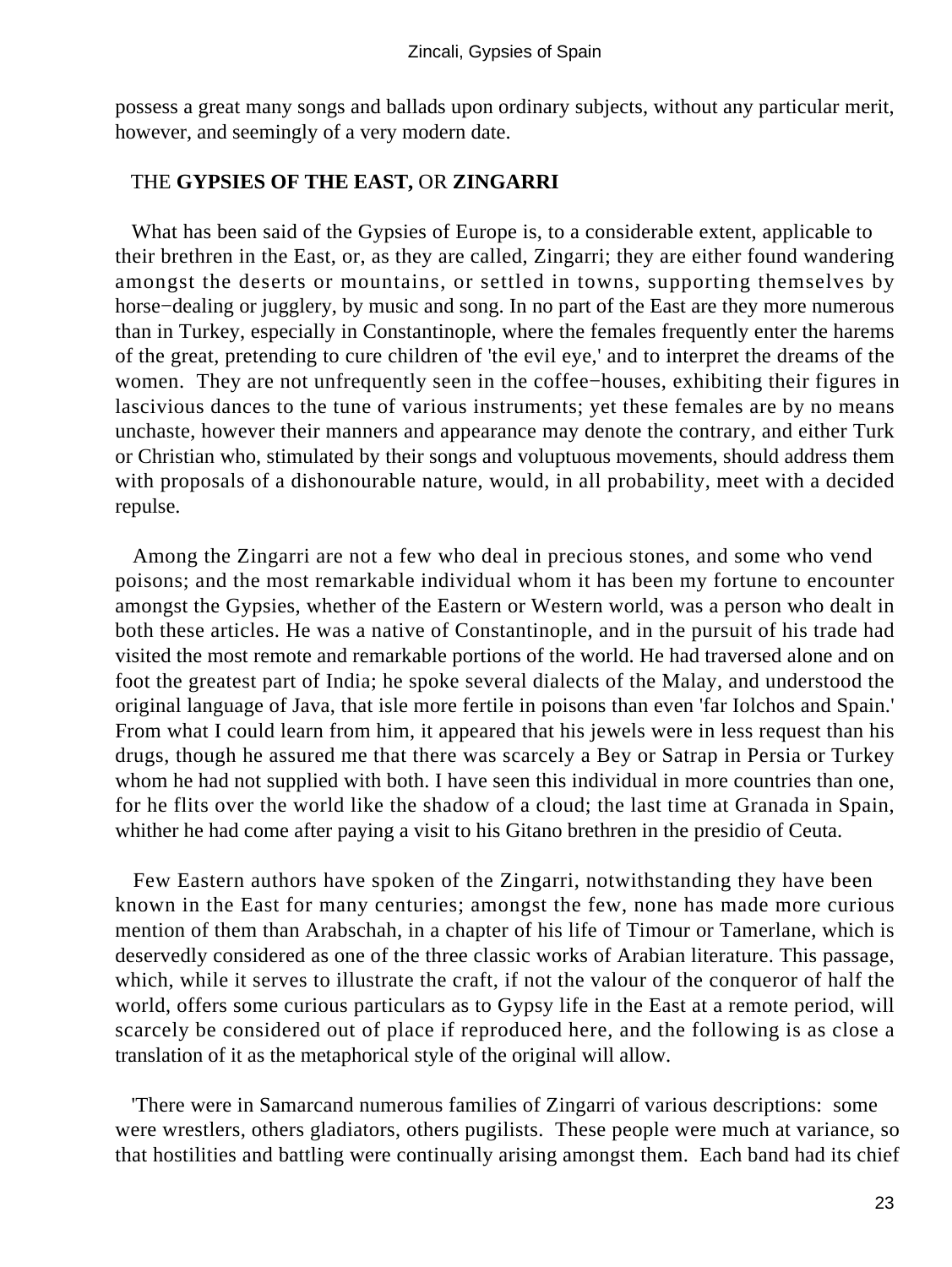and subordinate officers; and it came to pass that Timour and the power which he possessed filled them with dread, for they knew that he was aware of their crimes and disorderly way of life. Now it was the custom of Timour, on departing upon his expeditions, to leave a viceroy in Samarcand; but no sooner had he left the city, than forth marched these bands, and giving battle to the viceroy, deposed him and took possession of the government, so that on the return of Timour he found order broken, confusion reigning, and his throne overturned, and then he had much to do in restoring things to their former state, and in punishing or pardoning the guilty; but no sooner did he depart again to his wars, and to his various other concerns, than they broke out into the same excesses, and this they repeated no less than three times, and he at length laid a plan for their utter extermination, and it was the following:− He commenced building a wall, and he summoned unto him the people small and great, and he allotted to every man his place, and to every workman his duty, and he stationed the Zingarri and their chieftains apart; and in one particular spot he placed a band of soldiers, and he commanded them to kill whomsoever he should send to them; and having done so, he called to him the heads of the people, and he filled the cup for them and clothed them in splendid vests; and when the turn came to the Zingarri, he likewise pledged one of them, and bestowed a vest upon him, and sent him with a message to the soldiers, who, as soon as he arrived, tore from him his vest, and stabbed him, pouring forth the gold of his heart into the pan of destruction, (14) and in this way they continued until the last of them was destroyed; and by that blow he exterminated their race, and their traces, and from that time forward there were no more rebellions in Samarcand.'

 It has of late years been one of the favourite theories of the learned, that Timour's invasion of Hindostan, and the cruelties committed by his savage hordes in that part of the world, caused a vast number of Hindoos to abandon their native land, and that the Gypsies of the present day are the descendants of those exiles who wended their weary way to the West. Now, provided the above passage in the work of Arabschah be entitled to credence, the opinion that Timour was the cause of the expatriation and subsequent wandering life of these people, must be abandoned as untenable. At the time he is stated by the Arabian writer to have annihilated the Gypsy hordes of Samarcand, he had but just commenced his career of conquest and devastation, and had not even directed his thoughts to the invasion of India; yet at this early period of the history of his life, we find families of Zingarri established at Samarcand, living much in the same manner as others of the race have subsequently done in various towns of Europe and the East; but supposing the event here narrated to be a fable, or at best a floating legend, it appears singular that, if they left their native land to escape from Timour, they should never have mentioned in the Western world the name of that scourge of the human race, nor detailed the history of their flight and sufferings, which assuredly would have procured them sympathy; the ravages of Timour being already but too well known in Europe. That they came from India is much easier to prove than that they fled before the fierce Mongol.

 Such people as the Gypsies, whom the Bishop of Forli in the year 1422, only sixteen years subsequent to the invasion of India, describes as a 'raging rabble, of brutal and animal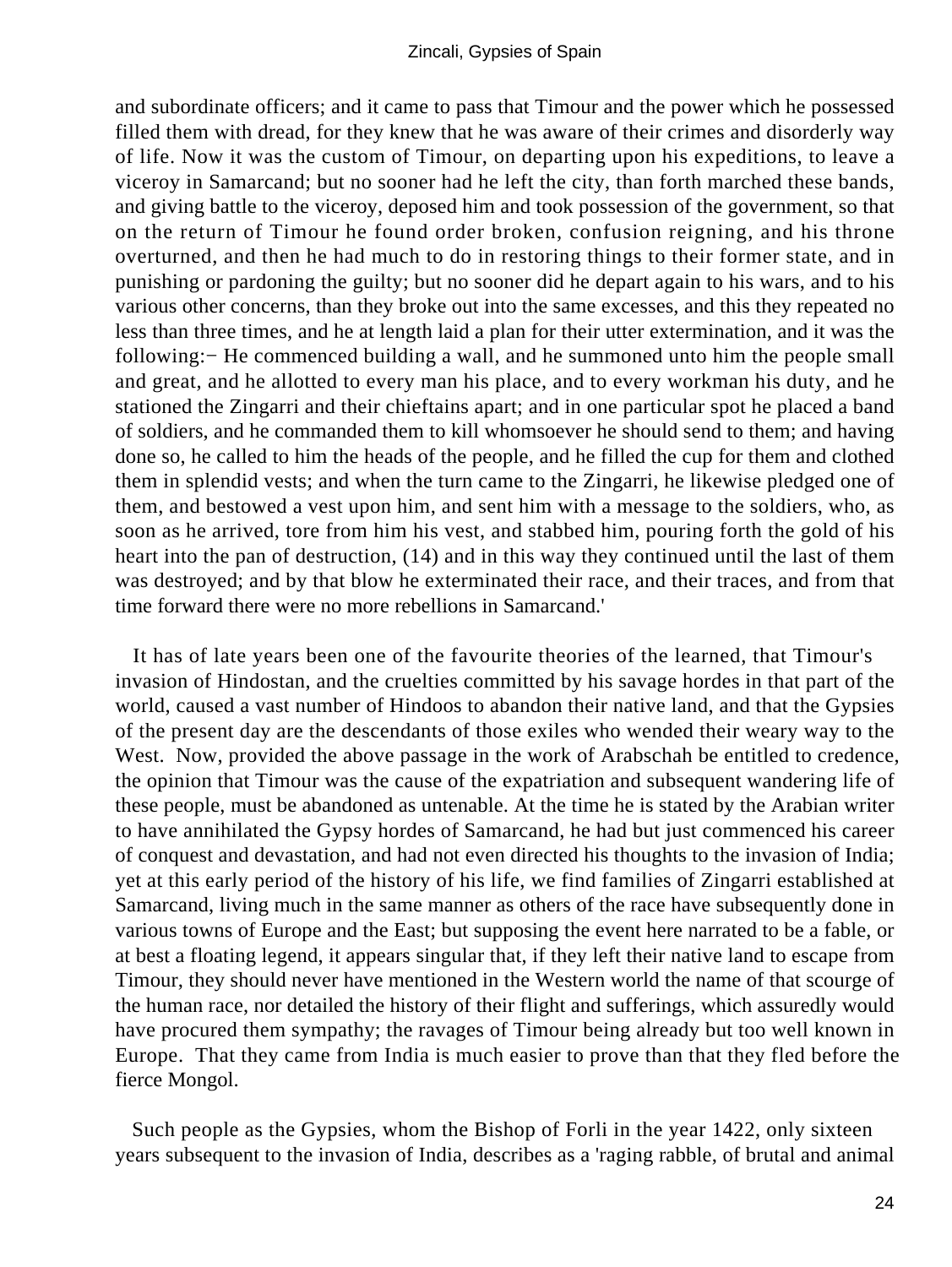propensities,' (15) are not such as generally abandon their country on foreign invasion.

#### THE **ZINCALI OR AN ACCOUNT OF THE GYPSIES OF SPAIN − PART I**

#### **CHAPTER I**

**GITANOS,** or Egyptians, is the name by which the Gypsies have been most generally known in Spain, in the ancient as well as in the modern period, but various other names have been and still are applied to them; for example, New Castilians, Germans, and Flemings; the first of which titles probably originated after the name of Gitano had begun to be considered a term of reproach and infamy. They may have thus designated themselves from an unwillingness to utter, when speaking of themselves, the detested expression 'Gitano,' a word which seldom escapes their mouths; or it may have been applied to them first by the Spaniards, in their mutual dealings and communication, as a term less calculated to wound their feelings and to beget a spirit of animosity than the other; but, however it might have originated, New Castilian, in course of time, became a term of little less infamy than Gitano; for, by the law of Philip the Fourth, both terms are forbidden to be applied to them under severe penalties.

 That they were called Germans, may be accounted for, either by the supposition that their generic name of Rommany was misunderstood and mispronounced by the Spaniards amongst whom they came, or from the fact of their having passed through Germany in their way to the south, and bearing passports and letters of safety from the various German states. The title of Flemings, by which at the present day they are known in various parts of Spain, would probably never have been bestowed upon them but from the circumstance of their having been designated or believed to be Germans, − as German and Fleming are considered by the ignorant as synonymous terms.

 Amongst themselves they have three words to distinguish them and their race in general: Zincalo, Romano, and Chai; of the first two of which something has been already said.

 They likewise call themselves 'Cales,' by which appellation indeed they are tolerably well known by the Spaniards, and which is merely the plural termination of the compound word Zincalo, and signifies, The black men. Chai is a modification of the word Chal, which, by the Gitanos of Estremadura, is applied to Egypt, and in many parts of Spain is equivalent to 'Heaven,' and which is perhaps a modification of 'Cheros,' the word for heaven in other dialects of the Gypsy language. Thus Chai may denote, The men of Egypt, or, The sons of Heaven. It is, however, right to observe, that amongst the Gitanos, the word Chai has frequently no other signification than the simple one of 'children.'

 It is impossible to state for certainty the exact year of their first appearance in Spain; but it is reasonable to presume that it was early in the fifteenth century; as in the year 1417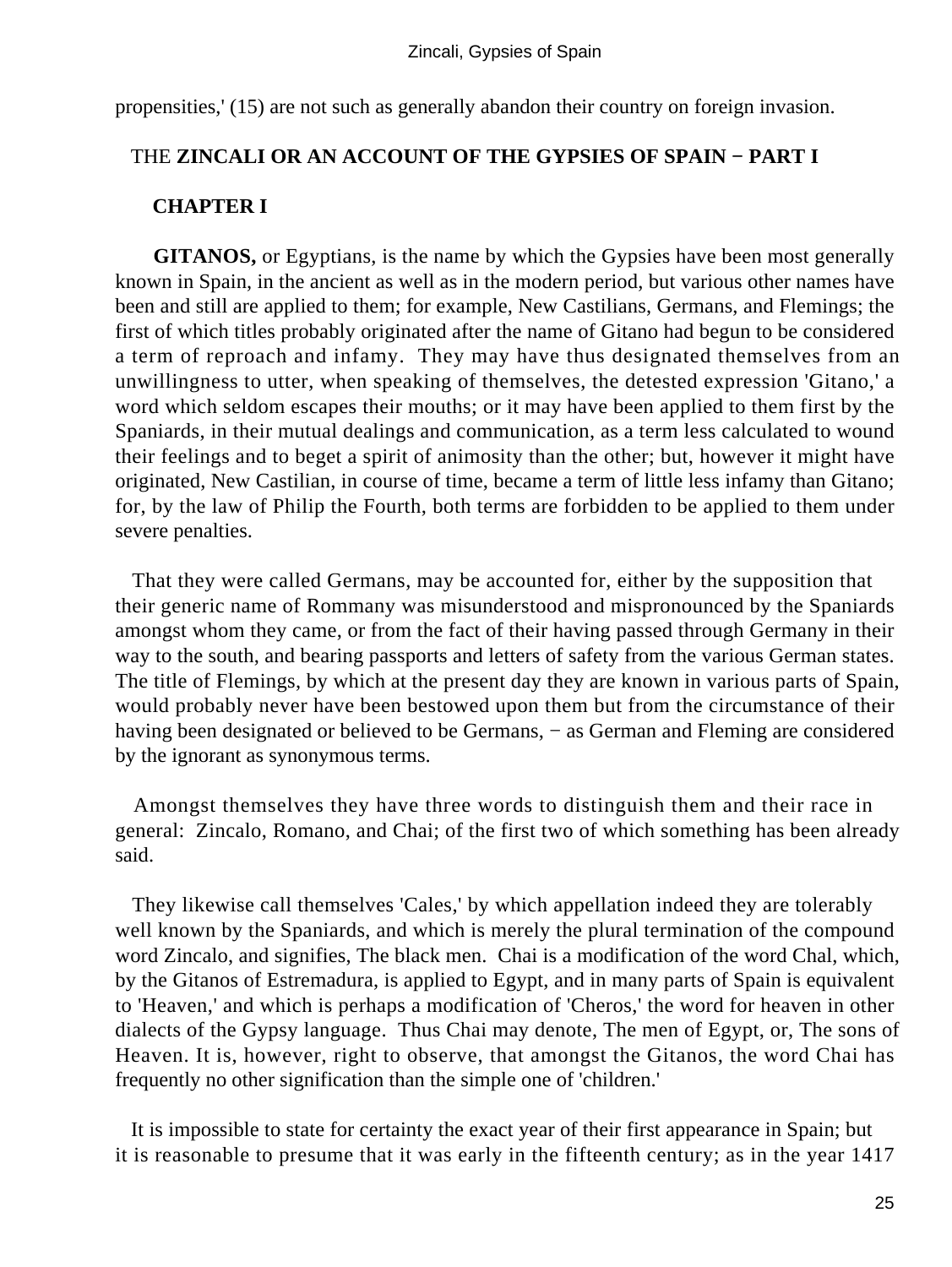numerous bands entered France from the north−east of Europe, and speedily spread themselves over the greatest part of that country. Of these wanderers a French author has left the following graphic description: (16)

 'On the 17th of April 1427, appeared in Paris twelve penitents of Egypt, driven from thence by the Saracens; they brought in their company one hundred and twenty persons; they took up their quarters in La Chapelle, whither the people flocked in crowds to visit them. They had their ears pierced, from which depended a ring of silver; their hair was black and crispy, and their women were filthy to a degree, and were sorceresses who told fortunes.'

 Such were the people who, after traversing France and scaling the sides of the Pyrenees, poured down in various bands upon the sunburnt plains of Spain. Wherever they had appeared they had been looked upon as a curse and a pestilence, and with much reason. Either unwilling or unable to devote themselves to any laborious or useful occupation, they came like flights of wasps to prey upon the fruits which their more industrious fellow−beings amassed by the toil of their hands and the sweat of their foreheads; the natural result being, that wherever they arrived, their fellow−creatures banded themselves against them. Terrible laws were enacted soon after their appearance in France, calculated to put a stop to their frauds and dishonest propensities; wherever their hordes were found, they were attacked by the incensed rustics or by the armed hand of justice, and those who were not massacred on the spot, or could not escape by flight, were, without a shadow of a trial, either hanged on the next tree, or sent to serve for life in the galleys; or if females or children, either scourged or mutilated.

 The consequence of this severity, which, considering the manners and spirit of the time, is scarcely to be wondered at, was the speedy disappearance of the Gypsies from the soil of France.

 Many returned by the way they came, to Germany, Hungary, and the woods and forests of Bohemia; but there is little doubt that by far the greater portion found a refuge in the Peninsula, a country which, though by no means so rich and fertile as the one they had quitted, nor offering so wide and ready a field for the exercise of those fraudulent arts for which their race had become so infamously notorious, was, nevertheless, in many respects, suitable and congenial to them. If there were less gold and silver in the purses of the citizens to reward the dexterous handler of the knife and scissors amidst the crowd in the market−place; if fewer sides of fatted swine graced the ample chimney of the labourer in Spain than in the neighbouring country; if fewer beeves bellowed in the plains, and fewer sheep bleated upon the hills, there were far better opportunities afforded of indulging in wild independence. Should the halberded bands of the city be ordered out to quell, seize, or exterminate them; should the alcalde of the village cause the tocsin to be rung, gathering together the villanos for a similar purpose, the wild sierra was generally at hand, which, with its winding paths, its caves, its frowning precipices, and ragged thickets, would offer to them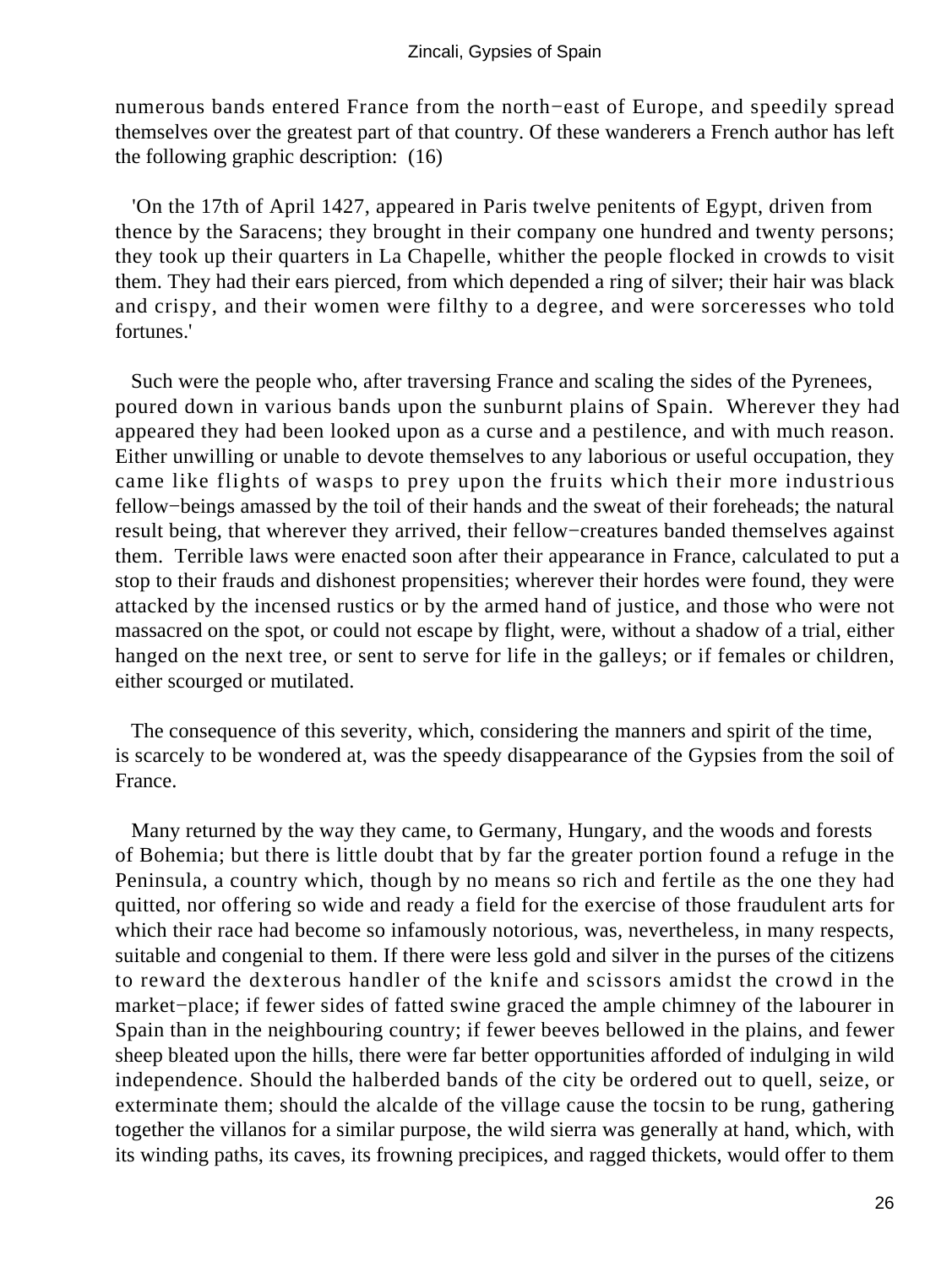a secure refuge where they might laugh to scorn the rage of their baffled pursuers, and from which they might emerge either to fresh districts or to those which they had left, to repeat their ravages when opportunity served.

 After crossing the Pyrenees, a very short time elapsed before the Gypsy hordes had bivouacked in the principal provinces of Spain. There can indeed be little doubt, that shortly after their arrival they made themselves perfectly acquainted with all the secrets of the land, and that there was scarcely a nook or retired corner within Spain, from which the smoke of their fires had not arisen, or where their cattle had not grazed. People, however, so acute as they have always proverbially been, would scarcely be slow in distinguishing the provinces most adapted to their manner of life, and most calculated to afford them opportunities of practising those arts to which they were mainly indebted for their subsistence; the savage hills of Biscay, of Galicia, and the Asturias, whose inhabitants were almost as poor as themselves, which possessed no superior breed of horses or mules from amongst which they might pick and purloin many a gallant beast, and having transformed by their dexterous scissors, impose him again upon his rightful master for a high price, – such provinces, where, moreover, provisions were hard to be obtained, even by pilfering hands, could scarcely be supposed to offer strong temptations to these roving visitors to settle down in, or to vex and harass by a long sojourn.

 Valencia and Murcia found far more favour in their eyes; a far more fertile soil, and wealthier inhabitants, were better calculated to entice them; there was a prospect of plunder, and likewise a prospect of safety and refuge, should the dogs of justice be roused against them. If there were the populous town and village in those lands, there was likewise the lone waste, and uncultivated spot, to which they could retire when danger threatened them. Still more suitable to them must have been La Mancha, a land of tillage, of horses, and of mules, skirted by its brown sierra, ever eager to afford its shelter to their dusky race. Equally suitable, Estremadura and New Castile; but far, far more, Andalusia, with its three kingdoms, Jaen, Granada, and Seville, one of which was still possessed by the swarthy Moor, – Andalusia, the land of the proud steed and the stubborn mule, the land of the savage sierra and the fruitful and cultivated plain: to Andalusia they hied, in bands of thirties and sixties; the hoofs of their asses might be heard clattering in the passes of the stony hills; the girls might be seen bounding in lascivious dance in the streets of many a town, and the beldames standing beneath the eaves telling the 'buena ventura' to many a credulous female dupe; the men the while chaffered in the fair and market−place with the labourers and chalanes, casting significant glances on each other, or exchanging a word or two in Rommany, whilst they placed some uncouth animal in a particular posture which served to conceal its ugliness from the eyes of the chapman. Yes, of all provinces of Spain, Andalusia was the most frequented by the Gitano race, and in Andalusia they most abound at the present day, though no longer as restless independent wanderers of the fields and hills, but as residents in villages and towns, especially in Seville.

#### **CHAPTER II**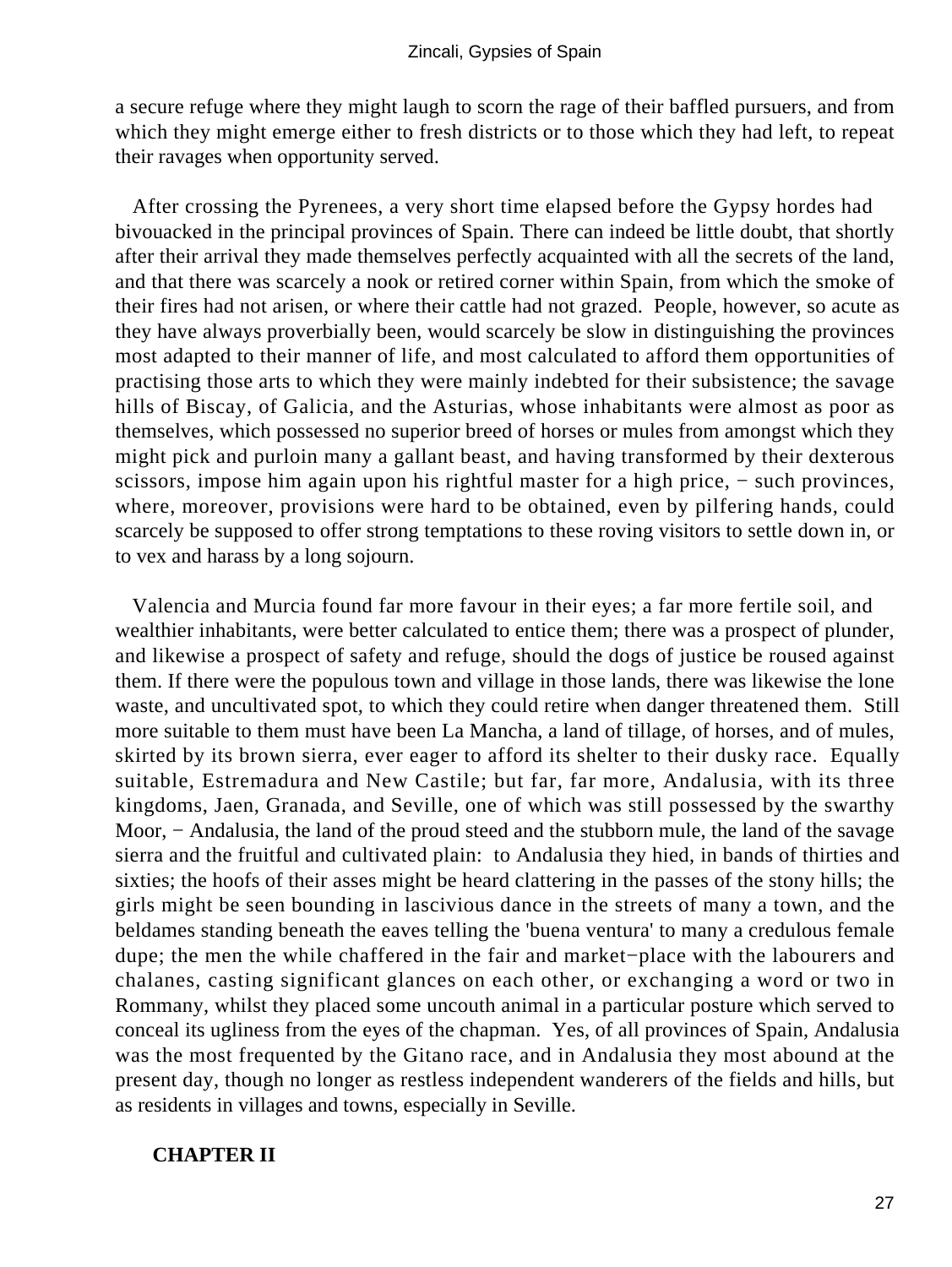**HAVING** already stated to the reader at what period and by what means these wanderers introduced themselves into Spain, we shall now say something concerning their manner of life.

 It would appear that, for many years after their arrival in the Peninsula, their manners and habits underwent no change; they were wanderers, in the strictest sense of the word, and lived much in the same way as their brethren exist in the present day in England, Russia, and Bessarabia, with the exception perhaps of being more reckless, mischievous, and having less respect for the laws; it is true that their superiority in wickedness in these points may have been more the effect of the moral state of the country in which they were, than of any other operating cause.

 Arriving in Spain with a predisposition to every species of crime and villainy, they were not likely to be improved or reclaimed by the example of the people with whom they were about to mix; nor was it probable that they would entertain much respect for laws which, from time immemorial, have principally served, not to protect the honest and useful members of society, but to enrich those entrusted with the administration of them. Thus, if they came thieves, it is not probable that they would become ashamed of the title of thief in Spain, where the officers of justice were ever willing to shield an offender on receiving the largest portion of the booty obtained. If on their arrival they held the lives of others in very low estimation, could it be expected that they would become gentle as lambs in a land where blood had its price, and the shedder was seldom executed unless he was poor and friendless, and unable to cram with ounces of yellow gold the greedy hands of the pursuers of blood, − the alguazil and escribano? therefore, if the Spanish Gypsies have been more bloody and more wolfishly eager in the pursuit of booty than those of their race in most other regions, the cause must be attributed to their residence in a country unsound in every branch of its civil polity, where right has ever been in less esteem, and wrong in less disrepute, than in any other part of the world.

 However, if the moral state of Spain was not calculated to have a favourable effect on the habits and pursuits of the Gypsies, their manners were as little calculated to operate beneficially, in any point of view, on the country where they had lately arrived. Divided into numerous bodies, frequently formidable in point of number, their presence was an evil and a curse in whatever quarter they directed their steps. As might be expected, the labourers, who in all countries are the most honest, most useful, and meritorious class, were the principal sufferers; their mules and horses were stolen, carried away to distant fairs, and there disposed of, perhaps, to individuals destined to be deprived of them in a similar manner; whilst their flocks of sheep and goats were laid under requisition to assuage the hungry cravings of these thievish cormorants.

 It was not uncommon for a large band or tribe to encamp in the vicinity of a remote village scantily peopled, and to remain there until, like a flight of locusts, they had consumed everything which the inhabitants possessed for their support; or until they were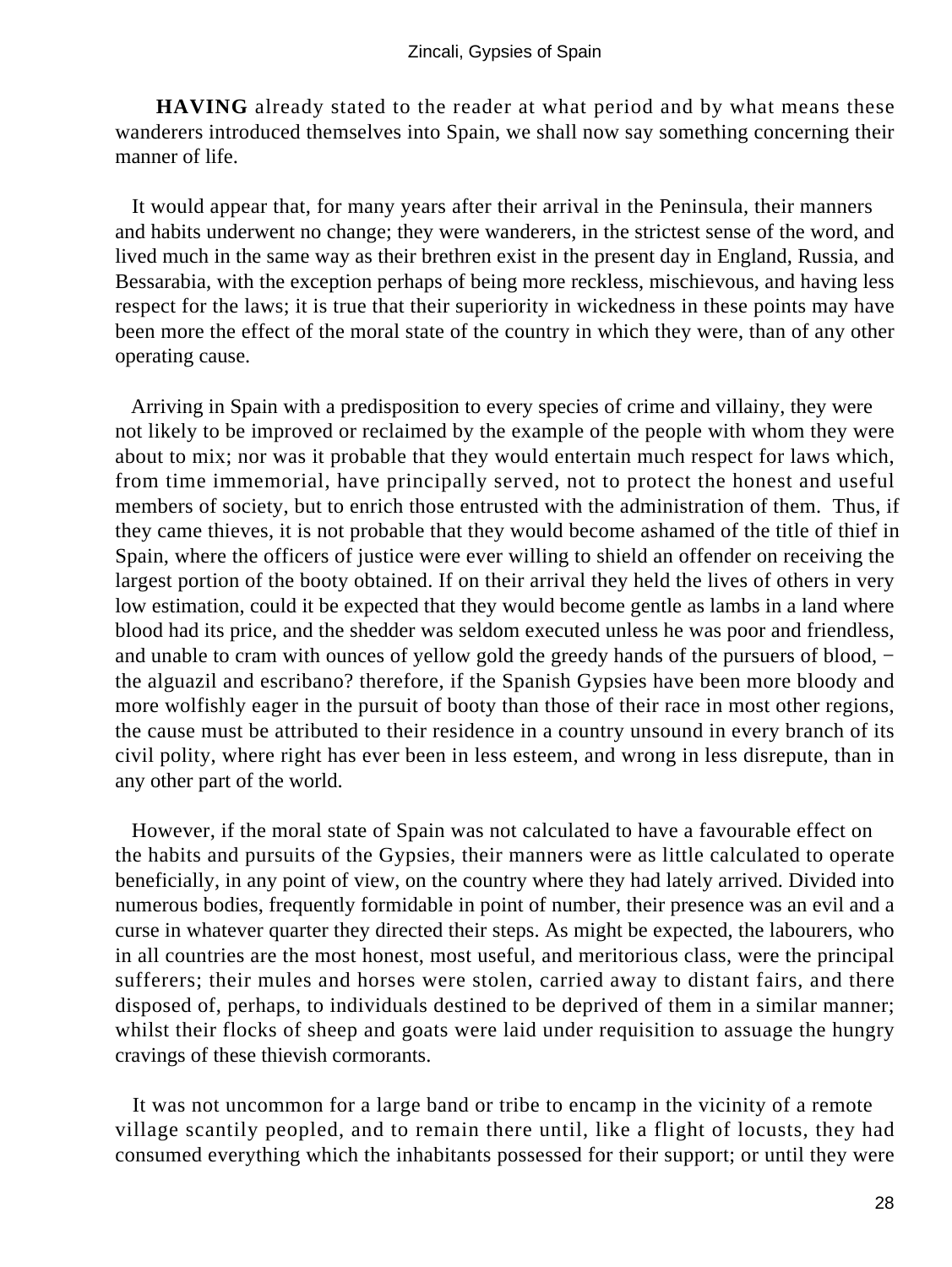scared away by the approach of justice, or by an army of rustics assembled from the surrounding country. Then would ensue the hurried march; the women and children, mounted on lean but spirited asses, would scour along the plains fleeter than the wind; ragged and savage−looking men, wielding the scourge and goad, would scamper by their side or close behind, whilst perhaps a small party on strong horses, armed with rusty matchlocks or sabres, would bring up the rear, threatening the distant foe, and now and then saluting them with a hoarse blast from the Gypsy horn:−

 'O, when I sit my courser bold, My bantling in my rear, And in my hand my musket hold − O how they quake with fear!'

 Let us for a moment suppose some unfortunate traveller, mounted on a handsome mule or beast of some value, meeting, unarmed and alone, such a rabble rout at the close of eve, in the wildest part, for example, of La Mancha; we will suppose that he is journeying from Seville to Madrid, and that he has left at a considerable distance behind him the gloomy and horrible passes of the Sierra Morena; his bosom, which for some time past has been contracted with dreadful forebodings, is beginning to expand; his blood, which has been congealed in his veins, is beginning to circulate warmly and freely; he is fondly anticipating the still distant posada and savoury omelet. The sun is sinking rapidly behind the savage and uncouth hills in his rear; he has reached the bottom of a small valley, where runs a rivulet at which he allows his tired animal to drink; he is about to ascend the side of the hill; his eyes are turned upwards; suddenly he beholds strange and uncouth forms at the top of the ascent − the sun descending slants its rays upon red cloaks, with here and there a turbaned head, or long streaming hair. The traveller hesitates, but reflecting that he is no longer in the mountains, and that in the open road there is no danger of banditti, he advances. In a moment he is in the midst of the Gypsy group, in a moment there is a general halt; fiery eyes are turned upon him replete with an expression which only the eyes of the Roma possess, then ensues a jabber in a language or jargon which is strange to the ears of the traveller; at last an ugly urchin springs from the crupper of a halting mule, and in a lisping accent entreats charity in the name of the Virgin and the Majoro. The traveller, with a faltering hand, produces his purse, and is proceeding to loosen its strings, but he accomplishes not his purpose, for, struck violently by a huge knotted club in an unseen hand, he tumbles headlong from his mule. Next morning a naked corse, besmeared with brains and blood, is found by an arriero; and within a week a simple cross records the event, according to the custom of Spain.

 'Below there in the dusky pass Was wrought a murder dread; The murdered fell upon the grass, Away the murderer fled.'

 To many, such a scene, as above described, will appear purely imaginary, or at least a mass of exaggeration, but many such anecdotes are related by old Spanish writers of these people; they traversed the country in gangs; they were what the Spanish law has styled Abigeos and Salteadores de Camino, cattle−stealers and highwaymen; though, in the latter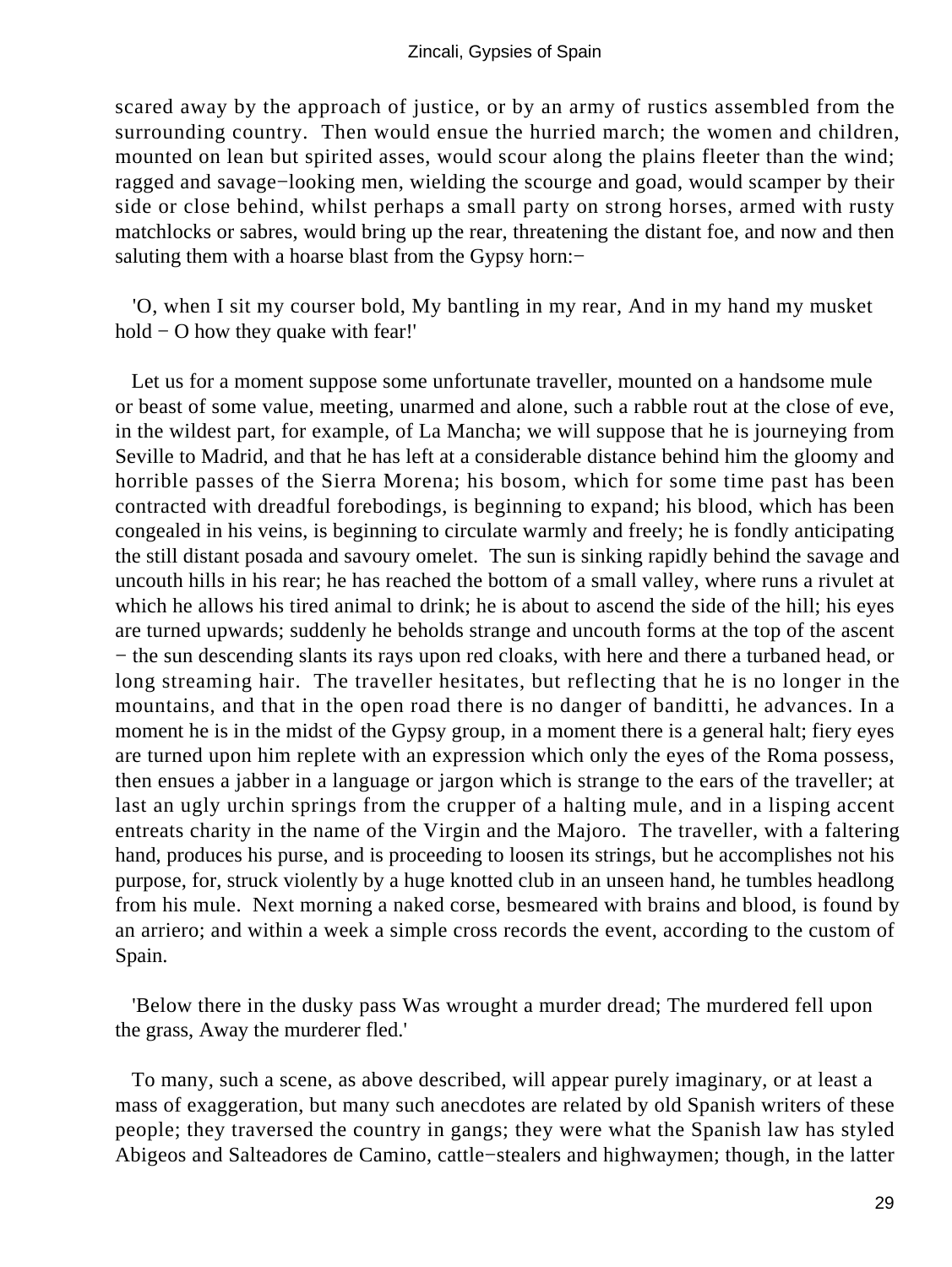character, they never rose to any considerable eminence. True it is that they would not hesitate to attack or even murder the unarmed and defenceless traveller, when they felt assured of obtaining booty with little or no risk to themselves; but they were not by constitution adapted to rival those bold and daring banditti of whom so many terrible anecdotes are related in Spain and Italy, and who have acquired their renown by the dauntless daring which they have invariably displayed in the pursuit of plunder.

 Besides trafficking in horses and mules, and now and then attacking and plundering travellers upon the highway, the Gypsies of Spain appear, from a very early period, to have plied occasionally the trade of the blacksmith, and to have worked in iron, forming rude implements of domestic and agricultural use, which they disposed of, either for provisions or money, in the neighbourhood of those places where they had taken up their temporary residence. As their bands were composed of numerous individuals, there is no improbability in assuming that to every member was allotted that branch of labour in which he was most calculated to excel. The most important, and that which required the greatest share of cunning and address, was undoubtedly that of the chalan or jockey, who frequented the fairs with the beasts which he had obtained by various means, but generally by theft. Highway robbery, though occasionally committed by all jointly or severally, was probably the peculiar department of the boldest spirits of the gang; whilst wielding the hammer and tongs was abandoned to those who, though possessed of athletic forms, were perhaps, like Vulcan, lame, or from some particular cause, moral or physical, unsuited for the other two very respectable avocations. The forge was generally placed in the heart of some mountain abounding in wood; the gaunt smiths felled a tree, perhaps with the very axes which their own sturdy hands had hammered at a former period; with the wood thus procured they prepared the charcoal which their labour demanded. Everything is in readiness; the bellows puff until the coal is excited to a furious glow; the metal, hot, pliant, and ductile, is laid on the anvil, round which stands the Cyclop group, their hammers upraised; down they descend successively, one, two, three, the sparks are scattered on every side. The sparks –

 'More than a hundred lovely daughters I see produced at one time, fiery as roses: in one moment they expire gracefully circumvolving.' (17)

 The anvil rings beneath the thundering stroke, hour succeeds hour, and still endures the hard sullen toil.

 One of the most remarkable features in the history of Gypsies is the striking similarity of their pursuits in every region of the globe to which they have penetrated; they are not merely alike in limb and in feature, in the cast and expression of the eye, in the colour of the hair, in their walk and gait, but everywhere they seem to exhibit the same tendencies, and to hunt for their bread by the same means, as if they were not of the human but rather of the animal species, and in lieu of reason were endowed with a kind of instinct which assists them to a very limited extent and no farther.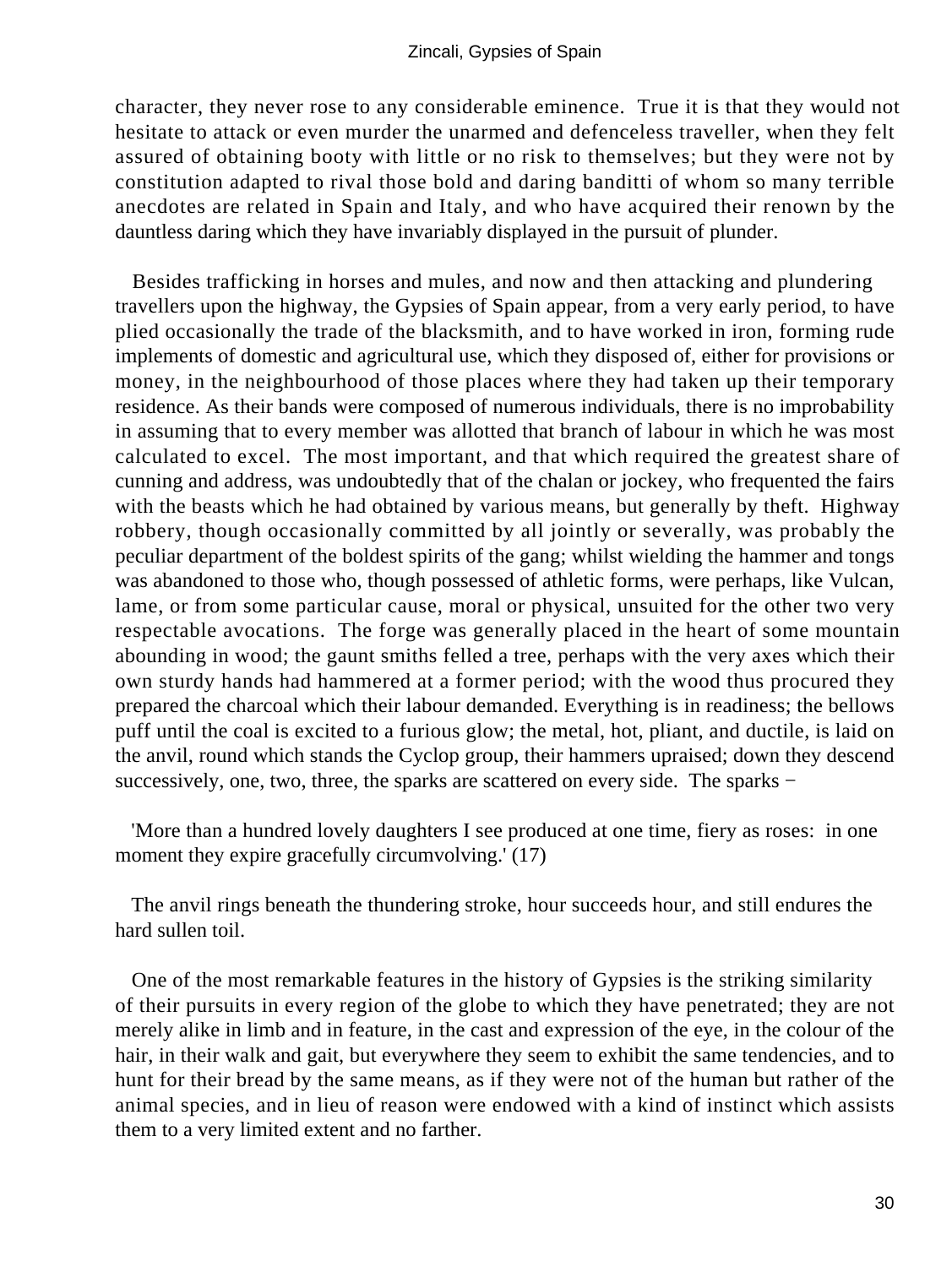In no part of the world are they found engaged in the cultivation of the earth, or in the service of a regular master; but in all lands they are jockeys, or thieves, or cheats; and if ever they devote themselves to any toil or trade, it is assuredly in every material point one and the same. We have found them above, in the heart of a wild mountain, hammering iron, and manufacturing from it instruments either for their own use or that of the neighbouring towns and villages. They may be seen employed in a similar manner in the plains of Russia, or in the bosom of its eternal forests; and whoever inspects the site where a horde of Gypsies has encamped, in the grassy lanes beneath the hazel bushes of merry England, is generally sure to find relics of tin and other metal, avouching that they have there been exercising the arts of the tinker or smith. Perhaps nothing speaks more forcibly for the antiquity of this sect or caste than the tenacity with which they have uniformly preserved their peculiar customs since the period of their becoming generally known; for, unless their habits had become a part of their nature, which could only have been effected by a strict devotion to them through a long succession of generations, it is not to be supposed that after their arrival in civilised Europe they would have retained and cherished them precisely in the same manner in the various countries where they found an asylum.

 Each band or family of the Spanish Gypsies had its Captain, or, as he was generally designated, its Count. Don Juan de Quinones, who, in a small volume published in 1632, has written some details respecting their way of life, says: 'They roam about, divided into families and troops, each of which has its head or Count; and to fill this office they choose the most valiant and courageous individual amongst them, and the one endowed with the greatest strength. He must at the same time be crafty and sagacious, and adapted in every respect to govern them. It is he who settles their differences and disputes, even when they are residing in a place where there is a regular justice. He heads them at night when they go out to plunder the flocks, or to rob travellers on the highway; and whatever they steal or plunder they divide amongst them, always allowing the captain a third part of the whole.'

 These Counts, being elected for such qualities as promised to be useful to their troop or family, were consequently liable to be deposed if at any time their conduct was not calculated to afford satisfaction to their subjects. The office was not hereditary, and though it carried along with it partial privileges, was both toilsome and dangerous. Should the plans for plunder, which it was the duty of the Count to form, miscarry in the attempt to execute them; should individuals of the gang fall into the hand of justice, and the Count be unable to devise a method to save their lives or obtain their liberty, the blame was cast at the Count's door, and he was in considerable danger of being deprived of his insignia of authority, which consisted not so much in ornaments or in dress, as in hawks and hounds with which the Senor Count took the diversion of hunting when he thought proper. As the ground which he hunted over was not his own, he incurred some danger of coming in contact with the lord of the soil, attended, perhaps, by his armed followers. There is a tradition (rather apocryphal, it is true), that a Gitano chief, once pursuing this amusement, was encountered by a real Count, who is styled Count Pepe. An engagement ensued between the two parties, which ended in the Gypsies being worsted, and their chief left dying on the field. The slain chief leaves a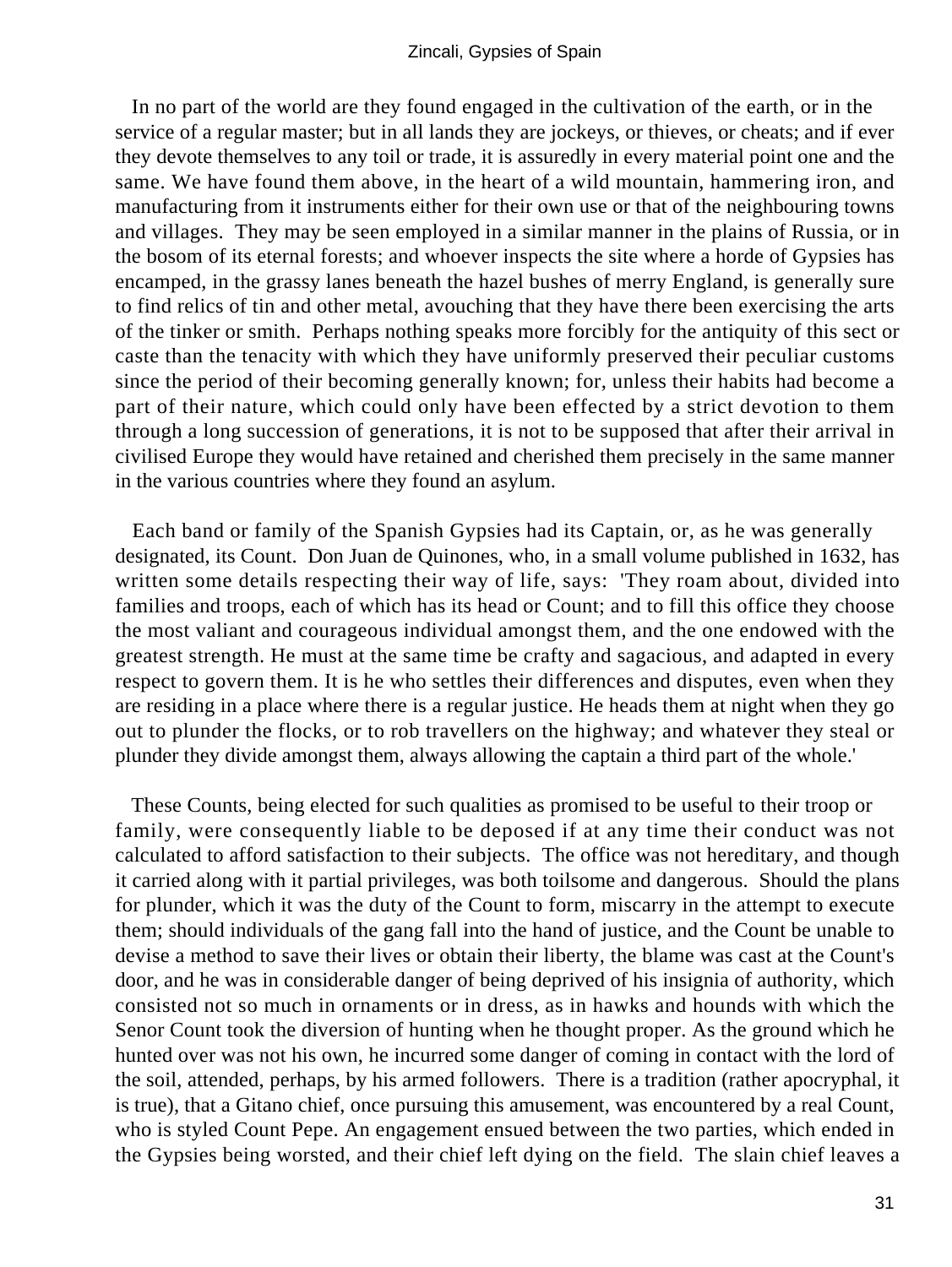son, who, at the instigation of his mother, steals the infant heir of his father's enemy, who, reared up amongst the Gypsies, becomes a chief, and, in process of time, hunting over the same ground, slays Count Pepe in the very spot where the blood of the Gypsy had been poured out. This tradition is alluded to in the following stanza:−

 'I have a gallant mare in stall; My mother gave that mare That I might seek Count Pepe's hall And steal his son and heir.'

 Martin Del Rio, in his **TRACTATUS DE MAGIA,** speaks of the Gypsies and their Counts to the following effect: 'When, in the year 1584, I was marching in Spain with the regiment, a multitude of these wretches were infesting the fields. It happened that the feast of Corpus Domini was being celebrated, and they requested to be admitted into the town, that they might dance in honour of the sacrifice, as was customary; they did so, but about midday a great tumult arose owing to the many thefts which the women committed, whereupon they fled out of the suburbs, and assembled about St. Mark's, the magnificent mansion and hospital of the knights of St. James, where the ministers of justice attempting to seize them were repulsed by force of arms; nevertheless, all of a sudden, and I know not how, everything was hushed up. At this time they had a Count, a fellow who spoke the Castilian idiom with as much purity as if he had been a native of Toledo; he was acquainted with all the ports of Spain, and all the difficult and broken ground of the provinces. He knew the exact strength of every city, and who were the principal people in each, and the exact amount of their property; there was nothing relating to the state, however secret, that he was not acquainted with; nor did he make a mystery of his knowledge, but publicly boasted of it.'

 From the passage quoted above, we learn that the Gitanos in the ancient times were considered as foreigners who prowled about the country; indeed, in many of the laws which at various times have been promulgated against them, they are spoken of as Egyptians, and as such commanded to leave Spain, and return to their native country; at one time they undoubtedly were foreigners in Spain, foreigners by birth, foreigners by language but at the time they are mentioned by the worthy Del Rio, they were certainly not entitled to the appellation. True it is that they spoke a language amongst themselves, unintelligible to the rest of the Spaniards, from whom they differed considerably in feature and complexion, as they still do; but if being born in a country, and being bred there, constitute a right to be considered a native of that country, they had as much claim to the appellation of Spaniards as the worthy author himself. Del Rio mentions, as a remarkable circumstance, the fact of the Gypsy Count speaking Castilian with as much purity as a native of Toledo, whereas it is by no means improbable that the individual in question was a native of that town; but the truth is, at the time we are speaking of, they were generally believed to be not only foreigners, but by means of sorcery to have acquired the power of speaking all languages with equal facility; and Del Rio, who was a believer in magic, and wrote one of the most curious and erudite treatises on the subject ever penned, had perhaps adopted that idea, which possibly originated from their speaking most of the languages and dialects of the Peninsula, which they picked up in their wanderings. That the Gypsy chief was so well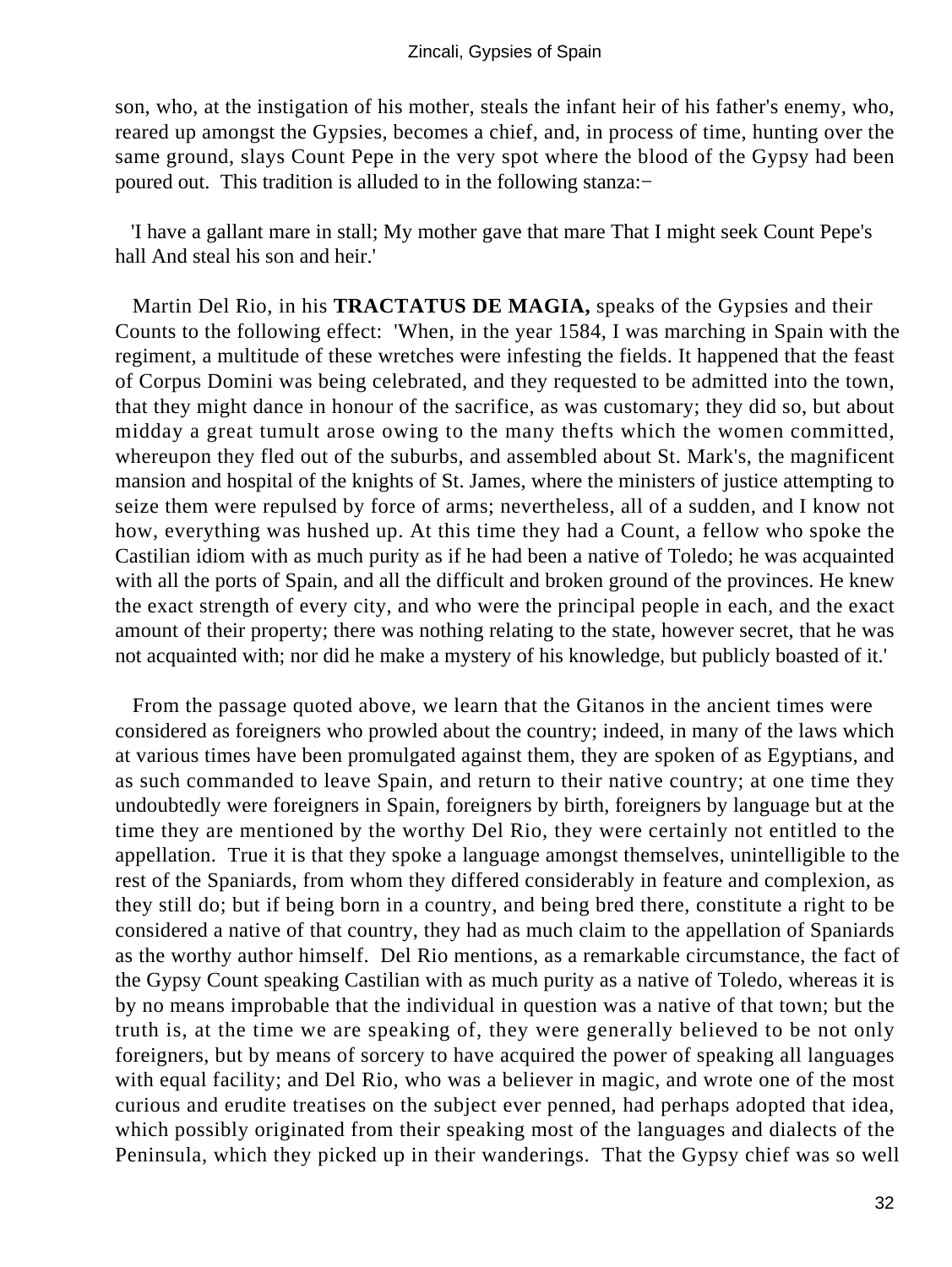#### Zincali, Gypsies of Spain

acquainted with every town of Spain, and the broken and difficult ground, can cause but little surprise, when we reflect that the life which the Gypsies led was one above all others calculated to afford them that knowledge. They were continually at variance with justice; they were frequently obliged to seek shelter in the inmost recesses of the hills; and when their thievish pursuits led them to the cities, they naturally made themselves acquainted with the names of the principal individuals, in hopes of plundering them. Doubtless the chief possessed all this species of knowledge in a superior degree, as it was his courage, acuteness, and experience alone which placed him at the head of his tribe, though Del Rio from this circumstance wishes to infer that the Gitanos were spies sent by foreign foes, and with some simplicity inquires, 'Quo ant cui rei haec curiosa exploratio? nonne compescenda vagamundorum haec curiositas, etiam si solum peregrini et inculpatae vitae.'

 With the Counts rested the management and direction of these remarkable societies; it was they who determined their marches, counter−marches, advances, and retreats; what was to be attempted or avoided; what individuals were to be admitted into the fellowship and privileges of the Gitanos, or who were to be excluded from their society; they settled disputes and sat in judgment over offences. The greatest crimes, according to the Gypsy code, were a quarrelsome disposition, and revealing the secrets of the brotherhood. By this code the members were forbidden to eat, drink, or sleep in the house of a Busno, which signifies any person who is not of the sect of the Gypsies, or to marry out of that sect; they were likewise not to teach the language of Roma to any but those who, by birth or inauguration, belonged to that sect; they were enjoined to relieve their brethren in distress at any expense or peril; they were to use a peculiar dress, which is frequently alluded to in the Spanish laws, but the particulars of which are not stated; and they were to cultivate the gift of speech to the utmost possible extent, and never to lose anything which might be obtained by a loose and deceiving tongue, to encourage which they had many excellent proverbs, for example −

'The poor fool who closes his mouth never winneth a dollar.'

'The river which runneth with sound bears along with it stones and water.'

# **CHAPTER III**

 THE Gitanos not unfrequently made their appearance in considerable numbers, so as to be able to bid defiance to any force which could be assembled against them on a sudden; whole districts thus became a prey to them, and were plundered and devastated.

 It is said that, in the year 1618, more than eight hundred of these wretches scoured the country between Castile and Aragon, committing the most enormous crimes. The royal council despatched regular troops against them, who experienced some difficulty in dispersing them.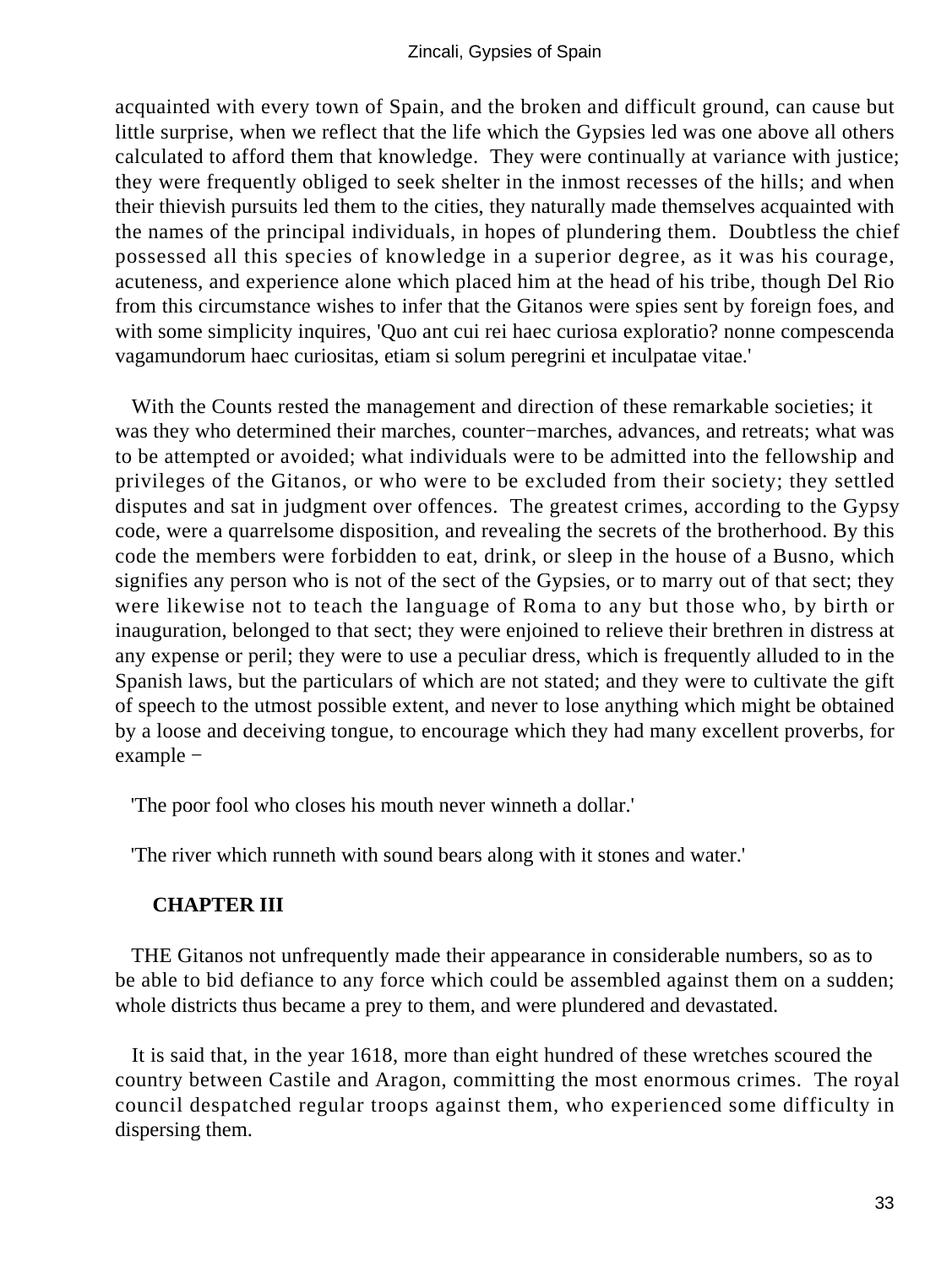But we now proceed to touch upon an event which forms an era in the history of the Gitanos of Spain, and which for wildness and singularity throws all other events connected with them and their race, wherever found, entirely into the shade.

#### THE **BOOKSELLER OF LOGRONO**

 About the middle of the sixteenth century, there resided one Francisco Alvarez in the city of Logrono, the chief town of Rioja, a province which borders on Aragon. He was a man above the middle age, sober, reserved, and in general absorbed in thought; he lived near the great church, and obtained a livelihood by selling printed books and manuscripts in a small shop. He was a very learned man, and was continually reading in the books which he was in the habit of selling, and some of these books were in foreign tongues and characters, so foreign, indeed, that none but himself and some of his friends, the canons, could understand them; he was much visited by the clergy, who were his principal customers, and took much pleasure in listening to his discourse.

 He had been a considerable traveller in his youth, and had wandered through all Spain, visiting the various provinces and the most remarkable cities. It was likewise said that he had visited Italy and Barbary. He was, however, invariably silent with respect to his travels, and whenever the subject was mentioned to him, the gloom and melancholy increased which usually clouded his features.

 One day, in the commencement of autumn, he was visited by a priest with whom he had long been intimate, and for whom he had always displayed a greater respect and liking than for any other acquaintance. The ecclesiastic found him even more sad than usual, and there was a haggard paleness upon his countenance which alarmed his visitor. The good priest made affectionate inquiries respecting the health of his friend, and whether anything had of late occurred to give him uneasiness; adding at the same time, that he had long suspected that some secret lay heavy upon his mind, which he now conjured him to reveal, as life was uncertain, and it was very possible that he might be quickly summoned from earth into the presence of his Maker.

 The bookseller continued for some time in gloomy meditation, till at last he broke silence in these words:− 'It is true I have a secret which weighs heavy upon my mind, and which I am still loth to reveal; but I have a presentiment that my end is approaching, and that a heavy misfortune is about to fall upon this city: I will therefore unburden myself, for it were now a sin to remain silent.

 'I am, as you are aware, a native of this town, which I first left when I went to acquire an education at Salamanca; I continued there until I became a licentiate, when I quitted the university and strolled through Spain, supporting myself in general by touching the guitar, according to the practice of penniless students; my adventures were numerous, and I frequently experienced great poverty. Once, whilst making my way from Toledo to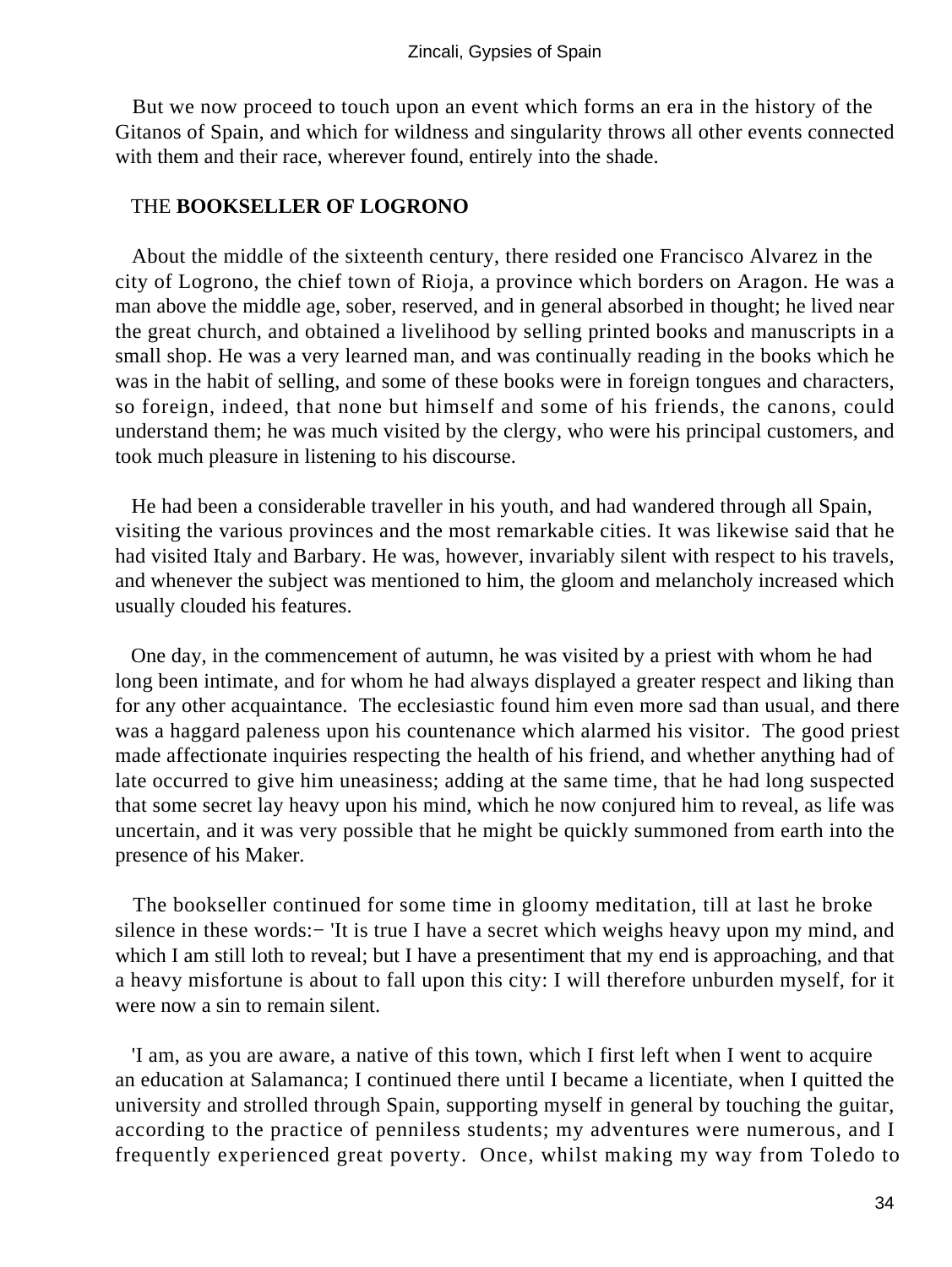#### Zincali, Gypsies of Spain

Andalusia through the wild mountains, I fell in with and was made captive by a band of the people called Gitanos, or wandering Egyptians; they in general lived amongst these wilds, and plundered or murdered every person whom they met. I should probably have been assassinated by them, but my skill in music perhaps saved my life. I continued with them a considerable time, till at last they persuaded me to become one of them, whereupon I was inaugurated into their society with many strange and horrid ceremonies, and having thus become a Gitano, I went with them to plunder and assassinate upon the roads.

 'The Count or head man of these Gitanos had an only daughter, about my own age; she was very beautiful, but, at the same time, exceedingly strong and robust; this Gitana was given to me as a wife or cadjee, and I lived with her several years, and she bore me children.

 'My wife was an arrant Gitana, and in her all the wickedness of her race seemed to be concentrated. At last her father was killed in an affray with the troopers of the Hermandad, whereupon my wife and myself succeeded to the authority which he had formerly exercised in the tribe. We had at first loved each other, but at last the Gitano life, with its accompanying wickedness, becoming hateful to my eyes, my wife, who was not slow in perceiving my altered disposition, conceived for me the most deadly hatred; apprehending that I meditated withdrawing myself from the society, and perhaps betraying the secrets of the band, she formed a conspiracy against me, and, at one time, being opposite the Moorish coast, I was seized and bound by the other Gitanos, conveyed across the sea, and delivered as a slave into the hands of the Moors.

 'I continued for a long time in slavery in various parts of Morocco and Fez, until I was at length redeemed from my state of bondage by a missionary friar who paid my ransom. With him I shortly after departed for Italy, of which he was a native. In that country I remained some years, until a longing to revisit my native land seized me, when I returned to Spain and established myself here, where I have since lived by vending books, many of which I brought from the strange lands which I visited. I kept my history, however, a profound secret, being afraid of exposing myself to the laws in force against the Gitanos, to which I should instantly become amenable, were it once known that I had at any time been a member of this detestable sect.

 'My present wretchedness, of which you have demanded the cause, dates from yesterday; I had been on a short journey to the Augustine convent, which stands on the plain in the direction of Saragossa, carrying with me an Arabian book, which a learned monk was desirous of seeing. Night overtook me ere I could return. I speedily lost my way, and wandered about until I came near a dilapidated edifice with which I was acquainted; I was about to proceed in the direction of the town, when I heard voices within the ruined walls; I listened, and recognised the language of the abhorred Gitanos; I was about to fly, when a word arrested me. It was Drao, which in their tongue signifies the horrid poison with which this race are in the habit of destroying the cattle; they now said that the men of Logrono should rue the Drao which they had been casting. I heard no more, but fled. What increased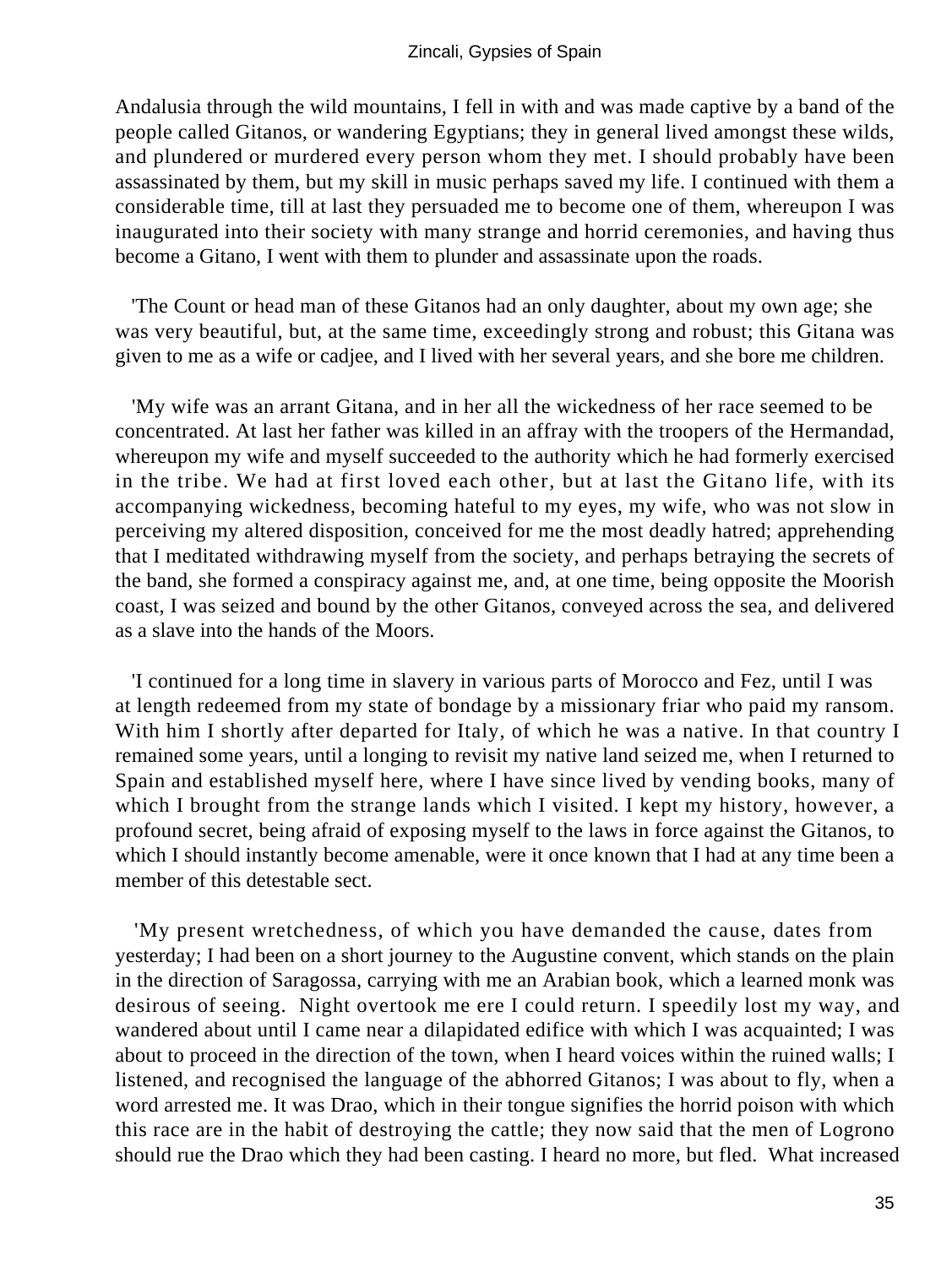my fear was, that in the words spoken, I thought I recognised the peculiar jargon of my own tribe; I repeat, that I believe some horrible misfortune is overhanging this city, and that my own days are numbered.'

 The priest, having conversed with him for some time upon particular points of the history that he had related, took his leave, advising him to compose his spirits, as he saw no reason why he should indulge in such gloomy forebodings.

 The very next day a sickness broke out in the town of Logrono. It was one of a peculiar kind; unlike most others, it did not arise by slow and gradual degrees, but at once appeared in full violence, in the shape of a terrific epidemic. Dizziness in the head was the first symptom: then convulsive retchings, followed by a dreadful struggle between life and death, which generally terminated in favour of the grim destroyer. The bodies, after the spirit which animated them had taken flight, were frightfully swollen, and exhibited a dark blue colour, checkered with crimson spots. Nothing was heard within the houses or the streets, but groans of agony; no remedy was at hand, and the powers of medicine were exhausted in vain upon this terrible pest; so that within a few days the greatest part of the inhabitants of Logrono had perished. The bookseller had not been seen since the commencement of this frightful visitation.

 Once, at the dead of night, a knock was heard at the door of the priest, of whom we have already spoken; the priest himself staggered to the door, and opened it, – he was the only one who remained alive in the house, and was himself slowly recovering from the malady which had destroyed all the other inmates; a wild spectral−looking figure presented itself to his eye − it was his friend Alvarez. Both went into the house, when the bookseller, glancing gloomily on the wasted features of the priest, exclaimed, 'You too, I see, amongst others, have cause to rue the Drao which the Gitanos have cast. Know,' he continued, 'that in order to accomplish a detestable plan, the fountains of Logrono have been poisoned by emissaries of the roving bands, who are now assembled in the neighbourhood. On the first appearance of the disorder, from which I happily escaped by tasting the water of a private fountain, which I possess in my own house, I instantly recognised the effects of the poison of the Gitanos, brought by their ancestors from the isles of the Indian sea; and suspecting their intentions, I disguised myself as a Gitano, and went forth in the hope of being able to act as a spy upon their actions. I have been successful, and am at present thoroughly acquainted with their designs. They intended, from the first, to sack the town, as soon as it should have been emptied of its defenders.

 'Midday, to−morrow, is the hour in which they have determined to make the attempt. There is no time to be lost; let us, therefore, warn those of our townsmen who still survive, in order that they may make preparations for their defence.'

 Whereupon the two friends proceeded to the chief magistrate, who had been but slightly affected by the disorder; he heard the tale of the bookseller with horror and astonishment,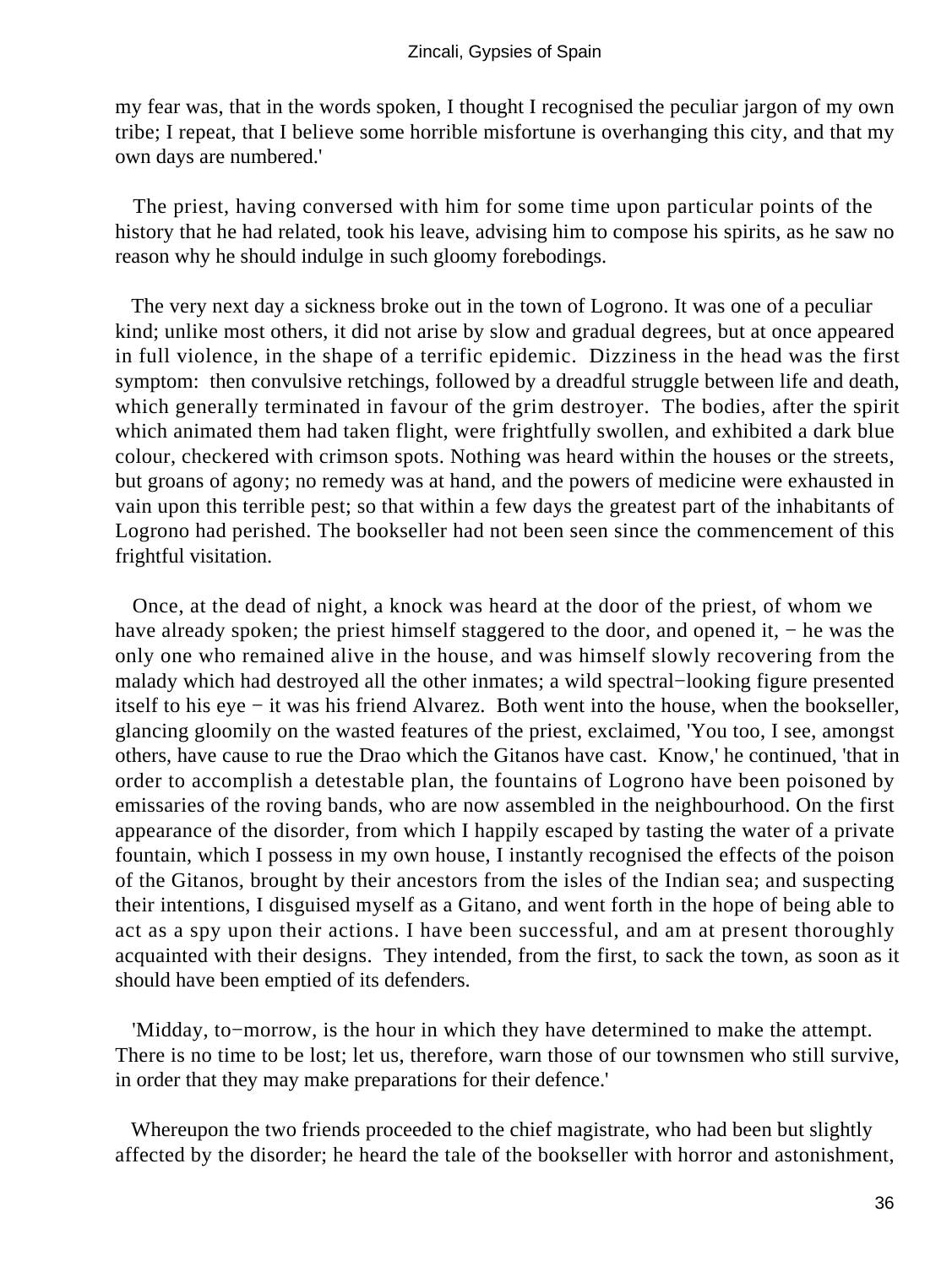and instantly took the best measures possible for frustrating the designs of the Gitanos; all the men capable of bearing arms in Logrono were assembled, and weapons of every description put in their hands. By the advice of the bookseller all the gates of the town were shut, with the exception of the principal one; and the little band of defenders, which barely amounted to sixty men, was stationed in the great square, to which, he said, it was the intention of the Gitanos to penetrate in the first instance, and then, dividing themselves into various parties, to sack the place. The bookseller was, by general desire, constituted leader of the guardians of the town.

 It was considerably past noon; the sky was overcast, and tempest clouds, fraught with lightning and thunder, were hanging black and horrid over the town of Logrono. The little troop, resting on their arms, stood awaiting the arrival of their unnatural enemies; rage fired their minds as they thought of the deaths of their fathers, their sons, and their dearest relatives, who had perished, not by the hand of God, but, like infected cattle, by the hellish arts of Egyptian sorcerers. They longed for their appearance, determined to wreak upon them a bloody revenge; not a word was uttered, and profound silence reigned around, only interrupted by the occasional muttering of the thunder−clouds. Suddenly, Alvarez, who had been intently listening, raised his hand with a significant gesture; presently, a sound was heard − a rustling like the waving of trees, or the rushing of distant water; it gradually increased, and seemed to proceed from the narrow street which led from the principal gate into the square. All eyes were turned in that direction. . . .

 That night there was repique or ringing of bells in the towers of Logrono, and the few priests who had escaped from the pestilence sang litanies to God and the Virgin for the salvation of the town from the hands of the heathen. The attempt of the Gitanos had been most signally defeated, and the great square and the street were strewn with their corpses. Oh! what frightful objects: there lay grim men more black than mulattos, with fury and rage in their stiffened features; wild women in extraordinary dresses, their hair, black and long as the tail of the horse, spread all dishevelled upon the ground; and gaunt and naked children grasping knives and daggers in their tiny hands. Of the patriotic troop not one appeared to have fallen; and when, after their enemies had retreated with howlings of fiendish despair, they told their numbers, only one man was missing, who was never seen again, and that man was Alvarez.

 In the midst of the combat, the tempest, which had for a long time been gathering, burst over Logrono, in lightning, thunder, darkness, and vehement hail.

 A man of the town asserted that the last time he had seen Alvarez, the latter was far in advance of his companions, defending himself desperately against three powerful young heathen, who seemed to be acting under the direction of a tall woman who stood nigh, covered with barbaric ornaments, and wearing on her head a rude silver crown. (18)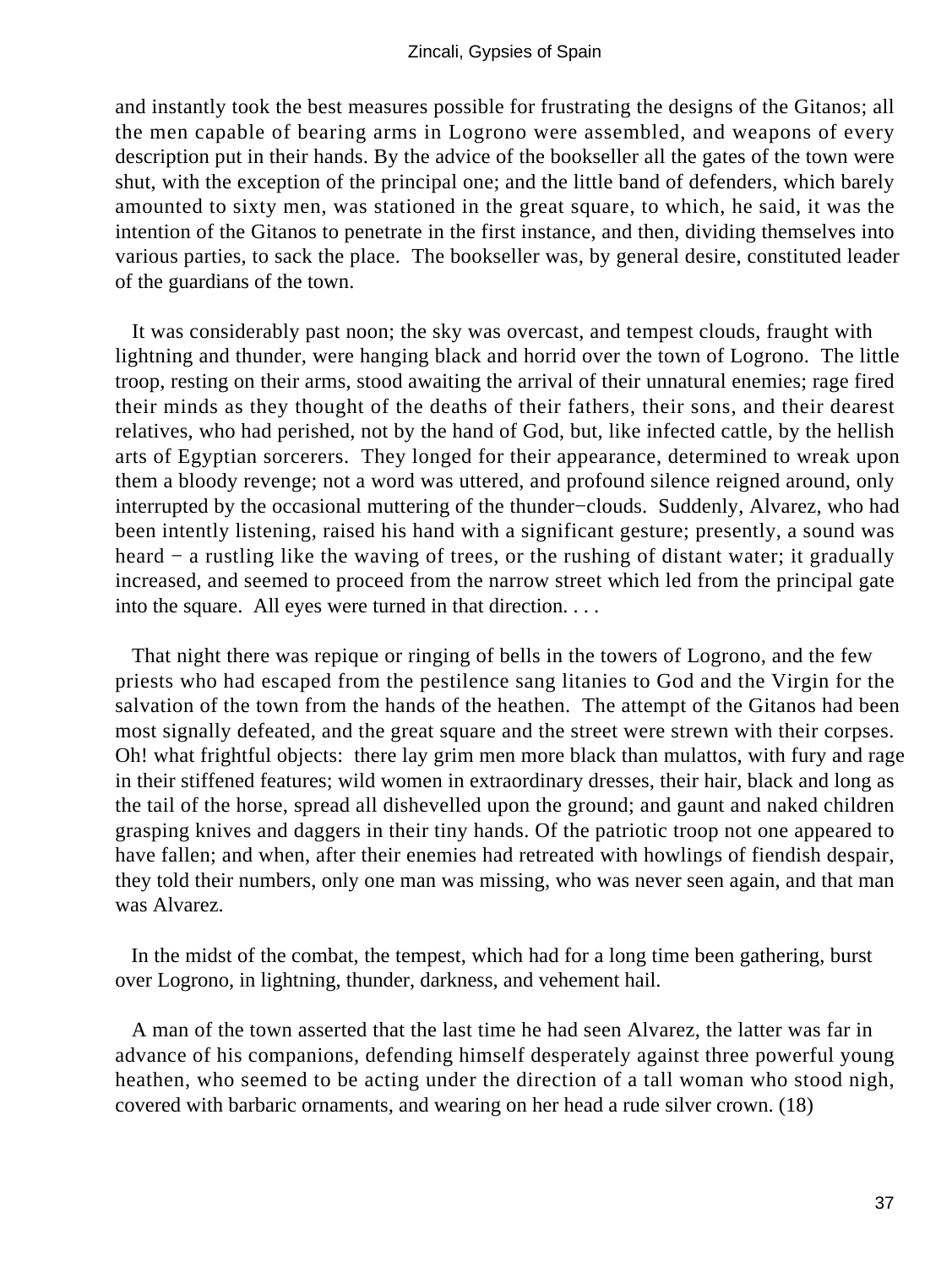Such is the tale of the Bookseller of Logrono, and such is the narrative of the attempt of the Gitanos to sack the town in the time of pestilence, which is alluded to by many Spanish authors, but more particularly by the learned Francisco de Cordova, in his **DIDASCALIA,** one of the most curious and instructive books within the circle of universal literature.

### **CHAPTER IV**

 THE Moors, after their subjugation, and previous to their expulsion from Spain, generally resided apart, principally in the suburbs of the towns, where they kept each other in countenance, being hated and despised by the Spaniards, and persecuted on all occasions. By this means they preserved, to a certain extent, the Arabic language, though the use of it was strictly forbidden, and encouraged each other in the secret exercise of the rites of the Mohammedan religion, so that, until the moment of their final expulsion, they continued Moors in almost every sense of the word. Such places were called Morerias, or quarters of the Moors.

 In like manner there were Gitanerias, or quarters of the Gitanos, in many of the towns of Spain; and in more than one instance particular barrios or districts are still known by this name, though the Gitanos themselves have long since disappeared. Even in the town of Oviedo, in the heart of the Asturias, a province never famous for Gitanos, there is a place called the Gitaneria, though no Gitano has been known to reside in the town within the memory of man, nor indeed been seen, save, perhaps, as a chance visitor at a fair.

 The exact period when the Gitanos first formed these colonies within the towns is not known; the laws, however, which commanded them to abandon their wandering life under penalty of banishment and death, and to become stationary in towns, may have induced them first to take such a step. By the first of these laws, which was made by Ferdinand and Isabella as far back as the year 1499, they are commanded to seek out for themselves masters. This injunction they utterly disregarded. Some of them for fear of the law, or from the hope of bettering their condition, may have settled down in the towns, cities, and villages for a time, but to expect that a people, in whose bosoms was so deeply rooted the love of lawless independence, would subject themselves to the yoke of servitude, from any motive whatever, was going too far; as well might it have been expected, according to the words of the great poet of Persia, **THAT THEY WOULD HAVE WASHED THEIR SKINS WHITE.**

 In these Gitanerias, therefore, many Gypsy families resided, but ever in the Gypsy fashion, in filth and in misery, with little of the fear of man, and nothing of the fear of God before their eyes. Here the swarthy children basked naked in the sun before the doors; here the women prepared love draughts, or told the buena ventura; and here the men plied the trade of the blacksmith, a forbidden occupation, or prepared for sale, by disguising them, animals stolen by themselves or their accomplices. In these places were harboured the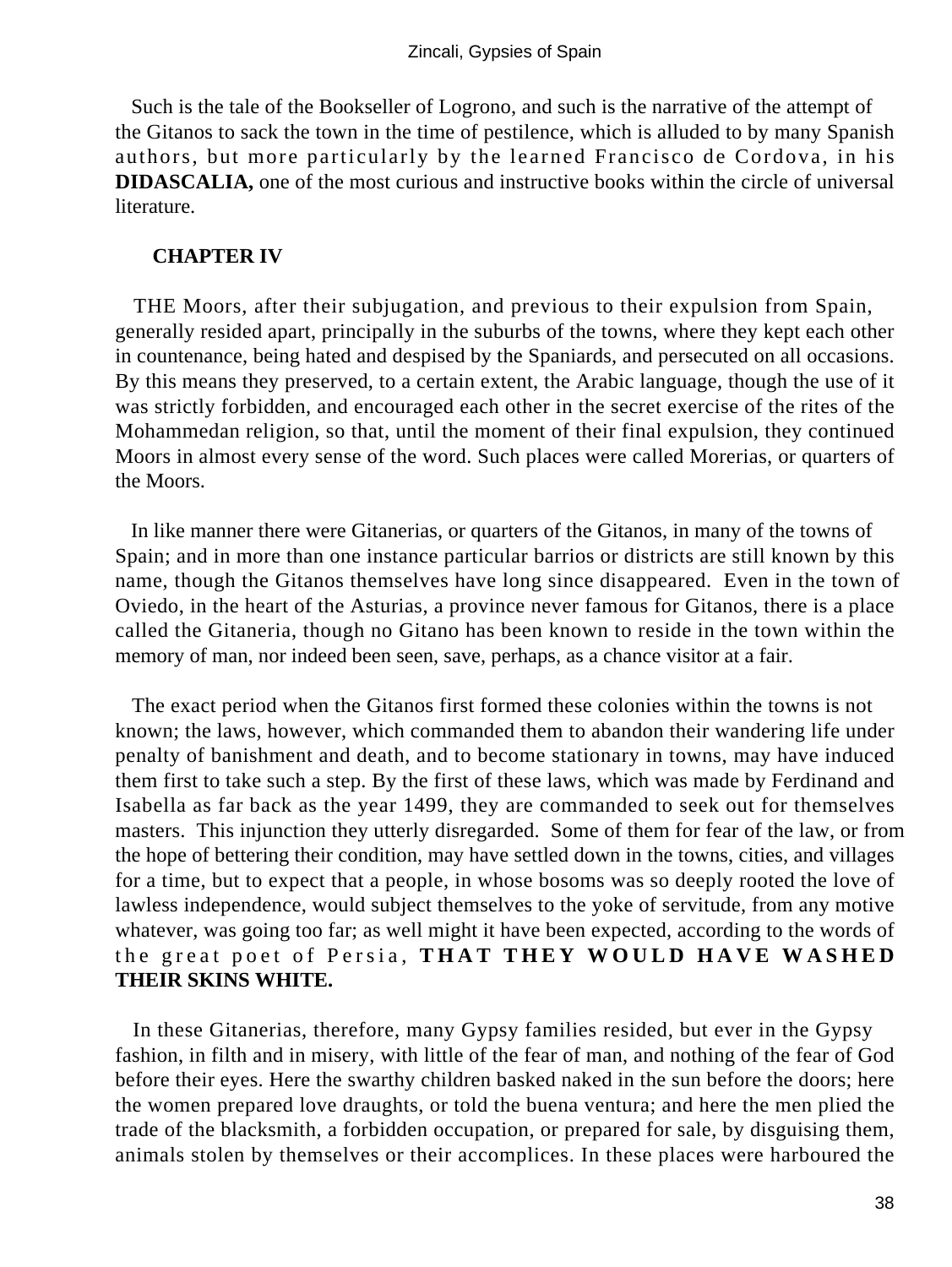strange Gitanos on their arrival, and here were discussed in the Rommany language, which, like the Arabic, was forbidden under severe penalties, plans of fraud and plunder, which were perhaps intended to be carried into effect in a distant province and a distant city.

 The great body, however, of the Gypsy race in Spain continued independent wanderers of the plains and the mountains, and indeed the denizens of the Gitanerias were continually sallying forth, either for the purpose of reuniting themselves with the wandering tribes, or of strolling about from town to town, and from fair to fair. Hence the continual complaints in the Spanish laws against the Gitanos who have left their places of domicile, from doing which they were interdicted, even as they were interdicted from speaking their language and following the occupations of the blacksmith and horse−dealer, in which they still persist even at the present day.

 The Gitanerias at evening fall were frequently resorted to by individuals widely differing in station from the inmates of these places − we allude to the young and dissolute nobility and hidalgos of Spain. This was generally the time of mirth and festival, and the Gitanos, male and female, danced and sang in the Gypsy fashion beneath the smile of the moon. The Gypsy women and girls were the principal attractions to these visitors; wild and singular as these females are in their appearance, there can be no doubt, for the fact has been frequently proved, that they are capable of exciting passion of the most ardent description, particularly in the bosoms of those who are not of their race, which passion of course becomes the more violent when the almost utter impossibility of gratifying it is known. No females in the world can be more licentious in word and gesture, in dance and in song, than the Gitanas; but there they stop: and so of old, if their titled visitors presumed to seek for more, an unsheathed dagger or gleaming knife speedily repulsed those who expected that the gem most dear amongst the sect of the Roma was within the reach of a Busno.

 Such visitors, however, were always encouraged to a certain point, and by this and various other means the Gitanos acquired connections which frequently stood them in good stead in the hour of need. What availed it to the honest labourers of the neighbourhood, or the citizens of the town, to make complaints to the corregidor concerning the thefts and frauds committed by the Gitanos, when perhaps the sons of that very corregidor frequented the nightly dances at the Gitaneria, and were deeply enamoured with some of the dark−eyed singing−girls? What availed making complaints, when perhaps a Gypsy sibyl, the mother of those very girls, had free admission to the house of the corregidor at all times and seasons, and spaed the good fortune to his daughters, promising them counts and dukes, and Andalusian knights in marriage, or prepared philtres for his lady by which she was always to reign supreme in the affections of her husband? And, above all, what availed it to the plundered party to complain that his mule or horse had been stolen, when the Gitano robber, perhaps the husband of the sibyl and the father of the black−eyed Gitanillas, was at that moment actually in treaty with my lord the corregidor himself for supplying him with some splendid thick−maned, long−tailed steed at a small price, to be obtained, as the reader may well suppose, by an infraction of the laws? The favour and protection which the Gitanos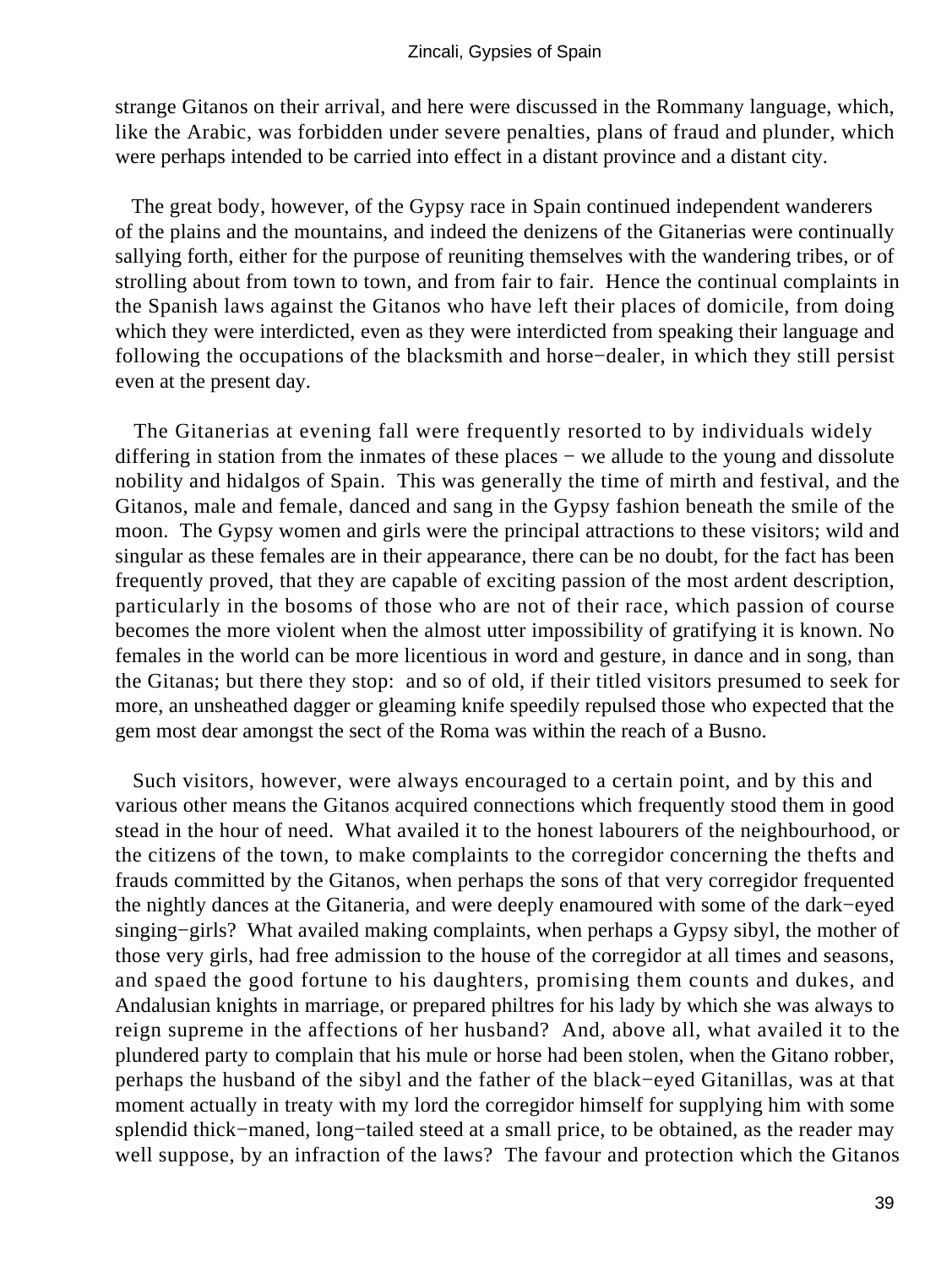experienced from people of high rank is alluded to in the Spanish laws, and can only be accounted for by the motives above detailed.

 The Gitanerias were soon considered as public nuisances, on which account the Gitanos were forbidden to live together in particular parts of the town, to hold meetings, and even to intermarry with each other; yet it does not appear that the Gitanerias were ever suppressed by the arm of the law, as many still exist where these singular beings 'marry and are given in marriage,' and meet together to discuss their affairs, which, in their opinion, never flourish unless those of their fellow−creatures suffer. So much for the Gitanerias, or Gypsy colonies in the towns of Spain.

### **CHAPTER V**

 'LOS Gitanos son muy malos! − the Gypsies are very bad people,' said the Spaniards of old times. They are cheats; they are highwaymen; they practise sorcery; and, lest the catalogue of their offences should be incomplete, a formal charge of cannibalism was brought against them. Cheats they have always been, and highwaymen, and if not sorcerers, they have always done their best to merit that appellation, by arrogating to themselves supernatural powers; but that they were addicted to cannibalism is a matter not so easily proved.

 Their principal accuser was Don Juan de Quinones, who, in the work from which we have already had occasion to quote, gives several anecdotes illustrative of their cannibal propensities. Most of these anecdotes, however, are so highly absurd, that none but the very credulous could ever have vouchsafed them the slightest credit. This author is particularly fond of speaking of a certain juez, or judge, called Don Martin Fajardo, who seems to have been an arrant Gypsy−hunter, and was probably a member of the ancient family of the Fajardos, which still flourishes in Estremadura, and with individuals of which we are acquainted. So it came to pass that this personage was, in the year 1629, at Jaraicejo, in Estremadura, or, as it is written in the little book in question, Zaraizejo, in the capacity of judge; a zealous one he undoubtedly was.

 A very strange place is this same Jaraicejo, a small ruinous town or village, situated on a rising ground, with a very wild country all about it. The road from Badajoz to Madrid passes through it; and about two leagues distant, in the direction of Madrid, is the famous mountain pass of Mirabete, from the top of which you enjoy a most picturesque view across the Tagus, which flows below, as far as the huge mountains of Plasencia, the tops of which are generally covered with snow.

 So this Don Martin Fajardo, judge, being at Jaraicejo, laid his claw upon four Gitanos, and having nothing, as it appears, to accuse them of, except being Gitanos, put them to the torture, and made them accuse themselves, which they did; for, on the first appeal which was made to the rack, they confessed that they had murdered a female Gypsy in the forest of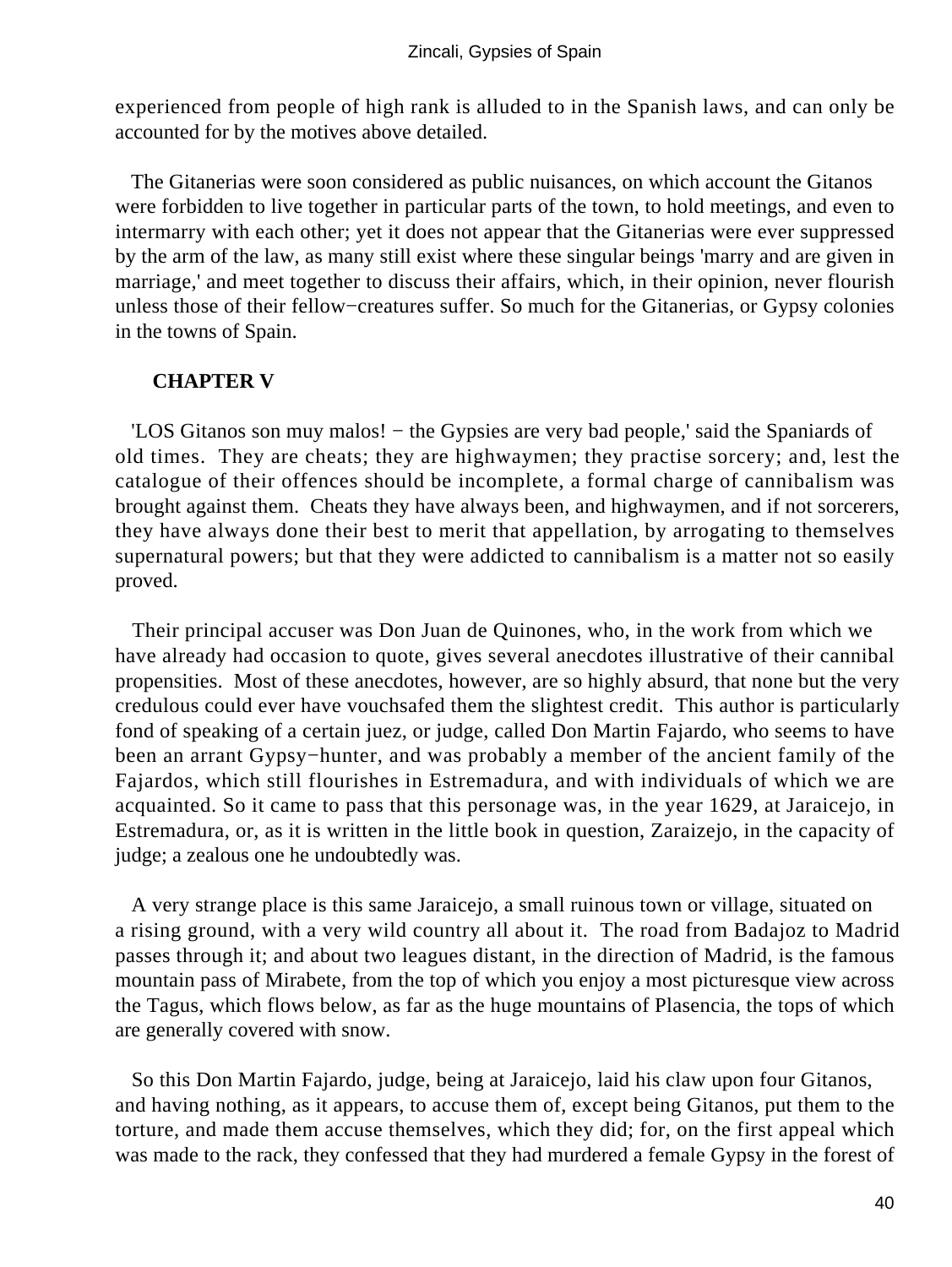Las Gamas, and had there eaten her....

 I am myself well acquainted with this same forest of Las Gamas, which lies between Jaraicejo and Trujillo; it abounds with chestnut and cork trees, and is a place very well suited either for the purpose of murder or cannibalism. It will be as well to observe that I visited it in company with a band of Gitanos, who bivouacked there, and cooked their supper, which however did not consist of human flesh, but of a puchera, the ingredients of which were beef, bacon, garbanzos, and berdolaga, or field–pease and purslain, – therefore I myself can bear testimony that there is such a forest as Las Gamas, and that it is frequented occasionally by Gypsies, by which two points are established by far the most important to the history in question, or so at least it would be thought in Spain, for being sure of the forest and the Gypsies, few would be incredulous enough to doubt the facts of the murder and cannibalism. . . .

 On being put to the rack a second time, the Gitanos confessed that they had likewise murdered and eaten a female pilgrim in the forest aforesaid; and on being tortured yet again, that they had served in the same manner, and in the same forest, a friar of the order of San Francisco, whereupon they were released from the rack and executed. This is one of the anecdotes of Quinones.

 And it came to pass, moreover, that the said Fajardo, being in the town of Montijo, was told by the alcalde, that a certain inhabitant of that place had some time previous lost a mare; and wandering about the plains in quest of her, he arrived at a place called Arroyo el Puerco, where stood a ruined house, on entering which he found various Gitanos employed in preparing their dinner, which consisted of a quarter of a human body, which was being roasted before a huge fire: the result, however, we are not told; whether the Gypsies were angry at being disturbed in their cookery, or whether the man of the mare departed unobserved.

 Quinones, in continuation, states in his book that he learned (he does not say from whom, but probably from Fajardo) that there was a shepherd of the city of Gaudix, who once lost his way in the wild sierra of Gadol: night came on, and the wind blew cold: he wandered about until he descried a light in the distance, towards which he bent his way, supposing it to be a fire kindled by shepherds: on arriving at the spot, however, he found a whole tribe of Gypsies, who were roasting the half of a man, the other half being hung on a cork−tree: the Gypsies welcomed him very heartily, and requested him to be seated at the fire and to sup with them; but he presently heard them whisper to each other, 'this is a fine fat fellow,' from which he suspected that they were meditating a design upon his body: whereupon, feeling himself sleepy, he made as if he were seeking a spot where to lie, and suddenly darted headlong down the mountain−side, and escaped from their hands without breaking his neck.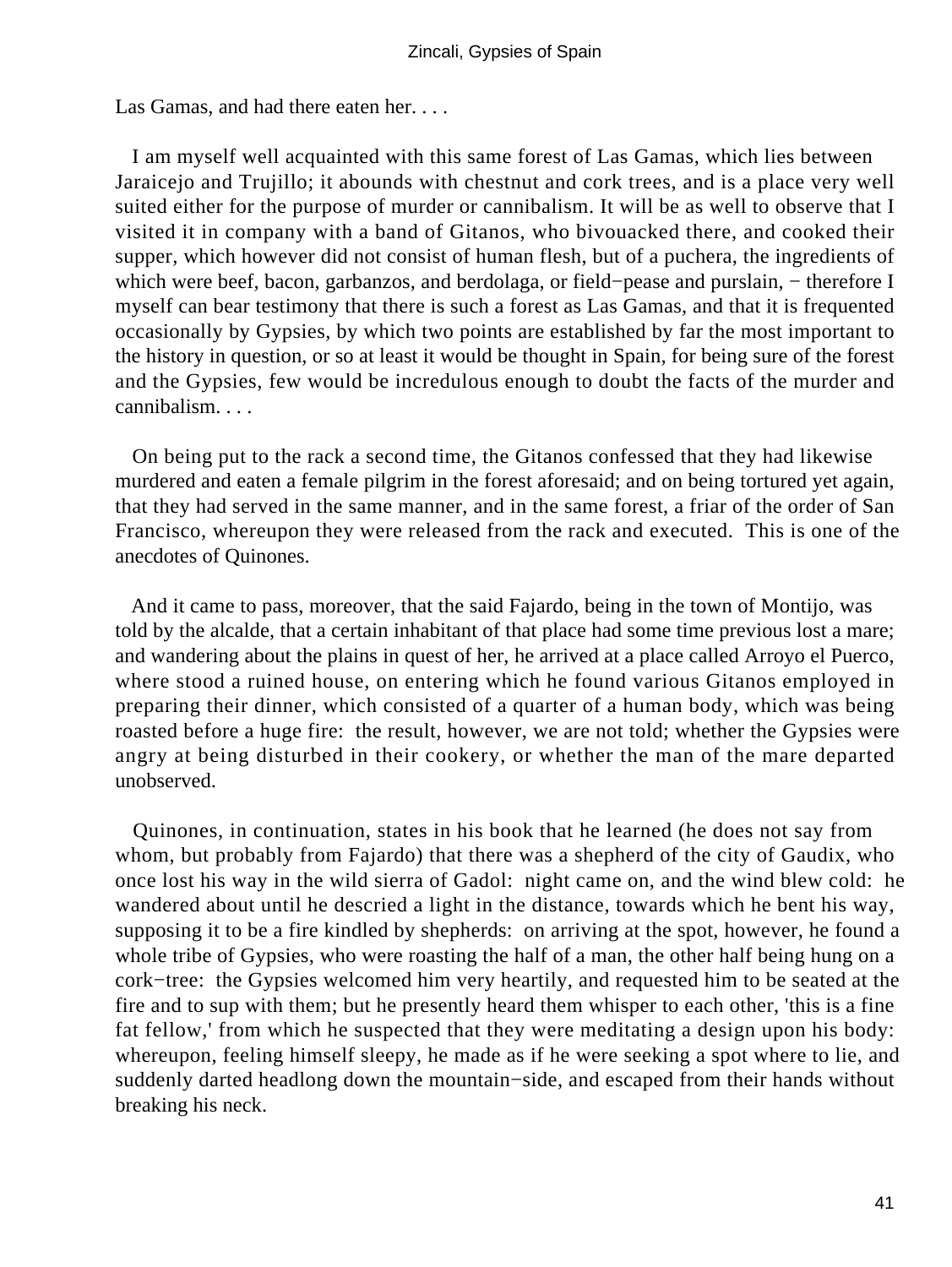These anecdotes scarcely deserve comment; first we have the statement of Fajardo, the fool or knave who tortures wretches, and then puts them to death for the crimes with which they have taxed themselves whilst undergoing the agony of the rack, probably with the hope of obtaining a moment's respite; last comes the tale of the shepherd, who is invited by Gypsies on a mountain at night to partake of a supper of human flesh, and who runs away from them on hearing them talk of the fatness of his own body, as if cannibal robbers detected in their orgies by a single interloper would have afforded him a chance of escaping. Such tales cannot be true. (19)

 Cases of cannibalism are said to have occurred in Hungary amongst the Gypsies; indeed, the whole race, in that country, has been accused of cannibalism, to which we have alluded whilst speaking of the Chingany: it is very probable, however, that they were quite innocent of this odious practice, and that the accusation had its origin in popular prejudice, or in the fact of their foul feeding, and their seldom rejecting carrion or offal of any description.

 The Gazette of Frankfort for the year 1782, Nos. 157 and 207, states that one hundred and fifty Gypsies were imprisoned charged with this practice; and that the Empress Teresa sent commissioners to inquire into the facts of the accusation, who discovered that they were true; whereupon the empress published a law to oblige all the Gypsies in her dominions to become stationary, which, however, had no effect.

Upon this matter we can state nothing on our own knowledge.

 After the above anecdotes, it will perhaps not be amiss to devote a few lines to the subject of Gypsy food and diet. I believe that it has been asserted that the Romas, in all parts of the world, are perfectly indifferent as to what they eat, provided only that they can appease their hunger; and that they have no objection to partake of the carcasses of animals which have died a natural death, and have been left to putrefy by the roadside; moreover, that they use for food all kinds of reptiles and vermin which they can lay their hands upon.

 In this there is a vast deal of exaggeration, but at the same time it must be confessed that, in some instances, the habits of the Gypsies in regard to food would seem, at the first glance, to favour the supposition. This observation chiefly holds good with respect to those of the Gypsy race who still continue in a wandering state, and who, doubtless, retain more of the ways and customs of their forefathers than those who have adopted a stationary life. There can be no doubt that the wanderers amongst the Gypsy race are occasionally seen to feast upon carcasses of cattle which have been abandoned to the birds of the air, yet it would be wrong, from this fact, to conclude that the Gypsies were habitual devourers of carrion. Carrion it is true they may occasionally devour, from want of better food, but many of these carcasses are not in reality the carrion which they appear, but are the bodies of animals which the Gypsies have themselves killed by casting drao, in hope that the flesh may eventually be abandoned to them. It is utterly useless to write about the habits of the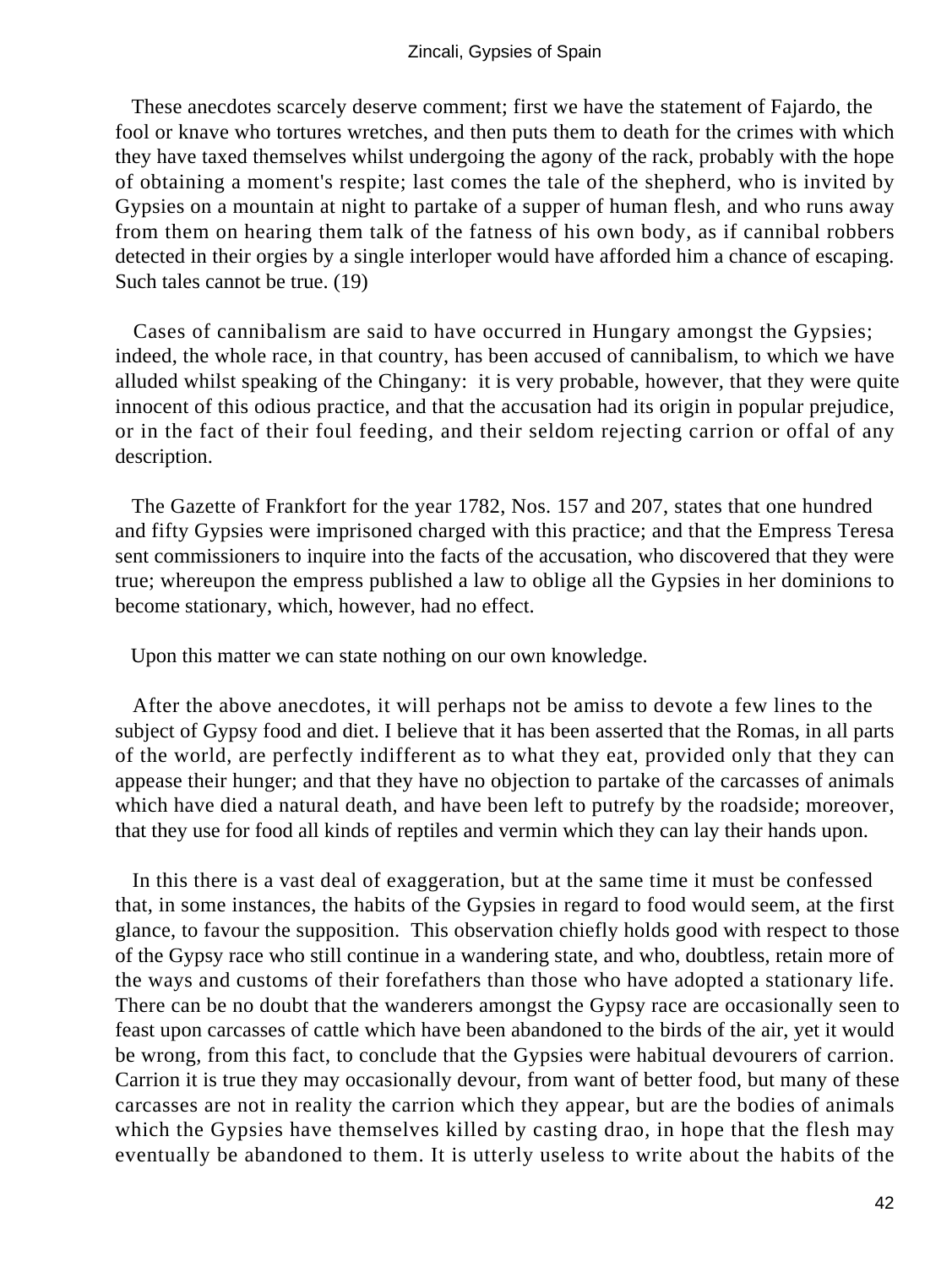Gypsies, especially of the wandering tribes, unless you have lived long and intimately with them; and unhappily, up to the present time, all the books which have been published concerning them have been written by those who have introduced themselves into their society for a few hours, and from what they have seen or heard consider themselves competent to give the world an idea of the manners and customs of the mysterious Rommany: thus, because they have been known to beg the carcass of a hog which they themselves have poisoned, it has been asserted that they prefer carrion which has perished of sickness to the meat of the shambles; and because they have been seen to make a ragout of boror (SNAILS), and to roast a hotchiwitchu or hedgehog, it has been supposed that reptiles of every description form a part of their cuisine. It is high time to undeceive the Gentiles on these points. Know, then, O Gentile, whether thou be from the land of the Gorgios (20) or the Busne (21), that the very Gypsies who consider a ragout of snails a delicious dish will not touch an eel, because it bears resemblance to a SNAKE; and that those who will feast on a roasted hedgehog could be induced by no money to taste a squirrel, a delicious and wholesome species of game, living on the purest and most nutritious food which the fields and forests can supply. I myself, while living among the Roms of England, have been regarded almost in the light of a cannibal for cooking the latter animal and preferring it to hotchiwitchu barbecued, or ragout of boror. 'You are but half Rommany, brother,' they would say, 'and you feed gorgiko−nes (LIKE A GENTILE), even as you talk. Tchachipen (IN TRUTH), if we did not know you to be of the Mecralliskoe rat (ROYAL **BLOOD)** of Pharaoh, we should be justified in driving you forth as a juggel−mush (DOG MAN), one more fitted to keep company with wild beasts and Gorgios than gentle Rommanys.'

 No person can read the present volume without perceiving, at a glance, that the Romas are in most points an anomalous people; in their morality there is much of anomaly, and certainly not less in their cuisine.

 'Los Gitanos son muy malos; llevan ninos hurtados a Berberia. The Gypsies are very bad people; they steal children and carry them to Barbary, where they sell them to the Moors' – so said the Spaniards in old times. There can be little doubt that even before the fall of the kingdom of Granada, which occurred in the year 1492, the Gitanos had intercourse with the Moors of Spain. Andalusia, which has ever been the province where the Gitano race has most abounded since its arrival, was, until the edict of Philip the Third, which banished more than a million of Moriscos from Spain, principally peopled by Moors, who differed from the Spaniards both in language and religion. By living even as wanderers amongst these people, the Gitanos naturally became acquainted with their tongue, and with many of their customs, which of course much facilitated any connection which they might subsequently form with the Barbaresques. Between the Moors of Barbary and the Spaniards a deadly and continued war raged for centuries, both before and after the expulsion of the Moriscos from Spain. The Gitanos, who cared probably as little for one nation as the other, and who have no sympathy and affection beyond the pale of their own sect, doubtless sided with either as their interest dictated, officiating as spies for both parties and betraying both.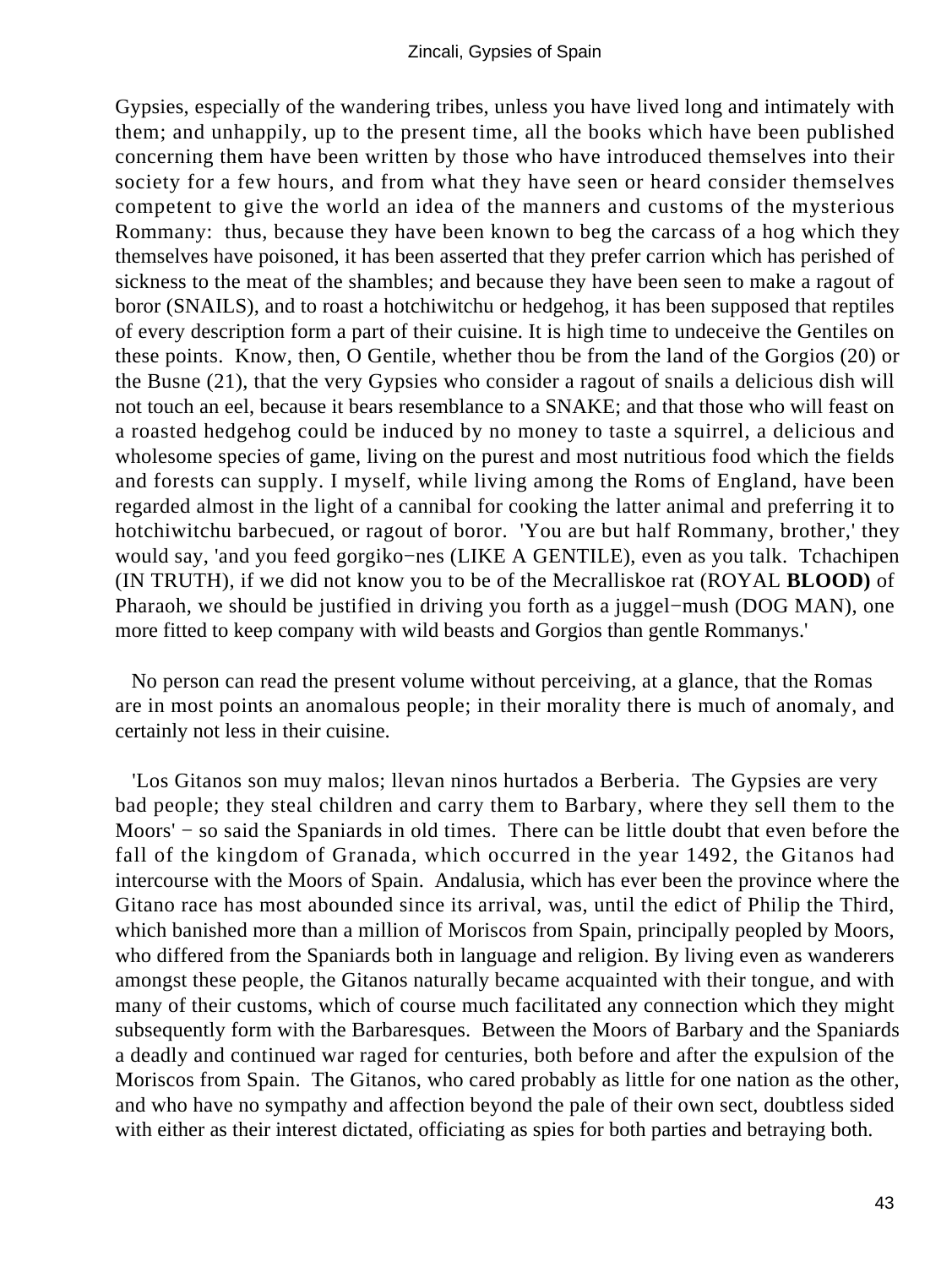It is likely enough that they frequently passed over to Barbary with stolen children of both sexes, whom they sold to the Moors, who traffic in slaves, whether white or black, even at the present day; and perhaps this kidnapping trade gave occasion to other relations. As they were perfectly acquainted, from their wandering life, with the shores of the Spanish Mediterranean, they must have been of considerable assistance to the Barbary pirates in their marauding trips to the Spanish coasts, both as guides and advisers; and as it was a far easier matter, and afforded a better prospect of gain, to plunder the Spaniards than the Moors, a people almost as wild as themselves, they were, on that account, and that only, more Moors than Christians, and ever willing to assist the former in their forays on the latter.

 Quinones observes: 'The Moors, with whom they hold correspondence, let them go and come without any let or obstacle: an instance of this was seen in the year 1627, when two galleys from Spain were carrying assistance to Marmora, which was then besieged by the Moors. These galleys struck on a shoal, when the Moors seized all the people on board, making captives of the Christians and setting at liberty all the Moors, who were chained to the oar; as for the Gypsy galley−slaves whom they found amongst these last, they did not make them slaves, but received them as people friendly to them, and at their devotion; which matter was public and notorious.'

 Of the Moors and the Gitanos we shall have occasion to say something in the following chapter.

### **CHAPTER VI**

**THERE** is no portion of the world so little known as Africa in general; and perhaps of all Africa there is no corner with which Europeans are so little acquainted as Barbary, which nevertheless is only separated from the continent of Europe by a narrow strait of four leagues across.

 China itself has, for upwards of a century, ceased to be a land of mystery to the civilised portion of the world; the enterprising children of Loyola having wandered about it in every direction making converts to their doctrine and discipline, whilst the Russians possess better maps of its vast regions than of their own country, and lately, owing to the persevering labour and searching eye of my friend Hyacinth, Archimandrite of Saint John Nefsky, are acquainted with the number of its military force to a man, and also with the names and places of residence of its civil servants. Yet who possesses a map of Fez and Morocco, or would venture to form a conjecture as to how many fiery horsemen Abderrahman, the mulatto emperor, could lead to the field, were his sandy dominions threatened by the Nazarene? Yet Fez is scarcely two hundred leagues distant from Madrid, whilst Maraks, the other great city of the Moors, and which also has given its name to an empire, is scarcely farther removed from Paris, the capital of civilisation: in a word, we scarcely know anything of Barbary, the scanty information which we possess being confined to a few towns on the sea−coast; the zeal of the Jesuit himself being insufficient to induce him to confront the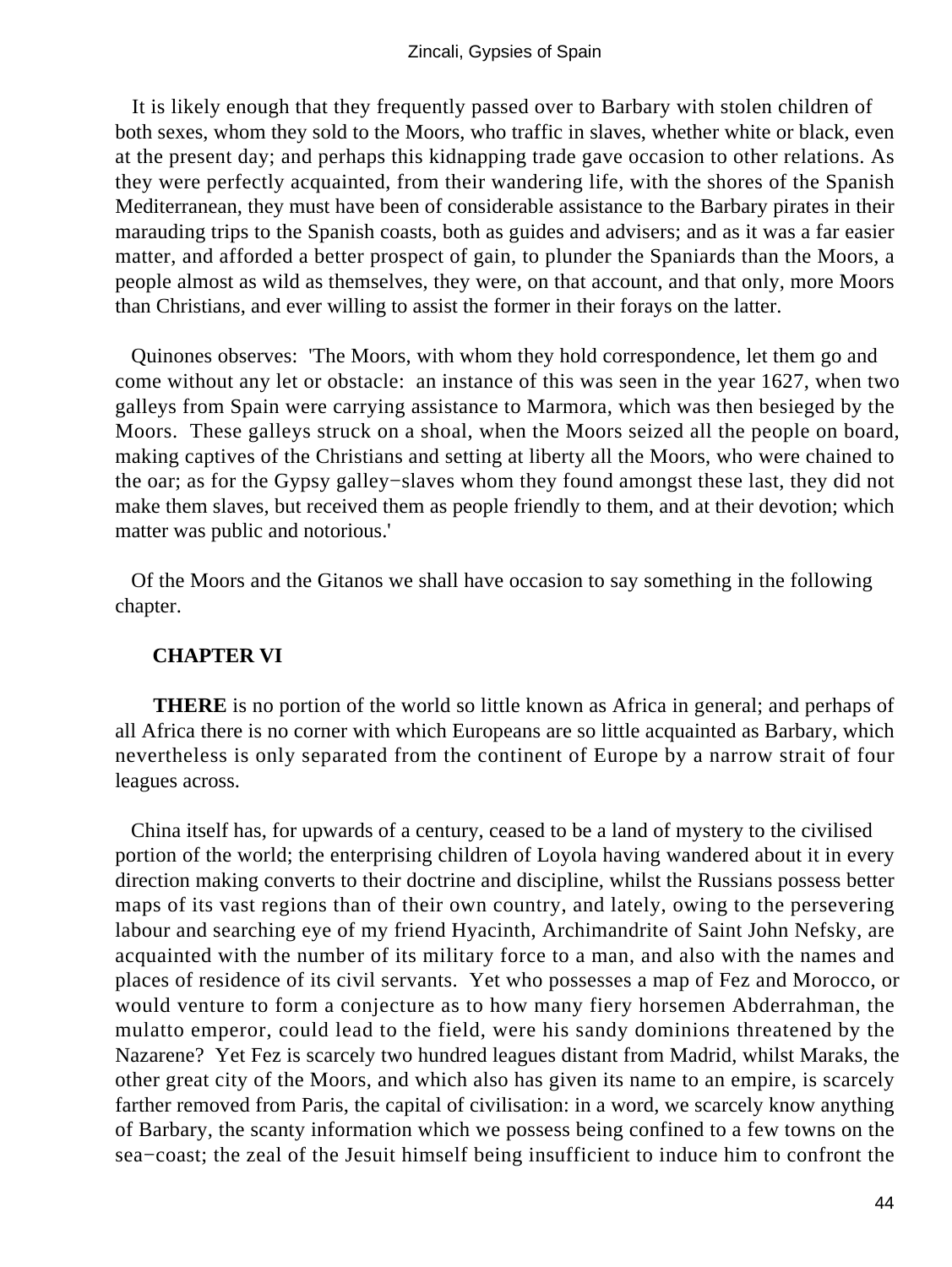perils of the interior, in the hopeless endeavour of making one single proselyte from amongst the wildest fanatics of the creed of the Prophet Camel−driver.

 Are wanderers of the Gypsy race to be found in Barbary? This is a question which I have frequently asked myself. Several respectable authors have, I believe, asserted the fact, amongst whom Adelung, who, speaking of the Gypsies, says: 'Four hundred years have passed away since they departed from their native land. During this time, they have spread themselves through the whole of Western Asia, Europe, and Northern Africa.' (22) But it is one thing to make an assertion, and another to produce the grounds for making it. I believe it would require a far greater stock of information than has hitherto been possessed by any one who has written on the subject of the Gypsies, to justify him in asserting positively that after traversing the west of Europe, they spread themselves over Northern Africa, though true it is that to those who take a superficial view of the matter, nothing appears easier and more natural than to come to such a conclusion.

 Tarifa, they will say, the most western part of Spain, is opposite to Tangier, in Africa, a narrow sea only running between, less wide than many rivers. Bands, therefore, of these wanderers, of course, on reaching Tarifa, passed over into Africa, even as thousands crossed the channel from France to England. They have at all times shown themselves extravagantly fond of a roving life. What land is better adapted for such a life than Africa and its wilds? What land, therefore, more likely to entice them?

 All this is very plausible. It was easy enough for the Gitanos to pass over to Tangier and Tetuan from the Spanish towns of Tarifa and Algeziras. In the last chapter I have stated my belief of the fact, and that moreover they formed certain connections with the Moors of the coast, to whom it is likely that they occasionally sold children stolen in Spain; yet such connection would by no means have opened them a passage into the interior of Barbary, which is inhabited by wild and fierce people, in comparison with whom the Moors of the coast, bad as they always have been, are gentle and civilised.

 To penetrate into Africa, the Gitanos would have been compelled to pass through the tribes who speak the Shilha language, and who are the descendants of the ancient Numidians. These tribes are the most untamable and warlike of mankind, and at the same time the most suspicious, and those who entertain the greatest aversion to foreigners. They are dreaded by the Moors themselves, and have always remained, to a certain degree, independent of the emperors of Morocco. They are the most terrible of robbers and murderers, and entertain far more reluctance to spill water than the blood of their fellow−creatures: the Bedouins, also, of the Arabian race, are warlike, suspicious, and cruel; and would not have failed instantly to attack bands of foreign wanderers, wherever they found them, and in all probability would have exterminated them. Now the Gitanos, such as they arrived in Barbary, could not have defended themselves against such enemies, had they even arrived in large divisions, instead of bands of twenties and thirties, as is their custom to travel. They are not by nature nor by habit a warlike race, and would have quailed before the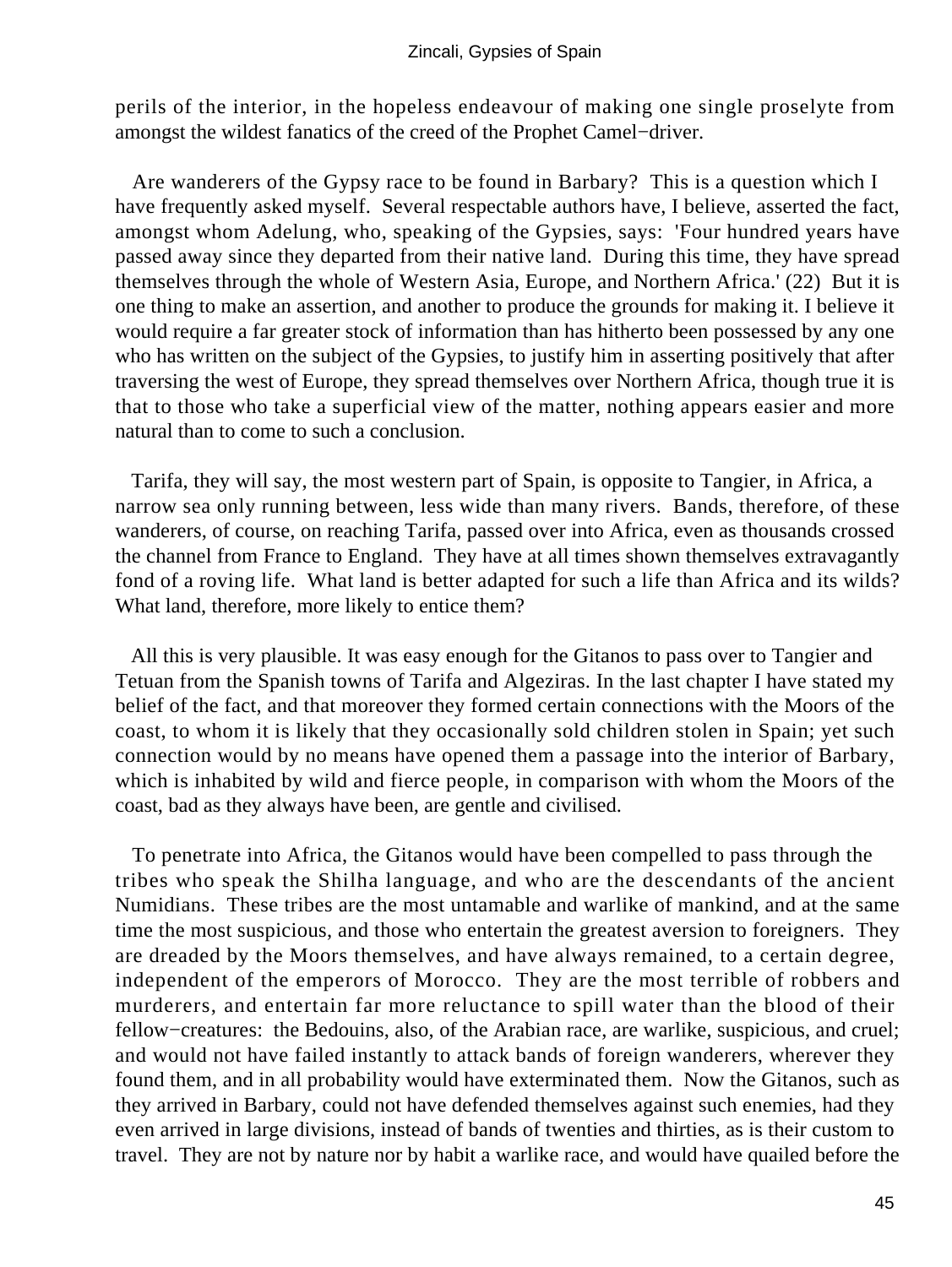Africans, who, unlike most other people, engage in wars from what appears to be an innate love of the cruel and bloody scenes attendant on war.

 It may be said, that if the Gitanos were able to make their way from the north of India, from Multan, for example, the province which the learned consider to be the original dwelling−place of the race, to such an immense distance as the western part of Spain, passing necessarily through many wild lands and tribes, why might they not have penetrated into the heart of Barbary, and wherefore may not their descendants be still there, following the same kind of life as the European Gypsies, that is, wandering about from place to place, and maintaining themselves by deceit and robbery?

 But those who are acquainted but slightly with the condition of Barbary are aware that it would be less difficult and dangerous for a company of foreigners to proceed from Spain to Multan, than from the nearest seaport in Barbary to Fez, an insignificant distance. True it is, that, from their intercourse with the Moors of Spain, the Gypsies might have become acquainted with the Arabic language, and might even have adopted the Moorish dress, ere entering Barbary; and, moreover, might have professed belief in the religion of Mahomet; still they would have been known as foreigners, and, on that account, would have been assuredly attacked by the people of the interior, had they gone amongst them, who, according to the usual practice, would either have massacred them or made them slaves; and as slaves, they would have been separated. The mulatto hue of their countenances would probably have insured them the latter fate, as all blacks and mulattos in the dominions of the Moor are properly slaves, and can be bought and sold, unless by some means or other they become free, in which event their colour is no obstacle to their elevation to the highest employments and dignities, to their becoming pashas of cities and provinces, or even to their ascending the throne. Several emperors of Morocco have been mulattos.

 Above I have pointed out all the difficulties and dangers which must have attended the path of the Gitanos, had they passed from Spain into Barbary, and attempted to spread themselves over that region, as over Europe and many parts of Asia. To these observations I have been led by the assertion that they accomplished this, and no proof of the fact having, as I am aware, ever been adduced; for who amongst those who have made such a statement has seen or conversed with the Egyptians of Barbary, or had sufficient intercourse with them to justify him in the assertion that they are one and the same people as those of Europe, from whom they differ about as much as the various tribes which inhabit various European countries differ from each other? At the same time, I wish it to be distinctly understood that I am far from denying the existence of Gypsies in various parts of the interior of Barbary. Indeed, I almost believe the fact, though the information which I possess is by no means of a description which would justify me in speaking with full certainty; I having myself never come in contact with any sect or caste of people amongst the Moors, who not only tallied in their pursuits with the Rommany, but who likewise spoke amongst themselves a dialect of the language of Roma; nor am I aware that any individual worthy of credit has ever presumed to say that he has been more fortunate in these respects.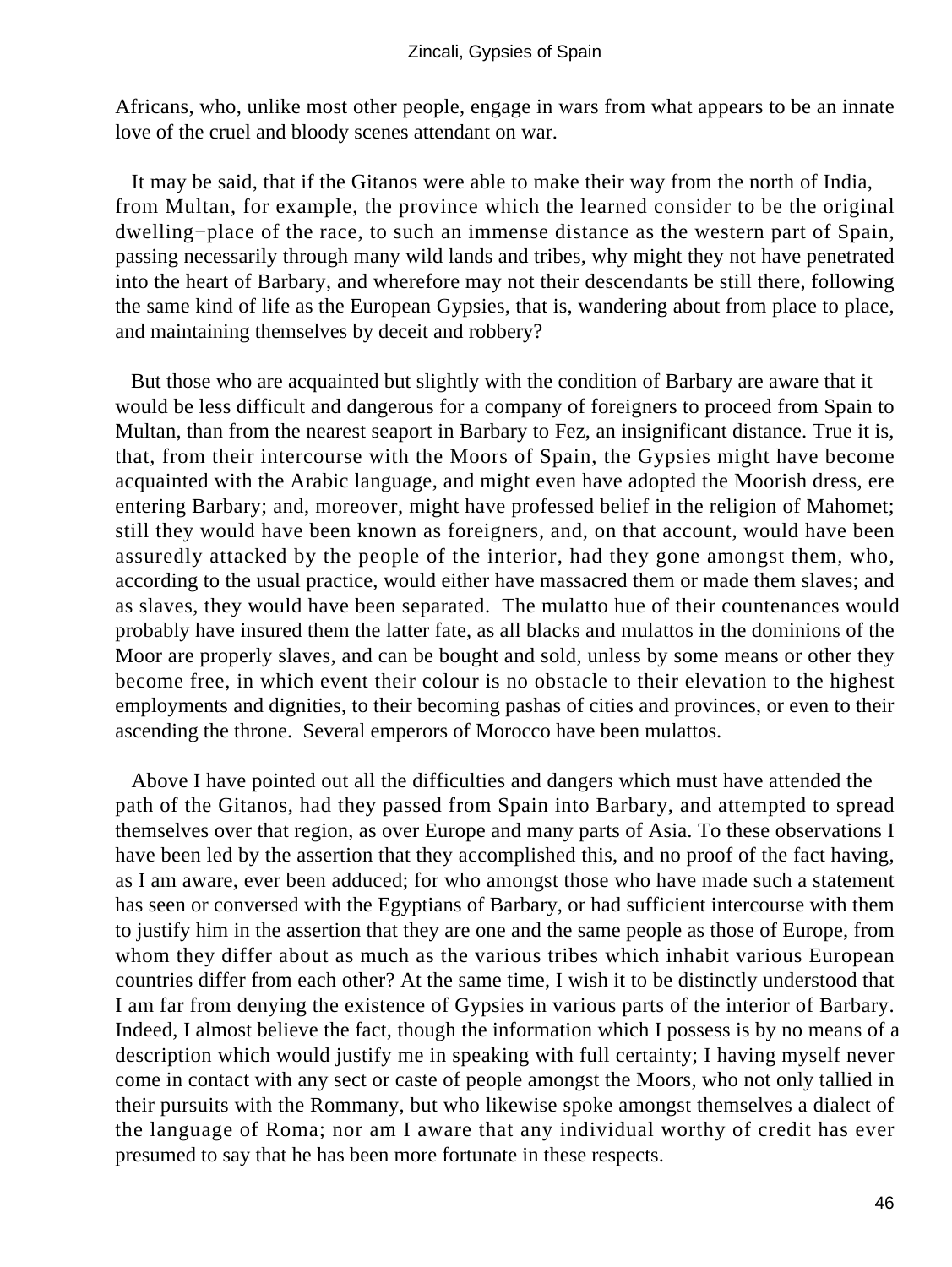Nevertheless, I repeat that I am inclined to believe that Gypsies virtually exist in Barbary, and my reasons I shall presently adduce; but I will here observe, that if these strange outcasts did indeed contrive to penetrate into the heart of that savage and inhospitable region, they could only have succeeded after having become well acquainted with the Moorish language, and when, after a considerable sojourn on the coast, they had raised for themselves a name, and were regarded with superstitious fear; in a word, if they walked this land of peril untouched and unscathed, it was not that they were considered as harmless and inoffensive people, which, indeed, would not have protected them, and which assuredly they were not; it was not that they were mistaken for wandering Moors and Bedouins, from whom they differed in feature and complexion, but because, wherever they went, they were dreaded as the possessors of supernatural powers, and as mighty sorcerers.

 There is in Barbary more than one sect of wanderers, which, to the cursory observer, might easily appear, and perhaps have appeared, in the right of legitimate Gypsies. For example, there are the Beni Aros. The proper home of these people is in certain high mountains in the neighbourhood of Tetuan, but they are to be found roving about the whole kingdom of Fez. Perhaps it would be impossible to find, in the whole of Northern Africa, a more detestable caste. They are beggars by profession, but are exceedingly addicted to robbery and murder; they are notorious drunkards, and are infamous, even in Barbary, for their unnatural lusts. They are, for the most part, well made and of comely features. I have occasionally spoken with them; they are Moors, and speak no language but the Arabic.

 Then there is the sect of Sidi Hamed au Muza, a very roving people, companies of whom are generally to be found in all the principal towns of Barbary. The men are expert vaulters and tumblers, and perform wonderful feats of address with swords and daggers, to the sound of wild music, which the women, seated on the ground, produce from uncouth instruments; by these means they obtain a livelihood. Their dress is picturesque, scarlet vest and white drawers. In many respects they not a little resemble the Gypsies; but they are not an evil people, and are looked upon with much respect by the Moors, who call them Santons. Their patron saint is Hamed au Muza, and from him they derive their name. Their country is on the confines of the Sahara, or great desert, and their language is the Shilhah, or a dialect thereof. They speak but little Arabic. When I saw them for the first time, I believed them to be of the Gypsy caste, but was soon undeceived. A more wandering race does not exist than the children of Sidi Hamed au Muza. They have even visited France, and exhibited their dexterity and agility at Paris and Marseilles.

 I will now say a few words concerning another sect which exists in Barbary, and will here premise, that if those who compose it are not Gypsies, such people are not to be found in North Africa, and the assertion, hitherto believed, that they abound there, is devoid of foundation. I allude to certain men and women, generally termed by the Moors 'Those of the Dar−bushi−fal,' which word is equivalent to prophesying or fortune−telling. They are great wanderers, but have also their fixed dwellings or villages, and such a place is called 'Char Seharra,' or witch−hamlet. Their manner of life, in every respect, resembles that of the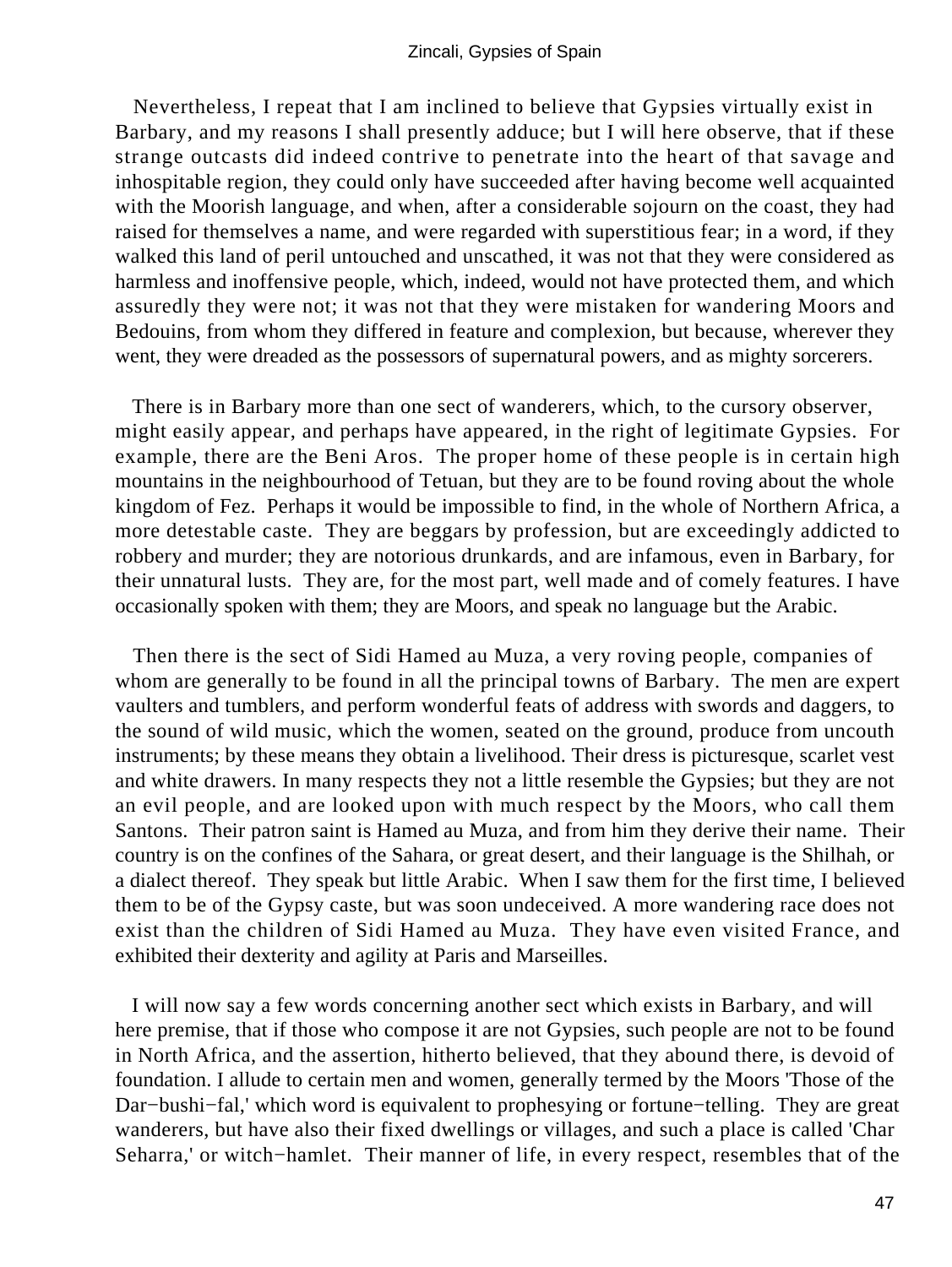Gypsies of other countries; they are wanderers during the greatest part of the year, and subsist principally by pilfering and fortune−telling. They deal much in mules and donkeys, and it is believed, in Barbary, that they can change the colour of any animal by means of sorcery, and so disguise him as to sell him to his very proprietor, without fear of his being recognised. This latter trait is quite characteristic of the Gypsy race, by whom the same thing is practised in most parts of the world. But the Moors assert, that the children of the Dar−bushi−fal can not only change the colour of a horse or a mule, but likewise of a human being, in one night, transforming a white into a black, after which they sell him for a slave; on which account the superstitious Moors regard them with the utmost dread, and in general prefer passing the night in the open fields to sleeping in their hamlets. They are said to possess a particular language, which is neither Shilhah nor Arabic, and which none but themselves understand; from all which circumstances I am led to believe, that the children of the Dar−bushi−fal are legitimate Gypsies, descendants of those who passed over to Barbary from Spain. Nevertheless, as it has never been my fortune to meet or to converse with any of this caste, though they are tolerably numerous in Barbary, I am far from asserting that they are of Gypsy race. More enterprising individuals than myself may, perhaps, establish the fact. Any particular language or jargon which they speak amongst themselves will be the best criterion. The word which they employ for 'water' would decide the point; for the Dar−bushi−fal are not Gypsies, if, in their peculiar speech, they designate that blessed element and article most necessary to human existence by aught else than the Sanscrit term 'Pani,' a word brought by the race from sunny Ind, and esteemed so holy that they have never even presumed to modify it.

 The following is an account of the Dar−bushi−fal, given me by a Jew of Fez, who had travelled much in Barbary, and which I insert almost literally as I heard it from his mouth. Various other individuals, Moors, have spoken of them in much the same manner.

'In one of my journeys I passed the night in a place called Mulai− Jacub Munsur.

 'Not far from this place is a Char Seharra, or witch−hamlet, where dwell those of the Dar−bushi−fal. These are very evil people, and powerful enchanters; for it is well known that if any traveller stop to sleep in their Char, they will with their sorceries, if he be a white man, turn him as black as a coal, and will afterwards sell him as a negro. Horses and mules they serve in the same manner, for if they are black, they will turn them red, or any other colour which best may please them; and although the owners demand justice of the authorities, the sorcerers always come off best. They have a language which they use among themselves, very different from all other languages, so much so that it is impossible to understand them. They are very swarthy, quite as much so as mulattos, and their faces are exceedingly lean. As for their legs, they are like reeds; and when they run, the devil himself cannot overtake them. They tell Dar−bushi−fal with flour; they fill a plate, and then they are able to tell you anything you ask them. They likewise tell it with a shoe; they put it in their mouth, and then they will recall to your memory every action of your life. They likewise tell Dar−bushi−fal with oil; and indeed are, in every respect, most powerful sorcerers.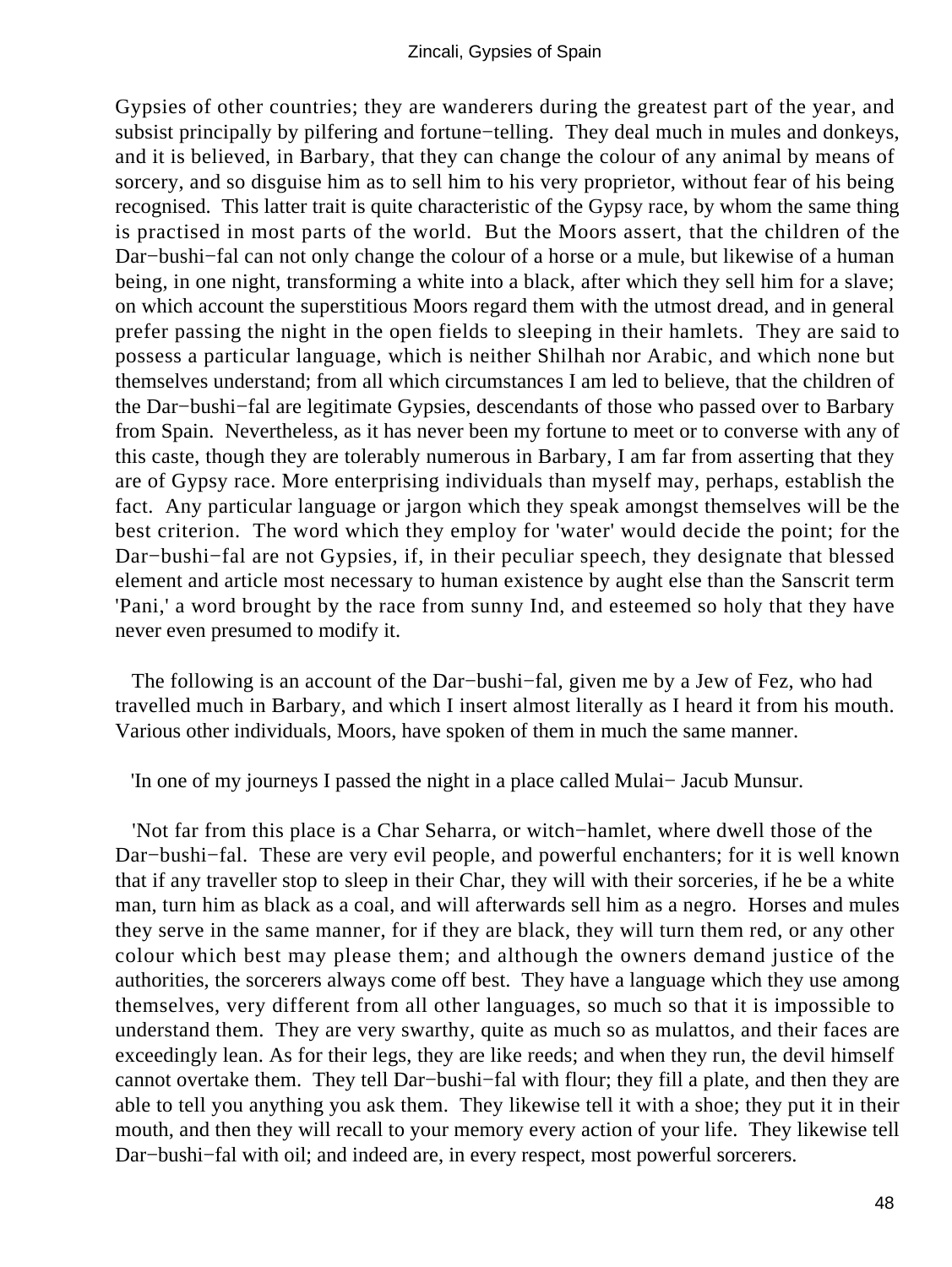'Two women, once on a time, came to Fez, bringing with them an exceedingly white donkey, which they placed in the middle of the square called Faz el Bali; they then killed it, and cut it into upwards of thirty pieces. Upon the ground there was much of the donkey's filth and dung; some of this they took in their hands, when it straight assumed the appearance of fresh dates. There were some people who were greedy enough to put these dates into their mouths, and then they found that it was dung. These women deceived me amongst the rest with a date; when I put it into my mouth, lo and behold it was the donkey's dung. After they had collected much money from the spectators, one of them took a needle, and ran it into the tail of the donkey, crying «Arrhe li dar» (Get home), whereupon the donkey instantly rose up, and set off running, kicking every now and then most furiously; and it was remarked, that not one single trace of blood remained upon the ground, just as if they had done nothing to it. Both these women were of the very same Char Seharra which I have already mentioned. They likewise took paper, and cut it into the shape of a peseta, and a dollar, and a half−dollar, until they had made many pesetas and dollars, and then they put them into an earthen pan over a fire, and when they took them out, they appeared just fresh from the stamp, and with such money these people buy all they want.

 'There was a friend of my grandfather, who came frequently to our house, who was in the habit of making this money. One day he took me with him to buy white silk; and when they had shown him some, he took the silk in his hand, and pressed it to his mouth, and then I saw that the silk, which was before white, had become green, even as grass. The master of the shop said, «Pay me for my silk.» «Of what colour was your silk?» he demanded. «White,» said the man; whereupon, turning round, he cried, «Good people, behold, the white silk is green»; and so he got a pound of silk for nothing; and he also was of the Char Seharra.

 'They are very evil people indeed, and the emperor himself is afraid of them. The poor wretch who falls into their hands has cause to rue; they always go badly dressed, and exhibit every appearance of misery, though they are far from being miserable. Such is the life they lead.'

 There is, of course, some exaggeration in the above account of the Dar−bushi−fal; yet there is little reason to doubt that there is a foundation of truth in all the facts stated. The belief that they are enabled, by sorcery, to change a white into a black man had its origin in the great skill which they possess in altering the appearance of a horse or a mule, and giving it another colour. Their changing white into green silk is a very simple trick, and is accomplished by dexterously substituting one thing for another. Had the man of the Dar–bushi–fal been searched, the white silk would have been found upon him. The Gypsies, wherever they are found, are fond of this species of fraud. In Germany, for example, they go to the wine−shop with two pitchers exactly similar, one in their hand empty, and the other beneath their cloaks filled with water; when the empty pitcher is filled with wine they pretend to be dissatisfied with the quality, or to have no money, but contrive to substitute the pitcher of water in its stead, which the wine− seller generally snatches up in anger, and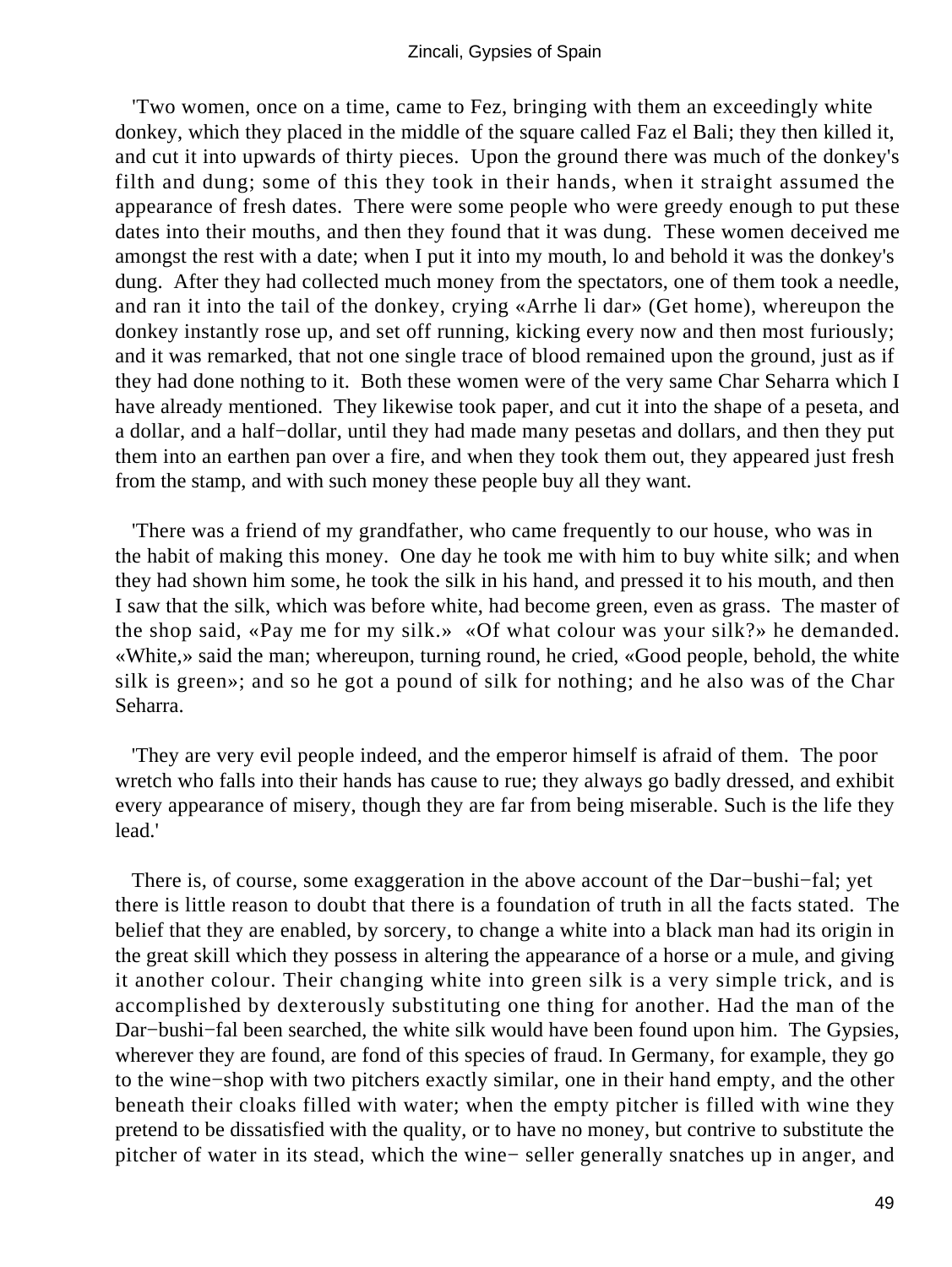pours the contents back, as he thinks, into the butt − but it is not wine but water which he pours. With respect to the donkey, which **APPEARED** to be cut in pieces, but which afterwards, being pricked in the tail, got up and ran home, I have little to say, but that I have myself seen almost as strange things without believing in sorcery.

As for the dates of dung, and the paper money, they are mere feats of legerdemain.

 I repeat, that if legitimate Gypsies really exist in Barbary, they are the men and women of the Dar−bushi−fal.

# **CHAPTER VII**

**CHIROMANCY,** or the divination of the hand, is, according to the orthodox theory, the determining from certain lines upon the hand the quality of the physical and intellectual powers of the possessor.

 The whole science is based upon the five principal lines in the hand, and the triangle which they form in the palm. These lines, which have all their particular and appropriate names, and the principal of which is called 'the line of life,' are, if we may believe those who have written on the subject, connected with the heart, with the genitals, with the brain, with the liver or stomach, and the head. Torreblanca, (23) in his curious and learned book on magic, observes: 'In judging these lines you must pay attention to their substance, colour, and continuance, together with the disposition of the correspondent member; for, if the line be well and clearly described, and is of a vivid colour, without being intermitted or **PUNCTURIS INFECTA,** it denotes the good complexion and virtue of its member, according to Aristotle.

 'So that if the line of the heart be found sufficiently long and reasonably deep, and not crossed by other accidental lines, it is an infallible sign of the health of the heart and the great virtue of the heart, and the abundance of spirits and good blood in the heart, and accordingly denotes boldness and liberal genius for every work.'

 In like manner, by means of the hepatal line, it is easy to form an accurate judgment as to the state of a person's liver, and of his powers of digestion, and so on with respect to all the other organs of the body.

 After having laid down all the rules of chiromancy with the utmost possible clearness, the sage Torreblanca exclaims: 'And with these terminate the canons of true and catholic chiromancy; for as for the other species by which people pretend to divine concerning the affairs of life, either past or to come, dignities, fortunes, children, events, chances, dangers, etc., such chiromancy is not only reprobated by theologians, but by men of law and physic, as a foolish, false, vain, scandalous, futile, superstitious practice, smelling much of divinery and a pact with the devil.'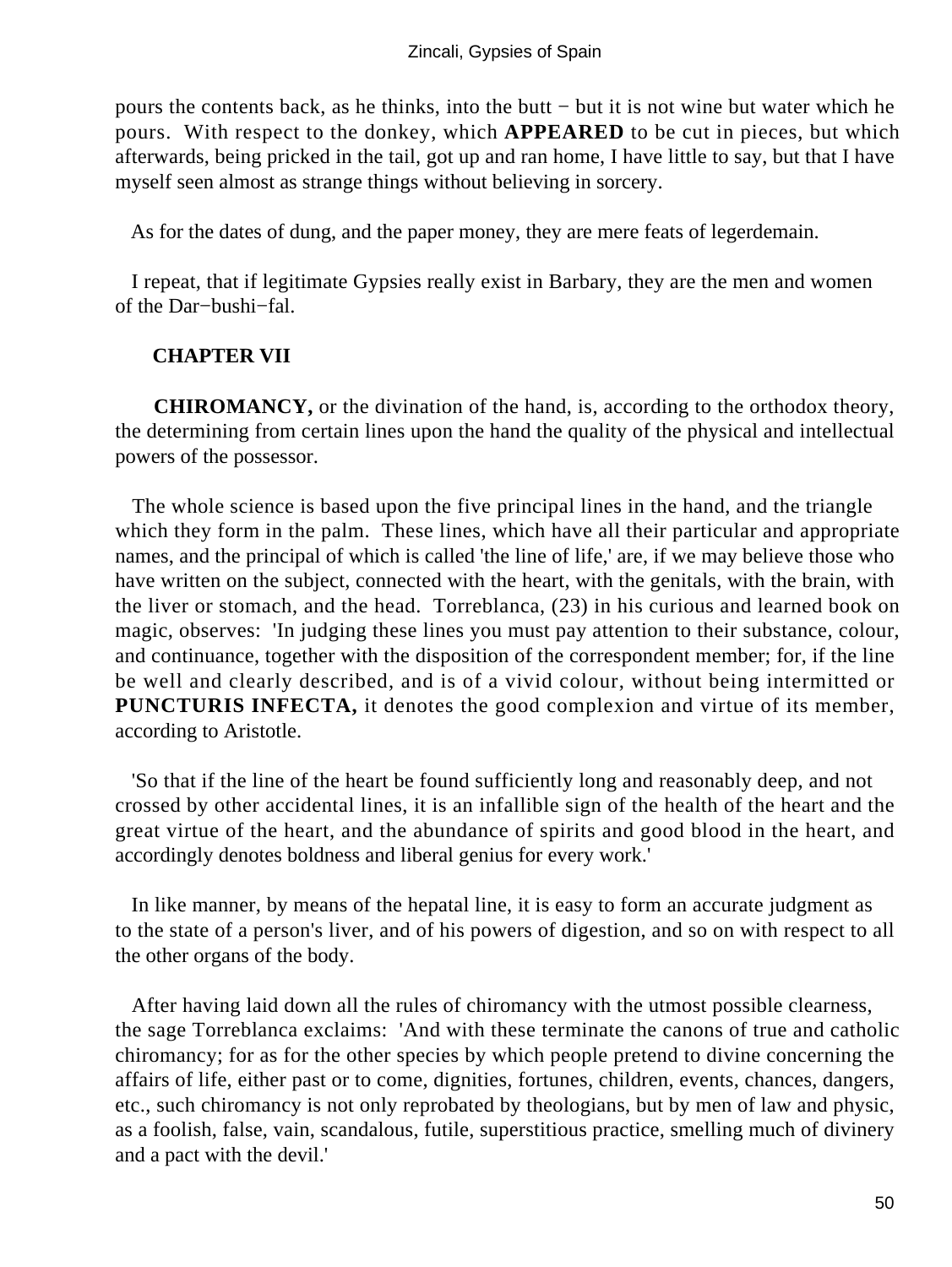Then, after mentioning a number of erudite and enlightened men of the three learned professions, who have written against such absurd superstitions, amongst whom he cites Martin Del Rio, he falls foul of the Gypsy wives in this manner: 'A practice turned to profit by the wives of that rabble of abandoned miscreants whom the Italians call Cingari, the Latins Egyptians, and we Gitanos, who, notwithstanding that they are sent by the Turks into Spain for the purpose of acting as spies upon the Christian religion, pretend that they are wandering over the world in fulfilment of a penance enjoined upon them, part of which penance seems to be the living by fraud and imposition.' And shortly afterwards he remarks: 'Nor do they derive any authority for such a practice from those words in Exodus, (24) «et quasi signum in manu tua,» as that passage does not treat of chiromancy, but of the festival of unleavened bread; the observance of which, in order that it might be memorable to the Hebrews, the sacred historian said should be as a sign upon the hand; a metaphor derived from those who, when they wish to remember anything, tie a thread round their finger, or put a ring upon it; and still less I ween does that chapter of Job (25) speak in their favour, where is written, «Qui in manu hominis signat, ut norint omnes opera sua,» because the divine power is meant thereby which is preached to those here below: for the hand is intended for power and magnitude, Exod. chap. xiv., (26) or stands for free will, which is placed in a man's hand, that is, in his power. Wisdom, chap. xxxvi. «In manibus abscondit lucem,» (27) etc. etc. etc.

 No, no, good Torreblanca, we know perfectly well that the witch− wives of Multan, who for the last four hundred years have been running about Spain and other countries, telling fortunes by the hand, and deriving good profit from the same, are not countenanced in such a practice by the sacred volume; we yield as little credit to their chiromancy as we do to that which you call the true and catholic, and believe that the lines of the hand have as little connection with the events of life as with the liver and stomach, notwithstanding Aristotle, who you forget was a heathen, and knew as little and cared as little for the Scriptures as the Gitanos, whether male or female, who little reck what sanction any of their practices may receive from authority, whether divine or human, if the pursuit enable them to provide sufficient for the existence, however poor and miserable, of their families and themselves.

 A very singular kind of women are the Gitanas, far more remarkable in most points than their husbands, in whose pursuits of low cheating and petty robbery there is little capable of exciting much interest; but if there be one being in the world who, more than another, deserves the title of sorceress (and where do you find a word of greater romance and more thrilling interest?), it is the Gypsy female in the prime and vigour of her age and ripeness of her understanding – the Gypsy wife, the mother of two or three children. Mention to me a point of devilry with which that woman is not acquainted. She can at any time, when it suits her, show herself as expert a jockey as her husband, and he appears to advantage in no other character, and is only eloquent when descanting on the merits of some particular animal; but she can do much more: she is a prophetess, though she believes not in prophecy; she is a physician, though she will not taste her own philtres; she is a procuress, though she is not to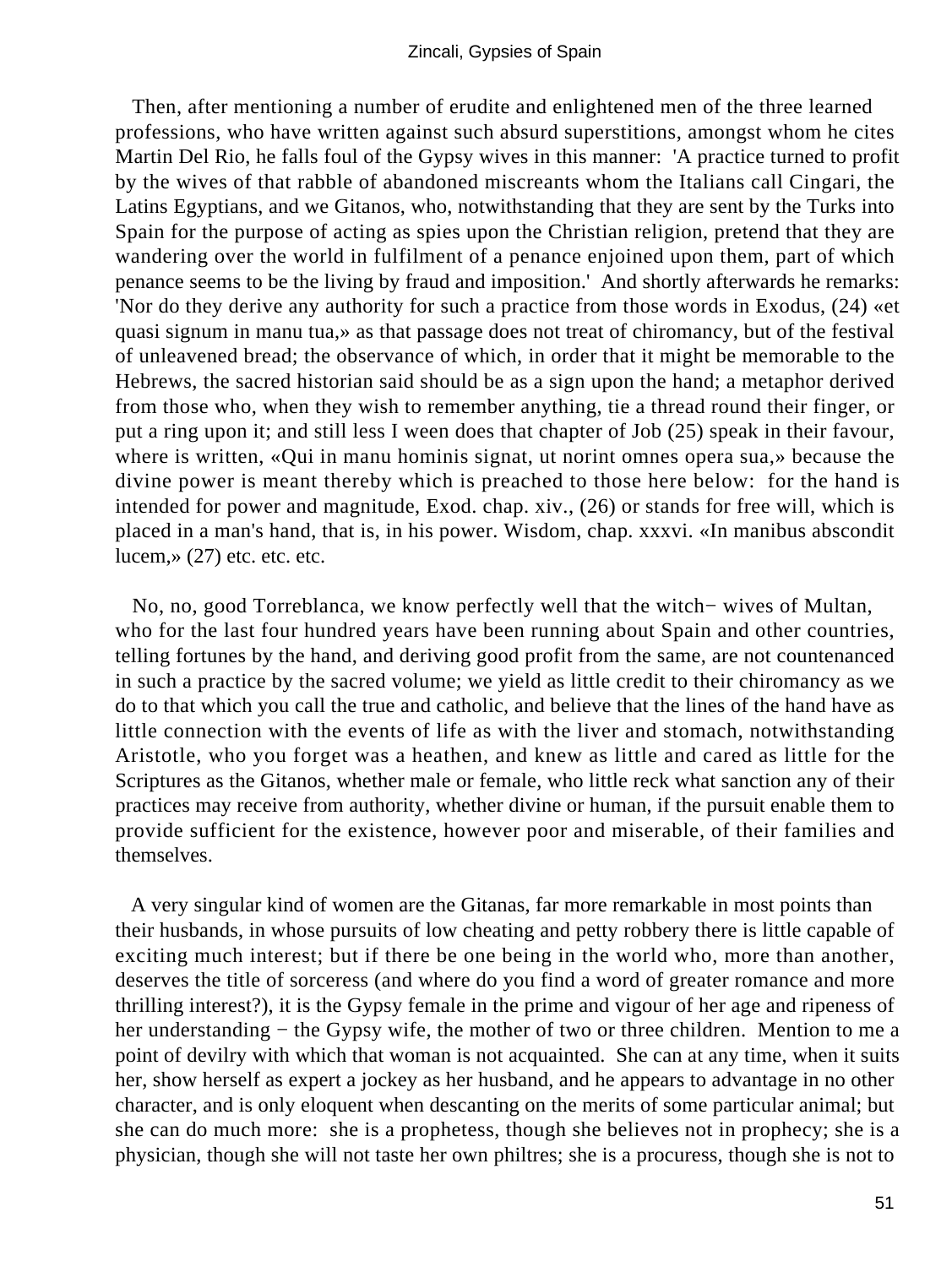be procured; she is a singer of obscene songs, though she will suffer no obscene hand to touch her; and though no one is more tenacious of the little she possesses, she is a cutpurse and a shop−lifter whenever opportunity shall offer.

 In all times, since we have known anything of these women, they have been addicted to and famous for fortune−telling; indeed, it is their only ostensible means of livelihood, though they have various others which they pursue more secretly. Where and how they first learned the practice we know not; they may have brought it with them from the East, or they may have adopted it, which is less likely, after their arrival in Europe. Chiromancy, from the most remote periods, has been practised in all countries. Neither do we know, whether in this practice they were ever guided by fixed and certain rules; the probability, however, is, that they were not, and that they never followed it but as a means of fraud and robbery; certainly, amongst all the professors of this art that ever existed, no people are more adapted by nature to turn it to account than these females, call them by whatever name you will, Gitanas, Ziganas, Gypsies, or Bohemians; their forms, their features, the expression of their countenances are ever wild and Sibylline, frequently beautiful, but never vulgar. Observe, for example, the Gitana, even her of Seville. She is standing before the portal of a large house in one of the narrow Moorish streets of the capital of Andalusia; through the grated iron door, she looks in upon the court; it is paved with small marble slabs of almost snowy whiteness; in the middle is a fountain distilling limpid water, and all around there is a profusion of macetas, in which flowering plants and aromatic shrubs are growing, and at each corner there is an orange tree, and the perfume of the azahar may be distinguished; you hear the melody of birds from a small aviary beneath the piazza which surrounds the court, which is surmounted by a toldo or linen awning, for it is the commencement of May, and the glorious sun of Andalusia is burning with a splendour too intense for his rays to be borne with impunity. It is a fairy scene such as nowhere meets the eye but at Seville, or perhaps at Fez and Shiraz, in the palaces of the Sultan and the Shah. The Gypsy looks through the iron−grated door, and beholds, seated near the fountain, a richly dressed dame and two lovely delicate maidens; they are busied at their morning's occupation, intertwining with their sharp needles the gold and silk on the tambour; several female attendants are seated behind. The Gypsy pulls the bell, when is heard the soft cry of 'Quien es'; the door, unlocked by means of a string, recedes upon its hinges, when in walks the Gitana, the witch−wife of Multan, with a look such as the tiger−cat casts when she stealeth from her jungle into the plain.

 Yes, well may you exclaim 'Ave Maria purissima,' ye dames and maidens of Seville, as she advances towards you; she is not of yourselves, she is not of your blood, she or her fathers have walked to your climate from a distance of three thousand leagues. She has come from the far East, like the three enchanted kings, to Cologne; but, unlike them, she and her race have come with hate and not with love. She comes to flatter, and to deceive, and to rob, for she is a lying prophetess, and a she−Thug; she will greet you with blessings which will make your hearts rejoice, but your hearts' blood would freeze, could you hear the curses which to herself she murmurs against you; for she says, that in her children's veins flows the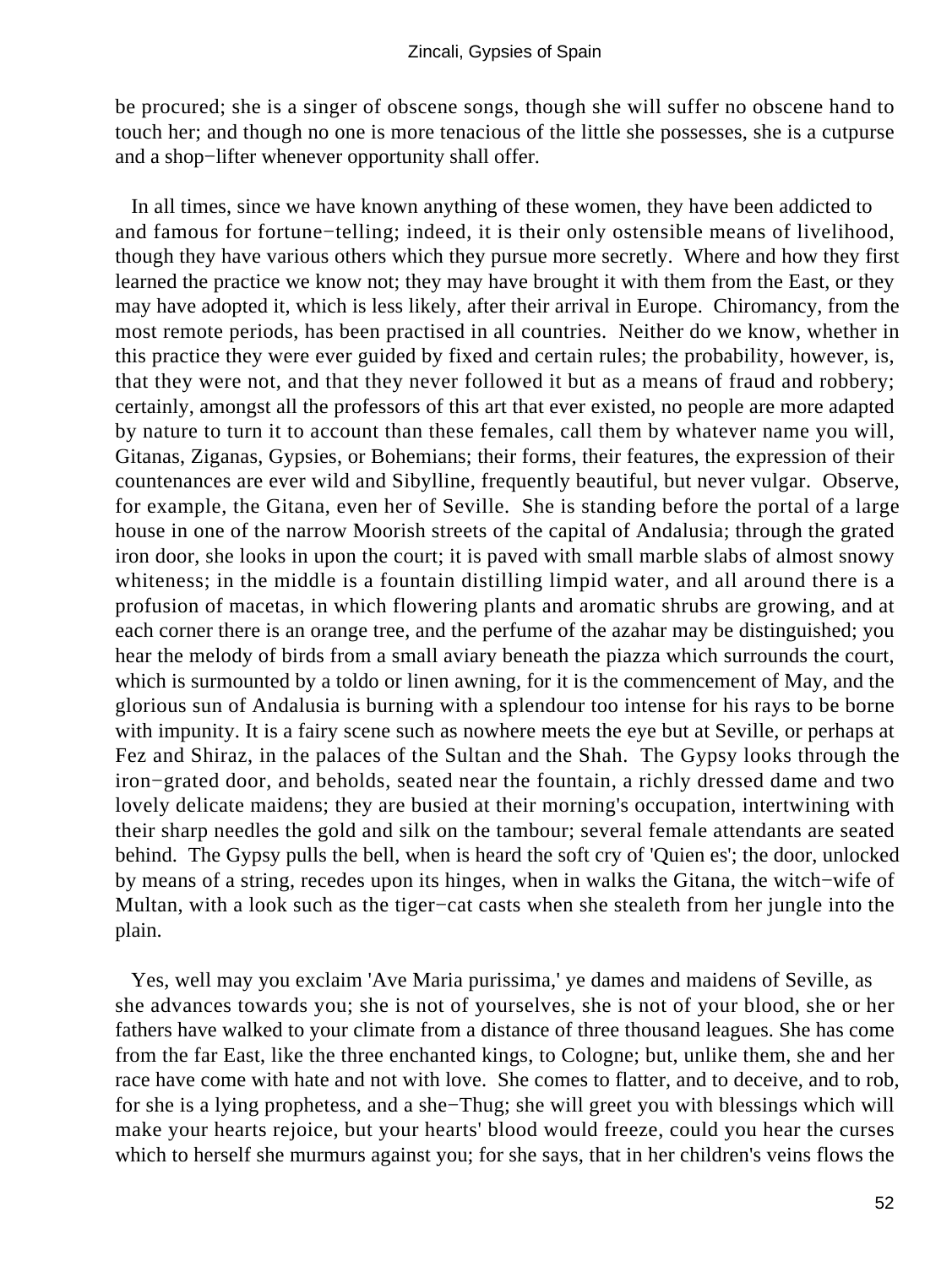dark blood of the 'husbands,' whilst in those of yours flows the pale tide of the 'savages,' and therefore she would gladly set her foot on all your corses first poisoned by her hands. For all her love − and she can love − is for the Romas; and all her hate − and who can hate like her? − is for the Busnees; for she says that the world would be a fair world if there were no Busnees, and if the Romamiks could heat their kettles undisturbed at the foot of the olive−trees; and therefore she would kill them all if she could and if she dared. She never seeks the houses of the Busnees but for the purpose of prey; for the wild animals of the sierra do not more abhor the sight of man than she abhors the countenances of the Busnees. She now comes to prey upon you and to scoff at you. Will you believe her words? Fools! do you think that the being before ye has any sympathy for the like of you?

 She is of the middle stature, neither strongly nor slightly built, and yet her every movement denotes agility and vigour. As she stands erect before you, she appears like a falcon about to soar, and you are almost tempted to believe that the power of volition is hers; and were you to stretch forth your hand to seize her, she would spring above the house−tops like a bird. Her face is oval, and her features are regular but somewhat hard and coarse, for she was born amongst rocks in a thicket, and she has been wind−beaten and sun−scorched for many a year, even like her parents before her; there is many a speck upon her cheek, and perhaps a scar, but no dimples of love; and her brow is wrinkled over, though she is yet young. Her complexion is more than dark, for it is almost that of a mulatto; and her hair, which hangs in long locks on either side of her face, is black as coal, and coarse as the tail of a horse, from which it seems to have been gathered.

There is no female eye in Seville can support the glance of hers, – so fierce and penetrating, and yet so artful and sly, is the expression of their dark orbs; her mouth is fine and almost delicate, and there is not a queen on the proudest throne between Madrid and Moscow who might not and would not envy the white and even rows of teeth which adorn it, which seem not of pearl but of the purest elephant's bone of Multan. She comes not alone; a swarthy two−year−old bantling clasps her neck with one arm, its naked body half extant from the coarse blanket which, drawn round her shoulders, is secured at her bosom by a skewer. Though tender of age, it looks wicked and sly, like a veritable imp of Roma. Huge rings of false gold dangle from wide slits in the lobes of her ears; her nether garments are rags, and her feet are cased in hempen sandals. Such is the wandering Gitana, such is the witch− wife of Multan, who has come to spae the fortune of the Sevillian countess and her daughters.

 'O may the blessing of Egypt light upon your head, you high−born lady! (May an evil end overtake your body, daughter of a Busnee harlot!) and may the same blessing await the two fair roses of the Nile here flowering by your side! (May evil Moors seize them and carry them across the water!) O listen to the words of the poor woman who is come from a distant country; she is of a wise people, though it has pleased the God of the sky to punish them for their sins by sending them to wander through the world. They denied shelter to the Majari, whom you call the queen of heaven, and to the Son of God, when they flew to the land of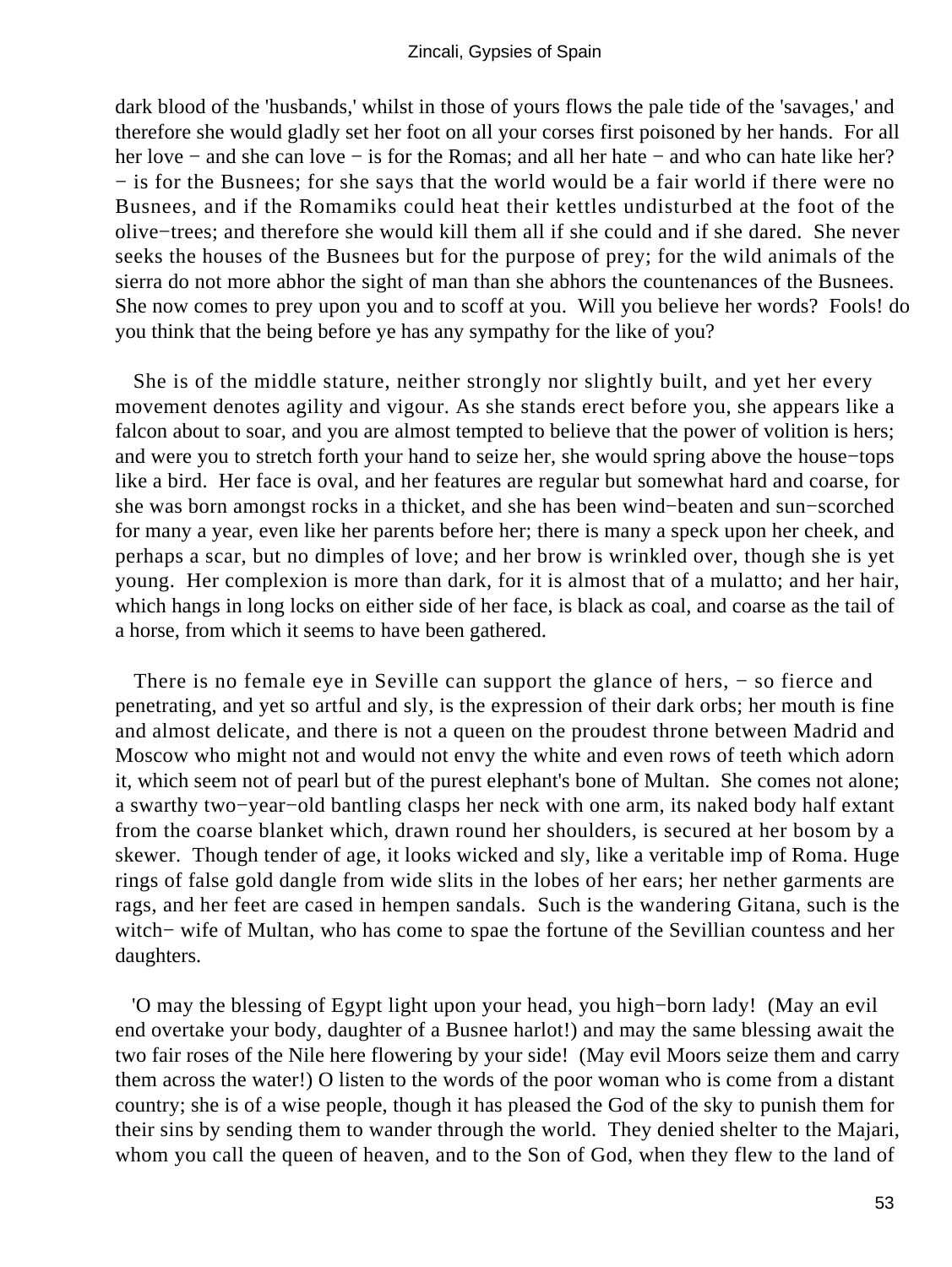Egypt before the wrath of the wicked king; it is said that they even refused them a draught of the sweet waters of the great river when the blessed two were athirst. O you will say that it was a heavy crime; and truly so it was, and heavily has the Lord punished the Egyptians. He has sent us a−wandering, poor as you see, with scarcely a blanket to cover us. O blessed lady, (Accursed be thy dead, as many as thou mayest have,) we have no money to buy us bread; we have only our wisdom with which to support ourselves and our poor hungry babes; when God took away their silks from the Egyptians, and their gold from the Egyptians, he left them their wisdom as a resource that they might not starve. O who can read the stars like the Egyptians? and who can read the lines of the palm like the Egyptians? The poor woman read in the stars that there was a rich ventura for all of this goodly house, so she followed the bidding of the stars and came to declare it. O blessed lady, (I defile thy dead corse,) your husband is at Granada, fighting with king Ferdinand against the wild Corahai! (May an evil ball smite him and split his head!) Within three months he shall return with twenty captive Moors, round the neck of each a chain of gold. (God grant that when he enter the house a beam may fall upon him and crush him!) And within nine months after his return God shall bless you with a fair chabo, the pledge for which you have sighed so long. (Accursed be the salt placed in its mouth in the church when it is baptized!) Your palm, blessed lady, your palm, and the palms of all I see here, that I may tell you all the rich ventura which is hanging over this good house; (May evil lightning fall upon it and consume it!) but first let me sing you a song of Egypt, that the spirit of the Chowahanee may descend more plenteously upon the poor woman.'

 Her demeanour now instantly undergoes a change. Hitherto she has been pouring forth a lying and wild harangue without much flurry or agitation of manner. Her speech, it is true, has been rapid, but her voice has never been raised to a very high key; but she now stamps on the ground, and placing her hands on her hips, she moves quickly to the right and left, advancing and retreating in a sidelong direction. Her glances become more fierce and fiery, and her coarse hair stands erect on her head, stiff as the prickles of the hedgehog; and now she commences clapping her hands, and uttering words of an unknown tongue, to a strange and uncouth tune. The tawny bantling seems inspired with the same fiend, and, foaming at the mouth, utters wild sounds, in imitation of its dam. Still more rapid become the sidelong movements of the Gitana. Movement! she springs, she bounds, and at every bound she is a yard above the ground. She no longer bears the child in her bosom; she plucks it from thence, and fiercely brandishes it aloft, till at last, with a yell she tosses it high into the air, like a ball, and then, with neck and head thrown back, receives it, as it falls, on her hands and breast, extracting a cry from the terrified beholders. Is it possible she can be singing? Yes, in the wildest style of her people; and here is a snatch of the song, in the language of Roma, which she occasionally screams −

 'En los sastos de yesque plai me diquelo, Doscusanas de sonacai terelo, − Corojai diquelo abillar, Y ne asislo chapescar, chapescar.'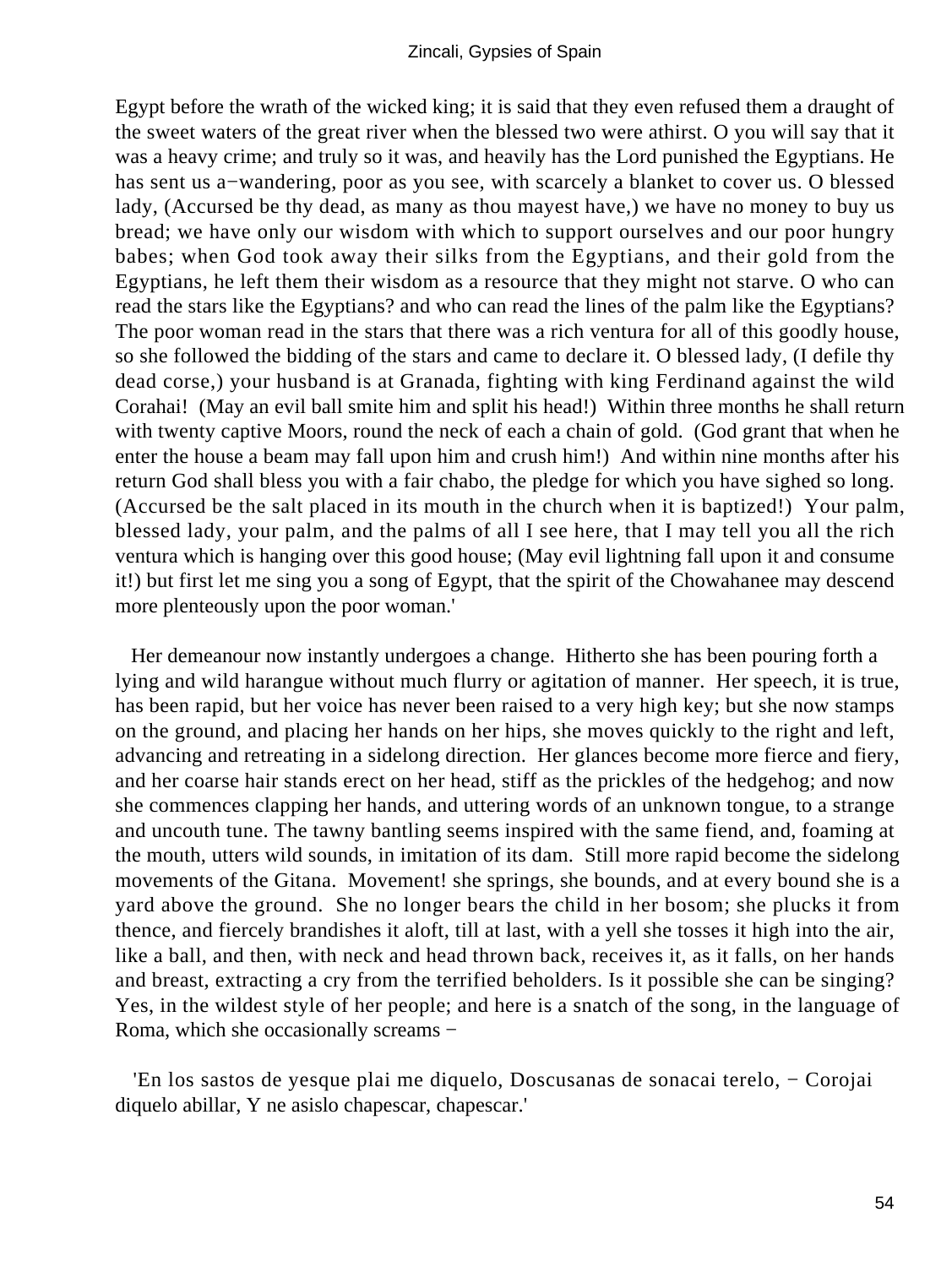'On the top of a mountain I stand, With a crown of red gold in my hand, − Wild Moors came trooping o'er the lea, O how from their fury shall I flee, flee, flee? O how from their fury shall I flee?'

 Such was the Gitana in the days of Ferdinand and Isabella, and much the same is she now in the days of Isabel and Christina.

 Of the Gitanas and their practices I shall have much to say on a future occasion, when speaking of those of the present time, with many of whom I have had no little intercourse. All the ancient Spanish authors who mention these women speak of them in unmeasured terms of abhorrence, employing against them every abusive word contained in the language in which they wrote. Amongst other vile names, they have been called harlots, though perhaps no females on earth are, and have ever been, more chaste in their own persons, though at all times willing to encourage licentiousness in others, from a hope of gain. It is one thing to be a procuress, and another to be a harlot, though the former has assuredly no reason to complain if she be confounded with the latter. 'The Gitanas,' says Doctor Sancho de Moncada, in his discourse concerning the Gypsies, which I shall presently lay before the reader, 'are public harlots, common, as it is said, to all the Gitanos, and with dances, demeanour, and filthy songs, are the cause of infinite harm to the souls of the vassals of your Majesty (Philip III.), as it is notorious what infinite harm they have caused in many honourable houses. The married women whom they have separated from their husbands, and the maidens whom they have perverted; and finally, in the best of these Gitanas, any one may recognise all the signs of a harlot given by the wise king: «they are gadders about, whisperers, always unquiet in the places and corners.»' (28)

 The author of Alonso, (29) he who of all the old Spanish writers has written most graphically concerning the Gitanos, and I believe with most correctness, puts the following account of the Gitanas, and their fortune−telling practices, into the entertaining mouth of his hero:−

 'O how many times did these Gitanas carry me along with them, for being, after all, women, even they have their fears, and were glad of me as a protector: and so they went through the neighbouring villages, and entered the houses a−begging, giving to understand thereby their poverty and necessity, and then they would call aside the girls, in order to tell them the buena ventura, and the young fellows the good luck which they were to enjoy, never failing in the first place to ask for a cuarto or real, in order to make the sign of the cross; and with these flattering words, they got as much as they could, although, it is true, not much in money, as their harvest in that article was generally slight; but enough in bacon to afford subsistence to their husbands and bantlings. I looked on and laughed at the simplicity of those foolish people, who, especially such as wished to be married, were as satisfied and content with what the Gitana told them, as if an apostle had spoken it.'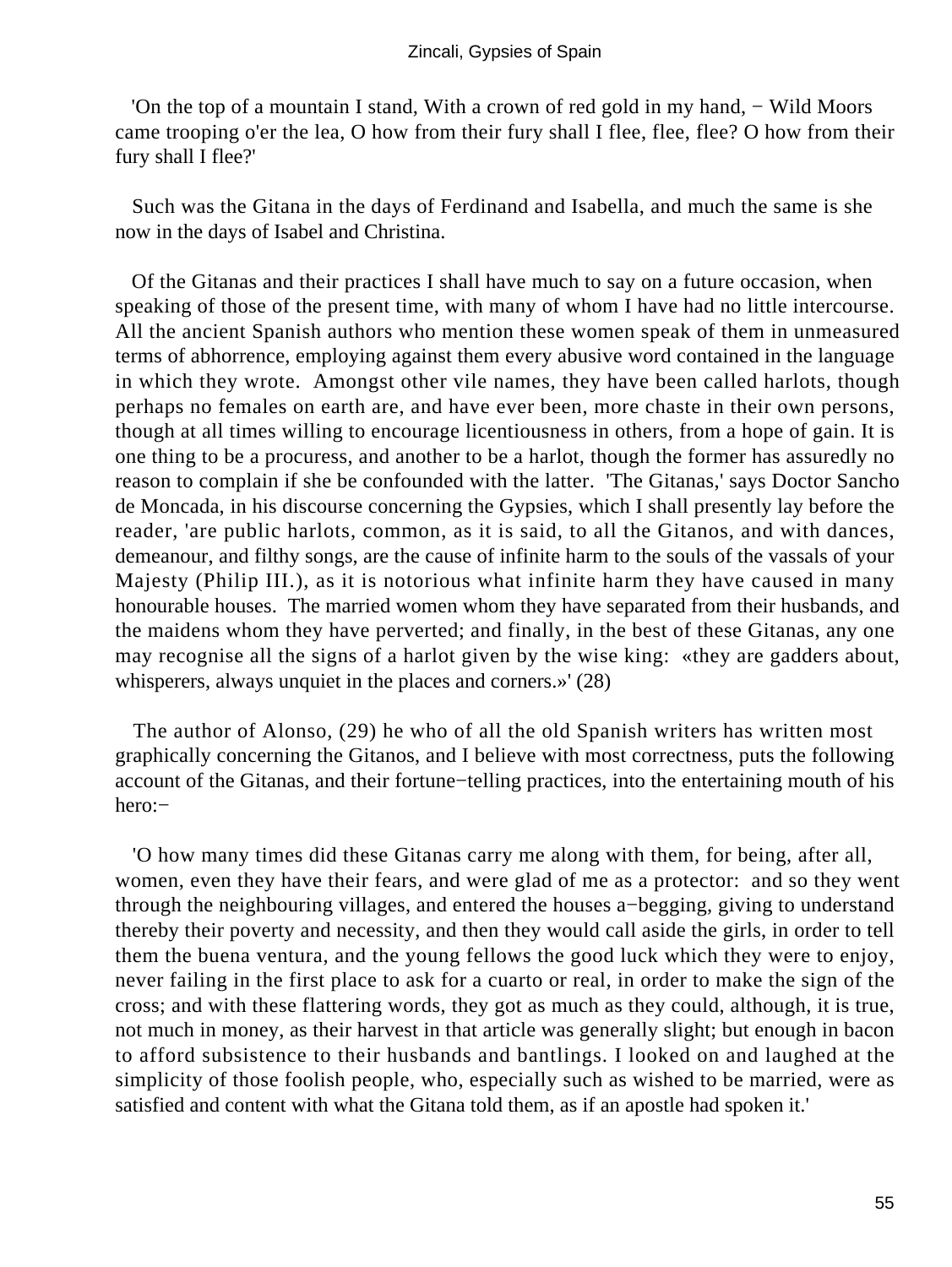The above description of Gitanas telling fortunes amongst the villages of Navarre, and which was written by a Spanish author at the commencement of the seventeenth century, is, in every respect, applicable, as the reader will not fail to have observed, to the English Gypsy women of the present day, engaged in the same occupation in the rural districts of England, where the first demand of the sibyls is invariably a sixpence, in order that they may cross their hands with silver, and where the same promises are made, and as easily believed; all which, if it serves to confirm the opinion that in all times the practices and habits of the Egyptian race have been, in almost all respects, the same as at the present day, brings us also to the following mortifying conclusion, – that mental illumination, amongst the generality of mankind, has made no progress at all; as we observe in the nineteenth century the same gross credulity manifested as in the seventeenth, and the inhabitants of one of the countries most celebrated for the arts of civilisation, imposed upon by the same stale tricks which served to deceive two centuries before in Spain, a country whose name has long and justly been considered as synonymous with every species of ignorance and barbarism.

 The same author, whilst speaking of these female Thugs, relates an anecdote very characteristic of them; a device at which they are adepts, which they love to employ, and which is generally attended with success. It is the more deserving attention, as an instance of the same description, attended with very similar circumstances, occurred within the sphere of my own knowledge in my own country. This species of deceit is styled, in the peculiar language of the Rommany, **HOKKANO BARO,** or the 'great trick'; it being considered by the women as their most fruitful source of plunder. The story, as related by Alonso, runs as follows:−

 'A band of Gitanos being in the neighbourhood of a village, one of the women went to a house where lived a lady alone. This lady was a young widow, rich, without children, and of very handsome person. After having saluted her, the Gypsy repeated the harangue which she had already studied, to the effect that there was neither bachelor, widower, nor married man, nobleman, nor gallant, endowed with a thousand graces, who was not dying for love of her; and then continued: «Lady, I have contracted a great affection for you, and since I know that you well merit the riches you possess, notwithstanding you live heedless of your good fortune, I wish to reveal to you a secret. You must know, then, that in your cellar you have a vast treasure; nevertheless you will experience great difficulty in arriving at it, as it is enchanted, and to remove it is impossible, save alone on the eve of Saint John. We are now at the eighteenth of June, and it wants five days to the twenty−third; therefore, in the meanwhile, collect some jewels of gold and silver, and likewise some money, whatever you please, provided it be not copper, and provide six tapers, of white or yellow wax, for at the time appointed I will come with a sister of mine, when we will extract from the cellar such abundance of riches, that you will be able to live in a style which will excite the envy of the whole country.» The ignorant widow, hearing these words, put implicit confidence in the deceiver, and imagined that she already possessed all the gold of Arabia and the silver of Potosi.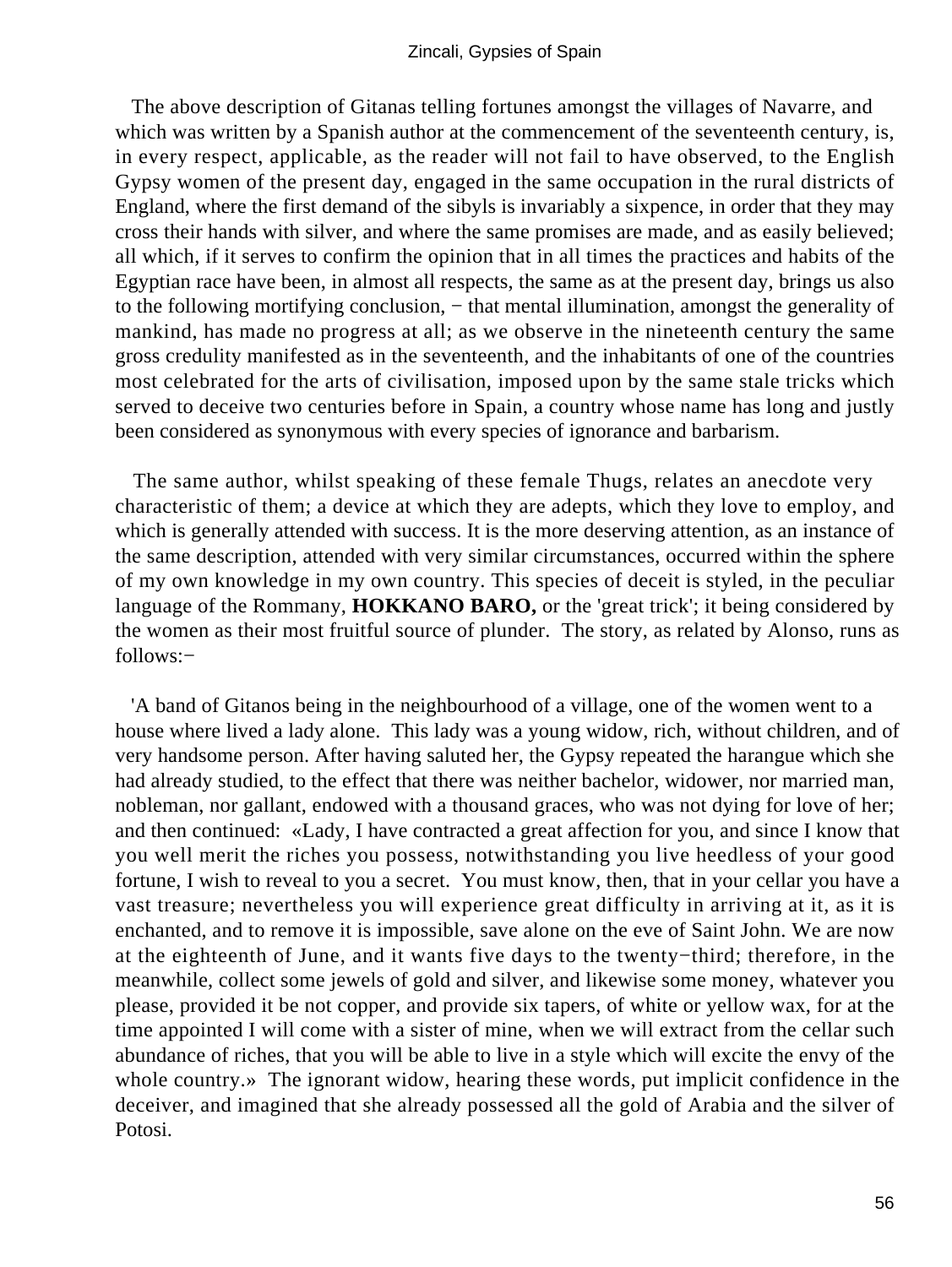'The appointed day arrived, and not more punctual were the two Gypsies, than anxiously expected by the lady. Being asked whether she had prepared all as she had been desired, she replied in the affirmative, when the Gypsy thus addressed her: «You must know, good lady, that gold calls forth gold, and silver calls forth silver; let us light these tapers, and descend to the cellar before it grows late, in order that we may have time for our conjurations.» Thereupon the trio, the widow and the two Gypsies, went down, and having lighted the tapers and placed them in candlesticks in the shape of a circle, they deposited in the midst a silver tankard, with some pieces of eight, and some corals tipped with gold, and other jewels of small value. They then told the lady, that it was necessary for them all to return to the staircase by which they had descended to the cellar, and there they uplifted their hands, and remained for a short time as if engaged in prayer.

 'The two Gypsies then bade the widow wait for them, and descended again, when they commenced holding a conversation, speaking and answering alternately, and altering their voices in such a manner that five or six people appeared to be in the cellar. «Blessed little Saint John,» said one, «will it be possible to remove the treasure which you keep hidden here?» «O yes, and with a little more trouble it will be yours,» replied the Gypsy sister, altering her voice to a thin treble, as if it proceeded from a child four or five years old. In the meantime, the lady remained astonished, expecting the promised riches, and the two Gitanas presently coming to her, said, «Come up, lady, for our desire is upon the point of being gratified. Bring down the best petticoat, gown, and mantle which you have in your chest, that I may dress myself, and appear in other guise to what I do now.» The simple woman, not perceiving the trick they were playing upon her, ascended with them to the doorway, and leaving them alone, went to fetch the things which they demanded. Thereupon the two Gypsies, seeing themselves at liberty, and having already pocketed the gold and silver which had been deposited for their conjuration, opened the street door, and escaped with all the speed they could.

 'The beguiled widow returned laden with the clothes, and not finding those whom she had left waiting, descended into the cellar, when, perceiving the trick which they had played her, and the robbery which they had committed in stealing her jewels, she began to cry and weep, but all in vain. All the neighbours hastened to her, and to them she related her misfortune, which served more to raise laughter and jeers at her expense than to excite pity; though the subtlety of the two she−thieves was universally praised. These latter, as soon as they had got out of the door, knew well how to conceal themselves, for having once reached the mountain it was not possible to find them. So much for their divination, their foreseeing things to come, their power over the secrets of nature, and their knowledge of the stars.'

 The Gitanas in the olden time appear to have not unfrequently been subjected to punishment as sorceresses, and with great justice, as the abominable trade which they drove in philtres and decoctions certainly entitled them to that appellation, and to the pains and penalties reserved for those who practised what was termed 'witchcraft.'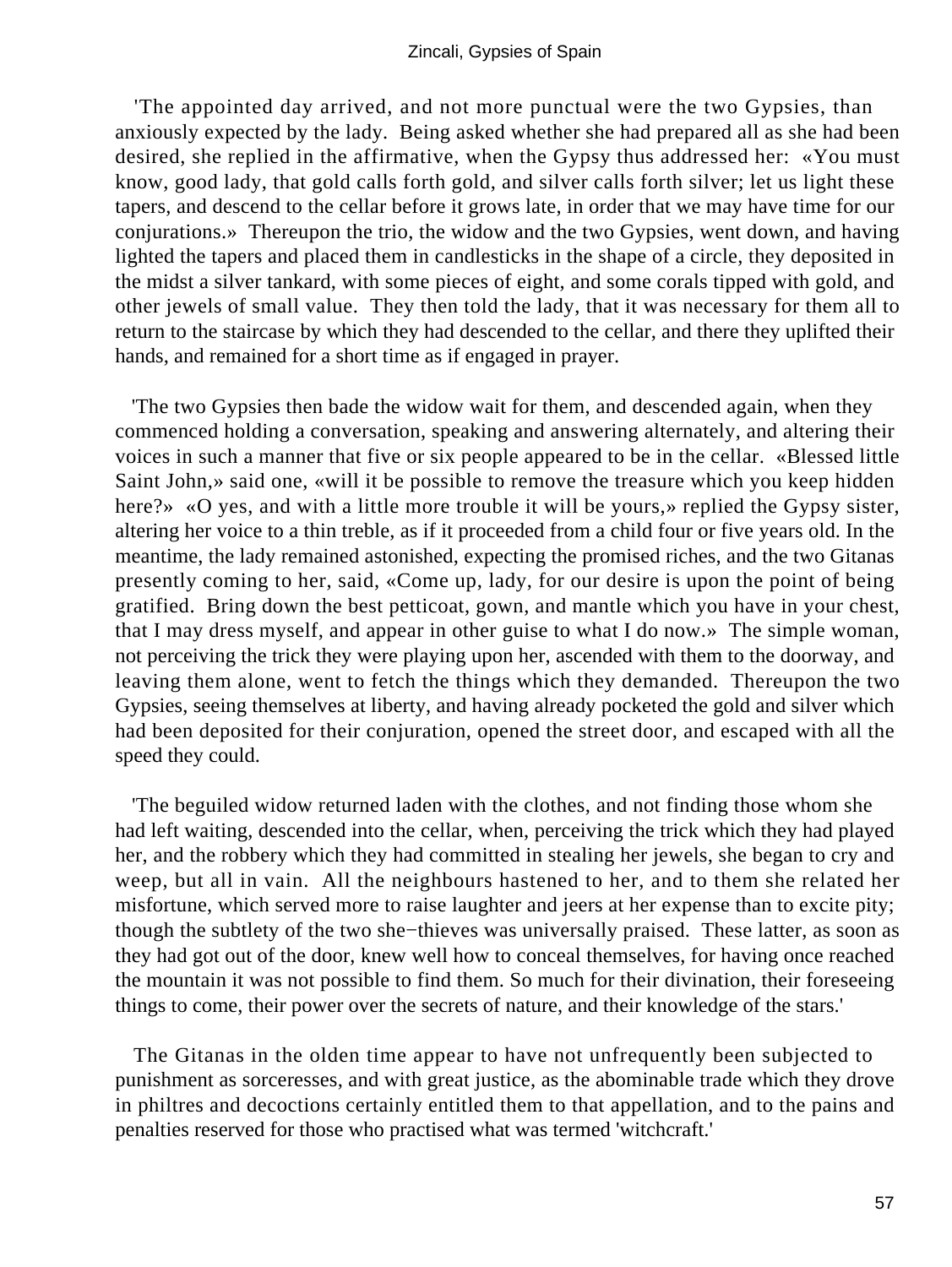Amongst the crimes laid to their charge, connected with the exercise of occult powers, there is one, however, of which they were certainly not capable, as it is a purely imaginary one, though if they were punished for it, they had assuredly little right to complain, as the chastisement they met was fully merited by practices equally malefic as the crime imputed to them, provided that were possible. **IT WAS CASTING THE EVIL EYE.**

### **CHAPTER VIII**

 IN the Gitano language, casting the evil eye is called **QUERELAR NASULA,** which simply means making sick, and which, according to the common superstition, is accomplished by casting an evil look at people, especially children, who, from the tenderness of their constitution, are supposed to be more easily blighted than those of a more mature age. After receiving the evil glance, they fall sick, and die in a few hours.

 The Spaniards have very little to say respecting the evil eye, though the belief in it is very prevalent, especially in Andalusia amongst the lower orders. A stag's horn is considered a good safeguard, and on that account a small horn, tipped with silver, is frequently attached to the children's necks by means of a cord braided from the hair of a black mare's tail. Should the evil glance be cast, it is imagined that the horn receives it, and instantly snaps asunder. Such horns may be purchased in some of the silversmiths' shops at Seville.

 The Gitanos have nothing more to say on this species of sorcery than the Spaniards, which can cause but little surprise, when we consider that they have no traditions, and can give no rational account of themselves, nor of the country from which they come.

 Some of the women, however, pretend to have the power of casting it, though if questioned how they accomplish it, they can return no answer. They will likewise sell remedies for the evil eye, which need not be particularised, as they consist of any drugs which they happen to possess or be acquainted with; the prescribers being perfectly reckless as to the effect produced on the patient, provided they receive their paltry reward.

 I have known these beings offer to cure the glanders in a horse (an incurable disorder) with the very same powders which they offer as a specific for the evil eye.

 Leaving, therefore, for a time, the Spaniards and Gitanos, whose ideas on this subject are very scanty and indistinct, let us turn to other nations amongst whom this superstition exists, and endeavour to ascertain on what it is founded, and in what it consists. The fear of the evil eye is common amongst all oriental people, whether Turks, Arabs, or Hindoos. It is dangerous in some parts to survey a person with a fixed glance, as he instantly concludes that you are casting the evil eye upon him. Children, particularly, are afraid of the evil eye from the superstitious fear inculcated in their minds in the nursery. Parents in the East feel no delight when strangers look at their children in admiration of their loveliness; they consider that you merely look at them in order to blight them. The attendants on the children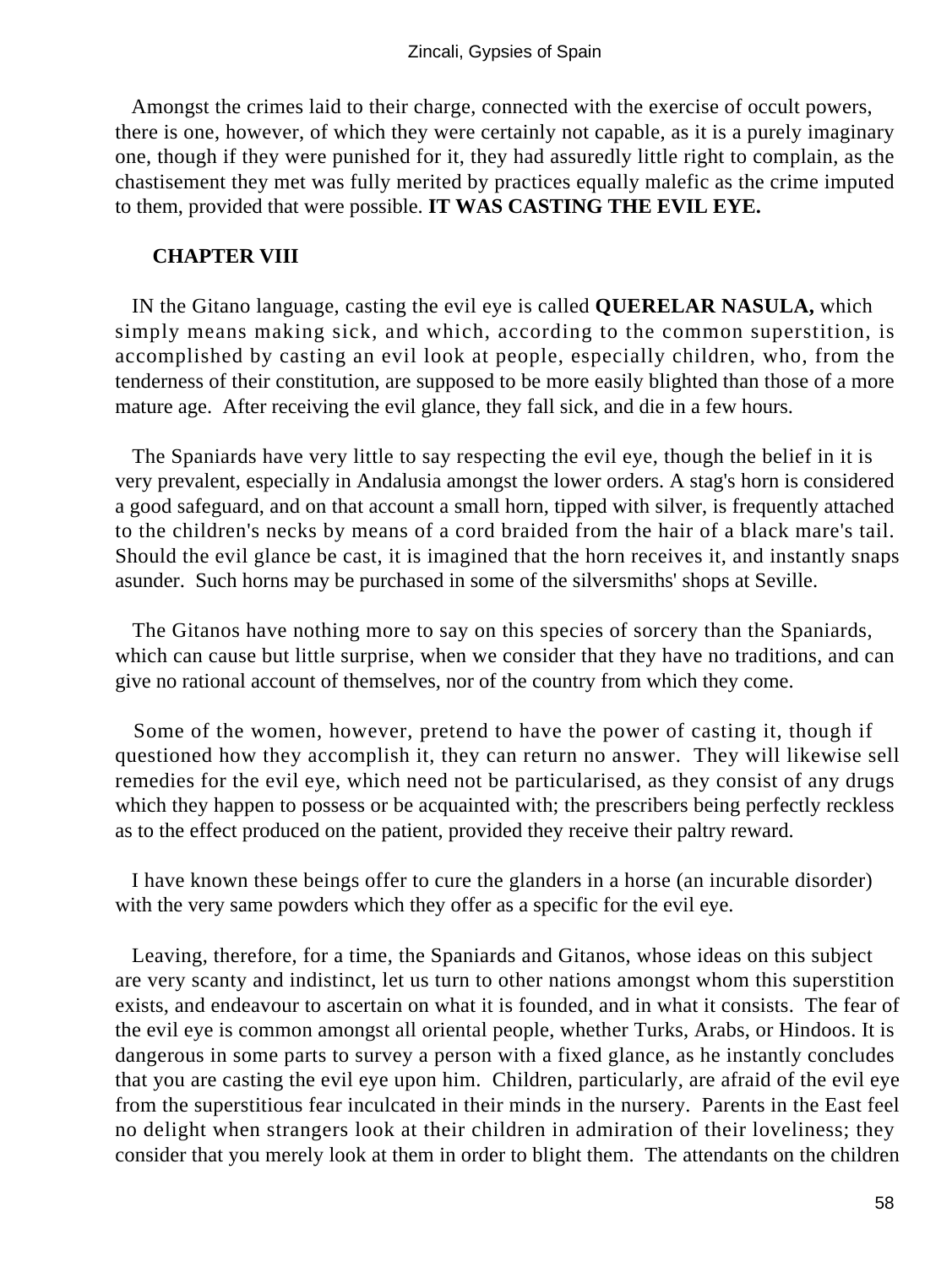of the great are enjoined never to permit strangers to fix their glance upon them. I was once in the shop of an Armenian at Constantinople, waiting to see a procession which was expected to pass by; there was a Janisary there, holding by the hand a little boy about six years of age, the son of some Bey; they also had come to see the procession. I was struck with the remarkable loveliness of the child, and fixed my glance upon it: presently it became uneasy, and turning to the Janisary, said: 'There are evil eyes upon me; drive them away.' 'Take your eyes off the child, Frank,' said the Janisary, who had a long white beard, and wore a hanjar. 'What harm can they do to the child, efendijem?' said I. 'Are they not the eyes of a Frank?' replied the Janisary; 'but were they the eyes of Omar, they should not rest on the child.' 'Omar,' said I, 'and why not Ali? Don't you love Ali?' 'What matters it to you whom I love,' said the Turk in a rage; 'look at the child again with your chesm fanar and I will smite you.' 'Bad as my eyes are,' said I, 'they can see that you do not love Ali.' 'Ya Ali, ya Mahoma, Alahhu!' (30) said the Turk, drawing his hanjar. All Franks, by which are meant Christians, are considered as casters of the evil eye. I was lately at Janina in Albania, where a friend of mine, a Greek gentleman, is established as physician. 'I have been visiting the child of a Jew that is sick,' said he to me one day; 'scarcely, however, had I left the house, when the father came running after me. «You have cast the evil eye on my child,» said he; «come back and spit in its face.» And I assure you,' continued my friend, 'that notwithstanding all I could say, he compelled me to go back and spit in the face of his child.'

 Perhaps there is no nation in the world amongst whom this belief is so firmly rooted and from so ancient a period as the Jews; it being a subject treated of, and in the gravest manner, by the old Rabbinical writers themselves, which induces the conclusion that the superstition of the evil eye is of an antiquity almost as remote as the origin of the Hebrew race; (and can we go farther back?) as the oral traditions of the Jews, contained and commented upon in what is called the Talmud, are certainly not less ancient than the inspired writings of the Old Testament, and have unhappily been at all times regarded by them with equal if not greater reverence.

 The evil eye is mentioned in Scripture, but of course not in the false and superstitious sense; evil in the eye, which occurs in Prov. xxiii. v. 6, merely denoting niggardness and illiberality. The Hebrew words are **AIN RA,** and stand in contradistinction to **AIN TOUB,** or the benignant in eye, which denotes an inclination to bounty and liberality.

 It is imagined that this blight is most easily inflicted when a person is enjoying himself with little or no care for the future, when he is reclining in the sun before the door, or when he is full of health and spirits: it may be cast designedly or not; and the same effect may be produced by an inadvertent word. It is deemed partially unlucky to say to any person, 'How well you look'; as the probabilities are that such an individual will receive a sudden blight and pine away. We have however no occasion to go to Hindoos, Turks, and Jews for this idea; we shall find it nearer home, or something akin to it. Is there one of ourselves, however enlightened and free from prejudice, who would not shrink, even in the midst of his highest glee and enjoyment, from saying, 'How happy I am!' or if the words inadvertently escaped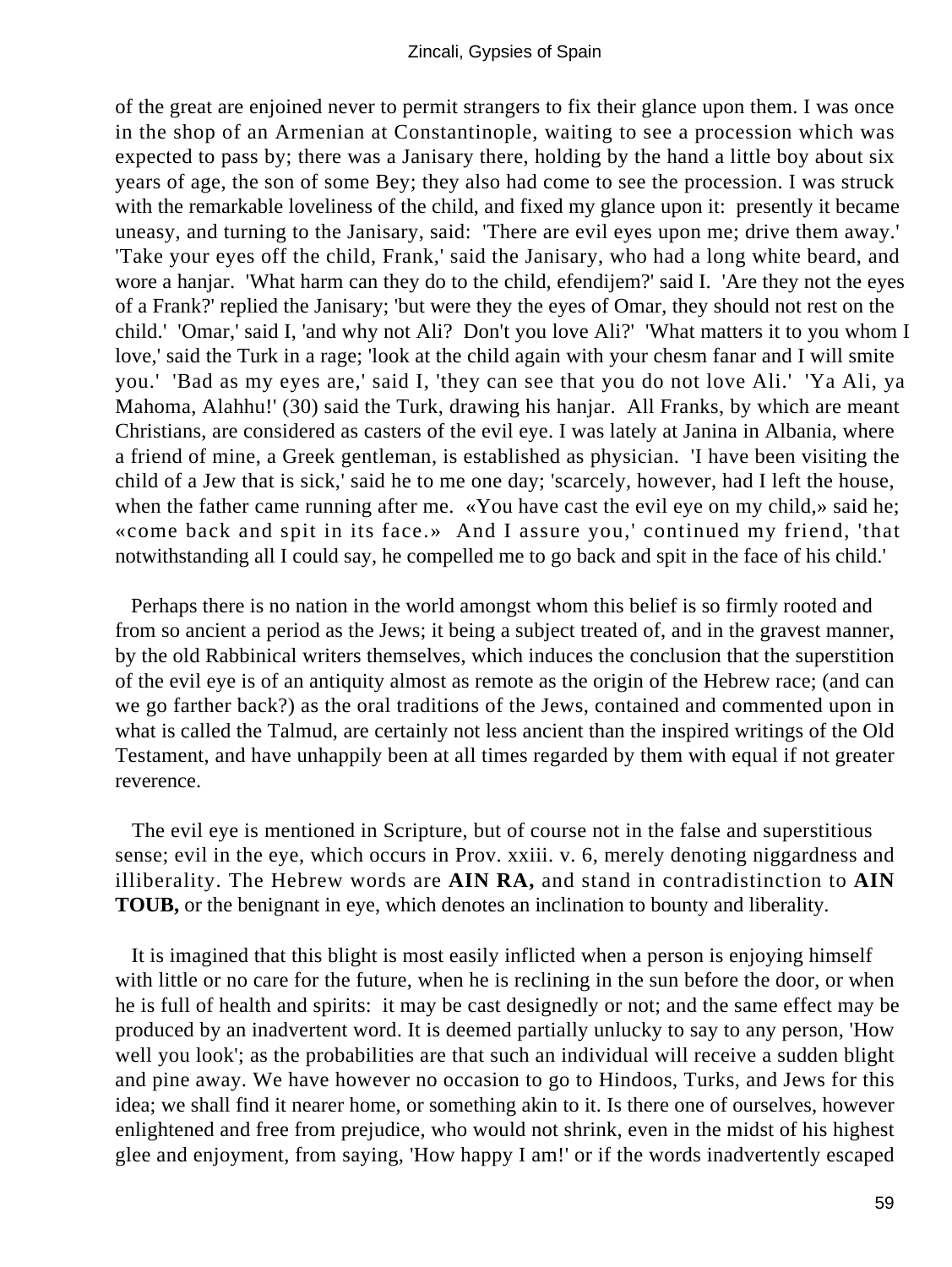him, would he not consider them as ominous of approaching evil, and would he not endeavour to qualify them by saying, 'God preserve me!' – Ay, God preserve you, brother! Who knows what the morrow will bring forth?

 The common remedy for the evil eye, in the East, is the spittle of the person who has cast it, provided it can be obtained. 'Spit in the face of my child,' said the Jew of Janina to the Greek physician: recourse is had to the same means in Barbary, where the superstition is universal. In that country both Jews and Moors carry papers about with them scrawled with hieroglyphics, which are prepared by their respective priests, and sold. These papers, placed in a little bag, and hung about the person, are deemed infallible preservatives from the 'evil eye.'

 Let us now see what the **TALMUD** itself says about the evil eye. The passage which we are about to quote is curious, not so much from the subject which it treats of, as in affording an example of the manner in which the Rabbins are wont to interpret the Scripture, and the strange and wonderful deductions which they draw from words and phrases apparently of the greatest simplicity.

 'Whosoever when about to enter into a city is afraid of evil eyes, let him grasp the thumb of his right hand with his left hand, and his left−hand thumb with his right hand, and let him cry in this manner: «I am such a one, son of such a one, sprung from the seed of Joseph»; and the evil eyes shall not prevail against him. **JOSEPH IS A FRUITFUL BOUGH,** A **FRUITFUL BOUGH BY A WELL,** (31) etc. Now you should not say **BY A WELL,** but **OVER AN EYE.** (32) Rabbi Joseph Bar Henina makes the following deduction: **AND THEY SHALL BECOME** (the seed of Joseph) **LIKE FISHES IN MULTITUDE IN THE MIDST OF THE EARTH.** (33) Now the fishes of the sea are covered by the waters, and the evil eye has no power over them; and so over those of the seed of Joseph the evil eye has no power.'

 I have been thus diffuse upon the evil eye, because of late years it has been a common practice of writers to speak of it without apparently possessing any farther knowledge of the subject than what may be gathered from the words themselves.

Like most other superstitions, it is, perhaps, founded on a physical reality.

 I have observed, that only in hot countries, where the sun and moon are particularly dazzling, the belief in the evil eye is prevalent. If we turn to Scripture, the wonderful book which is capable of resolving every mystery, I believe that we shall presently come to the solution of the evil eye. 'The sun shall not smite thee by day, nor the moon by night.' Ps. cxxi. v. 6.

 Those who wish to avoid the evil eye, instead of trusting in charms, scrawls, and Rabbinical antidotes, let them never loiter in the sunshine before the king of day has nearly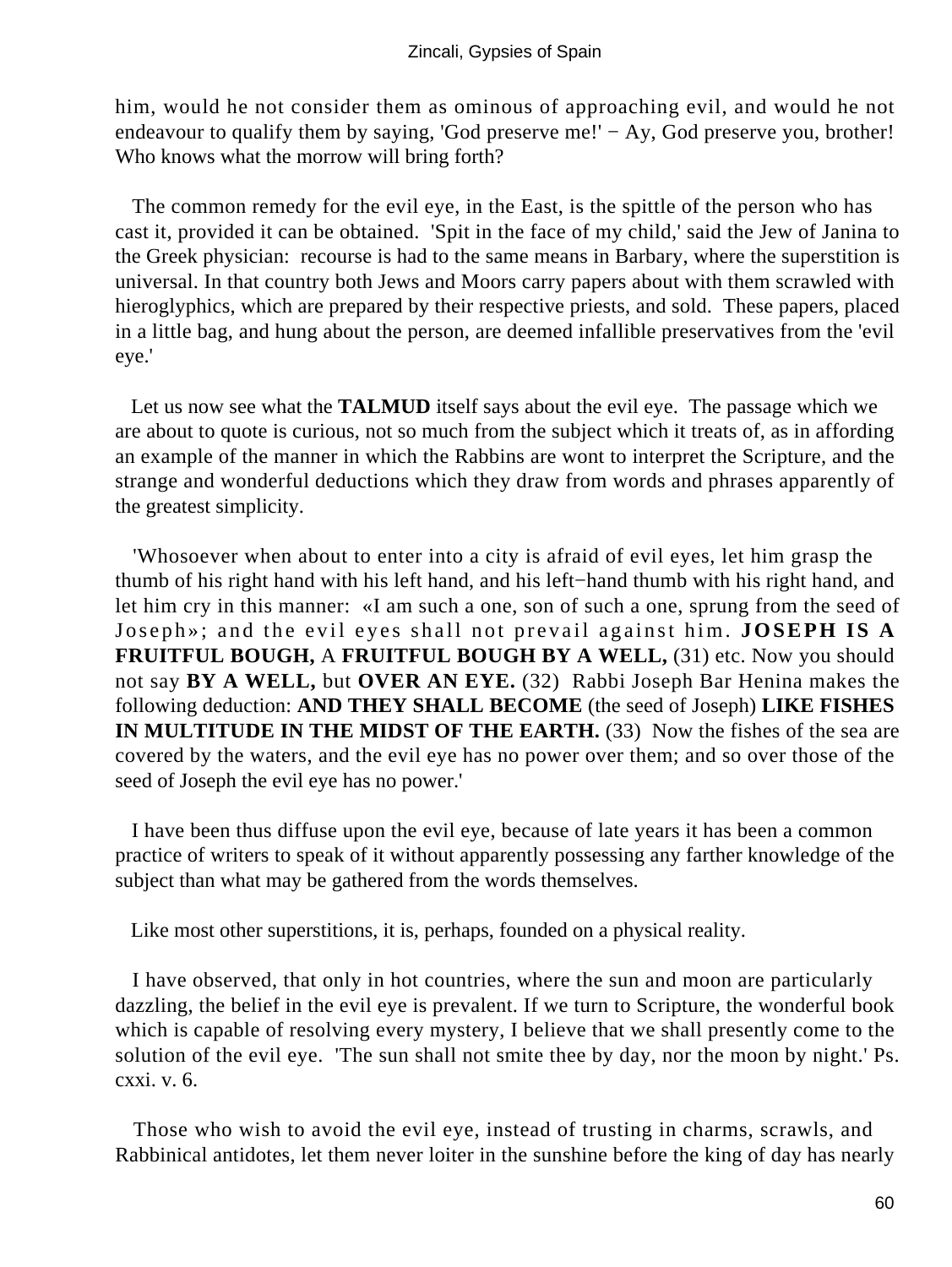reached his bourn in the west; for the sun has an evil eye, and his glance produces brain fevers; and let them not sleep uncovered beneath the smile of the moon, for her glance is poisonous, and produces insupportable itching in the eye, and not unfrequently blindness.

 The northern nations have a superstition which bears some resemblance to the evil eye, when allowance is made for circumstances. They have no brilliant sun and moon to addle the brain and poison the eye, but the grey north has its marshes, and fenny ground, and fetid mists, which produce agues, low fevers, and moping madness, and are as fatal to cattle as to man. Such disorders are attributed to elves and fairies. This superstition still lingers in some parts of England under the name of elf−shot, whilst, throughout the north, it is called elle−skiod, and elle− vild (fairy wild). It is particularly prevalent amongst shepherds and cow−herds, the people who, from their manner of life, are most exposed to the effects of the elf−shot. Those who wish to know more of this superstition are referred to Thiele's − DANSKE **FOLKESAGN,** and to the notes of the KOEMPE−VISER, or popular Danish Ballads.

# **CHAPTER IX**

**WHEN** the six hundred thousand men, (34) and the mixed multitude of women and children, went forth from the land of Egypt, the God whom they worshipped, the only true God, went before them by day in a pillar of cloud, to lead them the way, and by night in a pillar of fire to give them light; this God who rescued them from slavery, who guided them through the wilderness, who was their captain in battle, and who cast down before them the strong walls which encompassed the towns of their enemies, this God they still remember, after the lapse of more than three thousand years, and still worship with adoration the most unbounded. If there be one event in the eventful history of the Hebrews which awakens in their minds deeper feelings of gratitude than another, it is the exodus; and that wonderful manifestation of olden mercy still serves them as an assurance that the Lord will yet one day redeem and gather together his scattered and oppressed people. 'Art thou not the God who brought us out of the land of bondage?' they exclaim in the days of their heaviest trouble and affliction. He who redeemed Israel from the hand of Pharaoh is yet capable of restoring the kingdom and sceptre to Israel.

 If the Rommany trusted in any God at the period of **THEIR** exodus, they must speedily have forgotten him. Coming from Ind, as they most assuredly did, it was impossible for them to have known the true, and they must have been followers (if they followed any) either of Buddh, or Brahmah, those tremendous phantoms which have led, and are likely still to lead, the souls of hundreds of millions to destruction; yet they are now ignorant of such names, nor does it appear that such were ever current amongst them subsequent to their arrival in Europe, if indeed they ever were. They brought with them no Indian idols, as far as we are able to judge at the present time, nor indeed Indian rites or observances, for no traces of such are to be discovered amongst them.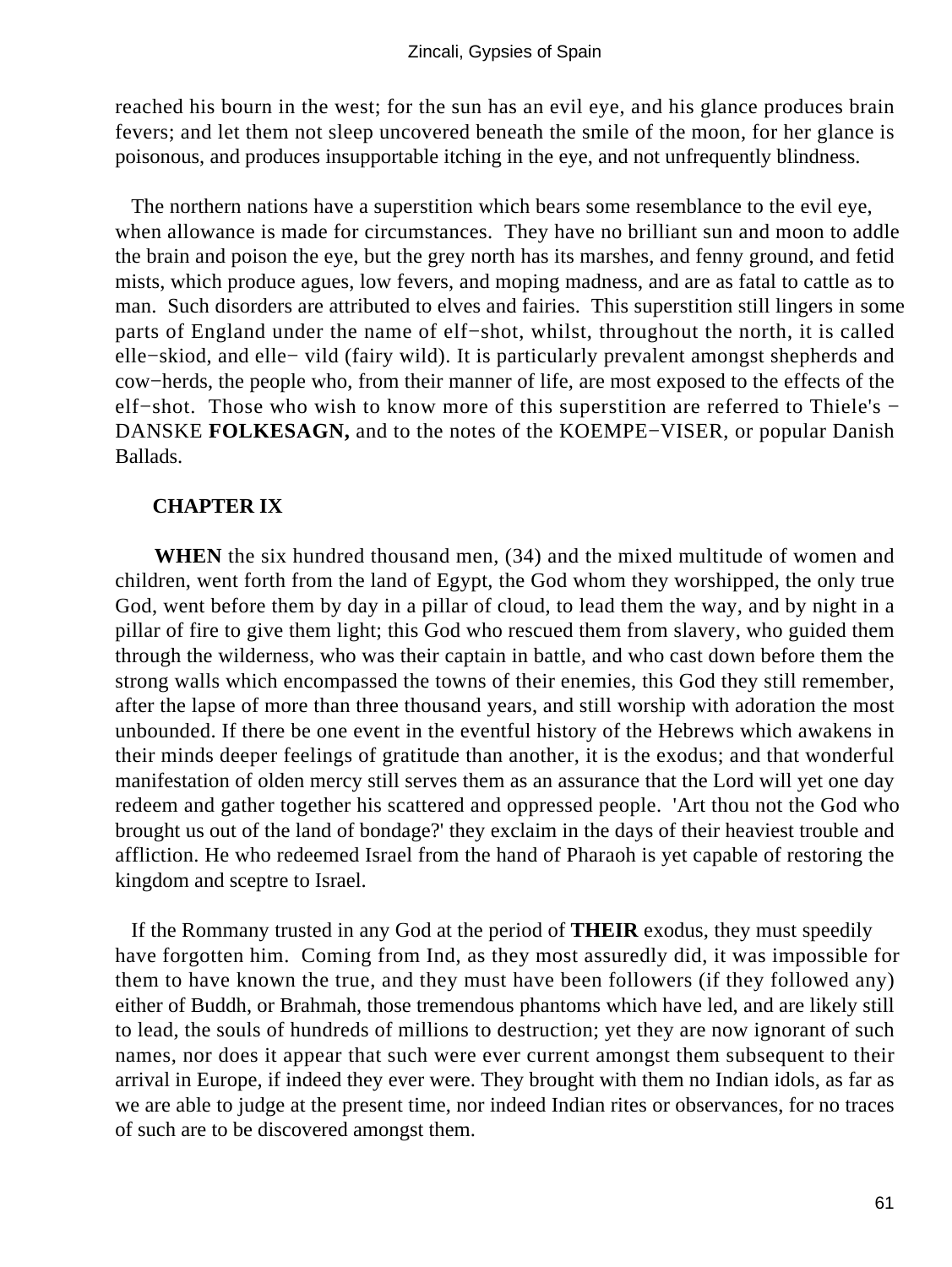All, therefore, which relates to their original religion is shrouded in mystery, and is likely so to remain. They may have been idolaters, or atheists, or what they now are, totally neglectful of worship of any kind; and though not exactly prepared to deny the existence of a Supreme Being, as regardless of him as if he existed not, and never mentioning his name, save in oaths and blasphemy, or in moments of pain or sudden surprise, as they have heard other people do, but always without any fixed belief, trust, or hope.

 There are certainly some points of resemblance between the children of Roma and those of Israel. Both have had an exodus, both are exiles and dispersed amongst the Gentiles, by whom they are hated and despised, and whom they hate and despise, under the names of Busnees and Goyim; both, though speaking the language of the Gentiles, possess a peculiar tongue, which the latter do not understand, and both possess a peculiar cast of countenance, by which they may, without difficulty, be distinguished from all other nations; but with these points the similarity terminates. The Israelites have a peculiar religion, to which they are fanatically attached; the Romas have none, as they invariably adopt, though only in appearance, that of the people with whom they chance to sojourn; the Israelites possess the most authentic history of any people in the world, and are acquainted with and delight to recapitulate all that has befallen their race, from ages the most remote; the Romas have no history, they do not even know the name of their original country; and the only tradition which they possess, that of their Egyptian origin, is a false one, whether invented by themselves or others; the Israelites are of all people the most wealthy, the Romas the most poor − poor as a Gypsy being proverbial amongst some nations, though both are equally greedy of gain; and finally, though both are noted for peculiar craft and cunning, no people are more ignorant than the Romas, whilst the Jews have always been a learned people, being in possession of the oldest literature in the world, and certainly the most important and interesting.

 Sad and weary must have been the path of the mixed rabble of the Romas, when they left India's sunny land and wended their way to the West, in comparison with the glorious exodus of the Israelites from Egypt, whose God went before them in cloud and in fire, working miracles and astonishing the hearts of their foes.

 Even supposing that they worshipped Buddh or Brahmah, neither of these false deities could have accomplished for them what God effected for his chosen people, although it is true that the idea that a Supreme Being was watching over them, in return for the reverence paid to his image, might have cheered them 'midst storm and lightning, 'midst mountains and wildernesses, 'midst hunger and drought; for it is assuredly better to trust even in an idol, in a tree, or a stone, than to be entirely godless; and the most superstitious hind of the Himalayan hills, who trusts in the Grand Foutsa in the hour of peril and danger, is more wise than the most enlightened atheist, who cherishes no consoling delusion to relieve his mind, oppressed by the terrible ideas of reality.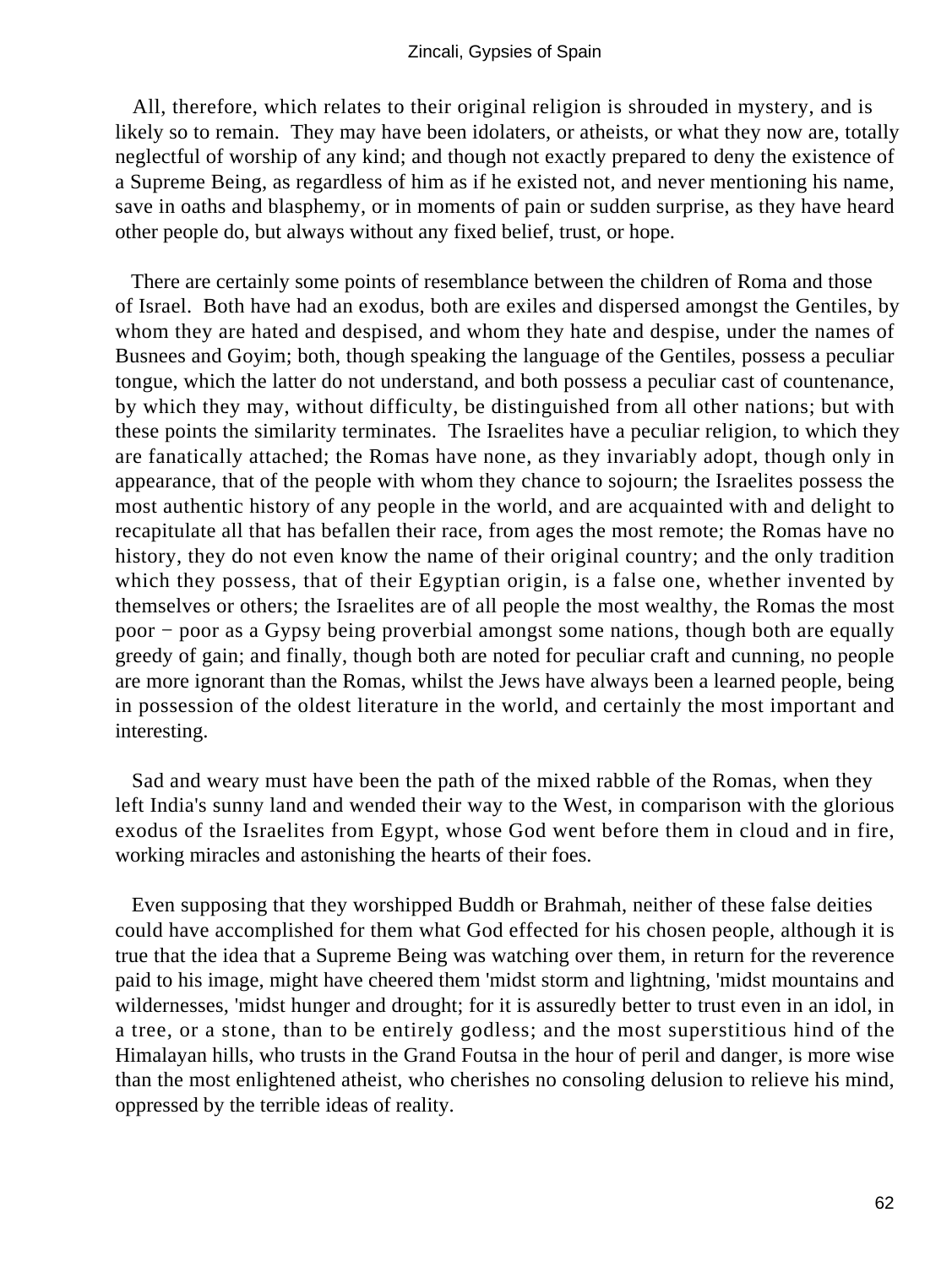But it is evident that they arrived at the confines of Europe without any certain or rooted faith. Knowing, as we do, with what tenacity they retain their primitive habits and customs, their sect being, in all points, the same as it was four hundred years ago, it appears impossible that they should have forgotten their peculiar god, if in any peculiar god they trusted.

 Though cloudy ideas of the Indian deities might be occasionally floating in their minds, these ideas, doubtless, quickly passed away when they ceased to behold the pagodas and temples of Indian worship, and were no longer in contact with the enthusiastic adorers of the idols of the East; they passed away even as the dim and cloudy ideas which they subsequently adopted of the Eternal and His Son, Mary and the saints, would pass away when they ceased to be nourished by the sight of churches and crosses; for should it please the Almighty to reconduct the Romas to Indian climes, who can doubt that within half a century they would entirely forget all connected with the religion of the West! Any poor shreds of that faith which they bore with them they would drop by degrees as they would relinquish their European garments when they became old, and as they relinquished their Asiatic ones to adopt those of Europe; no particular dress makes a part of the things essential to the sect of Roma, so likewise no particular god and no particular religion.

 Where these people first assumed the name of Egyptians, or where that title was first bestowed upon them, it is difficult to determine; perhaps, however, in the eastern parts of Europe, where it should seem the grand body of this nation of wanderers made a halt for a considerable time, and where they are still to be found in greater numbers than in any other part. One thing is certain, that when they first entered Germany, which they speedily overran, they appeared under the character of Egyptians, doing penance for the sin of having refused hospitality to the Virgin and her Son, and, of course, as believers in the Christian faith, notwithstanding that they subsisted by the perpetration of every kind of robbery and imposition; Aventinus (ANNALES **BOIORUM,** 826) speaking of them says: 'Adeo tamen vana superstitio hominum mentes, velut lethargus invasit, ut eos violari nefas putet, atque grassari, furari, imponere passim sinant.'

 This singular story of banishment from Egypt, and Wandering through the world for a period of seven years, for inhospitality displayed to the Virgin, and which I find much difficulty in attributing to the invention of people so ignorant as the Romas, tallies strangely with the fate foretold to the ancient Egyptians in certain chapters of Ezekiel, so much so, indeed, that it seems to be derived from that source. The Lord is angry with Egypt because its inhabitants have been a staff of reed to the house of Israel, and thus he threatens them by the mouth of his prophet.

 'I will make the land of Egypt desolate in the midst of the countries that are desolate, and her cities among the cities that are laid waste shall be desolate forty years: and I will scatter the Egyptians among the nations, and will disperse them through the countries.' Ezek., chap. xxix. v. 12. 'Yet thus saith the Lord God; at the end of forty years will I gather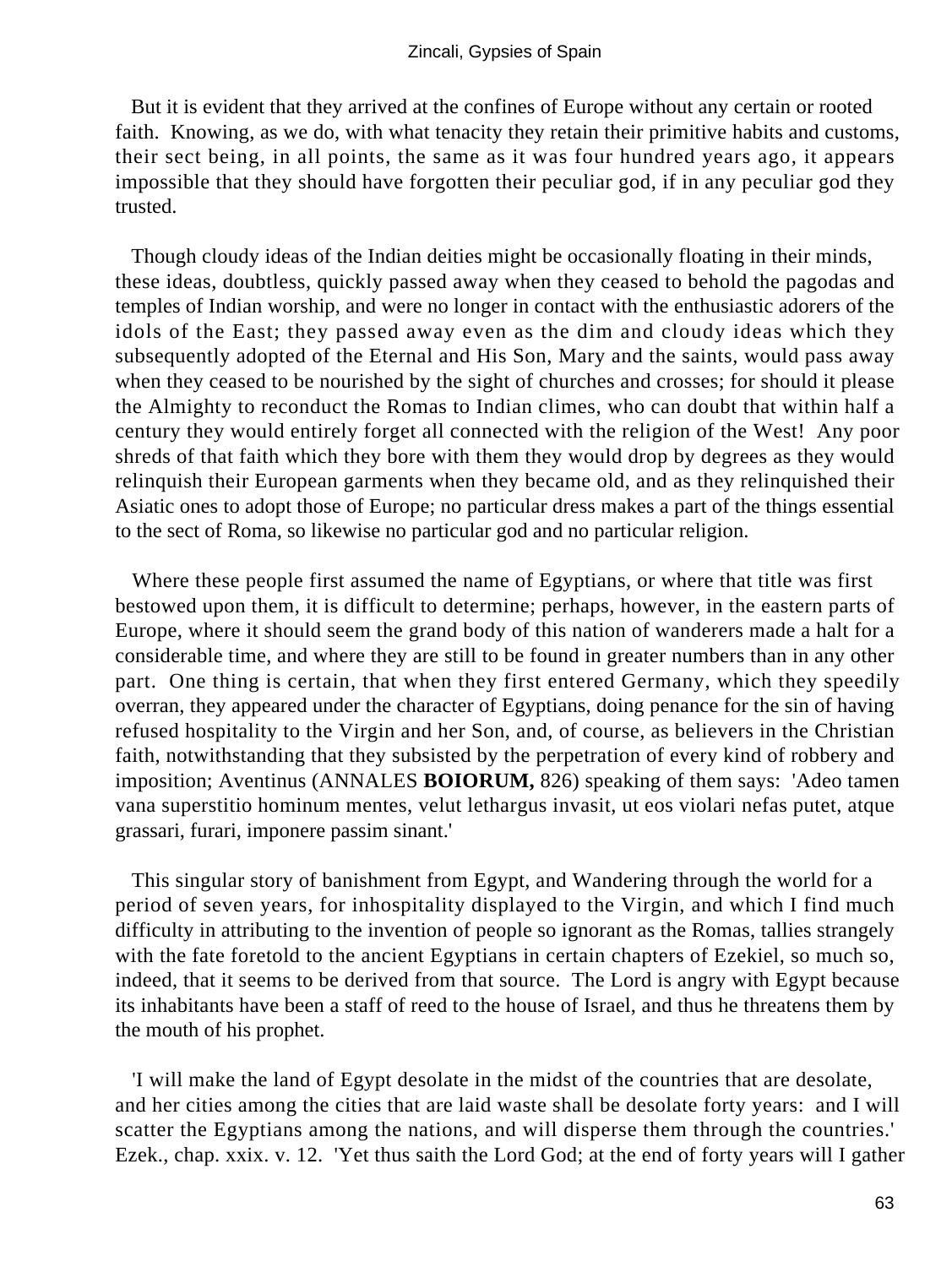the Egyptians from the people whither they were scattered.' v. 13.

 'Thus saith the Lord; I will make the multitude of Egypt to cease, by the hand of Nebuchadnezzar, king of Babylon.' Chap. xxx. v. 10.

 'And I will scatter the Egyptians among the nations, and disperse them among the countries; and they shall know that I am the Lord.' Chap. xxx. v. 26.

 The reader will at once observe that the apocryphal tale which the Romas brought into Germany, concerning their origin and wanderings, agrees in every material point with the sacred prophecy. The ancient Egyptians were to be driven from their country and dispersed amongst the nations, for a period of forty years, for having been the cause of Israel's backsliding, and for not having known the Lord, − the modern pseudo−Egyptians are to be dispersed among the nations for seven years, for having denied hospitality to the Virgin and her child. The prophecy seems only to have been remodelled for the purpose of suiting the taste of the time; as no legend possessed much interest in which the Virgin did not figure, she and her child are here introduced instead of the Israelites, and the Lord of Heaven offended with the Egyptians; and this legend appears to have been very well received in Germany, for a time at least, for, as Aventinus observes, it was esteemed a crime of the first magnitude to offer any violence to the Egyptian pilgrims, who were permitted to rob on the highway, to commit larceny, and to practise every species of imposition with impunity.

 The tale, however, of the Romas could hardly have been invented by themselves, as they were, and still are, utterly unacquainted with the Scripture; it probably originated amongst the priests and learned men of the east of Europe, who, startled by the sudden apparition of bands of people foreign in appearance and language, skilled in divination and the occult arts, endeavoured to find in Scripture a clue to such a phenomenon; the result of which was, that the Romas of Hindustan were suddenly transformed into Egyptian penitents, a title which they have ever since borne in various parts of Europe. There are no means of ascertaining whether they themselves believed from the first in this story; they most probably took it on credit, more especially as they could give no account of themselves, there being every reason for supposing that from time immemorial they had existed in the East as a thievish wandering sect, as they at present do in Europe, without history or traditions, and unable to look back for a period of eighty years. The tale moreover answered their purpose, as beneath the garb of penitence they could rob and cheat with impunity, for a time at least. One thing is certain, that in whatever manner the tale of their Egyptian descent originated, many branches of the sect place implicit confidence in it at the present day, more especially those of England and Spain.

 Even at the present time there are writers who contend that the Romas are the descendants of the ancient Egyptians, who were scattered amongst the nations by the Assyrians. This belief they principally found upon particular parts of the prophecy from which we have already quoted, and there is no lack of plausibility in the arguments which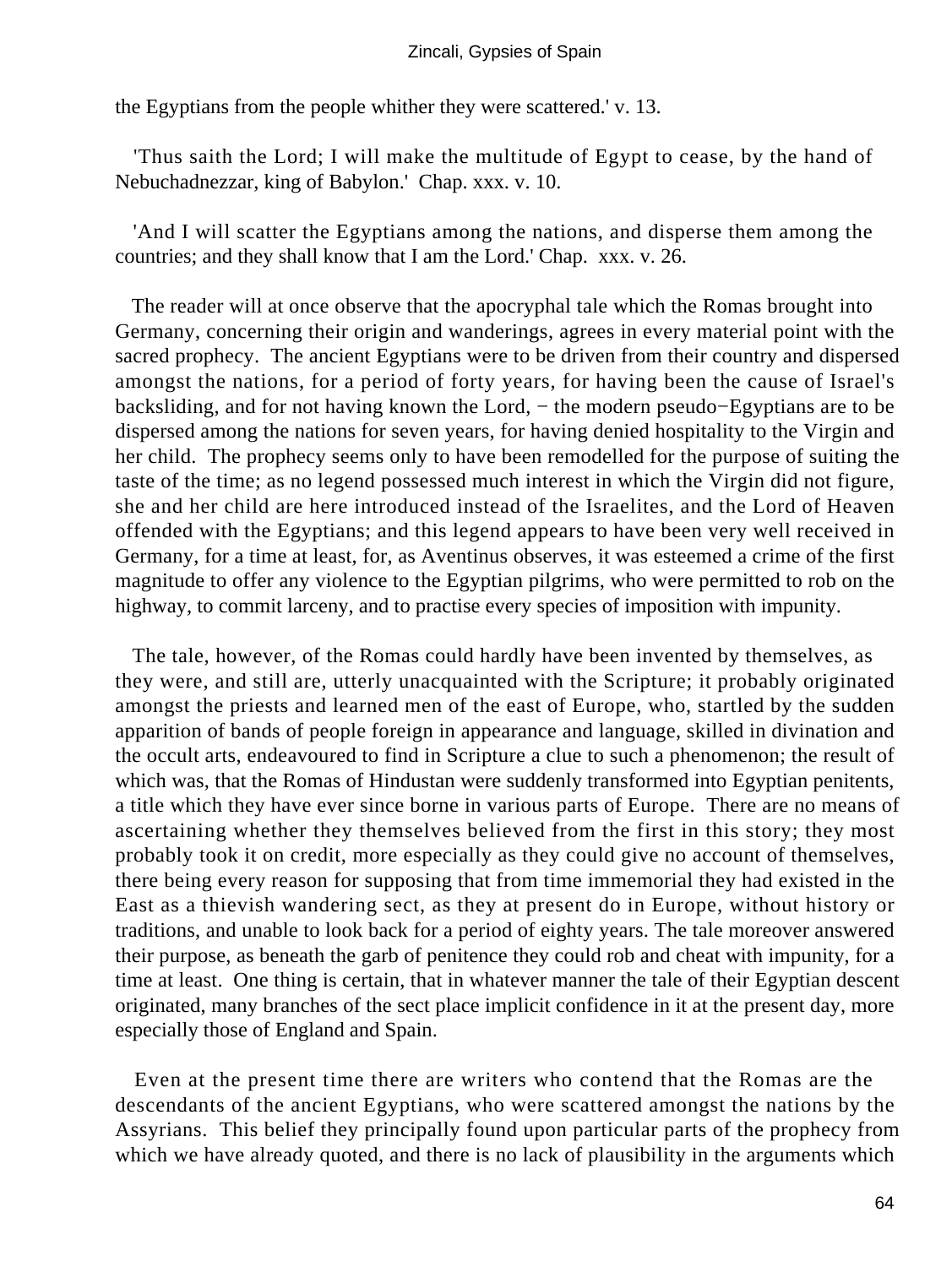they deduce therefrom. The Egyptians, say they, were to fall upon the open fields, they were not to be brought together nor gathered; they were to be dispersed through the countries, their idols were to be destroyed, and their images were to cease out of Noph! In what people in the world do these denunciations appear to be verified save the Gypsies? − a people who pass their lives in the open fields, who are not gathered together, who are dispersed through the countries, who have no idols, no images, nor any fixed or certain religion.

 In Spain, the want of religion amongst the Gitanos was speedily observed, and became quite as notorious as their want of honesty; they have been styled atheists, heathen idolaters, and Moors. In the little book of Quinones', we find the subject noticed in the following manner:−

 'They do not understand what kind of thing the church is, and never enter it but for the purpose of committing sacrilege. They do not know the prayers; for I examined them myself, males and females, and they knew them not, or if any, very imperfectly. They never partake of the Holy Sacraments, and though they marry relations they procure no dispensations. (35) No one knows whether they are baptized. One of the five whom I caused to be hung a few days ago was baptized in the prison, being at the time upwards of thirty years of age. Don Martin Fajardo says that two Gitanos and a Gitana, whom he hanged in the village of Torre Perojil, were baptized at the foot of the gallows, and declared themselves Moors.

 'They invariably look out, when they marry, if we can call theirs marrying, for the woman most dexterous in pilfering and deceiving, caring nothing whether she is akin to them or married already, (36) for it is only necessary to keep her company and to call her wife. Sometimes they purchase them from their husbands, or receive them as pledges: so says, at least, Doctor Salazar de Mendoza.

 'Friar Melchior of Guelama states that he heard asserted of two Gitanos what was never yet heard of any barbarous nation, namely, that they exchanged their wives, and that as one was more comely looking than the other, he who took the handsome woman gave a certain sum of money to him who took the ugly one. The licentiate Alonzo Duran has certified to me, that in the year 1623−4, one Simon Ramirez, captain of a band of Gitanos, repudiated Teresa because she was old, and married one called Melchora, who was young and handsome, and that on the day when the repudiation took place and the bridal was celebrated he was journeying along the road, and perceived a company feasting and revelling beneath some trees in a plain within the jurisdiction of the village of Deleitosa, and that on demanding the cause he was told that it was on account of Simon Ramirez marrying one Gitana and casting off another; and that the repudiated woman told him, with an agony of tears, that he abandoned her because she was old, and married another because she was young. Certainly Gitanos and Gitanas confessed before Don Martin Fajardo that they did not really marry, but that in their banquets and festivals they selected the woman whom they liked, and that it was lawful for them to have as many as three mistresses, and on that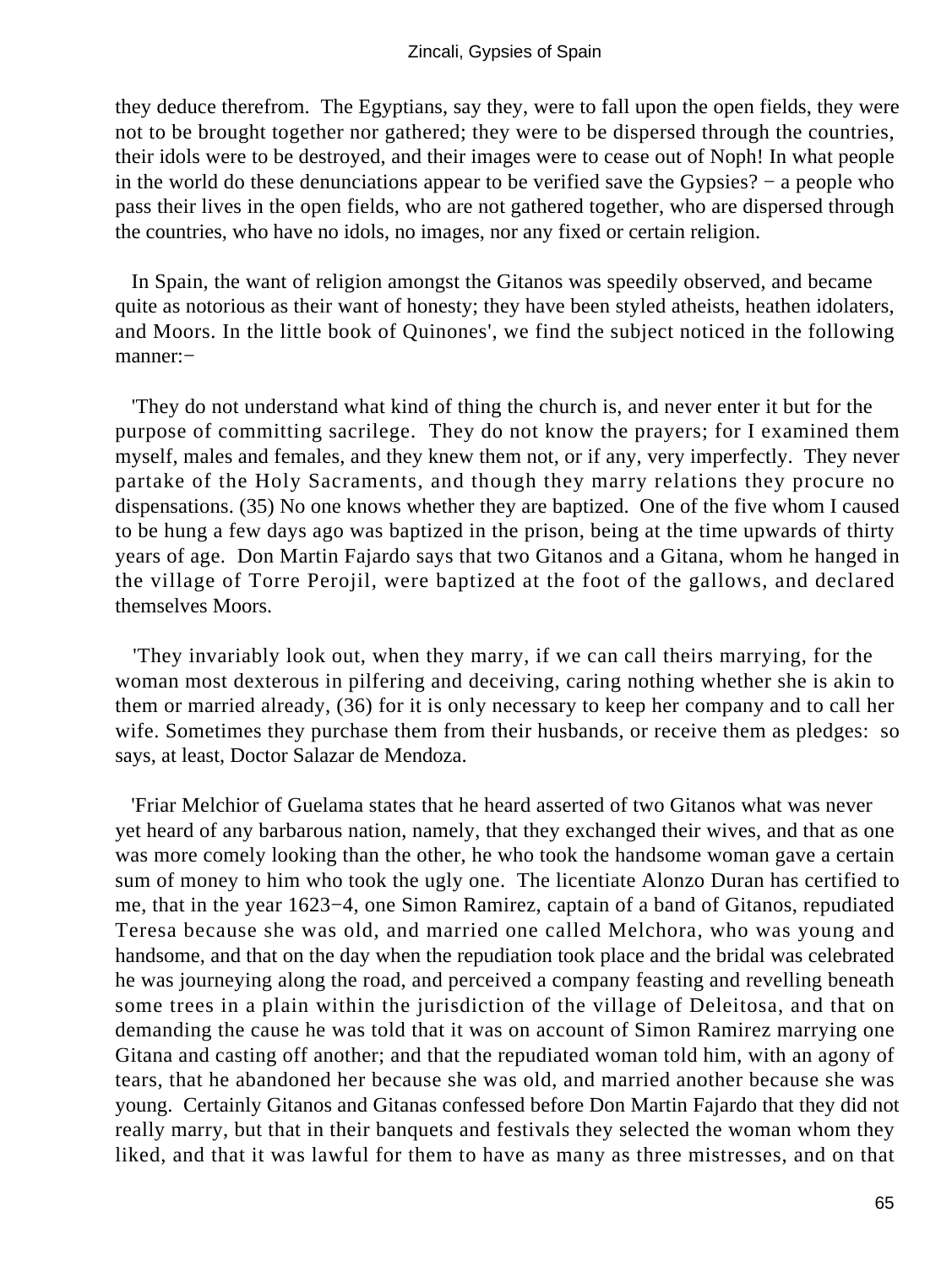account they begat so many children. They never keep fasts nor any ecclesiastical command. They always eat meat, Friday and Lent not excepted; the morning when I seized those whom I afterwards executed, which was in Lent, they had three lambs which they intended to eat for their dinner that day. – Quinones, page 13.

 Although what is stated in the above extracts, respecting the marriages of the Gitanos and their licentious manner of living, is, for the most part, incorrect, there is no reason to conclude the same with respect to their want of religion in the olden time, and their slight regard for the forms and observances of the church, as their behaviour at the present day serves to confirm what is said on those points. From the whole, we may form a tolerably correct idea of the opinions of the time respecting the Gitanos in matters of morality and religion. A very natural question now seems to present itself, namely, what steps did the government of Spain, civil and ecclesiastical, which has so often trumpeted its zeal in the cause of what it calls the Christian religion, which has so often been the scourge of the Jew, of the Mahometan, and of the professors of the reformed faith; what steps did it take towards converting, punishing, and rooting out from Spain, a sect of demi− atheists, who, besides being cheats and robbers, displayed the most marked indifference for the forms of the Catholic religion, and presumed to eat flesh every day, and to intermarry with their relations, without paying the vicegerent of Christ here on earth for permission so to do?

 The Gitanos have at all times, since their first appearance in Spain, been notorious for their contempt of religious observances; yet there is no proof that they were subjected to persecution on that account. The men have been punished as robbers and murderers, with the gallows and the galleys; the women, as thieves and sorceresses, with imprisonment, flagellation, and sometimes death; but as a rabble, living without fear of God, and, by so doing, affording an evil example to the nation at large, few people gave themselves much trouble about them, though they may have occasionally been designated as such in a royal edict, intended to check their robberies, or by some priest from the pulpit, from whose stable they had perhaps contrived to extract the mule which previously had the honour of ambling beneath his portly person.

 The Inquisition, which burnt so many Jews and Moors, and conscientious Christians, at Seville and Madrid, and in other parts of Spain, seems to have exhibited the greatest clemency and forbearance to the Gitanos. Indeed, we cannot find one instance of its having interfered with them. The charge of restraining the excesses of the Gitanos was abandoned entirely to the secular authorities, and more particularly to the Santa Hermandad, a kind of police instituted for the purpose of clearing the roads of robbers. Whilst I resided at Cordova, I was acquainted with an aged ecclesiastic, who was priest of a village called Puente, at about two leagues' distance from the city. He was detained in Cordova on account of his political opinions, though he was otherwise at liberty. We lived together at the same house; and he frequently visited me in my apartment.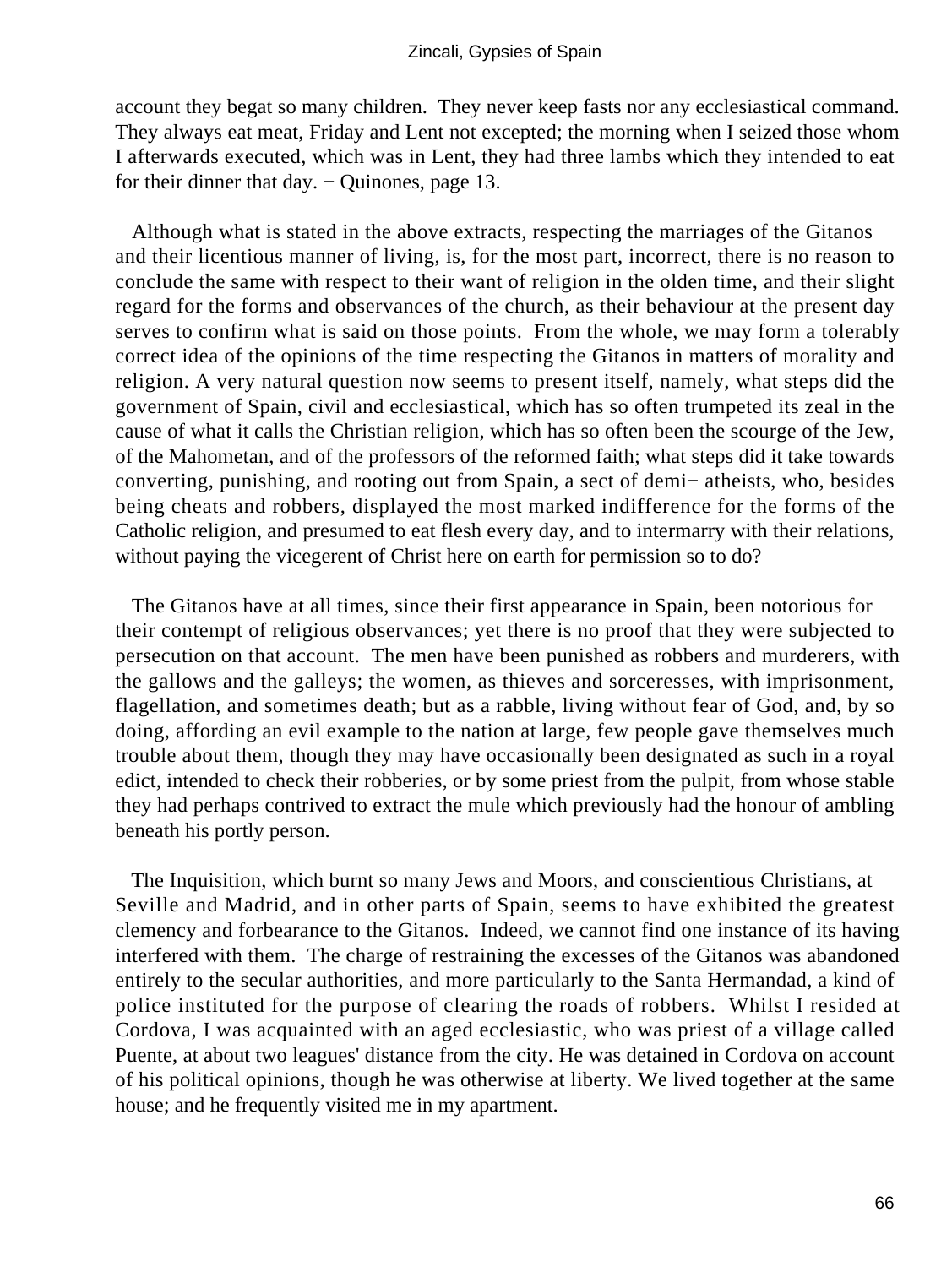This person, who was upwards of eighty years of age, had formerly been inquisitor at Cordova. One night, whilst we were seated together, three Gitanos entered to pay me a visit, and on observing the old ecclesiastic, exhibited every mark of dissatisfaction, and speaking in their own idiom, called him a BALICHOW, and abused priests in general in most unmeasured terms. On their departing, I inquired of the old man whether he, who having been an inquisitor, was doubtless versed in the annals of the holy office, could inform me whether the Inquisition had ever taken any active measures for the suppression and punishment of the sect of the Gitanos: whereupon he replied, 'that he was not aware of one case of a Gitano having been tried or punished by the Inquisition'; adding these remarkable words: 'The Inquisition always looked upon them with too much contempt to give itself the slightest trouble concerning them; for as no danger either to the state, or the church of Rome, could proceed from the Gitanos, it was a matter of perfect indifference to the holy office whether they lived without religion or not. The holy office has always reserved its anger for people very different; the Gitanos having at all times been **GENTE BARATA Y DESPRECIABLE.**

 Indeed, most of the persecutions which have arisen in Spain against Jews, Moors, and Protestants, sprang from motives with which fanaticism and bigotry, of which it is true the Spaniards have their full share, had very little connection. Religion was assumed as a mask to conceal the vilest and most detestable motives which ever yet led to the commission of crying injustice; the Jews were doomed to persecution and destruction on two accounts, − their great riches, and their high superiority over the Spaniards in learning and intellect. Avarice has always been the dominant passion in Spanish minds, their rage for money being only to be compared to the wild hunger of wolves for horse−flesh in the time of winter: next to avarice, envy of superior talent and accomplishment is the prevailing passion. These two detestable feelings united, proved the ruin of the Jews in Spain, who were, for a long time, an eyesore, both to the clergy and laity, for their great riches and learning. Much the same causes insured the expulsion of the Moriscos, who were abhorred for their superior industry, which the Spaniards would not imitate; whilst the reformation was kept down by the gaunt arm of the Inquisition, lest the property of the church should pass into other and more deserving hands. The faggot piles in the squares of Seville and Madrid, which consumed the bodies of the Hebrew, the Morisco, and the Protestant, were lighted by avarice and envy, and those same piles would likewise have consumed the mulatto carcass of the Gitano, had he been learned and wealthy enough to become obnoxious to the two master passions of the Spaniards.

 Of all the Spanish writers who have written concerning the Gitanos, the one who appears to have been most scandalised at the want of religion observable amongst them, and their contempt for things sacred, was a certain Doctor Sancho De Moncada.

 This worthy, whom we have already had occasion to mention, was Professor of Theology at the University of Toledo, and shortly after the expulsion of the Moriscos had been brought about by the intrigues of the monks and robbers who thronged the court of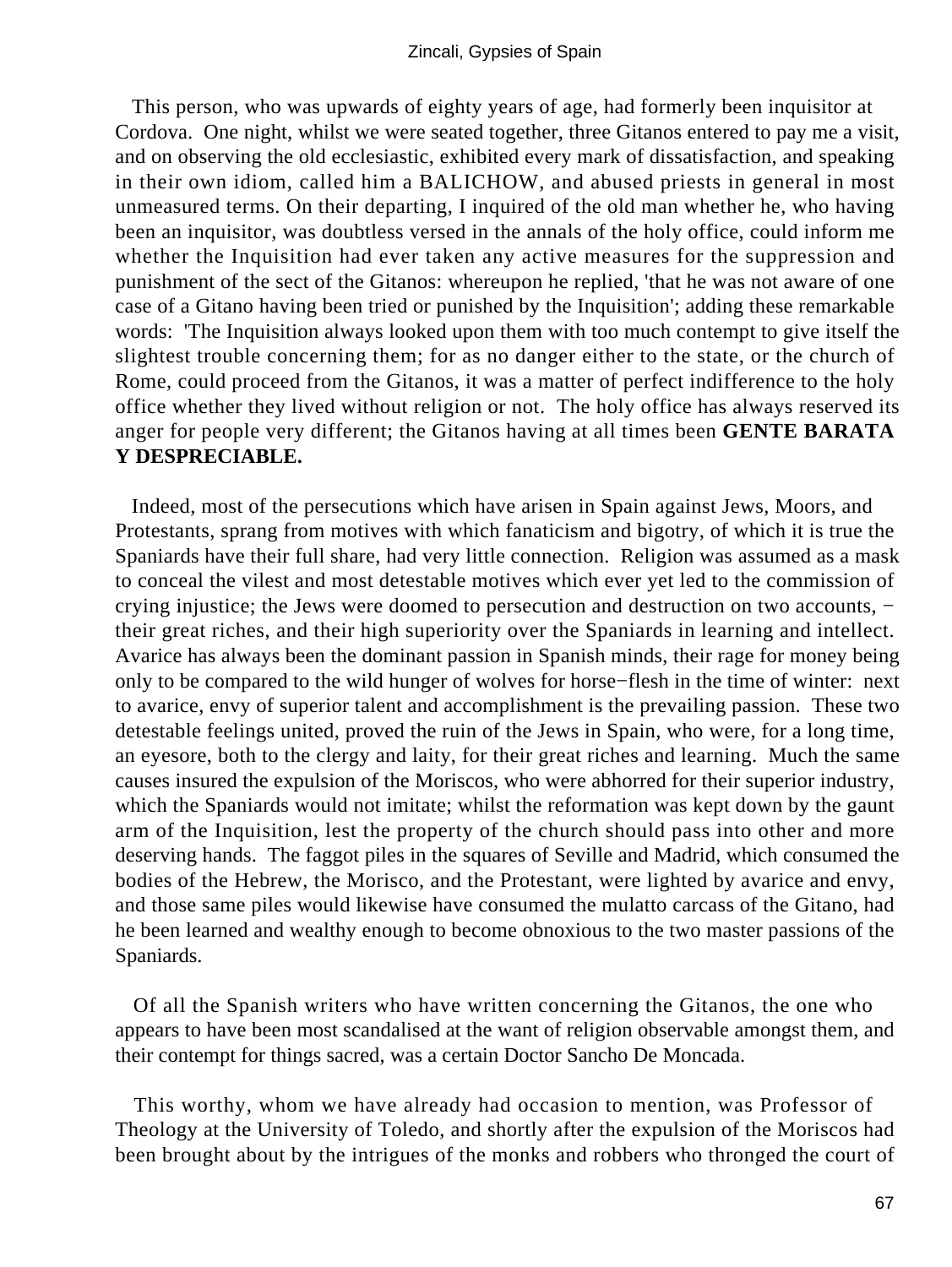Philip the Third, he endeavoured to get up a cry against the Gitanos similar to that with which for the last half−century Spain had resounded against the unfortunate and oppressed Africans, and to effect this he published a discourse, entitled 'The Expulsion of the Gitanos,' addressed to Philip the Third, in which he conjures that monarch, for the sake of morality and everything sacred, to complete the good work he had commenced, and to send the Gitanos packing after the Moriscos.

 Whether this discourse produced any benefit to the author, we have no means of ascertaining. One thing is certain, that it did no harm to the Gitanos, who still continue in Spain.

 If he had other expectations, he must have understood very little of the genius of his countrymen, or of King Philip and his court. It would have been easier to get up a crusade against the wild cats of the sierra, than against the Gitanos, as the former have skins to reward those who slay them. His discourse, however, is well worthy of perusal, as it exhibits some learning, and comprises many curious details respecting the Gitanos, their habits, and their practices. As it is not very lengthy, we here subjoin it, hoping that the reader will excuse its many absurdities, for the sake of its many valuable facts.

# **CHAPTER X**

#### 'SIRE,

 'The people of God were always afflicted by the Egyptians, but the Supreme King delivered them from their hands by means of many miracles, which are related in the Holy Scriptures; and now, without having recourse to so many, but only by means of the miraculous talent which your Majesty possesses for expelling such reprobates, he will, doubtless, free this kingdom from them, which is what is supplicated in this discourse, and it behoves us, in the first place, to consider

### 'WHO **ARE THE GITANOS?**

 'Writers generally agree that the first time the Gitanos were seen in Europe was the year 1417, which was in the time of Pope Martinus the Fifth and King Don John the Second; others say that Tamerlane had them in his camp in 1401, and that their captain was Cingo, from whence it is said that they call themselves Cingary. But the opinions concerning their origin are infinite.

 'The first is that they are foreigners, though authors differ much with respect to the country from whence they came. The majority say that they are from Africa, and that they came with the Moors when Spain was lost; others that they are Tartars, Persians, Cilicians, Nubians, from Lower Egypt, from Syria, or from other parts of Asia and Africa, and others consider them to be descendants of Chus, son of Cain; others say that they are of European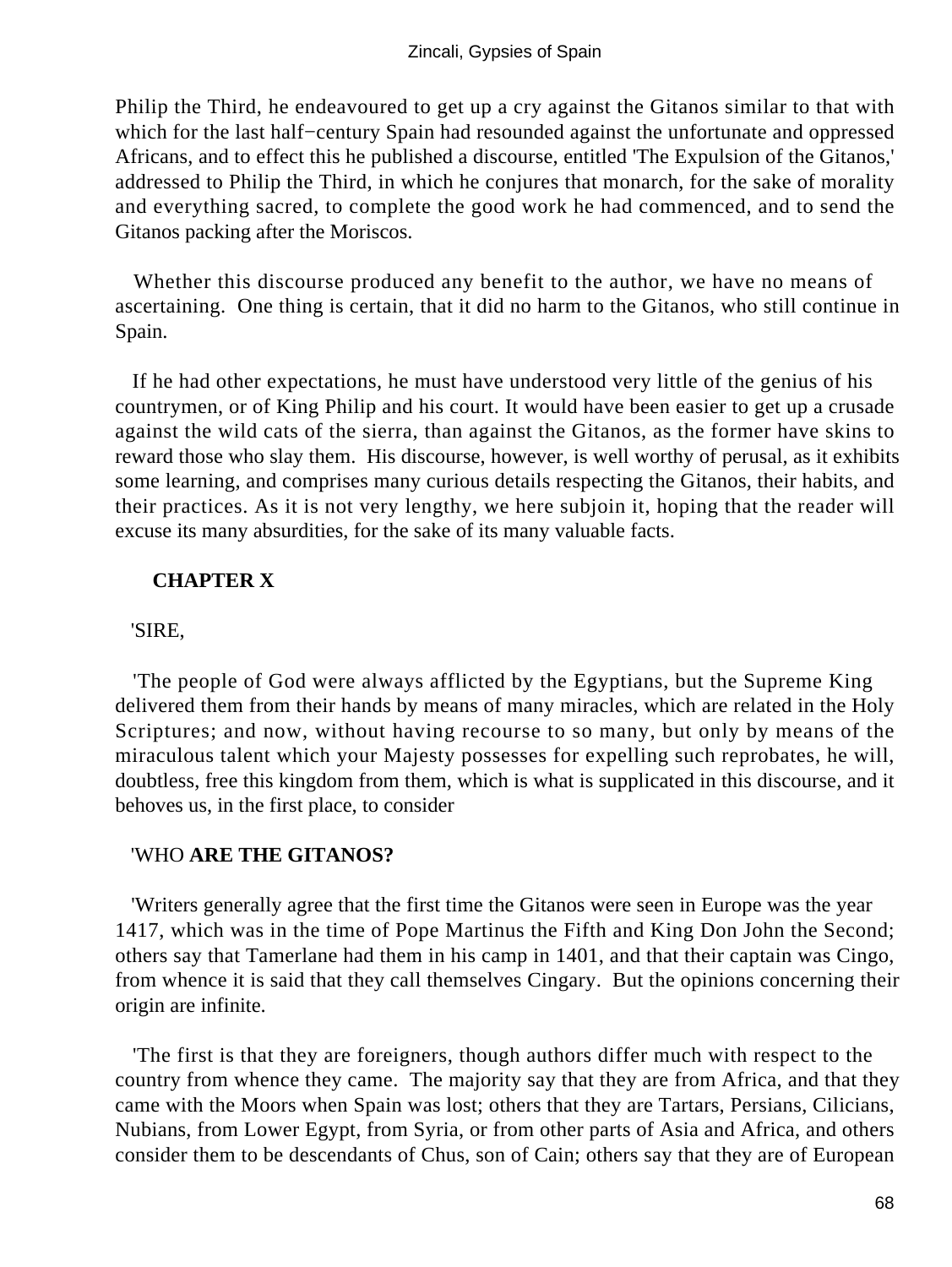origin, Bohemians, Germans, or outcasts from other nations of this quarter of the world.

 'The second and sure opinion is, that those who prowl about Spain are not Egyptians, but swarms of wasps and atheistical wretches, without any kind of law or religion, Spaniards, who have introduced this Gypsy life or sect, and who admit into it every day all the idle and broken people of Spain. There are some foreigners who would make Spain the origin and fountain of all the Gypsies of Europe, as they say that they proceeded from a river in Spain called Cija, of which Lucan makes mention; an opinion, however, not much adopted amongst the learned. In the opinion of respectable authors, they are called Cingary or Cinli, because they in every respect resemble the bird cinclo, which we call in Spanish Motacilla, or aguzanieve (wagtail), which is a vagrant bird and builds no nest, (37) but broods in those of other birds, a bird restless and poor of plumage, as AElian writes.

### 'THE **GITANOS ARE VERY HURTFUL TO SPAIN**

 'There is not a nation which does not consider them as a most pernicious rabble; even the Turks and Moors abominate them, amongst whom this sect is found under the names of Torlaquis, (38) Hugiemalars, and Dervislars, of whom some historians make mention, and all agree that they are most evil people, and highly detrimental to the country where they are found.

 'In the first place, because in all parts they are considered as enemies of the states where they wander, and as spies and traitors to the crown; which was proven by the emperors Maximilian and Albert, who declared them to be such in public edicts; a fact easy to be believed, when we consider that they enter with ease into the enemies' country, and know the languages of all nations.

 'Secondly, because they are idle vagabond people, who are in no respect useful to the kingdom; without commerce, occupation, or trade of any description; and if they have any it is making picklocks and pothooks for appearance sake, being wasps, who only live by sucking and impoverishing the country, sustaining themselves by the sweat of the miserable labourers, as a German poet has said of them:−

 «Quos aliena juvant, propriis habitare molestum, Fastidit patrium non nisi nosse solum.»

 They are much more useless than the Moriscos, as these last were of some service to the state and the royal revenues, but the Gitanos are neither labourers, gardeners, mechanics, nor merchants, and only serve, like the wolves, to plunder and to flee.

 'Thirdly, because the Gitanas are public harlots, common, as it is said, to all the Gitanos, and with dances, demeanour, and filthy songs, are the cause of continual detriment to the souls of the vassals of your Majesty, it being notorious that they have done infinite harm in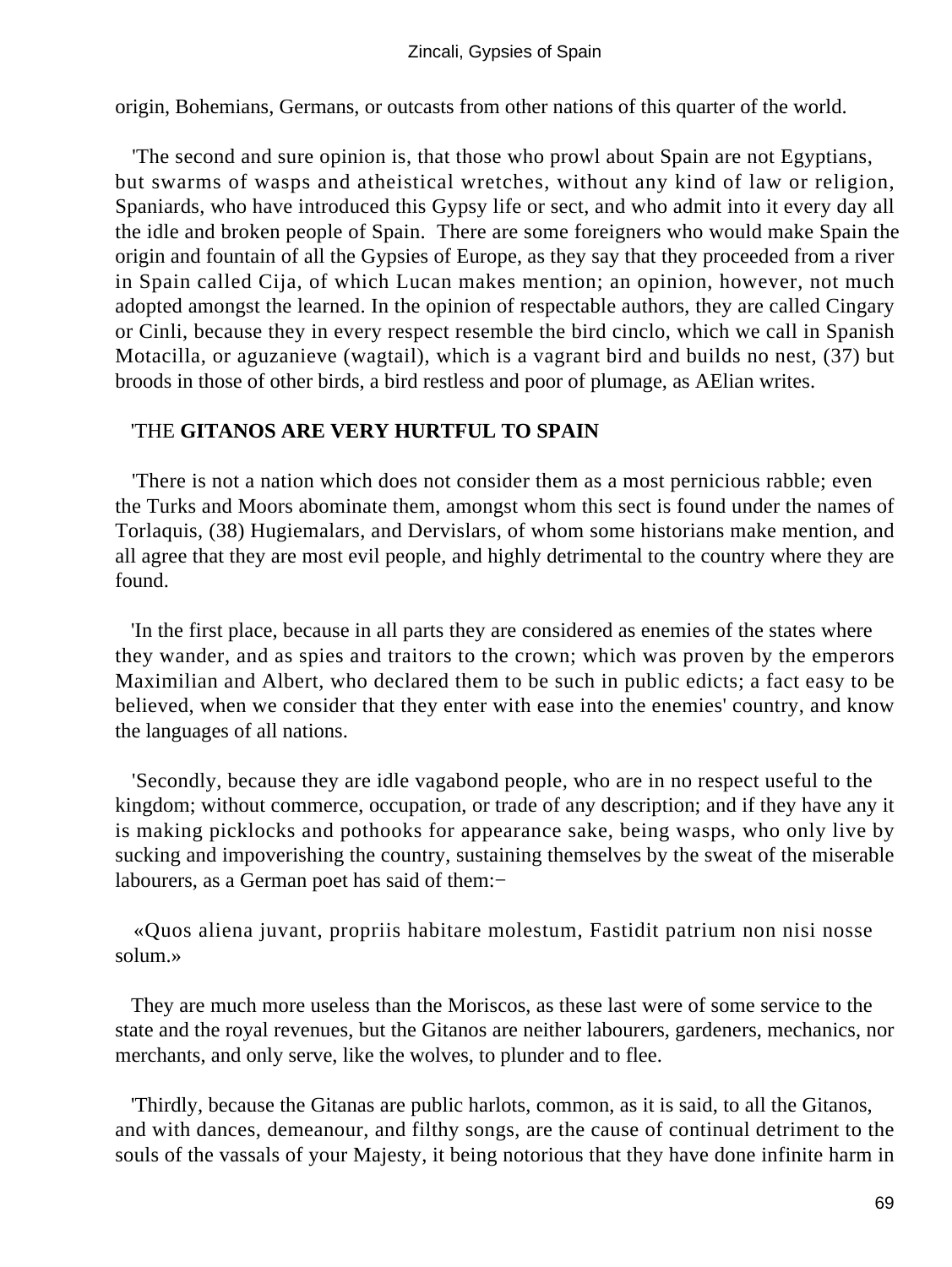many honourable houses by separating the married women from their husbands, and perverting the maidens: and finally, in the best of these Gitanas any one may recognise all the signs of a harlot given by the wise king; they are gadders about, whisperers, always unquiet in places and corners.

 'Fourthly, because in all parts they are accounted famous thieves, about which authors write wonderful things; we ourselves have continual experience of this fact in Spain, where there is scarcely a corner where they have not committed some heavy offence.

 'Father Martin Del Rio says they were notorious when he was in Leon in the year 1584; as they even attempted to sack the town of Logrono in the time of the pest, as Don Francisco De Cordoba writes in his **DIDASCALIA.** Enormous cases of their excesses we see in infinite processes in all the tribunals, and particularly in that of the Holy Brotherhood; their wickedness ascending to such a pitch, that they steal children, and carry them for sale to Barbary; the reason why the Moors call them in Arabic, **RASO CHERANY,** (39) which, as Andreas Tebetus writes, means **MASTER THIEVES.** Although they are addicted to every species of robbery, they mostly practise horse and cattle stealing, on which account they are called in law **ABIGEOS,** and in Spanish **QUATREROS,** from which practice great evils result to the poor labourers. When they cannot steal cattle, they endeavour to deceive by means of them, acting as **TERCEROS,** in fairs and markets.

 'Fifthly, because they are enchanters, diviners, magicians, chiromancers, who tell the future by the lines of the hand, which is what they call **BUENA VENTURA,** and are in general addicted to all kind of superstition.

 'This is the opinion entertained of them universally, and which is confirmed every day by experience; and some think that they are caller Cingary, from the great Magian Cineus, from whom it is said they learned their sorceries, and from which result in Spain (especially amongst the vulgar) great errors, and superstitious credulity, mighty witchcrafts, and heavy evils, both spiritual and corporeal.

 'Sixthly, because very devout men consider them as heretics, and many as Gentile idolaters, or atheists, without any religion, although they exteriorly accommodate themselves to the religion of the country in which they wander, being Turks with the Turks, heretics with the heretics, and, amongst the Christians, baptizing now and then a child for form's sake. Friar Jayme Bleda produces a hundred signs, from which he concludes that the Moriscos were not Christians, all which are visible in the Gitanos; very few are known to baptize their children; they are not married, but it is believed that they keep the women in common; they do not use dispensations, nor receive the sacraments; they pay no respect to images, rosaries, bulls, neither do they hear mass, nor divine services; they never enter the churches, nor observe fasts, Lent, nor any ecclesiastical precept; which enormities have been attested by long experience, as every person says.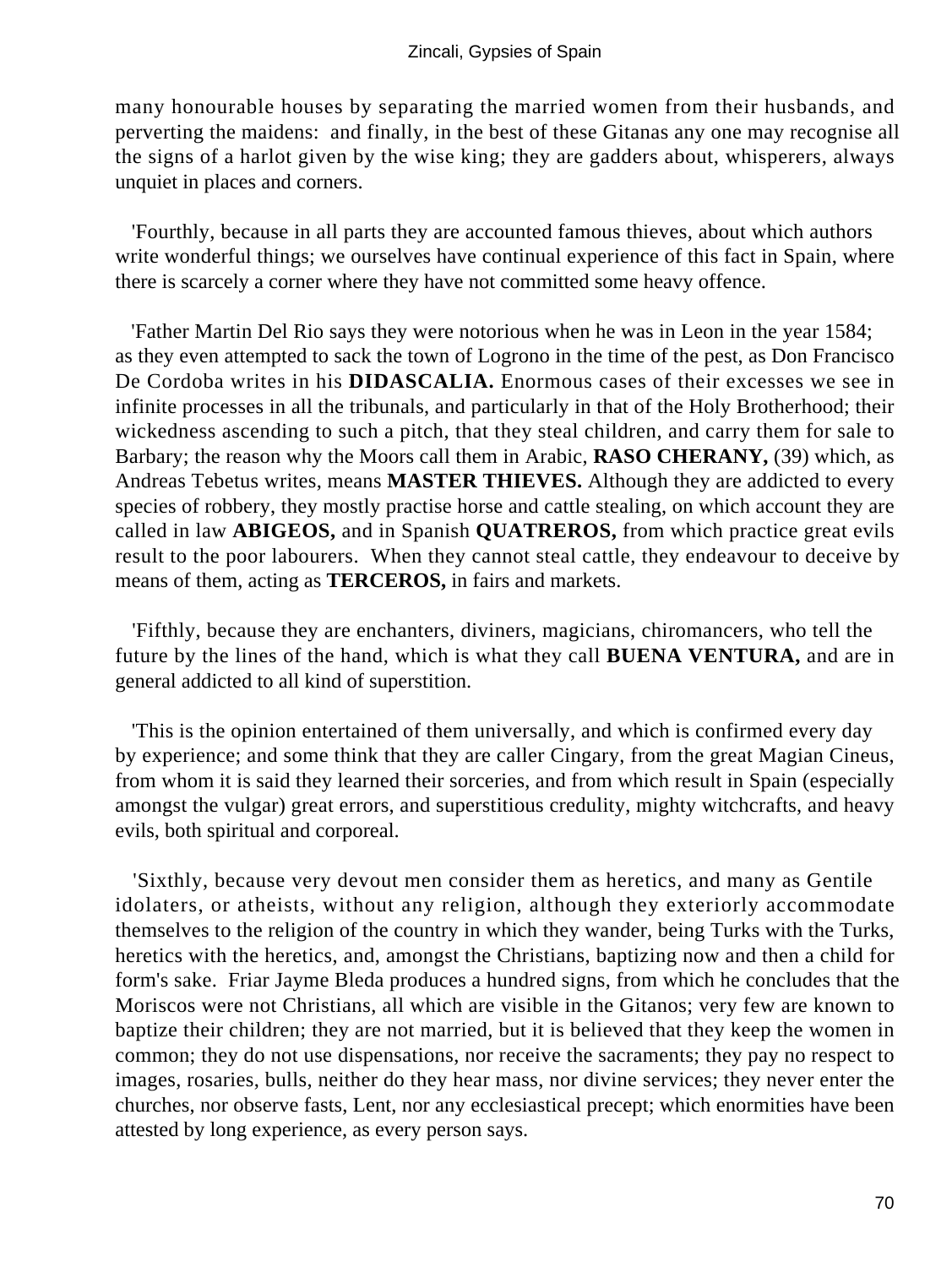'Finally, they practise every kind of wickedness in safety, by discoursing amongst themselves in a language with which they understand each other without being understood, which in Spain is called Gerigonza, which, as some think, ought to be called Cingerionza, or language of Cingary. The king our lord saw the evil of such a practice in the law which he enacted at Madrid, in the year 1566, in which he forbade the Arabic to the Moriscos, as the use of different languages amongst the natives of one kingdom opens a door to treason, and is a source of heavy inconvenience; and this is exemplified more in the case of the Gitanos than of any other people.

### 'THE **GITANOS OUGHT TO BE SEIZED WHEREVER FOUND**

 'The civil law ordains that vagrants be seized wherever they are found, without any favour being shown to them; in conformity with which, the Gitanos in the Greek empire were given as slaves to those who should capture them; as respectable authors write. Moreover, the emperor, our lord, has decreed by a law made in Toledo, in the year 1525, **THAT THE THIRD TIME THEY BE FOUND WANDERING THEY SHALL SERVE AS SLAVES DURING THEIR WHOLE LIFE TO THOSE WHO CAPTURE THEM.** Which can be easily justified, inasmuch as there is no shepherd who does not place barriers against the wolves, and does not endeavour to save his flock, and I have already exposed to your Majesty the damage which the Gitanos perpetrate in Spain.

### 'THE **GITANOS OUGHT TO BE CONDEMNED TO DEATH**

 'The reasons are many. The first, for being spies, and traitors to the crown; the second as idlers and vagabonds.

 'It ought always to be considered, that no sooner did the race of man begin, after the creation of the world, than the important point of civil policy arose of condemning vagrants to death; for Cain was certain that he should meet his destruction in wandering as a vagabond for the murder of Abel. **ERO VAGUS ET PROFUGUS IN TERRA: OMNIS IGITUR QUI INVENERIT ME, OCCIDET ME.** Now, the **IGITUR** stands here as the natural consequence of **VAGUS ERO;** as it is evident, that whoever shall see me must kill me, because he sees me a wanderer. And it must always be remembered, that at that time there were no people in the world but the parents and brothers of Cain, as St. Ambrose has remarked. Moreover, God, by the mouth of Jeremias, menaced his people, that all should devour them whilst they went wandering amongst the mountains. And it is a doctrine entertained by theologians, that the mere act of wandering, without anything else, carries with it a vehement suspicion of capital crime. Nature herself demonstrates it in the curious political system of the bees, in whose well−governed republic the drones are killed in April, when they commence working.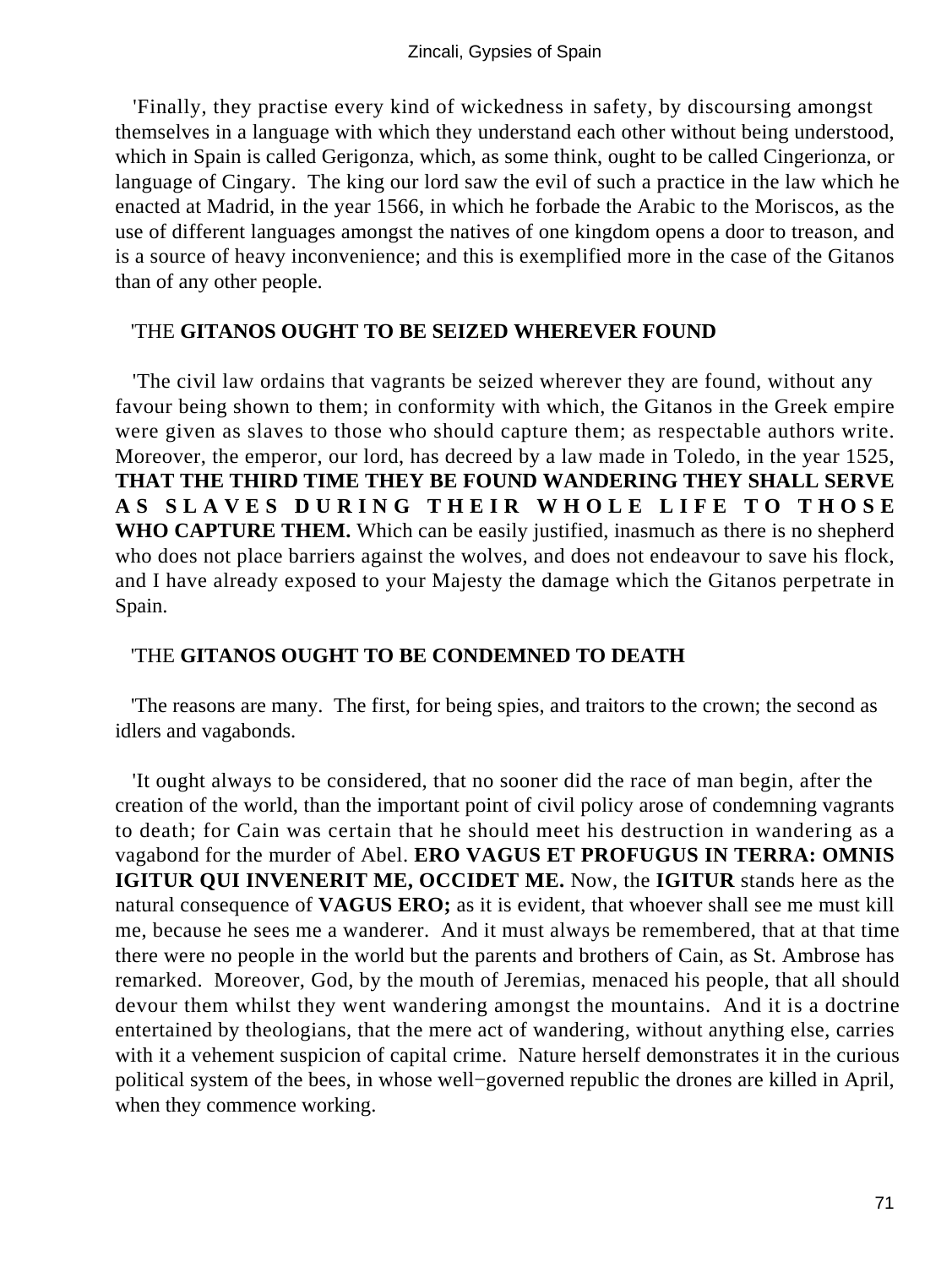'The third, because they are stealers of four−footed beasts, who are condemned to death by the laws of Spain, in the wise code of the famous King Don Alonso; which enactment became a part of the common law.

 'The fourth, for wizards, diviners, and for practising arts which are prohibited under pain of death by the divine law itself. And Saul is praised for having caused this law to be put in execution in the beginning of his reign; and the Holy Scripture attributes to the breach of it (namely, his consulting the witch) his disastrous death, and the transfer of the kingdom to David. The Emperor Constantine the Great, and other emperors who founded the civil law, condemned to death those who should practise such facinorousness, − as the President of Tolosa has written.

 'The last and most urgent cause is, that they are heretics, if what is said be truth; and it is the practice of the law in Spain to burn such.

# 'THE **GITANOS ARE EXPELLED FROM THE COUNTRY BY THE LAWS OF SPAIN**

 'Firstly, they are comprehended as hale beggars in the law of the wise king, Don Alonso, by which he expelled all sturdy beggars, as being idle and useless.

 'Secondly, the law expels public harlots from the city; and of this matter I have already said something in my second chapter.

 'Thirdly, as people who cause scandal, and who, as is visible at the first glance, are prejudicial to morals and common decency. Now, it is established by the statute law of these kingdoms, that such people be expelled therefrom; it is said so in the well− pondered words of the edict for the expulsion of the Moors: «And forasmuch as the sense of good and Christian government makes it a matter of conscience to expel from the kingdoms the things which cause scandal, injury to honest subjects, danger to the state, and above all, disloyalty to the Lord our God.» Therefore, considering the incorrigibility of the Gitanos, the Spanish kings made many holy laws in order to deliver their subjects from such pernicious people.

 'Fourthly, the Catholic princes, Ferdinand and Isabella, by a law which they made in Medina del Campo, in the year 1494, and which the emperor our lord renewed in Toledo in 1523, and in Madrid in 1528 and 1534, and the late king our lord, in 1560, banished them perpetually from Spain, and gave them as slaves to whomsoever should find them, after the expiration of the term specified in the edict − laws which are notorious even amongst strangers. The words are: – «We declare to be vagabonds, and subject to the aforesaid penalty, the Egyptians and foreign tinkers, who by laws and statutes of these kingdoms are commanded to depart therefrom; and the poor sturdy beggars, who contrary to the order given in the new edict, beg for alms and wander about.»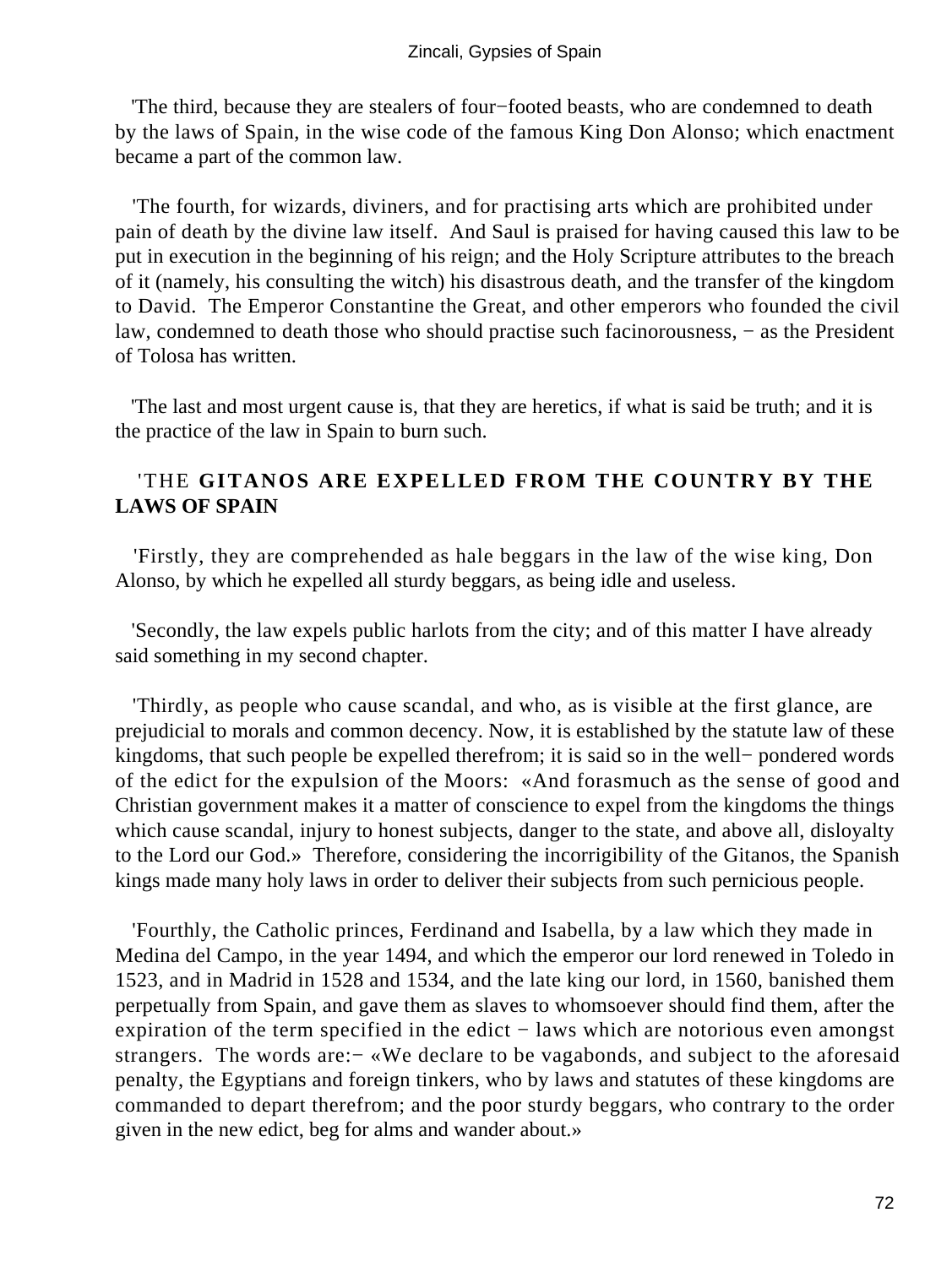# 'THE **LAWS ARE VERY JUST WHICH EXPEL THE GITANOS FROM THE STATES**

 All the doctors, who are of opinion that the Gitanos may be condemned to death, would consider it as an act of mercy in your Majesty to banish them perpetually from Spain, and at the same time as exceedingly just. Many and learned men not only consider that it is just to expel them, but cannot sufficiently wonder that they are tolerated in Christian states, and even consider that such toleration is an insult to the kingdoms.

 'Whilst engaged in writing this, I have seen a very learned memorial, in which Doctor Salazar de Mendoza makes the same supplication to your Majesty which is made in this discourse, holding it to be the imperious duty of every good government.

 'It stands in reason that the prince is bound to watch for the welfare of his subjects, and the wrongs which those of your Majesty receive from the Gitanos I have already exposed in my second chapter; it being a point worthy of great consideration that the wrongs caused by the Moriscos moved your royal and merciful bosom to drive them out, although they were many, and their departure would be felt as a loss to the population, the commerce, the royal revenues, and agriculture. Now, with respect to the Gitanos, as they are few, and perfectly useless for everything, it appears more necessary to drive them forth, the injuries which they cause being so numerous.

 'Secondly, because the Gitanos, as I have already said, are Spaniards; and as others profess the sacred orders of religion, even so do these fellows profess gypsying, which is robbery and all the other vices enumerated in chapter the second. And whereas it is just to banish from the kingdom those who have committed any heavy delinquency, it is still more so to banish those who profess to be injurious to all.

 'Thirdly, because all the kings and rulers have always endeavoured to eject from their kingdoms the idle and useless. And it is very remarkable, that the law invariably commands them to be expelled, and the republics of Athens and Corinth were accustomed to do so − casting them forth like dung, even as Athenaeus writes: **NOS GENUS HOC MORTALIUM EJICIMUS EX HAC URBE VELUT PURGAMINA.** Now the profession of the Gypsy is idleness.

 'Fourthly, because the Gitanos are diviners, enchanters, and mischievous wretches, and the law commands us to expel such from the state.

 'In the fifth place, because your Majesty, in the Cortes at present assembled, has obliged your royal conscience to fulfil all the articles voted for the public service, and the forty−ninth says: «One of the things at present most necessary to be done in these kingdoms, is to afford a remedy for the robberies, plundering and murders committed by the Gitanos, who go wandering about the country, stealing the cattle of the poor, and committing a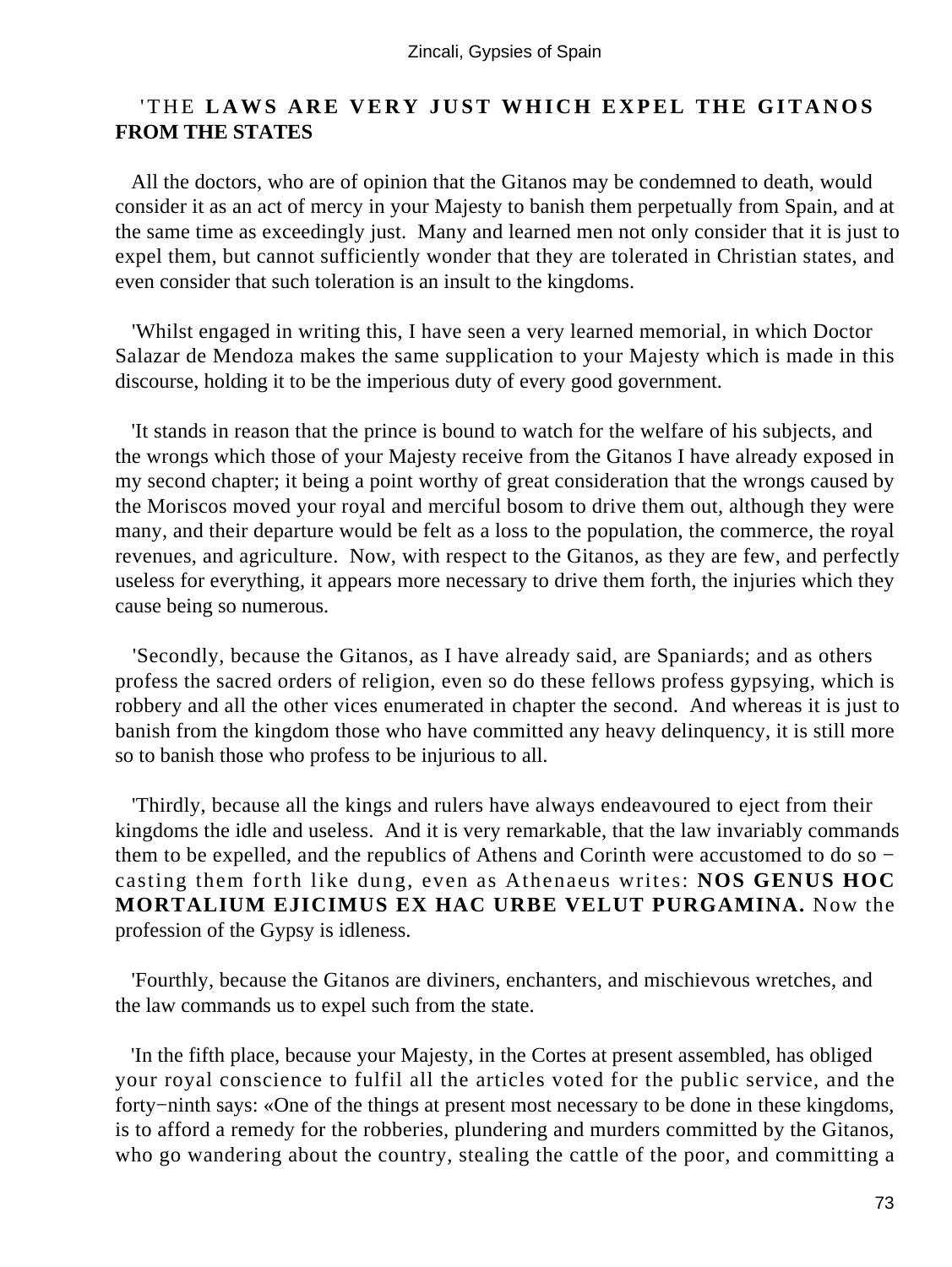thousand outrages, living without any fear of God, and being Christians only in name. It is therefore deemed expedient, that your Majesty command them to quit these kingdoms within six months, to be reckoned from the day of the ratification of these presents, and that they do not return to the same under pain of death.»

'Against this, two things may possibly be urged:−

 'The first, that the laws of Spain give unto the Gitanos the alternative of residing in large towns, which, it appears, would be better than expelling them. But experience, recognised by grave and respectable men, has shown that it is not well to harbour these people; for their houses are dens of thieves, from whence they prowl abroad to rob the land.

 'The second, that it appears a pity to banish the women and children. But to this can be opposed that holy act of your Majesty which expelled the Moriscos, and the children of the Moriscos, for the reason given in the royal edict. **WHENEVER ANY DETESTABLE CRIME IS COMMITTED BY ANY UNIVERSITY,** IT **IS WELL TO PUNISH ALL.** And the most detestable crimes of all are those which the Gitanos commit, since it is notorious that they subsist on what they steal; and as to the children, there is no law which obliges us to bring up wolf− whelps, to cause here−after certain damage to the flock.

# 'IT **HAS EVER BEEN THE PRACTICE OF PRINCES TO EXPEL THE GITANOS**

 'Every one who considers the manner of your Majesty's government as the truly Christian pattern must entertain fervent hope that the advice proffered in this discourse will be attended to; more especially on reflecting that not only the good, but even the most barbarous kings have acted up to it in their respective dominions.

 'Pharaoh was bad enough, nevertheless he judged that the children of Israel were dangerous to the state, because they appeared to him to be living without any certain occupation; and for this very reason the Chaldeans cast them out of Babylon. Amasis, king of Egypt, drove all the vagrants from his kingdom, forbidding them to return under pain of death. The Soldan of Egypt expelled the Torlaquis. The Moors did the same; and Bajazet cast them out of all the Ottoman empire, according to Leo Clavius.

'In the second place, the Christian princes have deemed it an important measure of state.

 'The emperor our Lord, in the German Diets of the year 1548, expelled the Gitanos from all his empire, and these were the words of the decree: «Zigeuner quos compertum est proditores esse, et exploratores hostium nusquam in imperio locum inveniunto. In deprehensos vis et injuria sine fraude esto. Fides publica Zigeuners ne dator, nec data servator.»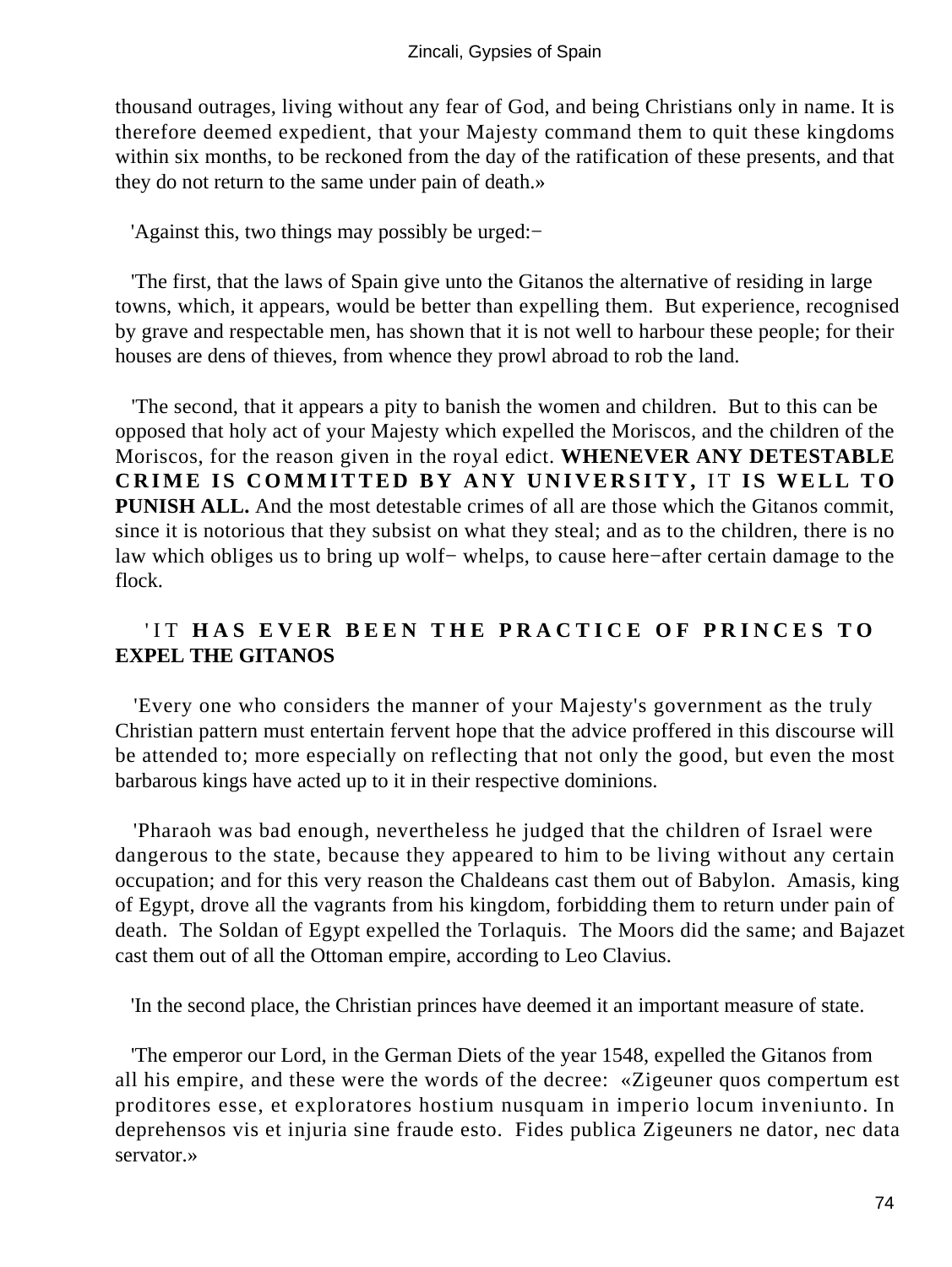'The King of France, Francis, expelled them from thence; and the Duke of Terranova, when Governor of Milan for our lord the king, obliged them to depart from that territory under pain of death.

 'Thirdly, there is one grand reason which ought to be conclusive in moving him who so much values himself in being a faithful son of the church, − I mean the example which Pope Pius the Fifth gave to all the princes; for he drove the Gitanos from all his domains, and in the year 1568, he expelled the Jews, assigning as reasons for their expulsion those which are more closely applicable to the Gitanos; – namely, that they sucked the vitals of the state, without being of any utility whatever; that they were thieves themselves, and harbourers of others; that they were wizards, diviners, and wretches who induced people to believe that they knew the future, which is what the Gitanos at present do by telling fortunes.

 'Your Majesty has already freed us from greater and more dangerous enemies; finish, therefore, the enterprise begun, whence will result universal joy and security, and by which your Majesty will earn immortal honour. Amen.

 'O Regum summe, horum plura ne temnas (absit) ne forte tempsisse Hispaniae periculosum existat.'

## **CHAPTER XI**

**PERHAPS** there is no country in which more laws have been framed, having in view the extinction and suppression of the Gypsy name, race, and manner of life, than Spain. Every monarch, during a period of three hundred years, appears at his accession to the throne to have considered that one of his first and most imperative duties consisted in suppressing or checking the robberies, frauds, and other enormities of the Gitanos, with which the whole country seems to have resounded since the time of their first appearance.

 They have, by royal edicts, been repeatedly banished from Spain, under terrible penalties, unless they renounced their inveterate habits; and for the purpose of eventually confounding them with the residue of the population, they have been forbidden, even when stationary, to reside together, every family being enjoined to live apart, and neither to seek nor to hold communication with others of the race.

 We shall say nothing at present as to the wisdom which dictated these provisions, nor whether others might not have been devised, better calculated to produce the end desired. Certain it is, that the laws were never, or very imperfectly, put in force, and for reasons with which their expediency or equity (which no one at the time impugned) had no connection whatever.

 It is true that, in a country like Spain, abounding in wildernesses and almost inaccessible mountains, the task of hunting down and exterminating or banishing the roving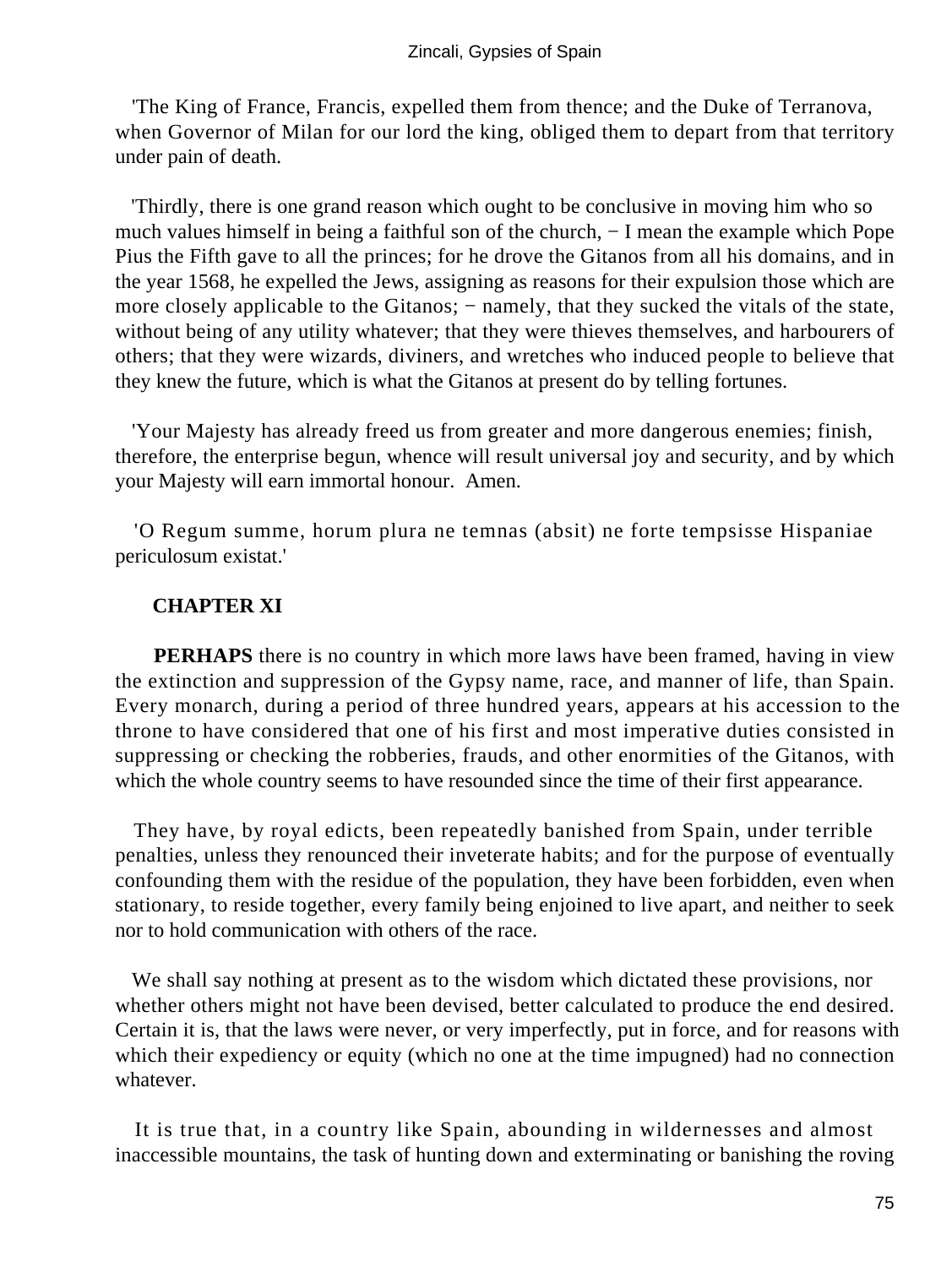bands would have been found one of no slight difficulty, even if such had ever been attempted; but it must be remembered, that from an early period colonies of Gitanos have existed in the principal towns of Spain, where the men have plied the trades of jockeys and blacksmiths, and the women subsisted by divination, and all kinds of fraud. These colonies were, of course, always within the reach of the hand of justice, yet it does not appear that they were more interfered with than the roving and independent bands, and that any serious attempts were made to break them up, though notorious as nurseries and refuges of crime.

 It is a lamentable fact, that pure and uncorrupt justice has never existed in Spain, as far at least as record will allow us to judge; not that the principles of justice have been less understood there than in other countries, but because the entire system of justiciary administration has ever been shamelessly profligate and vile.

 Spanish justice has invariably been a mockery, a thing to be bought and sold, terrible only to the feeble and innocent, and an instrument of cruelty and avarice.

 The tremendous satires of Le Sage upon Spanish corregidors and alguazils are true, even at the present day, and the most notorious offenders can generally escape, if able to administer sufficient bribes to the ministers (40) of what is misnamed justice.

 The reader, whilst perusing the following extracts from the laws framed against the Gitanos, will be filled with wonder that the Gypsy sect still exists in Spain, contrary to the declared will of the sovereign and the nation, so often repeated during a period of three hundred years; yet such is the fact, and it can only be accounted for on the ground of corruption.

 It was notorious that the Gitanos had powerful friends and favourers in every district, who sanctioned and encouraged them in their Gypsy practices. These their fautors were of all ranks and grades, from the corregidor of noble blood to the low and obscure escribano; and from the viceroy of the province to the archer of the Hermandad.

 To the high and noble, they were known as Chalanes, and to the plebeian functionaries, as people who, notwithstanding their general poverty, could pay for protection.

 A law was even enacted against these protectors of the Gitanos, which of course failed, as the execution of the law was confided to the very delinquents against whom it was directed. Thus, the Gitano bought, sold, and exchanged animals openly, though he subjected himself to the penalty of death by so doing, or left his habitation when he thought fit, though such an act, by the law of the land, was punishable with the galleys.

 In one of their songs they have commemorated the impunity with which they wandered about. The escribano, to whom the Gitanos of the neighbourhood pay contribution, on a strange Gypsy being brought before him, instantly orders him to be liberated, assigning as a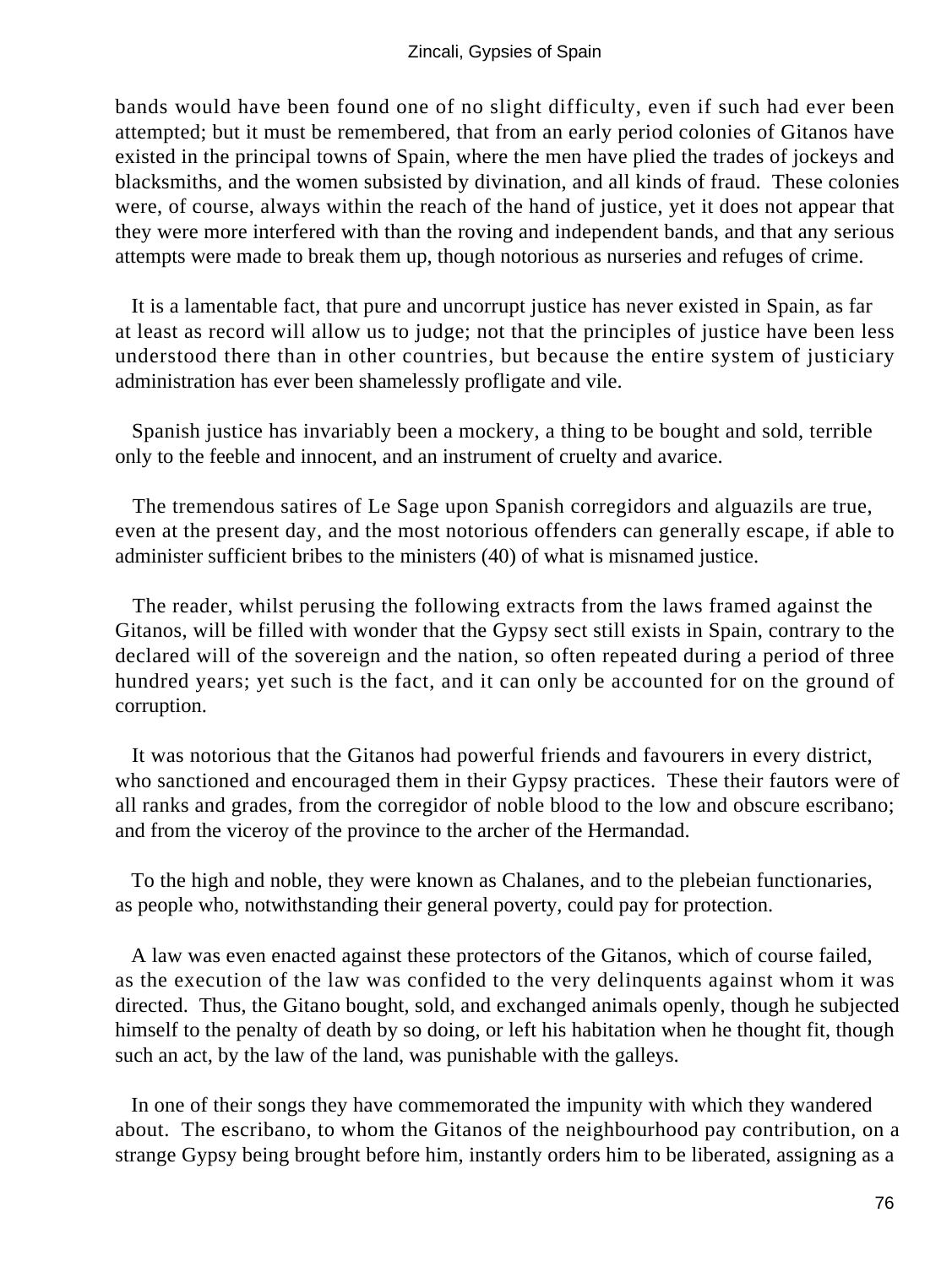reason that he is no Gitano, but a legitimate Spaniard:−

 'I left my house, and walked about They seized me fast, and bound: It is a Gypsy thief, they shout, The Spaniards here have found.

 'From out the prison me they led, Before the scribe they brought; It is no Gypsy thief, he said, The Spaniards here have caught.'

 In a word, nothing was to be gained by interfering with the Gitanos, by those in whose hands the power was vested; but, on the contrary, something was to be lost. The chief sufferers were the labourers, and they had no power to right themselves, though their wrongs were universally admitted, and laws for their protection continually being made, which their enemies contrived to set at nought; as will presently be seen.

 The first law issued against the Gypsies appears to have been that of Ferdinand and Isabella, at Medina del Campo, in 1499. In this edict they were commanded, under certain penalties, to become stationary in towns and villages, and to provide themselves with masters whom they might serve for their maintenance, or in default thereof, to quit the kingdom at the end of sixty days. No mention is made of the country to which they were expected to betake themselves in the event of their quitting Spain. Perhaps, as they are called Egyptians, it was concluded that they would forthwith return to Egypt; but the framers of the law never seem to have considered what means these Egyptians possessed of transporting their families and themselves across the sea to such a distance, or if they betook themselves to other countries, what reception a host of people, confessedly thieves and vagabonds, were likely to meet with, or whether it was fair in the **TWO CHRISTIAN PRINCES** to get rid of such a nuisance at the expense of their neighbours. Such matters were of course left for the Gypsies themselves to settle.

 In this edict, a class of individuals is mentioned in conjunction with the Gitanos, or Gypsies, but distinguished from them by the name of foreign tinkers, or Calderos estrangeros. By these, we presume, were meant the Calabrians, who are still to be seen upon the roads of Spain, wandering about from town to town, in much the same way as the itinerant tinkers of England at the present day. A man, half a savage, a haggard woman, who is generally a Spaniard, a wretched child, and still more miserable donkey, compose the group; the gains are of course exceedingly scanty, nevertheless this life, seemingly so wretched, has its charms for these outcasts, who live without care and anxiety, without a thought beyond the present hour, and who sleep as sound in ruined posadas and ventas, or in ravines amongst rocks and pines, as the proudest grandee in his palace at Seville or Madrid.

 Don Carlos and Donna Juanna, at Toledo, 1539, confirmed the edict of Medina del Campo against the Egyptians, with the addition, that if any Egyptian, after the expiration of the sixty days, should be found wandering about, he should be sent to the galleys for six years, if above the age of twenty and under that of fifty, and if under or above those years,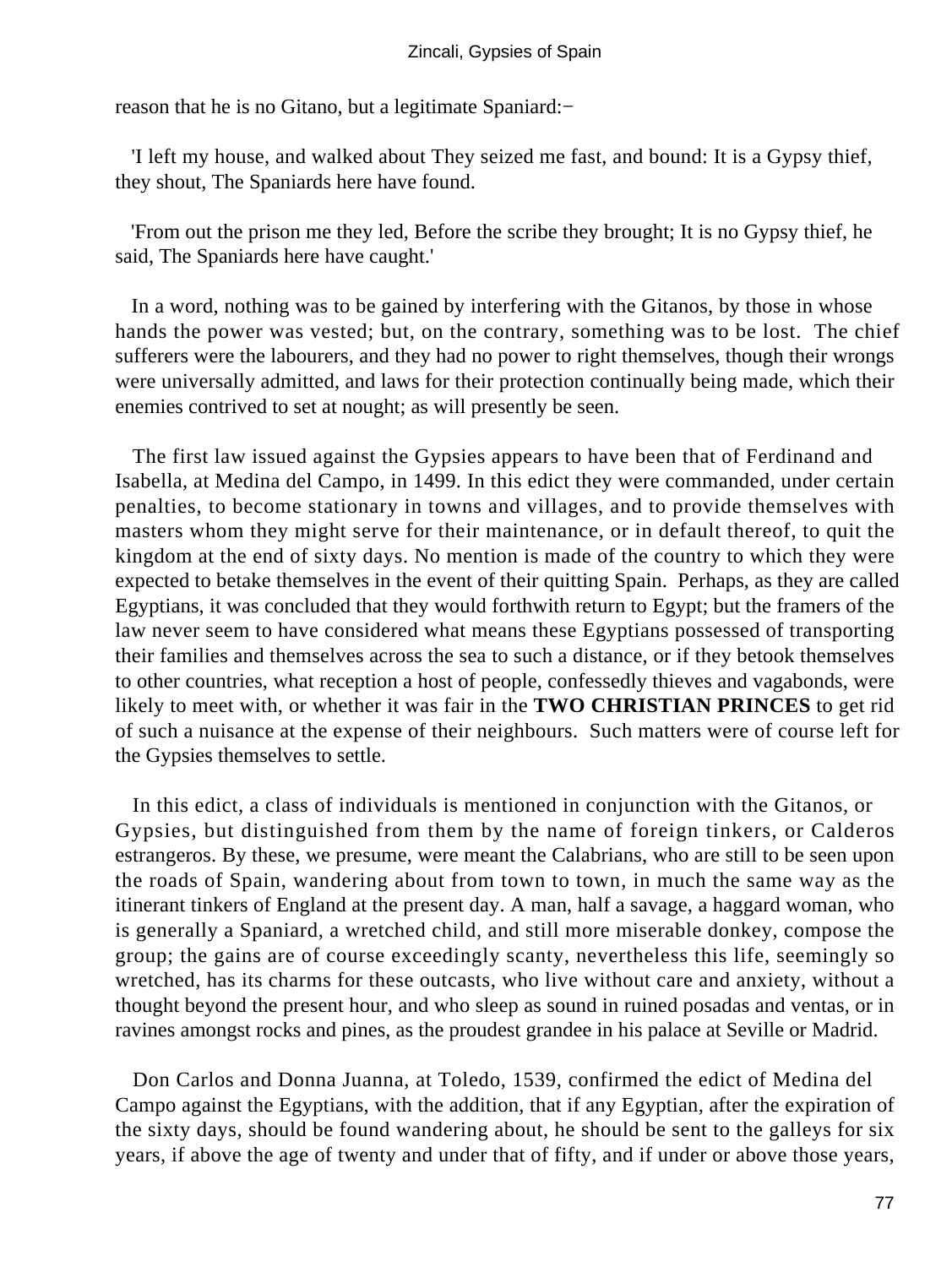punished as the preceding law provides.

 Philip the Second, at Madrid, 1586, after commanding that all the laws and edicts be observed, by which the Gypsies are forbidden to wander about, and commanded to establish themselves, ordains, with the view of restraining their thievish and cheating practices, that none of them be permitted to sell anything, either within or without fairs or markets, if not provided with a testimony signed by the notary public, to prove that they have a settled residence, and where it may be; which testimony must also specify and describe the horses, cattle, linen, and other things, which they carry forth for sale; otherwise they are to be punished as thieves, and what they attempt to sell considered as stolen property.

 Philip the Third, at Belem, in Portugal, 1619, commands all the Gypsies of the kingdom to quit the same within the term of six months, and never to return, under pain of death; those who should wish to remain are to establish themselves in cities, towns, and villages, of one thousand families and upwards, and are not to be allowed the use of the dress, name, and language of Gypsies, **IN ORDER THAT, FORASMUCH AS THEY ARE NOT SUCH BY NATION, THIS NAME AND MANNER OF LIFE MAY BE FOR EVERMORE CONFOUNDED AND FORGOTTEN.** They are moreover forbidden, under the same penalty, to have anything to do with the buying or selling of cattle, whether great or small.

 The most curious portion of the above law is the passage in which these people are declared not to be Gypsies by nation. If they are not Gypsies, who are they then? Spaniards? If so, what right had the King of Spain to send the refuse of his subjects abroad, to corrupt other lands, over which he had no jurisdiction?

 The Moors were sent back to Africa, under some colour of justice, as they came originally from that part of the world; but what would have been said to such a measure, if the edict which banished them had declared that they were not Moors, but Spaniards?

 The law, moreover, in stating that they are not Gypsies by nation, seems to have forgotten that in that case it would be impossible to distinguish them from other Spaniards, so soon as they should have dropped the name, language, and dress of Gypsies. How, provided they were like other Spaniards, and did not carry the mark of another nation on their countenances, could it be known whether or not they obeyed the law, which commanded them to live only in populous towns or villages, or how could they be detected in the buying or selling of cattle, which the law forbids them under pain of death?

 The attempt to abolish the Gypsy name and manner of life might have been made without the assertion of a palpable absurdity.

 Philip the Fourth, May 8, 1633, after reference to the evil lives and want of religion of the Gypsies, and the complaints made against them by prelates and others, declares 'that the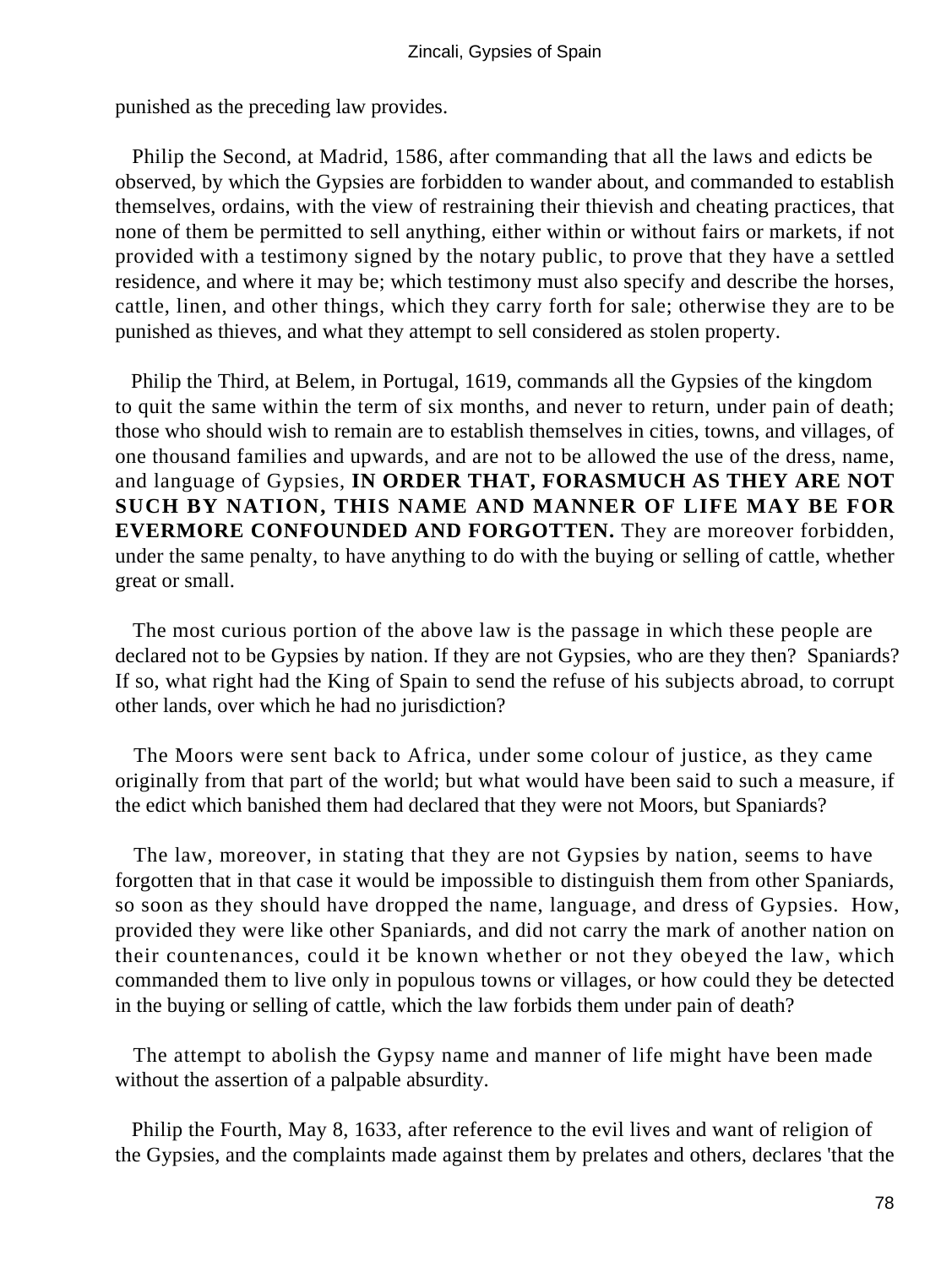laws hitherto adopted since the year 1499, have been inefficient to restrain their excesses; that they are not Gypsies by origin or nature, but have adopted this form of life'; and then, after forbidding them, according to custom, the dress and language of Gypsies, under the usual severe penalties, he ordains:−

 '1st. That under the same penalties, the aforesaid people shall, within two months, leave the quarters (barrios) where they now live with the denomination of Gitanos, and that they shall separate from each other, and mingle with the other inhabitants, and that they shall hold no more meetings, neither in public nor in secret; that the ministers of justice are to observe, with particular diligence, how they fulfil these commands, and whether they hold communication with each other, or marry amongst themselves; and how they fulfil the obligations of Christians by assisting at sacred worship in the churches; upon which latter point they are to procure information with all possible secrecy from the curates and clergy of the parishes where the Gitanos reside.

 '2ndly. And in order to extirpate, in every way, the name of Gitanos, we ordain that they be not called so, and that no one venture to call them so, and that such shall be esteemed a very heavy injury, and shall be punished as such, if proved, and that nought pertaining to the Gypsies, their name, dress, or actions, be represented, either in dances or in any other performance, under the penalty of two years' banishment, and a mulct of fifty thousand maravedis to whomsoever shall offend for the first time, and double punishment for the second.'

 The above two articles seem to have in view the suppression and breaking up of the Gypsy colonies established in the large towns, more especially the suburbs; farther on, mention is made of the wandering bands.

 '4thly. And forasmuch as we have understood that numerous Gitanos rove in bands through various parts of the kingdom, committing robberies in uninhabited places, and even invading some small villages, to the great terror and danger of the inhabitants, we give by this our law a general commission to all ministers of justice, whether appertaining to royal domains, lordships, or abbatial territories, that every one may, in his district, proceed to the imprisonment and chastisement of the delinquents, and may pass beyond his own jurisdiction in pursuit of them; and we also command all the ministers of justice aforesaid, that on receiving information that Gitanos or highwaymen are prowling in their districts, they do assemble at an appointed day, and with the necessary preparation of men and arms they do hunt down, take, and deliver them under a good guard to the nearest officer holding the royal commission.'

 Carlos the Second followed in the footsteps of his predecessors, with respect to the Gitanos. By a law of the 20th of November 1692, he inhibits the Gitanos from living in towns of less than one thousand heads of families (vecinos), and pursuing any trade or employment, save the cultivation of the ground; from going in the dress of Gypsies, or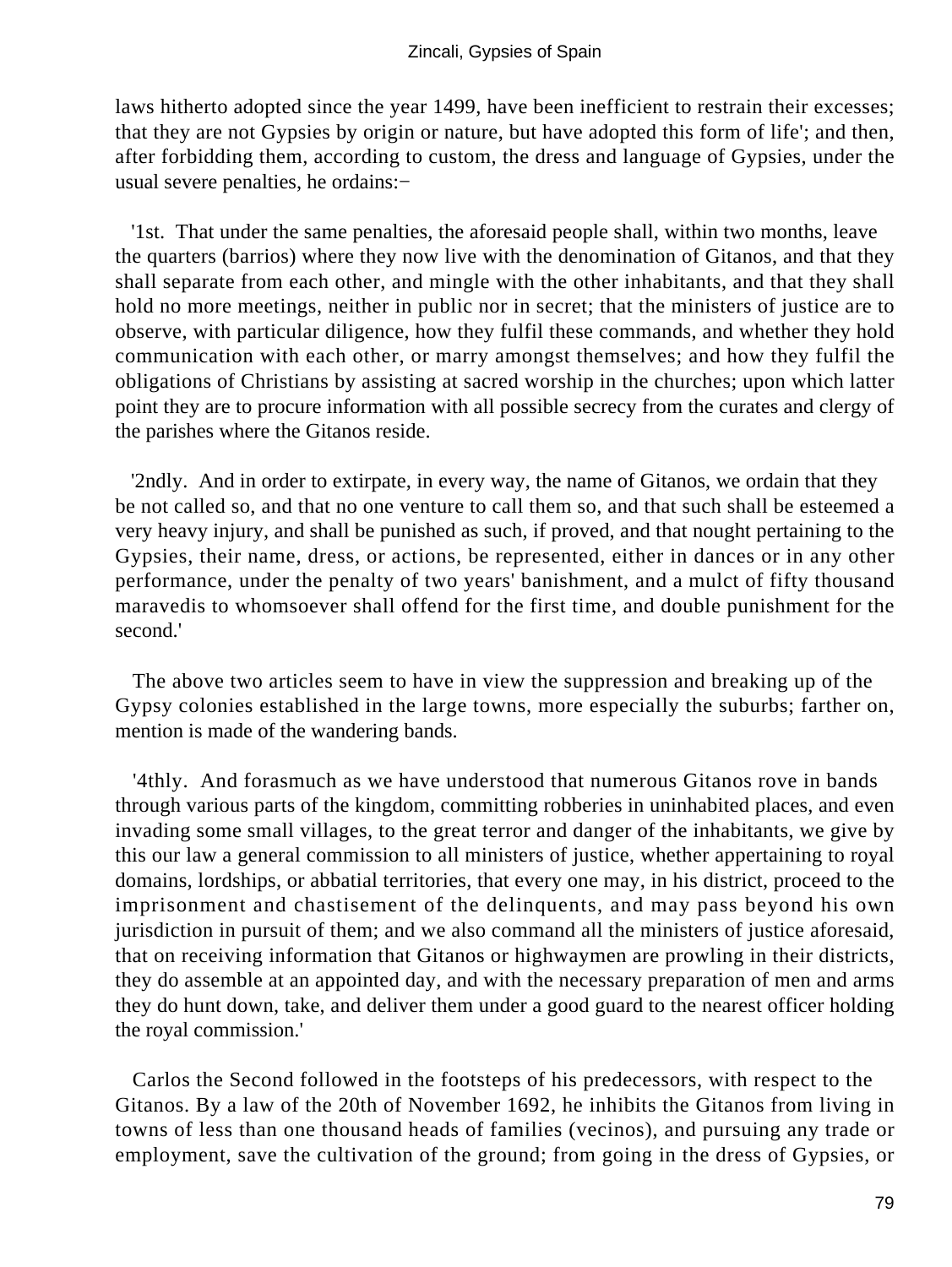speaking the language or gibberish which they use; from living apart in any particular quarter of the town; from visiting fairs with cattle, great or small, or even selling or exchanging such at any time, unless with the testimonial of the public notary, that they were bred within their own houses. By this law they are also forbidden to have firearms in their possession.

 So far from being abashed by this law, or the preceding one, the Gitanos seem to have increased in excesses of every kind. Only three years after (12th June 1695), the same monarch deemed it necessary to publish a new law for their persecution and chastisement. This law, which is exceedingly severe, consists of twenty−nine articles. By the fourth they are forbidden any other exercise or manner of life than that of the cultivation of the fields, in which their wives and children, if of competent age, are to assist them.

 Of every other office, employment, or commerce, they are declared incapable, and especially of being **BLACKSMITHS.**

 By the fifth, they are forbidden to keep horses or mares, either within or without their houses, or to make use of them in any way whatever, under the penalty of two months' imprisonment and the forfeiture of such animals; and any one lending them a horse or a mare is to forfeit the same, if it be found in their possession. They are declared only capable of keeping a mule, or some lesser beast, to assist them in their labour, or for the use of their families.

 By the twelfth, they are to be punished with six years in the galleys, if they leave the towns or villages in which they are located, and pass to others, or wander in the fields or roads; and they are only to be permitted to go out, in order to exercise the pursuit of husbandry. In this edict, particular mention is made of the favour and protection shown to the Gitanos, by people of various descriptions, by means of which they had been enabled to follow their manner of life undisturbed, and to baffle the severity of the laws:−

 'Article 16. − And because we understand that the continuance in these kingdoms of those who are called Gitanos has depended on the favour, protection, and assistance which they have experienced from persons of different stations, we do ordain, that whosoever, against whom shall be proved the fact of having, since the day of the publication hereof, favoured, received, or assisted the said Gitanos, in any manner whatever, whether within their houses or without, the said person, provided he is noble, shall be subjected to the fine of six thousand ducats, the half of which shall be applied to our treasury, and the other half to the expenses of the prosecution; and, if a plebeian, to a punishment of ten years in the galleys. And we declare, that in order to proceed to the infliction of such fine and punishment, the evidence of two respectable witnesses, without stain or suspicion, shall be esteemed legitimate and conclusive, although they depose to separate acts, or three depositions of the Gitanos themselves, **MADE UPON THE RACK,** although they relate to separate and different acts of abetting and harbouring.'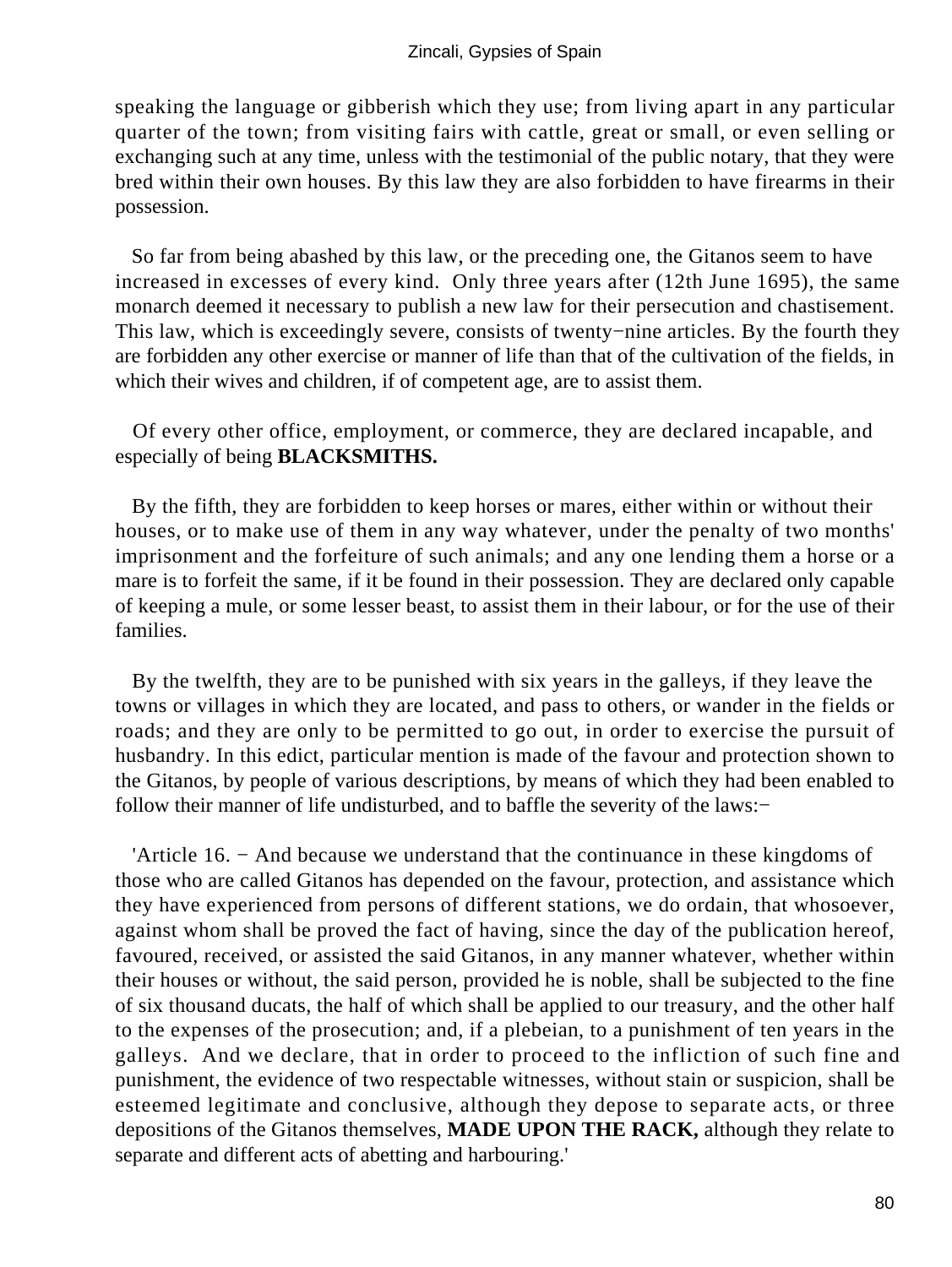The following article is curious, as it bears evidence to Gypsy craft and cunning:−

 'Article 18. − And whereas it is very difficult to prove against the Gitanos the robberies and delinquencies which they commit, partly because they happen in uninhabited places, but more especially on account of the **MALICE** and **CUNNING** with which they execute them; we do ordain, in order that they may receive the merited chastisement, that to convict, in these cases, those who are called Gitanos, the depositions of the persons whom they have robbed in uninhabited places shall be sufficient, provided there are at least two witnesses to one and the same fact, and these of good fame and reputation; and we also declare, that the **CORPUS DELICTI** may be proved in the same manner in these cases, in order that the culprits may be proceeded against, and condemned to the corresponding pains and punishments.'

 The council of Madrid published a schedule, 18th of August 1705, from which it appears that the villages and roads were so much infested by the Gitano race, that there was neither peace nor safety for labourers and travellers; the corregidors and justices are therefore exhorted to use their utmost endeavour to apprehend these outlaws, and to execute upon them the punishments enjoined by the preceding law. The ministers of justice are empowered to fire upon them as public enemies, wherever they meet them, in case of resistance or refusal to deliver up the arms they carry about them.

 Philip the Fifth, by schedule, October 1st, 1726, forbade any complaints which the Gitanos might have to make against the inferior justices being heard in the higher tribunals, and, on that account, banished all the Gypsy women from Madrid, and, indeed, from all towns where royal audiences were held, it being the custom of the women to flock up to the capital from the small towns and villages, under pretence of claiming satisfaction for wrongs inflicted upon their husbands and relations, and when there to practise the art of divination, and to sing obscene songs through the streets; by this law, also, the justices are particularly commanded not to permit the Gitanos to leave their places of domicile, except in cases of very urgent necessity.

 This law was attended with the same success as the others; the Gitanos left their places of domicile whenever they thought proper, frequented the various fairs, and played off their jockey tricks as usual, or traversed the country in armed gangs, plundering the small villages, and assaulting travellers.

 The same monarch, in October, published another law against them, from St. Lorenzo, of the Escurial. From the words of this edict, and the measures resolved upon, the reader may form some idea of the excesses of the Gitanos at this period. They are to be hunted down with fire and sword, and even the sanctity of the temples is to be invaded in their pursuit, and the Gitanos dragged from the horns of the altar, should they flee thither for refuge. It was impossible, in Spain, to carry the severity of persecution farther, as the very parricide was in perfect safety, could he escape to the church. Here follows part of this law:−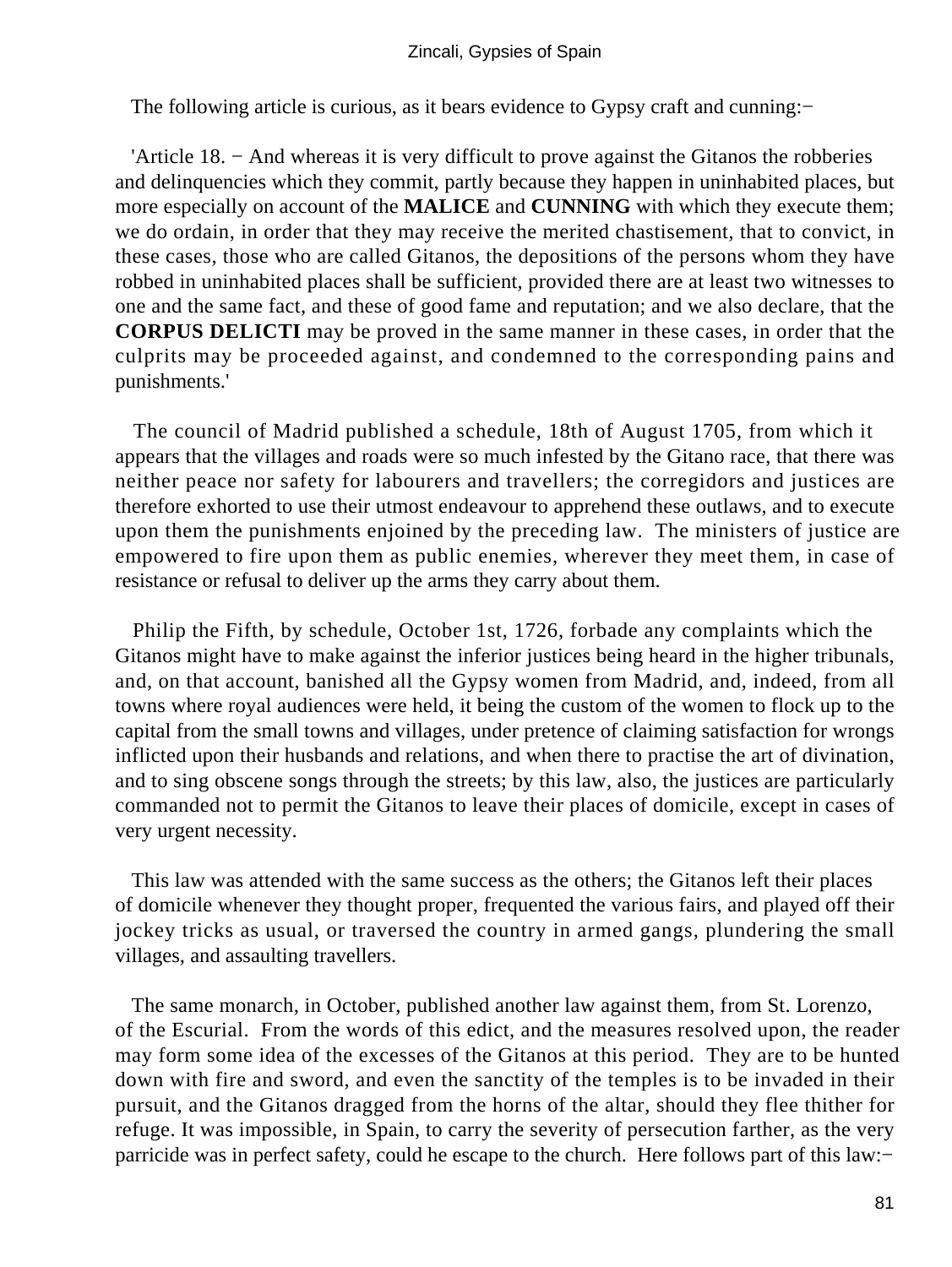'I have resolved that all the lord−lieutenants, intendants, and corregidors shall publish proclamations, and fix edicts, to the effect that all the Gitanos who are domiciled in the cities and towns of their jurisdiction shall return within the space of fifteen days to their places of domicile, under penalty of being declared, at the expiration of that term, as public banditti, subject to be fired at in the event of being found with arms, or without them, beyond the limits of their places of domicile; and at the expiration of the term aforesaid, the lord−lieutenants, intendants, and corregidors are strictly commanded, that either they themselves, or suitable persons deputed by them, march out with armed soldiery, or if there be none at hand, with the militias, and their officers, accompanied by the horse rangers, destined for the protection of the revenue, for the purpose of scouring the whole district within their jurisdiction, making use of all possible diligence to apprehend such Gitanos as are to be found on the public roads and other places beyond their domiciliary bounds, and to inflict upon them the penalty of death, for the mere act of being found.

 'And in the event of their taking refuge in sacred places, they are empowered to drag them forth, and conduct them to the neighbouring prisons and fortresses, and provided the ecclesiastical judges proceed against the secular, in order that they be restored to the church, they are at liberty to avail themselves of the recourse to force, countenanced by laws declaring, even as I now declare, that all the Gitanos who shall leave their allotted places of abode, are to be held as incorrigible rebels, and enemies of the public peace.'

 From this period, until the year 1780, various other laws and schedules were directed against the Gitanos, which, as they contain nothing very new or remarkable, we may be well excused from particularising. In 1783, a law was passed by the government, widely differing in character from any which had hitherto been enacted in connection with the Gitano caste or religion in Spain.

## **CHAPTER XII**

**CARLOS TERCERO,** or Charles the Third, ascended the throne of Spain in the year 1759, and died in 1788. No Spanish monarch has left behind a more favourable impression on the minds of the generality of his countrymen; indeed, he is the only one who is remembered at all by all ranks and conditions; − perhaps he took the surest means for preventing his name being forgotten, by erecting a durable monument in every large town, − we do not mean a pillar surmounted by a statue, or a colossal figure on horseback, but some useful and stately public edifice. All the magnificent modern buildings which attract the eye of the traveller in Spain, sprang up during the reign of Carlos Tercero, − for example, the museum at Madrid, the gigantic tobacco fabric at Seville, – half fortress, half manufactory, − and the Farol, at Coruna. We suspect that these erections, which speak to the eye, have gained him far greater credit amongst Spaniards than the support which he afforded to liberal opinions, which served to fan the flame of insurrection in the new world, and eventually lost for Spain her transatlantic empire.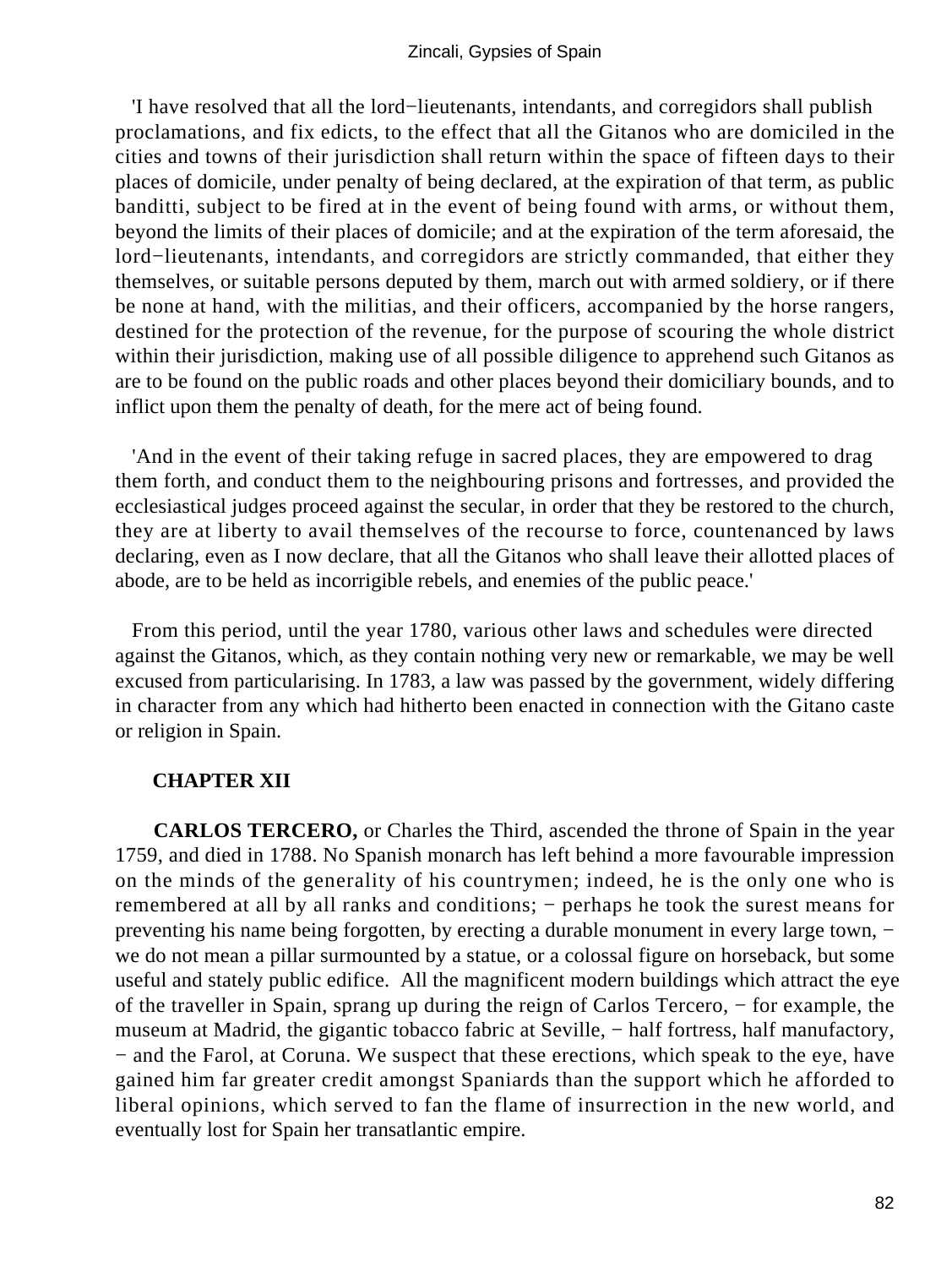We have said that he left behind him a favourable impression amongst the generality of his countrymen; by which we mean the great body found in every nation, who neither think nor reason, – for there are amongst the Spaniards not a few who deny that any of his actions entitle him to the gratitude of the nation. 'All his thoughts,' say they, 'were directed to hunting − and hunting alone; and all the days of the year he employed himself either in hunting or in preparation for the sport. In one expedition, in the parks of the Pardo, he spent several millions of reals. The noble edifices which adorn Spain, though built by his orders, are less due to his reign than to the anterior one, − to the reign of Ferdinand the Sixth, who left immense treasures, a small portion of which Carlos Tercero devoted to these purposes, squandering away the remainder. It is said that Carlos Tercero was no friend to superstition; yet how little did Spain during his time gain in religious liberty! The great part of the nation remained intolerant and theocratic as before, the other and smaller section turned philosophic, but after the insane manner of the French revolutionists, intolerant in its incredulity, and believing more in the **ENCYCLOPEDIE** than in the Gospel of the Nazarene.' (41)

 We should not have said thus much of Carlos Tercero, whose character has been extravagantly praised by the multitude, and severely criticised by the discerning few who look deeper than the surface of things, if a law passed during his reign did not connect him intimately with the history of the Gitanos, whose condition to a certain extent it has already altered, and over whose future destinies there can be no doubt that it will exert considerable influence. Whether Carlos Tercero had anything farther to do with its enactment than subscribing it with his own hand, is a point difficult to determine; the chances are that he had not; there is damning evidence to prove that in many respects he was a mere Nimrod, and it is not probable that such a character would occupy his thoughts much with plans for the welfare of his people, especially such a class as the Gitanos, however willing to build public edifices, gratifying to his vanity, with the money which a provident predecessor had amassed.

 The law in question is dated 19th September 1783. It is entitled, 'Rules for repressing and chastising the vagrant mode of life, and other excesses, of those who are called Gitanos.' It is in many respects widely different from all the preceding laws, and on that account we have separated it from them, deeming it worthy of particular notice. It is evidently the production of a comparatively enlightened spirit, for Spain had already begun to emerge from the dreary night of monachism and bigotry, though the light which beamed upon her was not that of the Gospel, but of modern philosophy. The spirit, however, of the writers of the **ENCYCLOPEDIE** is to be preferred to that of **TORQUEMADA AND MONCADA,** and however deeply we may lament the many grievous omissions in the law of Carlos Tercero (for no provision was made for the spiritual instruction of the Gitanos), we prefer it in all points to that of Philip the Third, and to the law passed during the reign of that unhappy victim of monkish fraud, perfidy, and poison, Charles the Second.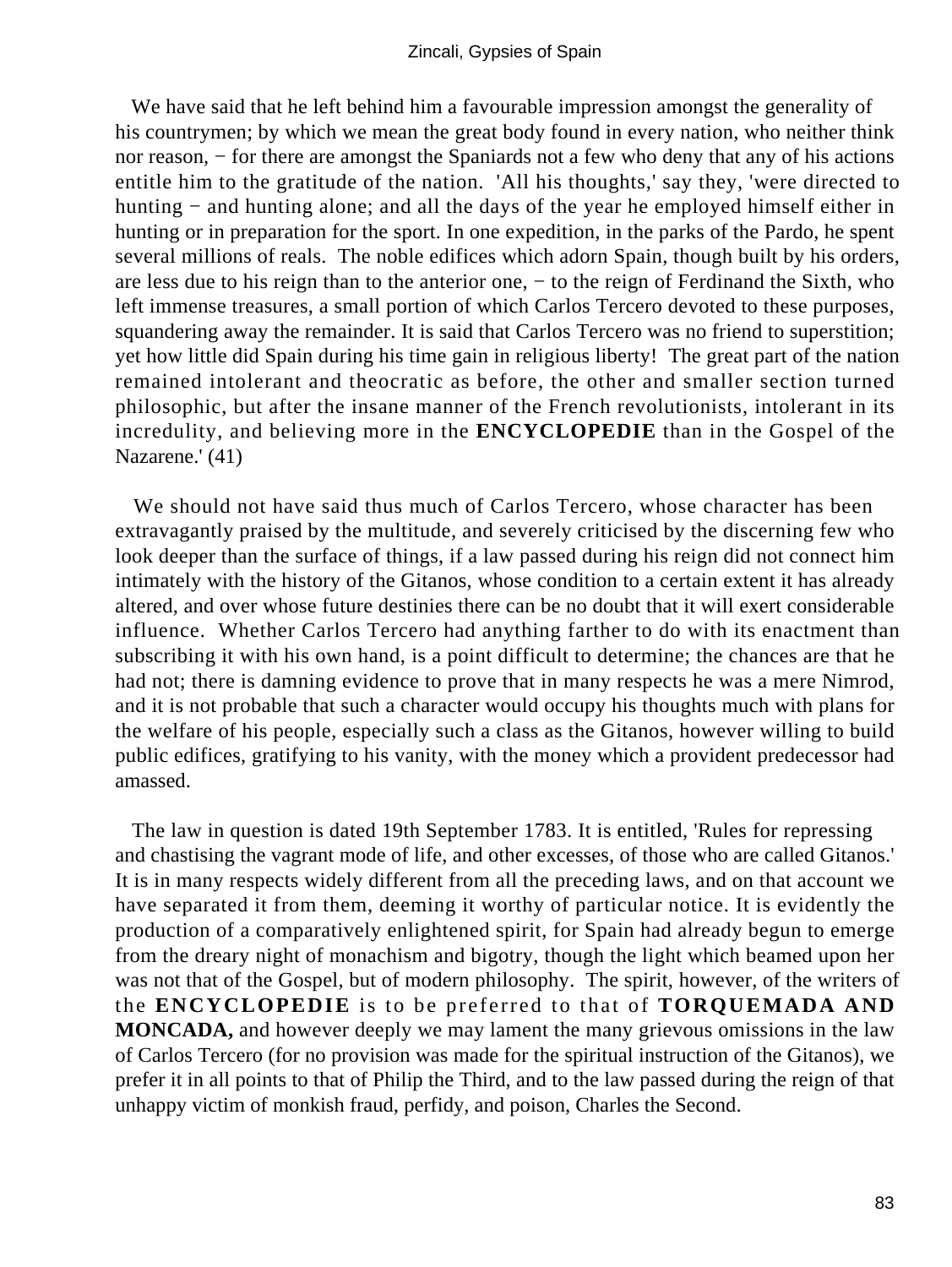Whoever framed the law of Carlos Tercero with respect to the Gitanos, had sense enough to see that it would be impossible to reclaim and bring them within the pale of civilised society by pursuing the course invariably adopted on former occasions − to see that all the menacing edicts for the last three hundred years, breathing a spirit of blood and persecution, had been unable to eradicate Gitanismo from Spain; but on the contrary, had rather served to extend it. Whoever framed this law was, moreover, well acquainted with the manner of administering justice in Spain, and saw the folly of making statutes which were never put into effect. Instead, therefore, of relying on corregidors and alguazils for the extinction of the Gypsy sect, the statute addresses itself more particularly to the Gitanos themselves, and endeavours to convince them that it would be for their interest to renounce their much cherished Gitanismo. Those who framed the former laws had invariably done their best to brand this race with infamy, and had marked out for its members, in the event of abandoning their Gypsy habits, a life to which death itself must have been preferable in every respect. They were not to speak to each other, nor to intermarry, though, as they were considered of an impure caste, it was scarcely to be expected that the other Spaniards would form with them relations of love or amity, and they were debarred the exercise of any trade or occupation but hard labour, for which neither by nature nor habit they were at all adapted. The law of Carlos Tercero, on the contrary, flung open to them the whole career of arts and sciences, and declared them capable of following any trade or profession to which they might please to addict themselves. Here follow extracts from the above−mentioned law:−

 'Art. 1. I declare that those who go by the name of Gitanos are not so by origin or nature, nor do they proceed from any infected root.

 '2. I therefore command that neither they, nor any one of them shall use the language, dress, or vagrant kind of life which they have followed unto the present time, under the penalties here below contained.

 '3. I forbid all my vassals, of whatever state, class, and condition they may be, to call or name the above−mentioned people by the names of Gitanos, or new Castilians, under the same penalties to which those are subject who injure others by word or writing.

 '5. It is my will that those who abandon the said mode of life, dress, language, or jargon, be admitted to whatever offices or employments to which they may apply themselves, and likewise to any guilds or communities, without any obstacle or contradiction being offered to them, or admitted under this pretext within or without courts of law.

 '6. Those who shall oppose and refuse the admission of this class of reclaimed people to their trades and guilds shall be mulcted ten ducats for the first time, twenty for the second, and a double quantity for the third; and during the time they continue in their opposition they shall be prohibited from exercising the same trade, for a certain period, to be determined by the judge, and proportioned to the opposition which they display.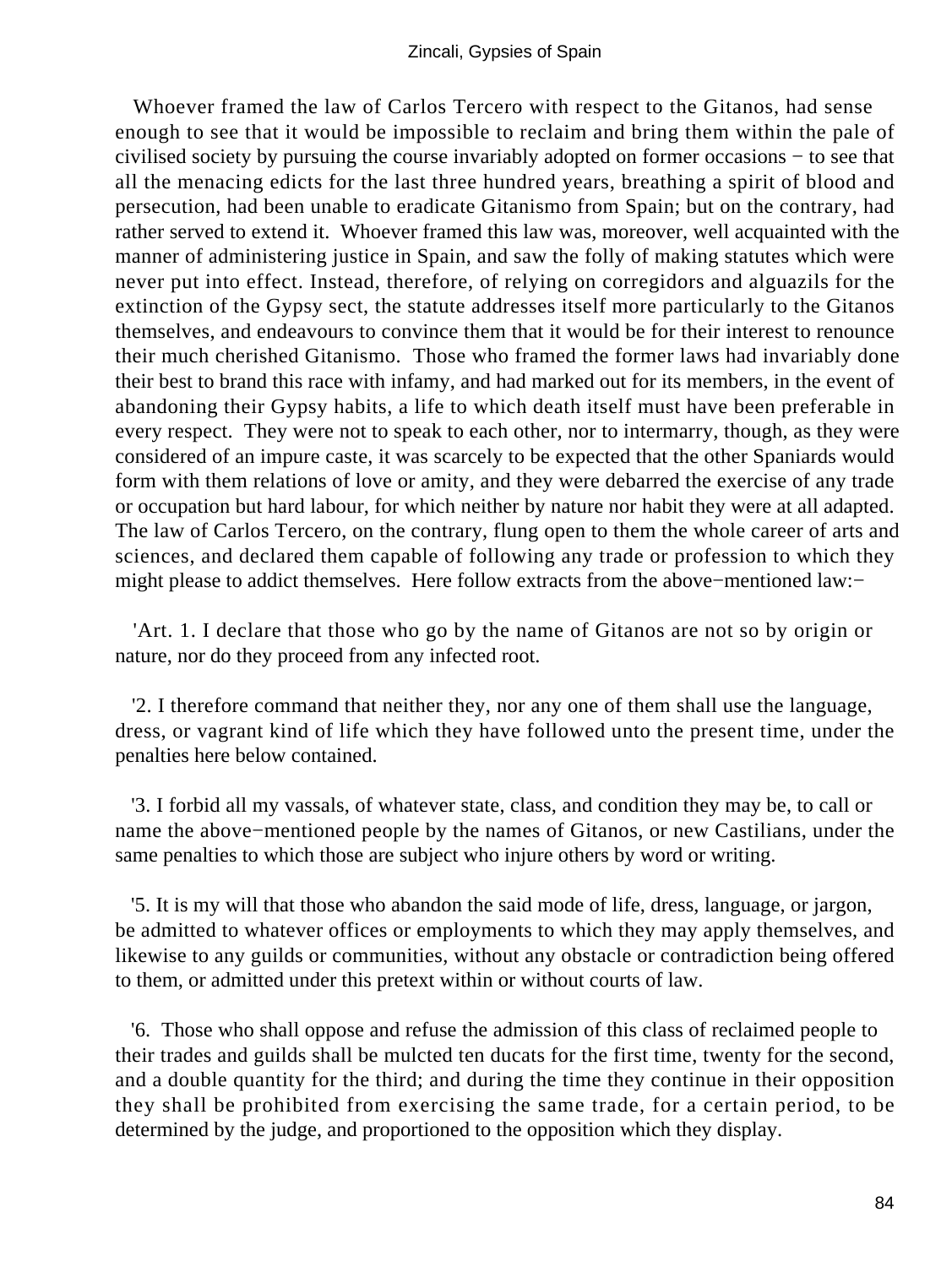'7. I grant the term of ninety days, to be reckoned from the publication of this law in the principal town of every district, in order that all the vagabonds of this and any other class may retire to the towns and villages where they may choose to locate themselves, with the exception, for the present, of the capital and the royal residences, in order that, abandoning the dress, language, and behaviour of those who are called Gitanos, they may devote themselves to some honest office, trade, or occupation, it being a matter of indifference whether the same be connected with labour or the arts.

 '8. It will not be sufficient for those who have been formerly known to follow this manner of life to devote themselves solely to the occupation of shearing and clipping animals, nor to the traffic of markets and fairs, nor still less to the occupation of keepers of inns and ventas in uninhabited places, although they may be innkeepers within towns, which employment shall be considered as sufficient, provided always there be no well−founded indications of their being delinquents themselves, or harbourers of such people.

 '9. At the expiration of ninety days, the justices shall proceed against the disobedient in the following manner:− Those who, having abandoned the dress, name, language or jargon, association, and manners of Gitanos, and shall have moreover chosen and established a domicile, but shall not have devoted themselves to any office or employment, though it be only that of day−labourers, shall be considered as vagrants, and be apprehended and punished according to the laws in force against such people without any distinction being made between them and the other vassals.

 '10. Those who henceforth shall commit any crimes, having abandoned the language, dress, and manners of Gitanos, chosen a domicile, and applied themselves to any office, shall be prosecuted and chastised like others guilty of the same crimes, without any difference being made between them.

 '11. But those who shall have abandoned the aforesaid dress, language and behaviour, and those who, pretending to speak and dress like the other vassals, and even to choose a domiciliary residence, shall continue to go forth, wandering about the roads and uninhabited places, although it be with the pretext of visiting markets and fairs, such people shall be pursued and taken by the justices, and a list of them formed, with their names and appellations, age, description, with the places where they say they reside and were born.

 '16. I, however, except from punishment the children and young people of both sexes who are not above sixteen years of age.

 '17. Such, although they may belong to a family, shall be separated from their parents who wander about and have no employment, and shall be destined to learn something, or shall be placed out in hospices or houses of instruction.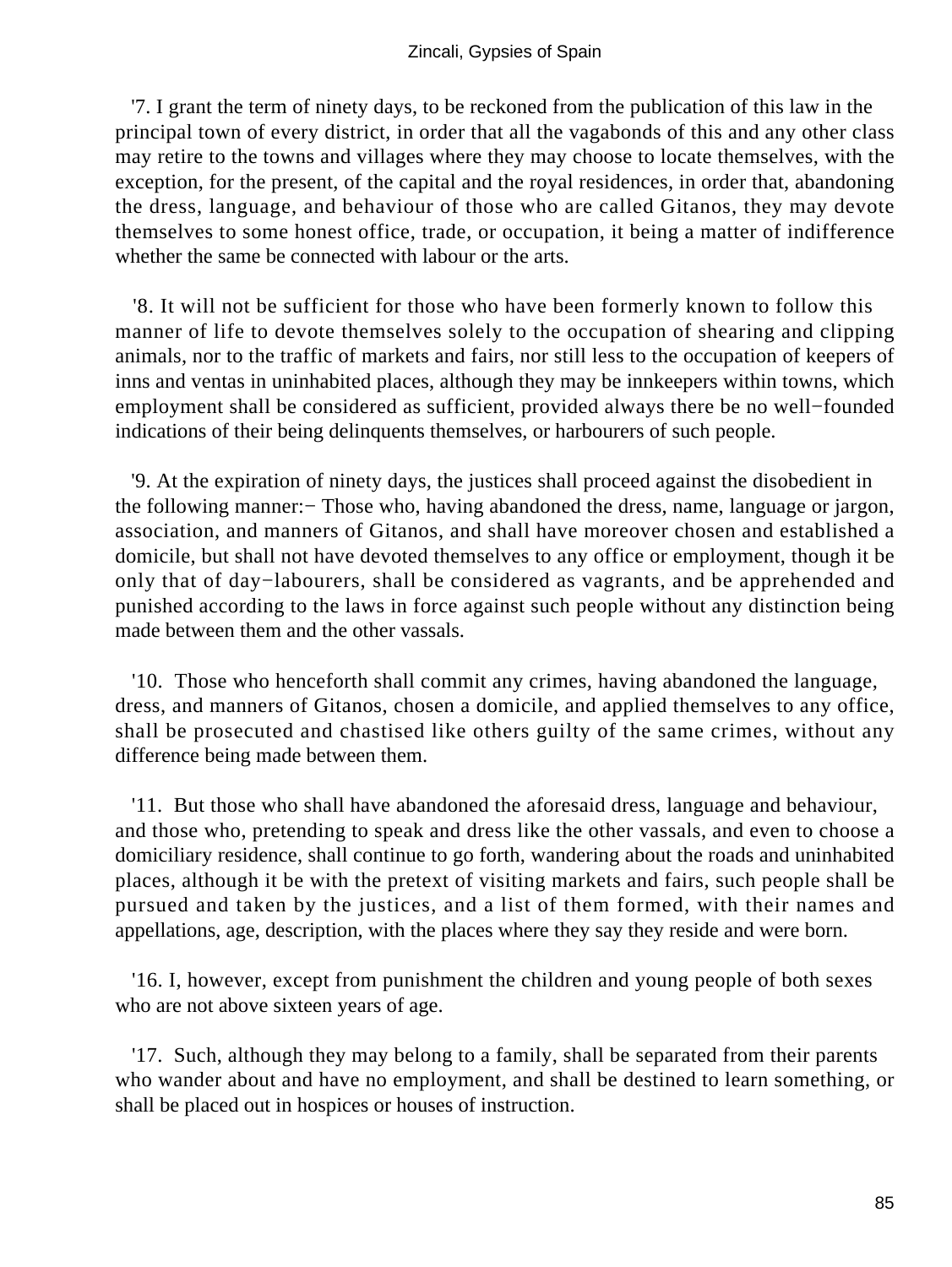'20. When the register of the Gitanos who have proved disobedient shall have taken place, it shall be notified and made known to them, that in case of another relapse, the punishment of death shall be executed upon them without remission, on the examination of the register, and proof being adduced that they have returned to their former life.'

 What effect was produced by this law, and whether its results at all corresponded to the views of those who enacted it, will be gathered from the following chapters of this work, in which an attempt will be made to delineate briefly the present condition of the Gypsies in Spain.

## THE **ZINCALI − PART II**

## **CHAPTER I**

**ABOUT** twelve in the afternoon of the 6th of January 1836, I crossed the bridge of the Guadiana, a boundary river between Portugal and Spain, and entered Badajoz, a strong town in the latter kingdom, containing about eight thousand inhabitants, supposed to have been founded by the Romans. I instantly returned thanks to God for having preserved me in a journey of five days through the wilds of the Alemtejo, the province of Portugal the most infested by robbers and desperate characters, which I had traversed with no other human companion than a lad, almost an idiot, who was to convey back the mules which had brought me from Aldea Gallega. I intended to make but a short stay, and as a diligence would set out for Madrid the day next but one to my arrival, I purposed departing therein for the capital of Spain.

 I was standing at the door of the inn where I had taken up my temporary abode; the weather was gloomy, and rain seemed to be at hand; I was thinking on the state of the country I had just entered, which was involved in bloody anarchy and confusion, and where the ministers of a religion falsely styled Catholic and Christian were blowing the trump of war, instead of preaching the love−engendering words of the blessed Gospel.

 Suddenly two men, wrapped in long cloaks, came down the narrow and almost deserted street; they were about to pass, and the face of the nearest was turned full towards me; I knew to whom the countenance which he displayed must belong, and I touched him on the arm. The man stopped, and likewise his companion; I said a certain word, to which, after an exclamation of surprise, he responded in the manner I expected. The men were Gitanos or Gypsies, members of that singular family or race which has diffused itself over the face of the civilised globe, and which, in all lands, has preserved more or less its original customs and its own peculiar language.

 We instantly commenced discoursing in the Spanish dialect of this language, with which I was tolerably well acquainted. I asked my two newly−made acquaintances whether there were many of their race in Badajoz and the vicinity: they informed me that there were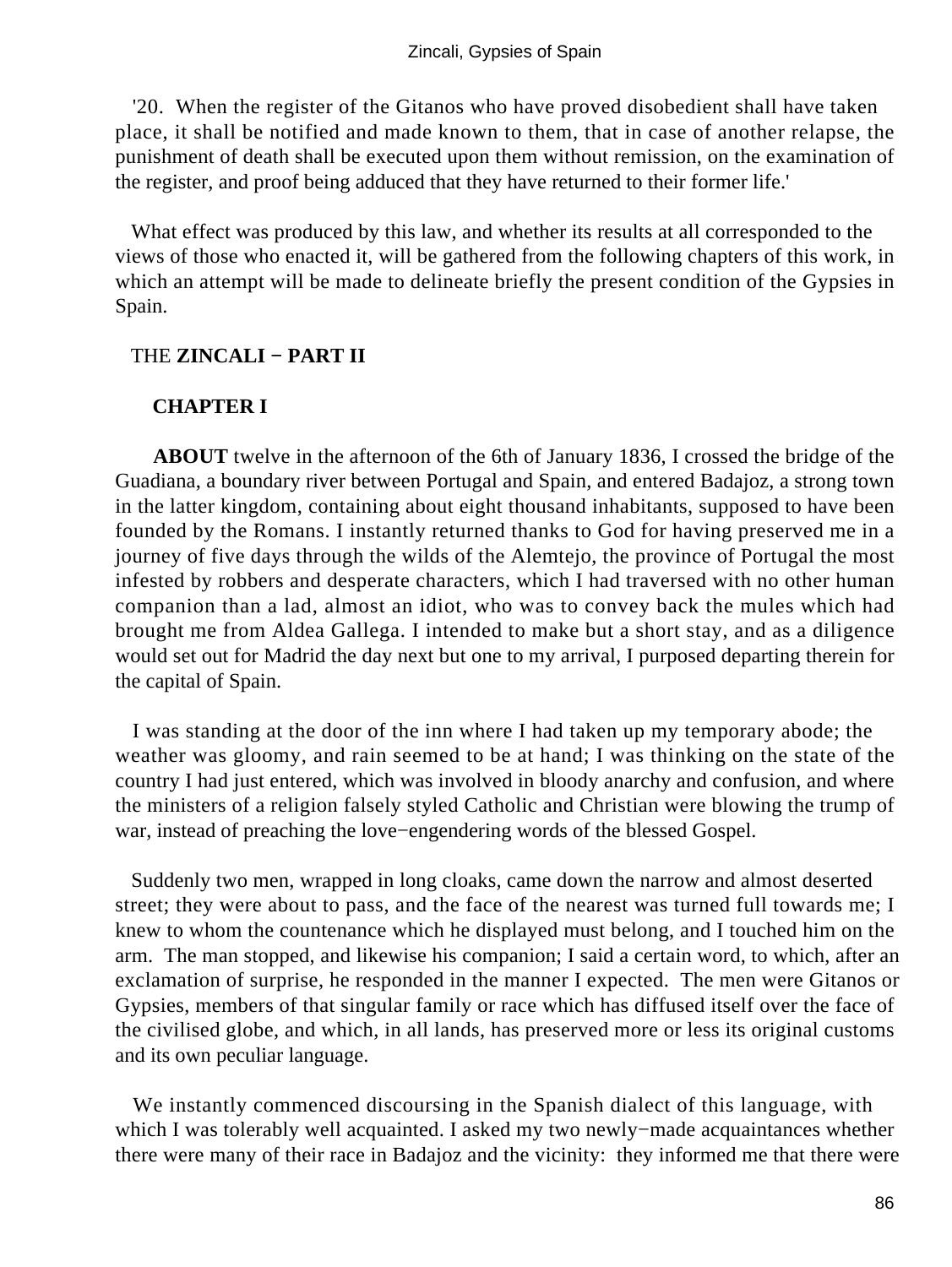eight or ten families in the town, and that there were others at Merida, a town about six leagues distant. I inquired by what means they lived, and they replied that they and their brethren principally gained a livelihood by trafficking in mules and asses, but that all those in Badajoz were very poor, with the exception of one man, who was exceedingly **BALBALO,** or rich, as he was in possession of many mules and other cattle. They removed their cloaks for a moment, and I found that their under−garments were rags.

 They left me in haste, and went about the town informing the rest that a stranger had arrived who spoke Rommany as well as themselves, who had the face of a Gitano, and seemed to be of the 'errate,' or blood. In less than half an hour the street before the inn was filled with the men, women, and children of Egypt. I went out amongst them, and my heart sank within me as I surveyed them: so much vileness, dirt, and misery I had never seen amongst a similar number of human beings; but worst of all was the evil expression of their countenances, which spoke plainly that they were conversant with every species of crime, and it was not long before I found that their countenances did not belie them. After they had asked me an infinity of questions, and felt my hands, face, and clothes, they retired to their own homes.

 That same night the two men of whom I have already particularly spoken came to see me. They sat down by the brasero in the middle of the apartment, and began to smoke small paper cigars. We continued for a considerable time in silence surveying each other. Of the two Gitanos one was an elderly man, tall and bony, with lean, skinny, and whimsical features, though perfectly those of a Gypsy; he spoke little, and his expressions were generally singular and grotesque. His companion, who was the man whom I had first noticed in the street, differed from him in many respects; he could be scarcely thirty, and his figure, which was about the middle height, was of Herculean proportions; shaggy black hair, like that of a wild beast, covered the greatest part of his immense head; his face was frightfully seamed with the small−pox, and his eyes, which glared like those of ferrets, peered from beneath bushy eyebrows; he wore immense moustaches, and his wide mouth was garnished with teeth exceedingly large and white. There was one peculiarity about him which must not be forgotten: his right arm was withered, and hung down from his shoulder a thin sapless stick, which contrasted strangely with the huge brawn of the left. A figure so perfectly wild and uncouth I had scarcely ever before seen. He had now flung aside his cloak, and sat before me gaunt in his rags and nakedness. In spite of his appearance, however, he seemed to be much the most sensible of the two; and the conversation which ensued was carried on chiefly between him and myself. This man, whom I shall call the first Gypsy, was the first to break silence; and he thus addressed me, speaking in Spanish, broken with words of the Gypsy tongue:−

**FIRST GYPSY.** – 'Arromali (in truth), I little thought when I saw the errano standing by the door of the posada that I was about to meet a brother − one too who, though well dressed, was not ashamed to speak to a poor Gitano; but tell me, I beg you, brother, from whence you come; I have heard that you have just arrived from Laloro, but I am sure you are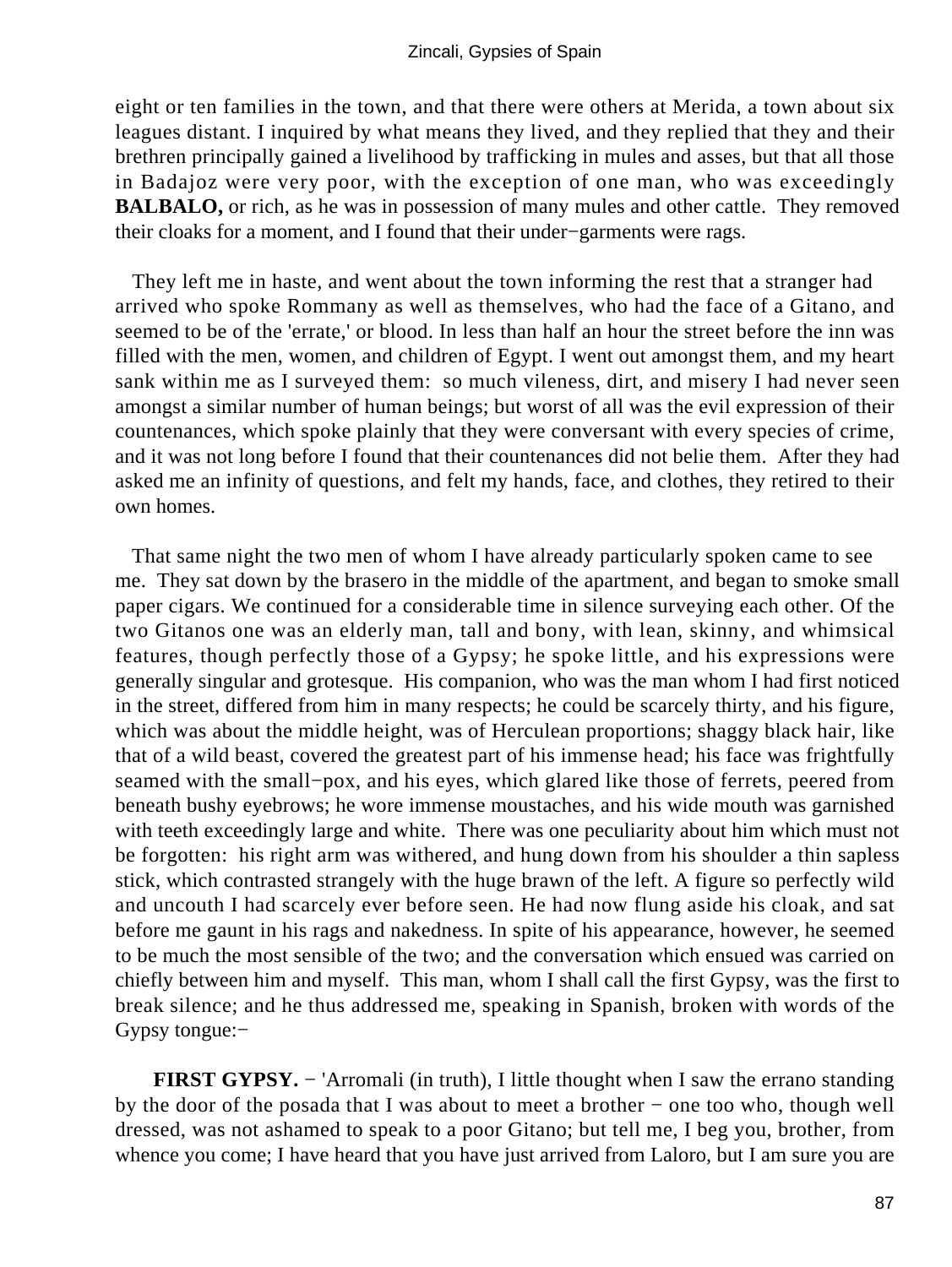no Portuguese; the Portuguese are very different from you; I know it, for I have been in Laloro; I rather take you to be one of the Corahai, for I have heard say that there is much of our blood there. You are a Corahano, are you not?'

**MYSELF.** − 'I am no Moor, though I have been in the country. I was born in an island in the West Sea, called England, which I suppose you have heard spoken of.'

**FIRST GYPSY.** – 'Yes, yes, I have a right to know something of the English. I was born in this foros, and remember the day when the English hundunares clambered over the walls, and took the town from the Gabine: well do I remember that day, though I was but a child; the streets ran red with blood and wine! Are there Gitanos then amongst the English?'

**MYSELF.** – 'There are numbers, and so there are amongst most nations of the world.'

**SECOND GYPSY.** – 'Vaya! And do the English Calore gain their bread in the same way as those of Spain? Do they shear and trim? Do they buy and change beasts, and (lowering his voice) do they now and then chore a gras?' (42)

**MYSELF.** – 'They do most of these things: the men frequent fairs and markets with horses, many of which they steal; and the women tell fortunes and perform all kinds of tricks, by which they gain more money than their husbands.'

**FIRST GYPSY.** – 'They would not be callees if they did not: I have known a Gitana gain twenty ounces of gold, by means of the hokkano baro, in a few hours, whilst the silly Gypsy, her husband, would be toiling with his shears for a fortnight, trimming the horses of the Busne, and yet not be a dollar richer at the end of the time.'

**MYSELF.** – 'You seem wretchedly poor. Are you married?'

**FIRST GYPSY.** − 'I am, and to the best−looking and cleverest callee in Badajoz; nevertheless we have never thriven since the day of our marriage, and a curse seems to rest upon us both. Perhaps I have only to thank myself; I was once rich, and had never less than six borricos to sell or exchange, but the day before my marriage I sold all I possessed, in order to have a grand fiesta. For three days we were merry enough; I entertained every one who chose to come in, and flung away my money by handfuls, so that when the affair was over I had not a cuarto in the world; and the very people who had feasted at my expense refused me a dollar to begin again, so we were soon reduced to the greatest misery. True it is, that I now and then shear a mule, and my wife tells the bahi (fortune) to the servant−girls, but these things stand us in little stead: the people are now very much on the alert, and my wife, with all her knowledge, has been unable to perform any grand trick which would set us up at once. She wished to come to see you, brother, this night, but was ashamed, as she has no more clothes than myself. Last summer our distress was so great that we crossed the frontier into Portugal: my wife sung, and I played the guitar, for though I have but one arm,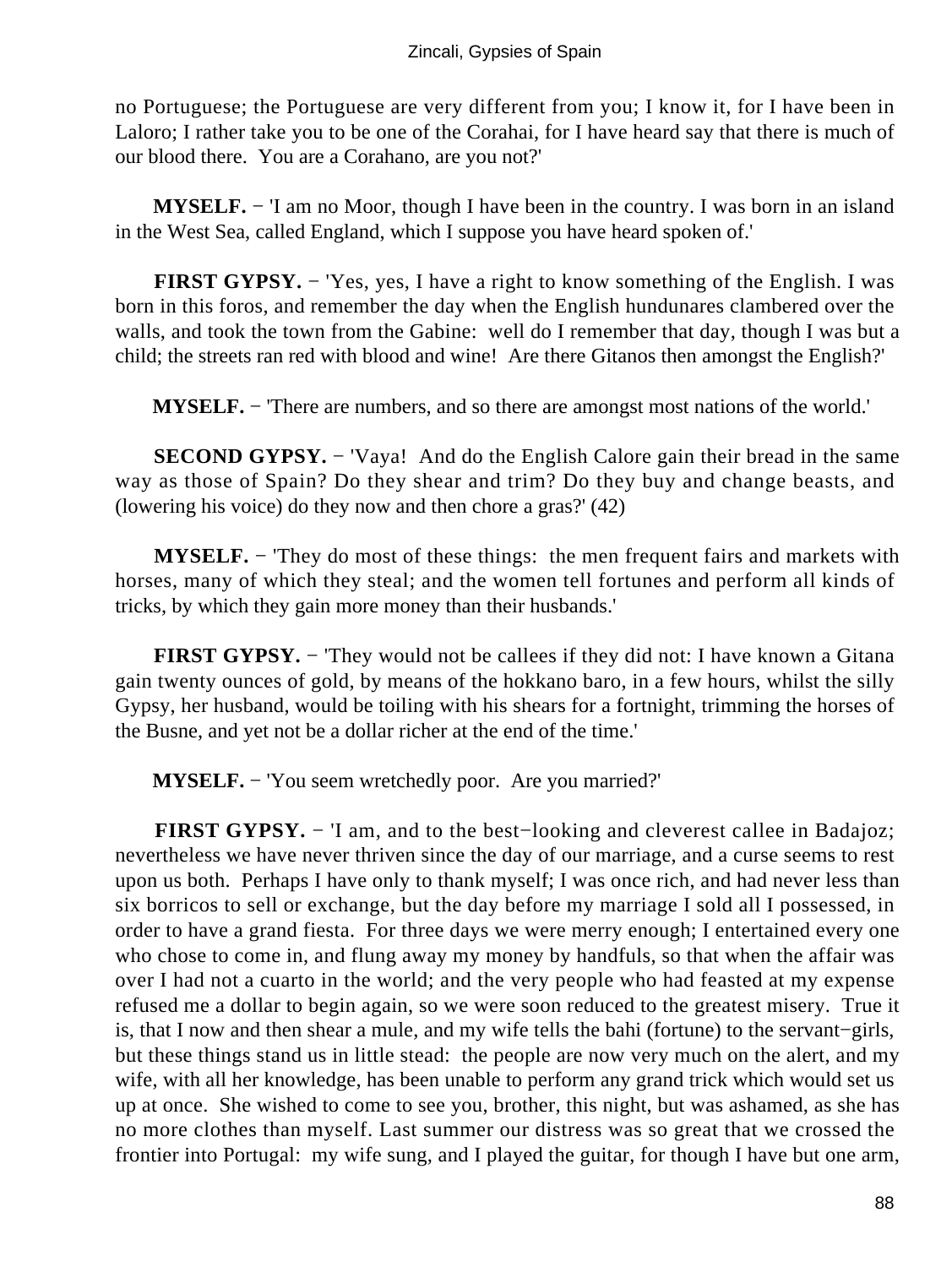and that a left one, I have never felt the want of the other. At Estremoz I was cast into prison as a thief and vagabond, and there I might have remained till I starved with hunger. My wife, however, soon got me out: she went to the lady of the corregidor, to whom she told a most wonderful bahi, promising treasures and titles, and I wot not what; so I was set at liberty, and returned to Spain as quick as I could.'

**MYSELF.** – 'Is it not the custom of the Gypsies of Spain to relieve each other in distress? − it is the rule in other countries.'

**FIRST GYPSY.** − 'El krallis ha nicobado la liri de los Cales − (The king has destroyed the law of the Gypsies); we are no longer the people we were once, when we lived amongst the sierras and deserts, and kept aloof from the Busne; we have lived amongst the Busne till we are become almost like them, and we are no longer united, ready to assist each other at all times and seasons, and very frequently the Gitano is the worst enemy of his brother.'

**MYSELF.** − 'The Gitanos, then, no longer wander about, but have fixed residences in the towns and villages?'

**FIRST GYPSY.** – 'In the summer time a few of us assemble together, and live about amongst the plains and hills, and by doing so we frequently contrive to pick up a horse or a mule for nothing, and sometimes we knock down a Busne, and strip him, but it is seldom we venture so far. We are much looked after by the Busne, who hold us in great dread, and abhor us. Sometimes, when wandering about, we are attacked by the labourers, and then we defend ourselves as well as we can. There is no better weapon in the hands of a Gitano than his «cachas,» or shears, with which he trims the mules. I once snipped off the nose of a Busne, and opened the greater part of his cheek in an affray up the country near Trujillo.'

**MYSELF.** – 'Have you travelled much about Spain?'

**FIRST GYPSY.** – 'Very little; I have never been out of this province of Estremadura, except last year, as I told you, into Portugal. When we wander we do not go far, and it is very rare that we are visited by our brethren of other parts. I have never been in Andalusia, but I have heard say that the Gitanos are many in Andalusia, and are more wealthy than those here, and that they follow better the Gypsy law.'

**MYSELF.** − 'What do you mean by the Gypsy law?'

**FIRST GYPSY.** – 'Wherefore do you ask, brother? You know what is meant by the law of the Cales better even than ourselves.'

**MYSELF.** − 'I know what it is in England and in Hungary, but I can only give a guess as to what it is in Spain.'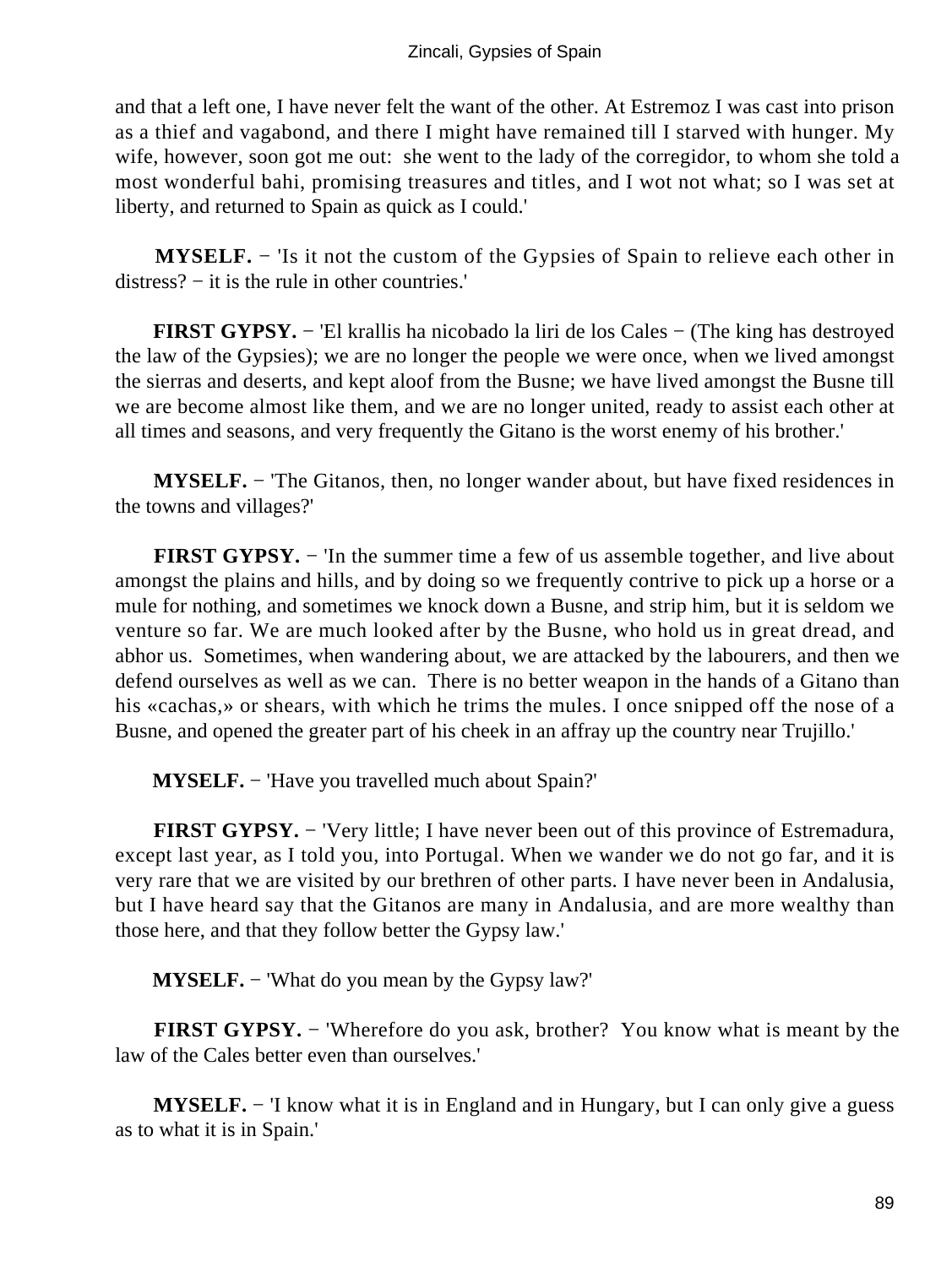**BOTH GYPSIES.** – 'What do you consider it to be in Spain?'

**MYSELF.** − 'Cheating and choring the Busne on all occasions, and being true to the errate in life and in death.'

 At these words both the Gitanos sprang simultaneously from their seats, and exclaimed with a boisterous shout − 'Chachipe.'

 This meeting with the Gitanos was the occasion of my remaining at Badajoz a much longer time than I originally intended. I wished to become better acquainted with their condition and manners, and above all to speak to them of Christ and His Word; for I was convinced, that should I travel to the end of the universe, I should meet with no people more in need of a little Christian exhortation, and I accordingly continued at Badajoz for nearly three weeks.

 During this time I was almost constantly amongst them, and as I spoke their language, and was considered by them as one of themselves, I had better opportunity of arriving at a fair conclusion respecting their character than any other person could have had, whether Spanish or foreigner, without such an advantage. I found that their ways and pursuits were in almost every respect similar to those of their brethren in other countries. By cheating and swindling they gained their daily bread; the men principally by the arts of the jockey, – by buying, selling, and exchanging animals, at which they are wonderfully expert; and the women by telling fortunes, selling goods smuggled from Portugal, and dealing in love−draughts and diablerie. The most innocent occupation which I observed amongst them was trimming and shearing horses and mules, which in their language is called 'monrabar,' and in Spanish 'esquilar'; and even whilst exercising this art, they not unfrequently have recourse to foul play, doing the animal some covert injury, in hope that the proprietor will dispose of it to themselves at an inconsiderable price, in which event they soon restore it to health; for knowing how to inflict the harm, they know likewise how to remove it.

 Religion they have none; they never attend mass, nor did I ever hear them employ the names of God, Christ, and the Virgin, but in execration and blasphemy. From what I could learn, it appeared that their fathers had entertained some belief in metempsychosis; but they themselves laughed at the idea, and were of opinion that the soul perished when the body ceased to breathe; and the argument which they used was rational enough, so far as it impugned metempsychosis: 'We have been wicked and miserable enough in this life,' they said; 'why should we live again?'

 I translated certain portions of Scripture into their dialect, which I frequently read to them; especially the parable of Lazarus and the Prodigal Son, and told them that the latter had been as wicked as themselves, and both had suffered as much or more; but that the sufferings of the former, who always looked forward to a blessed resurrection, were recompensed by admission, in the life to come, to the society of Abraham and the Prophets,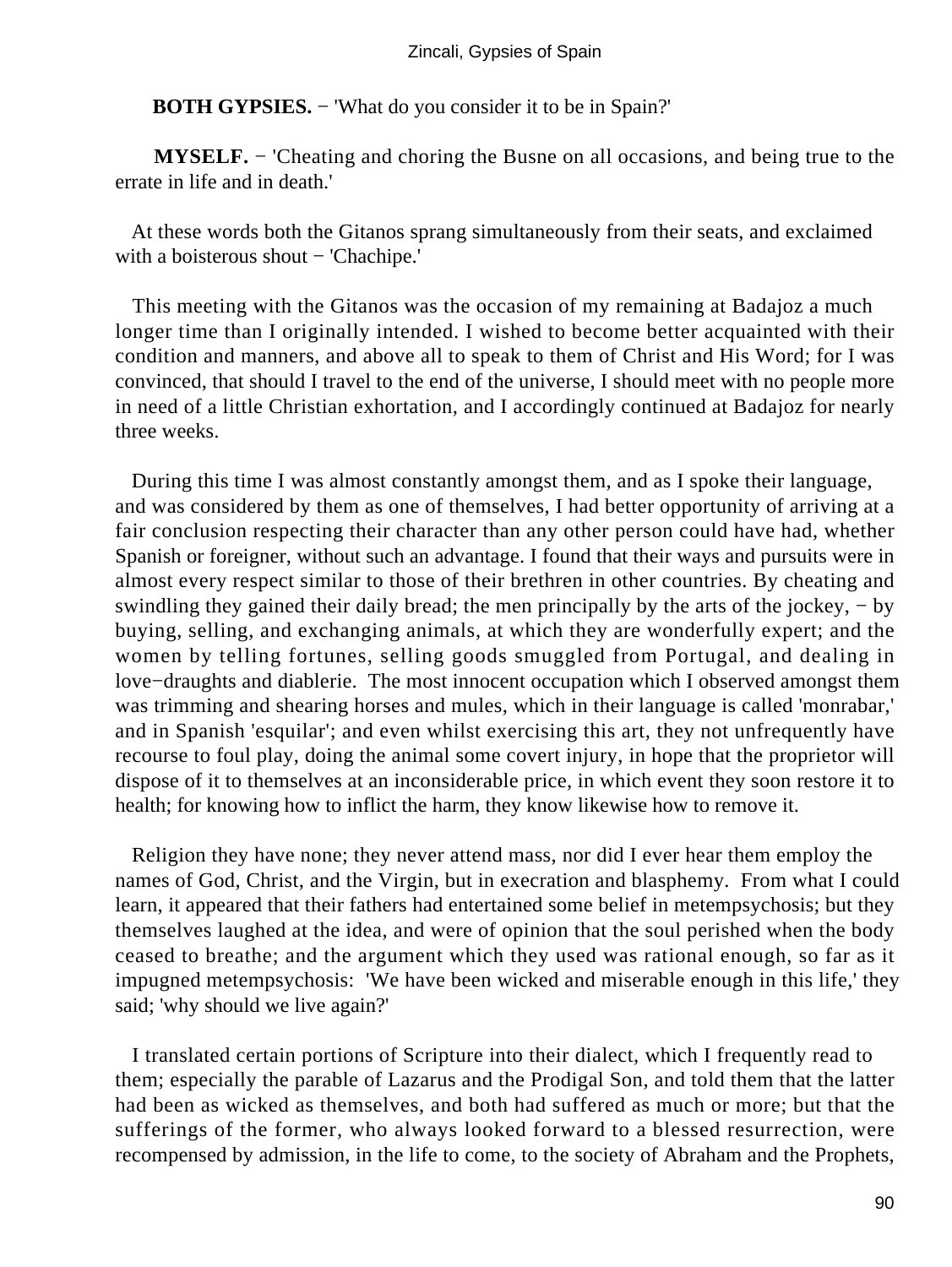and that the latter, when he repented of his sins, was forgiven, and received into as much favour as the just son.

They listened with admiration; but, alas! not of the truths, the eternal truths, I was telling them, but to find that their broken jargon could be written and read. The only words denoting anything like assent to my doctrine which I ever obtained, were the following from the mouth of a woman: 'Brother, you tell us strange things, though perhaps you do not lie; a month since I would sooner have believed these tales, than that this day I should see one who could write Rommany.'

 Two or three days after my arrival, I was again visited by the Gypsy of the withered arm, who I found was generally termed Paco, which is the diminutive of Francisco; he was accompanied by his wife, a rather good−looking young woman with sharp intelligent features, and who appeared in every respect to be what her husband had represented her on the former visit. She was very poorly clad, and notwithstanding the extreme sharpness of the weather, carried no mantle to protect herself from its inclemency, – her raven black hair depended behind as far down as her hips. Another Gypsy came with them, but not the old fellow whom I had before seen. This was a man about forty−five, dressed in a zamarra of sheep−skin, with a high−crowned Andalusian hat; his complexion was dark as pepper, and his eyes were full of sullen fire. In his appearance he exhibited a goodly compound of Gypsy and bandit.

**PACO.** − 'Laches chibeses te dinele Undebel (May God grant you good days, brother). This is my wife, and this is my wife's father.'

**MYSELF.** – 'I am glad to see them. What are their names?'

**PACO.** – 'Maria and Antonio; their other name is Lopez.'

**MYSELF.** – 'Have they no Gypsy names?'

**PACO.** – 'They have no other names than these.'

**MYSELF.** – 'Then in this respect the Gitanos of Spain are unlike those of my country. Every family there has two names; one by which they are known to the Busne, and another which they use amongst themselves.'

**ANTONIO.** − 'Give me your hand, brother! I should have come to see you before, but I have been to Olivenzas in search of a horse. What I have heard of you has filled me with much desire to know you, and I now see that you can tell me many things which I am ignorant of. I am Zincalo by the four sides − I love our blood, and I hate that of the Busne. Had I my will I would wash my face every day in the blood of the Busne, for the Busne are made only to be robbed and to be slaughtered; but I love the Calore, and I love to hear of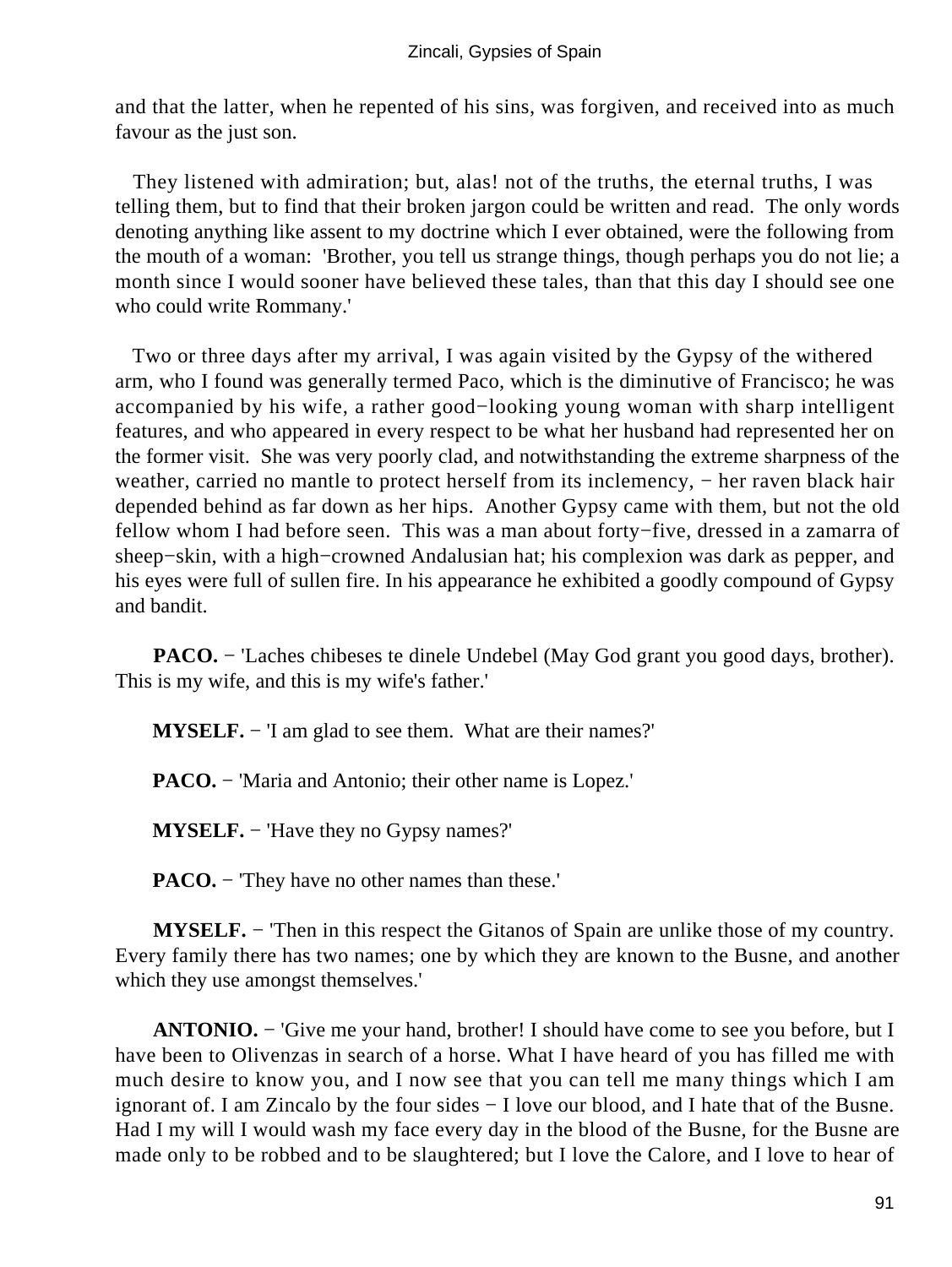things of the Calore, especially from those of foreign lands; for the Calore of foreign lands know more than we of Spain, and more resemble our fathers of old.'

**MYSELF.** – 'Have you ever met before with Calore who were not Spaniards?'

**ANTONIO.** − 'I will tell you, brother. I served as a soldier in the war of the independence against the French. War, it is true, is not the proper occupation of a Gitano, but those were strange times, and all those who could bear arms were compelled to go forth to fight: so I went with the English armies, and we chased the Gabine unto the frontier of France; and it happened once that we joined in desperate battle, and there was a confusion, and the two parties became intermingled and fought sword to sword and bayonet to bayonet, and a French soldier singled me out, and we fought for a long time, cutting, goring, and cursing each other, till at last we flung down our arms and grappled; long we wrestled, body to body, but I found that I was the weaker, and I fell. The French soldier's knee was on my breast, and his grasp was on my throat, and he seized his bayonet, and he raised it to thrust me through the jaws; and his cap had fallen off, and I lifted up my eyes wildly to his face, and our eyes met, and I gave a loud shriek, and cried Zincalo, Zincalo! and I felt him shudder, and he relaxed his grasp and started up, and he smote his forehead and wept, and then he came to me and knelt down by my side, for I was almost dead, and he took my hand and called me Brother and Zincalo, and he produced his flask and poured wine into my mouth, and I revived, and he raised me up, and led me from the concourse, and we sat down on a knoll, and the two parties were fighting all around, and he said, «Let the dogs fight, and tear each others' throats till they are all destroyed, what matters it to the Zincali? they are not of our blood, and shall that be shed for them?» So we sat for hours on the knoll and discoursed on matters pertaining to our people; and I could have listened for years, for he told me secrets which made my ears tingle, and I soon found that I knew nothing, though I had before considered myself quite Zincalo; but as for him, he knew the whole cuenta; the Bengui Lango (43) himself could have told him nothing but what he knew. So we sat till the sun went down and the battle was over, and he proposed that we should both flee to his own country and live there with the Zincali; but my heart failed me; so we embraced, and he departed to the Gabine, whilst I returned to our own battalions.'

**MYSELF.** – 'Do you know from what country he came?'

**ANTONIO.** − 'He told me that he was a Mayoro.'

**MYSELF.** − 'You mean a Magyar or Hungarian.'

**ANTONIO.** – 'Just so; and I have repented ever since that I did not follow him.'

**MYSELF.** − 'Why so?'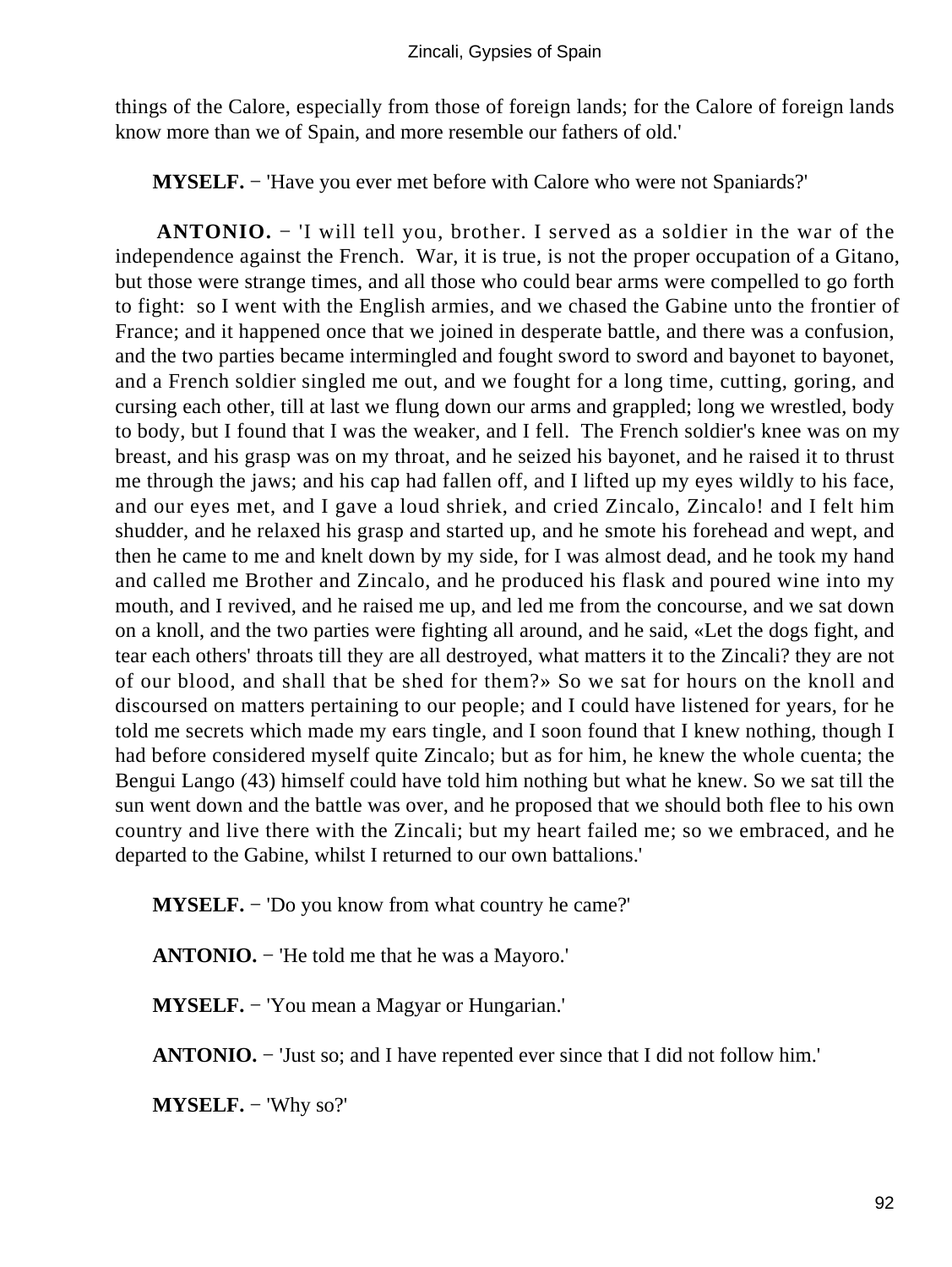**ANTONIO.** − 'I will tell you: the king has destroyed the law of the Cales, and has put disunion amongst us. There was a time when the house of every Zincalo, however rich, was open to his brother, though he came to him naked; and it was then the custom to boast of the «errate.» It is no longer so now: those who are rich keep aloof from the rest, will not speak in Calo, and will have no dealings but with the Busne. Is there not a false brother in this foros, the only rich man among us, the swine, the balichow? he is married to a Busnee and he would fain appear as a Busno! Tell me one thing, has he been to see you? The white blood, I know he has not; he was afraid to see you, for he knew that by Gypsy law he was bound to take you to his house and feast you, whilst you remained, like a prince, like a crallis of the Cales, as I believe you are, even though he sold the last gras from the stall. Who have come to see you, brother? Have they not been such as Paco and his wife, wretches without a house, or, at best, one filled with cold and poverty; so that you have had to stay at a mesuna, at a posada of the Busne; and, moreover, what have the Cales given you since you have been residing here? Nothing, I trow, better than this rubbish, which is all I can offer you, this Meligrana de los Bengues.'

 Here he produced a pomegranate from the pocket of his zamarra, and flung it on the table with such force that the fruit burst, and the red grains were scattered on the floor.

 The Gitanos of Estremadura call themselves in general Chai or Chabos, and say that their original country was Chal or Egypt. I frequently asked them what reason they could assign for calling themselves Egyptians, and whether they could remember the names of any places in their supposed fatherland; but I soon found that, like their brethren in other parts of the world, they were unable to give any rational account of themselves, and preserved no recollection of the places where their forefathers had wandered; their language, however, to a considerable extent, solved the riddle, the bulk of which being Hindui, pointed out India as the birthplace of their race, whilst the number of Persian, Sclavonian, and modern Greek words with which it is checkered, spoke plainly as to the countries through which these singular people had wandered before they arrived in Spain.

 They said that they believed themselves to be Egyptians, because their fathers before them believed so, who must know much better than themselves. They were fond of talking of Egypt and its former greatness, though it was evident that they knew nothing farther of the country and its history than what they derived from spurious biblical legends current amongst the Spaniards; only from such materials could they have composed the following account of the manner of their expulsion from their native land.

 'There was a great king in Egypt, and his name was Pharaoh. He had numerous armies, with which he made war on all countries, and conquered them all. And when he had conquered the entire world, he became sad and sorrowful; for as he delighted in war, he no longer knew on what to employ himself. At last he bethought him on making war on God; so he sent a defiance to God, daring him to descend from the sky with his angels, and contend with Pharaoh and his armies; but God said, I will not measure my strength with that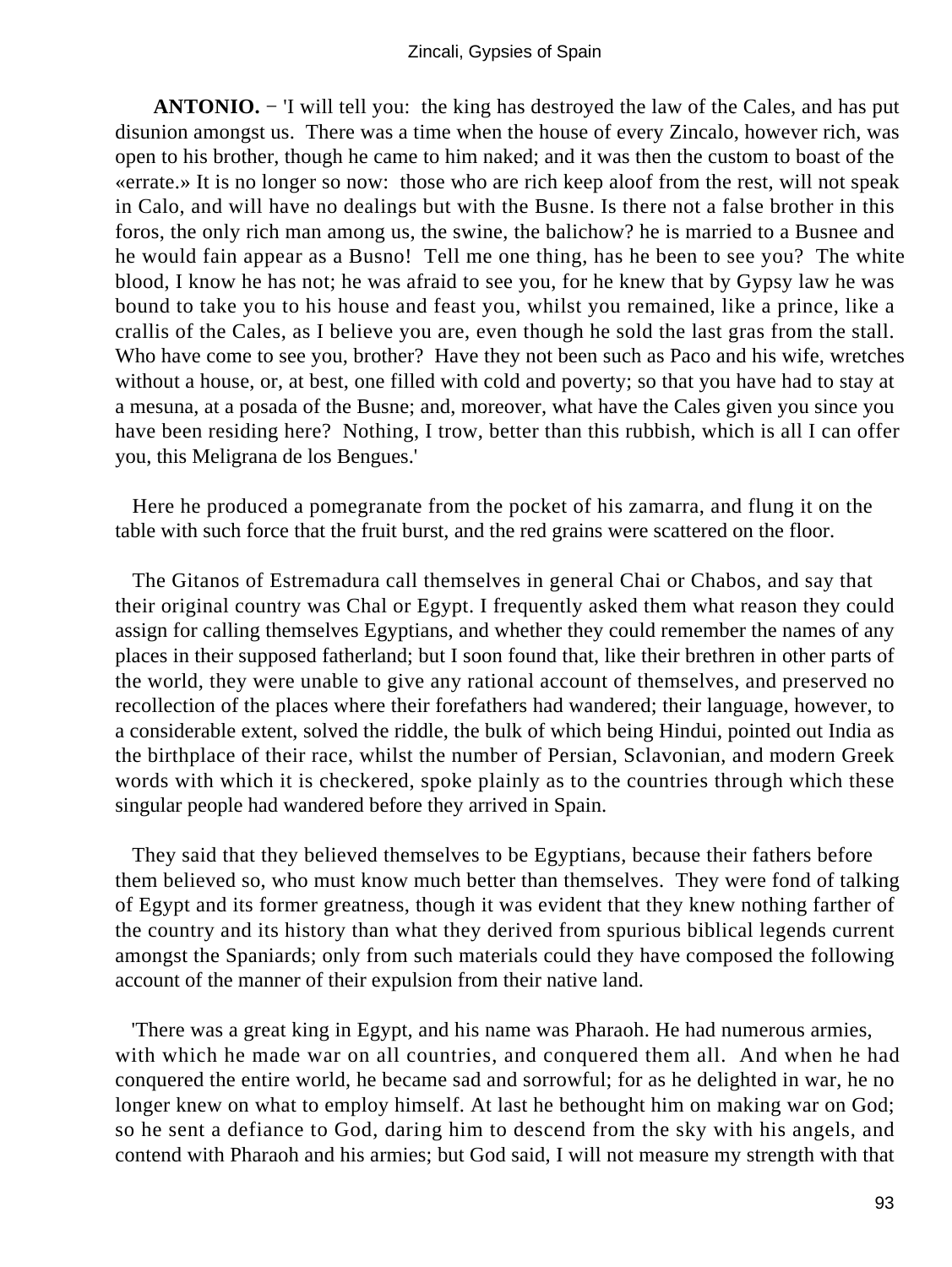of a man. But God was incensed against Pharaoh, and resolved to punish him; and he opened a hole in the side of an enormous mountain, and he raised a raging wind, and drove before it Pharaoh and his armies to that hole, and the abyss received them, and the mountain closed upon them; but whosoever goes to that mountain on the night of St. John can hear Pharaoh and his armies singing and yelling therein. And it came to pass, that when Pharaoh and his armies had disappeared, all the kings and the nations which had become subject to Egypt revolted against Egypt, which, having lost her king and her armies, was left utterly without defence; and they made war against her, and prevailed against her, and took her people and drove them forth, dispersing them over all the world.'

 So that now, say the Chai, 'Our horses drink the water of the Guadiana' − (Apilyela gras Chai la panee Lucalee).

# 'THE **STEEDS OF THE EGYPTIANS DRINK THE WATERS OF THE GUADIANA**

 'The region of Chal was our dear native soil, Where in fulness of pleasure we lived without toil; Till dispersed through all lands, 'twas our fortune to be − Our steeds, Guadiana, must now drink of thee.

 'Once kings came from far to kneel down at our gate, And princes rejoic'd on our meanest to wait; But now who so mean but would scorn our degree − Our steeds, Guadiana, must now drink of thee.

 'For the Undebel saw, from his throne in the cloud, That our deeds they were foolish, our hearts they were proud; And in anger he bade us his presence to flee − Our steeds, Guadiana, must now drink of thee.

 'Our horses should drink of no river but one; It sparkles through Chal, 'neath the smile of the sun, But they taste of all streams save that only, and see − Apilyela gras Chai la panee Lucalee.'

# **CHAPTER II**

 IN Madrid the Gitanos chiefly reside in the neighbourhood of the 'mercado,' or the place where horses and other animals are sold, – in two narrow and dirty lanes, called the Calle de la Comadre and the Callejon de Lavapies. It is said that at the beginning of last century Madrid abounded with these people, who, by their lawless behaviour and dissolute lives, gave occasion to great scandal; if such were the case, their numbers must have considerably diminished since that period, as it would be difficult at any time to collect fifty throughout Madrid. These Gitanos seem, for the most part, to be either Valencians or of Valencian origin, as they in general either speak or understand the dialect of Valencia; and whilst speaking their own peculiar jargon, the Rommany, are in the habit of making use of many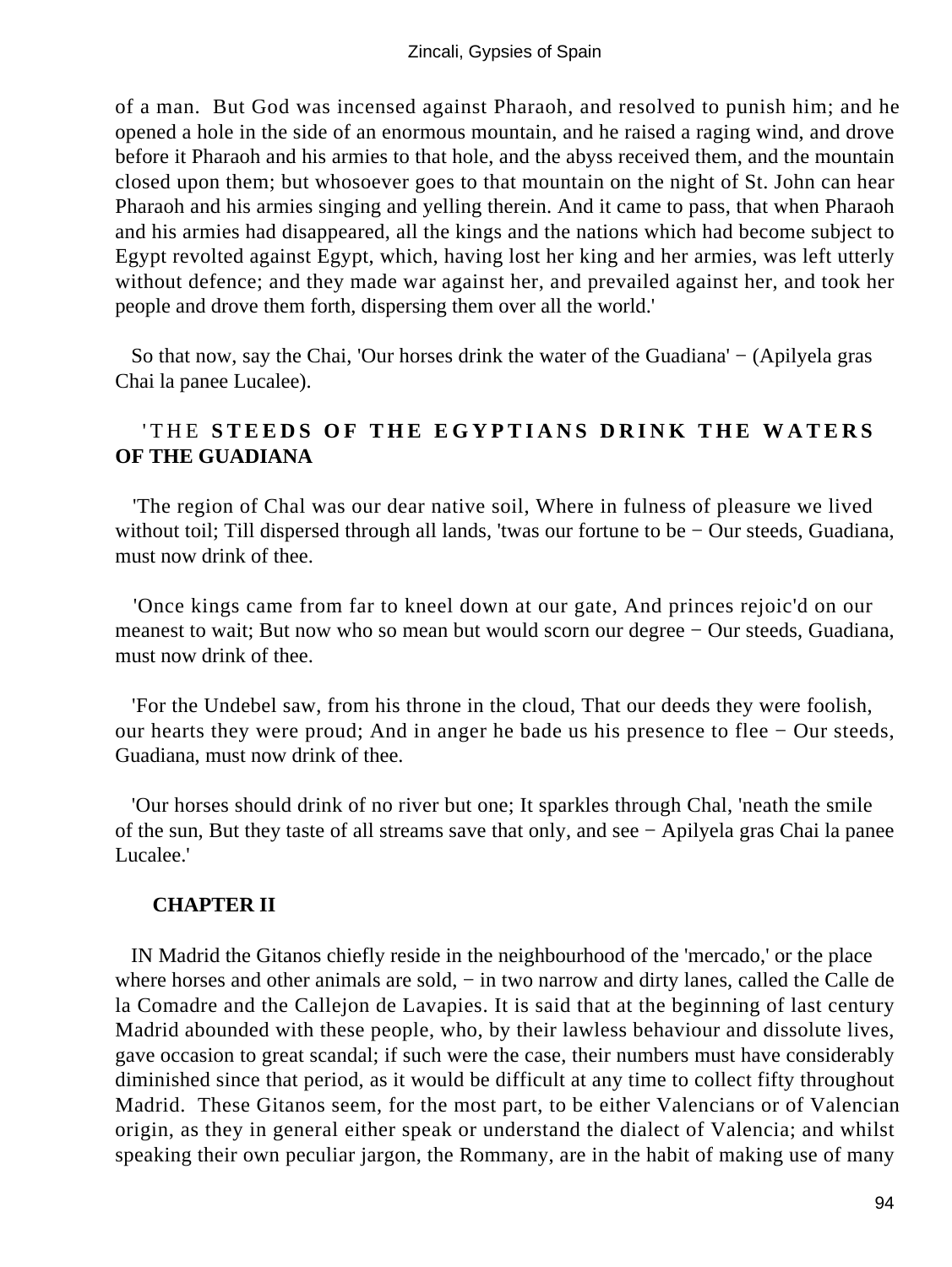Valencian words and terms.

 The manner of life of the Gitanos of Madrid differs in no material respect from that of their brethren in other places. The men, every market−day, are to be seen on the skirts of the mercado, generally with some miserable animal − for example, a foundered mule or galled borrico, by means of which they seldom fail to gain a dollar or two, either by sale or exchange. It must not, however, be supposed that they content themselves with such paltry earnings. Provided they have any valuable animal, which is not unfrequently the case, they invariably keep such at home snug in the stall, conducting thither the chapman, should they find any, and concluding the bargain with the greatest secrecy. Their general reason for this conduct is an unwillingness to exhibit anything calculated to excite the jealousy of the chalans, or jockeys of Spanish blood, who on the slightest umbrage are in the habit of ejecting them from the fair by force of palos or cudgels, in which violence the chalans are to a certain extent countenanced by law; for though by the edict of Carlos the Third the Gitanos were in other respects placed upon an equality with the rest of the Spaniards, they were still forbidden to obtain their livelihood by the traffic of markets and fairs.

 They have occasionally however another excellent reason for not exposing the animal in the public mercado − having obtained him by dishonest means. The stealing, concealing, and receiving animals when stolen, are inveterate Gypsy habits, and are perhaps the last from which the Gitano will be reclaimed, or will only cease when the race has become extinct. In the prisons of Madrid, either in that of the Saladero or De la Corte, there are never less than a dozen Gitanos immured for stolen horses or mules being found in their possession, which themselves or their connections have spirited away from the neighbouring villages, or sometimes from a considerable distance. I say spirited away, for so well do the thieves take their measures, and watch their opportunity, that they are seldom or never taken in the fact.

 The Madrilenian Gypsy women are indefatigable in the pursuit of prey, prowling about the town and the suburbs from morning till night, entering houses of all descriptions, from the highest to the lowest; telling fortunes, or attempting to play off various kinds of Gypsy tricks, from which they derive much greater profit, and of which we shall presently have occasion to make particular mention.

 From Madrid let us proceed to Andalusia, casting a cursory glance on the Gitanos of that country. I found them very numerous at Granada, which in the Gitano language is termed Meligrana. Their general condition in this place is truly miserable, far exceeding in wretchedness the state of the tribes of Estremadura. It is right to state that Granada itself is the poorest city in Spain; the greatest part of the population, which exceeds sixty thousand, living in beggary and nakedness, and the Gitanos share in the general distress.

 Many of them reside in caves scooped in the sides of the ravines which lead to the higher regions of the Alpujarras, on a skirt of which stands Granada. A common occupation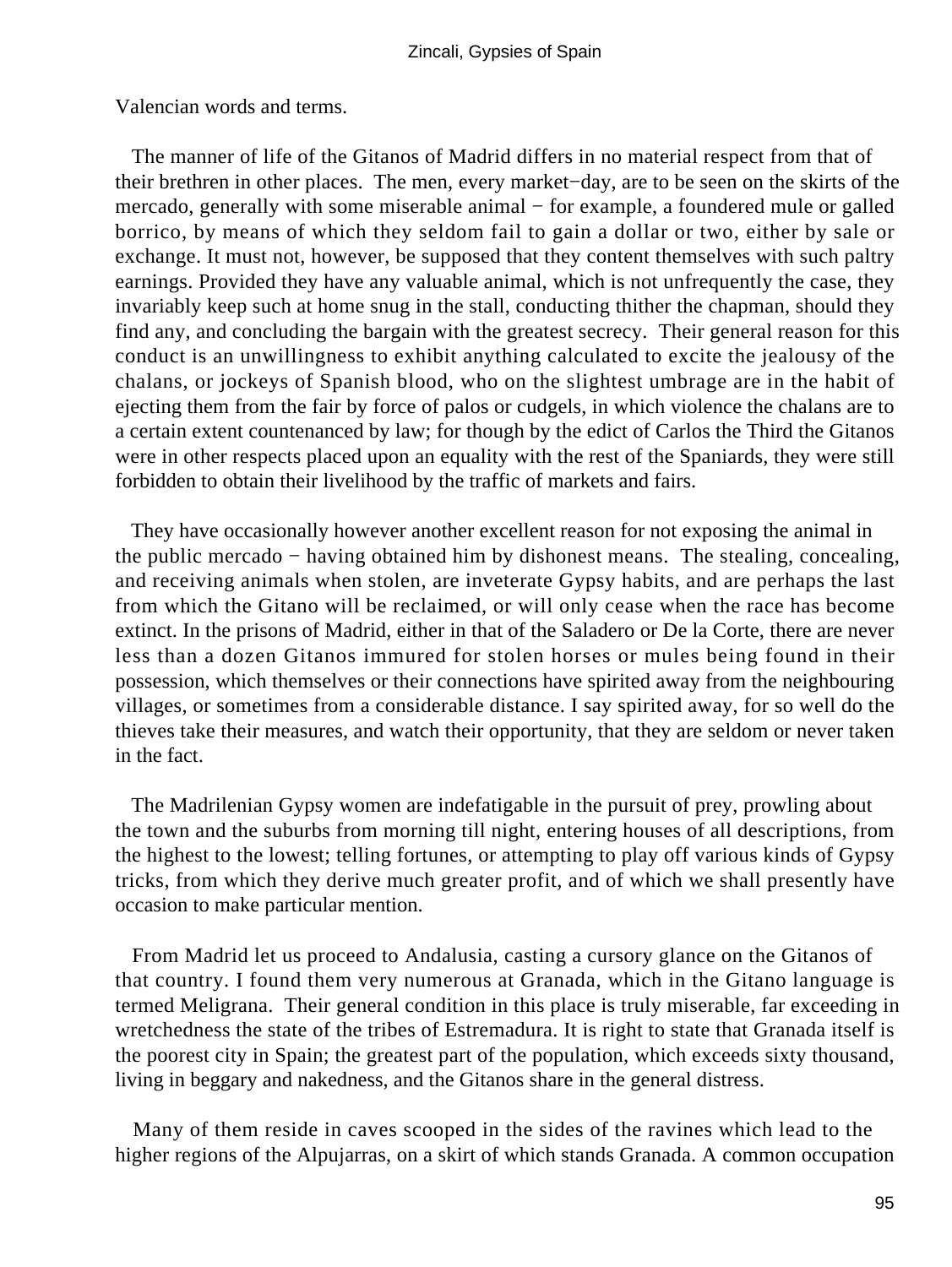of the Gitanos of Granada is working in iron, and it is not unfrequent to find these caves tenanted by Gypsy smiths and their families, who ply the hammer and forge in the bowels of the earth. To one standing at the mouth of the cave, especially at night, they afford a picturesque spectacle. Gathered round the forge, their bronzed and naked bodies, illuminated by the flame, appear like figures of demons; while the cave, with its flinty sides and uneven roof, blackened by the charcoal vapours which hover about it in festoons, seems to offer no inadequate representation of fabled purgatory. Working in iron was an occupation strictly forbidden to the Gitanos by the ancient laws, on what account does not exactly appear; though, perhaps, the trade of the smith was considered as too much akin to that of the chalan to be permitted to them. The Gypsy smith of Granada is still a chalan, even as his brother in England is a jockey and tinker alternately.

 Whilst speaking of the Gitanos of Granada, we cannot pass by in silence a tragedy which occurred in this town amongst them, some fifteen years ago, and the details of which are known to every Gitano in Spain, from Catalonia to Estremadura. We allude to the murder of Pindamonas by Pepe Conde. Both these individuals were Gitanos; the latter was a celebrated contrabandista, of whom many remarkable tales are told. On one occasion, having committed some enormous crime, he fled over to Barbary and turned Moor, and was employed by the Moorish emperor in his wars, in company with the other renegade Spaniards, whose grand depot or presidio is the town of Agurey in the kingdom of Fez. After the lapse of some years, when his crime was nearly forgotten, he returned to Granada, where he followed his old occupations of contrabandista and chalan. Pindamonas was a Gitano of considerable wealth, and was considered as the most respectable of the race at Granada, amongst whom he possessed considerable influence. Between this man and Pepe Conde there existed a jealousy, especially on the part of the latter, who, being a man of proud untamable spirit, could not well brook a superior amongst his own people. It chanced one day that Pindamonas and other Gitanos, amongst whom was Pepe Conde, were in a coffee−house. After they had all partaken of some refreshment, they called for the reckoning, the amount of which Pindamonas insisted on discharging. It will be necessary here to observe, that on such occasions in Spain it is considered as a species of privilege to be allowed to pay, which is an honour generally claimed by the principal man of the party. Pepe Conde did not fail to take umbrage at the attempt of Pindamonas, which he considered as an undue assumption of superiority, and put in his own claim; but Pindamonas insisted, and at last flung down the money on the table, whereupon Pepe Conde instantly unclasped one of those terrible Manchegan knives which are generally carried by the contrabandistas, and with a frightful gash opened the abdomen of Pindamonas, who presently expired.

 After this exploit, Pepe Conde fled, and was not seen for some time. The cave, however, in which he had been in the habit of residing was watched, as a belief was entertained that sooner or later he would return to it, in the hope of being able to remove some of the property contained in it. This belief was well founded. Early one morning he was observed to enter it, and a band of soldiers was instantly despatched to seize him. This circumstance is alluded to in a Gypsy stanza:−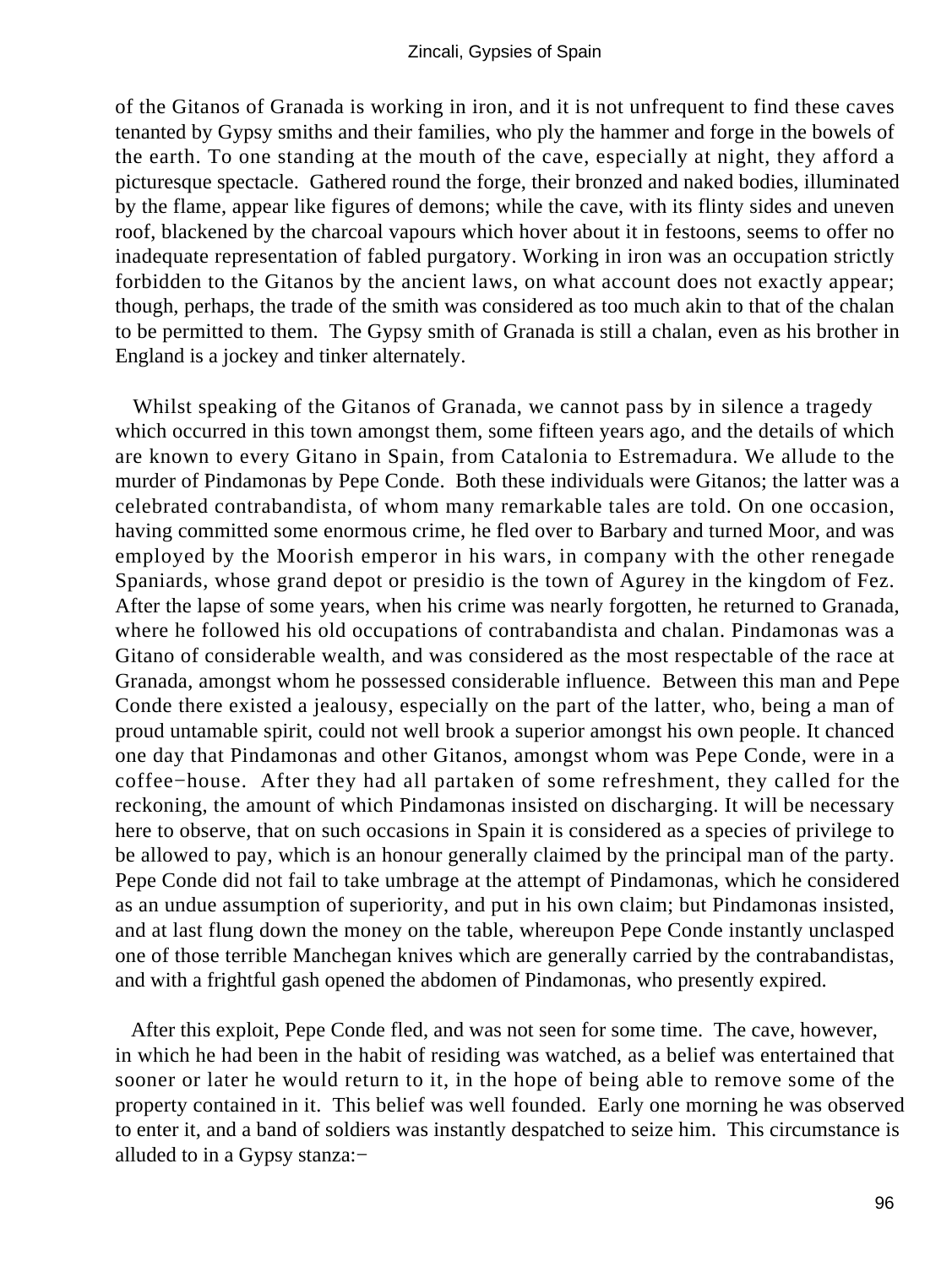#### Zincali, Gypsies of Spain

 'Fly, Pepe Conde, seek the hill; To flee's thy only chance; With bayonets fixed, thy blood to spill, See soldiers four advance.'

 And before the soldiers could arrive at the cave, Pepe Conde had discovered their approach and fled, endeavouring to make his escape amongst the rocks and barrancos of the Alpujarras. The soldiers instantly pursued, and the chase continued a considerable time. The fugitive was repeatedly summoned to surrender himself, but refusing, the soldiers at last fired, and four balls entered the heart of the Gypsy contrabandista and murderer.

 Once at Madrid I received a letter from the sister's son of Pindamonas, dated from the prison of the Saladero. In this letter the writer, who it appears was in durance for stealing a pair of mules, craved my charitable assistance and advice; and possibly in the hope of securing my favour, forwarded some uncouth lines commemorative of the death of his relation, and commencing thus:−

 'The death of Pindamonas fill'd all the world with pain; At the coffee−house's portal, by Pepe he was slain.'

 The faubourg of Triana, in Seville, has from time immemorial been noted as a favourite residence of the Gitanos; and here, at the present day, they are to be found in greater number than in any other town in Spain. This faubourg is indeed chiefly inhabited by desperate characters, as, besides the Gitanos, the principal part of the robber population of Seville is here congregated. Perhaps there is no part even of Naples where crime so much abounds, and the law is so little respected, as at Triana, the character of whose inmates was so graphically delineated two centuries and a half back by Cervantes, in one of the most amusing of his tales. (44)

 In the vilest lanes of this suburb, amidst dilapidated walls and ruined convents, exists the grand colony of Spanish Gitanos. Here they may be seen wielding the hammer; here they may be seen trimming the fetlocks of horses, or shearing the backs of mules and borricos with their cachas; and from hence they emerge to ply the same trade in the town, or to officiate as terceros, or to buy, sell, or exchange animals in the mercado, and the women to tell the bahi through the streets, even as in other parts of Spain, generally attended by one or two tawny bantlings in their arms or by their sides; whilst others, with baskets and chafing−pans, proceed to the delightful banks of the Len Baro, (45) by the Golden Tower, where, squatting on the ground and kindling their charcoal, they roast the chestnuts which, when well prepared, are the favourite bonne bouche of the Sevillians; whilst not a few, in league with the contrabandistas, go from door to door offering for sale prohibited goods brought from the English at Gibraltar. Such is Gitano life at Seville; such it is in the capital of Andalusia.

 It is the common belief of the Gitanos of other provinces that in Andalusia the language, customs, habits, and practices peculiar to their race are best preserved. This opinion, which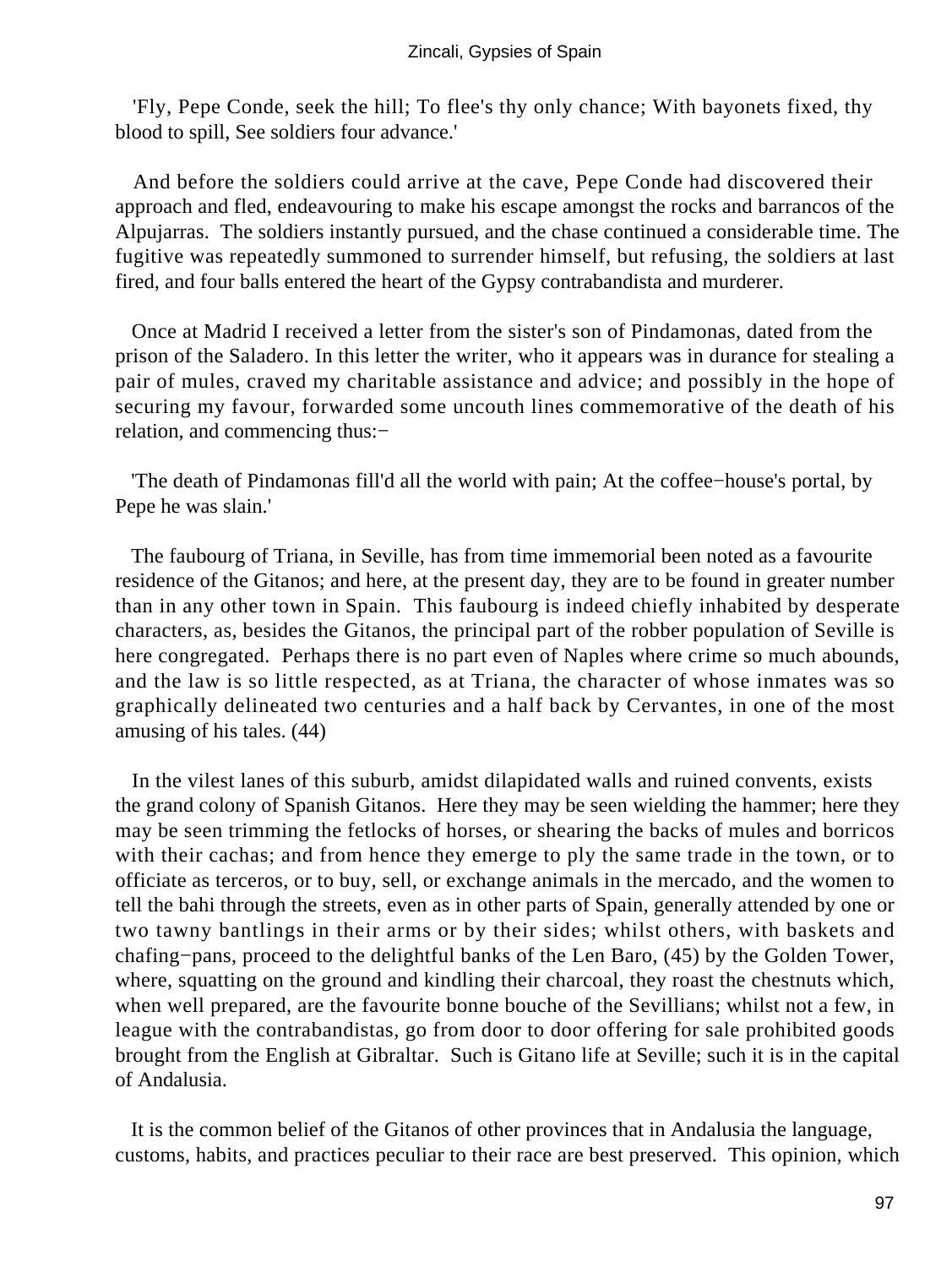probably originated from the fact of their being found in greater numbers in this province than in any other, may hold good in some instances, but certainly not in all. In various parts of Spain I have found the Gitanos retaining their primitive language and customs better than in Seville, where they most abound: indeed, it is not plain that their number has operated at all favourably in this respect. At Cordova, a town at the distance of twenty leagues from Seville, which scarcely contains a dozen Gitano families, I found them living in much more brotherly amity, and cherishing in a greater degree the observances of their forefathers.

 I shall long remember these Cordovese Gitanos, by whom I was very well received, but always on the supposition that I was one of their own race. They said that they never admitted strangers to their houses save at their marriage festivals, when they flung their doors open to all, and save occasionally people of influence and distinction, who wished to hear their songs and converse with their women; but they assured me, at the same time, that these they invariably deceived, and merely made use of as instruments to serve their own purposes. As for myself, I was admitted without scruple to their private meetings, and was made a participator of their most secret thoughts. During our intercourse some remarkable scenes occurred. One night more than twenty of us, men and women, were assembled in a long low room on the ground floor, in a dark alley or court in the old gloomy town of Cordova. After the Gitanos had discussed several jockey plans, and settled some private bargains amongst themselves, we all gathered round a huge brasero of flaming charcoal, and began conversing **SOBRE LAS COSAS DE EGYPTO,** when I proposed that, as we had no better means of amusing ourselves, we should endeavour to turn into the Calo language some pieces of devotion, that we might see whether this language, the gradual decay of which I had frequently heard them lament, was capable of expressing any other matters than those which related to horses, mules, and Gypsy traffic. It was in this cautious manner that I first endeavoured to divert the attention of these singular people to matters of eternal importance. My suggestion was received with acclamations, and we forthwith proceeded to the translation of the Apostles' creed. I first recited in Spanish, in the usual manner and without pausing, this noble confession, and then repeated it again, sentence by sentence, the Gitanos translating as I proceeded. They exhibited the greatest eagerness and interest in their unwonted occupation, and frequently broke into loud disputes as to the best rendering − many being offered at the same time. In the meanwhile, I wrote down from their dictation; and at the conclusion I read aloud the translation, the result of the united wisdom of the assembly, whereupon they all raised a shout of exultation, and appeared not a little proud of the composition.

 The Cordovese Gitanos are celebrated esquiladors. Connected with them and the exercise of the **ARTE DE ESQUILAR,** in Gypsy monrabar, I have a curious anecdote to relate. In the first place, however, it may not be amiss to say something about the art itself, of all relating to which it is possible that the reader may be quite ignorant.

 Nothing is more deserving of remark in Spanish grooming than the care exhibited in clipping and trimming various parts of the horse, where the growth of hair is considered as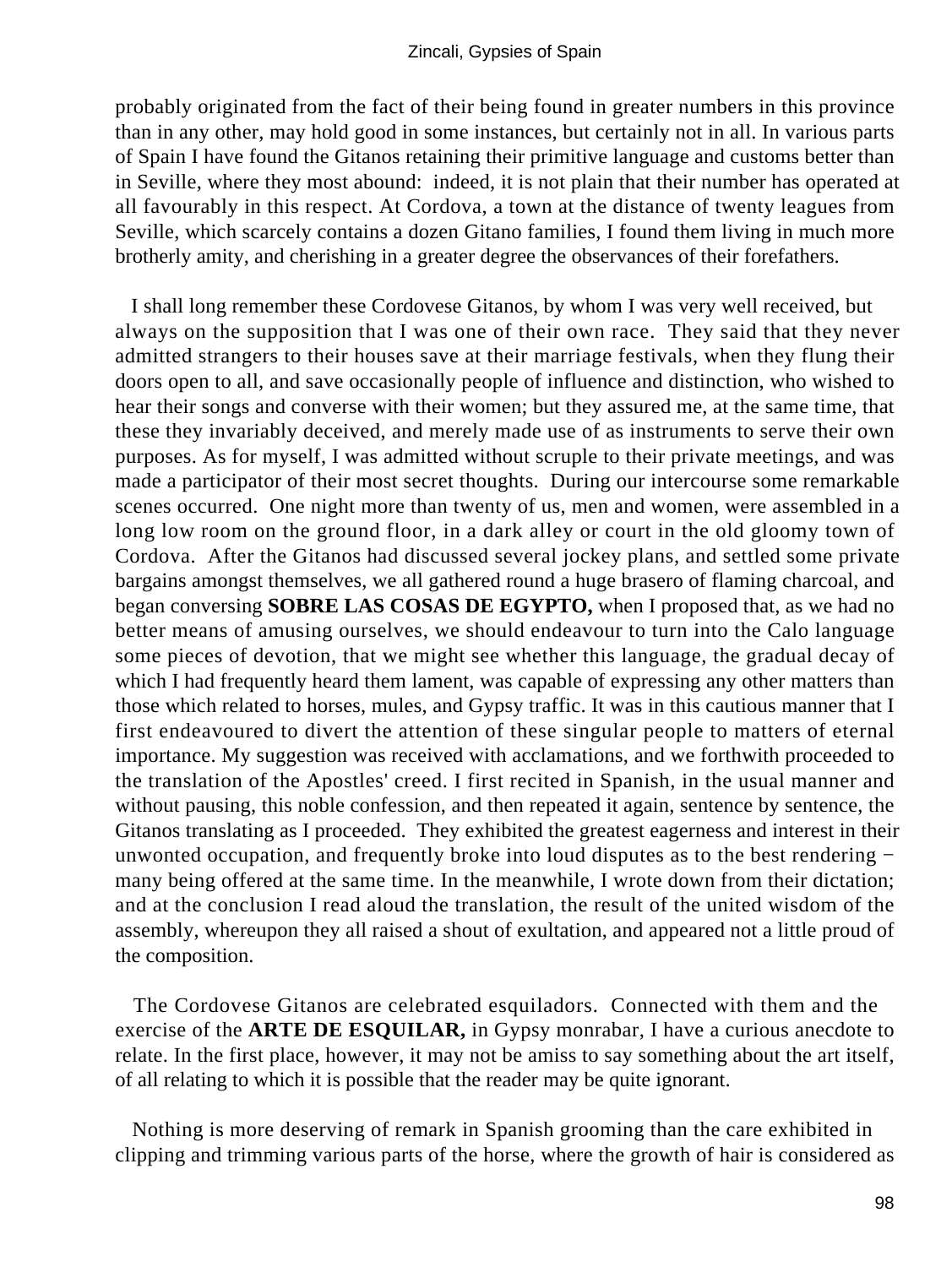prejudicial to the perfect health and cleanliness of the animal, particular attention being always paid to the pastern, that part of the foot which lies between the fetlock and the hoof, to guard against the arestin − that cutaneous disorder which is the dread of the Spanish groom, on which account the services of a skilful esquilador are continually in requisition.

 The esquilador, when proceeding to the exercise of his vocation, generally carries under his arm a small box containing the instruments necessary, and which consist principally of various pairs of scissors, and the **ACIAL,** two short sticks tied together with whipcord at the end, by means of which the lower lip of the horse, should he prove restive, is twisted, and the animal reduced to speedy subjection. In the girdle of the esquilador are stuck the large scissors called in Spanish **TIJERAS,** and in the Gypsy tongue **CACHAS,** with which he principally works. He operates upon the backs, ears, and tails of mules and borricos, which are invariably sheared quite bare, that if the animals are galled, either by their harness or the loads which they carry, the wounds may be less liable to fester, and be more easy to cure. Whilst engaged with horses, he confines himself to the feet and ears. The esquiladores in the two Castiles, and in those provinces where the Gitanos do not abound, are for the most part Aragonese; but in the others, and especially in Andalusia, they are of the Gypsy race. The Gitanos are in general very expert in the use of the cachas, which they handle in a manner practised nowhere but in Spain; and with this instrument the poorer class principally obtain their bread.

In one of their couplets allusion is made to this occupation in the following manner:−

 'I'll rise to−morrow bread to earn, For hunger's worn me grim; Of all I meet I'll ask in turn, If they've no beasts to trim.'

 Sometimes, whilst shearing the foot of a horse, exceedingly small scissors are necessary for the purpose of removing fine solitary hairs; for a Spanish groom will tell you that a horse's foot behind ought to be kept as clean and smooth as the hand of a senora: such scissors can only be procured at Madrid. My sending two pair of this kind to a Cordovese Gypsy, from whom I had experienced much attention whilst in that city, was the occasion of my receiving a singular epistle from another whom I scarcely knew, and which I shall insert as being an original Gypsy composition, and in some points not a little characteristic of the people of whom I am now writing.

'Cordova, 20th day of January, 1837. 'SENOR **DON JORGE,**

 'After saluting you and hoping that you are well, I proceed to tell you that the two pair of scissors arrived at this town of Cordova with him whom you sent them by; but, unfortunately, they were given to another Gypsy, whom you neither knew nor spoke to nor saw in your life; for it chanced that he who brought them was a friend of mine, and he told me that he had brought two pair of scissors which an Englishman had given him for the Gypsies; whereupon I, understanding it was yourself, instantly said to him, «Those scissors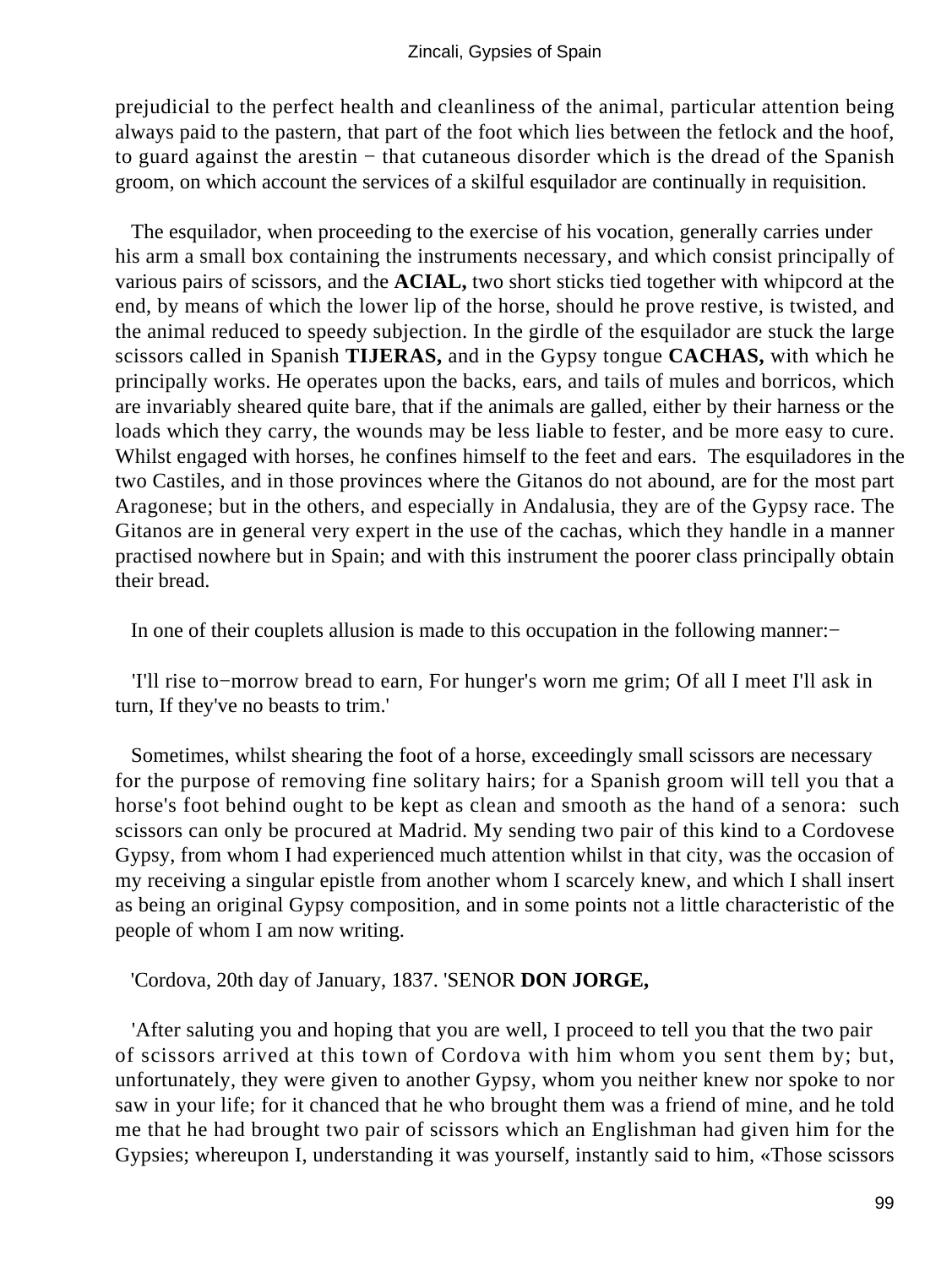are for me»; he told me, however, that he had already given them to another, and he is a Gypsy who was not even in Cordova during the time you were. Nevertheless, Don Jorge, I am very grateful for your thus remembering me, although I did not receive your present, and in order that you may know who I am, my name is Antonio Salazar, a man pitted with the small–pox, and the very first who spoke to you in Cordova in the posada where you were; and you told me to come and see you next day at eleven, and I went, and we conversed together alone. Therefore I should wish you to do me the favour to send me scissors for trimming beasts, − good scissors, mind you, − such would be a very great favour, and I should be ever grateful, for here in Cordova there are none, or if there be, they are good for nothing. Senor Don Jorge, you remember I told you that I was an esquilador by trade, and only by that I got bread for my babes. Senor Don Jorge, if you do send me the scissors for trimming, pray write and direct to the alley De la Londiga, No. 28, to Antonio Salazar, in Cordova. This is what I have to tell you, and do you ever command your trusty servant, who kisses your hand and is eager to serve you.

## 'ANTONIO SALAZAR.'

# **FIRST COUPLET**

 'That I may clip and trim the beasts, a pair of cachas grant, If not, I fear my luckless babes will perish all of want.'

## **SECOND COUPLET**

 'If thou a pair of cachas grant, that I my babes may feed, I'll pray to the Almighty God, that thee he ever speed.'

 It is by no means my intention to describe the exact state and condition of the Gitanos in every town and province where they are to be found; perhaps, indeed, it will be considered that I have already been more circumstantial and particular than the case required. The other districts which they inhabit are principally those of Catalonia, Murcia, and Valencia; and they are likewise to be met with in the Basque provinces, where they are called Egipcioac, or Egyptians. What I next purpose to occupy myself with are some general observations on the habits, and the physical and moral state of the Gitanos throughout Spain, and of the position which they hold in society.

# **CHAPTER III**

**ALREADY,** from the two preceding chapters, it will have been perceived that the condition of the Gitanos in Spain has been subjected of late to considerable modification. The words of the Gypsy of Badajoz are indeed, in some respects, true; they are no longer the people that they were; the roads and 'despoblados' have ceased to be infested by them, and the traveller is no longer exposed to much danger on their account; they at present confine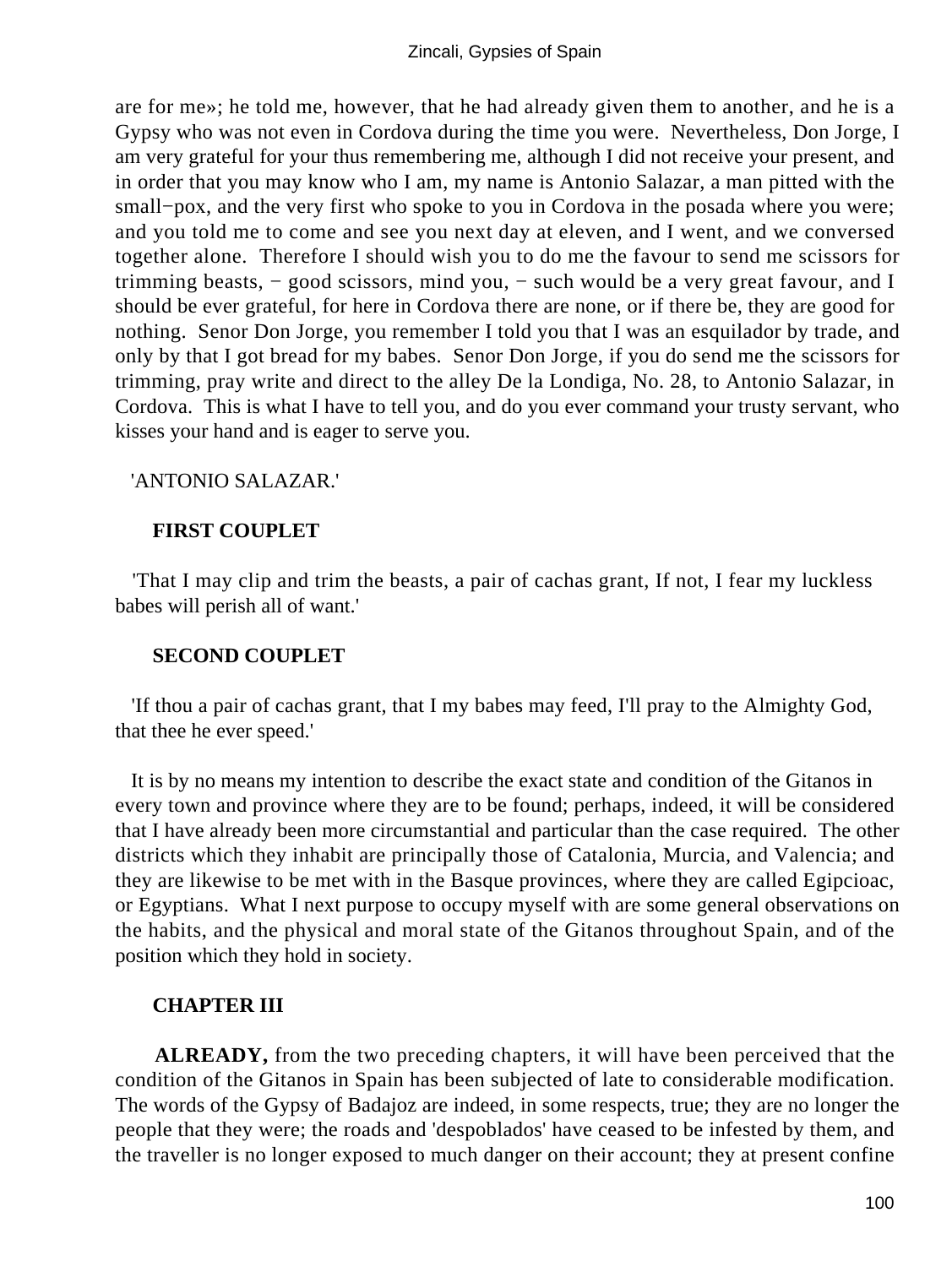themselves, for the most part, to towns and villages, and if they occasionally wander abroad, it is no longer in armed bands, formidable for their numbers, and carrying terror and devastation in all directions, bivouacking near solitary villages, and devouring the substance of the unfortunate inhabitants, or occasionally threatening even large towns, as in the singular case of Logrono, mentioned by Francisco de Cordova. As the reader will probably wish to know the cause of this change in the lives and habits of these people, we shall, as briefly as possible, afford as much information on the subject as the amount of our knowledge will permit.

 One fact has always struck us with particular force in the history of these people, namely, that Gitanismo – which means Gypsy villainy of every description – flourished and knew nothing of decay so long as the laws recommended and enjoined measures the most harsh and severe for the suppression of the Gypsy sect; the palmy days of Gitanismo were those in which the caste was proscribed, and its members, in the event of renouncing their Gypsy habits, had nothing farther to expect than the occupation of tilling the earth, a dull hopeless toil; then it was that the Gitanos paid tribute to the inferior ministers of justice, and were engaged in illicit connection with those of higher station, and by such means baffled the law, whose vengeance rarely fell upon their heads; and then it was that they bid it open defiance, retiring to the deserts and mountains, and living in wild independence by rapine and shedding of blood; for as the law then stood they would lose all by resigning their Gitanismo, whereas by clinging to it they lived either in the independence so dear to them, or beneath the protection of their confederates. It would appear that in proportion as the law was harsh and severe, so was the Gitano bold and secure. The fiercest of these laws was the one of Philip the Fifth, passed in the year 1745, which commands that the refractory Gitanos be hunted down with fire and sword; that it was quite inefficient is satisfactorily proved by its being twice reiterated, once in the year '46, and again in '49, which would scarcely have been deemed necessary had it quelled the Gitanos. This law, with some unimportant modifications, continued in force till the year '83, when the famous edict of Carlos Tercero superseded it. Will any feel disposed to doubt that the preceding laws had served to foster what they were intended to suppress, when we state the remarkable fact, that since the enactment of that law, as humane as the others were unjust, **WE HAVE HEARD NOTHING MORE OF THE GITANOS FROM OFFICIAL QUARTERS; THEY HAVE CEASED TO PLAY A DISTINCT PART IN THE HISTORY OF SPAIN;** AND **THE LAW NO LONGER SPEAKS OF THEM AS A DISTINCT PEOPLE?** The caste of the Gitano still exists, but it is neither so extensive nor so formidable as a century ago, when the law in denouncing Gitanismo proposed to the Gitanos the alternatives of death for persisting in their profession, or slavery for abandoning it.

 There are fierce and discontented spirits amongst them, who regret such times, and say that Gypsy law is now no more, that the Gypsy no longer assists his brother, and that union has ceased among them. If this be true, can better proof be adduced of the beneficial working of the later law? A blessing has been conferred on society, and in a manner highly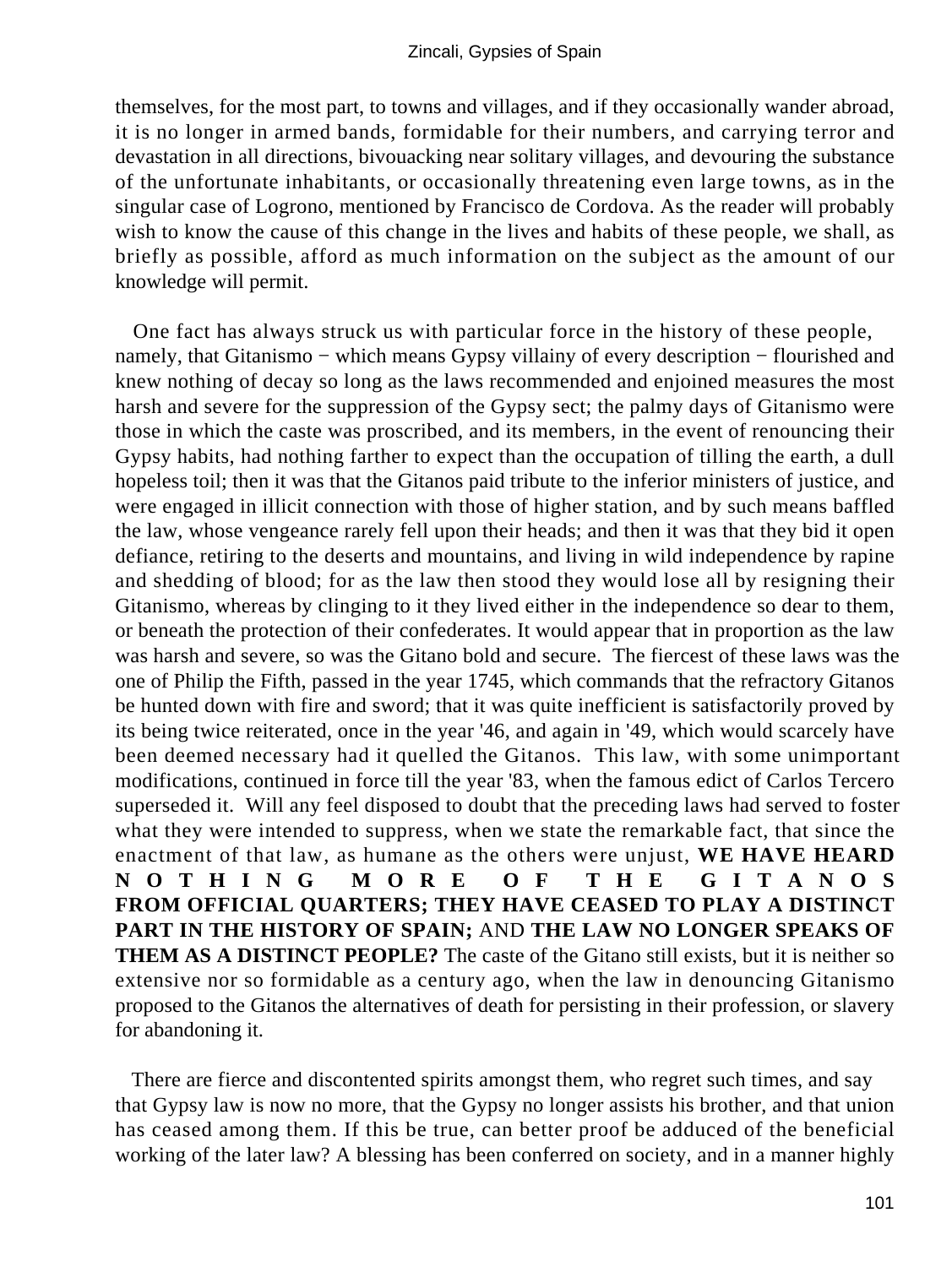creditable to the spirit of modern times; reform has been accomplished, not by persecution, not by the gibbet and the rack, but by justice and tolerance. The traveller has flung aside his cloak, not compelled by the angry buffeting of the north wind, but because the mild, benignant weather makes such a defence no longer necessary. The law no longer compels the Gitanos to stand back to back, on the principal of mutual defence, and to cling to Gitanismo to escape from servitude and thraldom.

 Taking everything into consideration, and viewing the subject in all its bearings with an impartial glance, we are compelled to come to the conclusion that the law of Carlos Tercero, the provisions of which were distinguished by justice and clemency, has been the principal if not the only cause of the decline of Gitanismo in Spain. Some importance ought to be attached to the opinion of the Gitanos themselves on this point. 'El Crallis ha nicobado la liri de los Cales,' is a proverbial saying among them. By Crallis, or King, they mean Carlos Tercero, so that the saying, the proverbial saying, may be thus translated: **THE LAW OF CARLOS TERCERO HAS SUPERSEDED GYPSY LAW.**

 By the law the schools are open to them, and there is no art or science which they may not pursue, if they are willing. Have they availed themselves of the rights which the law has conferred upon them?

 Up to the present period but little − they still continue jockeys and blacksmiths; but some of these Gypsy chalans, these bronzed smiths, these wild−looking esquiladors, can read or write in the proportion of one man in three or four; what more can be expected? Would you have the Gypsy bantling, born in filth and misery, 'midst mules and borricos, amidst the mud of a choza or the sand of a barranco, grasp with its swarthy hands the crayon and easel, the compass, or the microscope, or the tube which renders more distinct the heavenly orbs, and essay to become a Murillo, or a Feijoo, or a Lorenzo de Hervas, as soon as the legal disabilities are removed which doomed him to be a thievish jockey or a sullen husbandman? Much will have been accomplished, if, after the lapse of a hundred years, one hundred human beings shall have been evolved from the Gypsy stock, who shall prove sober, honest, and useful members of society, – that stock so degraded, so inveterate in wickedness and evil customs, and so hardened by brutalising laws. Should so many beings, should so many souls be rescued from temporal misery and eternal woe; should only the half of that number, should only the tenth, nay, should only one poor wretched sheep be saved, there will be joy in heaven, for much will have been accomplished on earth, and those lines will have been in part falsified which filled the stout heart of Mahmoud with dismay:−

 'For the root that's unclean, hope if you can; No washing e'er whitens the black Zigan: The tree that's bitter by birth and race, If in paradise garden to grow you place, And water it free with nectar and wine, From streams in paradise meads that shine, At the end its nature it still declares, For bitter is all the fruit it bears. If the egg of the raven of noxious breed You place 'neath the paradise bird, and feed The splendid fowl upon its nest, With immortal figs, the food of the blest, And give it to drink from Silisbel, (46) Whilst life in the egg breathes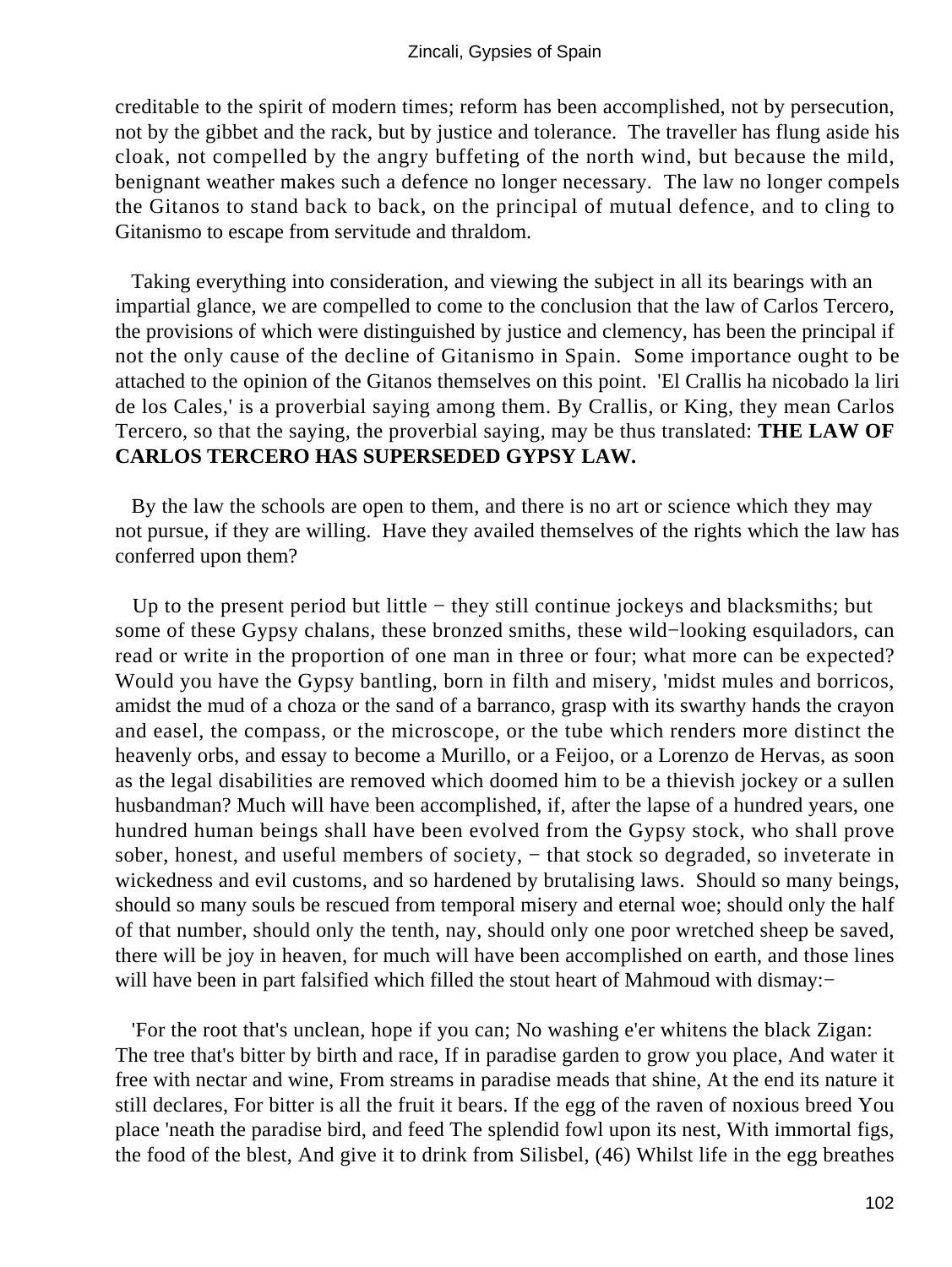Gabriel, A raven, a raven, the egg shall bear, And the fostering bird shall waste its care.' −

## **FERDOUSI.**

 The principal evidence which the Gitanos have hitherto given that a partial reformation has been effected in their habits, is the relinquishment, in a great degree, of that wandering life of which the ancient laws were continually complaining, and which was the cause of infinite evils, and tended not a little to make the roads insecure.

 Doubtless there are those who will find some difficulty in believing that the mild and conciliatory clauses of the law in question could have much effect in weaning the Gitanos from this inveterate habit, and will be more disposed to think that this relinquishment was effected by energetic measures resorted to by the government, to compel them to remain in their places of location. It does not appear, however, that such measures were ever resorted to. Energy, indeed, in the removal of a nuisance, is scarcely to be expected from Spaniards under any circumstances. All we can say on the subject, with certainty, is, that since the repeal of the tyrannical laws, wandering has considerably decreased among the Gitanos.

 Since the law has ceased to brand them, they have come nearer to the common standard of humanity, and their general condition has been ameliorated. At present, only the very poorest, the parias of the race, are to be found wandering about the heaths and mountains, and this only in the summer time, and their principal motive, according to their own confession, is to avoid the expense of house rent; the rest remain at home, following their avocations, unless some immediate prospect of gain, lawful or unlawful, calls them forth; and such is frequently the case. They attend most fairs, women and men, and on the way frequently bivouac in the fields, but this practice must not be confounded with systematic wandering.

 Gitanismo, therefore, has not been extinguished, only modified; but that modification has been effected within the memory of man, whilst previously near four centuries elapsed, during which no reform had been produced amongst them by the various measures devised, all of which were distinguished by an absence not only of true policy, but of common−sense; it is therefore to be hoped, that if the Gitanos are abandoned to themselves, by which we mean no arbitrary laws are again enacted for their extinction, the sect will eventually cease to be, and its members become confounded with the residue of the population; for certainly no Christian nor merely philanthropic heart can desire the continuance of any sect or association of people whose fundamental principle seems to be to hate all the rest of mankind, and to live by deceiving them; and such is the practice of the Gitanos.

 During the last five years, owing to the civil wars, the ties which unite society have been considerably relaxed; the law has been trampled under foot, and the greatest part of Spain overrun with robbers and miscreants, who, under pretence of carrying on partisan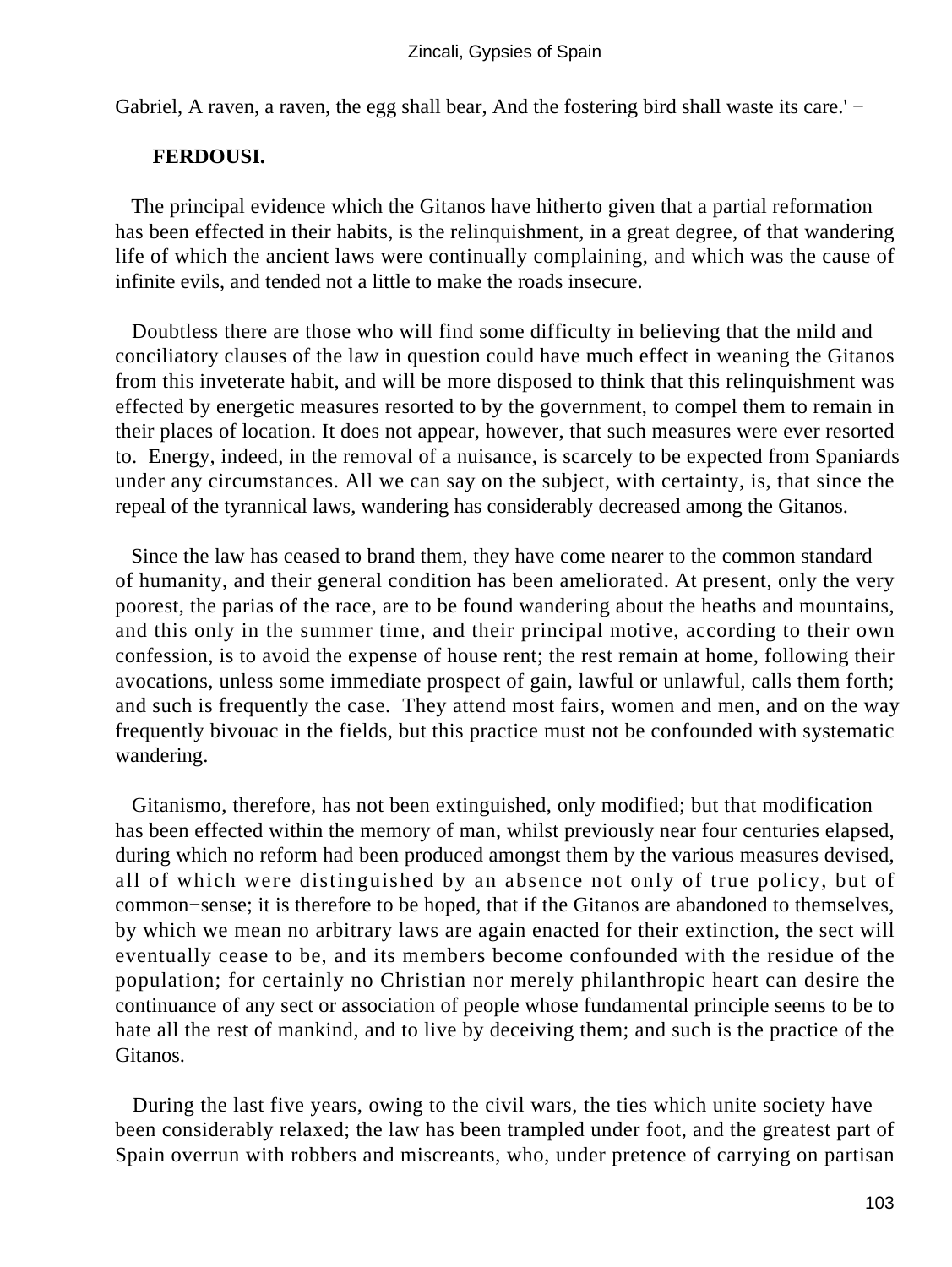warfare, and not unfrequently under no pretence at all, have committed the most frightful excesses, plundering and murdering the defenceless. Such a state of things would have afforded the Gitanos a favourable opportunity to resume their former kind of life, and to levy contributions as formerly, wandering about in bands. Certain it is, however, that they have not sought to repeat their ancient excesses, taking advantage of the troubles of the country; they have gone on, with a few exceptions, quietly pursuing that part of their system to which they still cling, their jockeyism, which, though based on fraud and robbery, is far preferable to wandering brigandage, which necessarily involves the frequent shedding of blood. Can better proof be adduced, that Gitanismo owes its decline, in Spain, not to force, not to persecution, not to any want of opportunity of exercising it, but to some other cause? − and we repeat that we consider the principal if not the only cause of the decline of Gitanismo to be the conferring on the Gitanos the rights and privileges of other subjects.

 We have said that the Gitanos have not much availed themselves of the permission, which the law grants them, of embarking in various spheres of life. They remain jockeys, but they have ceased to be wanderers; and the grand object of the law is accomplished. The law forbids them to be jockeys, or to follow the trade of trimming and shearing animals, without some other visible mode of subsistence. This provision, except in a few isolated instances, they evade; and the law seeks not, and perhaps wisely, to disturb them, content with having achieved so much. The chief evils of Gitanismo which still remain consist in the systematic frauds of the Gypsy jockeys and the tricks of the women. It is incurring considerable risk to purchase a horse or a mule, even from the most respectable Gitano, without a previous knowledge of the animal and his former possessor, the chances being that it is either diseased or stolen from a distance. Of the practices of the females, something will be said in particular in a future chapter.

 The Gitanos in general are very poor, a pair of large cachas and various scissors of a smaller description constituting their whole capital; occasionally a good hit is made, as they call it, but the money does not last long, being quickly squandered in feasting and revelry. He who has habitually in his house a couple of donkeys is considered a thriving Gitano; there are some, however, who are wealthy in the strict sense of the word, and carry on a very extensive trade in horses and mules. These, occasionally, visit the most distant fairs, traversing the greatest part of Spain. There is a celebrated cattle−fair held at Leon on St. John's or Midsummer Day, and on one of these occasions, being present, I observed a small family of Gitanos, consisting of a man of about fifty, a female of the same age, and a handsome young Gypsy, who was their son; they were richly dressed after the Gypsy fashion, the men wearing zamarras with massy clasps and knobs of silver, and the woman a species of riding−dress with much gold embroidery, and having immense gold rings attached to her ears. They came from Murcia, a distance of one hundred leagues and upwards. Some merchants, to whom I was recommended, informed me that they had credit on their house to the amount of twenty thousand dollars.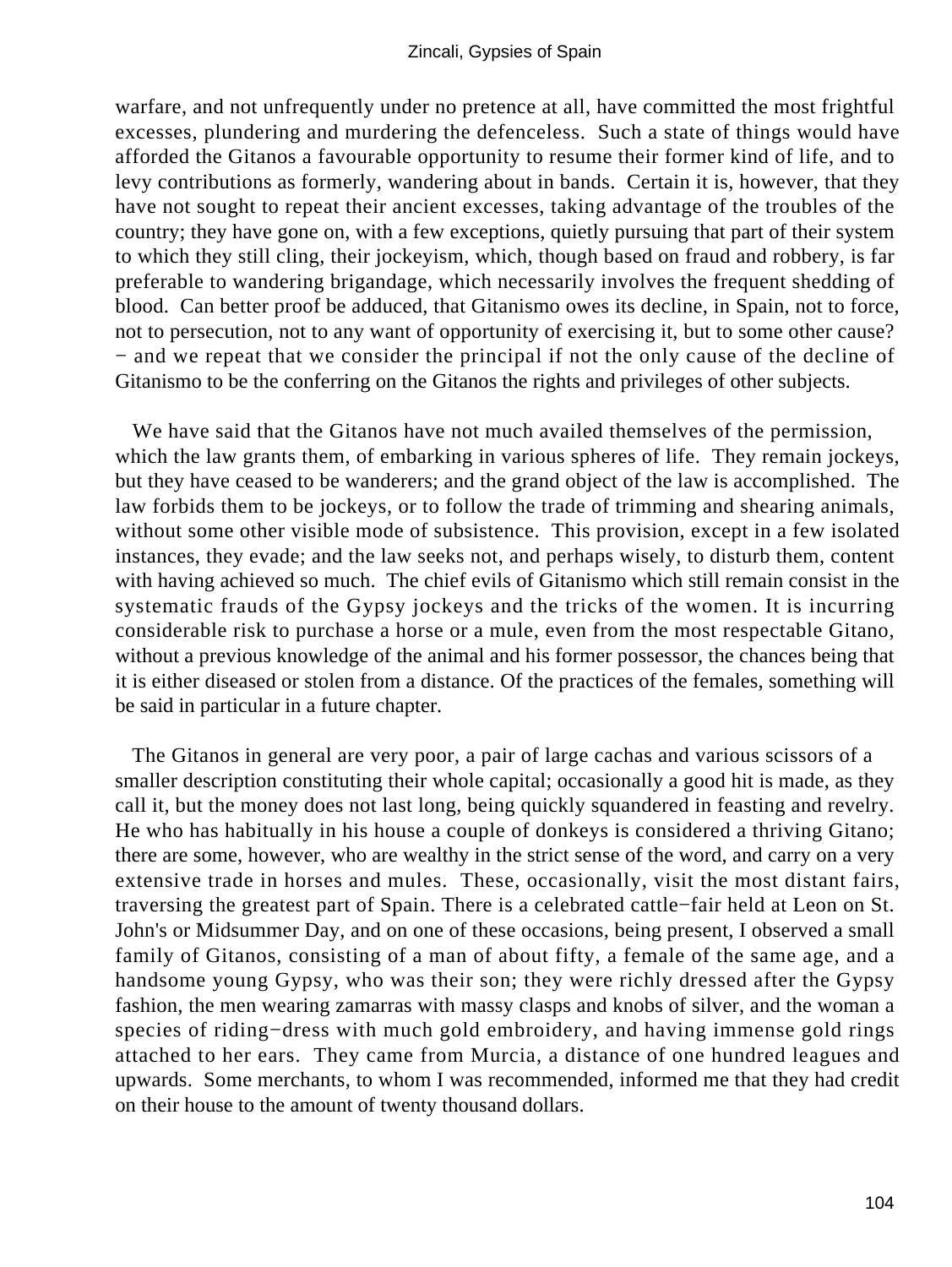They experienced rough treatment in the fair, and on a very singular account: immediately on their appearing on the ground, the horses in the fair, which, perhaps, amounted to three thousand, were seized with a sudden and universal panic; it was one of those strange incidents for which it is difficult to assign a rational cause; but a panic there was amongst the brutes, and a mighty one; the horses neighed, screamed, and plunged, endeavouring to escape in all directions; some appeared absolutely possessed, stamping and tearing, their manes and tails stiffly erect, like the bristles of the wild boar − many a rider lost his seat. When the panic had ceased, and it did cease almost as suddenly as it had arisen, the Gitanos were forthwith accused as the authors of it; it was said that they intended to steal the best horses during the confusion, and the keepers of the ground, assisted by a rabble of chalans, who had their private reasons for hating the Gitanos, drove them off the field with sticks and cudgels. So much for having a bad name.

 These wealthy Gitanos, when they are not ashamed of their blood or descent, and are not addicted to proud fancies, or 'barbales,' as they are called, possess great influence with the rest of their brethren, almost as much as the rabbins amongst the Jews; their bidding is considered law, and the other Gitanos are at their devotion. On the contrary, when they prefer the society of the Busne to that of their own race, and refuse to assist their less fortunate brethren in poverty or in prison, they are regarded with unbounded contempt and abhorrence, as in the case of the rich Gypsy of Badajoz, and are not unfrequently doomed to destruction: such characters are mentioned in their couplets:−

 'The Gypsy fiend of Manga mead, Who never gave a straw, He would destroy, for very greed, The good Egyptian law.

 'The false Juanito day and night Had best with caution go; The Gypsy carles of Yeira height Have sworn to lay him low.'

 However some of the Gitanos may complain that there is no longer union to be found amongst them, there is still much of that fellow− feeling which springs from a consciousness of proceeding from one common origin, or, as they love to term it, 'blood.' At present their system exhibits less of a commonwealth than when they roamed in bands amongst the wilds, and principally subsisted by foraging, each individual contributing to the common stock, according to his success. The interests of individuals are now more distinct, and that close connection is of course dissolved which existed when they wandered about, and their dangers, gains, and losses were felt in common; and it can never be too often repeated that they are no longer a proscribed race, with no rights nor safety save what they gained by a close and intimate union. Nevertheless, the Gitano, though he naturally prefers his own interest to that of his brother, and envies him his gain when he does not expect to share in it, is at all times ready to side with him against the Busno, because the latter is not a Gitano, but of a different blood, and for no other reason. When one Gitano confides his plans to another, he is in no fear that they will be betrayed to the Busno, for whom there is no sympathy, and when a plan is to be executed which requires co−operation, they seek not the fellowship of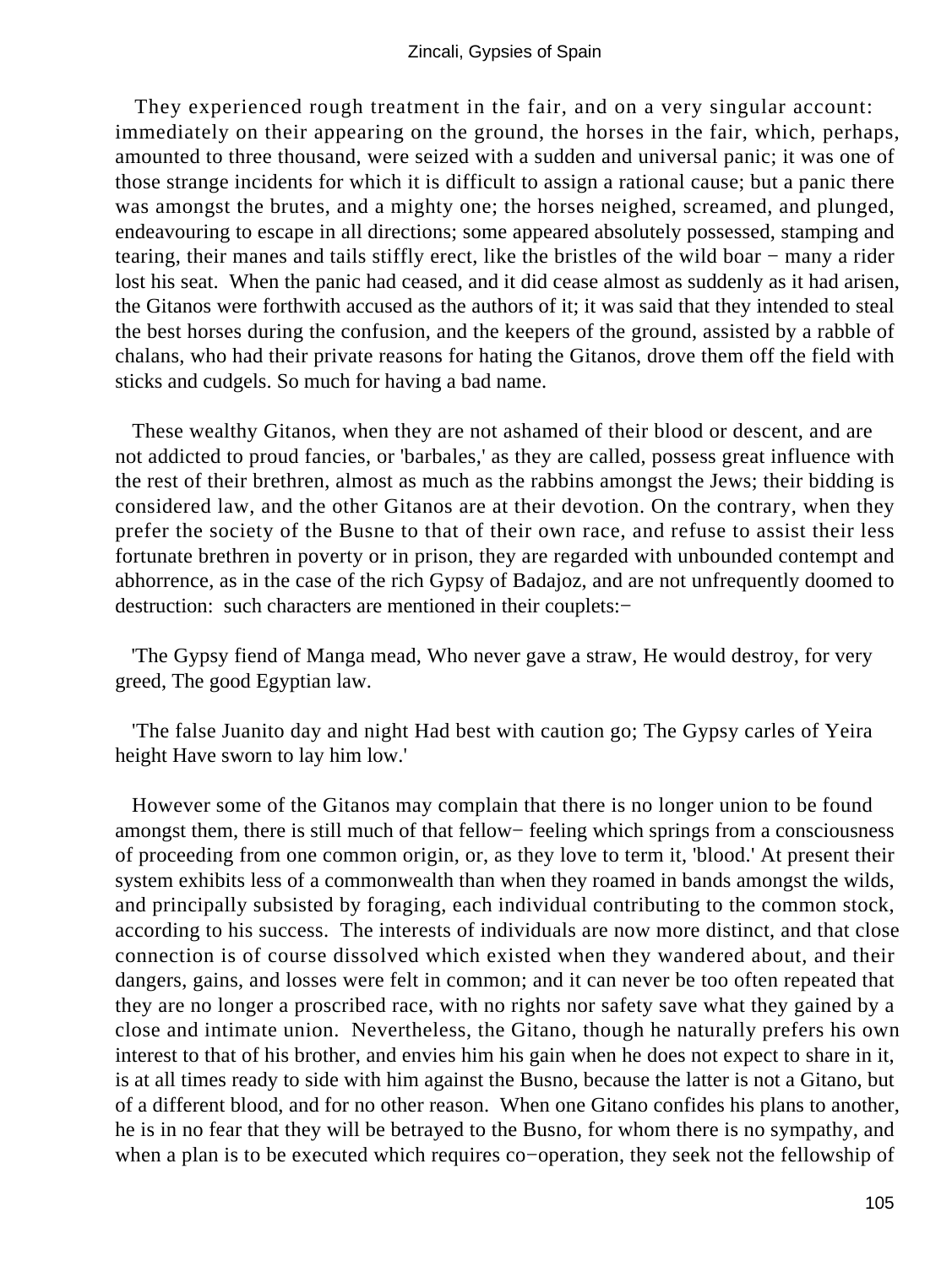#### Zincali, Gypsies of Spain

the Busne, but of each other, and if successful, share the gain like brothers.

 As a proof of the fraternal feeling which is not unfrequently displayed amongst the Gitanos, I shall relate a circumstance which occurred at Cordova a year or two before I first visited it. One of the poorest of the Gitanos murdered a Spaniard with the fatal Manchegan knife; for this crime he was seized, tried, and found guilty. Blood−shedding in Spain is not looked upon with much abhorrence, and the life of the culprit is seldom taken, provided he can offer a bribe sufficient to induce the notary public to report favourably upon his case; but in this instance money was of no avail; the murdered individual left behind him powerful friends and connections, who were determined that justice should take its course. It was in vain that the Gitanos exerted all their influence with the authorities in behalf of their comrade, and such influence was not slight; it was in vain that they offered extravagant sums that the punishment of death might be commuted to perpetual slavery in the dreary presidio of Ceuta; I was credibly informed that one of the richest Gitanos, by name Fruto, offered for his own share of the ransom the sum of five thousand crowns, whilst there was not an individual but contributed according to his means – nought availed, and the Gypsy was executed in the Plaza. The day before the execution, the Gitanos, perceiving that the fate of their brother was sealed, one and all quitted Cordova, shutting up their houses and carrying with them their horses, their mules, their borricos, their wives and families, and the greatest part of their household furniture. No one knew whither they directed their course, nor were they seen in Cordova for some months, when they again suddenly made their appearance; a few, however, never returned. So great was the horror of the Gitanos at what had occurred, that they were in the habit of saying that the place was cursed for evermore; and when I knew them, there were many amongst them who, on no account, would enter the Plaza which had witnessed the disgraceful end of their unfortunate brother.

 The position which the Gitanos hold in society in Spain is the lowest, as might be expected; they are considered at best as thievish chalans, and the women as half sorceresses, and in every respect thieves; there is not a wretch, however vile, the outcast of the prison and the presidio, who calls himself Spaniard, but would feel insulted by being termed Gitano, and would thank God that he is not; and yet, strange to say, there are numbers, and those of the higher classes, who seek their company, and endeavour to imitate their manners and way of speaking. The connections which they form with the Spaniards are not many; occasionally some wealthy Gitano marries a Spanish female, but to find a Gitana united to a Spaniard is a thing of the rarest occurrence, if it ever takes place. It is, of course, by intermarriage alone that the two races will ever commingle, and before that event is brought about, much modification must take place amongst the Gitanos, in their manners, in their habits, in their affections, and their dislikes, and, perhaps, even in their physical peculiarities; much must be forgotten on both sides, and everything is forgotten in the course of time.

 The number of the Gitano population of Spain at the present day may be estimated at about forty thousand. At the commencement of the present century it was said to amount to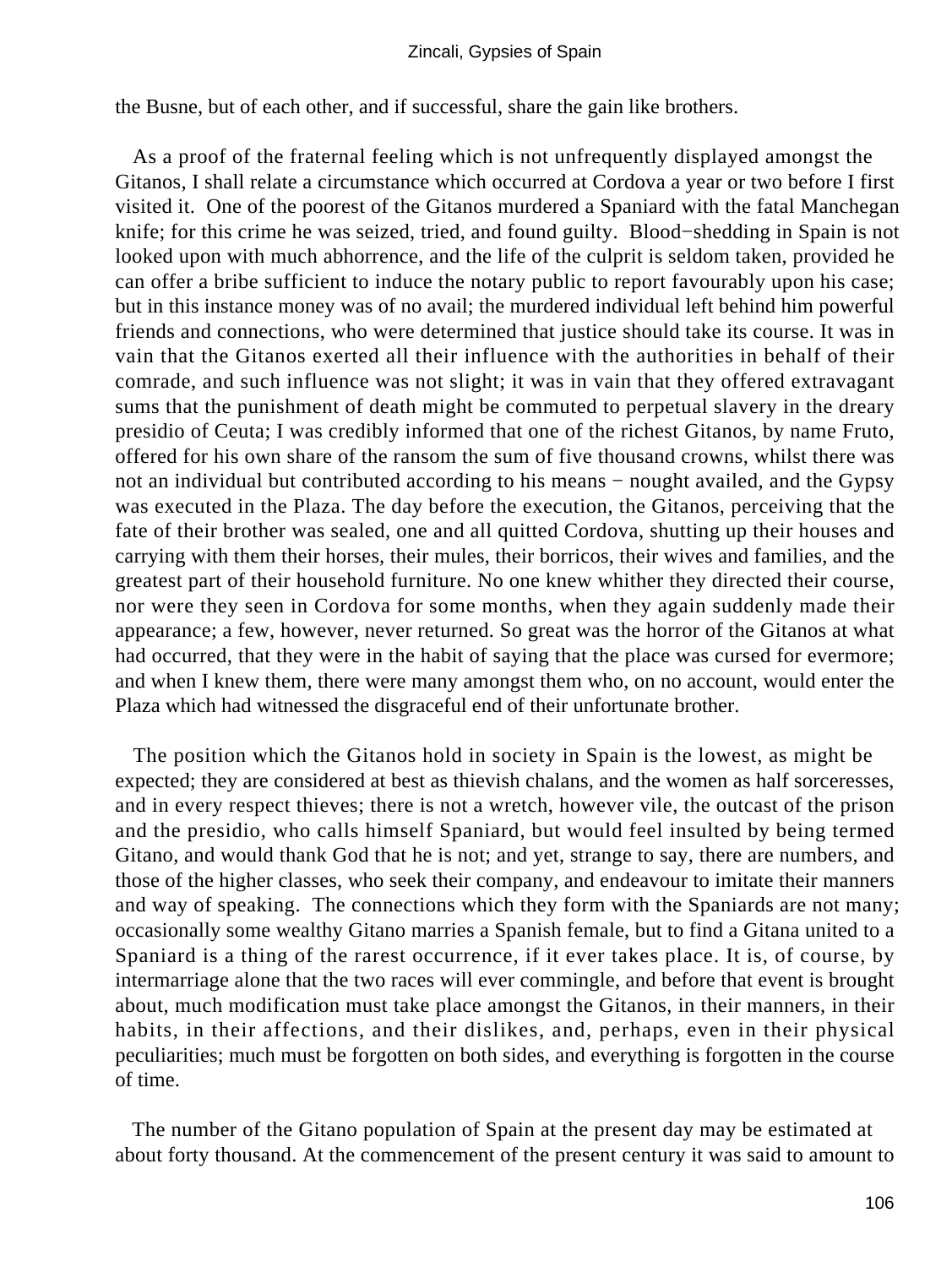sixty thousand. There can be no doubt that the sect is by no means so numerous as it was at former periods; witness those barrios in various towns still denominated Gitanerias, but from whence the Gitanos have disappeared even like the Moors from the Morerias. Whether this diminution in number has been the result of a partial change of habits, of pestilence or sickness, of war or famine, or of all these causes combined, we have no means of determining, and shall abstain from offering conjectures on the subject.

### **CHAPTER IV**

 IN the autumn of the year 1839, I landed at Tarifa, from the coast of Barbary. I arrived in a small felouk laden with hides for Cadiz, to which place I was myself going. We stopped at Tarifa in order to perform quarantine, which, however, turned out a mere farce, as we were all permitted to come on shore; the master of the felouk having bribed the port captain with a few fowls. We formed a motley group. A rich Moor and his son, a child, with their Jewish servant Yusouf, and myself with my own man Hayim Ben Attar, a Jew. After passing through the gate, the Moors and their domestics were conducted by the master to the house of one of his acquaintance, where he intended they should lodge; whilst a sailor was despatched with myself and Hayim to the only inn which the place afforded. I stopped in the street to speak to a person whom I had known at Seville. Before we had concluded our discourse, Hayim, who had walked forward, returned, saying that the quarters were good, and that we were in high luck, for that he knew the people of the inn were Jews. 'Jews,' said I, 'here in Tarifa, and keeping an inn, I should be glad to see them.' So I left my acquaintance, and hastened to the house. We first entered a stable, of which the ground floor of the building consisted, and ascending a flight of stairs entered a very large room, and from thence passed into a kitchen, in which were several people. One of these was a stout, athletic, burly fellow of about fifty, dressed in a buff jerkin, and dark cloth pantaloons. His hair was black as a coal and exceedingly bushy, his face much marked from some disorder, and his skin as dark as that of a toad. A very tall woman stood by the dresser, much resembling him in feature, with the same hair and complexion, but with more intelligence in her eyes than the man, who looked heavy and dogged. A dark woman, whom I subsequently discovered to be lame, sat in a corner, and two or three swarthy girls, from fifteen to eighteen years of age, were flitting about the room. I also observed a wicked−looking boy, who might have been called handsome, had not one of his eyes been injured. 'Jews,' said I, in Moorish, to Hayim, as I glanced at these people and about the room; 'these are not Jews, but children of the Dar−bushi−fal.'

 'List to the Corahai,' said the tall woman, in broken Gypsy slang, 'hear how they jabber (hunelad como chamulian), truly we will make them pay for the noise they raise in the house.' Then coming up to me, she demanded with a shout, fearing otherwise that I should not understand, whether I would not wish to see the room where I was to sleep. I nodded: whereupon she led me out upon a back terrace, and opening the door of a small room, of which there were three, asked me if it would suit. 'Perfectly,' said I, and returned with her to the kitchen.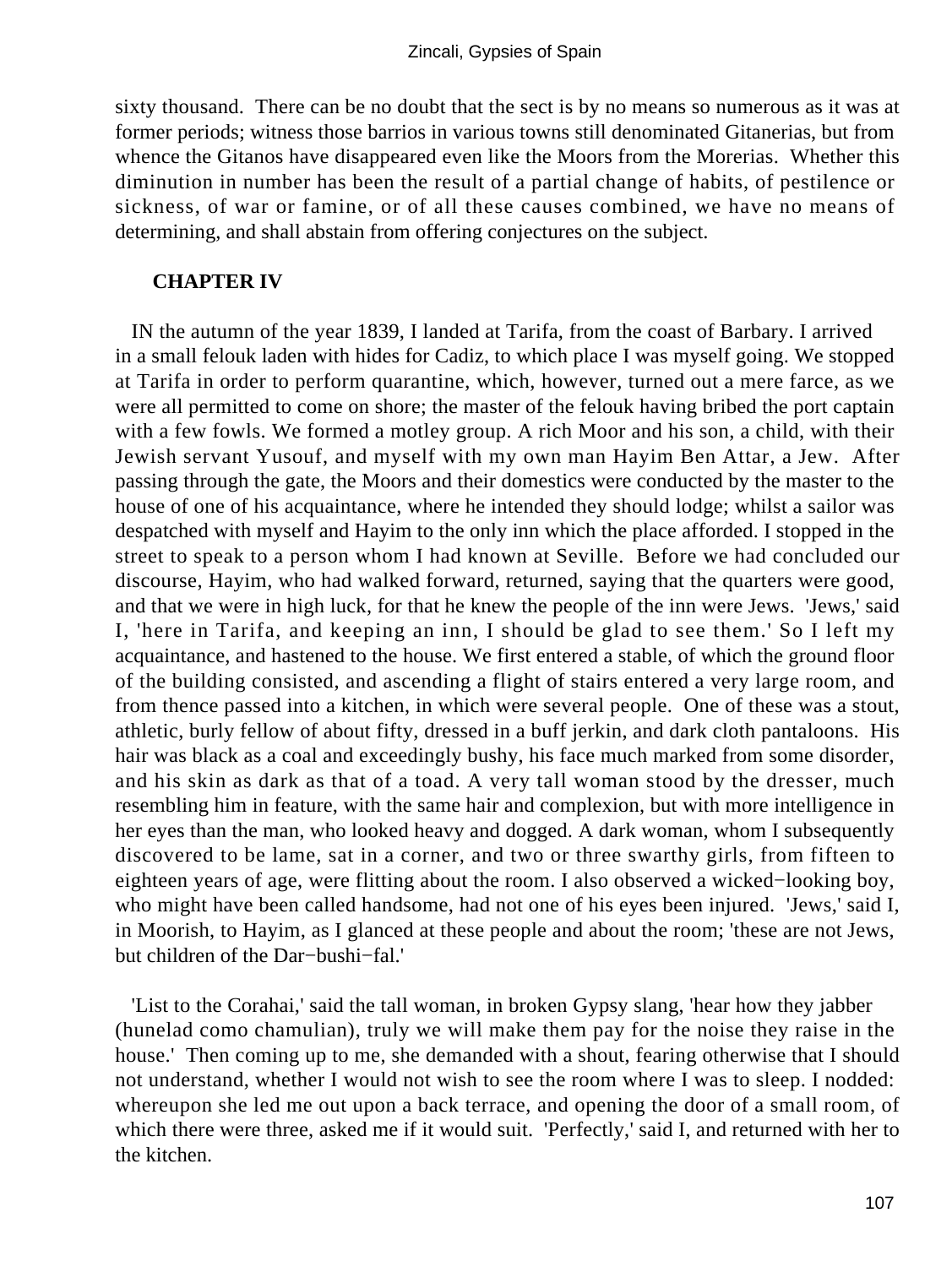'O, what a handsome face! what a royal person!' exclaimed the whole family as I returned, in Spanish, but in the whining, canting tones peculiar to the Gypsies, when they are bent on victimising. 'A more ugly Busno it has never been our chance to see,' said the same voices in the next breath, speaking in the jargon of the tribe. 'Won't your Moorish Royalty please to eat something?' said the tall hag. 'We have nothing in the house; but I will run out and buy a fowl, which I hope may prove a royal peacock to nourish and strengthen you.' 'I hope it may turn to drow in your entrails,' she muttered to the rest in Gypsy. She then ran down, and in a minute returned with an old hen, which, on my arrival, I had observed below in the stable. 'See this beautiful fowl,' said she, 'I have been running over all Tarifa to procure it for your kingship; trouble enough I have had to obtain it, and dear enough it has cost me. I will now cut its throat.' 'Before you kill it,' said I, 'I should wish to know what you paid for it, that there may be no dispute about it in the account.' 'Two dollars I paid for it, most valorous and handsome sir; two dollars it cost me, out of my own quisobi − out of my own little purse.' I saw it was high time to put an end to these zalamerias, and therefore exclaimed in Gitano, 'You mean two brujis (reals), O mother of all the witches, and that is twelve cuartos more than it is worth.' 'Ay Dios mio, whom have we here?' exclaimed the females. 'One,' I replied, 'who knows you well and all your ways. Speak! am I to have the hen for two reals? if not, I shall leave the house this moment.' 'O yes, to be sure, brother, and for nothing if you wish it,' said the tall woman, in natural and quite altered tones; 'but why did you enter the house speaking in Corahai like a Bengui? We thought you a Busno, but we now see that you are of our religion; pray sit down and tell us where you have been.'..

**MYSELF.** – 'Now, my good people, since I have answered your questions, it is but right that you should answer some of mine; pray who are you? and how happens it that you are keeping this inn?'

**GYPSY HAG.** – 'Verily, brother, we can scarcely tell you who we are. All we know of ourselves is, that we keep this inn, to our trouble and sorrow, and that our parents kept it before us; we were all born in this house, where I suppose we shall die.'

**MYSELF.** – 'Who is the master of the house, and whose are these children?'

**GYPSY HAG.** – 'The master of the house is the fool, my brother, who stands before you without saying a word; to him belong these children, and the cripple in the chair is his wife, and my cousin. He has also two sons who are grown−up men; one is a chumajarri (shoemaker), and the other serves a tanner.'

**MYSELF.** – 'Is it not contrary to the law of the Cales to follow such trades?'

**GYPSY HAG.** – 'We know of no law, and little of the Cales themselves. Ours is the only Calo family in Tarifa, and we never left it in our lives, except occasionally to go on the smuggling lay to Gibraltar. True it is that the Cales, when they visit Tarifa, put up at our house, sometimes to our cost. There was one Rafael, son of the rich Fruto of Cordova, here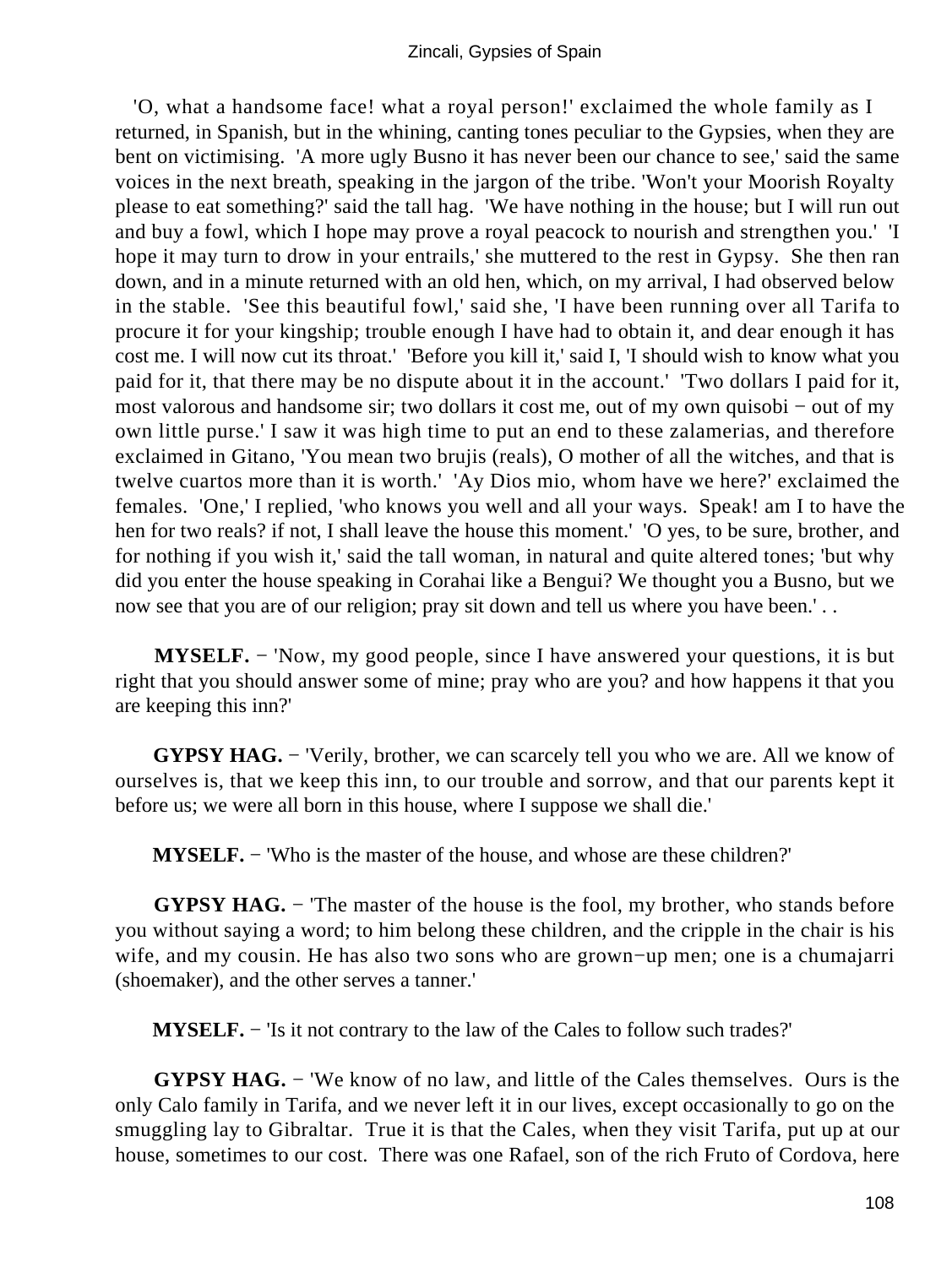last summer, to buy up horses, and he departed a baria and a half in our debt; however, I do not grudge it him, for he is a handsome and clever Chabo – a fellow of many capacities. There was more than one Busno had cause to rue his coming to Tarifa.'

**MYSELF.** − 'Do you live on good terms with the Busne of Tarifa?'

**GYPSY HAG.** – 'Brother, we live on the best terms with the Busne of Tarifa; especially with the errays. The first people in Tarifa come to this house, to have their baji told by the cripple in the chair and by myself. I know not how it is, but we are more considered by the grandees than the poor, who hate and loathe us. When my first and only infant died, for I have been married, the child of one of the principal people was put to me to nurse, but I hated it for its white blood, as you may well believe. It never throve, for I did it a private mischief, and though it grew up and is now a youth, it is − mad.'

**MYSELF.** – 'With whom will your brother's children marry? You say there are no Gypsies here.'

**GYPSY HAG.** – 'Ay de mi, hermano! It is that which grieves me. I would rather see them sold to the Moors than married to the Busne. When Rafael was here he wished to persuade the chumajarri to accompany him to Cordova, and promised to provide for him, and to find him a wife among the Callees of that town; but the faint heart would not, though I myself begged him to comply. As for the curtidor (tanner), he goes every night to the house of a Busnee; and once, when I reproached him with it, he threatened to marry her. I intend to take my knife, and to wait behind the door in the dark, and when she comes out to gash her over the eyes. I trow he will have little desire to wed with her then.'

**MYSELF.** – 'Do many Busne from the country put up at this house?'

**GYPSY HAG.** – 'Not so many as formerly, brother; the labourers from the Campo say that we are all thieves; and that it is impossible for any one but a Calo to enter this house without having the shirt stripped from his back. They go to the houses of their acquaintance in the town, for they fear to enter these doors. I scarcely know why, for my brother is the veriest fool in Tarifa. Were it not for his face, I should say that he is no Chabo, for he cannot speak, and permits every chance to slip through his fingers. Many a good mule and borrico have gone out of the stable below, which he might have secured, had he but tongue enough to have cozened the owners. But he is a fool, as I said before; he cannot speak, and is no Chabo.'

 How far the person in question, who sat all the while smoking his pipe, with the most unperturbed tranquillity, deserved the character bestowed upon him by his sister, will presently appear. It is not my intention to describe here all the strange things I both saw and heard in this Gypsy inn. Several Gypsies arrived from the country during the six days that I spent within its walls; one of them, a man, from Moron, was received with particular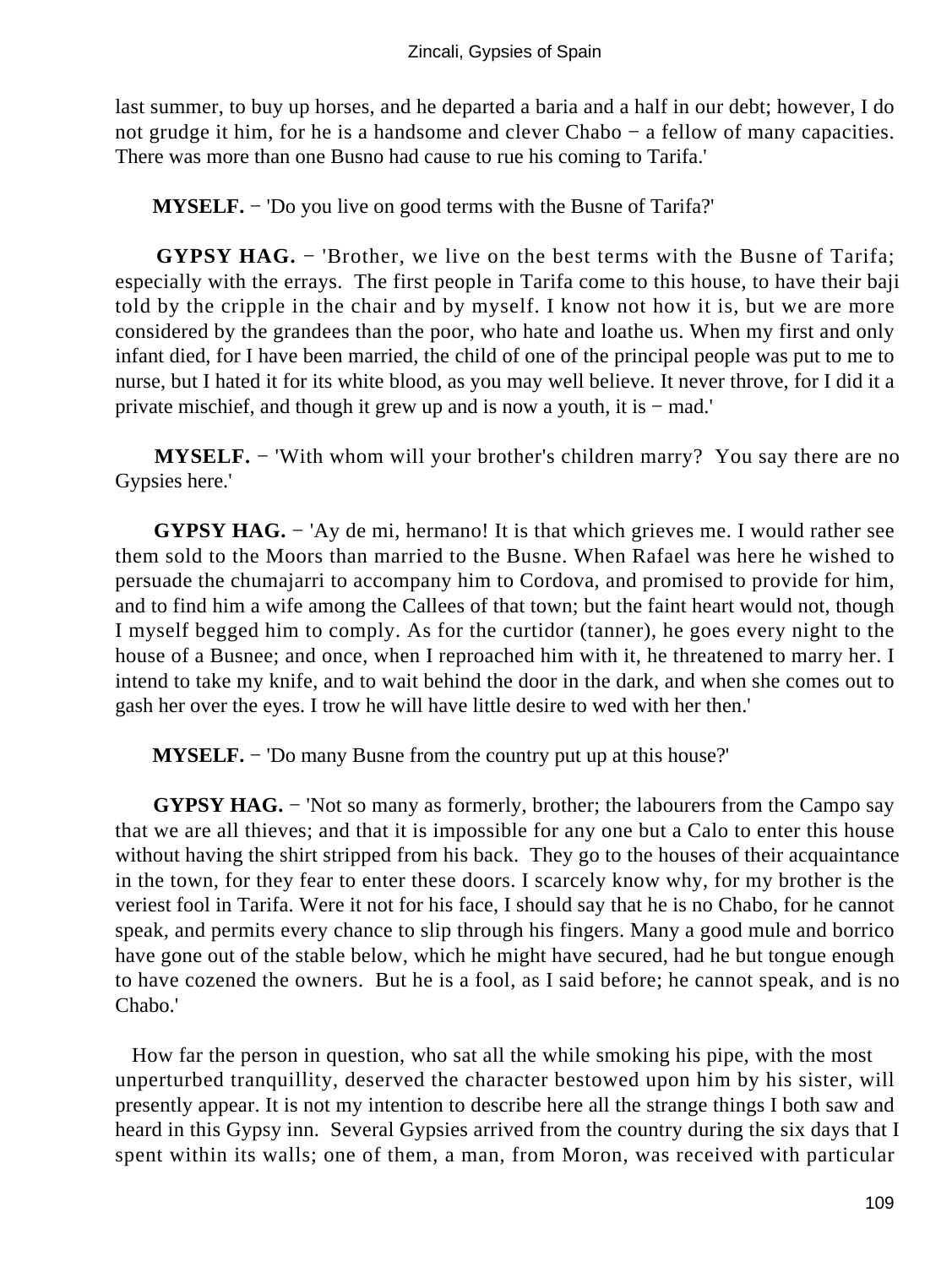cordiality, he having a son, whom he was thinking of betrothing to one of the Gypsy daughters. Some females of quality likewise visited the house to gossip, like true Andalusians. It was singular to observe the behaviour of the Gypsies to these people, especially that of the remarkable woman, some of whose conversation I have given above. She whined, she canted, she blessed, she talked of beauty of colour, of eyes, of eyebrows, and pestanas (eyelids), and of hearts which were aching for such and such a lady. Amongst others, came a very fine woman, the widow of a colonel lately slain in battle; she brought with her a beautiful innocent little girl, her daughter, between three and four years of age. The Gypsy appeared to adore her; she sobbed, she shed tears, she kissed the child, she blessed it, she fondled it. I had my eye upon her countenance, and it brought to my recollection that of a she−wolf, which I had once seen in Russia, playing with her whelp beneath a birch−tree. 'You seem to love that child very much, O my mother,' said I to her, as the lady was departing.

**GYPSY HAG.** − 'No lo camelo, hijo! I do not love it, O my son, I do not love it; I love it so much, that I wish it may break its leg as it goes downstairs, and its mother also.'

 On the evening of the fourth day, I was seated on the stone bench at the stable door, taking the fresco; the Gypsy innkeeper sat beside me, smoking his pipe, and silent as usual; presently a man and woman with a borrico, or donkey, entered the portal. I took little or no notice of a circumstance so slight, but I was presently aroused by hearing the Gypsy's pipe drop upon the ground. I looked at him, and scarcely recognised his face. It was no longer dull, black, and heavy, but was lighted up with an expression so extremely villainous that I felt uneasy. His eyes were scanning the recent comers, especially the beast of burden, which was a beautiful female donkey. He was almost instantly at their side, assisting to remove its housings, and the alforjas, or bags. His tongue had become unloosed, as if by sorcery; and far from being unable to speak, he proved that, when it suited his purpose, he could discourse with wonderful volubility. The donkey was soon tied to the manger, and a large measure of barley emptied before it, the greatest part of which the Gypsy boy presently removed, his father having purposely omitted to mix the barley with the straw, with which the Spanish mangers are always kept filled. The guests were hurried upstairs as soon as possible. I remained below, and subsequently strolled about the town and on the beach. It was about nine o'clock when I returned to the inn to retire to rest; strange things had evidently been going on during my absence. As I passed through the large room on my way to my apartment, lo, the table was set out with much wine, fruits, and viands. There sat the man from the country, three parts intoxicated; the Gypsy, already provided with another pipe, sat on his knee, with his right arm most affectionately round his neck; on one side sat the chumajarri drinking and smoking, on the other the tanner. Behold, poor humanity, thought I to myself, in the hands of devils; in this manner are human souls ensnared to destruction by the fiends of the pit. The females had already taken possession of the woman at the other end of the table, embracing her, and displaying every mark of friendship and affection. I passed on, but ere I reached my apartment I heard the words mule and donkey. 'Adios,' said I, for I but too well knew what was on the carpet.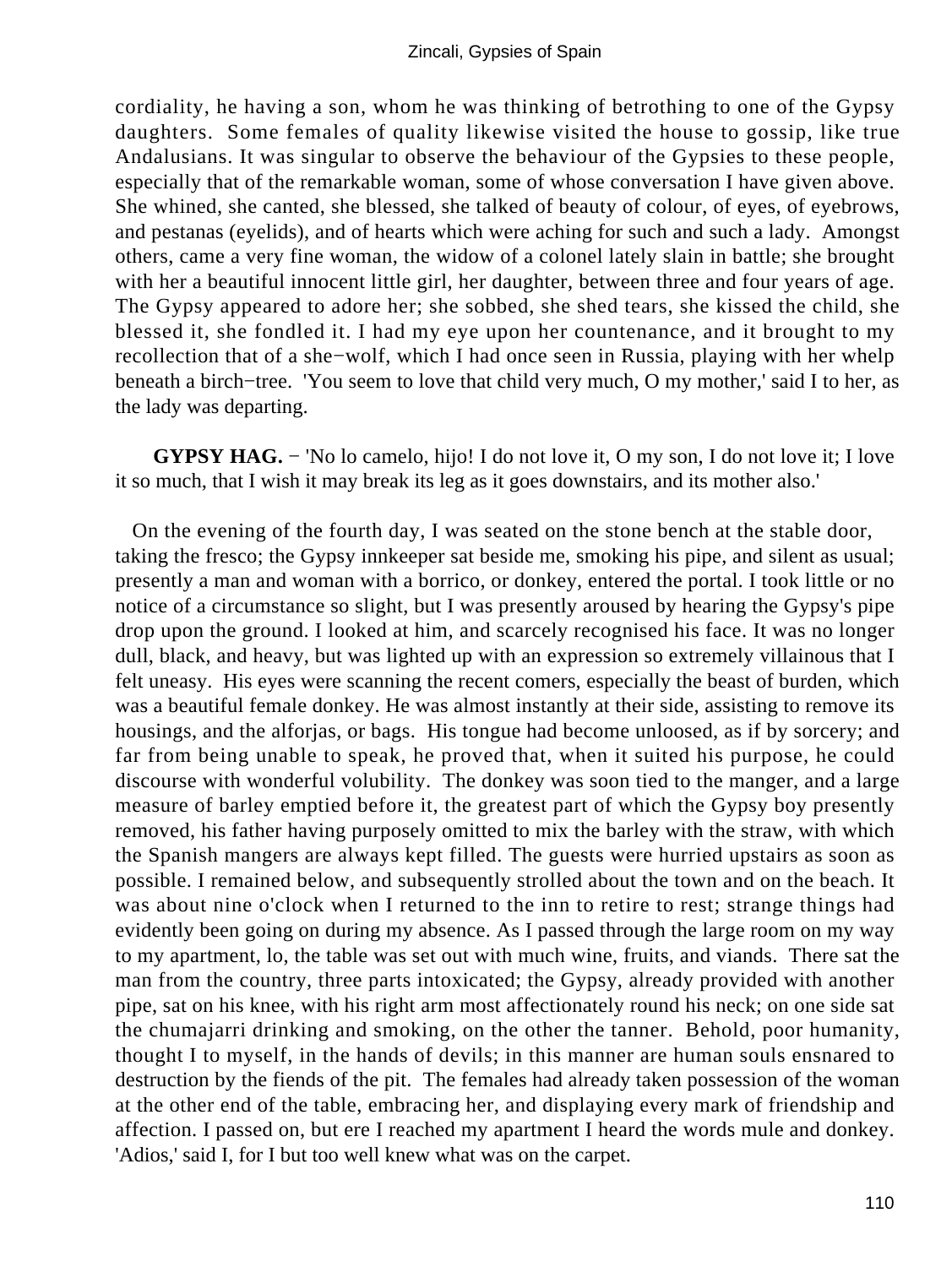#### Zincali, Gypsies of Spain

 In the back stable the Gypsy kept a mule, a most extraordinary animal, which was employed in bringing water to the house, a task which it effected with no slight difficulty; it was reported to be eighteen years of age; one of its eyes had been removed by some accident, it was foundered, and also lame, the result of a broken leg. This animal was the laughing−stock of all Tarifa; the Gypsy grudged it the very straw on while alone he fed it, and had repeatedly offered it for sale at a dollar, which he could never obtain. During the night there was much merriment going on, and I could frequently distinguish the voice of the Gypsy raised to a boisterous pitch. In the morning the Gypsy hag entered my apartment, bearing the breakfast of myself and Hayim. 'What were you about last night?' said I.

 'We were bargaining with the Busno, evil overtake him, and he has exchanged us the ass, for the mule and the reckoning,' said the hag, in whose countenance triumph was blended with anxiety.

'Was he drunk when he saw the mule?' I demanded.

 'He did not see her at all, O my son, but we told him we had a beautiful mule, worth any money, which we were anxious to dispose of, as a donkey suited our purpose better. We are afraid that when he sees her he will repent his bargain, and if he calls off within four−and−twenty hours, the exchange is null, and the justicia will cause us to restore the ass; we have, however, already removed her to our huerta out of the town, where we have hid her below the ground. Dios sabe (God knows) how it will turn out.'

 When the man and woman saw the lame, foundered, one−eyed creature, for which and the reckoning they had exchanged their own beautiful borrico, they stood confounded. It was about ten in the morning, and they had not altogether recovered from the fumes of the wine of the preceding night; at last the man, with a frightful oath, exclaimed to the innkeeper, 'Restore my donkey, you Gypsy villain!'

 'It cannot be, brother,' replied the latter, 'your donkey is by this time three leagues from here: I sold her this morning to a man I do not know, and I am afraid I shall have a hard bargain with her, for he only gave two dollars, as she was unsound. O, you have taken me in, I am a poor fool as they call me here, and you understand much, very much, baribu.' (47)

 'Her value was thirty−five dollars, thou demon,' said the countryman, 'and the justicia will make you pay that.'

 'Come, come, brother,' said the Gypsy, 'all this is mere conversation; you have a capital bargain, to−day the mercado is held, and you shall sell the mule; I will go with you myself. O, you understand baribu; sister, bring the bottle of anise; the senor and the senora must drink a copita.' After much persuasion, and many oaths, the man and woman were weak enough to comply; when they had drunk several glasses, they departed for the market, the Gypsy leading the mule. In about two hours they returned with the wretched beast, but not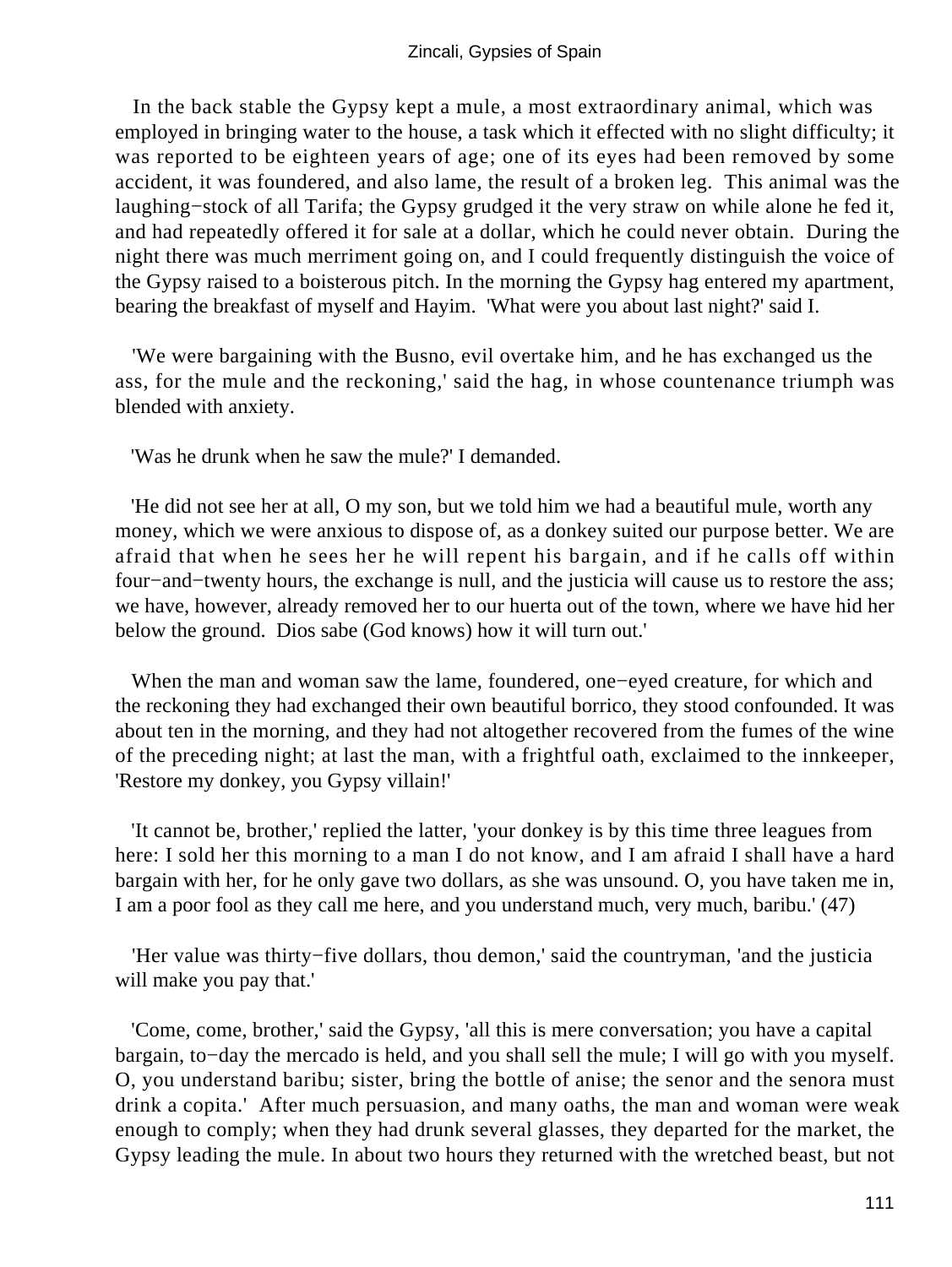exactly as they went; a numerous crowd followed, laughing and hooting. The man was now frantic, and the woman yet more so. They forced their way upstairs to collect their baggage, which they soon effected, and were about to leave the house, vowing revenge. Now ensued a truly terrific scene, there were no more blandishments; the Gypsy men and women were in arms, uttering the most frightful execrations; as the woman came downstairs, the females assailed her like lunatics; the cripple poked at her with a stick, the tall hag clawed at her hair, whilst the father Gypsy walked close beside the man, his hand on his clasp−knife, looking like nothing in this world: the man, however, on reaching the door, turned to him and said: 'Gypsy demon, my borrico by three o'clock − or you know the rest, the justicia.'

 The Gypsies remained filled with rage and disappointment; the hag vented her spite on her brother. ''Tis your fault,' said she; 'fool! you have no tongue; you a Chabo, you can't speak'; whereas, within a few hours, he had perhaps talked more than an auctioneer during a three days' sale: but he reserved his words for fitting occasions, and now sat as usual, sullen and silent, smoking his pipe.

The man and woman made their appearance at three o'clock, but they came − intoxicated; the Gypsy's eyes glistened − blandishment was again had recourse to. 'Come and sit down with the cavalier here,' whined the family; 'he is a friend of ours, and will soon arrange matters to your satisfaction.' I arose, and went into the street; the hag followed me. 'Will you not assist us, brother, or are you no Chabo?' she muttered.

'I will have nothing to do with your matters,' said I.

'I know who will,' said the hag, and hurried down the street.

 The man and woman, with much noise, demanded their donkey; the innkeeper made no answer, and proceeded to fill up several glasses with the **ANISADO.** In about a quarter of an hour, the Gypsy hag returned with a young man, well dressed, and with a genteel air, but with something wild and singular in his eyes. He seated himself by the table, smiled, took a glass of liquor, drank part of it, smiled again, and handed it to the countryman. The latter seeing himself treated in this friendly manner by a caballero, was evidently much flattered, took off his hat to the newcomer, and drank, as did the woman also. The glass was filled, and refilled, till they became yet more intoxicated. I did not hear the young man say a word: he appeared a passive automaton. The Gypsies, however, spoke for him, and were profuse of compliments. It was now proposed that the caballero should settle the dispute; a long and noisy conversation ensued, the young man looking vacantly on: the strange people had no money, and had already run up another bill at a wine−house to which they had retired. At last it was proposed, as if by the young man, that the Gypsy should purchase his own mule for two dollars, and forgive the strangers the reckoning of the preceding night. To this they agreed, being apparently stultified with the liquor, and the money being paid to them in the presence of witnesses, they thanked the friendly mediator, and reeled away.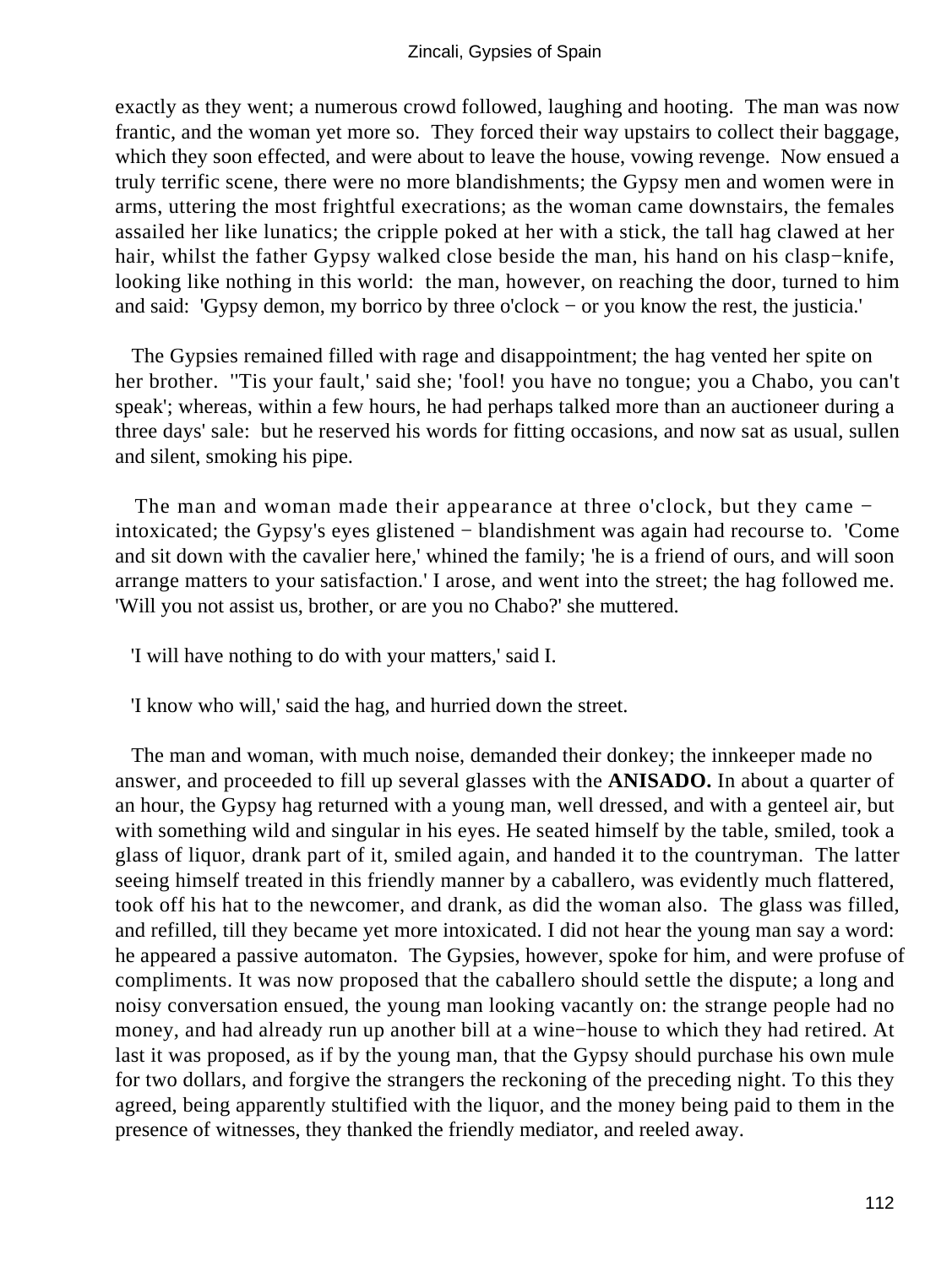Before they left the town that night, they had contrived to spend the entire two dollars, and the woman, who first recovered her senses, was bitterly lamenting that they had permitted themselves to be despoiled so cheaply of a PRENDA **TAN PRECIOSA,** as was the donkey. Upon the whole, however, I did not much pity them. The woman was certainly not the man's wife. The labourer had probably left his village with some strolling harlot, bringing with him the animal which had previously served to support himself and family.

 I believe that the Gypsy read, at the first glance, their history, and arranged matters accordingly. The donkey was soon once more in the stable, and that night there was much rejoicing in the Gypsy inn.

 Who was the singular mediator? He was neither more nor less than the foster child of the Gypsy hag, the unfortunate being whom she had privately injured in his infancy. After having thus served them as an instrument in their villainy, he was told to go home....

## THE **GYPSY SOLDIER OF VALDEPENAS**

 It was at Madrid one fine afternoon in the beginning of March 1838, that, as I was sitting behind my table in a cabinete, as it is called, of the third floor of No. 16, in the Calle de Santiago, having just taken my meal, my hostess entered and informed me that a military officer wished to speak to me, adding, in an undertone, that he looked a STRANGE **GUEST.** I was acquainted with no military officer in the Spanish service; but as at that time I expected daily to be arrested for having distributed the Bible, I thought that very possibly this officer might have been sent to perform that piece of duty. I instantly ordered him to be admitted, whereupon a thin active figure, somewhat above the middle height, dressed in a blue uniform, with a long sword hanging at his side, tripped into the room. Depositing his regimental hat on the ground, he drew a chair to the table, and seating himself, placed his elbows on the board, and supporting his face with his hands, confronted me, gazing steadfastly upon me, without uttering a word. I looked no less wistfully at him, and was of the same opinion as my hostess, as to the strangeness of my guest. He was about fifty, with thin flaxen hair covering the sides of his head, which at the top was entirely bald. His eyes were small, and, like ferrets', red and fiery. His complexion like a brick, a dull red, checkered with spots of purple. 'May I inquire your name and business, sir?' I at length demanded.

**STRANGER.** − 'My name is Chaleco of Valdepenas; in the time of the French I served as bragante, fighting for Ferdinand VII. I am now a captain on half−pay in the service of Donna Isabel; as for my business here, it is to speak with you. Do you know this book?'

**MYSELF.** – 'This book is Saint Luke's Gospel in the Gypsy language; how can this book concern you?'

**STRANGER.** − 'No one more. It is in the language of my people.'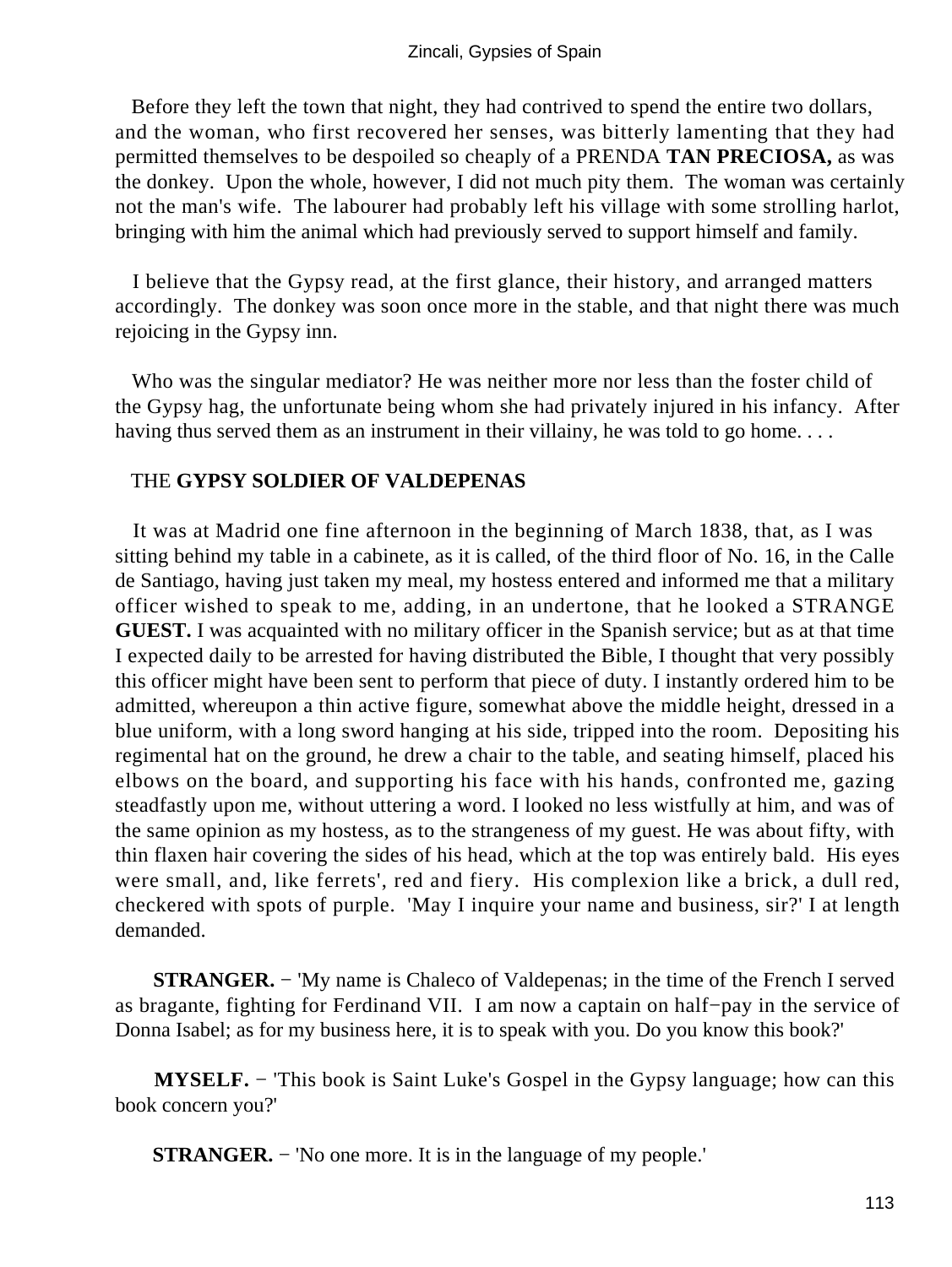**MYSELF.** – 'You do not pretend to say that you are a Calo?'

**STRANGER.** − 'I do! I am Zincalo, by the mother's side. My father, it is true, was one of the Busne; but I glory in being a Calo, and care not to acknowledge other blood.'

**MYSELF.** − 'How became you possessed of that book?'

**STRANGER.** − 'I was this morning in the Prado, where I met two women of our people, and amongst other things they told me that they had a gabicote in our language. I did not believe them at first, but they pulled it out, and I found their words true. They then spoke to me of yourself, and told me where you live, so I took the book from them and am come to see you.'

**MYSELF.** – 'Are you able to understand this book?'

**STRANGER.** − 'Perfectly, though it is written in very crabbed language: (48) but I learnt to read Calo when very young. My mother was a good Calli, and early taught me both to speak and read it. She too had a gabicote, but not printed like this, and it treated of a different matter.'

**MYSELF.** − 'How came your mother, being a good Calli, to marry one of a different blood?'

**STRANGER.** − 'It was no fault of hers; there was no remedy. In her infancy she lost her parents, who were executed; and she was abandoned by all, till my father, taking compassion on her, brought her up and educated her: at last he made her his wife, though three times her age. She, however, remembered her blood and hated my father, and taught me to hate him likewise, and avoid him. When a boy, I used to stroll about the plains, that I might not see my father; and my father would follow me and beg me to look upon him, and would ask me what I wanted; and I would reply, Father, the only thing I want is to see you dead.'

**MYSELF.** – 'That was strange language from a child to its parent.'

**STRANGER.** − 'It was − but you know the couplet, (49) which says, «I do not wish to be a lord − I am by birth a Gypsy − I do not wish to be a gentleman − I am content with being a Calo!»'

**MYSELF.** − 'I am anxious to hear more of your history − pray proceed.'

**STRANGER.** – 'When I was about twelve years old my father became distracted, and died. I then continued with my mother for some years; she loved me much, and procured a teacher to instruct me in Latin. At last she died, and then there was a pleyto (law−suit). I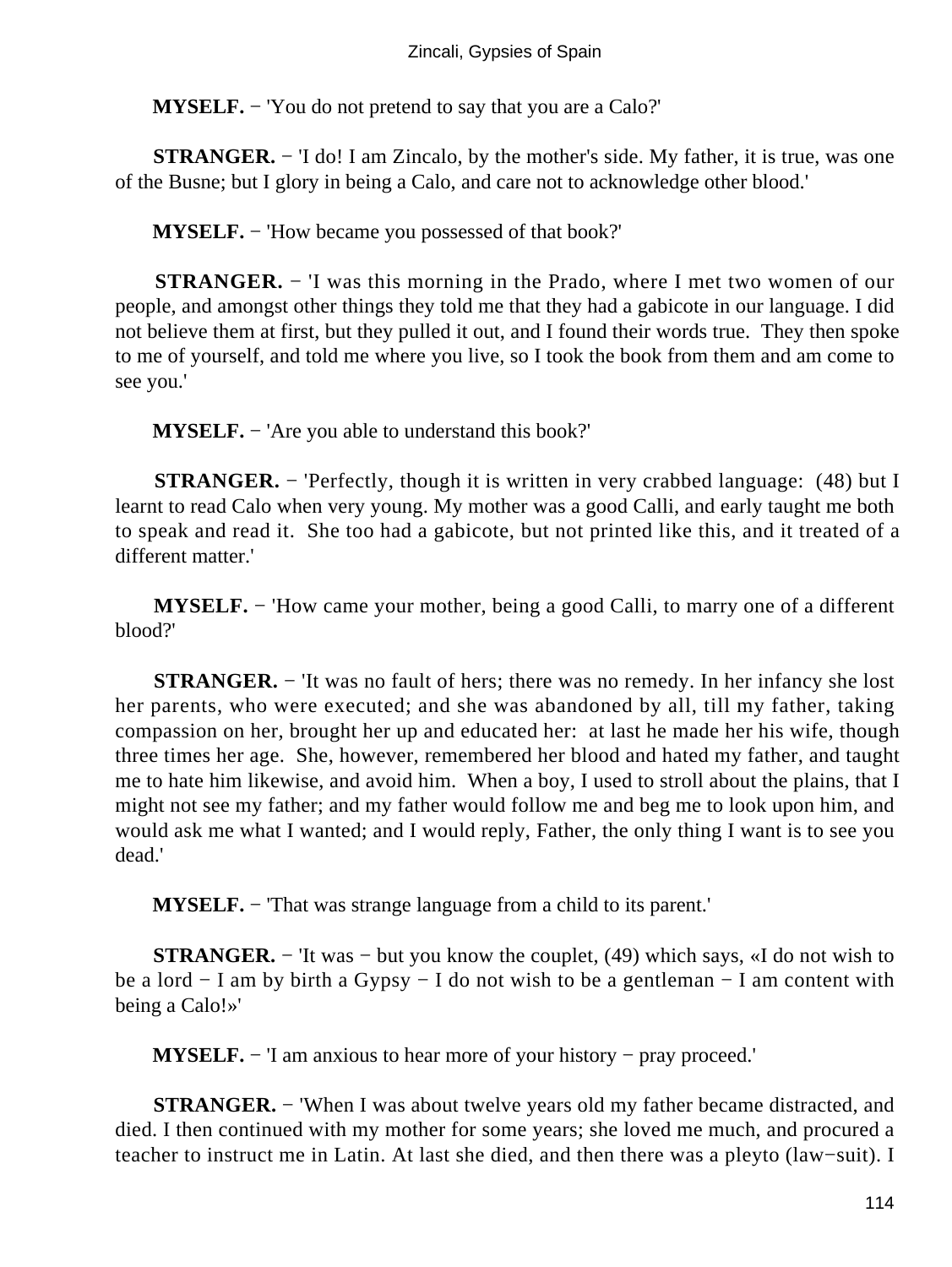took to the sierra and became a highwayman; but the wars broke out. My cousin Jara, of Valdepenas, raised a troop of brigantes. (50) I enlisted with him and distinguished myself very much; there is scarcely a man or woman in Spain but has heard of Jara and Chaleco. I am now captain in the service of Donna Isabel − I am covered with wounds − I am − ugh! ugh!  $ugh - !'$ 

 He had commenced coughing, and in a manner which perfectly astounded me. I had heard hooping coughs, consumptive coughs, coughs caused by colds, and other accidents, but a cough so horrible and unnatural as that of the Gypsy soldier, I had never witnessed in the course of my travels. In a moment he was bent double, his frame writhed and laboured, the veins of his forehead were frightfully swollen, and his complexion became black as the blackest blood; he screamed, he snorted, he barked, and appeared to be on the point of suffocation − yet more explosive became the cough; and the people of the house, frightened, came running into the apartment. I cries, 'The man is perishing, run instantly for a surgeon!' He heard me, and with a quick movement raised his left hand as if to countermand the order; another struggle, then one mighty throe, which seemed to search his deepest intestines; and he remained motionless, his head on his knee. The cough had left him, and within a minute or two he again looked up.

 'That is a dreadful cough, friend,' said I, when he was somewhat recovered. 'How did you get it?'

**GYPSY SOLDIER.** − 'I am − shot through the lungs − brother! Let me but take breath, and I will show you the hole − the agujero.'

 He continued with me a considerable time, and showed not the slightest disposition to depart; the cough returned twice, but not so violently; – at length, having an engagement, I arose, and apologising, told him I must leave him. The next day he came again at the same hour, but he found me not, as I was abroad dining with a friend. On the third day, however, as I was sitting down to dinner, in he walked, unannounced. I am rather hospitable than otherwise, so I cordially welcomed him, and requested him to partake of my meal. 'Con mucho gusto,' he replied, and instantly took his place at the table. I was again astonished, for if his cough was frightful, his appetite was yet more so. He ate like a wolf of the sierra; − soup, puchero, fowl and bacon disappeared before him in a twinkling. I ordered in cold meat, which he presently despatched; a large piece of cheese was then produced. We had been drinking water.

'Where is the wine?' said he.

'I never use it,' I replied.

 He looked blank. The hostess, however, who was present waiting, said, 'If the gentleman wish for wine, I have a bota nearly full, which I will instantly fetch.'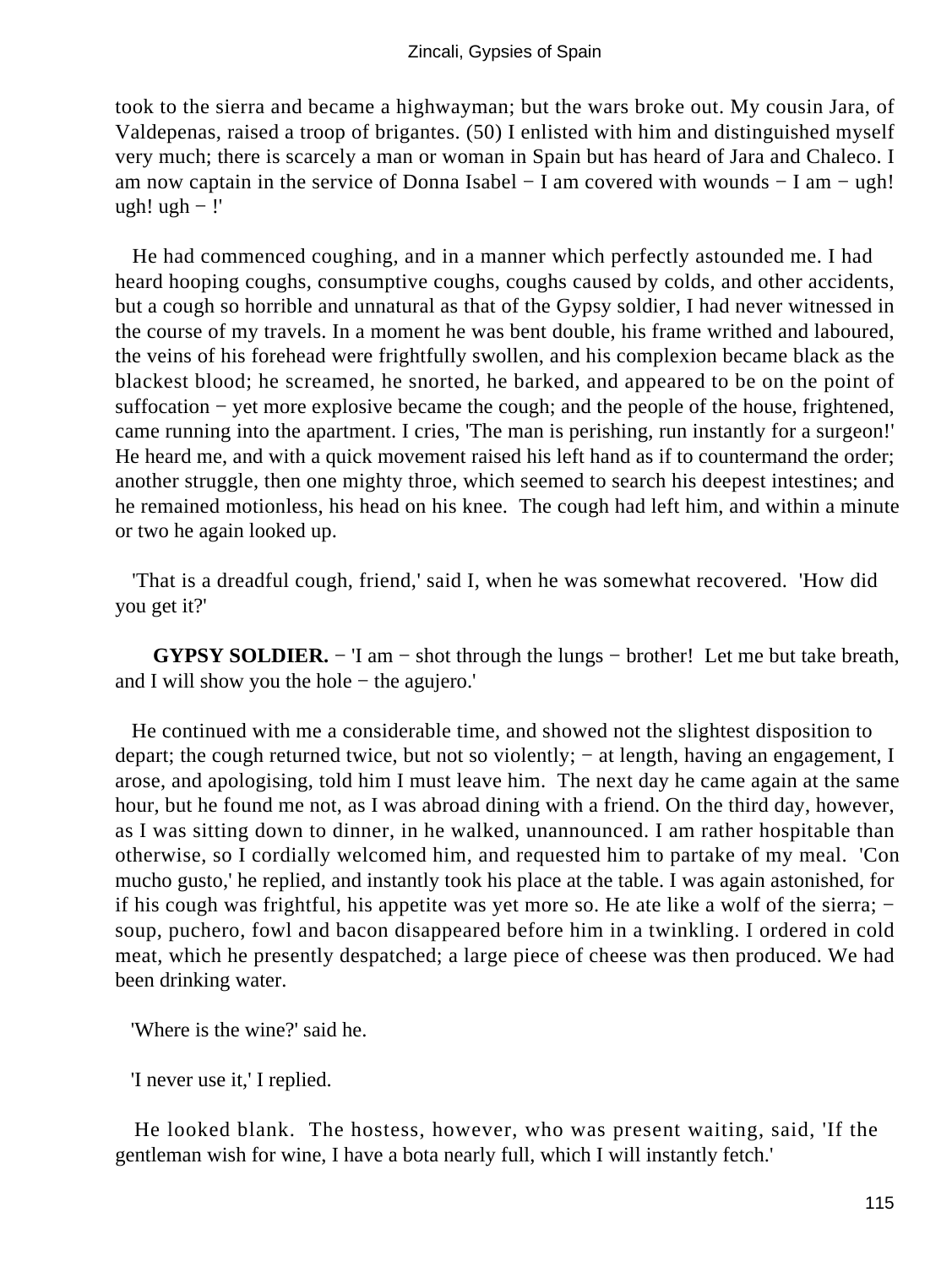The skin bottle, when full, might contain about four quarts. She filled him a very large glass, and was removing the skin, but he prevented her, saying, 'Leave it, my good woman; my brother here will settle with you for the little I shall use.'

 He now lighted his cigar, and it was evident that he had made good his quarters. On the former occasion I thought his behaviour sufficiently strange, but I liked it still less on the present. Every fifteen minutes he emptied his glass, which contained at least a pint; his conversation became horrible. He related the atrocities which he had committed when a robber and bragante in La Mancha. 'It was our custom,' said he, 'to tie our prisoners to the olive−trees, and then, putting our horses to full speed, to tilt at them with our spears.' As he continued to drink he became waspish and quarrelsome: he had hitherto talked Castilian, but he would now only converse in Gypsy and in Latin, the last of which languages he spoke with great fluency, though ungrammatically. He told me that he had killed six men in duels; and, drawing his sword, fenced about the room. I saw by the manner in which he handled it, that he was master of his weapon. His cough did not return, and he said it seldom afflicted him when he dined well. He gave me to understand that he had received no pay for two years. 'Therefore you visit me,' thought I. At the end of three hours, perceiving that he exhibited no signs of taking his departure, I arose, and said I must again leave him. 'As you please, brother,' said he; 'use no ceremony with me, I am fatigued, and will wait a little while.' I did not return till eleven at night, when my hostess informed me that he had just departed, promising to return next day. He had emptied the bota to the last drop, and the cheese produced being insufficient for him, he sent for an entire Dutch cheese on my account; part of which he had eaten and the rest carried away. I now saw that I had formed a most troublesome acquaintance, of whom it was highly necessary to rid myself, if possible; I therefore dined out for the next nine days.

 For a week he came regularly at the usual hour, at the end of which time he desisted; the hostess was afraid of him, as she said that he was a brujo or wizard, and only spoke to him through the wicket.

 On the tenth day I was cast into prison, where I continued several weeks. Once, during my confinement, he called at the house, and being informed of my mishap, drew his sword, and vowed with horrible imprecations to murder the prime minister of Ofalia, for having dared to imprison his brother. On my release, I did not revisit my lodgings for some days, but lived at an hotel. I returned late one afternoon, with my servant Francisco, a Basque of Hernani, who had served me with the utmost fidelity during my imprisonment, which he had voluntarily shared with me. The first person I saw on entering was the Gypsy soldier, seated by the table, whereon were several bottles of wine which he had ordered from the tavern, of course on my account. He was smoking, and looked savage and sullen; perhaps he was not much pleased with the reception he had experienced. He had forced himself in, and the woman of the house sat in a corner looking upon him with dread. I addressed him, but he would scarcely return an answer. At last he commenced discoursing with great volubility in Gypsy and Latin. I did not understand much of what he said. His words were wild and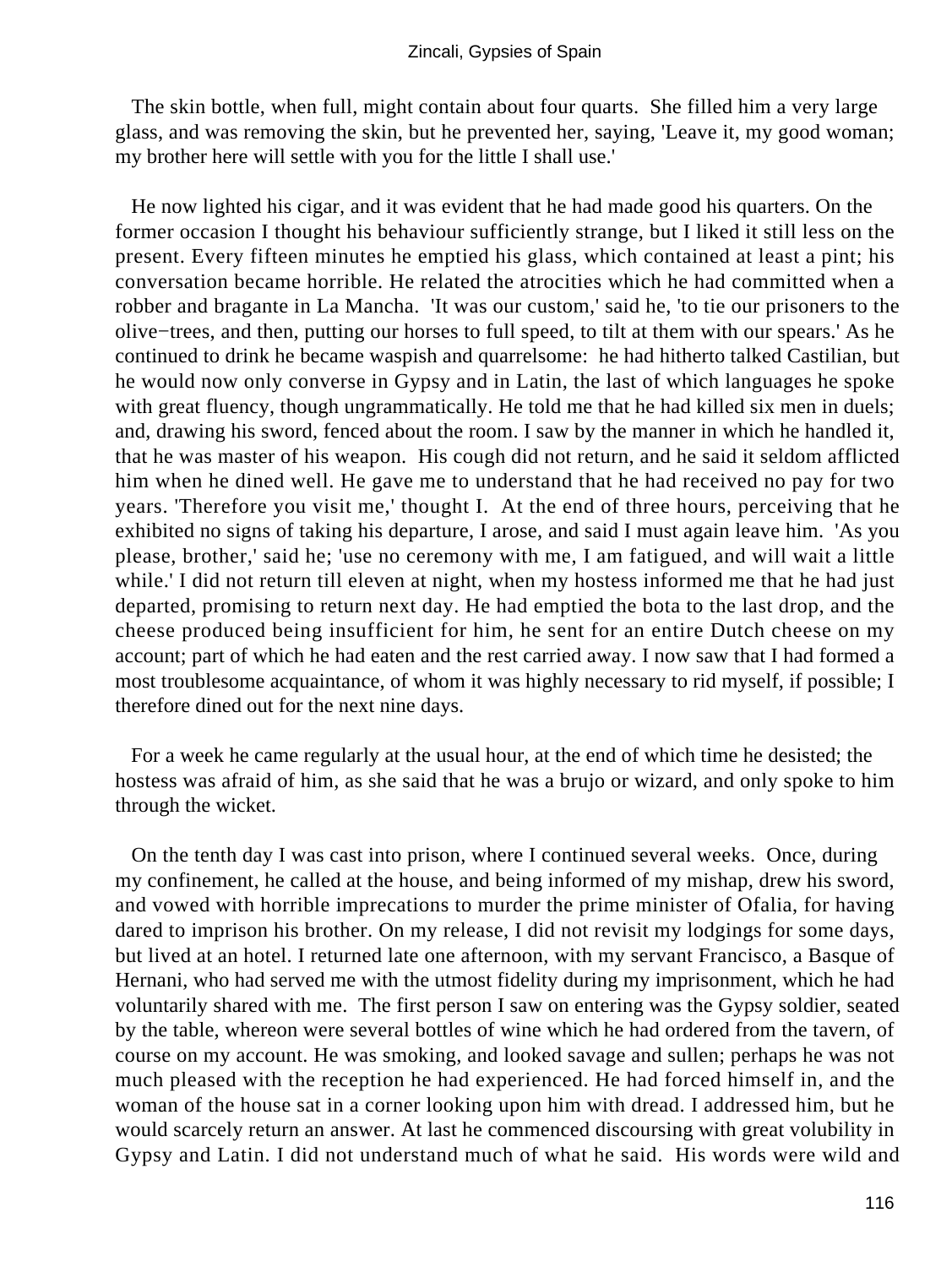incoherent, but he repeatedly threatened some person. The last bottle was now exhausted: he demanded more. I told him in a gentle manner that he had drunk enough. He looked on the ground for some time, then slowly, and somewhat hesitatingly, drew his sword and laid it on the table. It was become dark. I was not afraid of the fellow, but I wished to avoid anything unpleasant. I called to Francisco to bring lights, and obeying a sign which I made him, he sat down at the table. The Gypsy glared fiercely upon him − Francisco laughed, and began with great glee to talk in Basque, of which the Gypsy understood not a word. The Basques, like all Tartars, (51) and such they are, are paragons of fidelity and good nature; they are only dangerous when outraged, when they are terrible indeed. Francisco, to the strength of a giant joined the disposition of a lamb. He was beloved even in the patio of the prison, where he used to pitch the bar and wrestle with the murderers and felons, always coming off victor. He continued speaking Basque. The Gypsy was incensed; and, forgetting the languages in which, for the last hour, he had been speaking, complained to Francisco of his rudeness in speaking any tongue but Castilian. The Basque replied by a loud carcajada, and slightly touched the Gypsy on the knee. The latter sprang up like a mine discharged, seized his sword, and, retreating a few steps, made a desperate lunge at Francisco.

 The Basques, next to the Pasiegos, (52) are the best cudgel−players in Spain, and in the world. Francisco held in his hand part of a broomstick, which he had broken in the stable, whence he had just ascended. With the swiftness of lightning he foiled the stroke of Chaleco, and, in another moment, with a dexterous blow, struck the sword out of his hand, sending it ringing against the wall.

 The Gypsy resumed his seat and his cigar. He occasionally looked at the Basque. His glances were at first atrocious, but presently changed their expression, and appeared to me to become prying and eagerly curious. He at last arose, picked up his sword, sheathed it, and walked slowly to the door; when there he stopped, turned round, advanced close to Francisco, and looked him steadfastly in the face. 'My good fellow,' said he, 'I am a Gypsy, and can read baji. Do you know where you will be at this time to−morrow?' (53) Then, laughing like a hyena, he departed, and I never saw him again.

 At that time on the morrow, Francisco was on his death−bed. He had caught the jail fever, which had long raged in the Carcel de la Corte, where I was imprisoned. In a few days he was buried, a mass of corruption, in the Campo Santo of Madrid.

# **CHAPTER V**

 THE Gitanos, in their habits and manner of life, are much less cleanly than the Spaniards. The hovels in which they reside exhibit none of the neatness which is observable in the habitations of even the poorest of the other race. The floors are unswept, and abound with filth and mud, and in their persons they are scarcely less vile. Inattention to cleanliness is a characteristic of the Gypsies, in all parts of the world.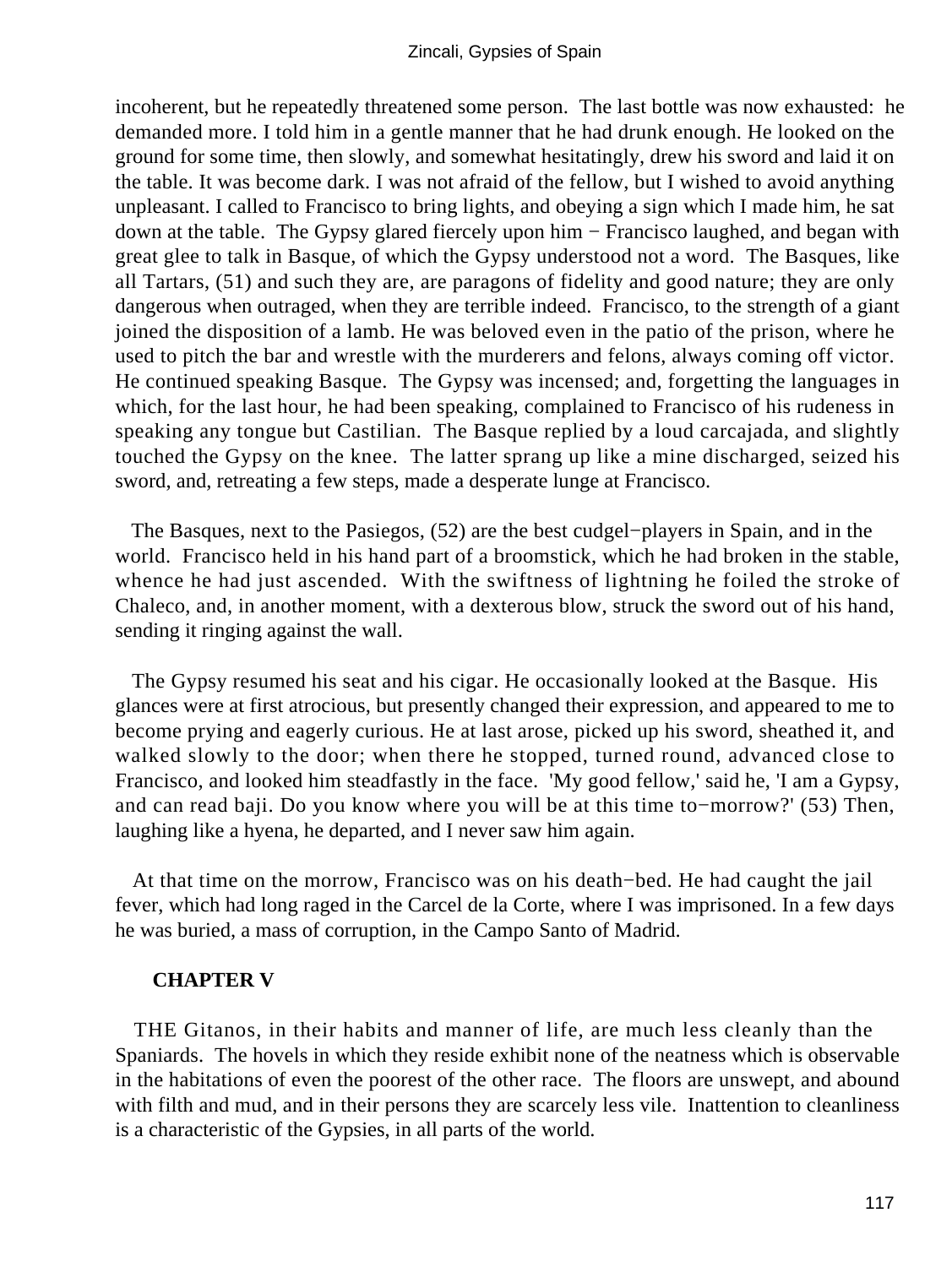The Bishop of Forli, as far back as 1422, gives evidence upon this point, and insinuates that they carried the plague with them; as he observes that it raged with peculiar violence the year of their appearance at Forli. (54)

 At the present day they are almost equally disgusting, in this respect, in Hungary, England, and Spain. Amongst the richer Gitanos, habits of greater cleanliness of course exist than amongst the poorer. An air of sluttishness, however, pervades their dwellings, which, to an experienced eye, would sufficiently attest that the inmates were Gitanos, in the event of their absence.

 What can be said of the Gypsy dress, of which such frequent mention is made in the Spanish laws, and which is prohibited together with the Gypsy language and manner of life? Of whatever it might consist in former days, it is so little to be distinguished from the dress of some classes amongst the Spaniards, that it is almost impossible to describe the difference. They generally wear a high− peaked, narrow−brimmed hat, a zamarra of sheep−skin in winter, and, during summer, a jacket of brown cloth; and beneath this they are fond of exhibiting a red plush waistcoat, something after the fashion of the English jockeys, with numerous buttons and clasps. A faja, or girdle of crimson silk, surrounds the waist, where, not unfrequently, are stuck the cachas which we have already described. Pantaloons of coarse cloth or leather descend to the knee; the legs are protected by woollen stockings, and sometimes by a species of spatterdash, either of cloth or leather; stout high−lows complete the equipment.

 Such is the dress of the Gitanos of most parts of Spain. But it is necessary to remark that such also is the dress of the chalans, and of the muleteers, except that the latter are in the habit of wearing broad sombreros as preservatives from the sun. This dress appears to be rather Andalusian than Gitano; and yet it certainly beseems the Gitano better than the chalan or muleteer. He wears it with more easy negligence or jauntiness, by which he may be recognised at some distance, even from behind.

 It is still more difficult to say what is the peculiar dress of the Gitanas; they wear not the large red cloaks and immense bonnets of coarse beaver which distinguish their sisters of England; they have no other headgear than a handkerchief, which is occasionally resorted to as a defence against the severity of the weather; their hair is sometimes confined by a comb, but more frequently is permitted to stray dishevelled down their shoulders; they are fond of large ear−rings, whether of gold, silver, or metal, resembling in this respect the poissardes of France. There is little to distinguish them from the Spanish women save the absence of the mantilla, which they never carry. Females of fashion not unfrequently take pleasure in dressing a la Gitana, as it is called; but this female Gypsy fashion, like that of the men, is more properly the fashion of Andalusia, the principal characteristic of which is the saya, which is exceedingly short, with many rows of flounces.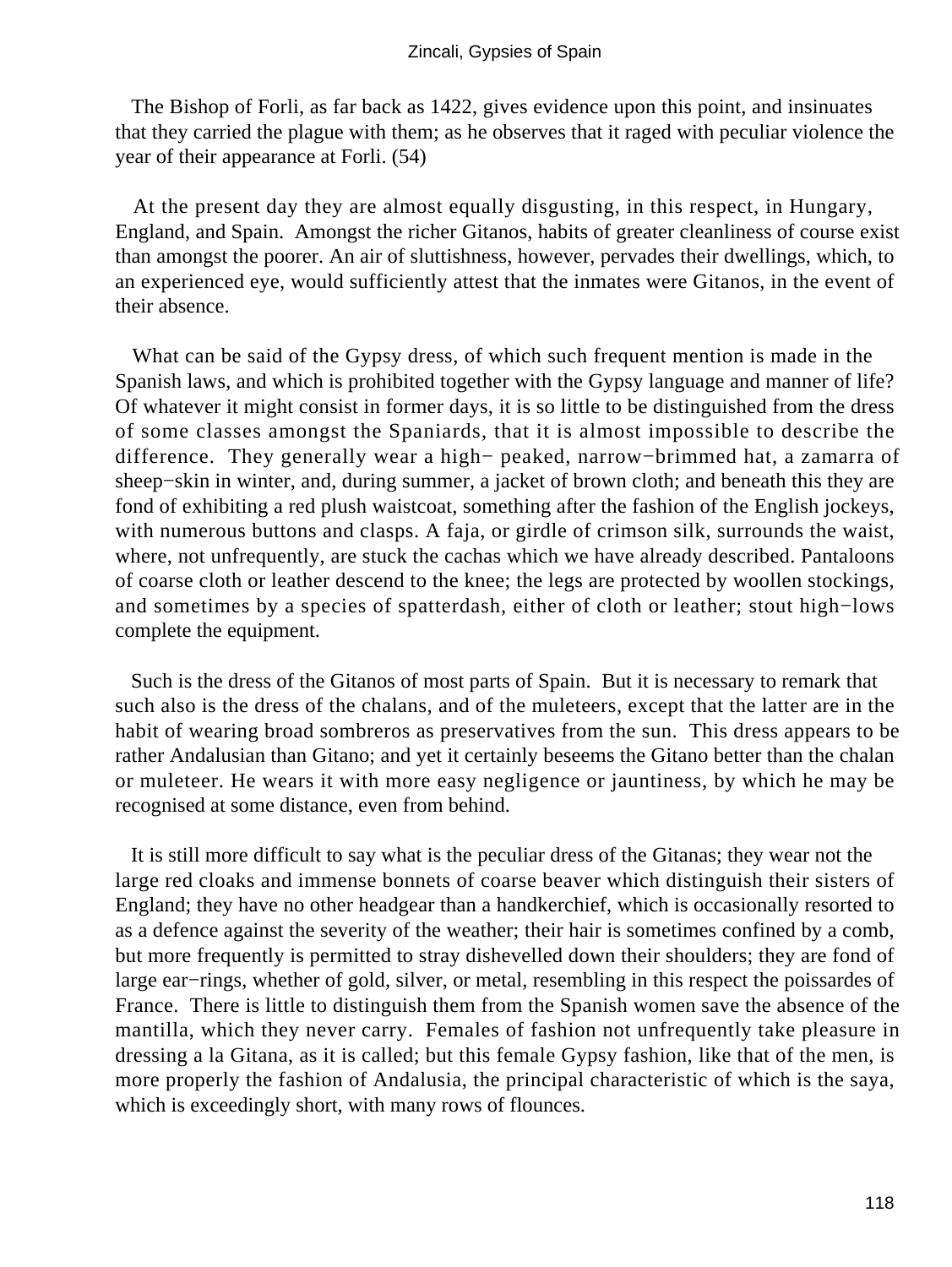True it is that the original dress of the Gitanos, male and female, whatever it was, may have had some share in forming the Andalusian fashion, owing to the great number of these wanderers who found their way to that province at an early period. The Andalusians are a mixed breed of various nations, Romans, Vandals, Moors; perhaps there is a slight sprinkling of Gypsy blood in their veins, and of Gypsy fashion in their garb.

 The Gitanos are, for the most part, of the middle size, and the proportions of their frames convey a powerful idea of strength and activity united; a deformed or weakly object is rarely found amongst them in persons of either sex; such probably perish in their infancy, unable to support the hardships and privations to which the race is still subjected from its great poverty, and these same privations have given and still give a coarseness and harshness to their features, which are all strongly marked and expressive. Their complexion is by no means uniform, save that it is invariably darker than the general olive hue of the Spaniards; not unfrequently countenances as dark as those of mulattos present themselves, and in some few instances of almost negro blackness. Like most people of savage ancestry, their teeth are white and strong; their mouths are not badly formed, but it is in the eye more than in any other feature that they differ from other human beings.

 There is something remarkable in the eye of the Gitano: should his hair and complexion become fair as those of the Swede or the Finn, and his jockey gait as grave and ceremonious as that of the native of Old Castile, were he dressed like a king, a priest, or a warrior, still would the Gitano be detected by his eye, should it continue unchanged. The Jew is known by his eye, but then in the Jew that feature is peculiarly small; the Chinese has a remarkable eye, but then the eye of the Chinese is oblong, and even with the face, which is flat; but the eye of the Gitano is neither large nor small, and exhibits no marked difference in its shape from the eyes of the common cast. Its peculiarity consists chiefly in a strange staring expression, which to be understood must be seen, and in a thin glaze, which steals over it when in repose, and seems to emit phosphoric light. That the Gypsy eye has sometimes a peculiar effect, we learn from the following stanza:−

 'A Gypsy stripling's glossy eye Has pierced my bosom's core, A feat no eye beneath the sky Could e'er effect before.'

 The following passages are extracted from a Spanish work, (55) and cannot be out of place here, as they relate to those matters to which we have devoted this chapter.

 'The Gitanos have an olive complexion and very marked physiognomy; their cheeks are prominent, their lips thick, their eyes vivid and black; their hair is long, black, and coarse, and their teeth very white. The general expression of their physiognomy is a compound of pride, slavishness, and cunning. They are, for the most part, of good stature, well formed, and support with facility fatigue and every kind of hardship. When they discuss any matter, or speak among themselves, whether in Catalan, in Castilian, or in Germania, which is their own peculiar jargon, they always make use of much gesticulation, which contributes to give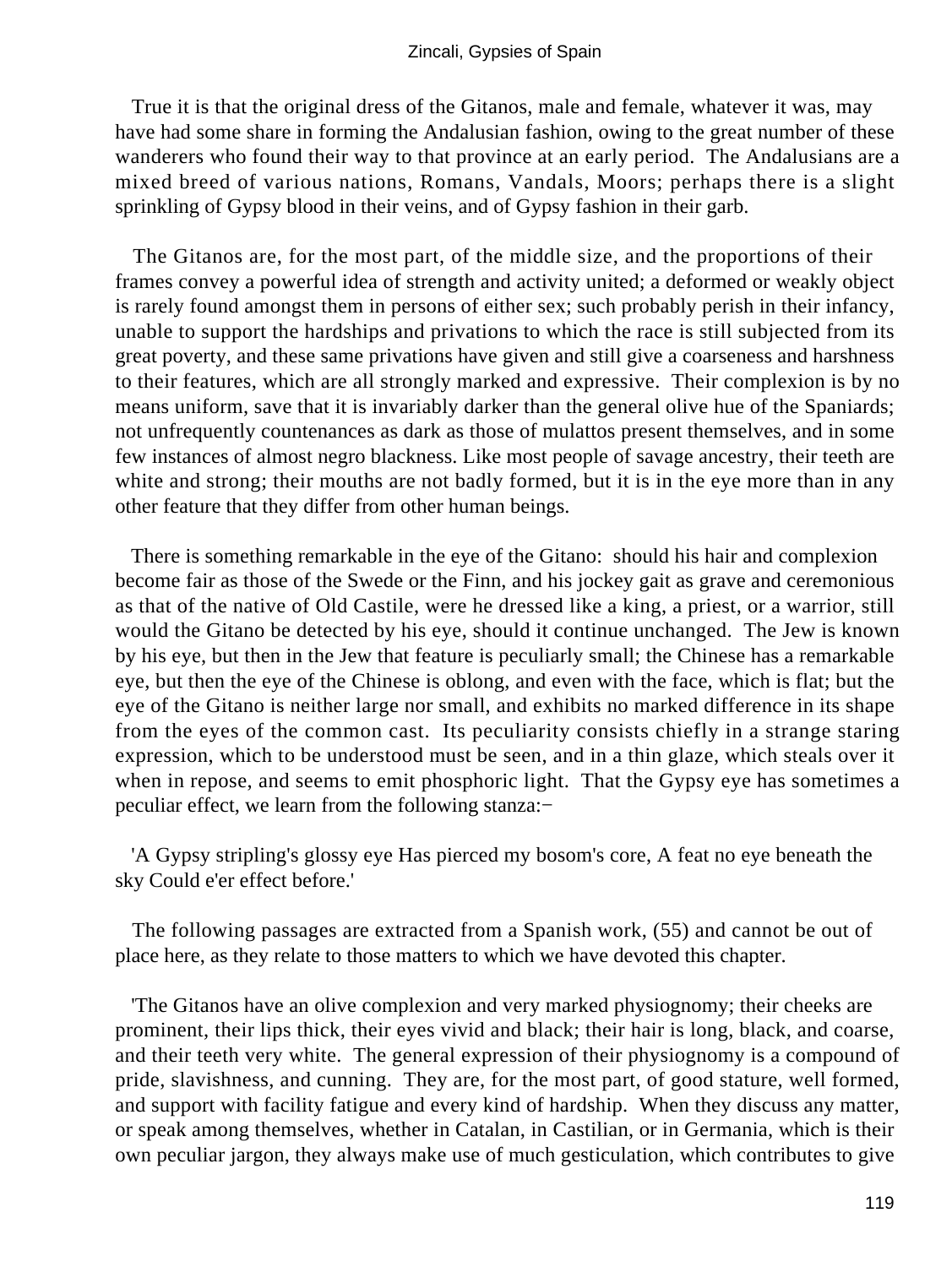to their conversation and to the vivacity of their physiognomy a certain expression, still more penetrating and characteristic.

To this work we shall revert on a future occasion.

 'When a Gitano has occasion to speak of some business in which his interest is involved, he redoubles his gestures in proportion as he knows the necessity of convincing those who hear him, and fears their impassibility. If any rancorous idea agitate him in the course of his narrative; if he endeavour to infuse into his auditors sentiments of jealousy, vengeance, or any violent passion, his features become exaggerated, and the vivacity of his glances, and the contraction of his lips, show clearly, and in an imposing manner, the foreign origin of the Gitanos, and all the customs of barbarous people. Even his very smile has an expression hard and disagreeable. One might almost say that joy in him is a forced sentiment, and that, like unto the savage man, sadness is the dominant feature of his physiognomy.

 'The Gitana is distinguished by the same complexion, and almost the same features. In her frame she is as well formed, and as flexible as the Gitano. Condemned to suffer the same privations and wants, her countenance, when her interest does not oblige her to dissemble her feelings, presents the same aspect of melancholy, and shows besides, with more energy, the rancorous passions of which the female heart is susceptible. Free in her actions, her carriage, and her pursuits, she speaks, vociferates, and makes more gestures than the Gitano, and, in imitation of him, her arms are in continual motion, to give more expression to the imagery with which she accompanies her discourse; her whole body contributes to her gesture, and to increase its force; endeavouring by these means to sharpen the effect of language in itself insufficient; and her vivid and disordered imagination is displayed in her appearance and attitude.

 'When she turns her hand to any species of labour, her hurried action, the disorder of her hair, which is scarcely subjected by a little comb, and her propensity to irritation, show how little she loves toil, and her disgust for any continued occupation.

 'In her disputes, the air of menace and high passion, the flow of words, and the facility with which she provokes and despises danger, indicate manners half barbarous, and ignorance of other means of defence. Finally, both in males and females, their physical constitution, colour, agility, and flexibility, reveal to us a caste sprung from a burning clime, and devoted to all those exercises which contribute to evolve bodily vigour, and certain mental faculties.

 'The dress of the Gitano varies with the country which he inhabits. Both in Rousillon and Catalonia his habiliments generally consist of jacket, waistcoat, pantaloons, and a red faja, which covers part of his waistcoat; on his feet he wears hempen sandals, with much ribbon tied round the leg as high as the calf; he has, moreover, either woollen or cotton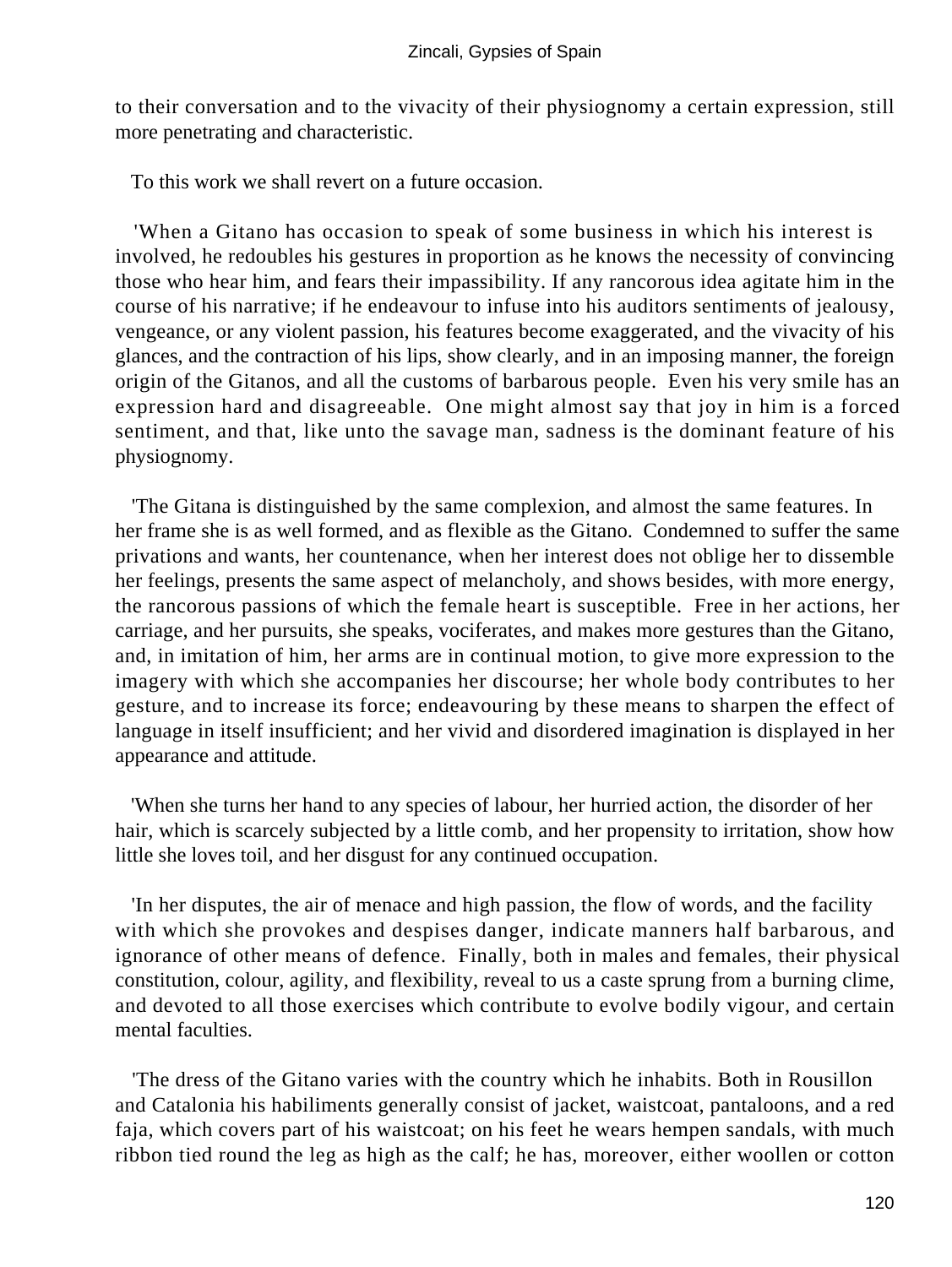stockings; round his neck he wears a handkerchief, carelessly tied; and in the winter he uses a blanket or mantle, with sleeves, cast over the shoulder; his head is covered with the indispensable red cap, which appears to be the favourite ornament of many nations in the vicinity of the Mediterranean and Caspian Sea.

 'The neck and the elbows of the jacket are adorned with pieces of blue and yellow cloth embroidered with silk, as well as the seams of the pantaloons; he wears, moreover, on the jacket or the waistcoat, various rows of silver buttons, small and round, sustained by rings or chains of the same metal. The old people, and those who by fortune, or some other cause, exercise, in appearance, a kind of authority over the rest, are almost always dressed in black or dark−blue velvet. Some of those who affect elegance amongst them keep for holidays a complete dress of sky− blue velvet, with embroidery at the neck, pocket−holes, arm−pits, and in all the seams; in a word, with the exception of the turban, this was the fashion of dress of the ancient Moors of Granada, the only difference being occasioned by time and misery.

 'The dress of the Gitanas is very varied: the young girls, or those who are in tolerably easy circumstances, generally wear a black bodice laced up with a string, and adjusted to their figures, and contrasting with the scarlet−coloured saya, which only covers a part of the leg; their shoes are cut very low, and are adorned with little buckles of silver; the breast, and the upper part of the bodice, are covered either with a white handkerchief, or one of some vivid colour; and on the head is worn another handkerchief, tied beneath the chin, one of the ends of which falls on the shoulder, in the manner of a hood. When the cold or the heat permit, the Gitana removes the hood, without untying the knots, and exhibits her long and shining tresses restrained by a comb. The old women, and the very poor, dress in the same manner, save that their habiliments are more coarse and the colours less in harmony. Amongst them misery appears beneath the most revolting aspect; whilst the poorest Gitano preserves a certain deportment which would make his aspect supportable, if his unquiet and ferocious glance did not inspire us with aversion.'

# **CHAPTER VI**

**WHILST** their husbands are engaged in their jockey vocation, or in wielding the cachas, the Callees, or Gypsy females, are seldom idle, but are endeavouring, by various means, to make all the gain they can. The richest amongst them are generally contrabandistas, and in the large towns go from house to house with prohibited goods, especially silk and cotton, and occasionally with tobacco. They likewise purchase cast−off female wearing−apparel, which, when vamped up and embellished, they sometimes contrive to sell as new, with no inconsiderable profit.

 Gitanas of this description are of the most respectable class; the rest, provided they do not sell roasted chestnuts, or esteras, which are a species of mat, seek a livelihood by different tricks and practices, more or less fraudulent; for example −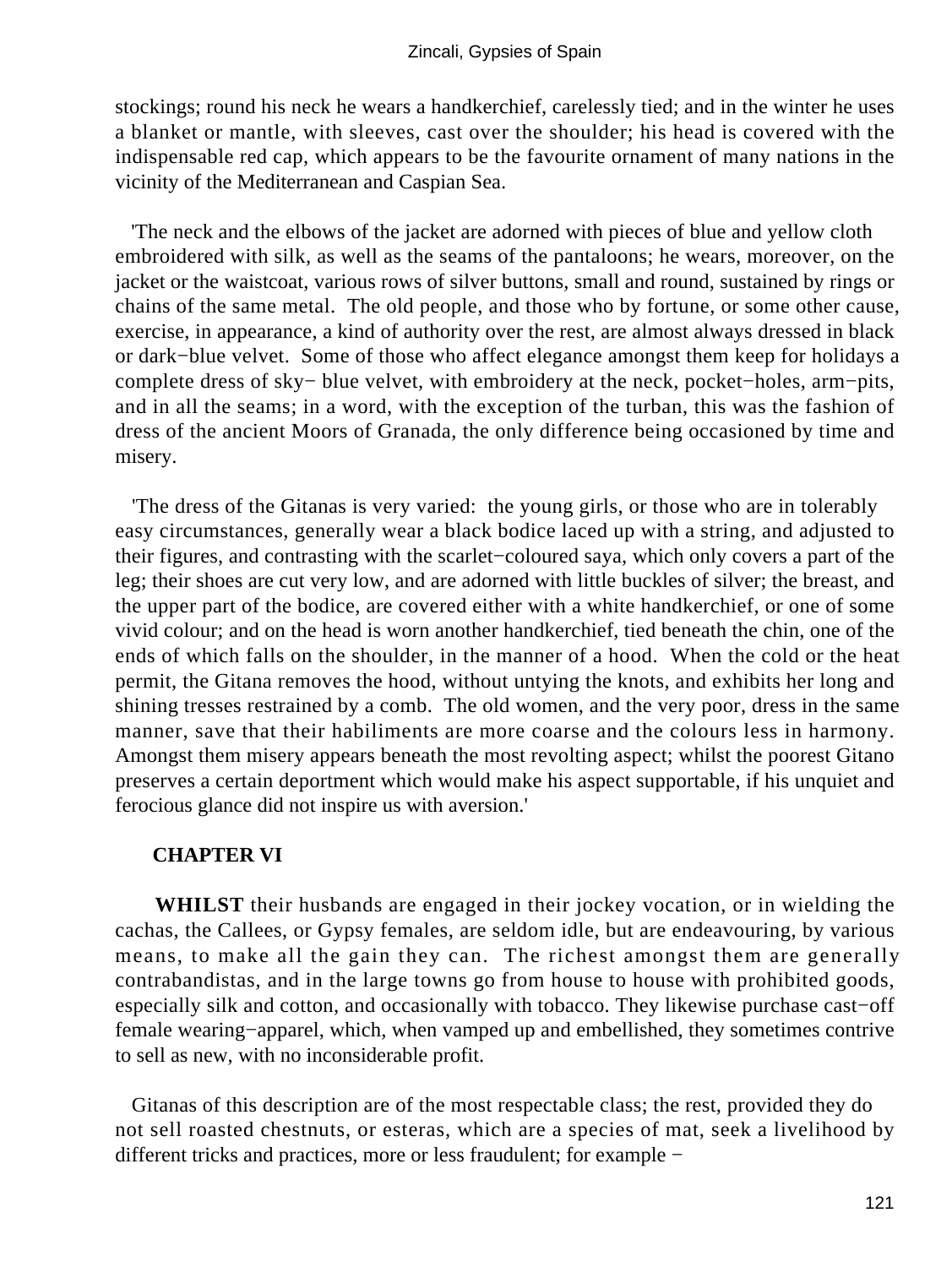LA **BAHI,** or fortune−telling, which is called in Spanish, **BUENA VENTURA.** − This way of extracting money from the credulity of dupes is, of all those practised by the Gypsies, the readiest and most easy; promises are the only capital requisite, and the whole art of fortune−telling consists in properly adapting these promises to the age and condition of the parties who seek for information. The Gitanas are clever enough in the accomplishment of this, and in most cases afford perfect satisfaction. Their practice chiefly lies amongst females, the portion of the human race most given to curiosity and credulity. To the young maidens they promise lovers, handsome invariably, and sometimes rich; to wives children, and perhaps another husband; for their eyes are so penetrating, that occasionally they will develop your most secret thoughts and wishes; to the old, riches − and nothing but riches; for they have sufficient knowledge of the human heart to be aware that avarice is the last passion that becomes extinct within it. These riches are to proceed either from the discovery of hidden treasures or from across the water; from the Americas, to which the Spaniards still look with hope, as there is no individual in Spain, however poor, but has some connection in those realms of silver and gold, at whose death he considers it probable that he may succeed to a brilliant 'herencia.' The Gitanas, in the exercise of this practice, find dupes almost as readily amongst the superior classes, as the veriest dregs of the population. It is their boast, that the best houses are open to them; and perhaps in the space of one hour, they will spae the bahi to a duchess, or countess, in one of the hundred palaces of Madrid, and to half a dozen of the lavanderas engaged in purifying the linen of the capital, beneath the willows which droop on the banks of the murmuring Manzanares. One great advantage which the Gypsies possess over all other people is an utter absence of **MAUVAISE HONTE;** their speech is as fluent, and their eyes as unabashed, in the presence of royalty, as before those from whom they have nothing to hope or fear; the result being, that most minds quail before them. There were two Gitanas at Madrid, one Pepita by name, and the other La Chicharona; the first was a spare, shrewd, witch– like female, about fifty, and was the mother−in−law of La Chicharona, who was remarkable for her stoutness. These women subsisted entirely by fortune−telling and swindling. It chanced that the son of Pepita, and husband of Chicharona, having spirited away a horse, was sent to the presidio of Malaga for ten years of hard labour. This misfortune caused inexpressible affliction to his wife and mother, who determined to make every effort to procure his liberation. The readiest way which occurred to them was to procure an interview with the Queen Regent Christina, who they doubted not would forthwith pardon the culprit, provided they had an opportunity of assailing her with their Gypsy discourse; for, to use their own words, 'they well knew what to say.' I at that time lived close by the palace, in the street of Santiago, and daily, for the space of a month, saw them bending their steps in that direction.

 One day they came to me in a great hurry, with a strange expression on both their countenances. 'We have seen Christina, hijo' (my son), said Pepita to me.

'Within the palace?' I inquired.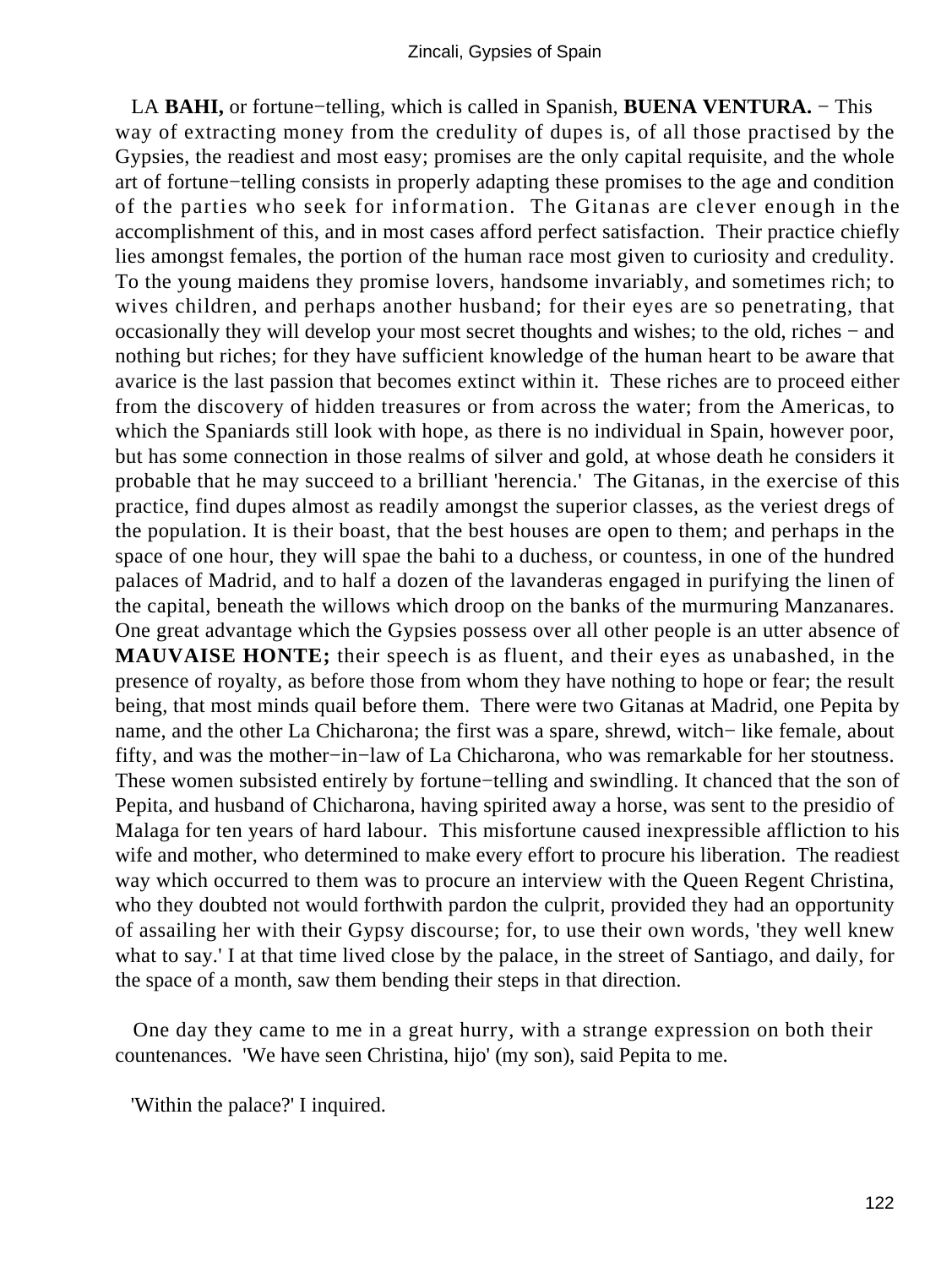'Within the palace, O child of my garlochin,' answered the sibyl: 'Christina at last saw and sent for us, as I knew she would; I told her «bahi,» and Chicharona danced the Romalis (Gypsy dance) before her.'

'What did you tell her?'

 'I told her many things,' said the hag, 'many things which I need not tell you: know, however, that amongst other things, I told her that the chabori (little queen) would die, and then she would be Queen of Spain. I told her, moreover, that within three years she would marry the son of the King of France, and it was her bahi to die Queen of France and Spain, and to be loved much, and hated much.'

'And did you not dread her anger, when you told her these things?'

 'Dread her, the Busnee?' screamed Pepita: 'No, my child, she dreaded me far more; I looked at her so − and raised my finger so − and Chicharona clapped her hands, and the Busnee believed all I said, and was afraid of me; and then I asked for the pardon of my son, and she pledged her word to see into the matter, and when we came away, she gave me this baria of gold, and to Chicharona this other, so at all events we have hokkanoed the queen. May an evil end overtake her body, the Busnee!'

 Though some of the Gitanas contrive to subsist by fortune−telling alone, the generality of them merely make use of it as an instrument towards the accomplishment of greater things. The immediate gains are scanty; a few cuartos being the utmost which they receive from the majority of their customers. But the bahi is an excellent passport into houses, and when they spy a convenient opportunity, they seldom fail to avail themselves of it. It is necessary to watch them strictly, as articles frequently disappear in a mysterious manner whilst Gitanas are telling fortunes. The bahi, moreover, is occasionally the prelude to a device which we shall now attempt to describe, and which is called **HOKKANO BARO,** or the great trick, of which we have already said something in the former part of this work. It consists in persuading some credulous person to deposit whatever money and valuables the party can muster in a particular spot, under the promise that the deposit will increase many manifold. Some of our readers will have difficulty in believing that any people can be found sufficiently credulous to allow themselves to be duped by a trick of this description, the grossness of the intended fraud seeming too palpable. Experience, however, proves the contrary. The deception is frequently practised at the present day, and not only in Spain but in England − enlightened England − and in France likewise; an instance being given in the memoirs of Vidocq, the late celebrated head of the secret police of Paris, though, in that instance, the perpetrator of the fraud was not a Gypsy. The most subtle method of accomplishing the hokkano baro is the following:−

When the dupe  $-$  a widow we will suppose, for in these cases the dupes are generally widows – has been induced to consent to make the experiment, the Gitana demands of her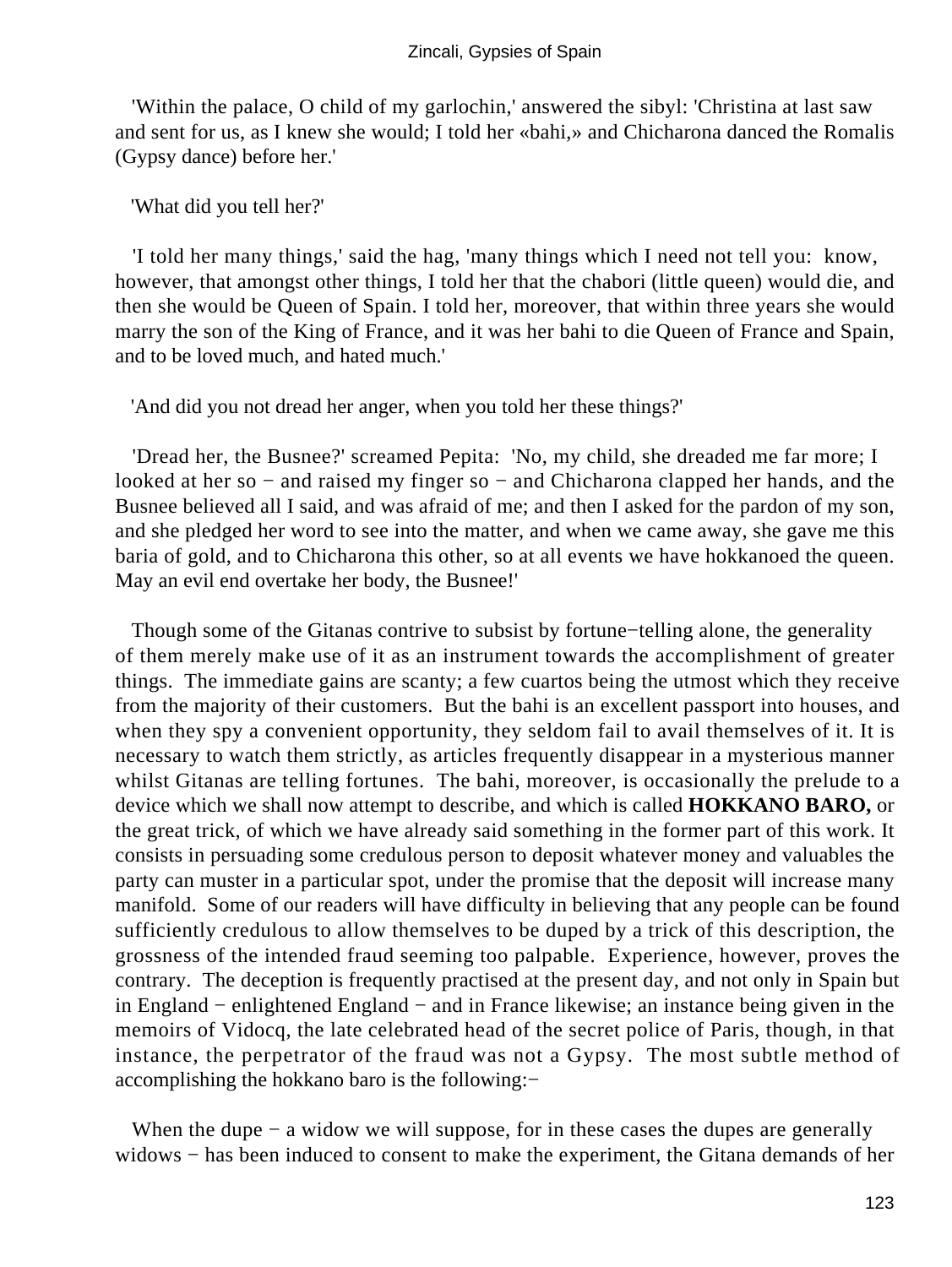whether she has in the house some strong chest with a safe lock. On receiving an affirmative answer, she will request to see all the gold and silver of any description which she may chance to have in her possession. The treasure is shown her; and when the Gitana has carefully inspected and counted it, she produces a white handkerchief, saying, Lady, I give you this handkerchief, which is blessed. Place in it your gold and silver, and tie it with three knots. I am going for three days, during which period you must keep the bundle beneath your pillow, permitting no one to go near it, and observing the greatest secrecy, otherwise the money will take wings and fly away. Every morning during the three days it will be well to open the bundle, for your own satisfaction, to see that no misfortune has befallen your treasure; be always careful, however, to fasten it again with the three knots. On my return, we will place the bundle, after having inspected it, in the chest, which you shall yourself lock, retaining the key in your possession. But, thenceforward, for three weeks, you must by no means unlock the chest, nor look at the treasure − if you do it will fly away. Only follow my directions, and you will gain much, very much, baribu.

 The Gitana departs, and, during the three days, prepares a bundle as similar as possible to the one which contains the money of her dupe, save that instead of gold ounces, dollars, and plate, its contents consist of copper money and pewter articles of little or no value. With this bundle concealed beneath her cloak, she returns at the end of three days to her intended victim. The bundle of real treasure is produced and inspected, and again tied up by the Gitana, who then requests the other to open the chest, which done, she formally places **A BUNDLE** in it; but, in the meanwhile, she has contrived to substitute the fictitious for the real one. The chest is then locked, the lady retaining the key. The Gitana promises to return at the end of three weeks, to open the chest, assuring the lady that if it be not unlocked until that period, it will be found filled with gold and silver; but threatening that in the event of her injunctions being disregarded, the money deposited will vanish. She then walks off with great deliberation, bearing away the spoil. It is needless to say that she never returns.

 There are other ways of accomplishing the hokkano baro. The most simple, and indeed the one most generally used by the Gitanas, is to persuade some simple individual to hide a sum of money in the earth, which they afterwards carry away. A case of this description occurred within my own knowledge, at Madrid, towards the latter part of the year 1837. There was a notorious Gitana, of the name of Aurora; she was about forty years of age, a Valencian by birth, and immensely fat. This amiable personage, by some means, formed the acquaintance of a wealthy widow lady; and was not slow in attempting to practise the hokkano baro upon her. She succeeded but too well. The widow, at the instigation of Aurora, buried one hundred ounces of gold beneath a ruined arch in a field, at a short distance from the wall of Madrid. The inhumation was effected at night by the widow alone. Aurora was, however, on the watch, and, in less than ten minutes after the widow had departed, possessed herself of the treasure; perhaps the largest one ever acquired by this kind of deceit. The next day the widow had certain misgivings, and, returning to the spot, found her money gone. About six months after this event, I was imprisoned in the Carcel de la Corte, at Madrid, and there I found Aurora, who was in durance for defrauding the widow.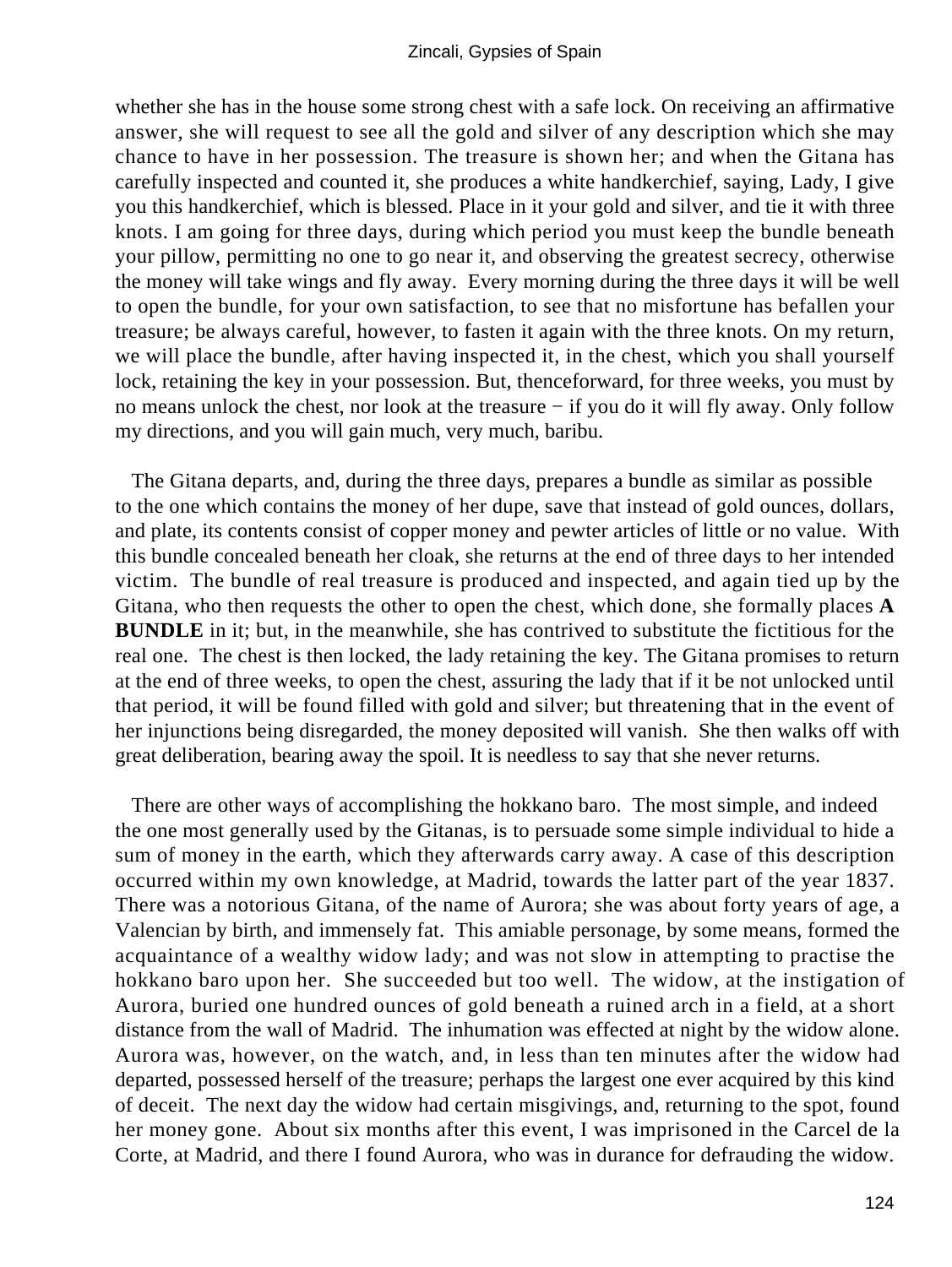She said that it had been her intention to depart for Valencia with the 'barias,' as she styled her plunder, but the widow had discovered the trick too soon, and she had been arrested. She added, however, that she had contrived to conceal the greatest part of the property, and that she expected her liberation in a few days, having been prodigal of bribes to the 'justicia.' In effect, her liberation took place sooner than my own. Nevertheless, she had little cause to triumph, as before she left the prison she had been fleeced of the last cuarto of her ill− gotten gain, by alguazils and escribanos, who, she admitted, understood hokkano baro much better than herself.

 When I next saw Aurora, she informed me that she was once more on excellent terms with the widow, whom she had persuaded that the loss of the money was caused by her own imprudence, in looking for it before the appointed time; the spirit of the earth having removed it in anger. She added that her dupe was quite disposed to make another venture, by which she hoped to retrieve her former loss.

**USTILAR PASTESAS.** − Under this head may be placed various kinds of theft committed by the Gitanos. The meaning of the words is stealing with the hands; but they are more generally applied to the filching of money by dexterity of hand, when giving or receiving change. For example: a Gitana will enter a shop, and purchase some insignificant article, tendering in payment a baria or golden ounce. The change being put down before her on the counter, she counts the money, and complains that she has received a dollar and several pesetas less than her due. It seems impossible that there can be any fraud on her part, as she has not even taken the pieces in her hand, but merely placed her fingers upon them; pushing them on one side. She now asks the merchant what he means by attempting to deceive the poor woman. The merchant, supposing that he has made a mistake, takes up the money, counts it, and finds in effect that the just sum is not there. He again hands out the change, but there is now a greater deficiency than before, and the merchant is convinced that he is dealing with a witch. The Gitana now pushes the money to him, uplifts her voice, and talks of the justicia. Should the merchant become frightened, and, emptying a bag of dollars, tell her to pay herself, as has sometimes been the case, she will have a fine opportunity to exercise her powers, and whilst taking the change will contrive to convey secretly into her sleeves five or six dollars at least; after which she will depart with much vociferation, declaring that she will never again enter the shop of so cheating a picaro.

 Of all the Gitanas at Madrid, Aurora the fat was, by their own confession, the most dexterous at this species of robbery; she having been known in many instances, whilst receiving change for an ounce, to steal the whole value, which amounts to sixteen dollars. It was not without reason that merchants in ancient times were, according to Martin Del Rio, advised to sell nothing out of their shops to Gitanas, as they possessed an infallible secret for attracting to their own purses from the coffers of the former the money with which they paid for the articles they purchased. This secret consisted in stealing a pastesas, which they still practise. Many accounts of witchcraft and sorcery, which are styled old women's tales, are perhaps equally well founded. Real actions have been attributed to wrong causes.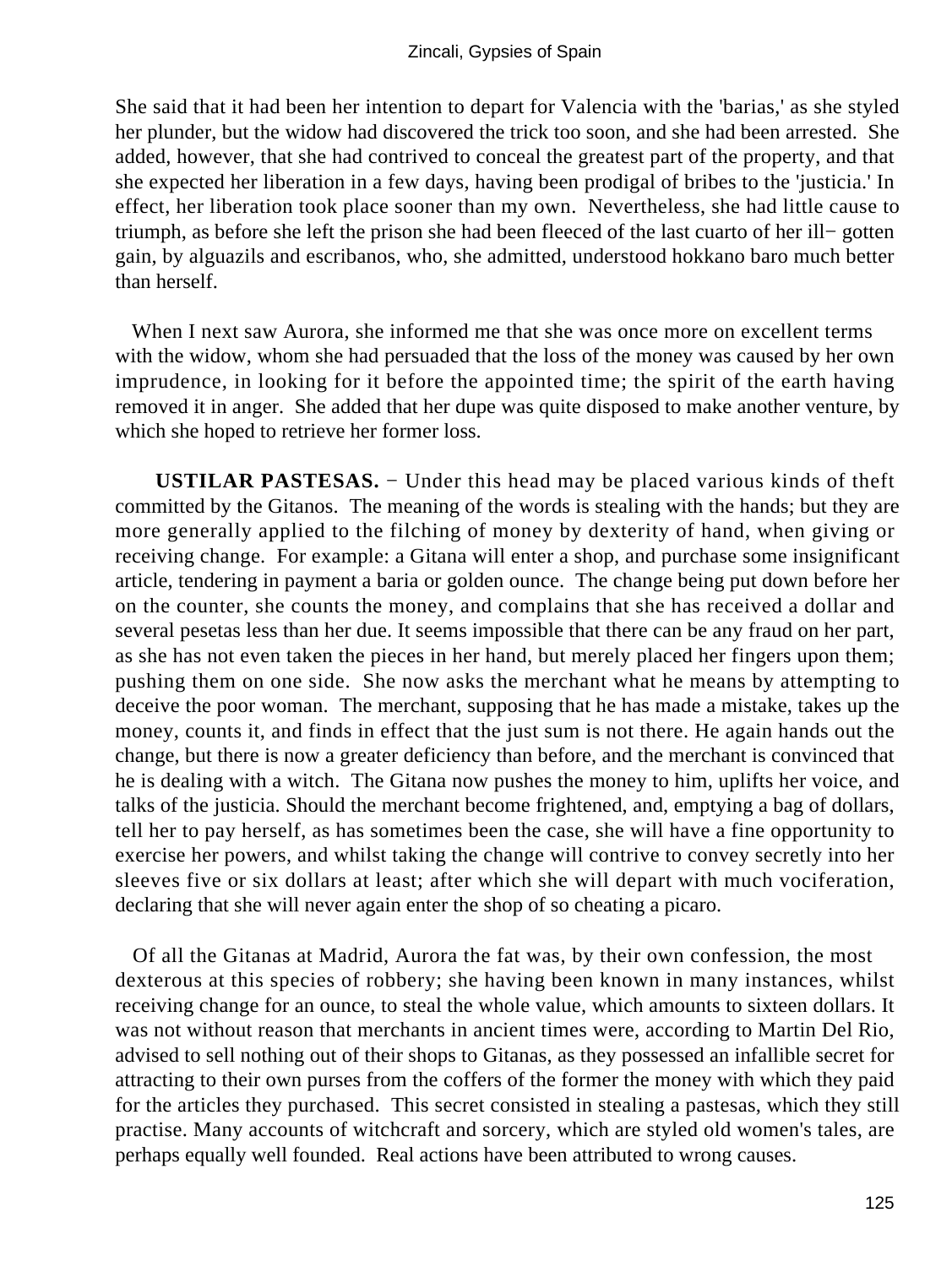Shoplifting, and other kinds of private larceny, are connected with stealing a pastesas, for in all dexterity of hand is required. Many of the Gitanas of Madrid are provided with large pockets, or rather sacks, beneath their gowns, in which they stow away their plunder. Some of these pockets are capacious enough to hold, at one time, a dozen yards of cloth, a Dutch cheese and a bottle of wine. Nothing that she can eat, drink, or sell, comes amiss to a veritable Gitana; and sometimes the contents of her pocket would afford materials for an inventory far more lengthy and curious than the one enumerating the effects found on the person of the man− mountain at Lilliput.

**CHIVING DRAO.** − In former times the Spanish Gypsies of both sexes were in the habit of casting a venomous preparation into the mangers of the cattle for the purpose of causing sickness. At present this practice has ceased, or nearly so; the Gitanos, however, talk of it as universal amongst their ancestors. They were in the habit of visiting the stalls and stables secretly, and poisoning the provender of the animals, who almost immediately became sick. After a few days the Gitanos would go to the labourers and offer to cure the sick cattle for a certain sum, and if their proposal was accepted would in effect perform the cure.

 Connected with the cure was a curious piece of double dealing. They privately administered an efficacious remedy, but pretended to cure the animals not by medicines but by charms, which consisted of small variegated beans, called in their language bobis, (56) dropped into the mangers. By this means they fostered the idea, already prevalent, that they were people possessed of supernatural gifts and powers, who could remove diseases without having recourse to medicine. By means of drao, they likewise procured themselves food; poisoning swine, as their brethren in England still do, (57) and then feasting on the flesh, which was abandoned as worthless: witness one of their own songs:−

 'By Gypsy drow the Porker died, I saw him stiff at evening tide, But I saw him not when morning shone, For the Gypsies ate him flesh and bone.'

 By drao also they could avenge themselves on their enemies by destroying their cattle, without incurring a shadow of suspicion. Revenge for injuries, real or imaginary, is sweet to all unconverted minds; to no one more than the Gypsy, who, in all parts of the world, is, perhaps, the most revengeful of human beings.

 Vidocq in his memoirs states, that having formed a connection with an individual whom he subsequently discovered to be the captain of a band of Walachian Gypsies, the latter, whose name was Caroun, wished Vidocq to assist in scattering certain powders in the mangers of the peasants' cattle; Vidocq, from prudential motives, refused the employment. There can be no doubt that these powders were, in substance, the drao of the Spanish Gitanos.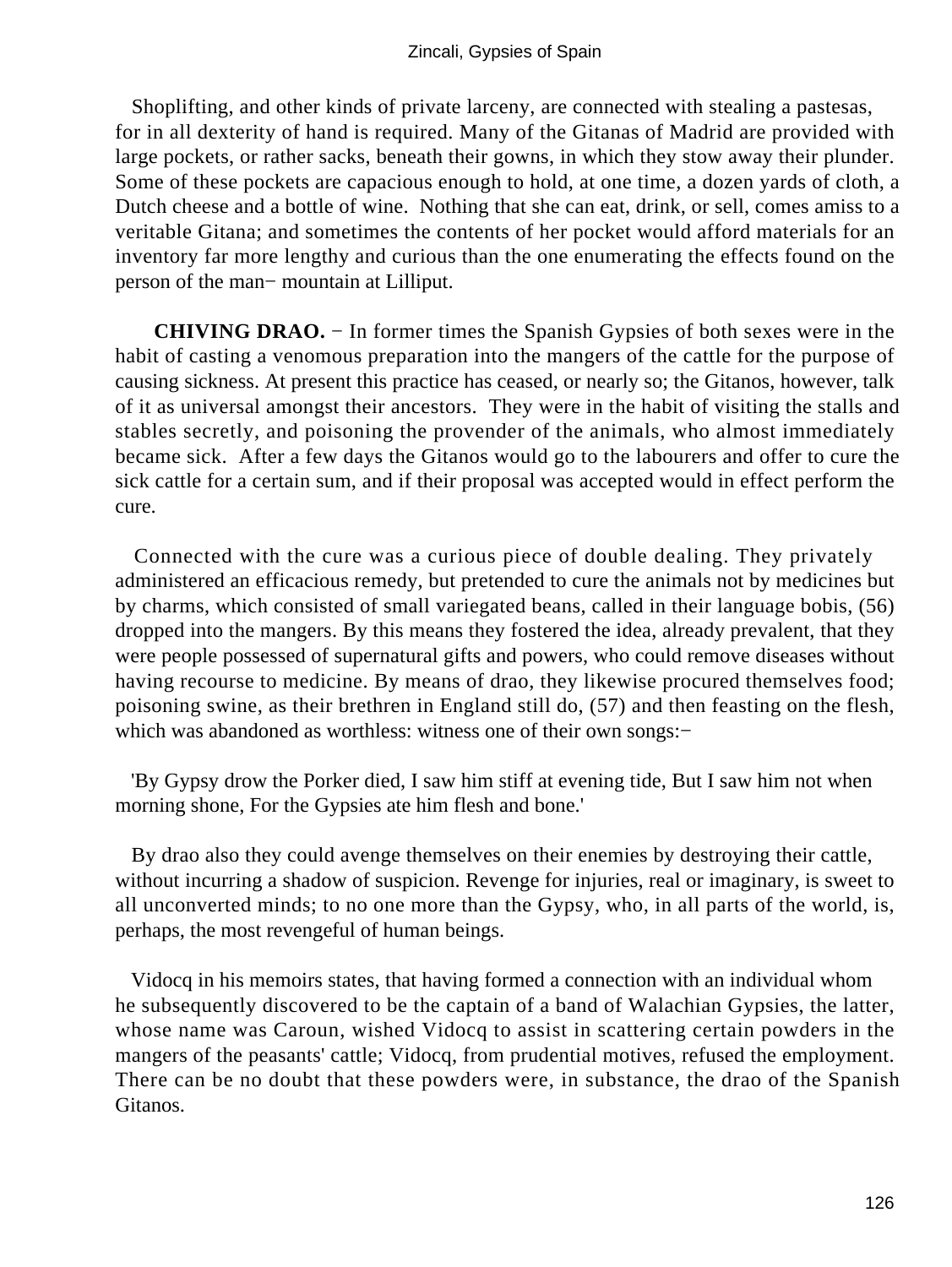LA **BAR LACHI,** OR **THE LOADSTONE.** − If the Gitanos in general be addicted to any one superstition, it is certainly with respect to this stone, to which they attribute all kinds of miraculous powers. There can be no doubt, that the singular property which it possesses of attracting steel, by filling their untutored minds with amazement, first gave rise to this veneration, which is carried beyond all reasonable bounds.

 They believe that he who is in possession of it has nothing to fear from steel or lead, from fire or water, and that death itself has no power over him. The Gypsy contrabandistas are particularly anxious to procure this stone, which they carry upon their persons in their expeditions; they say, that in the event of being pursued by the jaracanallis, or revenue officers, whirlwinds of dust will arise, and conceal them from the view of their enemies; the horse− stealers say much the same thing, and assert that they are uniformly successful, when they bear about them the precious stone. But it is said to be able to effect much more. Extraordinary things are related of its power in exciting the amorous passions, and, on this account, it is in great request amongst the Gypsy hags; all these women are procuresses, and find persons of both sexes weak and wicked enough to make use of their pretended knowledge in the composition of love−draughts and decoctions.

 In the case of the loadstone, however, there is no pretence, the Gitanas believing all they say respecting it, and still more; this is proved by the eagerness with which they seek to obtain the stone in its natural state, which is somewhat difficult to accomplish.

 In the museum of natural curiosities at Madrid there is a large piece of loadstone originally extracted from the American mines. There is scarcely a Gitana in Madrid who is not acquainted with this circumstance, and who does not long to obtain the stone, or a part of it; its being placed in a royal museum serving to augment, in their opinion, its real value. Several attempts have been made to steal it, all of which, however, have been unsuccessful. The Gypsies seem not to be the only people who envy royalty the possession of this stone. Pepita, the old Gitana of whose talent at telling fortunes such honourable mention has already been made, informed me that a priest, who was muy enamorado (in love), proposed to her to steal the loadstone, offering her all his sacerdotal garments in the event of success: whether the singular reward that was promised had but slight temptations for her, or whether she feared that her dexterity was not equal to the accomplishment of the task, we know not, but she appears to have declined attempting it. According to the Gypsy account, the person in love, if he wish to excite a corresponding passion in another quarter by means of the loadstone, must swallow, **IN AGUARDIENTE,** a small portion of the stone pulverised, at the time of going to rest, repeating to himself the following magic rhyme:−

 'To the Mountain of Olives one morning I hied, Three little black goats before me I spied, Those three little goats on three cars I laid, Black cheeses three from their milk I made; The one I bestow on the loadstone of power, That save me it may from all ills that lower; The second to Mary Padilla I give, And to all the witch hags about her that live; The third I reserve for Asmodeus lame, That fetch me he may whatever I name.'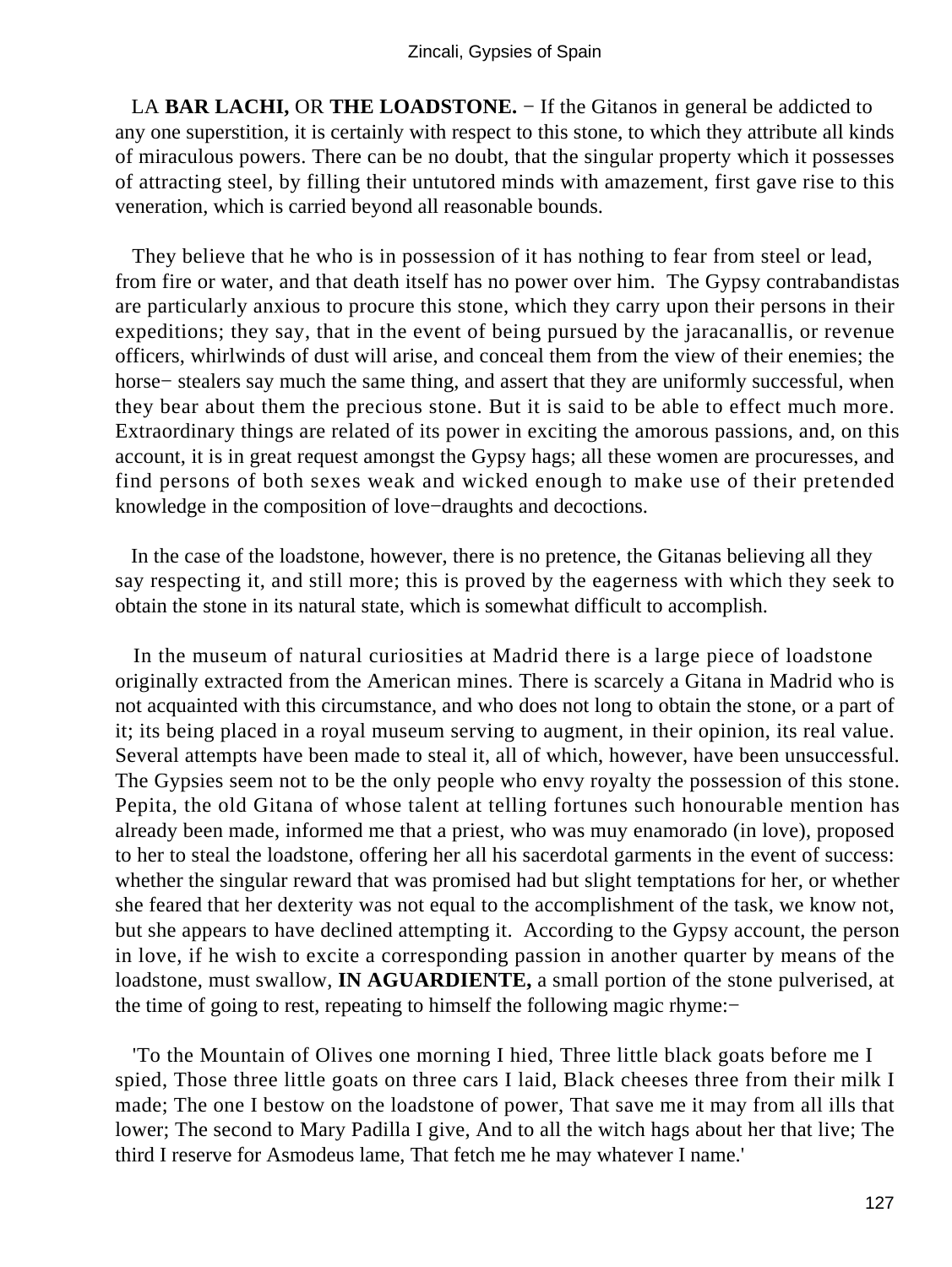LA **RAIZ DEL BUEN BARON,** OR **THE ROOT OF THE GOOD BARON.** − On this subject we cannot be very explicit. It is customary with the Gitanas to sell, under this title, various roots and herbs, to unfortunate females who are desirous of producing a certain result; these roots are boiled in white wine, and the abominable decoction is taken fasting. I was once shown the root of the good baron, which, in this instance, appeared to be parsley root. By the good baron is meant his Satanic majesty, on whom the root is very appropriately fathered.

#### **CHAPTER VII**

 IT is impossible to dismiss the subject of the Spanish Gypsies without offering some remarks on their marriage festivals. There is nothing which they retain connected with their primitive rites and principles, more characteristic perhaps of the sect of the Rommany, of the sect of the **HUSBANDS AND WIVES,** than what relates to the marriage ceremony, which gives the female a protector, and the man a helpmate, a sharer of his joys and sorrows. The Gypsies are almost entirely ignorant of the grand points of morality; they have never had sufficient sense to perceive that to lie, to steal, and to shed human blood violently, are crimes which are sure, eventually, to yield bitter fruits to those who perpetrate them; but on one point, and that one of no little importance as far as temporal happiness is concerned, they are in general wiser than those who have had far better opportunities than such unfortunate outcasts, of regulating their steps, and distinguishing good from evil. They know that chastity is a jewel of high price, and that conjugal fidelity is capable of occasionally flinging a sunshine even over the dreary hours of a life passed in the contempt of almost all laws, whether human or divine.

 There is a word in the Gypsy language to which those who speak it attach ideas of peculiar reverence, far superior to that connected with the name of the Supreme Being, the creator of themselves and the universe. This word is **LACHA,** which with them is the corporeal chastity of the females; we say corporeal chastity, for no other do they hold in the slightest esteem; it is lawful amongst them, nay praiseworthy, to be obscene in look, gesture, and discourse, to be accessories to vice, and to stand by and laugh at the worst abominations of the Busne, provided their **LACHA YE TRUPOS,** or corporeal chastity, remains unblemished. The Gypsy child, from her earliest years, is told by her strange mother, that a good Calli need only dread one thing in this world, and that is the loss of Lacha, in comparison with which that of life is of little consequence, as in such an event she will be provided for, but what provision is there for a Gypsy who has lost her Lacha? 'Bear this in mind, my child,' she will say, 'and now eat this bread, and go forth and see what you can steal.'

 A Gypsy girl is generally betrothed at the age of fourteen to the youth whom her parents deem a suitable match, and who is generally a few years older than herself. Marriage is invariably preceded by betrothment; and the couple must then wait two years before their union can take place, according to the law of the Cales. During this period it is expected that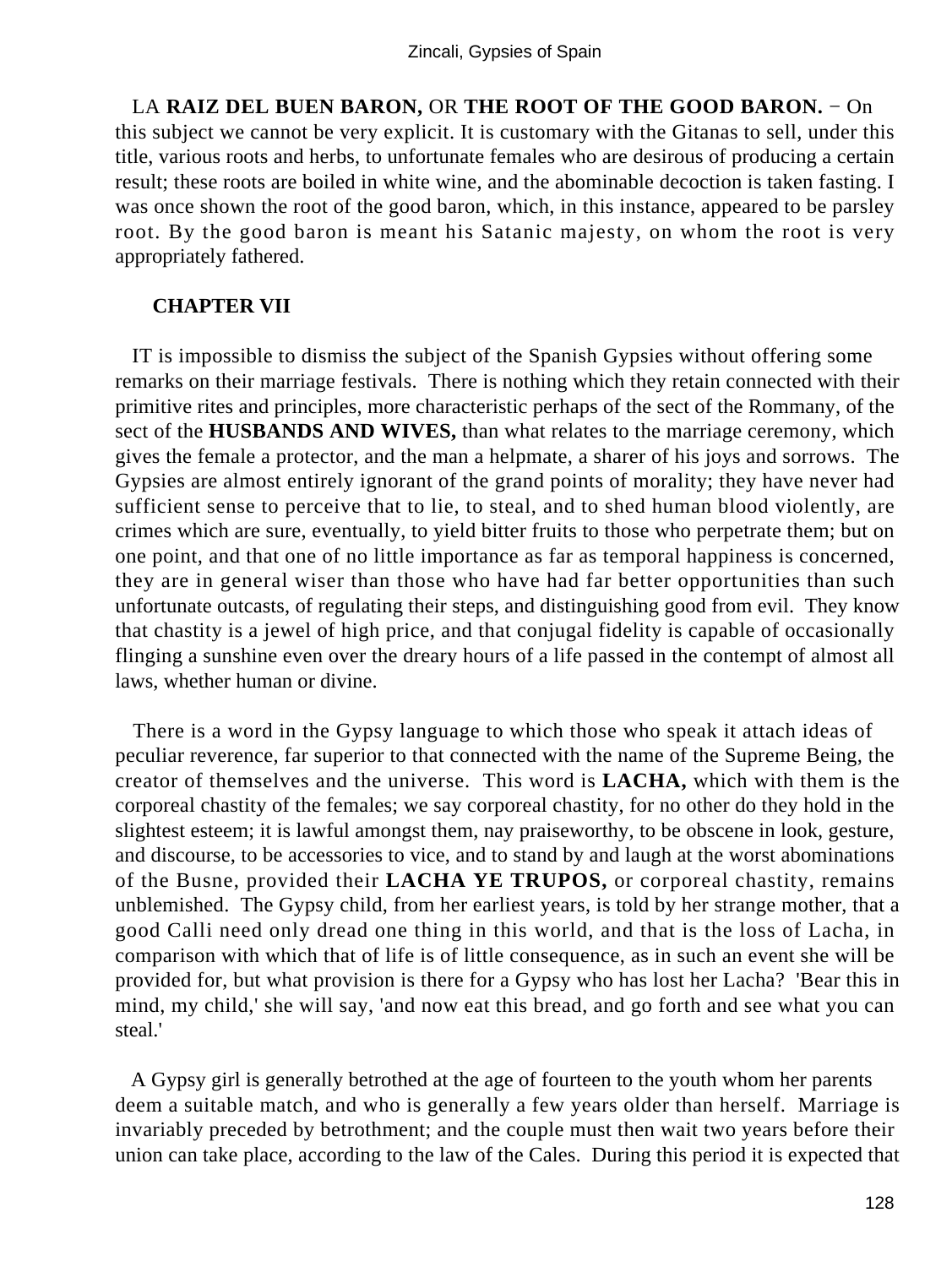they treat each other as common acquaintance; they are permitted to converse, and even occasionally to exchange slight presents. One thing, however, is strictly forbidden, and if in this instance they prove contumacious, the betrothment is instantly broken and the pair are never united, and thenceforward bear an evil reputation amongst their sect. This one thing is, going into the campo in each other's company, or having any rendezvous beyond the gate of the city, town, or village, in which they dwell. Upon this point we can perhaps do no better than quote one of their own stanzas:−

 'Thy sire and mother wrath and hate Have vowed against us, love! The first, first night that from the gate We two together rove.'

 With all the other Gypsies, however, and with the Busne or Gentiles, the betrothed female is allowed the freest intercourse, going whither she will, and returning at all times and seasons. With respect to the Busne, indeed, the parents are invariably less cautious than with their own race, as they conceive it next to an impossibility that their child should lose her Lacha by any intercourse with **THE WHITE BLOOD;** and true it is that experience has proved that their confidence in this respect is not altogether idle. The Gitanas have in general a decided aversion to the white men; some few instances, however, to the contrary are said to have occurred.

 A short time previous to the expiration of the term of the betrothment, preparations are made for the Gypsy bridal. The wedding−day is certainly an eventful period in the life of every individual, as he takes a partner for better or for worse, whom he is bound to cherish through riches and poverty; but to the Gypsy particularly the wedding festival is an important affair. If he is rich, he frequently becomes poor before it is terminated; and if he is poor, he loses the little which he possesses, and must borrow of his brethren; frequently involving himself throughout life, to procure the means of giving a festival; for without a festival, he could not become a Rom, that is, a husband, and would cease to belong to this sect of Rommany.

 There is a great deal of what is wild and barbarous attached to these festivals. I shall never forget a particular one at which I was present. After much feasting, drinking, and yelling, in the Gypsy house, the bridal train sallied forth − a frantic spectacle. First of all marched a villainous jockey−looking fellow, holding in his hands, uplifted, a long pole, at the top of which fluttered in the morning air a snow−white cambric handkerchief, emblem of the bride's purity. Then came the betrothed pair, followed by their nearest friends; then a rabble rout of Gypsies, screaming and shouting, and discharging guns and pistols, till all around rang with the din, and the village dogs barked. On arriving at the church gate, the fellow who bore the pole stuck it into the ground with a loud huzza, and the train, forming two ranks, defiled into the church on either side of the pole and its strange ornaments. On the conclusion of the ceremony, they returned in the same manner in which they had come.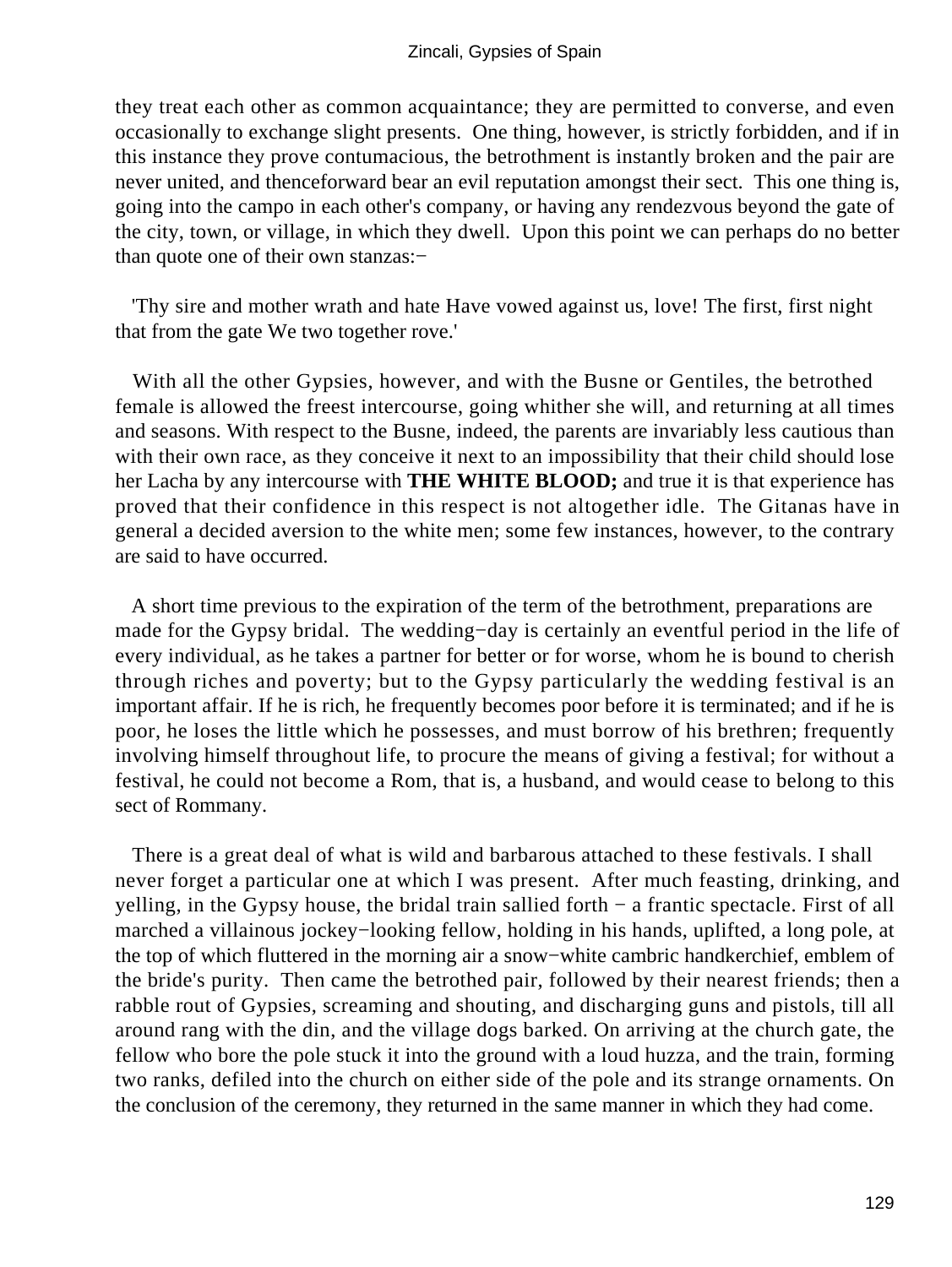Throughout the day there was nothing going on but singing, drinking, feasting, and dancing; but the most singular part of the festival was reserved for the dark night. Nearly a ton weight of sweetmeats had been prepared, at an enormous expense, not for the gratification of the palate, but for a purpose purely Gypsy. These sweetmeats of all kinds, and of all forms, but principally yemas, or yolks of eggs prepared with a crust of sugar (a delicious bonne− bouche), were strewn on the floor of a large room, at least to the depth of three inches. Into this room, at a given signal, tripped the bride and bridegroom **DANCING ROMALIS,** followed amain by all the Gitanos and Gitanas, **DANCING ROMALIS.** To convey a slight idea of the scene is almost beyond the power of words. In a few minutes the sweetmeats were reduced to a powder, or rather to a mud, the dancers were soiled to the knees with sugar, fruits, and yolks of eggs. Still more terrific became the lunatic merriment. The men sprang high into the air, neighed, brayed, and crowed; whilst the Gitanas snapped their fingers in their own fashion, louder than castanets, distorting their forms into all kinds of obscene attitudes, and uttering words to repeat which were an abomination. In a corner of the apartment capered the while Sebastianillo, a convict Gypsy from Melilla, strumming the guitar most furiously, and producing demoniacal sounds which had some resemblance to Malbrun (Malbrouk), and, as he strummed, repeating at intervals the Gypsy modification of the song:−

 'Chala Malbrun chinguerar, Birandon, birandon, birandera − Chala Malbrun chinguerar, No se bus trutera − No se bus trutera. No se bus trutera. La romi que le camela, Birandon, birandon,' etc.

 The festival endures three days, at the end of which the greatest part of the property of the bridegroom, even if he were previously in easy circumstances, has been wasted in this strange kind of riot and dissipation. Paco, the Gypsy of Badajoz, attributed his ruin to the extravagance of his marriage festival; and many other Gitanos have confessed the same thing of themselves. They said that throughout the three days they appeared to be under the influence of infatuation, having no other wish or thought but to make away with their substance; some have gone so far as to cast money by handfuls into the street. Throughout the three days all the doors are kept open, and all corners, whether Gypsies or Busne, welcomed with a hospitality which knows no bounds.

 In nothing do the Jews and Gitanos more resemble each other than in their marriages, and what is connected therewith. In both sects there is a betrothment: amongst the Jews for seven, amongst the Gitanos for a period of two years. In both there is a wedding festival, which endures amongst the Jews for fifteen and amongst the Gitanos for three days, during which, on both sides, much that is singular and barbarous occurs, which, however, has perhaps its origin in antiquity the most remote. But the wedding ceremonies of the Jews are far more complex and allegorical than those of the Gypsies, a more simple people. The Nazarene gazes on these ceremonies with mute astonishment; the washing of the bride − the painting of the face of herself and her companions with chalk and carmine − her ensconcing herself within the curtains of the bed with her female bevy, whilst the bridegroom hides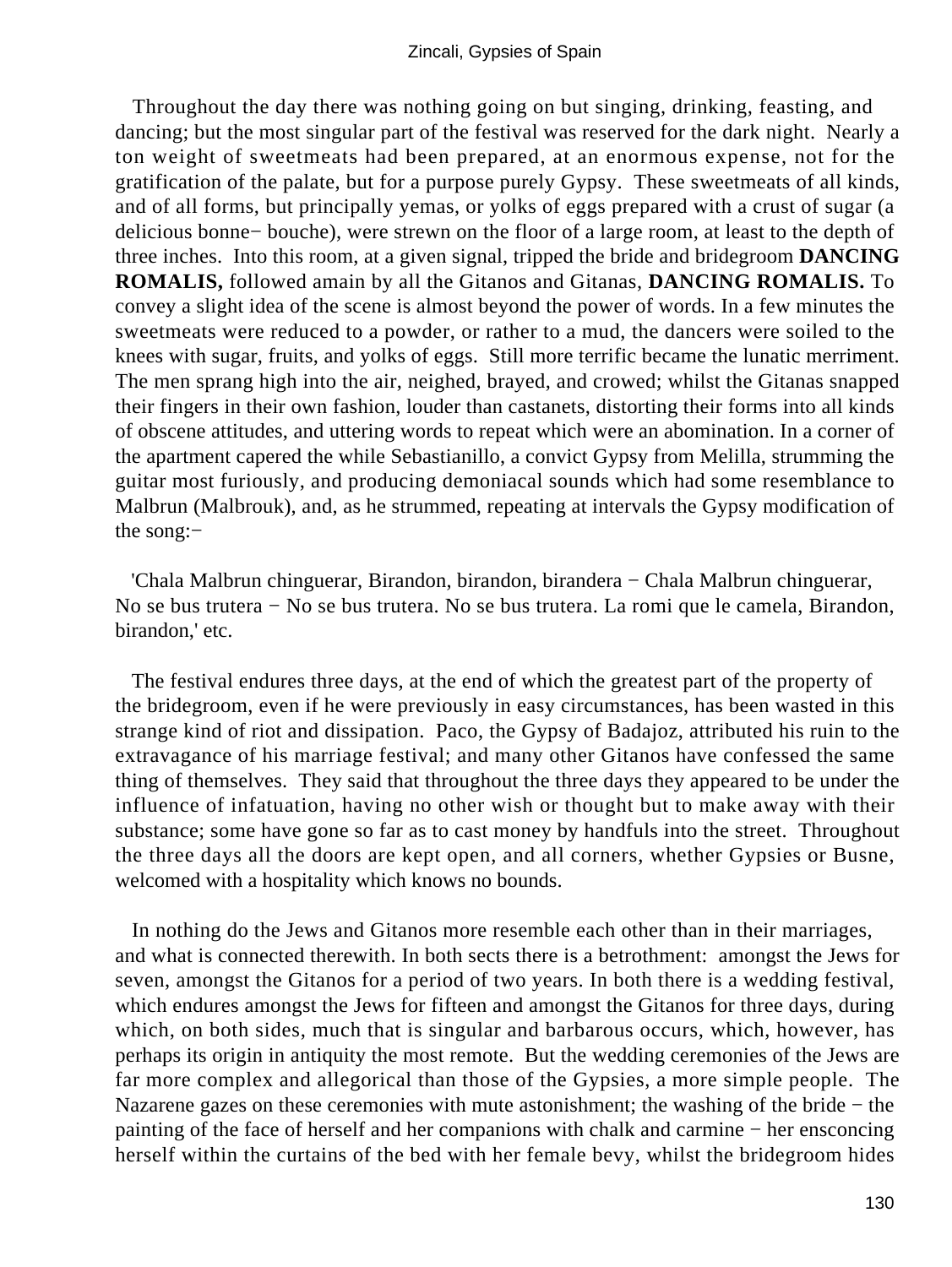himself within his apartment with the youths his companions − her envelopment in the white sheet, in which she appears like a corse, the bridegroom's going to sup with her, when he places himself in the middle of the apartment with his eyes shut, and without tasting a morsel. His going to the synagogue, and then repairing to breakfast with the bride, where he practises the same self−denial − the washing of the bridegroom's plate and sending it after him, that he may break his fast − the binding his hands behind him − his ransom paid by the bride's mother − the visit of the sages to the bridegroom − the mulct imposed in case he repent − the killing of the bullock at the house of the bridegroom − the present of meat and fowls, meal and spices, to the bride − the gold and silver − that most imposing part of the ceremony, the walking of the bride by torchlight to the house of her betrothed, her eyes fixed in vacancy, whilst the youths of her kindred sing their wild songs around her − the cup of milk and the spoon presented to her by the bridegroom's mother − the arrival of the sages in the morn − the reading of the Ketuba − the night − the half−enjoyment − the old woman − the tantalising knock at the door − and then the festival of fishes which concludes all, and leaves the jaded and wearied couple to repose after a fortnight of persecution.

 The Jews, like the Gypsies, not unfrequently ruin themselves by the riot and waste of their marriage festivals. Throughout the entire fortnight, the houses, both of bride and bridegroom, are flung open to all corners; − feasting and song occupy the day − feasting and song occupy the hours of the night, and this continued revel is only broken by the ceremonies of which we have endeavoured to convey a faint idea. In these festivals the sages or **ULEMMA** take a distinguished part, doing their utmost to ruin the contracted parties, by the wonderful despatch which they make of the fowls and viands, sweetmeats, **AND STRONG WATERS** provided for the occasion.

 After marriage the Gypsy females generally continue faithful to their husbands through life; giving evidence that the exhortations of their mothers in early life have not been without effect. Of course licentious females are to be found both amongst the matrons and the unmarried; but such instances are rare, and must be considered in the light of exceptions to a principle. The Gypsy women (I am speaking of those of Spain), as far as corporeal chastity goes, are very paragons; but in other respects, alas! − little can be said in praise of their morality.

# **CHAPTER VIII**

**WHILST** in Spain I devoted as much time as I could spare from my grand object, which was to circulate the Gospel through that benighted country, to attempt to enlighten the minds of the Gitanos on the subject of religion. I cannot say that I experienced much success in my endeavours; indeed, I never expected much, being fully acquainted with the stony nature of the ground on which I was employed; perhaps some of the seed that I scattered may eventually spring up and yield excellent fruit. Of one thing I am certain: if I did the Gitanos no good, I did them no harm.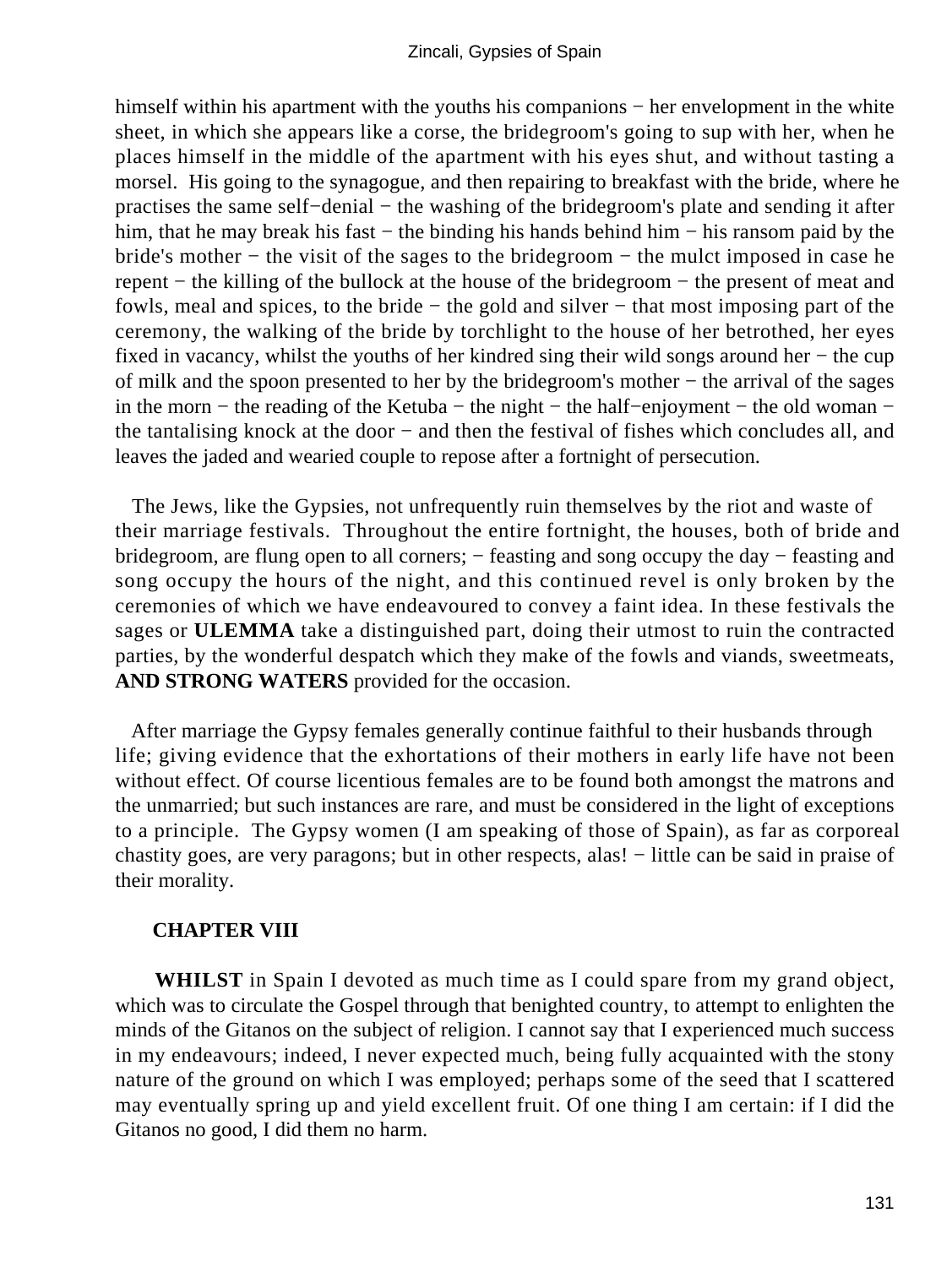It has been said that there is a secret monitor, or conscience, within every heart, which immediately upbraids the individual on the commission of a crime; this may be true, but certainly the monitor within the Gitano breast is a very feeble one, for little attention is ever paid to its reproofs. With regard to conscience, be it permitted to observe, that it varies much according to climate, country, and religion; perhaps nowhere is it so terrible and strong as in England; I need not say why. Amongst the English, I have seen many individuals stricken low, and broken−hearted, by the force of conscience; but never amongst the Spaniards or Italians; and I never yet could observe that the crimes which the Gitanos were daily and hourly committing occasioned them the slightest uneasiness.

 One important discovery I made among them: it was, that no individual, however wicked and hardened, is utterly **GODLESS.** Call it superstition, if you will, still a certain fear and reverence of something sacred and supreme would hang about them. I have heard Gitanos stiffly deny the existence of a Deity, and express the utmost contempt for everything holy; yet they subsequently never failed to contradict themselves, by permitting some expression to escape which belied their assertions, and of this I shall presently give a remarkable instance.

 I found the women much more disposed to listen to anything I had to say than the men, who were in general so taken up with their traffic that they could think and talk of nothing else; the women, too, had more curiosity and more intelligence; the conversational powers of some of them I found to be very great, and yet they were destitute of the slightest rudiments of education, and were thieves by profession. At Madrid I had regular conversaziones, or, as they are called in Spanish, tertulias, with these women, who generally visited me twice a week; they were perfectly unreserved towards me with respect to their actions and practices, though their behaviour, when present, was invariably strictly proper. I have already had cause to mention Pepa the sibyl, and her daughter−in− law, Chicharona; the manners of the first were sometimes almost elegant, though, next to Aurora, she was the most notorious she− thug in Madrid; Chicharona was good−humoured, like most fat personages. Pepa had likewise two daughters, one of whom, a very remarkable female, was called La Tuerta, from the circumstance of her having but one eye, and the other, who was a girl of about thirteen, La Casdami, or the scorpion, from the malice which she occasionally displayed.

 Pepa and Chicharona were invariably my most constant visitors. One day in winter they arrived as usual; the One−eyed and the Scorpion following behind.

**MYSELF.** – 'I am glad to see you, Pepa: what have you been doing this morning?'

**PEPA.** – 'I have been telling baji, and Chicharona has been stealing a pastesas; we have had but little success, and have come to warm ourselves at the brasero. As for the One−eyed, she is a very sluggard (holgazana), she will neither tell fortunes nor steal.'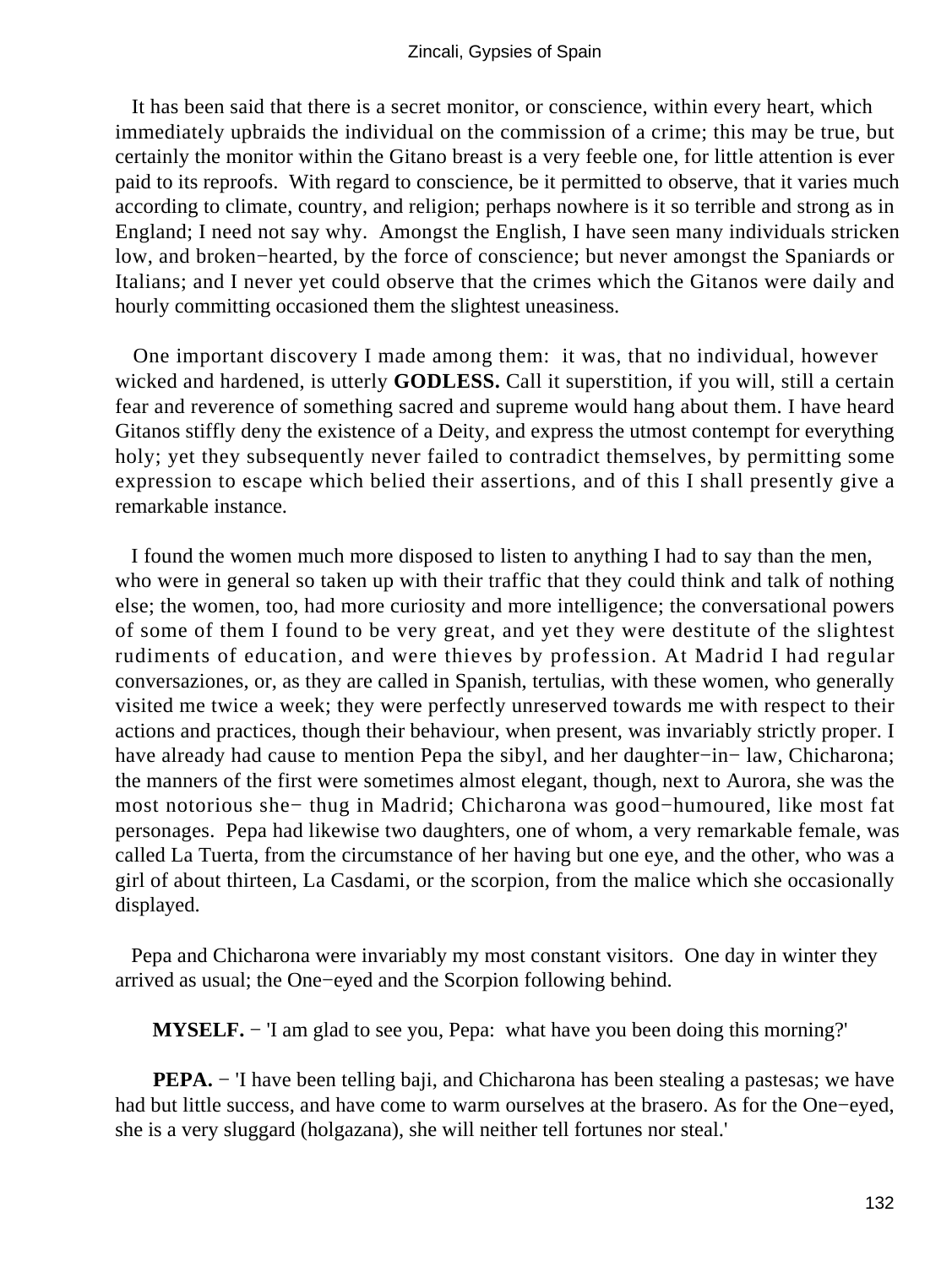THE ONE−EYED. − 'Hold your peace, mother of the Bengues; I will steal, when I see occasion, but it shall not be a pastesas, and I will hokkawar (deceive), but it shall not be by telling fortunes. If I deceive, it shall be by horses, by jockeying. (58) If I steal, it shall be on the road − I'll rob. You know already what I am capable of, yet knowing that, you would have me tell fortunes like yourself, or steal like Chicharona. Me dinela conche (it fills me with fury) to be asked to tell fortunes, and the next Busnee that talks to me of bajis, I will knock all her teeth out.'

THE **SCORPION.** − 'My sister is right; I, too, would sooner be a salteadora (highwaywoman), or a chalana (she−jockey), than steal with the hands, or tell bajis.'

**MYSELF.** − 'You do not mean to say, O Tuerta, that you are a jockey, and that you rob on the highway.'

 THE ONE−EYED. − 'I am a chalana, brother, and many a time I have robbed upon the road, as all our people know. I dress myself as a man, and go forth with some of them. I have robbed alone, in the pass of the Guadarama, with my horse and escopeta. I alone once robbed a cuadrilla of twenty Gallegos, who were returning to their own country, after cutting the harvests of Castile; I stripped them of their earnings, and could have stripped them of their very clothes had I wished, for they were down on their knees like cowards. I love a brave man, be he Busne or Gypsy. When I was not much older than the Scorpion, I went with several others to rob the cortijo of an old man; it was more than twenty leagues from here. We broke in at midnight, and bound the old man: we knew he had money; but he said no, and would not tell us where it was; so we tortured him, pricking him with our knives and burning his hands over the lamp; all, however, would not do. At last I said, «Let us try the PIMIENTOS»; so we took the green pepper husks, pulled open his eyelids, and rubbed the pupils with the green pepper fruit. That was the worst pinch of all. Would you believe it? the old man bore it. Then our people said, «Let us kill him,» but I said, no, it were a pity: so we spared him, though we got nothing. I have loved that old man ever since for his firm heart, and should have wished him for a husband.'

THE **SCORPION.** – 'Ojala, that I had been in that cortijo, to see such sport!'

**MYSELF.** − 'Do you fear God, O Tuerta?'

THE ONE−EYED. − 'Brother, I fear nothing.'

**MYSELF.** − 'Do you believe in God, O Tuerta?'

 THE ONE−EYED. − 'Brother, I do not; I hate all connected with that name; the whole is folly; me dinela conche. If I go to church, it is but to spit at the images. I spat at the bulto of Maria this morning; and I love the Corojai, and the Londone, (59) because they are not baptized.'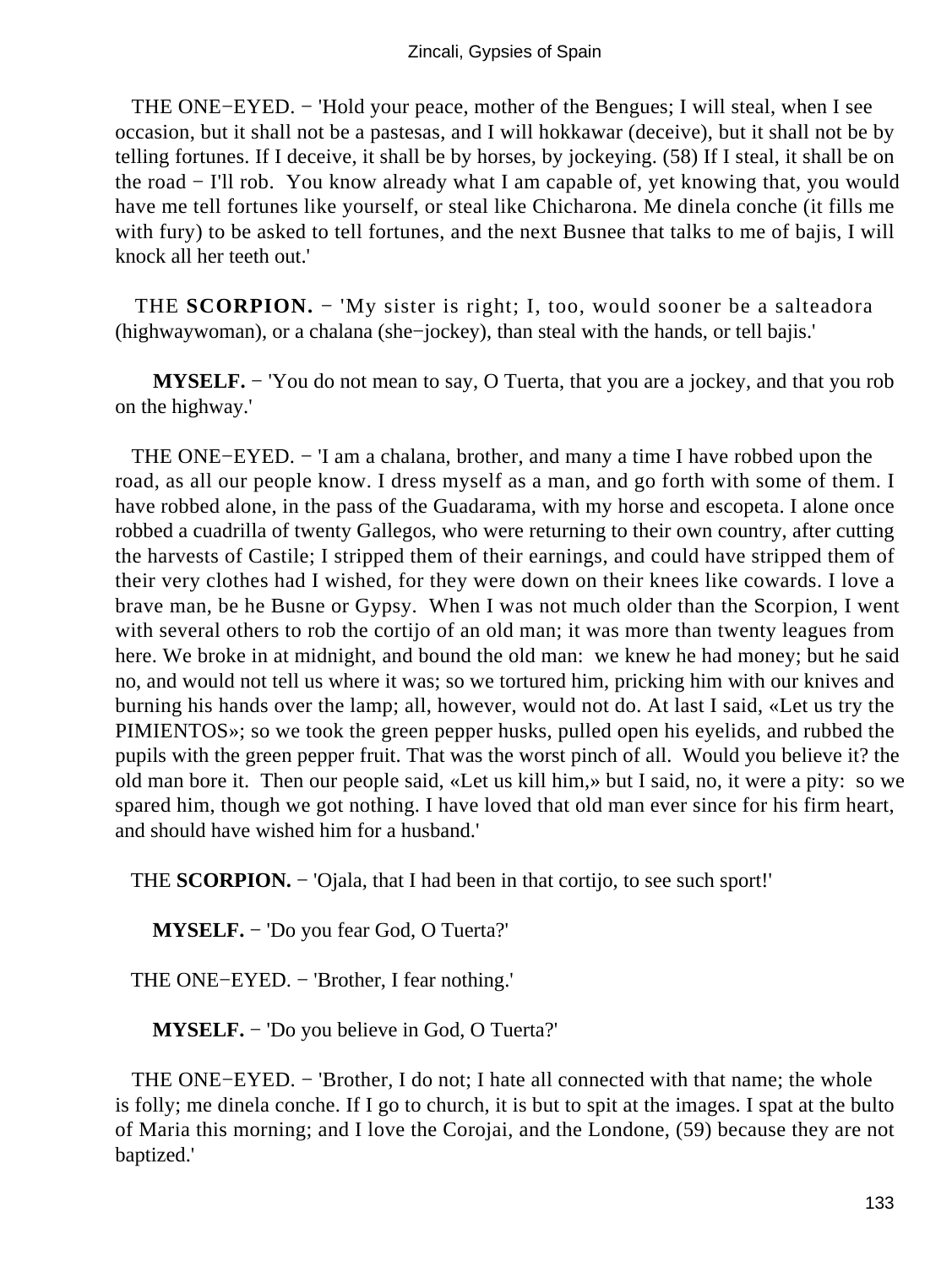**MYSELF.** − 'You, of course, never say a prayer.'

THE ONE−EYED. − 'No, no; there are three or four old words, taught me by some old people, which I sometimes say to myself; I believe they have both force and virtue.'

**MYSELF.** – 'I would fain hear; pray tell me them.'

THE ONE−EYED. − 'Brother, they are words not to be repeated.'

**MYSELF.** − 'Why not?'

THE ONE−EYED. − 'They are holy words, brother.'

**MYSELF.** – 'Holy! You say there is no God; if there be none, there can be nothing holy; pray tell me the words, O Tuerta.'

THE ONE−EYED. − 'Brother, I dare not.'

**MYSELF.** – 'Then you do fear something.'

THE ONE−EYED.− 'Not I −

# 'SABOCA **ENRECAR MARIA ERERIA,** (60)

and now I wish I had not said them.'

**MYSELF.** – 'You are distracted, O Tuerta: the words say simply, 'Dwell within us, blessed Maria.' You have spitten on her bulto this morning in the church, and now you are afraid to repeat four words, amongst which is her name.'

THE ONE−EYED. − 'I did not understand them; but I wish I had not said them.'

. . . . . . .

I repeat that there is no individual, however hardened, who is utterly **GODLESS.**

 The reader will have already gathered from the conversations reported in this volume, and especially from the last, that there is a wide difference between addressing Spanish Gitanos and Gitanas and English peasantry: of a certainty what will do well for the latter is calculated to make no impression on these thievish half− wild people. Try them with the Gospel, I hear some one cry, which speaks to all: I did try them with the Gospel, and in their own language. I commenced with Pepa and Chicharona. Determined that they should understand it, I proposed that they themselves should translate it. They could neither read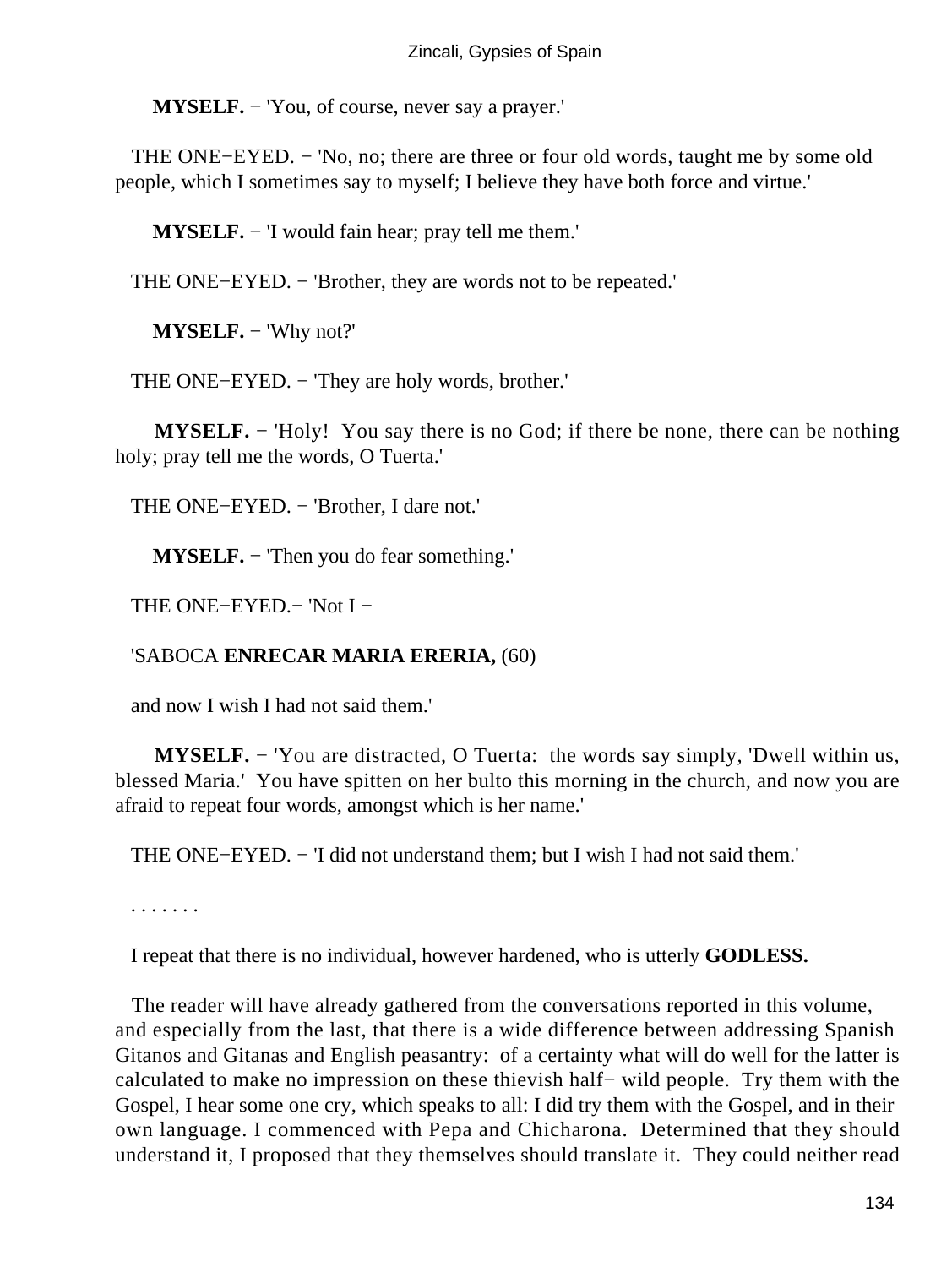#### Zincali, Gypsies of Spain

nor write, which, however, did not disqualify them from being translators. I had myself previously translated the whole Testament into the Spanish Rommany, but I was desirous to circulate amongst the Gitanos a version conceived in the exact language in which they express their ideas. The women made no objection, they were fond of our tertulias, and they likewise reckoned on one small glass of Malaga wine, with which I invariably presented them. Upon the whole, they conducted themselves much better than could have been expected. We commenced with Saint Luke: they rendering into Rommany the sentences which I delivered to them in Spanish. They proceeded as far as the eighth chapter, in the middle of which they broke down. Was that to be wondered at? The only thing which astonished me was, that I had induced two such strange beings to advance so far in a task so unwonted, and so entirely at variance with their habits, as translation.

 These chapters I frequently read over to them, explaining the subject in the best manner I was able. They said it was lacho, and jucal, and misto, all of which words express approval of the quality of a thing. Were they improved, were their hearts softened by these Scripture lectures? I know not. Pepa committed a rather daring theft shortly afterwards, which compelled her to conceal herself for a fortnight; it is quite possible, however, that she may remember the contents of those chapters on her death−bed; if so, will the attempt have been a futile one?

 I completed the translation, supplying deficiencies from my own version begun at Badajoz in 1836. This translation I printed at Madrid in 1838; it was the first book which ever appeared in Rommany, and was called 'Embeo e Majaro Lucas,' or Gospel of Luke the Saint. I likewise published, simultaneously, the same Gospel in Basque, which, however, I had no opportunity of circulating.

 The Gitanos of Madrid purchased the Gypsy Luke freely: many of the men understood it, and prized it highly, induced of course more by the language than the doctrine; the women were particularly anxious to obtain copies, though unable to read; but each wished to have one in her pocket, especially when engaged in thieving expeditions, for they all looked upon it in the light of a charm, which would preserve them from all danger and mischance; some even went so far as to say, that in this respect it was equally efficacious as the Bar Lachi, or loadstone, which they are in general so desirous of possessing. Of this Gospel (61) five hundred copies were printed, of which the greater number I contrived to circulate amongst the Gypsies in various parts; I cast the book upon the waters and left it to its destiny.

 I have counted seventeen Gitanas assembled at one time in my apartment in the Calle de Santiago in Madrid; for the first quarter of an hour we generally discoursed upon indifferent matters, I then by degrees drew their attention to religion and the state of souls. I finally became so bold that I ventured to speak against their inveterate practices, thieving and lying, telling fortunes, and stealing a pastesas; this was touching upon delicate ground, and I experienced much opposition and much feminine clamour. I persevered, however, and they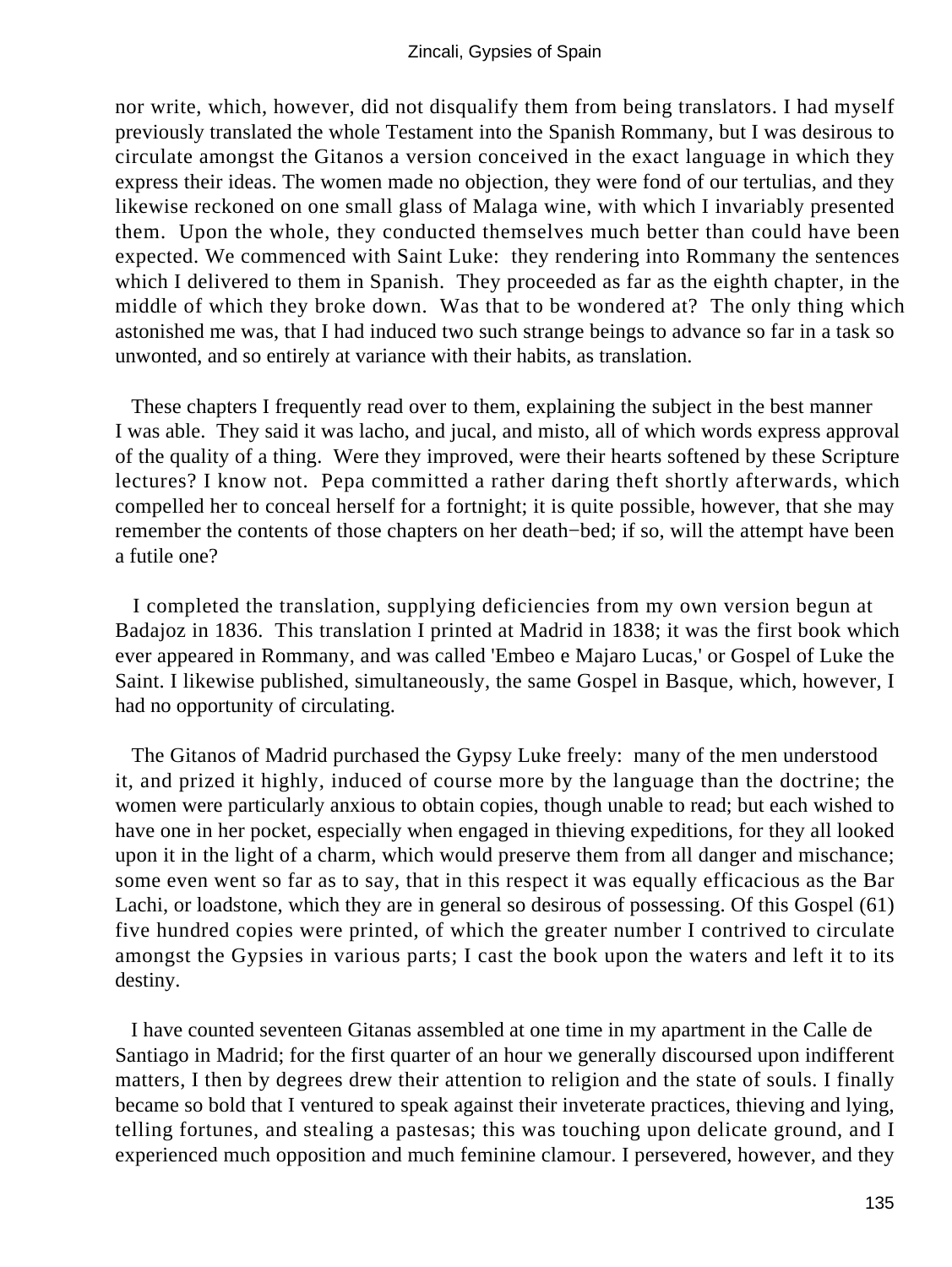finally assented to all I said, not that I believe that my words made much impression upon their hearts. In a few months matters were so far advanced that they would sing a hymn; I wrote one expressly for them in Rommany, in which their own wild couplets were, to a certain extent, imitated.

 The people of the street in which I lived, seeing such numbers of these strange females continually passing in and out, were struck with astonishment, and demanded the reason. The answers which they obtained by no means satisfied them. 'Zeal for the conversion of souls, – the souls too of Gitanas, – disparate! the fellow is a scoundrel. Besides he is an Englishman, and is not baptized; what cares he for souls? They visit him for other purposes. He makes base ounces, which they carry away and circulate. Madrid is already stocked with false money.' Others were of opinion that we met for the purposes of sorcery and abomination. The Spaniard has no conception that other springs of action exist than interest or villainy.

 My little congregation, if such I may call it, consisted entirely of women; the men seldom or never visited me, save they stood in need of something which they hoped to obtain from me. This circumstance I little regretted, their manners and conversation being the reverse of interesting. It must not, however, be supposed that, even with the women, matters went on invariably in a smooth and satisfactory manner. The following little anecdote will show what slight dependence can be placed upon them, and how disposed they are at all times to take part in what is grotesque and malicious. One day they arrived, attended by a Gypsy jockey whom I had never previously seen. We had scarcely been seated a minute, when this fellow, rising, took me to the window, and without any preamble or circumlocution, said − 'Don Jorge, you shall lend me two barias' (ounces of gold). 'Not to your whole race, my excellent friend,' said I; 'are you frantic? Sit down and be discreet.' He obeyed me literally, sat down, and when the rest departed, followed with them. We did not invariably meet at my own house, but occasionally at one in a street inhabited by Gypsies. On the appointed day I went to this house, where I found the women assembled; the jockey was also present. On seeing me he advanced, again took me aside, and again said − 'Don Jorge, you shall lend me two barias.' I made him no answer, but at once entered on the subject which brought me thither. I spoke for some time in Spanish; I chose for the theme of my discourse the situation of the Hebrews in Egypt, and pointed out its similarity to that of the Gitanos in Spain. I spoke of the power of God, manifested in preserving both as separate and distinct people amongst the nations until the present day. I warmed with my subject. I subsequently produced a manuscript book, from which I read a portion of Scripture, and the Lord's Prayer and Apostles' Creed, in Rommany. When I had concluded I looked around me.

 The features of the assembly were twisted, and the eyes of all turned upon me with a frightful squint; not an individual present but squinted, – the genteel Pepa, the good−humoured Chicharona, the Casdami, etc. etc. The Gypsy fellow, the contriver of the jest, squinted worst of all. Such are Gypsies.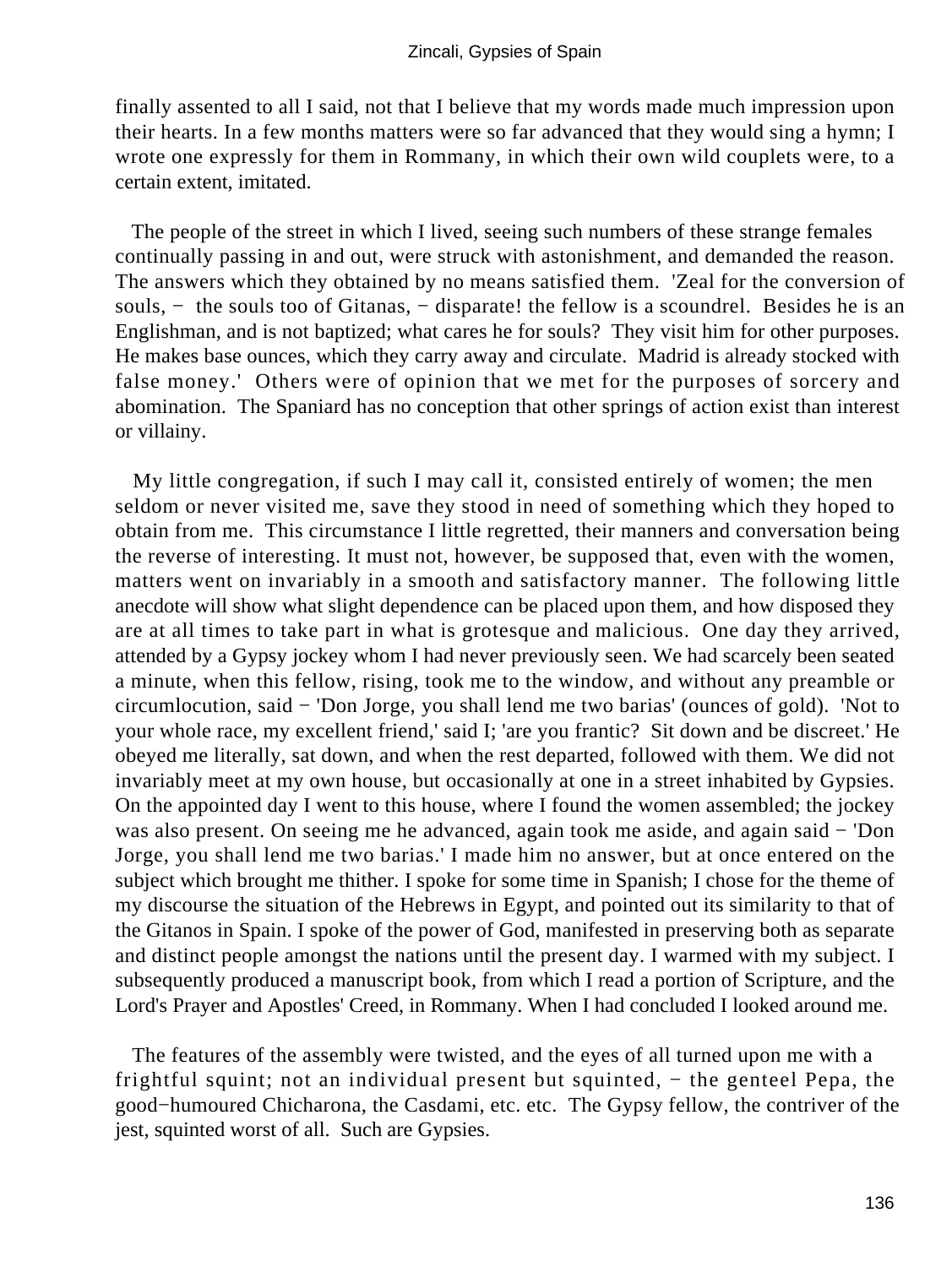### THE **ZINCALI PART III**

### **CHAPTER I**

**THERE** is no nation in the world, however exalted or however degraded, but is in possession of some peculiar poetry. If the Chinese, the Hindoos, the Greeks, and the Persians, those splendid and renowned races, have their moral lays, their mythological epics, their tragedies, and their immortal love songs, so also have the wild and barbarous tribes of Soudan, and the wandering Esquimaux, their ditties, which, however insignificant in comparison with the compositions of the former nations, still are entitled in every essential point to the name of poetry; if poetry mean metrical compositions intended to soothe and recreate the mind fatigued by the cares, distresses, and anxieties to which mortality is subject.

 The Gypsies too have their poetry. Of that of the Russian Zigani we have already said something. It has always been our opinion, and we believe that in this we are by no means singular, that in nothing can the character of a people be read with greater certainty and exactness than in its songs. How truly do the warlike ballads of the Northmen and the Danes, their **DRAPAS** and KOEMPE−VISER, depict the character of the Goth; and how equally do the songs of the Arabians, replete with homage to the one high, uncreated, and eternal God, 'the fountain of blessing,' 'the only conqueror,' lay bare to us the mind of the Moslem of the desert, whose grand characteristic is religious veneration, and uncompromising zeal for the glory of the Creator.

 And well and truly do the coplas and gachaplas of the Gitanos depict the character of the race. This poetry, for poetry we will call it, is in most respects such as might be expected to originate among people of their class; a set of Thugs, subsisting by cheating and villainy of every description; hating the rest of the human species, and bound to each other by the bonds of common origin, language, and pursuits. The general themes of this poetry are the various incidents of Gitano life and the feelings of the Gitanos. A Gypsy sees a pig running down a hill, and imagines that it cries 'Ustilame Caloro!' (62) − a Gypsy reclining sick on the prison floor beseeches his wife to intercede with the alcayde for the removal of the chain, the weight of which is bursting his body − the moon arises, and two Gypsies, who are about to steal a steed, perceive a Spaniard, and instantly flee − Juanito Ralli, whilst going home on his steed, is stabbed by a Gypsy who hates him − Facundo, a Gypsy, runs away at the sight of the burly priest of Villa Franca, who hates all Gypsies. Sometimes a burst of wild temper gives occasion to a strain − the swarthy lover threatens to slay his betrothed, even **AT THE** FEET OF JESUS, should she prove unfaithful. It is a general opinion amongst the Gitanos that Spanish women are very fond of Rommany chals and Rommany. There is a stanza in which a Gitano hopes to bear away a beauty of Spanish race by means of a word of Rommany whispered in her ear at the window.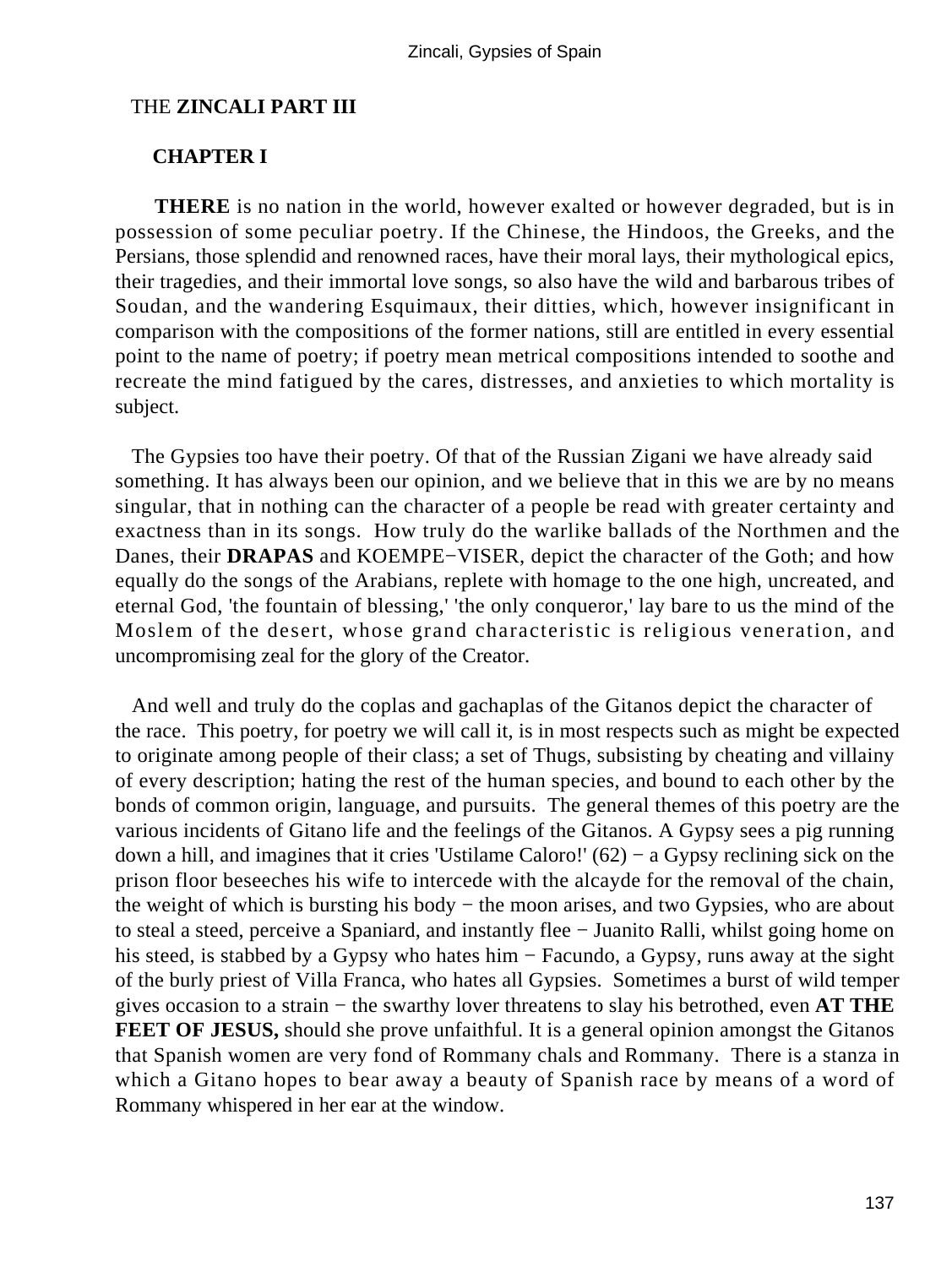#### Zincali, Gypsies of Spain

 Amongst these effusions are even to be found tender and beautiful thoughts; for Thugs and Gitanos have their moments of gentleness. True it is that such are few and far between, as a flower or a shrub is here and there seen springing up from the interstices of the rugged and frightful rocks of which the Spanish sierras are composed: a wicked mother is afraid to pray to the Lord with her own lips, and calls on her innocent babe to beseech him to restore peace and comfort to her heart − an imprisoned youth appears to have no earthly friend on whom he can rely, save his sister, and wishes for a messenger to carry unto her the tale of his sufferings, confident that she would hasten at once to his assistance. And what can be more touching than the speech of the relenting lover to the fair one whom he has outraged?

 'Extend to me the hand so small, Wherein I see thee weep, For O thy balmy tear−drops all I would collect and keep.'

 This Gypsy poetry consists of quartets, or rather couplets, but two rhymes being discernible, and those generally imperfect, the vowels alone agreeing in sound. Occasionally, however, sixains, or stanzas of six lines, are to be found, but this is of rare occurrence. The thought, anecdote or adventure described, is seldom carried beyond one stanza, in which everything is expressed which the poet wishes to impart. This feature will appear singular to those who are unacquainted with the character of the popular poetry of the south, and are accustomed to the redundancy and frequently tedious repetition of a more polished muse. It will be well to inform such that the greater part of the poetry sung in the south, and especially in Spain, is extemporary. The musician composes it at the stretch of his voice, whilst his fingers are tugging at the guitar; which style of composition is by no means favourable to a long and connected series of thought. Of course, the greater part of this species of poetry perishes as soon as born. A stanza, however, is sometimes caught up by the bystanders, and committed to memory; and being frequently repeated, makes, in time, the circuit of the country. For example, the stanza about Coruncho Lopez, which was originally made at the gate of a venta by a Miquelet, (63) who was conducting the said Lopez to the galleys for a robbery. It is at present sung through the whole of the peninsula, however insignificant it may sound to foreign ears:−

 'Coruncho Lopez, gallant lad, A smuggling he would ride; He stole his father's ambling prad, And therefore to the galleys sad Coruncho now I guide.'

 The couplets of the Gitanos are composed in the same off−hand manner, and exactly resemble in metre the popular ditties of the Spaniards. In spirit, however, as well as language, they are in general widely different, as they mostly relate to the Gypsies and their affairs, and not unfrequently abound with abuse of the Busne or Spaniards. Many of these creations have, like the stanza of Coruncho Lopez, been wafted over Spain amongst the Gypsy tribes, and are even frequently repeated by the Spaniards themselves; at least, by those who affect to imitate the phraseology of the Gitanos. Those which appear in the present collection consist partly of such couplets, and partly of such as we have ourselves taken down, as soon as they originated, not unfrequently in the midst of a circle of these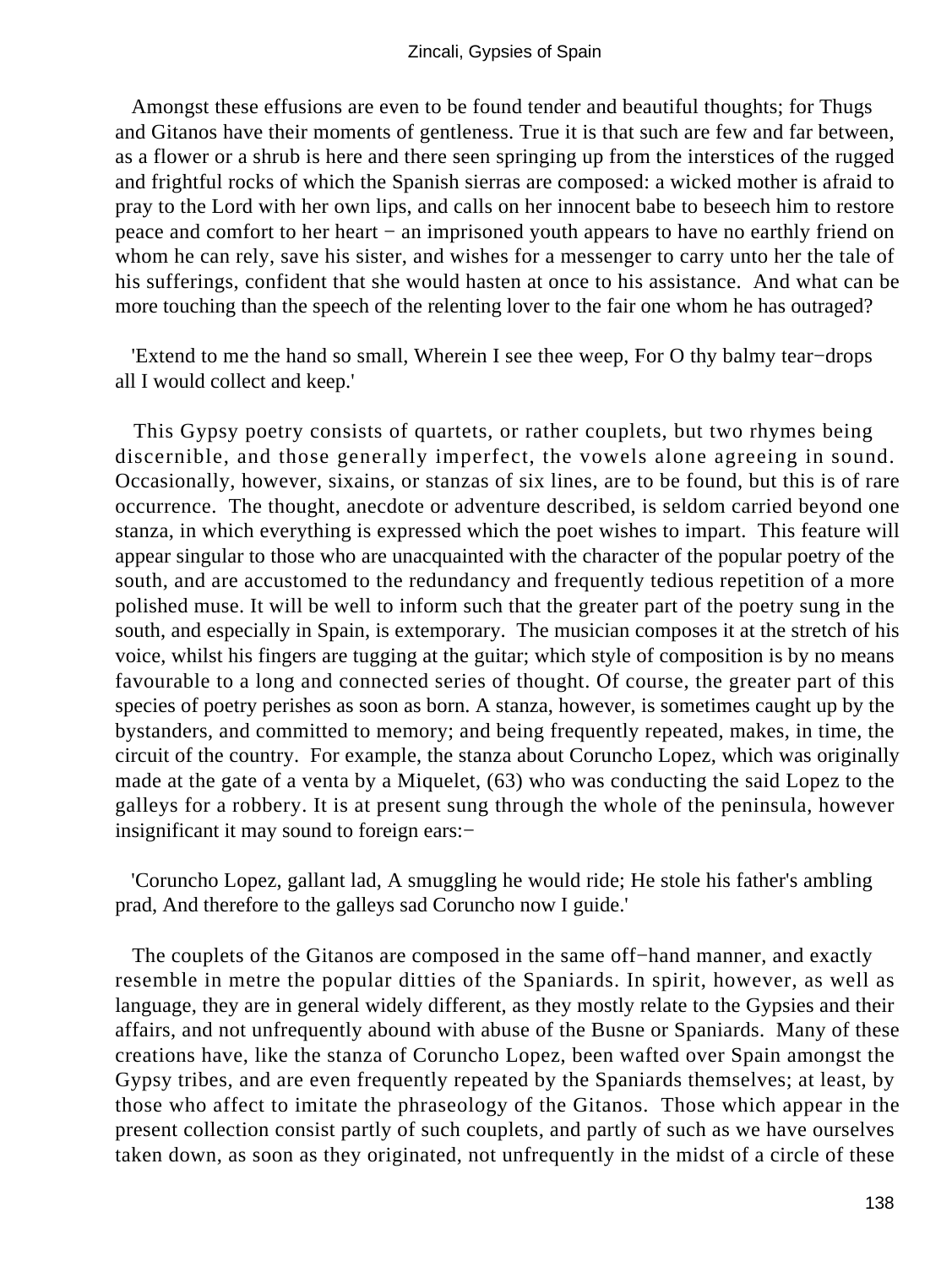#### Zincali, Gypsies of Spain

singular people, dancing and singing to their wild music. In no instance have they been subjected to modification; and the English translation is, in general, very faithful to the original, as will easily be perceived by referring to the lexicon. To those who may feel disposed to find fault with or criticise these songs, we have to observe, that the present work has been written with no other view than to depict the Gitanos such as they are, and to illustrate their character; and, on that account, we have endeavoured, as much as possible, to bring them before the reader, and to make them speak for themselves. They are a half−civilised, unlettered people, proverbial for a species of knavish acuteness, which serves them in lieu of wisdom. To place in the mouth of such beings the high−flown sentiments of modern poetry would not answer our purpose, though several authors have not shrunk from such an absurdity.

 These couplets have been collected in Estremadura and New Castile, in Valencia and Andalusia; the four provinces where the Gitano race most abounds. We wish, however, to remark, that they constitute scarcely a tenth part of our original gleanings, from which we have selected one hundred of the most remarkable and interesting.

 The language of the originals will convey an exact idea of the Rommany of Spain, as used at the present day amongst the Gitanos in the fairs, when they are buying and selling animals, and wish to converse with each other in a way unintelligible to the Spaniards. We are free to confess that it is a mere broken jargon, but it answers the purpose of those who use it; and it is but just to remark that many of its elements are of the most remote antiquity, and the most illustrious descent, as will be shown hereafter. We have uniformly placed the original by the side of the translation; for though unwilling to make the Gitanos speak in any other manner than they are accustomed, we are equally averse to have it supposed that many of the thoughts and expressions which occur in these songs, and which are highly objectionable, originated with ourselves. (64)

### **RHYMES OF THE GITANOS**

 Unto a refuge me they led, To save from dungeon drear; Then sighing to my wife I said, I leave my baby dear.

 Back from the refuge soon I sped, My child's sweet face to see; Then sternly to my wife I said, You've seen the last of me.

 O when I sit my courser bold, My bantling in my rear, And in my hand my musket hold, O how they quake with fear.

 Pray, little baby, pray the Lord, Since guiltless still thou art, That peace and comfort he afford To this poor troubled heart.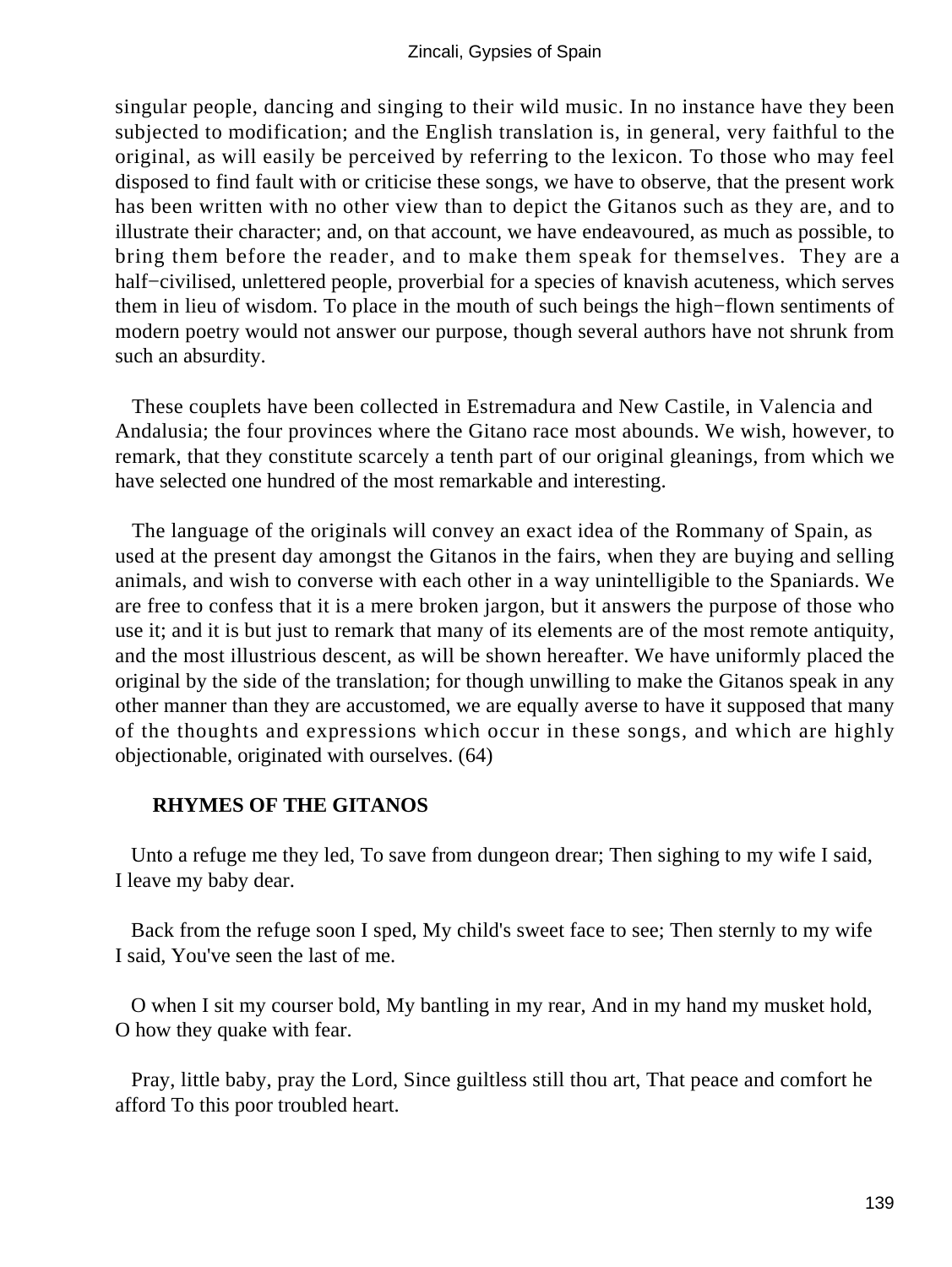The false Juanito, day and night, Had best with caution go, The Gypsy carles of Yeira height Have sworn to lay him low.

 There runs a swine down yonder hill, As fast as e'er he can, And as he runs he crieth still, Come, steal me, Gypsy man.

 I wash'd not in the limpid flood The shirt which binds my frame; But in Juanito Ralli's blood I bravely wash'd the same.

 I sallied forth upon my grey, With him my hated foe, And when we reach'd the narrow way I dealt a dagger blow.

 To blessed Jesus' holy feet I'd rush to kill and slay My plighted lass so fair and sweet, Should she the wanton play.

 I for a cup of water cried, But they refus'd my prayer, Then straight into the road I hied, And fell to robbing there.

 I ask'd for fire to warm my frame, But they'd have scorn'd my prayer, If I, to pay them for the same, Had stripp'd my body bare.

 Then came adown the village street, With little babes that cry, Because they have no crust to eat, A Gypsy company; And as no charity they meet, They curse the Lord on high.

 I left my house and walk'd about, They seized me fast and bound; It is a Gypsy thief, they shout, The Spaniards here have found.

 From out the prison me they led, Before the scribe they brought; It is no Gypsy thief, he said, The Spaniards here have caught.

 Throughout the night, the dusky night, I prowl in silence round, And with my eyes look left and right, For him, the Spanish hound, That with my knife I him may smite, And to the vitals wound.

Will no one to the sister bear News of her brother's plight, How in this cell of dark despair, To cruel death he's dight?

 The Lord, as e'en the Gentiles state, By Egypt's race was bred, And when he came to man's estate, His blood the Gentiles shed.

 O never with the Gentiles wend, Nor deem their speeches true; Or else, be certain in the end Thy blood will lose its hue.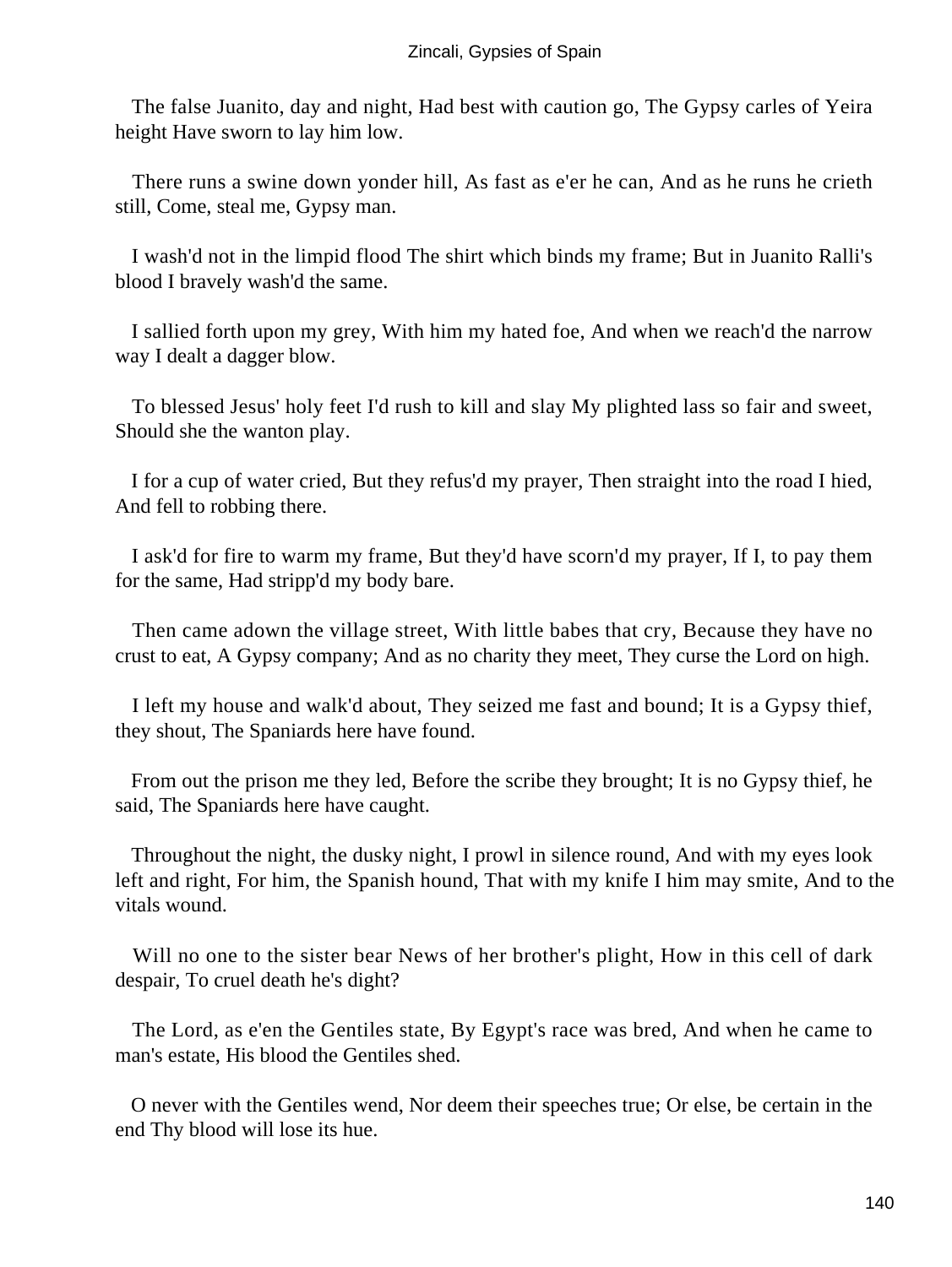From out the prison me they bore, Upon an ass they placed, And scourg'd me till I dripp'd with gore, As down the road it paced.

 They bore me from the prison nook, They bade me rove at large; When out I'd come a gun I took, And scathed them with its charge.

 My mule so bonny I bestrode, To Portugal I'd flee, And as I o'er the water rode A man came suddenly; And he his love and kindness show'd By setting his dog on me.

 Unless within a fortnight's space Thy face, O maid, I see; Flamenca, of Egyptian race, My lady love shall be.

 Flamenca, of Egyptian race, If thou wert only mine, Within a bonny crystal case For life I'd thee enshrine.

 Sire nor mother me caress, For I have none on earth; One little brother I possess, And he's a fool by birth.

 Thy sire and mother wrath and hate Have vow'd against me, love! The first, first night that from the gate We two together rove.

 Come to the window, sweet love, do, And I will whisper there, In Rommany, a word or two, And thee far off will bear.

 A Gypsy stripling's sparkling eye Has pierced my bosom's core, A feat no eye beneath the sky Could e'er effect before.

 Dost bid me from the land begone, And thou with child by me? Each time I come, the little one, I'll greet in Rommany.

 With such an ugly, loathly wife The Lord has punish'd me; I dare not take her for my life Where'er the Spaniards be.

 O, I am not of gentle clan, I'm sprung from Gypsy tree; And I will be no gentleman, But an Egyptian free.

 On high arose the moon so fair, The Gypsy 'gan to sing: I see a Spaniard coming there, I must be on the wing.

 This house of harlotry doth smell, I flee as from the pest; Your mother likes my sire too well; To hie me home is best.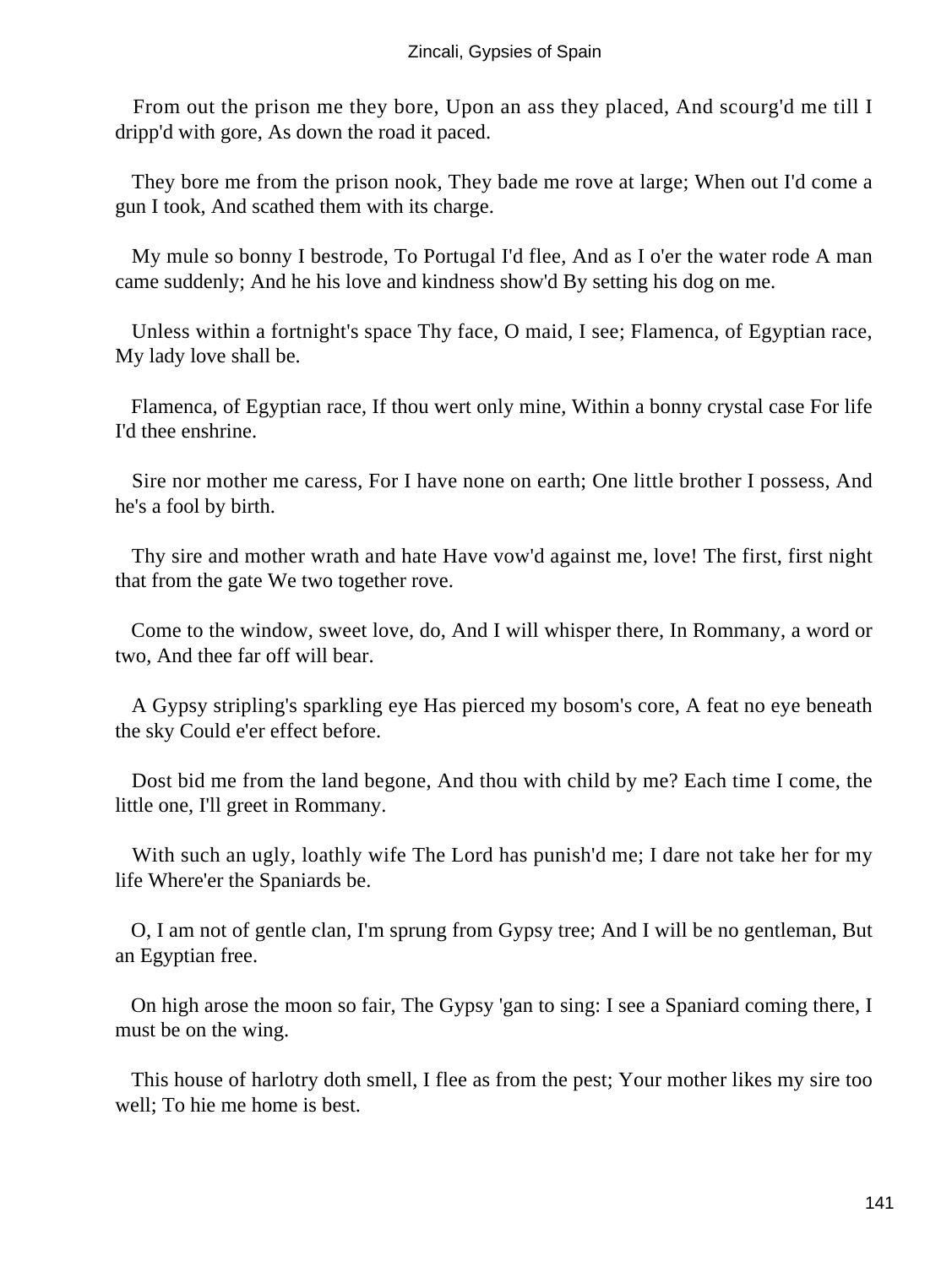The girl I love more dear than life, Should other gallant woo, I'd straight unsheath my dudgeon knife And cut his weasand through; Or he, the conqueror in the strife, The same to me should do.

 Loud sang the Spanish cavalier, And thus his ditty ran: God send the Gypsy lassie here, And not the Gypsy man.

 At midnight, when the moon began To show her silver flame, There came to him no Gypsy man, The Gypsy lassie came.

### **CHAPTER II**

 THE Gitanos, abject and vile as they have ever been, have nevertheless found admirers in Spain, individuals who have taken pleasure in their phraseology, pronunciation, and way of life; but above all, in the songs and dances of the females. This desire for cultivating their acquaintance is chiefly prevalent in Andalusia, where, indeed, they most abound; and more especially in the town of Seville, the capital of the province, where, in the barrio or Faubourg of Triana, a large Gitano colon has long flourished, with the denizens of which it is at all times easy to have intercourse, especially to those who are free of their money, and are willing to purchase such a gratification at the expense of dollars and pesetas.

 When we consider the character of the Andalusians in general, we shall find little to surprise us in this predilection for the Gitanos. They are an indolent frivolous people, fond of dancing and song, and sensual amusements. They live under the most glorious sun and benign heaven in Europe, and their country is by nature rich and fertile, yet in no province of Spain is there more beggary and misery; the greater part of the land being uncultivated, and producing nothing but thorns and brushwood, affording in itself a striking emblem of the moral state of its inhabitants.

 Though not destitute of talent, the Andalusians are not much addicted to intellectual pursuits, at least in the present day. The person in most esteem among them is invariably the greatest **MAJO,** and to acquire that character it is necessary to appear in the dress of a Merry Andrew, to bully, swagger, and smoke continually, to dance passably, and to strum the guitar. They are fond of obscenity and what they term **PICARDIAS.** Amongst them learning is at a terrible discount, Greek, Latin, or any of the languages generally termed learned, being considered in any light but accomplishments, but not so the possession of thieves' slang or the dialect of the Gitanos, the knowledge of a few words of which invariably creates a certain degree of respect, as indicating that the individual is somewhat versed in that kind of life or **TRATO** for which alone the Andalusians have any kind of regard.

 In Andalusia the Gitano has been studied by those who, for various reasons, have mingled with the Gitanos. It is tolerably well understood by the chalans, or jockeys, who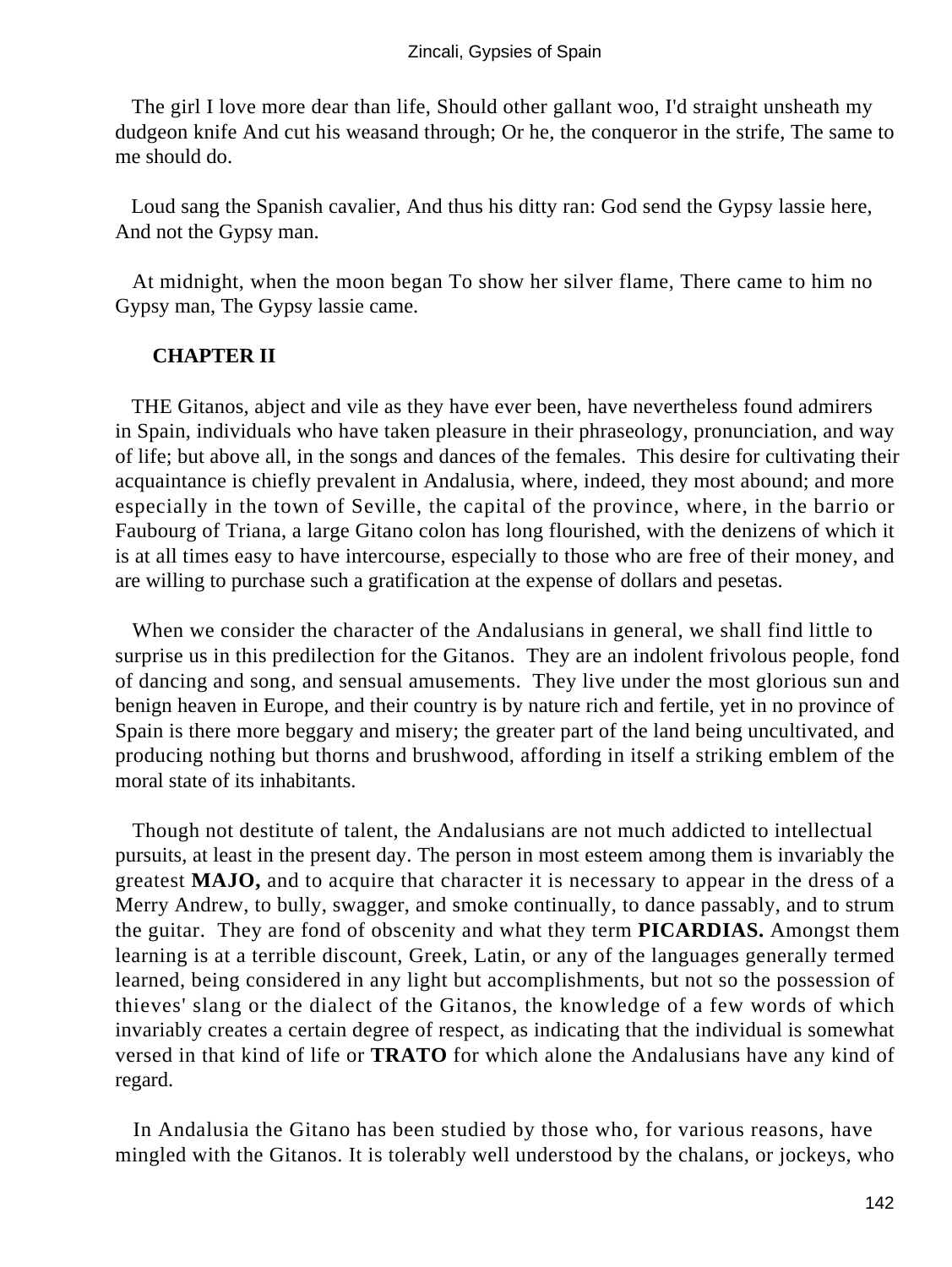have picked up many words in the fairs and market−places which the former frequent. It has, however, been cultivated to a greater degree by other individuals, who have sought the society of the Gitanos from a zest for their habits, their dances, and their songs; and such individuals have belonged to all classes, amongst them have been noblemen and members of the priestly order.

 Perhaps no people in Andalusia have been more addicted in general to the acquaintance of the Gitanos than the friars, and pre− eminently amongst these the half−jockey half−religious personages of the Cartujan convent at Xeres. This community, now suppressed, was, as is well known, in possession of a celebrated breed of horses, which fed in the pastures of the convent, and from which they derived no inconsiderable part of their revenue. These reverend gentlemen seem to have been much better versed in the points of a horse than in points of theology, and to have understood thieves' slang and Gitano far better than the language of the Vulgate. A chalan, who had some knowledge of the Gitano, related to me the following singular anecdote in connection with this subject.

 He had occasion to go to the convent, having been long in treaty with the friars for a steed which he had been commissioned by a nobleman to buy at any reasonable price. The friars, however, were exorbitant in their demands. On arriving at the gate, he sang to the friar who opened it a couplet which he had composed in the Gypsy tongue, in which he stated the highest price which he was authorised to give for the animal in question; whereupon the friar instantly answered in the same tongue in an extemporary couplet full of abuse of him and his employer, and forthwith slammed the door in the face of the disconcerted jockey.

 An Augustine friar of Seville, called, we believe, Father Manso, who lived some twenty years ago, is still remembered for his passion for the Gitanos; he seemed to be under the influence of fascination, and passed every moment that he could steal from his clerical occupations in their company. His conduct at last became so notorious that he fell under the censure of the Inquisition, before which he was summoned; whereupon he alleged, in his defence, that his sole motive for following the Gitanos was zeal for their spiritual conversion. Whether this plea availed him we know not; but it is probable that the Holy Office dealt mildly with him; such offenders, indeed, have never had much to fear from it. Had he been accused of liberalism, or searching into the Scriptures, instead of connection with the Gitanos, we should, doubtless, have heard either of his execution or imprisonment for life in the cells of the cathedral of Seville.

 Such as are thus addicted to the Gitanos and their language, are called, in Andalusia, Los del' Aficion, or those of the predilection. These people have, during the last fifty years, composed a spurious kind of Gypsy literature: we call it spurious because it did not originate with the Gitanos, who are, moreover, utterly unacquainted with it, and to whom it would be for the most part unintelligible. It is somewhat difficult to conceive the reason which induced these individuals to attempt such compositions; the only probable one seems to have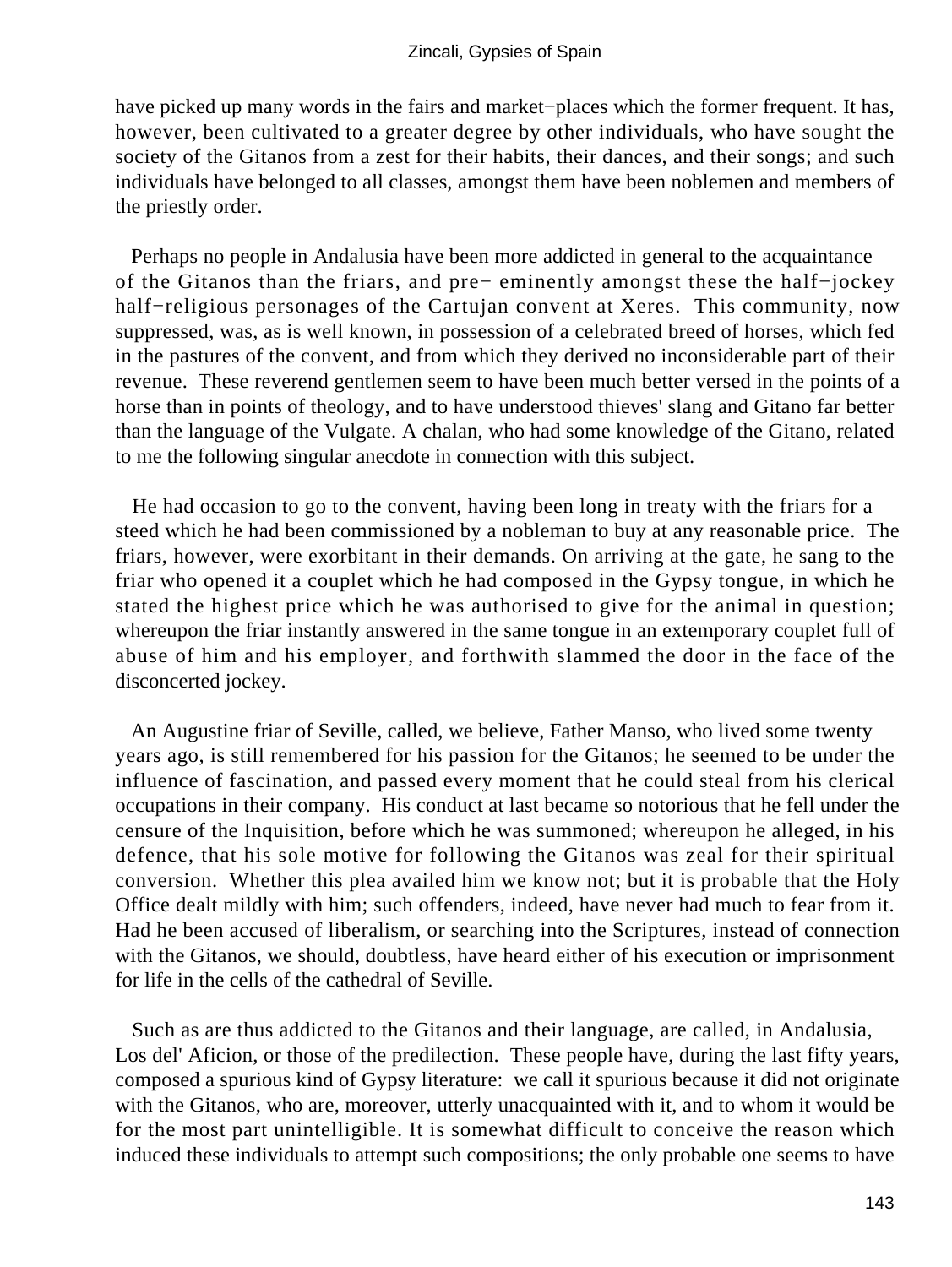#### Zincali, Gypsies of Spain

been a desire to display to each other their skill in the language of their predilection. It is right, however, to observe, that most of these compositions, with respect to language, are highly absurd, the greatest liberties being taken with the words picked up amongst the Gitanos, of the true meaning of which the writers, in many instances, seem to have been entirely ignorant. From what we can learn, the composers of this literature flourished chiefly at the commencement of the present century: Father Manso is said to have been one of the last. Many of their compositions, which are both in poetry and prose, exist in manuscript in a compilation made by one Luis Lobo. It has never been our fortune to see this compilation, which, indeed, we scarcely regret, as a rather curious circumstance has afforded us a perfect knowledge of its contents.

 Whilst at Seville, chance made us acquainted with a highly extraordinary individual, a tall, bony, meagre figure, in a tattered Andalusian hat, ragged capote, and still more ragged pantaloons, and seemingly between forty and fifty years of age. The only appellation to which he answered was Manuel. His occupation, at the time we knew him, was selling tickets for the lottery, by which he obtained a miserable livelihood in Seville and the neighbouring villages. His appearance was altogether wild and uncouth, and there was an insane expression in his eye. Observing us one day in conversation with a Gitana, he addressed us, and we soon found that the sound of the Gitano language had struck a chord which vibrated through the depths of his soul. His history was remarkable; in his early youth a manuscript copy of the compilation of Luis Lobo had fallen into his hands. This book had so taken hold of his imagination, that he studied it night and day until he had planted it in his memory from beginning to end; but in so doing, his brain, like that of the hero of Cervantes, had become dry and heated, so that he was unfitted for any serious or useful occupation. After the death of his parents he wandered about the streets in great distress, until at last he fell into the hands of certain toreros, or bull−fighters, who kept him about them, in order that he might repeat to them the songs of the **AFICION.** They subsequently carried him to Madrid, where, however, they soon deserted him after he had experienced much brutality from their hands. He returned to Seville, and soon became the inmate of a madhouse, where he continued several years. Having partially recovered from his malady, he was liberated, and wandered about as before. During the cholera at Seville, when nearly twenty thousand human beings perished, he was appointed conductor of one of the death−carts, which went through the streets for the purpose of picking up the dead bodies. His perfect inoffensiveness eventually procured him friends, and he obtained the situation of vendor of lottery tickets. He frequently visited us, and would then recite long passages from the work of Lobo. He was wont to say that he was the only one in Seville, at the present day, acquainted with the language of the Aficion; for though there were many pretenders, their knowledge was confined to a few words.

 From the recitation of this individual, we wrote down the Brijindope, or Deluge, and the poem on the plague which broke out in Seville in the year 1800. These and some songs of less consequence, constitute the poetical part of the compilation in question; the rest, which is in prose, consisting chiefly of translations from the Spanish, of proverbs and religious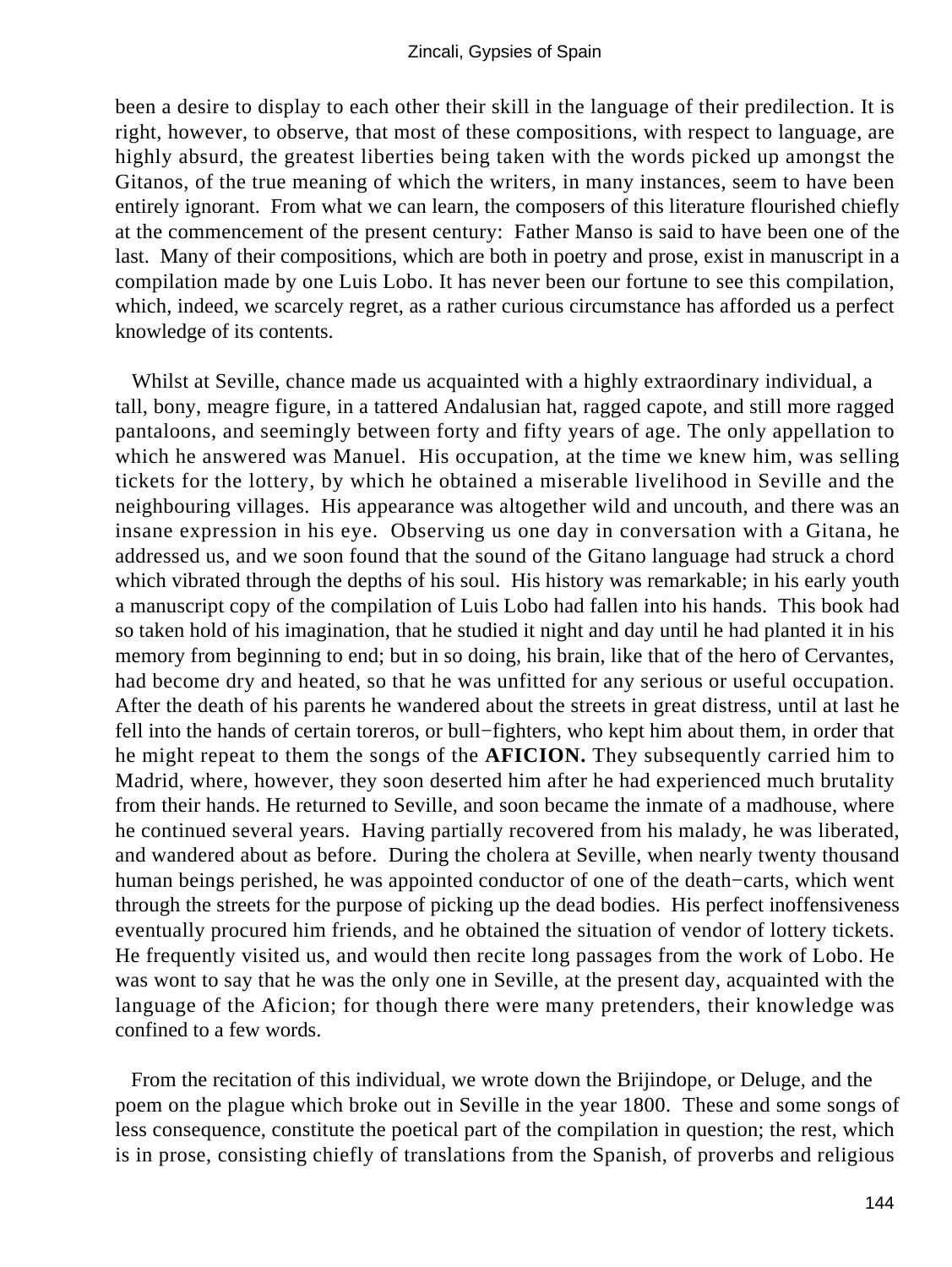pieces.

# **BRIJINDOPE.** − THE **DELUGE** (65) **A POEM: IN TWO PARTS PART THE FIRST**

 I with fear and terror quake, Whilst the pen to write I take; I will utter many a pray'r To the heaven's Regent fair, That she deign to succour me, And I'll humbly bend my knee; For but poorly do I know With my subject on to go; Therefore is my wisest plan Not to trust in strength of man. I my heavy sins bewail, Whilst I view the wo and wail Handed down so solemnly In the book of times gone by. Onward, onward, now I'll move In the name of Christ above, And his Mother true and dear, She who loves the wretch to cheer. All I know, and all I've heard I will state − how God appear'd And to Noah thus did cry: Weary with the world am I; Let an ark by thee be built, For the world is lost in guilt; And when thou hast built it well, Loud proclaim what now I tell: Straight repent ye, for your Lord In his hand doth hold a sword. And good Noah thus did call: Straight repent ye one and all, For the world with grief I see Lost in vileness utterly. God's own mandate I but do, He hath sent me unto you. Laugh'd the world to bitter scorn, I his cruel sufferings mourn; Brawny youths with furious air Drag the Patriarch by the hair; Lewdness governs every one: Leaves her convent now the nun, And the monk abroad I see Practising iniquity. Now I'll tell how God, intent To avenge, a vapour sent, With full many a dreadful sign – Mighty, mighty fear is mine: As I hear the thunders roll, Seems to die my very soul; As I see the world o'erspread All with darkness thick and dread; I the pen can scarcely ply For the tears which dim my eye, And o'ercome with grievous wo, Fear the task I must forego I have purposed to perform. – Hark, I hear upon the storm Thousand, thousand devils fly, Who with awful howlings cry: Now's the time and now's the hour, We have licence, we have power To obtain a glorious prey. − I with horror turn away; Tumbles house and tumbles wall; Thousands lose their lives and all, Voiding curses, screams and groans, For the beams, the bricks and stones Bruise and bury all below − Nor is that the worst, I trow, For the clouds begin to pour Floods of water more and more, Down upon the world with might, Never pausing day or night. Now in terrible distress All to God their cries address, And his Mother dear adore, − But the time of grace is o'er, For the Almighty in the sky Holds his hand upraised on high. Now's the time of madden'd rout, Hideous cry, despairing shout; Whither, whither shall they fly? For the danger threat'ningly Draweth near on every side, And the earth, that's opening wide, Swallows thousands in its womb, Who would 'scape the dreadful doom. Of dear hope exists no gleam, Still the water down doth stream; Ne'er so little a creeping thing But from out its hold doth spring: See the mouse, and see its mate Scour along, nor stop, nor wait; See the serpent and the snake For the nearest highlands make; The tarantula I view, Emmet small and cricket too, All unknowing where to fly, In the stifling waters die. See the goat and bleating sheep, See the bull with bellowings deep. And the rat with squealings shrill, They have mounted on the hill: See the stag, and see the doe, How together fond they go; Lion, tiger−beast, and pard, To escape are striving hard: Followed by her little ones, See the hare how swift she runs: Asses, he and she, a pair. Mute and mule with bray and blare, And the rabbit and the fox, Hurry over stones and rocks, With the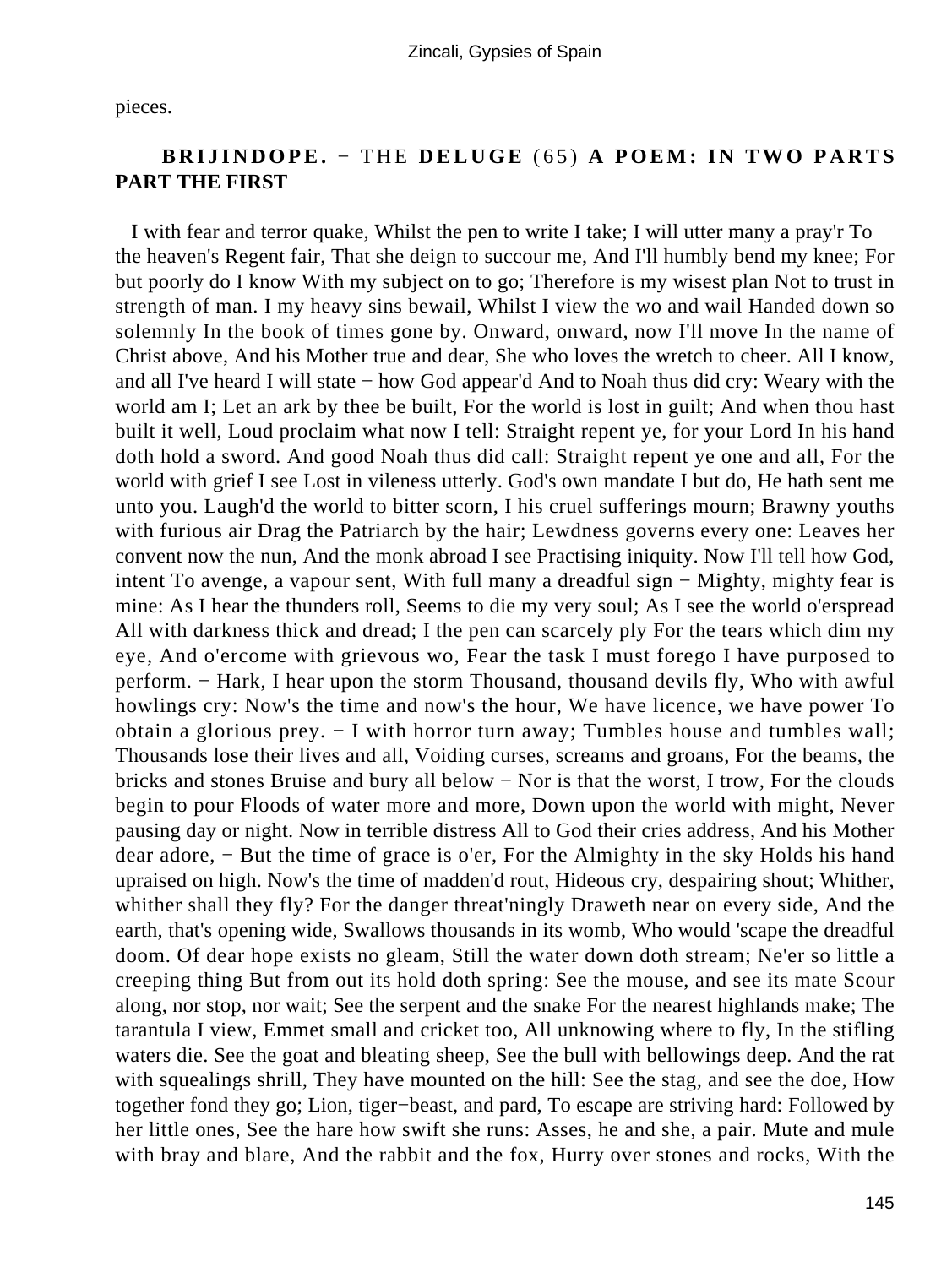grunting hog and horse, Till at last they stop their course − On the summit of the hill All assembled stand they still; In the second part I'll tell Unto them what there befell.

### **PART THE SECOND**

 When I last did bid farewell, I proposed the world to tell, Higher as the Deluge flow'd, How the frog and how the toad, With the lizard and the eft, All their holes and coverts left, And assembled on the height; Soon I ween appeared in sight All that's wings beneath the sky, Bat and swallow, wasp and fly, Gnat and sparrow, and behind Comes the crow of carrion kind; Dove and pigeon are descried, And the raven fiery−eyed, With the beetle and the crane Flying on the hurricane: See they find no resting−place, For the world's terrestrial space Is with water cover'd o'er, Soon they sink to rise no more: 'To our father let us flee!' Straight the ark−ship openeth he, And to everything that lives Kindly he admission gives. Of all kinds a single pair, And the members safely there Of his house he doth embark, Then at once he shuts the ark; Everything therein has pass'd, There he keeps them safe and fast. O'er the mountain's topmost peak Now the raging waters break. Till full twenty days are o'er, 'Midst the elemental roar, Up and down the ark forlorn, Like some evil thing is borne: O what grief it is to see Swimming on the enormous sea Human corses pale and white, More, alas! than I can write: O what grief, what grief profound, But to think the world is drown'd: True a scanty few are left, All are not of life bereft, So that, when the Lord ordain, They may procreate again, In a world entirely new, Better people and more true, To their Maker who shall bow; And I humbly beg you now, Ye in modern times who wend, That your lives ye do amend; For no wat'ry punishment, But a heavier shall be sent; For the blessed saints pretend That the latter world shall end To tremendous fire a prey, And to ashes sink away. To the Ark I now go back, Which pursues its dreary track, Lost and 'wilder'd till the Lord In his mercy rest accord. Early of a morning tide They unclosed a window wide, Heaven's beacon to descry, And a gentle dove let fly, Of the world to seek some trace, And in two short hours' space It returns with eyes that glow, In its beak an olive bough. With a loud and mighty sound, They exclaim: 'The world we've found.' To a mountain nigh they drew, And when there themselves they view, Bound they swiftly on the shore, And their fervent thanks outpour, Lowly kneeling to their God; Then their way a couple trod, Man and woman, hand in hand, Bent to populate the land, To the Moorish region fair − And another two repair To the country of the Gaul; In this manner wend they all, And the seeds of nations lay. I beseech ye'll credence pay, For our father, high and sage, Wrote the tale in sacred page, As a record to the world, Record sad of vengeance hurl'd. I, a low and humble wight, Beg permission now to write Unto all that in our land Tongue Egyptian understand. May our Virgin Mother mild Grant to me, her erring child, Plenteous grace in every way, And success. Amen I say.

### THE **PESTILENCE**

 I'm resolved now to tell In the speech of Gypsy−land All the horror that befell In this city huge and grand.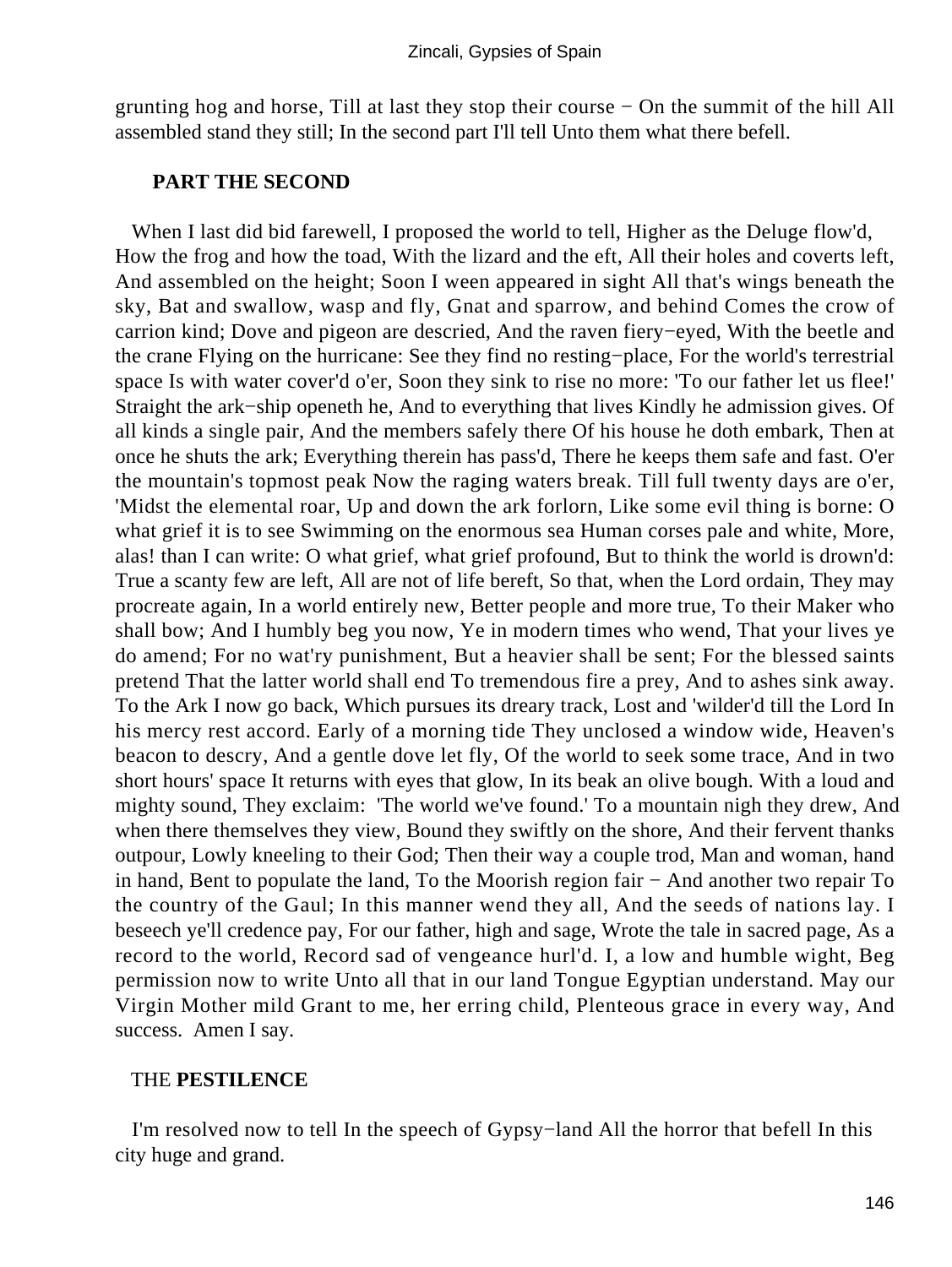In the eighteenth hundred year In the midst of summertide, God, with man dissatisfied, His right hand on high did rear, With a rigour most severe; Whence we well might understand He would strict account demand Of our lives and actions here. The dread event to render clear Now the pen I take in hand.

 At the dread event aghast, Straight the world reform'd its course; Yet is sin in greater force, Now the punishment is past; For the thought of God is cast All and utterly aside, As if death itself had died. Therefore to the present race These memorial lines I trace In old Egypt's tongue of pride.

 As the streets you wander'd through How you quail'd with fear and dread, Heaps of dying and of dead At the leeches' door to view. To the tavern O how few To regale on wine repair; All a sickly aspect wear. Say what heart such sights could brook − Wail and woe where'er you look – Wail and woe and ghastly care.

 Plying fast their rosaries, See the people pace the street, And for pardon God entreat Long and loud with streaming eyes. And the carts of various size, Piled with corses, high in air, To the plain their burden bear. O what grief it is to me Not a friar or priest to see In this city huge and fair.

### ON **THE LANGUAGE OF THE GITANOS**

 'I am not very willing that any language should be totally extinguished; the similitude and derivation of languages afford the most indubitable proof of the traduction of nations, and the genealogy of mankind; they add often physical certainty to historical evidence of ancient migrations, and of the revolutions of ages which left no written monuments behind them.' − JOHNSON.

 THE Gypsy dialect of Spain is at present very much shattered and broken, being rather the fragments of the language which the Gypsies brought with them from the remote regions of the East than the language itself: it enables, however, in its actual state, the Gitanos to hold conversation amongst themselves, the import of which is quite dark and mysterious to those who are not of their race, or by some means have become acquainted with their vocabulary. The relics of this tongue, singularly curious in themselves, must be ever particularly interesting to the philological antiquarian, inasmuch as they enable him to arrive at a satisfactory conclusion respecting the origin of the Gypsy race. During the later part of the last century, the curiosity of some learned individuals, particularly Grellmann, Richardson, and Marsden, induced them to collect many words of the Romanian language, as spoken in Germany, Hungary, and England, which, upon analysing, they discovered to be in general either pure Sanscrit or Hindustani words, or modifications thereof; these investigations have been continued to the present time by men of equal curiosity and no less erudition, the result of which has been the establishment of the fact, that the Gypsies of those countries are the descendants of a tribe of Hindus who for some particular reason had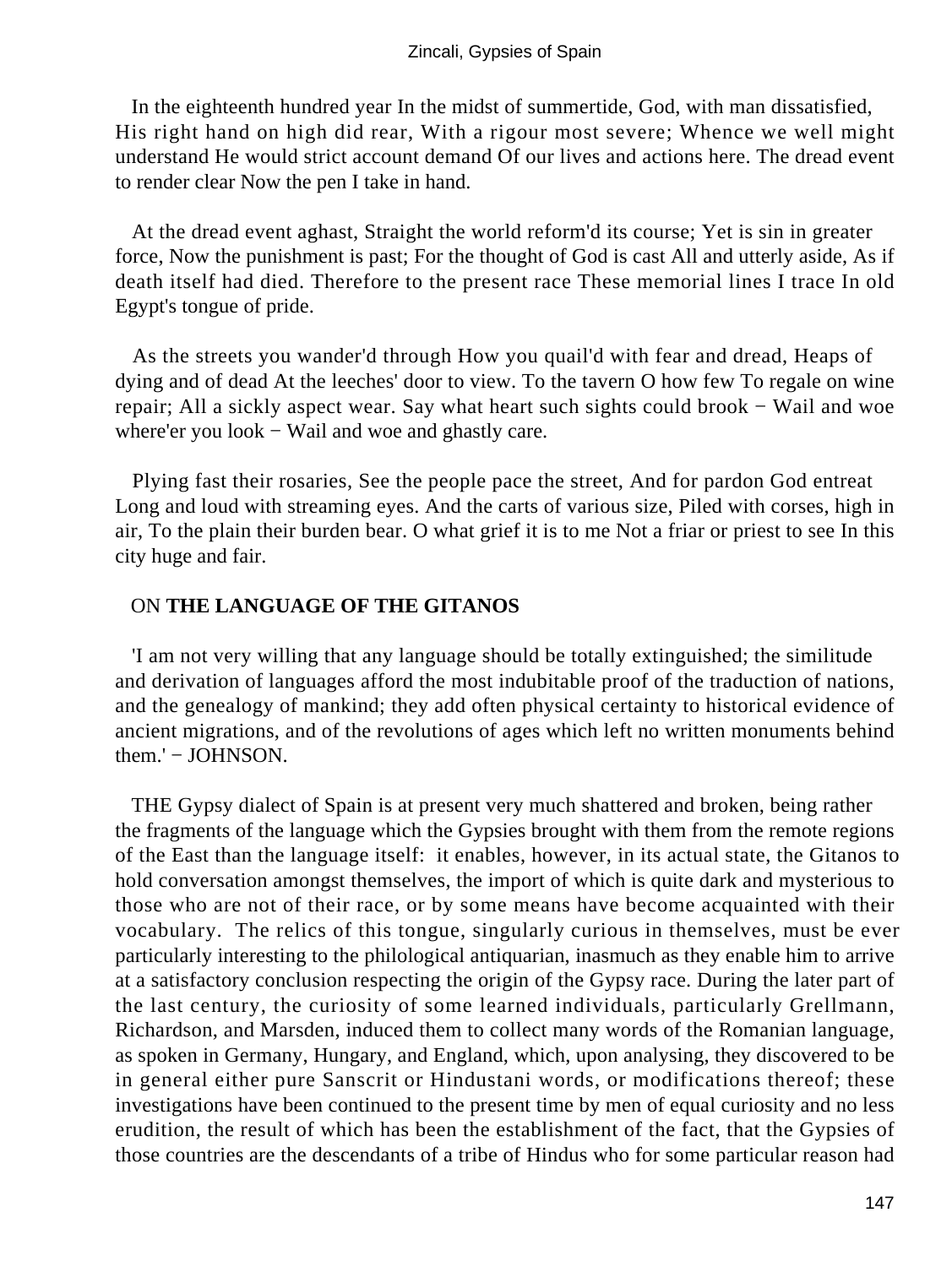abandoned their native country. In England, of late, the Gypsies have excited particular attention; but a desire far more noble and laudable than mere antiquarian curiosity has given rise to it, namely, the desire of propagating the glory of Christ amongst those who know Him not, and of saving souls from the jaws of the infernal wolf. It is, however, with the Gypsies of Spain, and not with those of England and other countries, that we are now occupied, and we shall merely mention the latter so far as they may serve to elucidate the case of the Gitanos, their brethren by blood and language. Spain for many centuries has been the country of error; she has mistaken stern and savage tyranny for rational government; base, low, and grovelling superstition for clear, bright, and soul−ennobling religion; sordid cheating she has considered as the path to riches; vexatious persecution as the path to power; and the consequence has been, that she is now poor and powerless, a pagan amongst the pagans, with a dozen kings, and with none. Can we be surprised, therefore, that, mistaken in policy, religion, and moral conduct, she should have fallen into error on points so naturally dark and mysterious as the history and origin of those remarkable people whom for the last four hundred years she has supported under the name of Gitanos? The idea entertained at the present day in Spain respecting this race is, that they are the descendants of the Moriscos who remained in Spain, wandering about amongst the mountains and wildernesses, after the expulsion of the great body of the nation from the country in the time of Philip the Third, and that they form a distinct body, entirely unconnected with the wandering tribes known in other countries by the names of Bohemians, Gypsies, etc. This, like all unfounded opinions, of course originated in ignorance, which is always ready to have recourse to conjecture and guesswork, in preference to travelling through the long, mountainous, and stony road of patient investigation; it is, however, an error far more absurd and more destitute of tenable grounds than the ancient belief that the Gitanos were Egyptians, which they themselves have always professed to be, and which the original written documents which they brought with them on their first arrival in Western Europe, and which bore the signature of the king of Bohemia, expressly stated them to be. The only clue to arrive at any certainty respecting their origin, is the language which they still speak amongst themselves; but before we can avail ourselves of the evidence of this language, it will be necessary to make a few remarks respecting the principal languages and dialects of that immense tract of country, peopled by at least eighty millions of human beings, generally known by the name of Hindustan, two Persian words tantamount to the land of Ind, or, the land watered by the river Indus.

 The most celebrated of these languages is the Sanskrida, or, as it is known in Europe, the Sanscrit, which is the language of religion of all those nations amongst whom the faith of Brahma has been adopted; but though the language of religion, by which we mean the tongue in which the religious books of the Brahmanic sect were originally written and are still preserved, it has long since ceased to be a spoken language; indeed, history is silent as to any period when it was a language in common use amongst any of the various tribes of the Hindus; its knowledge, as far as reading and writing it went, having been entirely confined to the priests of Brahma, or Brahmans, until within the last half−century, when the British, having subjugated the whole of Hindustan, caused it to be openly taught in the colleges which they established for the instruction of their youth in the languages of the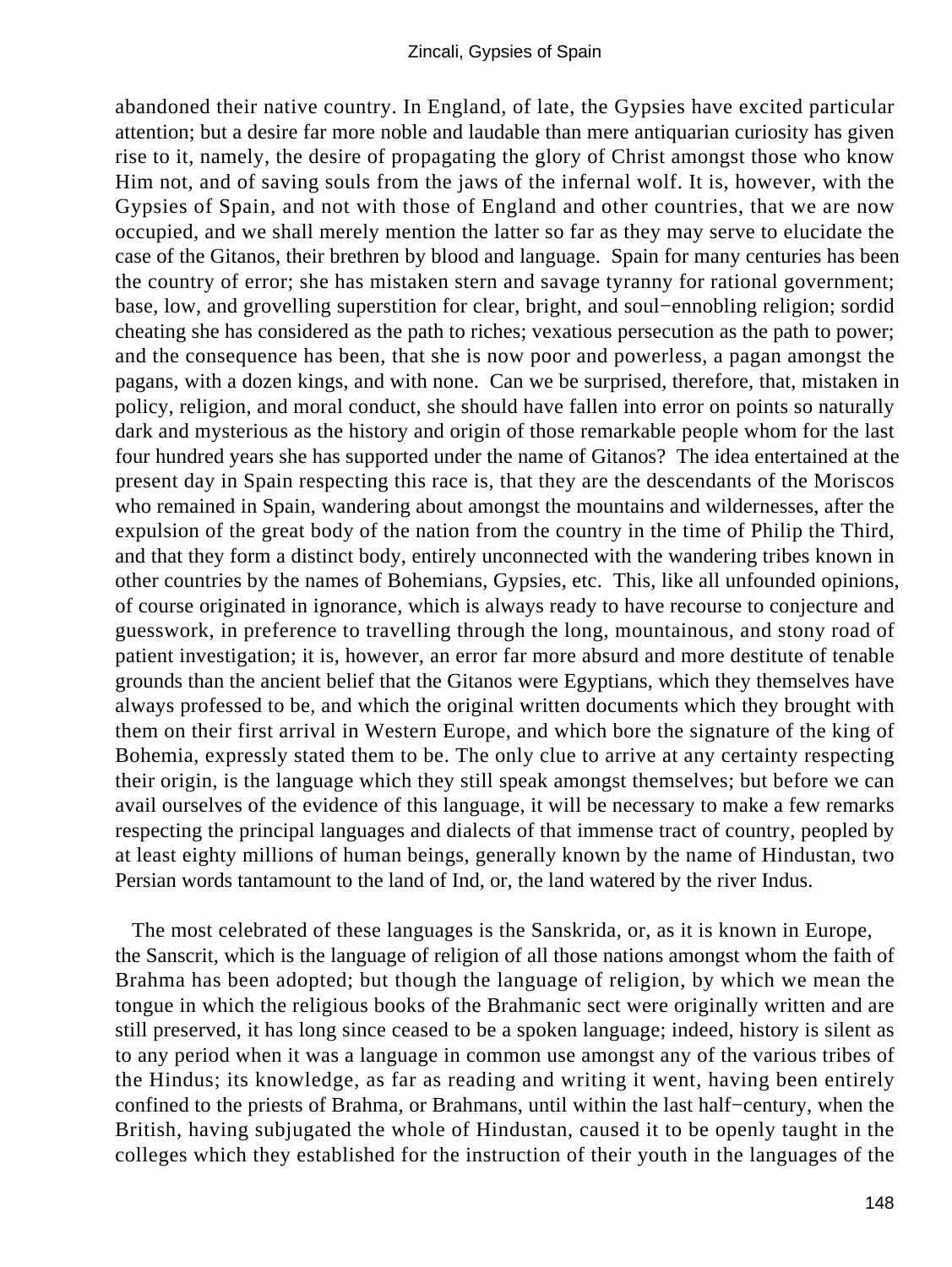country. Though sufficiently difficult to acquire, principally on account of its prodigious richness in synonyms, it is no longer a sealed language, − its laws, structure, and vocabulary being sufficiently well known by means of numerous elementary works, adapted to facilitate its study. It has been considered by famous philologists as the mother not only of all the languages of Asia, but of all others in the world. So wild and preposterous an idea, however, only serves to prove that a devotion to philology, whose principal object should be the expansion of the mind by the various treasures of learning and wisdom which it can unlock, sometimes only tends to its bewilderment, by causing it to embrace shadows for reality. The most that can be allowed, in reason, to the Sanscrit is that it is the mother of a certain class or family of languages, for example, those spoken in Hindustan, with which most of the European, whether of the Sclavonian, Gothic, or Celtic stock, have some connection. True it is that in this case we know not how to dispose of the ancient Zend, the mother of the modern Persian, the language in which were written those writings generally attributed to Zerduscht, or Zoroaster, whose affinity to the said tongues is as easily established as that of the Sanscrit, and which, in respect to antiquity, may well dispute the palm with its Indian rival. Avoiding, however, the discussion of this point, we shall content ourselves with observing, that closely connected with the Sanscrit, if not derived from it, are the Bengali, the high Hindustani, or grand popular language of Hindustan, generally used by the learned in their intercourse and writings, the languages of Multan, Guzerat, and other provinces, without mentioning the mixed dialect called Mongolian Hindustani, a corrupt jargon of Persian, Turkish, Arabic, and Hindu words, first used by the Mongols, after the conquest, in their intercourse with the natives. Many of the principal languages of Asia are totally unconnected with the Sanscrit, both in words and grammatical structure; these are mostly of the great Tartar family, at the head of which there is good reason for placing the Chinese and Tibetian.

 Bearing the same analogy to the Sanscrit tongue as the Indian dialects specified above, we find the Rommany, or speech of the Roma, or Zincali, as they style themselves, known in England and Spain as Gypsies and Gitanos. This speech, wherever it is spoken, is, in all principal points, one and the same, though more or less corrupted by foreign words, picked up in the various countries to which those who use it have penetrated. One remarkable feature must not be passed over without notice, namely, the very considerable number of Sclavonic words, which are to be found embedded within it, whether it be spoken in Spain or Germany, in England or Italy; from which circumstance we are led to the conclusion, that these people, in their way from the East, travelled in one large compact body, and that their route lay through some region where the Sclavonian language, or a dialect thereof, was spoken. This region I have no hesitation in asserting to have been Bulgaria, where they probably tarried for a considerable period, as nomad herdsmen, and where numbers of them are still to be found at the present day. Besides the many Sclavonian words in the Gypsy tongue, another curious feature attracts the attention of the philologist − an equal or still greater quantity of terms from the modern Greek; indeed, we have full warranty for assuming that at one period the Spanish section, if not the rest of the Gypsy nation, understood the Greek language well, and that, besides their own Indian dialect, they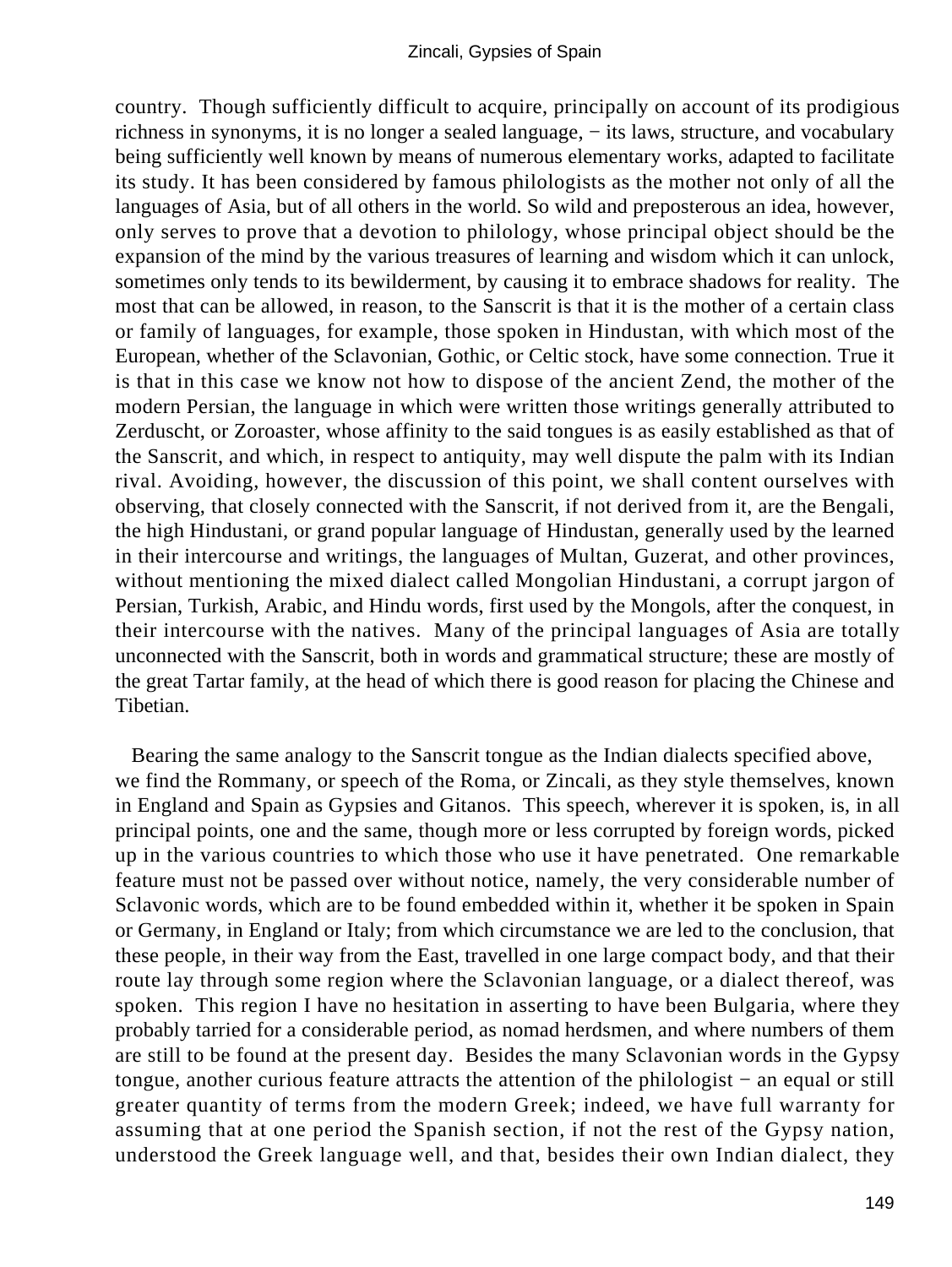occasionally used it for considerably upwards of a century subsequent to their arrival, as amongst the Gitanos there were individuals to whom it was intelligible so late as the year 1540.

Where this knowledge was obtained it is difficult to say, – perhaps in Bulgaria, where two−thirds of the population profess the Greek religion, or rather in Romania, where the Romaic is generally understood; that they DID understand the Romaic in 1540, we gather from a very remarkable work, called **EL ESTUDIOSO CORTESANO,** written by Lorenzo Palmireno: this learned and highly extraordinary individual was by birth a Valencian, and died about 1580; he was professor at various universities − of rhetoric at Valencia, of Greek at Zaragossa, where he gave lectures, in which he explained the verses of Homer; he was a proficient in Greek, ancient and modern, and it should be observed that, in the passage which we are about to cite, he means himself by the learned individual who held conversation with the Gitanos. (66) **EL ESTUDIOSO CORTESANO** was reprinted at Alcala in 1587, from which edition we now copy.

 'Who are the Gitanos? I answer; these vile people first began to show themselves in Germany, in the year 1417, where they call them Tartars or Gentiles; in Italy they are termed Ciani. They pretend that they come from Lower Egypt, and that they wander about as a penance, and to prove this, they show letters from the king of Poland. They lie, however, for they do not lead the life of penitents, but of dogs and thieves. A learned person, in the year 1540, prevailed with them, by dint of much persuasion, to show him the king's letter, and he gathered from it that the time of their penance was already expired; he spoke to them in the Egyptian tongue; they said, however, as it was a long time since their departure from Egypt, they did not understand it; he then spoke to them in the vulgar Greek, such as is used at present in the Morea and Archipelago; **SOME UNDERSTOOD IT,** others did not; so that as all did not understand it, we may conclude that the language which they use is a feigned one, (67) got up by thieves for the purpose of concealing their robberies, like the jargon of blind beggars.'

 Still more abundant, however, than the mixture of Greek, still more abundant than the mixture of Sclavonian, is the alloy in the Gypsy language, wherever spoken, of modern Persian words, which circumstance will compel us to offer a few remarks on the share which the Persian has had in the formation of the dialects of India, as at present spoken.

 The modern Persian, as has been already observed, is a daughter of the ancient Zend, and, as such, is entitled to claim affinity with the Sanscrit, and its dialects. With this language none in the world would be able to vie in simplicity and beauty, had not the Persians, in adopting the religion of Mahomet, unfortunately introduces into their speech an infinity of words of the rude coarse language used by the barbaric Arab tribes, the immediate followers of the warlike Prophet. With the rise of Islam the modern Persian was doomed to be carried into India. This country, from the time of Alexander, had enjoyed repose from external aggression, had been ruled by its native princes, and been permitted by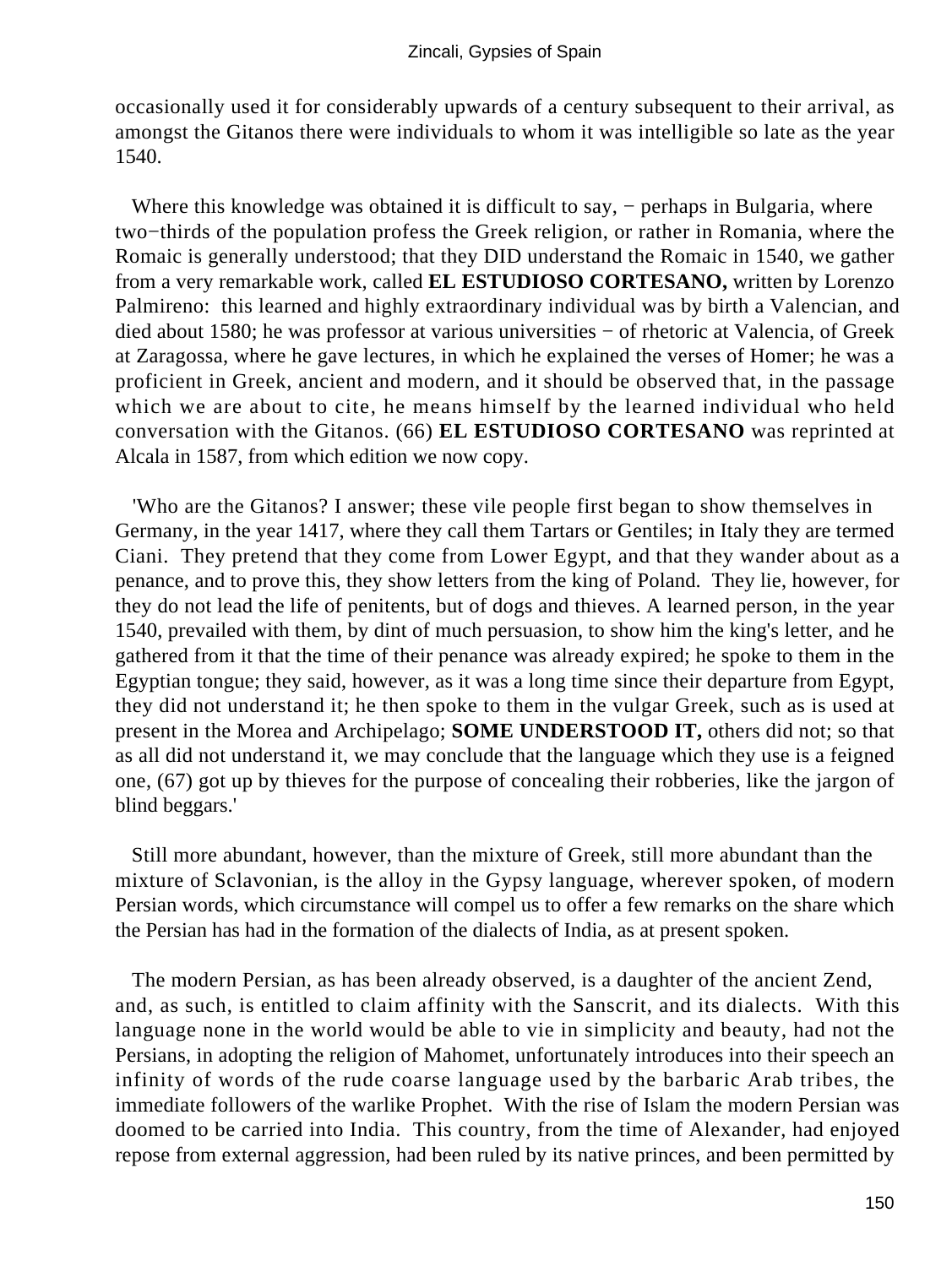Providence to exercise, without control or reproof, the degrading superstitions, and the unnatural and bloody rites of a religion at the formation of which the fiends of cruelty and lust seem to have presided; but reckoning was now about to be demanded of the accursed ministers of this system for the pain, torture, and misery which they had been instrumental in inflicting on their countrymen for the gratification of their avarice, filthy passions, and pride; the new Mahometans were at hand − Arab, Persian, and Afghan, with the glittering scimitar upraised, full of zeal for the glory and adoration of the one high God, and the relentless persecutors of the idol−worshippers. Already, in the four hundred and twenty−sixth year of the Hegeira, we read of the destruction of the great Butkhan, or image−house of Sumnaut, by the armies of the far−conquering Mahmoud, when the dissevered heads of the Brahmans rolled down the steps of the gigantic and Babel−like temple of the great image −

[Text which cannot be reproduced – Arabic?]

 (This image grim, whose name was Laut, Bold Mahmoud found when he took Sumnaut.)

 It is not our intention to follow the conquests of the Mahometans from the days of Walid and Mahmoud to those of Timour and Nadir; sufficient to observe, that the greatest part of India was subdued, new monarchies established, and the old religion, though far too powerful and widely spread to be extirpated, was to a considerable extent abashed and humbled before the bright rising sun of Islam. The Persian language, which the conquerors (68) of whatever denomination introduced with them to Hindustan, and which their descendants at the present day still retain, though not lords of the ascendant, speedily became widely extended in these regions, where it had previously been unknown. As the language of the court, it was of course studied and acquired by all those natives whose wealth, rank, and influence necessarily brought them into connection with the ruling powers; and as the language of the camp, it was carried into every part of the country where the duties of the soldiery sooner or later conducted them; the result of which relations between the conquerors and conquered was the adoption into the popular dialects of India of an infinity of modern Persian words, not merely those of science, such as it exists in the East, and of luxury and refinement, but even those which serve to express many of the most common objects, necessities, and ideas, so that at the present day a knowledge of the Persian is essential for the thorough understanding of the principal dialects of Hindustan, on which account, as well as for the assistance which it affords in communication with the Mahometans, it is cultivated with peculiar care by the present possessors of the land.

 No surprise, therefore, can be entertained that the speech of the Gitanos in general, who, in all probability, departed from Hindustan long subsequent to the first Mahometan invasions, abounds, like other Indian dialects, with words either purely Persian, or slightly modified to accommodate them to the genius of the language. Whether the Rommany originally constituted part of the natives of Multan or Guzerat, and abandoned their native land to escape from the torch and sword of Tamerlane and his Mongols, as Grellmann and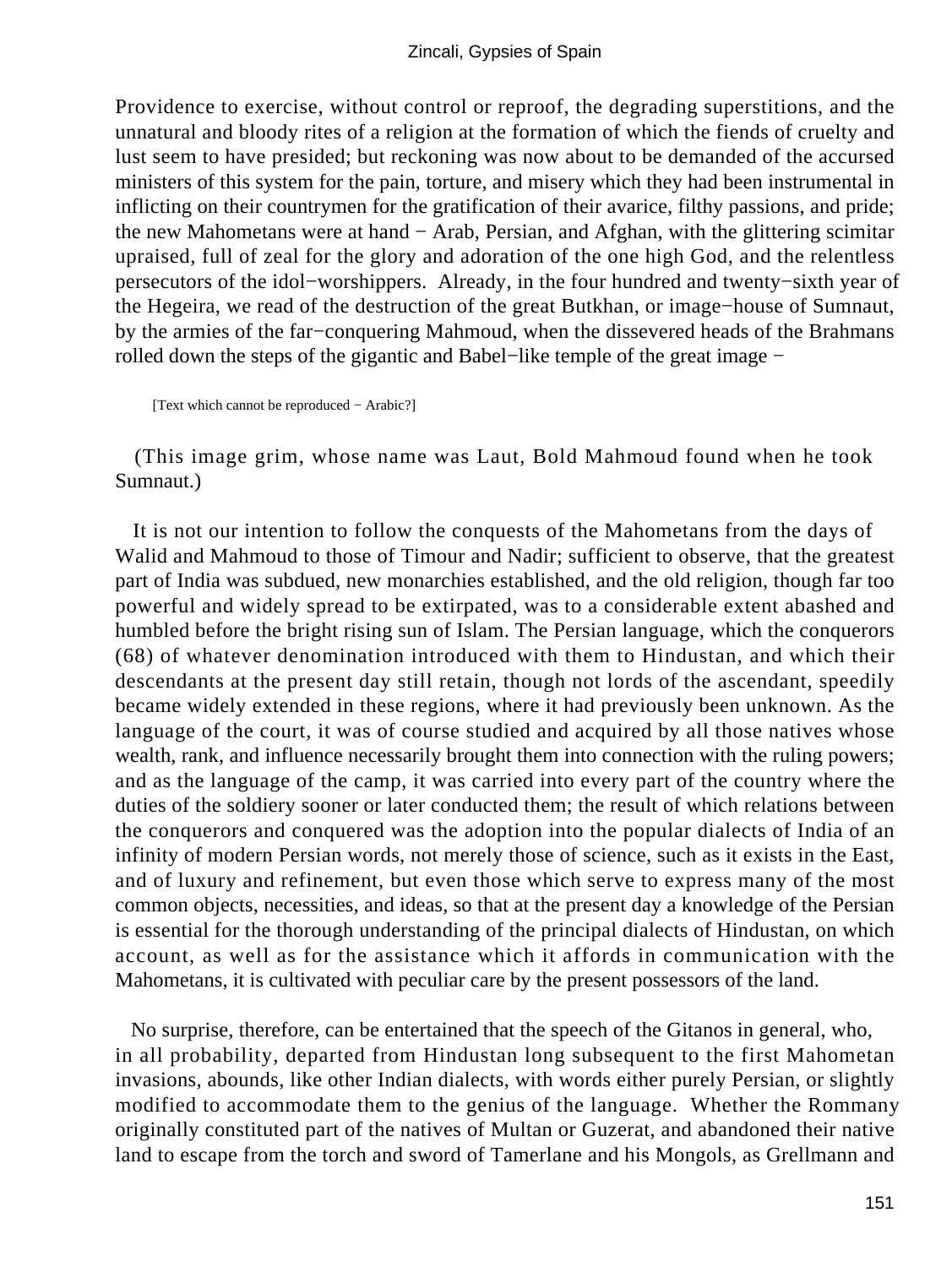others have supposed, or whether, as is much more probable, they were a thievish caste, like some others still to be found in Hindustan, who fled westward, either from the vengeance of justice, or in pursuit of plunder, their speaking Persian is alike satisfactorily accounted for. With the view of exhibiting how closely their language is connected with the Sanscrit and Persian, we subjoin the first ten numerals in the three tongues, those of the Gypsy according to the Hungarian dialect. (69)

Gypsy. Persian. Sanscrit. (70)

 1 Jek **Ek** Ega 2 Dui **Du** Dvaya 3 Trin **Se** Treya 4 Schtar Chehar Tschatvar 5 Pansch Pansch Pantscha 6 Tschov Schesche Schasda 7 Efta Heft Sapta 8 Ochto Hescht Aschta 9 Enija **Nu** Nava 10 Dosch **De** Dascha

 It would be easy for us to adduce a thousand instances, as striking as the above, of the affinity of the Gypsy tongue to the Persian, Sanscrit, and the Indian dialects, but we have not space for further observation on a point which long since has been sufficiently discussed by others endowed with abler pens than our own; but having made these preliminary remarks, which we deemed necessary for the elucidation of the subject, we now hasten to speak of the Gitano language as used in Spain, and to determine, by its evidence (and we again repeat, that the language is the only criterion by which the question can be determined), how far the Gitanos of Spain are entitled to claim connection with the tribes who, under the names of Zingani, etc., are to be found in various parts of Europe, following, in general, a life of wandering adventure, and practising the same kind of thievish arts which enable those in Spain to obtain a livelihood at the expense of the more honest and industrious of the community.

 The Gitanos of Spain, as already stated, are generally believed to be the descendants of the Moriscos, and have been asserted to be such in printed books. (71) Now they are known to speak a language or jargon amongst themselves which the other natives of Spain do not understand; of course, then, supposing them to be of Morisco origin, the words of this tongue or jargon, which are not Spanish, are the relics of the Arabic or Moorish tongue once spoken in Spain, which they have inherited from their Moorish ancestors. Now it is well known, that the Moorish of Spain was the same tongue as that spoken at present by the Moors of Barbary, from which country Spain was invaded by the Arabs, and to which they again retired when unable to maintain their ground against the armies of the Christians. We will, therefore, collate the numerals of the Spanish Gitano with those of the Moorish tongue, preceding both with those of the Hungarian Gypsy, of which we have already made use, for the purpose of making clear the affinity of that language to the Sanscrit and Persian. By this collation we shall at once perceive whether the Gitano of Spain bears most resemblance to the Arabic, or the Rommany of other lands.

Hungarian Spanish Moorish Gypsy. Gitano. Arabic.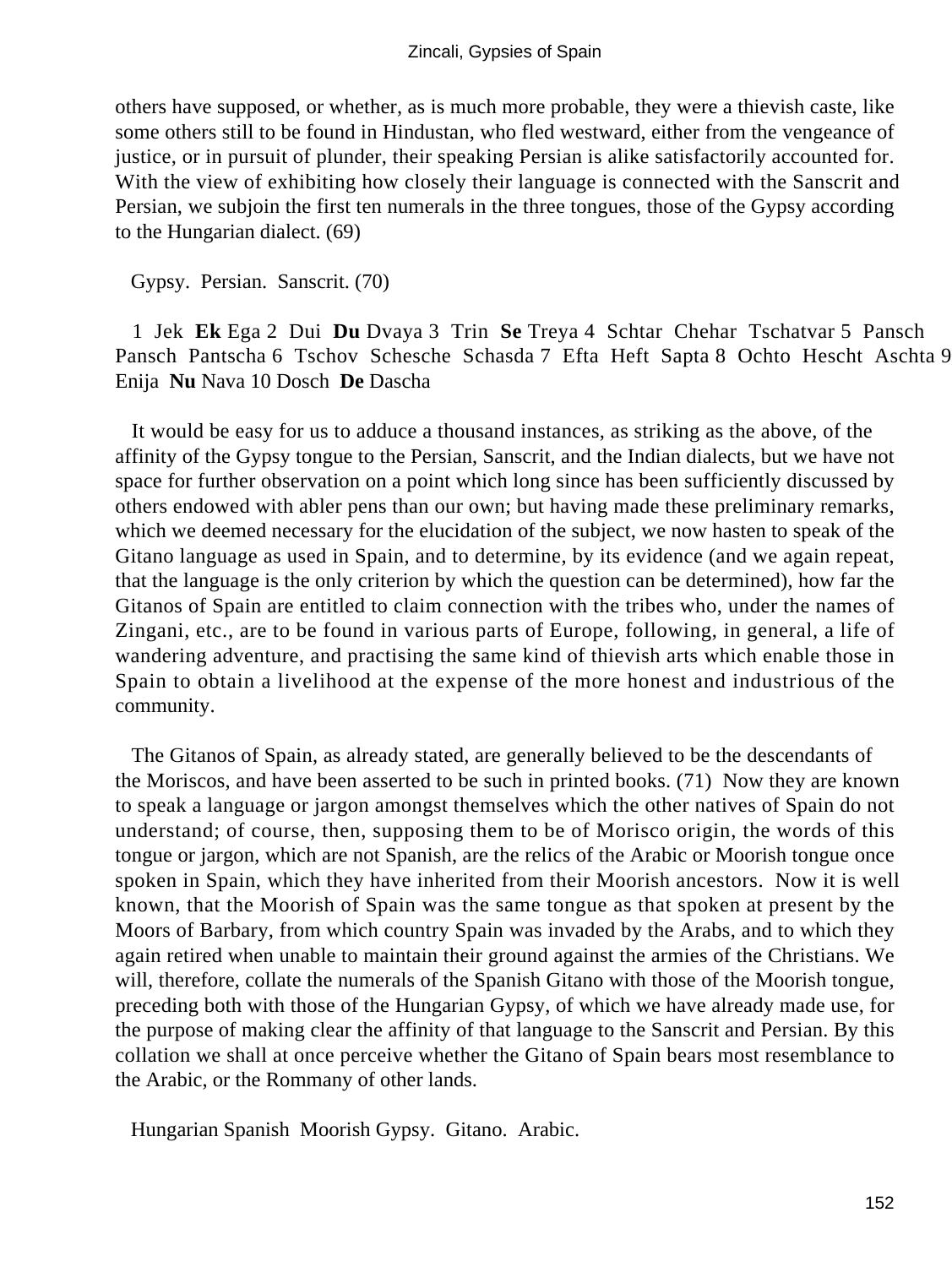1 Jek Yeque Wahud 2 Dui Dui Snain 3 Trin Trin Slatza 4 Schtar Estar Arba 5 Pansch Pansche Khamsa 6 Tschov Job. Zoi Seta 7 Efta Hefta Sebea 8 Ochto Otor Sminia 9 Enija Esnia (Nu. PERS.) Tussa 10 Dosch Deque Aschra

We believe the above specimens will go very far to change the opinion of those who have imbibed the idea that the Gitanos of Spain are the descendants of Moors, and are of an origin different from that of the wandering tribes of Rommany in other parts of the world, the specimens of the two dialects of the Gypsy, as far as they go, being so strikingly similar, as to leave no doubt of their original identity, whilst, on the contrary, with the Moorish neither the one nor the other exhibits the slightest point of similarity or connection. But with these specimens we shall not content ourselves, but proceed to give the names of the most common things and objects in the Hungarian and Spanish Gitano, collaterally, with their equivalents in the Moorish Arabic; from which it will appear that whilst the former are one and the same language, they are in every respect at variance with the latter. When we consider that the Persian has adopted so many words and phrases from the Arabic, we are at first disposed to wonder that a considerable portion of these words are not to be discovered in every dialect of the Gypsy tongue, since the Persian has lent it so much of its vocabulary. Yet such is by no means the case, as it is very uncommon, in any one of these dialects, to discover words derived from the Arabic. Perhaps, however, the following consideration will help to solve this point. The Gitanos, even before they left India, were probably much the same rude, thievish, and ignorant people as they are at the present day. Now the words adopted by the Persian from the Arabic, and which it subsequently introduced into the dialects of India, are sounds representing objects and ideas with which such a people as the Gitanos could necessarily be but scantily acquainted, a people whose circle of ideas only embraces physical objects, and who never commune with their own minds, nor exert them but in devising low and vulgar schemes of pillage and deceit. Whatever is visible and common is seldom or never represented by the Persians, even in their books, by the help of Arabic words: the sun and stars, the sea and river, the earth, its trees, its fruits, its flowers, and all that it produces and supports, are seldom named by them by other terms than those which their own language is capable of affording; but in expressing the abstract thoughts of their minds, and they are a people who think much and well, they borrow largely from the language of their religion − the Arabic. We therefore, perhaps, ought not to be surprised that in the scanty phraseology of the Gitanos, amongst so much Persian, we find so little that is Arabic; had their pursuits been less vile, their desires less animal, and their thoughts less circumscribed, it would probably have been otherwise; but from time immemorial they have shown themselves a nation of petty thieves, horse−traffickers, and the like, without a thought of the morrow, being content to provide against the evil of the passing day.

The following is a comparison of words in the three languages:−

Hungarian Spanish Moorish Gypsy.(72) Gitano. Arabic.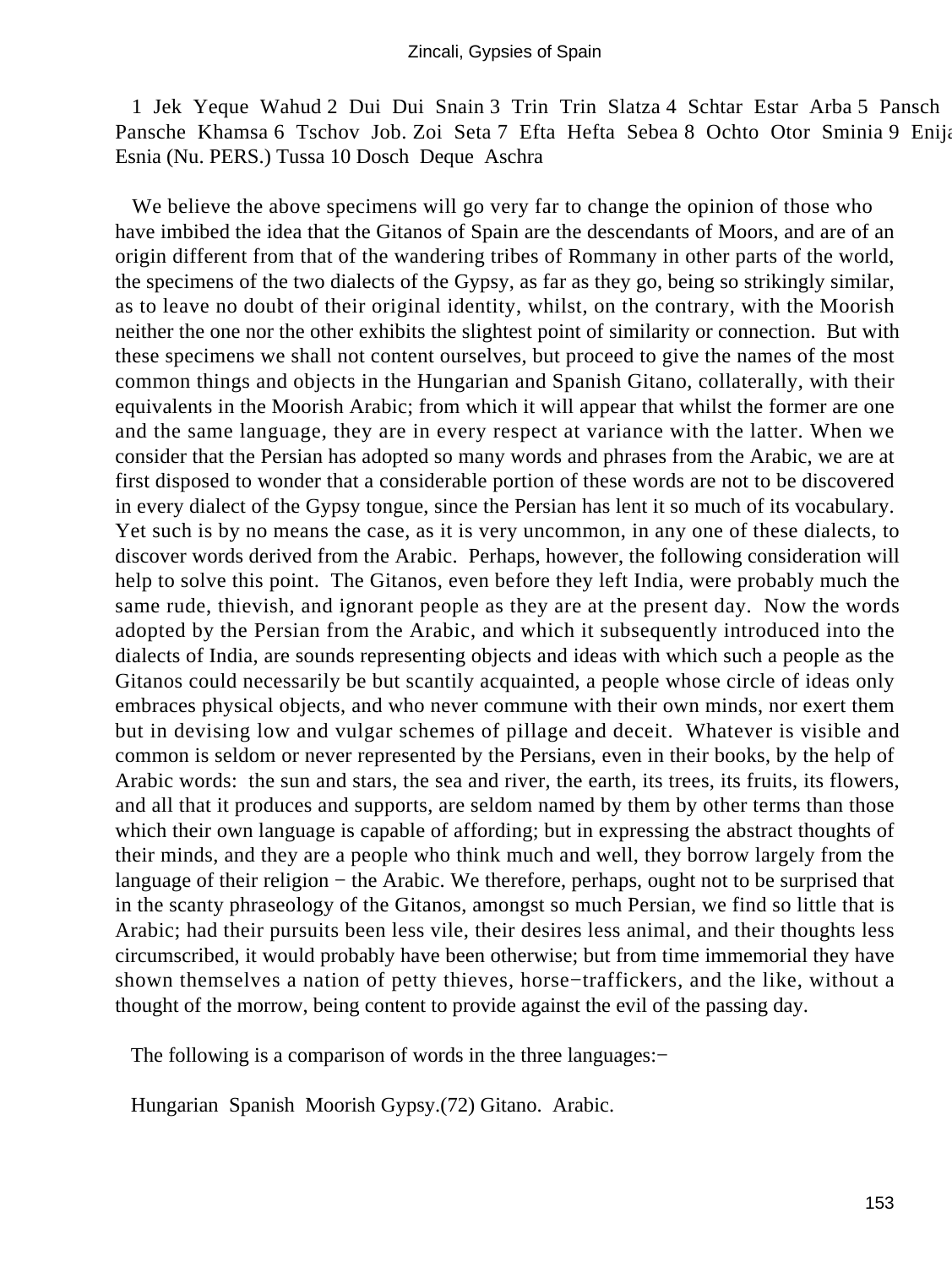#### Zincali, Gypsies of Spain

 Bone Cokalos Cocal Adorn City Forjus Foros Beled Day Dives Chibes Youm Drink (to) Piava Piyar Yeschrab Ear Kan Can Oothin Eye Jakh Aquia Ein Feather Por Porumia Risch Fire Vag Yaque Afia Fish Maczo Macho Hutz Foot Pir Piro, pindro Rjil Gold Sonkai Sonacai Dahab Great Baro Baro Quibir Hair Bala Bal Schar He, pron. Wow **O Hu** Head Tschero Jero Ras House Ker Quer Dar Husband Rom Ron Zooje Lightning Molnija Maluno Brak Love (to) Camaba Camelar Yehib Man Manusch Manu Rajil Milk Tud Chuti Helib Mountain Bar Bur Djibil Mouth Mui Mui Fum Name Nao Nao Ism Night Rat Rachi Lila Nose Nakh Naqui Munghar Old Puro Puro Shaive Red Lal Lalo Hamr Salt Lon Lon Mela Sing Gjuwawa Gilyabar Iganni Sun Cam Can Schems Thief Tschor Choro Haram Thou **Tu** Tucue Antsin Tongue Tschib Chipe Lsan Tooth Dant Dani Sinn Tree Karscht Caste Schizara Water Pani Pani **Ma** Wind Barbar Barban Ruhk

 We shall offer no further observations respecting the affinity of the Spanish Gitano to the other dialects, as we conceive we have already afforded sufficient proof of its original identity with them, and consequently shaken to the ground the absurd opinion that the Gitanos of Spain are the descendants of the Arabs and Moriscos. We shall now conclude with a few remarks on the present state of the Gitano language in Spain, where, perhaps, within the course of a few years, it will have perished, without leaving a vestige of its having once existed; and where, perhaps, the singular people who speak it are likewise doomed to disappear, becoming sooner or later engulfed and absorbed in the great body of the nation, amongst whom they have so long existed a separate and peculiar class.

 Though the words or a part of the words of the original tongue still remain, preserved by memory amongst the Gitanos, its grammatical peculiarities have disappeared, the entire language having been modified and subjected to the rules of Spanish grammar, with which it now coincides in syntax, in the conjugation of verbs, and in the declension of its nouns. Were it possible or necessary to collect all the relics of this speech, they would probably amount to four or five thousand words; but to effect such an achievement, it would be necessary to hold close and long intercourse with almost every Gitano in Spain, and to extract, by various means, the peculiar information which he might be capable of affording; for it is necessary to state here, that though such an amount of words may still exist amongst the Gitanos in general, no single individual of their sect is in possession of one−third part thereof, nor indeed, we may add, those of any single city or province of Spain; nevertheless all are in possession, more or less, of the language, so that, though of different provinces, they are enabled to understand each other tolerably well, when discoursing in this their characteristic speech. Those who travel most are of course best versed in it, as, independent of the words of their own village or town, they acquire others by intermingling with their race in various places. Perhaps there is no part of Spain where it is spoken better than in Madrid, which is easily accounted for by the fact, that Madrid, as the capital, has always been the point of union of the Gitanos, from all those provinces of Spain where they are to be found. It is least of all preserved in Seville, notwithstanding that its Gitano population is very considerable, consisting, however, almost entirely of natives of the place. As may well be supposed, it is in all places best preserved amongst the old people, their children being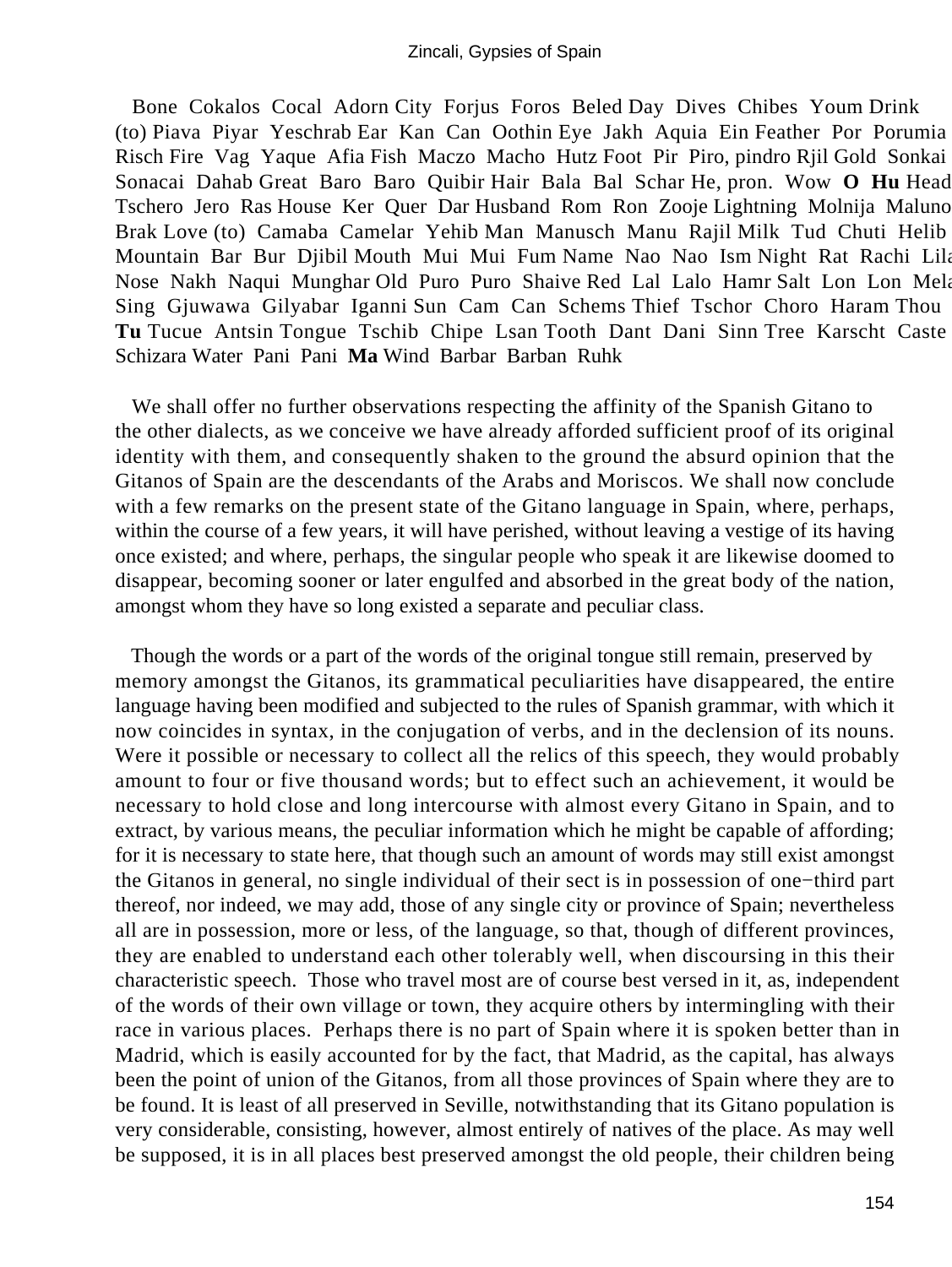comparatively ignorant of it, as perhaps they themselves are in comparison with their own parents. We are persuaded that the Gitano language of Spain is nearly at its last stage of existence, which persuasion has been our main instigator to the present attempt to collect its scanty remains, and by the assistance of the press, rescue it in some degree from destruction. It will not be amiss to state here, that it is only by listening attentively to the speech of the Gitanos, whilst discoursing amongst themselves, that an acquaintance with their dialect can be formed, and by seizing upon all unknown words as they fall in succession from their lips. Nothing can be more useless and hopeless than the attempt to obtain possession of their vocabulary by inquiring of them how particular objects and ideas are styled; for with the exception of the names of the most common things, they are totally incapable, as a Spanish writer has observed, of yielding the required information, owing to their great ignorance, the shortness of their memories, or rather the state of bewilderment to which their minds are brought by any question which tends to bring their reasoning faculties into action, though not unfrequently the very words which have been in vain required of them will, a minute subsequently, proceed inadvertently from their mouths.

We now take leave of their language. When wishing to praise the proficiency of any individual in their tongue, they are in the habit of saying, 'He understands the seven jargons.' In the Gospel which we have printed in this language, and in the dictionary which we have compiled, we have endeavoured, to the utmost of our ability, to deserve that compliment; and at all times it will afford us sincere and heartfelt pleasure to be informed that any Gitano, capable of appreciating the said little works, has observed, whilst reading them or hearing them read: It is clear that the writer of these books understood

### THE **SEVEN JARGONS.**

### ON **ROBBER LANGUAGE;** OR, **AS IT IS CALLED IN SPAIN, GERMANIA**

 'So I went with them to a music booth, where they made me almost drunk with gin, and began to talk their **FLASH LANGUAGE**, which I did not understand.' – Narrative of the Exploits of Henry Simms, executed at Tyburn, 1746.

 'Hablaronse los dos en Germania, de lo qual resulto darme un abraco, y ofrecerseme.' − QUEVEDO. Vida dal gran Tacano.

**HAVING** in the preceding article endeavoured to afford all necessary information concerning the Rommany, or language used by the Gypsies amongst themselves, we now propose to turn our attention to a subject of no less interest, but which has hitherto never been treated in a manner calculated to lead to any satisfactory result or conclusion; on the contrary, though philosophic minds have been engaged in its consideration, and learned pens have not disdained to occupy themselves with its details, it still remains a singular proof of the errors into which the most acute and laborious writers are apt to fall, when they take upon themselves the task of writing on matters which cannot be studied in the closet, and on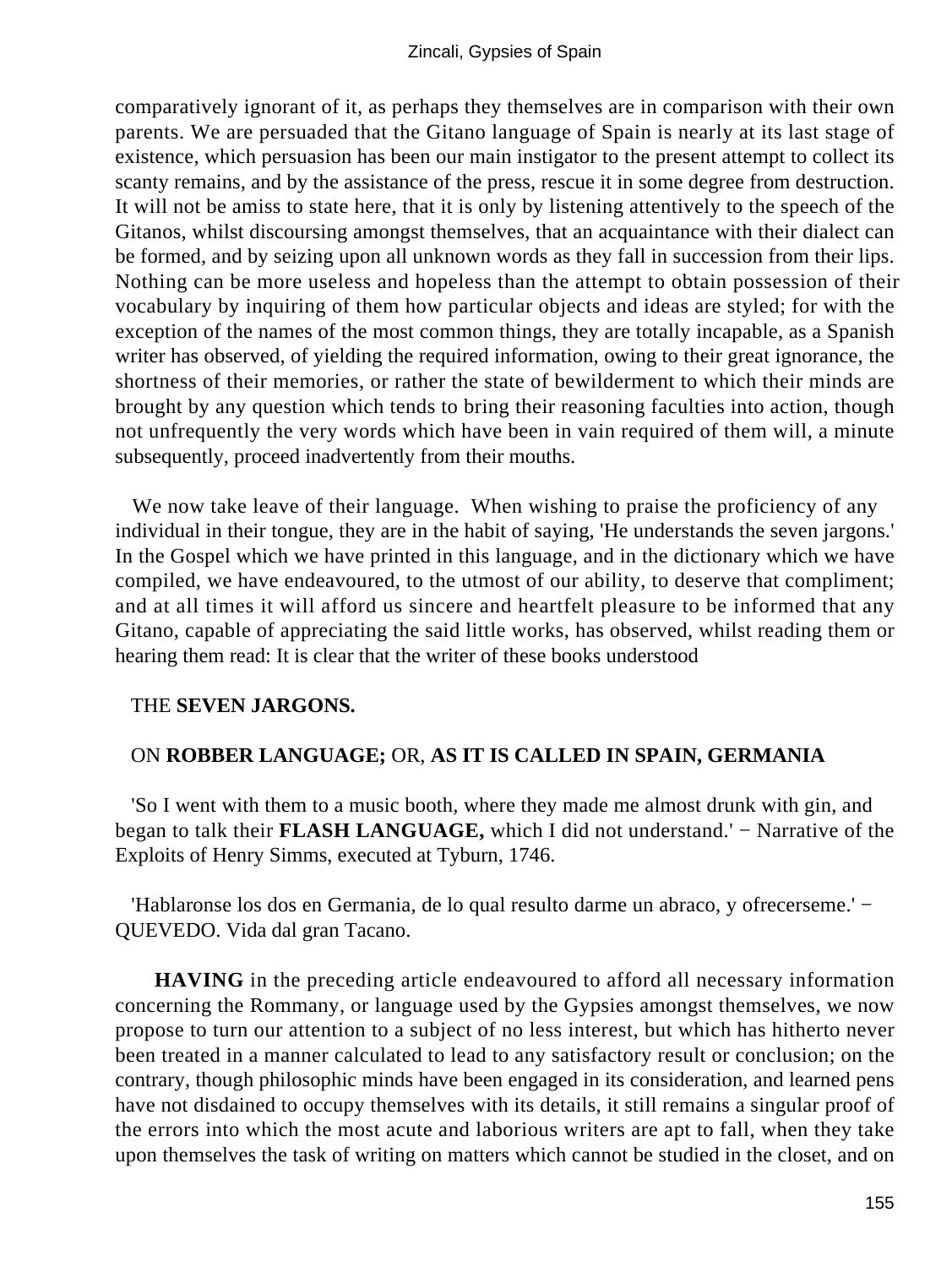which no information can be received by mixing in the society of the wise, the lettered, and the respectable, but which must be investigated in the fields, and on the borders of the highways, in prisons, and amongst the dregs of society. Had the latter system been pursued in the matter now before us, much clearer, more rational, and more just ideas would long since have been entertained respecting the Germania, or language of thieves.

 In most countries of Europe there exists, amongst those who obtain their existence by the breach of the law, and by preying upon the fruits of the labours of the quiet and orderly portion of society, a particular jargon or dialect, in which the former discuss their schemes and plans of plunder, without being in general understood by those to whom they are obnoxious. The name of this jargon varies with the country in which it is spoken. In Spain it is called 'Germania'; in France, 'Argot'; in Germany, 'Rothwelsch,' or Red Italian; in Italy, 'Gergo'; whilst in England it is known by many names; for example, 'cant, slang, thieves' Latin,' etc. The most remarkable circumstance connected with the history of this jargon is, that in all the countries in which it is spoken, it has invariably, by the authors who have treated of it, and who are numerous, been confounded with the Gypsy language, and asserted to be the speech of those wanderers who have so long infested Europe under the name of Gitanos, etc. How far this belief is founded in justice we shall now endeavour to show, with the premise that whatever we advance is derived, not from the assertions or opinions of others, but from our own observation; the point in question being one which no person is capable of solving, save him who has mixed with Gitanos and thieves, − not with the former merely or the latter, but with both.

 We have already stated what is the Rommany or language of the Gypsies. We have proved that when properly spoken it is to all intents and purposes entitled to the appellation of a language, and that wherever it exists it is virtually the same; that its origin is illustrious, it being a daughter of the Sanscrit, and in consequence in close connection with some of the most celebrated languages of the East, although it at present is only used by the most unfortunate and degraded of beings, wanderers without home and almost without country, as wherever they are found they are considered in the light of foreigners and interlopers. We shall now state what the language of thieves is, as it is generally spoken in Europe; after which we shall proceed to analyse it according to the various countries in which it is used.

 The dialect used for their own peculiar purposes amongst thieves is by no means entitled to the appellation of a language, but in every sense to that of a jargon or gibberish, it being for the most part composed of words of the native language of those who use it, according to the particular country, though invariably in a meaning differing more or less from the usual and received one, and for the most part in a metaphorical sense. Metaphor and allegory, indeed, seem to form the nucleus of this speech, notwithstanding that other elements are to be distinguished; for it is certain that in every country where it is spoken, it contains many words differing from the language of that country, and which may either be traced to foreign tongues, or are of an origin at which, in many instances, it is impossible to arrive. That which is most calculated to strike the philosophic mind when considering this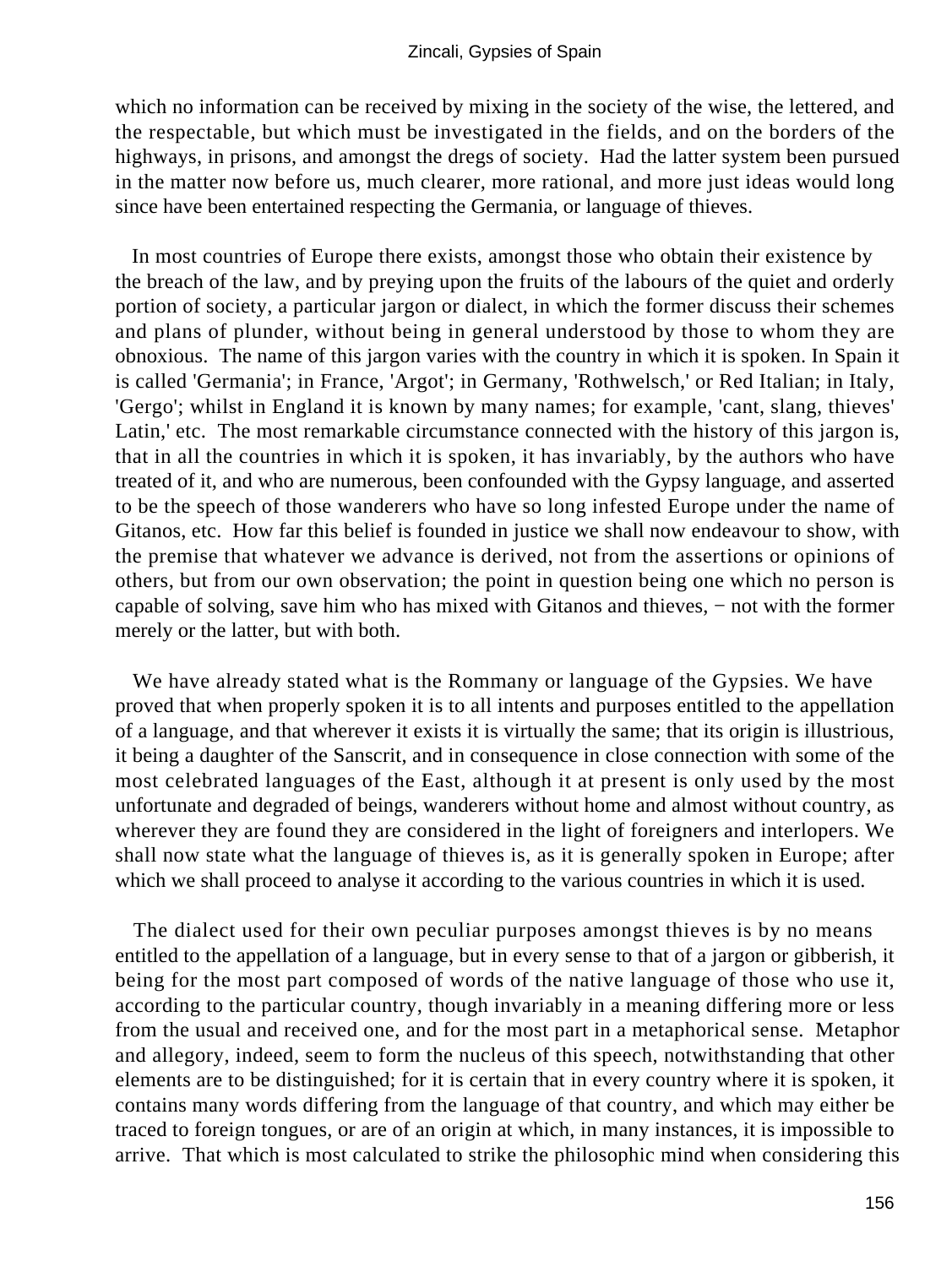dialect, is doubtless the fact of its being formed everywhere upon the same principle − that of metaphor, in which point all the branches agree, though in others they differ as much from each other as the languages on which they are founded; for example, as the English and German from the Spanish and Italian. This circumstance naturally leads to the conclusion that the robber language has not arisen fortuitously in the various countries where it is at present spoken, but that its origin is one and the same, it being probably invented by the outlaws of one particular country; by individuals of which it was, in course of time, carried to others, where its principles, if not its words, were adopted; for upon no other supposition can we account for its general metaphorical character in regions various and distant. It is, of course, impossible to state with certainty the country in which this jargon first arose, yet there is cogent reason for supposing that it may have been Italy. The Germans call it Rothwelsch, which signifies 'Red Italian,' a name which appears to point out Italy as its birthplace; and which, though by no means of sufficient importance to determine the question, is strongly corroborative of the supposition, when coupled with the following fact. We have already intimated, that wherever it is spoken, this speech, though composed for the most part of words of the language of the particular country, applied in a metaphorical sense, exhibits a considerable sprinkling of foreign words; now of these words no slight number are Italian or bastard Latin, whether in Germany, whether in Spain, or in other countries more or less remote from Italy. When we consider the ignorance of thieves in general, their total want of education, the slight knowledge which they possess even of their mother tongue, it is hardly reasonable to suppose that in any country they were ever capable of having recourse to foreign languages, for the purpose of enriching any peculiar vocabulary or phraseology which they might deem convenient to use among themselves; nevertheless, by associating with foreign thieves, who had either left their native country for their crimes, or from a hope of reaping a rich harvest of plunder in other lands, it would be easy for them to adopt a considerable number of words belonging to the languages of their foreign associates, from whom perhaps they derived an increase of knowledge in thievish arts of every description. At the commencement of the fifteenth century no nation in Europe was at all calculated to vie with the Italian in arts of any kind, whether those whose tendency was the benefit or improvement of society, or those the practice of which serves to injure and undermine it. The artists and artisans of Italy were to be found in all the countries of Europe, from Madrid to Moscow, and so were its charlatans, its jugglers, and multitudes of its children, who lived by fraud and cunning. Therefore, when a comprehensive view of the subject is taken, there appears to be little improbability in supposing, that not only were the Italians the originators of the metaphorical robber jargon, which has been termed 'Red Italian,' but that they were mainly instrumental in causing it to be adopted by the thievish race in various countries of Europe.

 It is here, however, necessary to state, that in the robber jargon of Europe, elements of another language are to be discovered, and perhaps in greater number than the Italian words. The language which we allude to is the Rommany; this language has been, in general, confounded with the vocabulary used among thieves, which, however, is a gross error, so gross, indeed, that it is almost impossible to conceive the manner in which it originated: the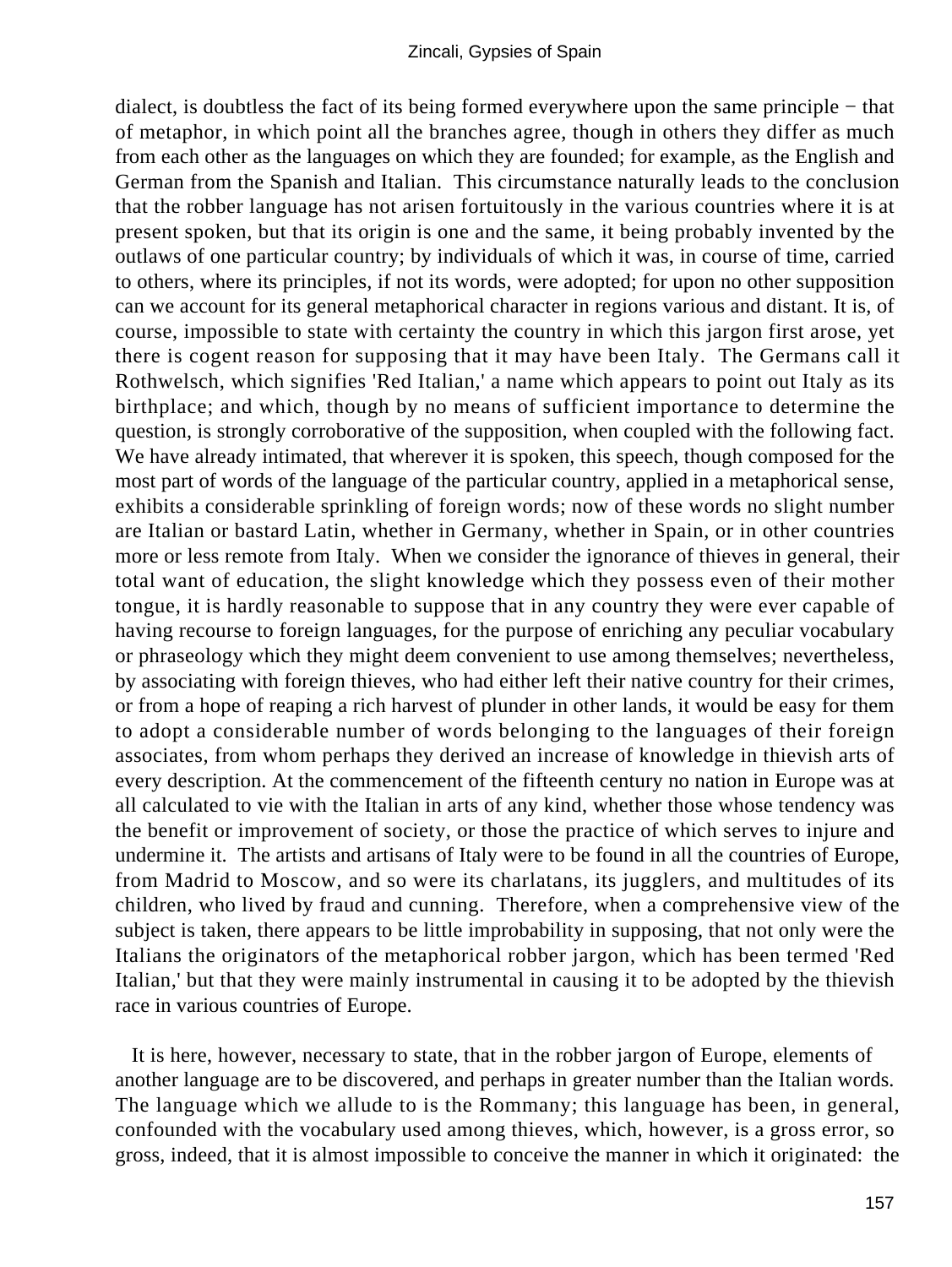speech of the Gypsies being a genuine language of Oriental origin, and the former little more than a phraseology of convenience, founded upon particular European tongues. It will be sufficient here to remark, that the Gypsies do not understand the jargon of the thieves, whilst the latter, with perhaps a few exceptions, are ignorant of the language of the former. Certain words, however, of the Rommany have found admission into the said jargon, which may be accounted for by the supposition that the Gypsies, being themselves by birth, education, and profession, thieves of the first water, have, on various occasions, formed alliances with the outlaws of the various countries in which they are at present to be found, which association may have produced the result above alluded to; but it will be as well here to state, that in no country of Europe have the Gypsies forsaken or forgotten their native tongue, and in its stead adopted the 'Germania,' 'Red Italian,' or robber jargon, although in some they preserve their native language in a state of less purity than in others. We are induced to make this statement from an assertion of the celebrated Lorenzo Hervas, who, in the third volume of his **CATALOGO DE LAS LENGUAS,** trat. 3, cap. vi., p. 311, expresses himself to the following effect:- 'The proper language of the Gitanos neither is nor can be found amongst those who scattered themselves through the western kingdoms of Europe, but only amongst those who remained in the eastern, where they are still to be found. The former were notably divided and disunited, receiving into their body a great number of European outlaws, on which account the language in question was easily adulterated and soon perished. In Spain, and also in Italy, the Gitanos have totally forgotten and lost their native language; yet still wishing to converse with each other in a language unknown to the Spaniards and Italians, they have invented some words, and have transformed many others by changing the signification which properly belongs to them in Spanish and Italian.' In proof of which assertion he then exhibits a small number of words of the 'Red Italian,' or allegorical tongue of the thieves of Italy.

 It is much to be lamented that a man like Hervas, so learned, of such knowledge, and upon the whole well−earned celebrity, should have helped to propagate three such flagrant errors as are contained in the passages above quoted: 1st. That the Gypsy language, within a very short period after the arrival of those who spoke it in the western kingdoms of Europe, became corrupted, and perished by the admission of outlaws into the Gypsy fraternity. 2ndly. That the Gypsies, in order to supply the loss of their native tongue, invented some words, and modified others, from the Spanish and Italian. 3rdly. That the Gypsies of the present day in Spain and Italy speak the allegorical robber dialect. Concerning the first assertion, namely, that the Gypsies of the west lost their language shortly after their arrival, by mixing with the outlaws of those parts, we believe that its erroneousness will be sufficiently established by the publication of the present volume, which contains a dictionary of the Spanish Gitano, which we have proved to be the same language in most points as that spoken by the eastern tribes. There can be no doubt that the Gypsies have at various times formed alliances with the robbers of particular countries, but that they ever received them in considerable numbers into their fraternity, as Hervas has stated, so as to become confounded with them, the evidence of our eyesight precludes the possibility of believing. If such were the fact, why do the Italian and Spanish Gypsies of the present day still present themselves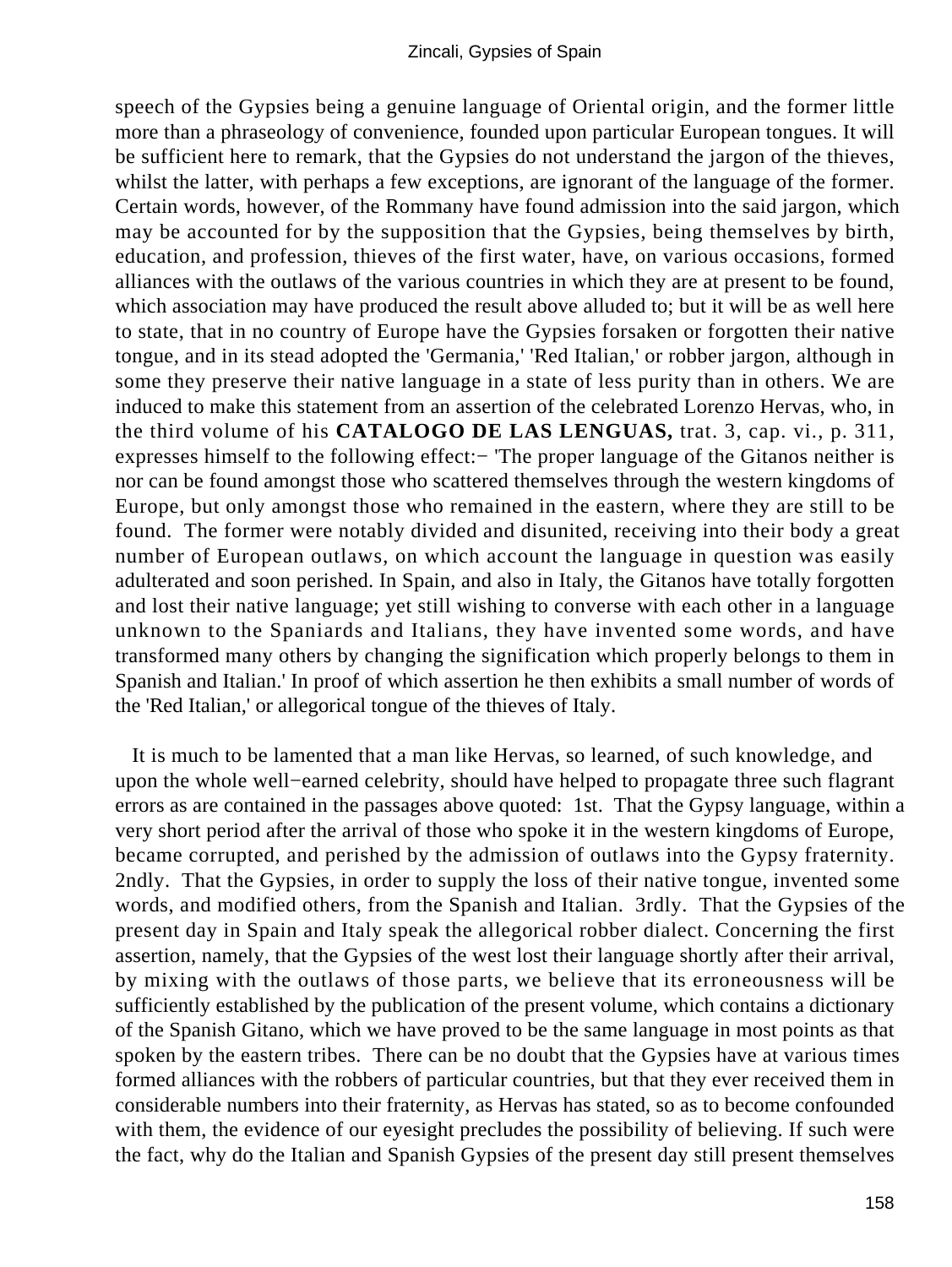as a distinct race, differing from the other inhabitants of the west of Europe in feature, colour, and constitution? Why are they, in whatever situation and under whatever circumstances, to be distinguished, like Jews, from the other children of the Creator? But it is scarcely necessary to ask such a question, or indeed to state that the Gypsies of Spain and Italy have kept themselves as much apart as, or at least have as little mingled their blood with the Spaniards and Italians as their brethren in Hungaria and Transylvania with the inhabitants of those countries, on which account they still strikingly resemble them in manners, customs, and appearance. The most extraordinary assertion of Hervas is perhaps his second, namely, that the Gypsies have invented particular words to supply the place of others which they had lost. The absurdity of this supposition nearly induces us to believe that Hervas, who has written so much and so laboriously on language, was totally ignorant of the philosophy of his subject. There can be no doubt, as we have before admitted, that in the robber jargon, whether spoken in Spain, Italy, or England, there are many words at whose etymology it is very difficult to arrive; yet such a fact is no excuse for the adoption of the opinion that these words are of pure invention. A knowledge of the Rommany proves satisfactorily that many have been borrowed from that language, whilst many others may be traced to foreign tongues, especially the Latin and Italian. Perhaps one of the strongest grounds for concluding that the origin of language was divine is the fact that no instance can be adduced of the invention, we will not say of a language, but even of a single word that is in use in society of any kind. Although new dialects are continually being formed, it is only by a system of modification, by which roots almost coeval with time itself are continually being reproduced under a fresh appearance, and under new circumstances. The third assertion of Hervas, as to the Gitanos speaking the allegorical language of which he exhibits specimens, is entitled to about equal credence as the two former. The truth is, that the entire store of erudition of the learned Jesuit, and he doubtless was learned to a remarkable degree, was derived from books, either printed or manuscript. He compared the Gypsy words in the publication of Grellmann with various vocabularies, which had long been in existence, of the robber jargons of Spain and Italy, which jargons by a strange fatuity had ever been considered as belonging to the Gypsies. Finding that the Gypsy words of Grellmann did not at all correspond with the thieves' slang, he concluded that the Gypsies of Spain and Italy had forgotten their own language, and to supply its place had invented the jargons aforesaid, but he never gave himself the trouble to try whether the Gypsies really understood the contents of his slang vocabularies; had he done so, he would have found that the slang was about as unintelligible to the Gypsies as he would have found the specimens of Grellmann unintelligible to the thieves had he quoted those specimens to them. The Gypsies of Spain, it will be sufficient to observe, speak the language of which a vocabulary is given in the present work, and those of Italy who are generally to be found existing in a half−savage state in the various ruined castles, relics of the feudal times, with which Italy abounds, a dialect very similar, and about as much corrupted. There are, however, to be continually found in Italy roving bands of Rommany, not natives of the country, who make excursions from Moldavia and Hungaria to France and Italy, for the purpose of plunder; and who, if they escape the hand of justice, return at the expiration of two or three years to their native regions, with the booty they have amassed by the practice of those thievish arts, perhaps at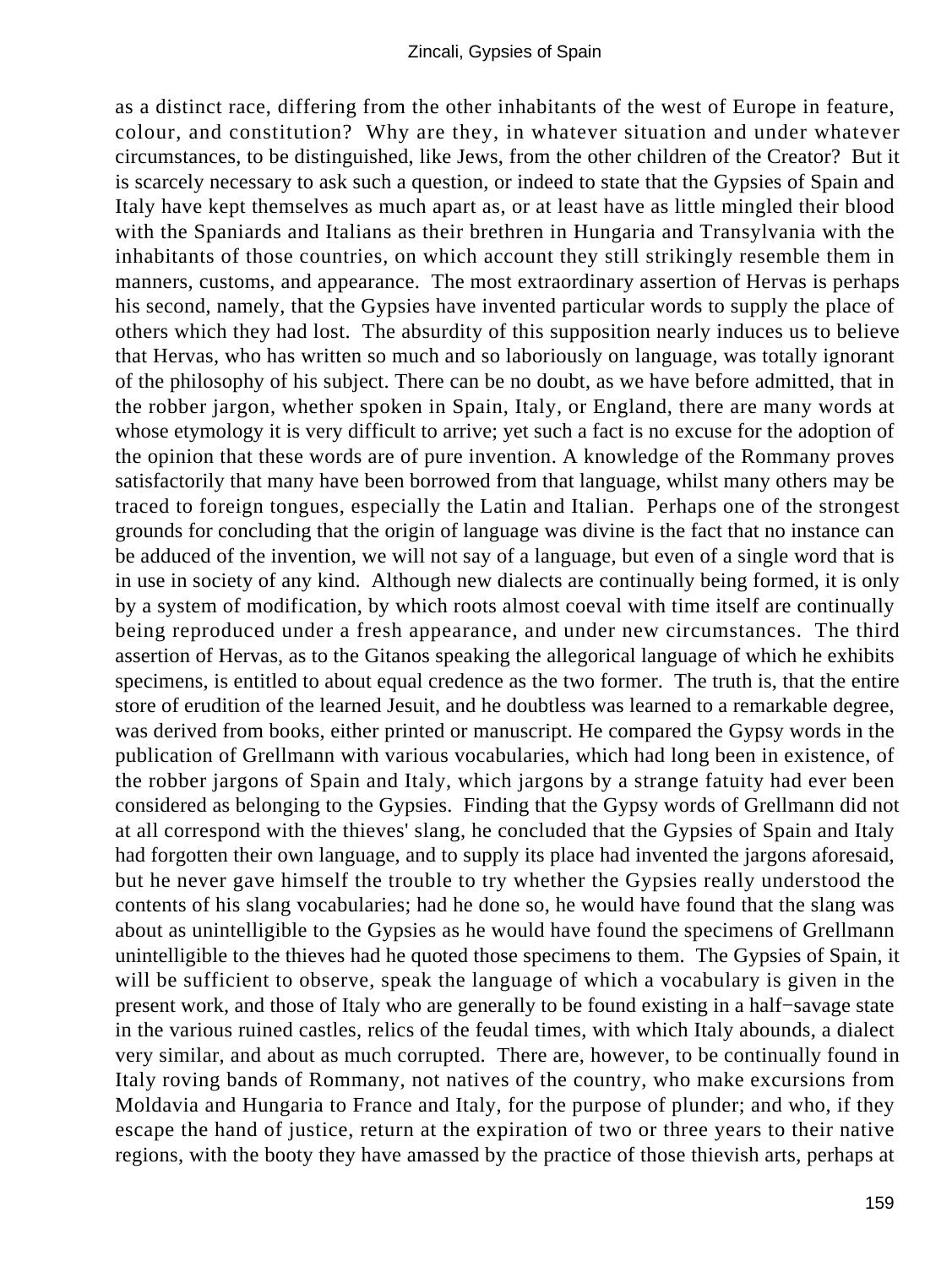one period peculiar to their race, but at present, for the most part, known and practised by thieves in general. These bands, however, speak the pure Gypsy language, with all its grammatical peculiarities. It is evident, however, that amongst neither of these classes had Hervas pushed his researches, which had he done, it is probable that his investigations would have resulted in a work of a far different character from the confused, unsatisfactory, and incorrect details of which is formed his essay on the language of the Gypsies.

 Having said thus much concerning the robber language in general, we shall now proceed to offer some specimens of it, in order that our readers may be better able to understand its principles. We shall commence with the Italian dialect, which there is reason for supposing to be the prototype of the rest. To show what it is, we avail ourselves of some of the words adduced by Hervas, as specimens of the language of the Gitanos of Italy. 'I place them,' he observes, 'with the signification which the greater number properly have in Italian.'

Robber jargon Proper signification of of Italy. the words.

 Arm **{** Ale Wings { Barbacane Barbican Belly Fagiana Pheasant Devil Rabuino Perhaps **RABBIN,** which, in Hebrew, is Master

### *Earth Calcosa Street, road*

 Eye Balco Balcony Father Grimo Old, wrinkled Fire Presto Quick God Anticrotto Probably **ANTICHRIST** Hair Prusa (73) { Elmo Helmet Head **{** Borella (74) { Chiurla (75) Heart Salsa Sauce Man Osmo From the Italian **UOMO,** which is man

*Moon Mocoloso di Wick of the firmament* 

 Sant' Alto Night Brunamaterna Mother−brown Nose Gambaro Crab Sun Ruffo di Sant' Red one of the firmament Alto

*Tongue { Serpentina Serpent−like* 

{ Danosa Hurtful Water { Lenza Fishing−net { Vetta (76) Top, bud

 The Germania of Spain may be said to divide itself into two dialects, the ancient and modern. Of the former there exists a vocabulary, published first by Juan Hidalgo, in the year 1609, at Barcelona, and reprinted in Madrid, 1773. Before noticing this work, it will perhaps be advisable to endeavour to ascertain the true etymology of the word Germania, which signifies the slang vocabulary, or robber language of Spain. We have no intention to embarrass our readers by offering various conjectures respecting its origin; its sound, coupled with its signification, affording sufficient evidence that it is but a corruption of Rommany, which properly denotes the speech of the Roma or Gitanos. The thieves who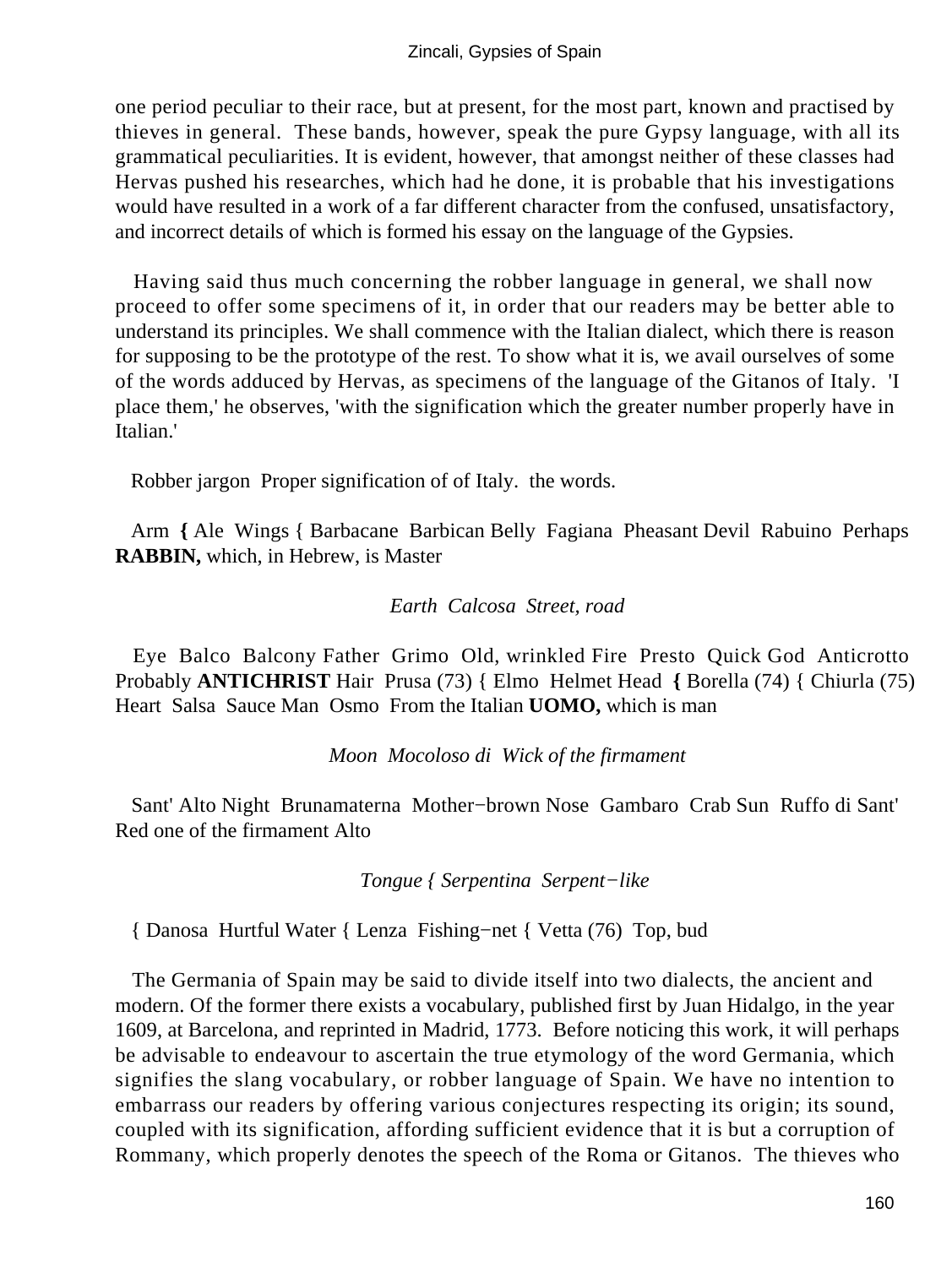from time to time associated with this wandering people, and acquired more or less of their language, doubtless adopted this term amongst others, and, after modifying it, applied it to the peculiar phraseology which, in the course of time, became prevalent amongst them. The dictionary of Hidalgo is appended to six ballads, or romances, by the same author, written in the Germanian dialect, in which he describes the robber life at Seville at the period in which he lived. All of these romances possess their peculiar merit, and will doubtless always be considered valuable, and be read as faithful pictures of scenes and habits which now no longer exist. In the prologue, the author states that his principal motive for publishing a work written in so strange a language was his observing the damage which resulted from an ignorance of the Germania, especially to the judges and ministers of justice, whose charge it is to cleanse the public from the pernicious gentry who use it. By far the greatest part of the vocabulary consists of Spanish words used allegorically, which are, however, intermingled with many others, most of which may be traced to the Latin and Italian, others to the Sanscrit or Gitano, Russian, Arabic, Turkish, Greek, and German languages. (77) The circumstances of words belonging to some of the languages last enumerated being found in the Gitano, which at first may strike the reader as singular, and almost incredible, will afford but slight surprise, when he takes into consideration the peculiar circumstances of Spain during the sixteenth and seventeenth centuries. Spain was at that period the most powerful monarchy in Europe; her foot reposed upon the Low Countries, whilst her gigantic arms embraced a considerable portion of Italy. Maintaining always a standing army in Flanders and in Italy, it followed as a natural consequence, that her Miquelets and soldiers became tolerably conversant with the languages of those countries; and, in course of time, returning to their native land, not a few, especially of the former class, a brave and intrepid, but always a lawless and dissolute species of soldiery, either fell in or returned to evil society, and introduced words which they had learnt abroad into the robber phraseology; whilst returned galley− slaves from Algiers, Tunis, and Tetuan, added to its motley variety of words from the relics of the broken Arabic and Turkish, which they had acquired during their captivity. The greater part of the Germania, however, remained strictly metaphorical, and we are aware of no better means of conveying an idea of the principle on which it is formed, than by quoting from the first romance of Hidalgo, where particular mention is made of this jargon:−

 'A la cama llama Blanda Donde Sornan en poblado A la Fresada Vellosa, Que mucho vello ha criado. Dice a la sabana Alba Porque es alba en sumo grado, A la camisa Carona, Al jubon llama apretado: Dice al Sayo Tapador Porque le lleva tapado. Llama a los zapatos Duros, Que las piedras van pisando. A la capa llama nuve, Dice al Sombrero Texado. Respeto llama a la Espada, Que por ella es respetado,' etc. etc.

# **HIDALGO,** p. 22−3.

 After these few remarks on the ancient Germania of Spain, we now proceed to the modern, which differs considerably from the former. The principal cause of this difference is to be attributed to the adoption by the Spanish outlaws, in latter years, of a considerable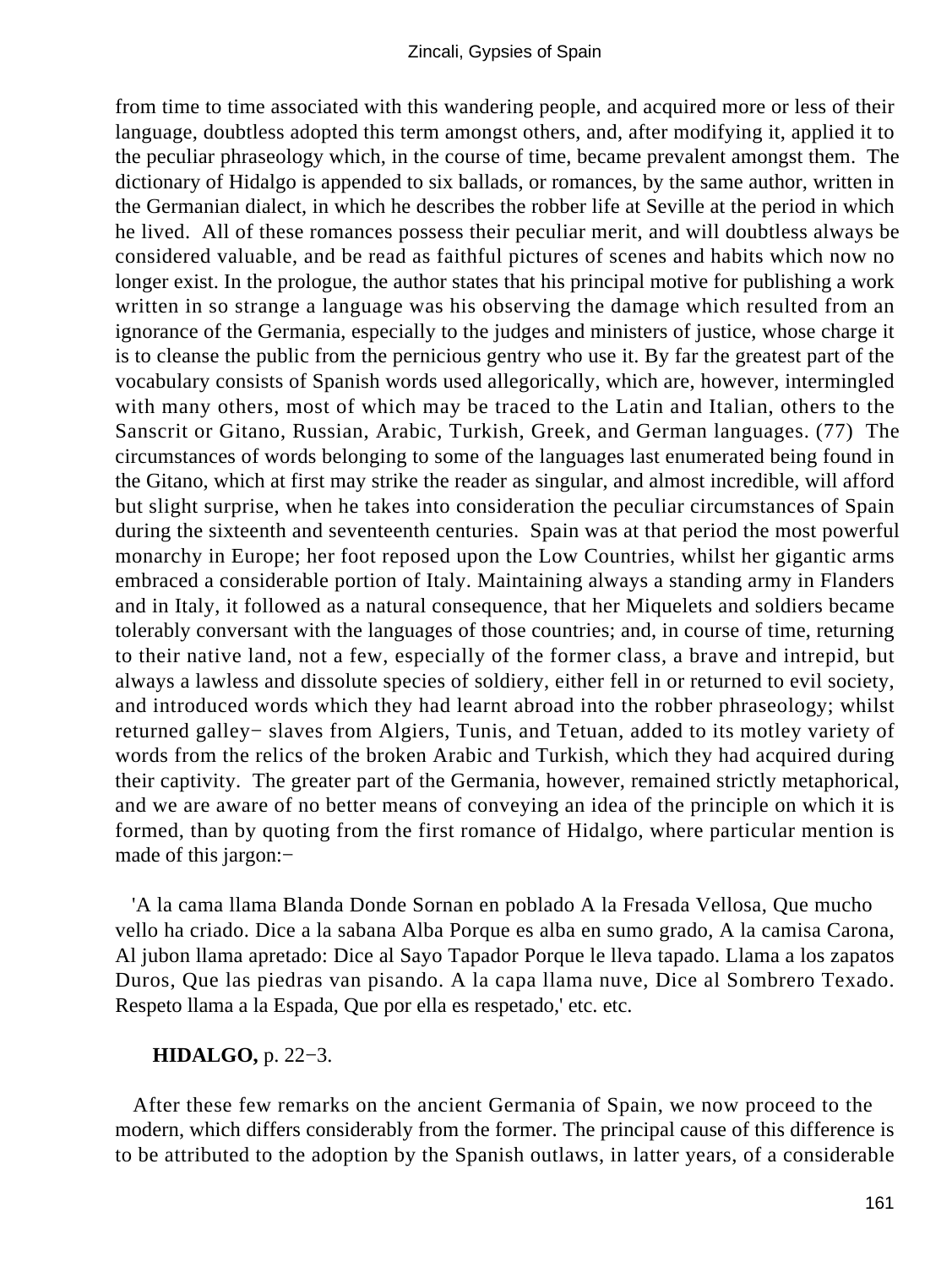number of words belonging to, or modified from, the Rommany, or language of the Gitanos. The Gitanos of Spain, during the last half–century, having, in a great degree, abandoned the wandering habit of life which once constituted one of their most remarkable peculiarities, and residing, at present, more in the cities than in the fields, have come into closer contact with the great body of the Spanish nation than was in former days their practice. From their living thus in towns, their language has not only undergone much corruption, but has become, to a slight degree, known to the dregs of society, amongst whom they reside. The thieves' dialect of the present day exhibits, therefore, less of the allegorical language preserved in the pages of Hidalgo than of the Gypsy tongue. It must be remarked, however, that it is very scanty, and that the whole robber phraseology at present used in Spain barely amounts to two hundred words, which are utterly insufficient to express the very limited ideas of the outcasts who avail themselves of it.

 Concerning the Germania of France, or 'Argot,' as it is called, it is unnecessary to make many observations, as what has been said of the language of Hidalgo and the Red Italian is almost in every respect applicable to it. As early as the middle of the sixteenth century a vocabulary of this jargon was published under the title of **LANGUE DES ESCROCS,** at Paris. Those who wish to study it as it at present exists can do no better than consult **LES MEMOIRES DE VIDOCQ,** where a multitude of words in Argot are to be found, and also several songs, the subjects of which are thievish adventures.

 The first vocabulary of the 'Cant Language,' or English Germania, appeared in the year 1680, appended to the life of **THE ENGLISH ROGUE,** a work which, in many respects, resembles the **HISTORY OF GUZMAN** D'ALFARACHE, though it is written with considerably more genius than the Spanish novel, every chapter abounding with remarkable adventures of the robber whose life it pretends to narrate, and which are described with a kind of ferocious energy, which, if it do not charm the attention of the reader, at least enslaves it, holding it captive with a chain of iron. Amongst his other adventures, the hero falls in with a Gypsy encampment, is enrolled amongst the fraternity, and is allotted a 'mort,' or concubine; a barbarous festival ensues, at the conclusion of which an epithalamium is sung in the Gypsy language, as it is called in the work in question. Neither the epithalamium, however, nor the vocabulary, are written in the language of the English Gypsies, but in the 'Cant,' or allegorical robber dialect, which is sufficient proof that the writer, however well acquainted with thieves in general, their customs and manners of life, was in respect to the Gypsies profoundly ignorant. His vocabulary, however, has been always accepted as the speech of the English Gypsies, whereas it is at most entitled to be considered as the peculiar speech of the thieves and vagabonds of his time. The cant of the present day, which, though it differs in some respects from the vocabulary already mentioned, is radically the same, is used not only by the thieves in town and country, but by the jockeys of the racecourse and the pugilists of the 'ring.' As a specimen of the cant of England, we shall take the liberty of quoting the epithalamium to which we have above alluded:−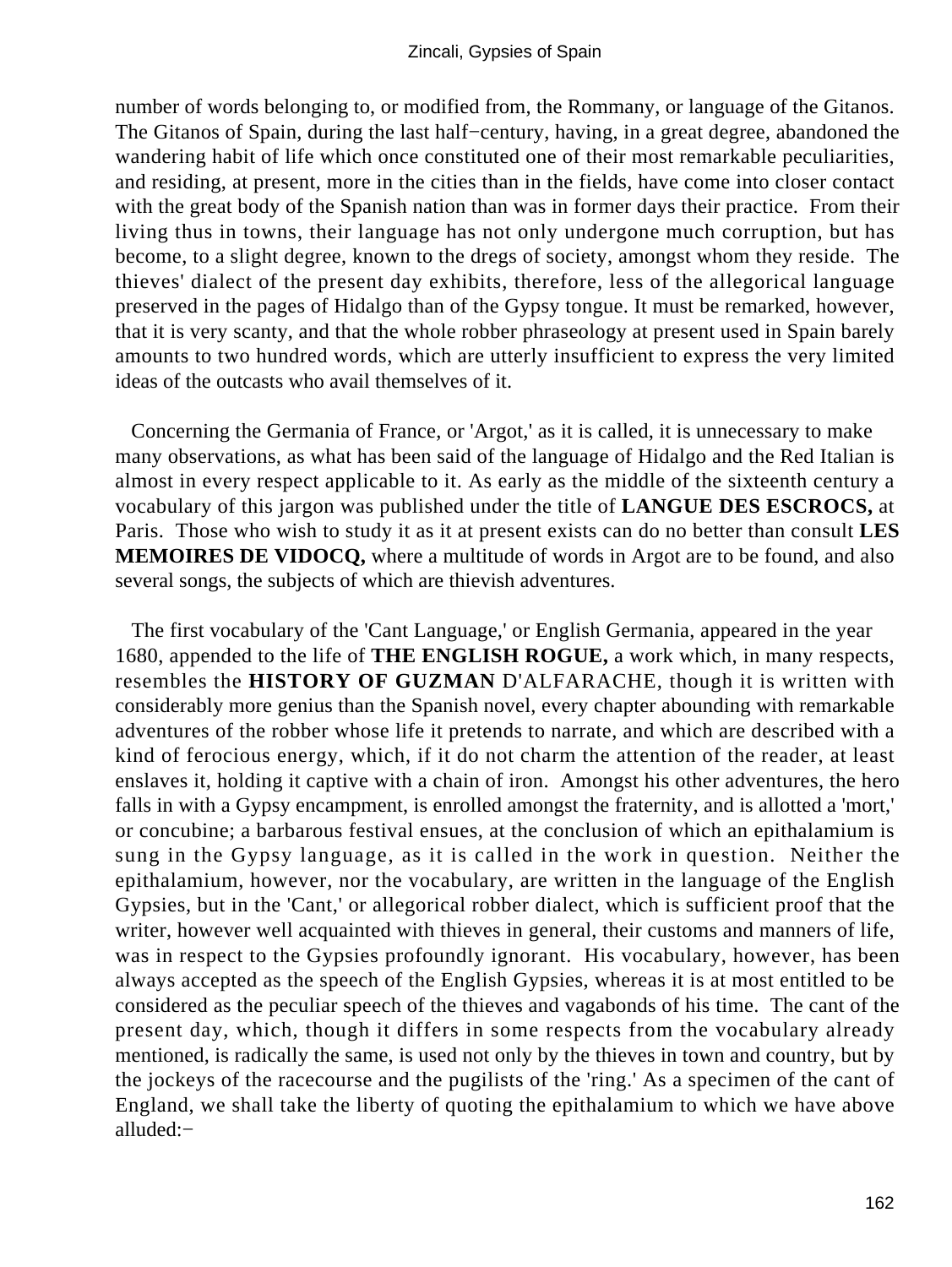'Bing out, bien morts, and tour and tour Bing out, bien morts and tour; For all your duds are bing'd awast, The bien cove hath the loure. (78)

 'I met a dell, I viewed her well, She was benship to my watch: So she and I did stall and cloy Whatever we could catch.

 'This doxy dell can cut ben whids, And wap well for a win, And prig and cloy so benshiply, All daisy−ville within.

 'The hoyle was up, we had good luck, In frost for and in snow; Men they did seek, then we did creep And plant the roughman's low.'

 It is scarcely necessary to say anything more upon the Germania in general or in particular; we believe that we have achieved the task which we marked out for ourselves, and have conveyed to our readers a clear and distinct idea of what it is. We have shown that it has been erroneously confounded with the Rommany, or Gitano language, with which it has nevertheless some points of similarity. The two languages are, at the present day, used for the same purpose, namely, to enable habitual breakers of the law to carry on their consultations with more secrecy and privacy than by the ordinary means. Yet it must not be forgotten that the thieves' jargon was invented for that purpose, whilst the Rommany, originally the proper and only speech of a particular nation, has been preserved from falling into entire disuse and oblivion, because adapted to answer the same end. It was impossible to treat of the Rommany in a manner calculated to exhaust the subject, and to leave no ground for future cavilling, without devoting a considerable space to the consideration of the robber dialect, on which account we hope we shall be excused many of the dry details which we have introduced into the present essay. There is a link of connection between the history of the Roma, or wanderers from Hindustan, who first made their appearance in Europe at the commencement of the fifteenth century, and that of modern roguery. Many of the arts which the Gypsies proudly call their own, and which were perhaps at one period peculiar to them, have become divulged, and are now practised by the thievish gentry who infest the various European states, a result which, we may assert with confidence, was brought about by the alliance of the Gypsies being eagerly sought on their first arrival by the thieves, who, at one period, were less skilful than the former in the ways of deceit and plunder; which kind of association continued and held good until the thieves had acquired all they wished to learn, when they left the Gypsies in the fields and plains, so dear to them from their vagabond and nomad habits, and returned to the towns and cities. Yet from this temporary association were produced two results; European fraud became sharpened by coming into contact with Asiatic craft, whilst European tongues, by imperceptible degrees, became recruited with various words (some of them wonderfully expressive), many of which have long been stumbling−stocks to the philologist, who, whilst stigmatising them as words of mere vulgar invention, or of unknown origin, has been far from dreaming that by a little more research he might have traced them to the Sclavonic, Persian, or Romaic, or perhaps to the mysterious object of his veneration, the Sanscrit, the sacred tongue of the palm−covered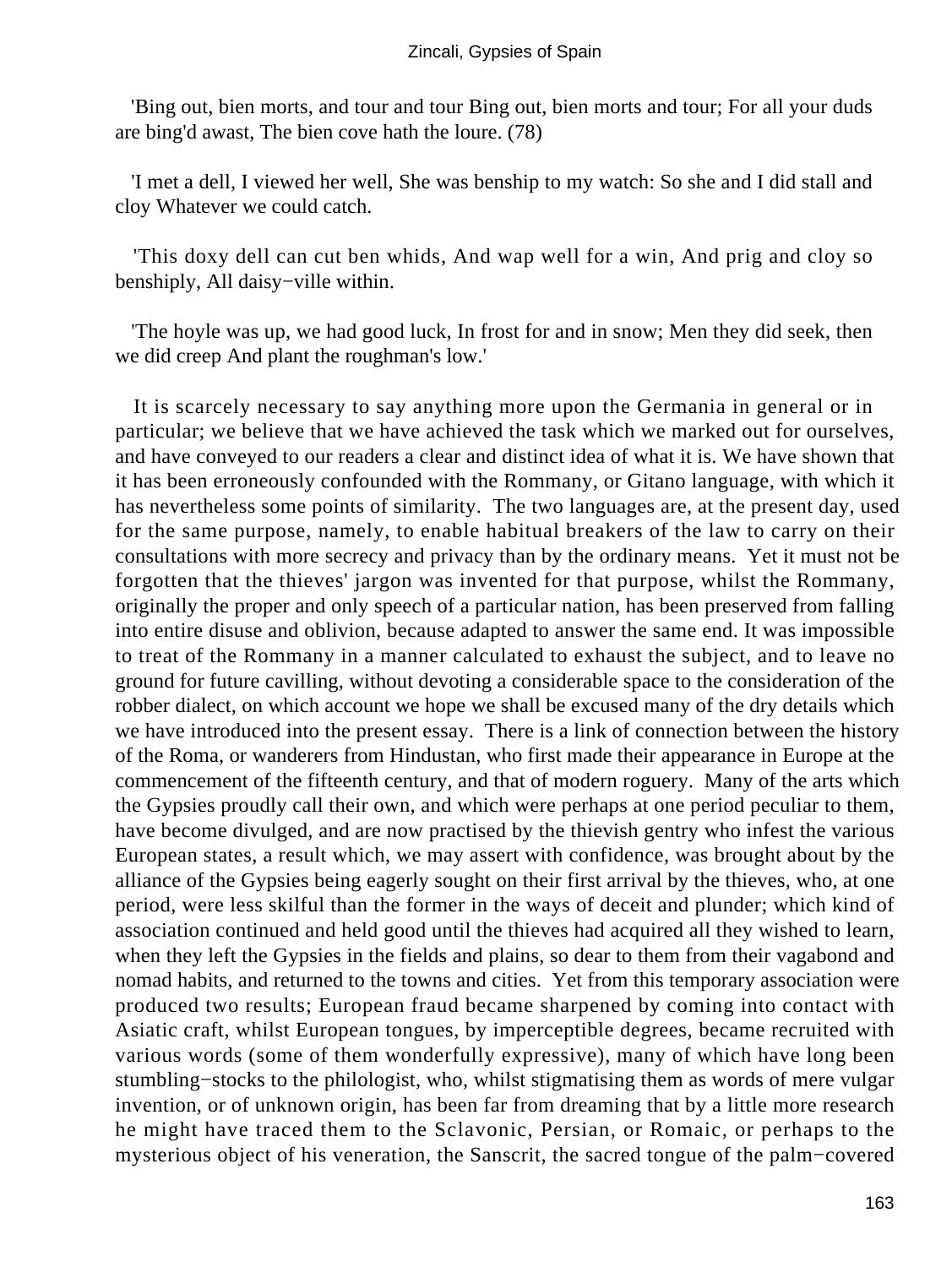regions of Ind; words originally introduced into Europe by objects too miserable to occupy for a moment his lettered attention − the despised denizens of the tents of Roma.

### ON **THE TERM** 'BUSNO'

 Those who have done me the honour to peruse this strange wandering book of mine, must frequently have noticed the word 'Busno,' a term bestowed by the Spanish Gypsy on his good friend the Spaniard. As the present will probably be the last occasion which I shall have to speak of the Gitanos or anything relating to them, it will perhaps be advisable to explain the meaning of this word. In the vocabulary appended to former editions I have translated Busno by such words as Gentile, savage, person who is not a Gypsy, and have stated that it is probably connected with a certain Sanscrit noun signifying an impure person. It is, however, derived immediately from a Hungarian term, exceedingly common amongst the lower orders of the Magyars, to their disgrace be it spoken. The Hungarian Gypsies themselves not unfrequently style the Hungarians Busnoes, in ridicule of their unceasing use of the word in question. The first Gypsies who entered Spain doubtless brought with them the term from Hungary, the language of which country they probably understood to a certain extent. That it was not ill applied by them in Spain no one will be disposed to deny when told that it exactly corresponds with the Shibboleth of the Spaniards, 'Carajo,' an oath equally common in Spain as its equivalent in Hungary. Busno, therefore, in Spanish means **EL DEL CARAJO,** or he who has that term continually in his mouth. The Hungarian words in Spanish Gypsy may amount to ten or twelve, a very inconsiderable number; but the Hungarian Gypsy tongue itself, as spoken at the present day, exhibits only a slight sprinkling of Hungarian words, whilst it contains many words borrowed from the Wallachian, some of which have found their way into Spain, and are in common use amongst the Gitanos.

### **SPECIMENS OF GYPSY DIALECTS**

### THE **ENGLISH DIALECT OF THE ROMMANY**

 'TACHIPEN if I jaw 'doi, I can lel a bit of tan to hatch: N'etist I shan't puch kekomi wafu gorgies.'

 The above sentence, dear reader, I heard from the mouth of Mr. Petulengro, the last time that he did me the honour to visit me at my poor house, which was the day after Mol−divvus (79), 1842: he stayed with me during the greater part of the morning, discoursing on the affairs of Egypt, the aspect of which, he assured me, was becoming daily worse and worse. 'There is no living for the poor people, brother,' said he, 'the chokengres (police) pursue us from place to place, and the gorgios are become either so poor or miserly, that they grudge our cattle a bite of grass by the wayside, and ourselves a yard of ground to light a fire upon. Unless times alter, brother, and of that I see no probability, unless you are made either poknees or mecralliskoe geiro (justice of the peace or prime minister), I am afraid the poor persons will have to give up wandering altogether, and then what will become of them?'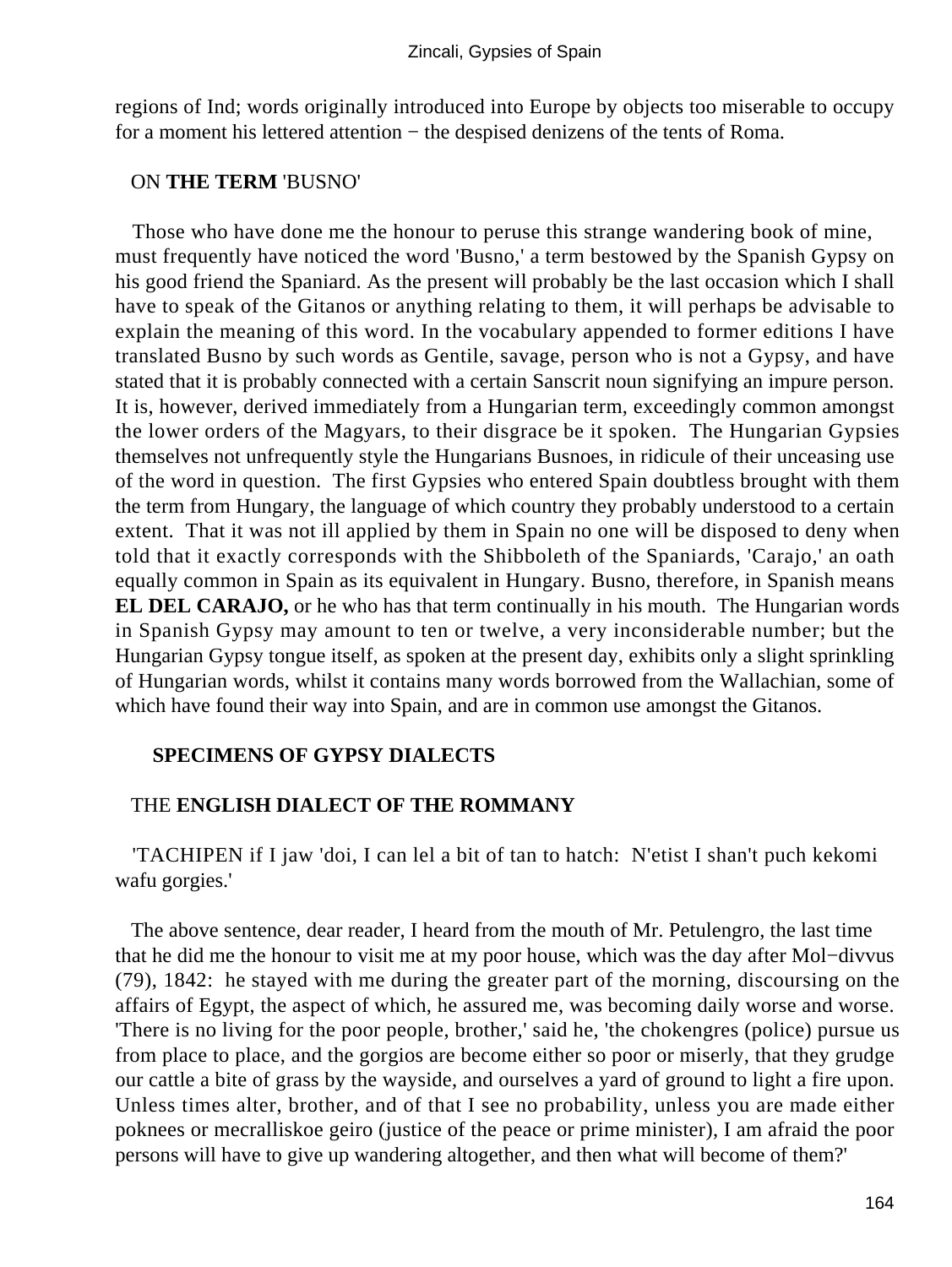'However, brother,' he continued, in a more cheerful tone, 'I am no hindity mush, (80) as you well know. I suppose you have not forgot how, fifteen years ago, when you made horseshoes in the little dingle by the side of the great north road, I lent you fifty cottors (81) to purchase the wonderful trotting cob of the innkeeper with the green Newmarket coat, which three days after you sold for two hundred.

 'Well, brother, if you had wanted the two hundred instead of the fifty, I could have lent them to you, and would have done so, for I knew you would not be long pazorrhus to me. I am no hindity mush, brother, no Irishman; I laid out the other day twenty pounds in buying ruponoe peamengries; (82) and in the Chonggav, (83) have a house of my own with a yard behind it.

# 'AND, **FORSOOTH,** IF **I GO THITHER,** I **CAN CHOOSE A PLACE TO LIGHT AFIRE UPON,** AND **SHALL HAVE NO NECESSITY TO ASK LEAVE OF THESE HERE** GENTILES.'

 Well, dear reader, this last is the translation of the Gypsy sentence which heads the chapter, and which is a very characteristic specimen of the general way of speaking of the English Gypsies.

 The language, as they generally speak it, is a broken jargon, in which few of the grammatical peculiarities of the Rommany are to be distinguished. In fact, what has been said of the Spanish Gypsy dialect holds good with respect to the English as commonly spoken: yet the English dialect has in reality suffered much less than the Spanish, and still retains its original syntax to a certain extent, its peculiar manner of conjugating verbs, and declining nouns and pronouns.

### **ENGLISH DIALECT**

 Moro Dad, savo djives oteh drey o charos, te caumen Gorgio ta Romany Chal tiro nav, te awel tiro tem, te kairen tiro lav aukko prey puv, sar kairdios oteh drey o charos. Dey men to−divvus moro divvuskoe moro, ta for−dey men pazorrhus tukey sar men for−denna len pazorrhus amande; ma muk te petrenna drey caik temptacionos; ley men abri sor doschder. Tiro se o tem, Mi−duvel, tiro o zoozlu vast, tiro sor koskopen drey sor cheros. Avali. Ta−chipen.

### **SPANISH DIALECT**

 Batu monro sos socabas ote enre ye char, que camele Gacho ta Romani Cha tiro nao, qu'abillele tiro chim, querese tiro lao acoi opre ye puve sarta se querela ote enre ye char. Dinanos sejonia monro manro de cata chibes, ta estormenanos monrias bisauras sasta mu estormenamos a monrias bisabadores; na nos meques petrar enre cayque pajandia, lillanos abri de saro chungalipen. Persos tiro sinela o chim, Undevel, tiro ye silna bast, tiro saro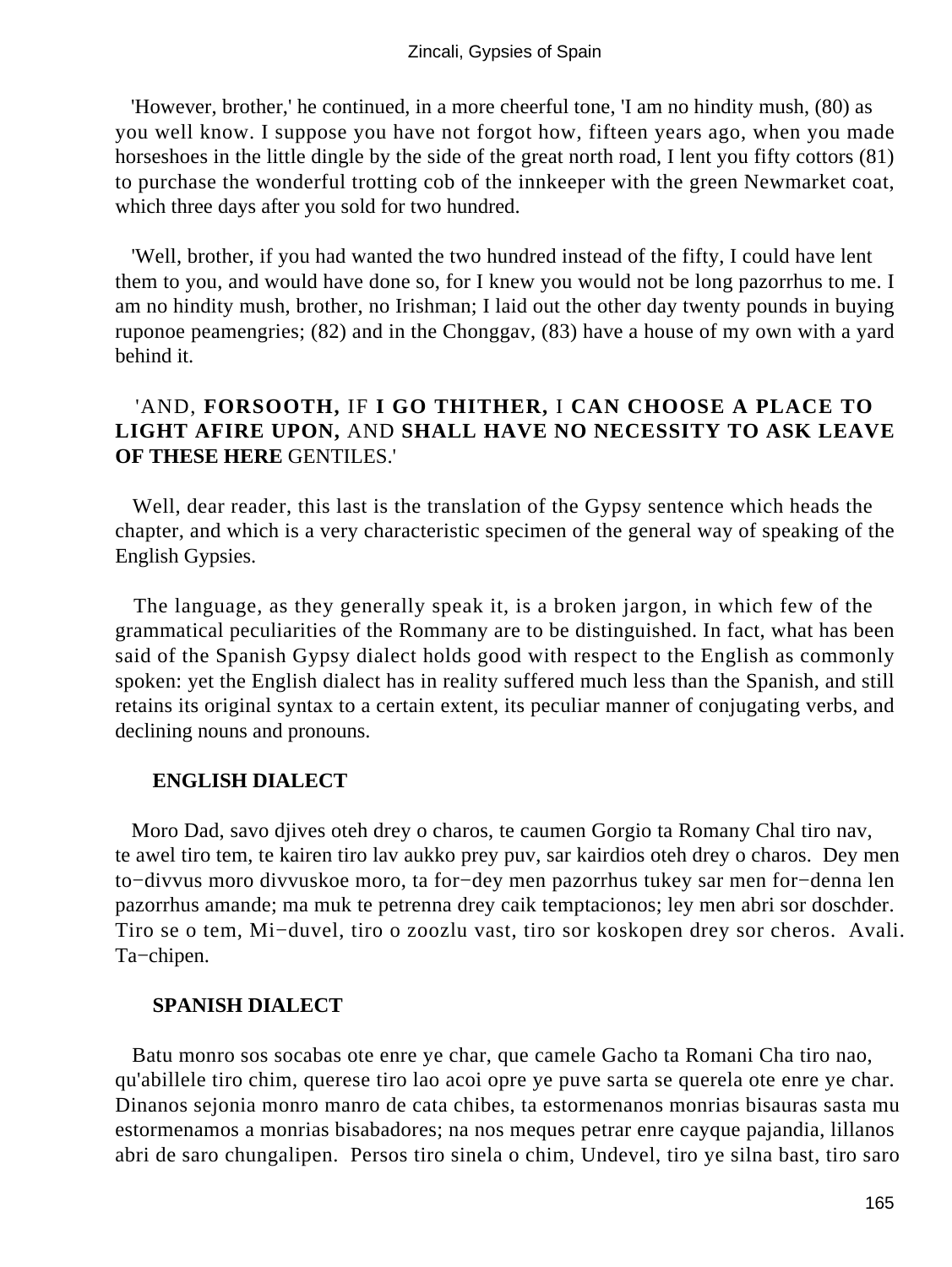lachipen enre saro chiros. Unga. Chachipe.

### **ENGLISH TRANSLATION OF THE ABOVE**

 OUR Father who dwellest there in heaven, may Gentile and Gypsy love thy name, thy kingdom come, may they do thy word here on earth as it is done there in heaven. Give us to−day our daily bread, (84) and forgive us indebted to thee as we forgive them indebted to us, (85) suffer not that we fall into NO temptation, take us out from all evil. (86) Thine (87) is the kingdom my God, thine the strong hand, thine all goodness in all time. Aye. Truth.

#### **HUNGARIAN DIALECT**

 The following short sentences in Hungarian Gypsy, in addition to the prayer to the Virgin given in the Introduction, will perhaps not prove unacceptable to the reader. In no part of the world is the Gypsy tongue at the present day spoken with more purity than in Hungary, (88) where it is used by the Gypsies not only when they wish to be unintelligible to the Hungarians, but in their common conversation amongst themselves.

 From these sentences the reader, by the help of the translations which accompany them, may form a tolerable idea not only of what the Gypsy tongue is, but of the manner in which the Hungarian Gypsies think and express themselves. They are specimens of genuine Gypsy talk − sentences which I have myself heard proceed from the mouths of the Czigany; they are not Busno thoughts done into gentle Rommany. Some of them are given here as they were written down by me at the time, others as I have preserved them in my memory up to the present moment. It is not improbable that at some future time I may return to the subject of the Hungarian Gypsies.

 Vare tava soskei me puchelas cai soskei avillara catari. Mango le gulo Devlas vas o erai, hodj o erai te pirel misto, te n'avel pascotia l'eras, ta na avel o erai nasvalo. Cana cames aves pale. Ki'som dhes keral avel o rai catari? (89) Kit somu berschengro hal tu? (90) Cade abri mai lachi e mol sar ando foro. Sin o mas balichano, ta i gorkhe garasheskri; (91) sin o manro parno, cai te felo do garashangro. Yeck quartalli mol ando lende. Ande mol ote mestchibo. Khava piava − dui shel, tri shel predinava. Damen Devla saschipo ando mure cocala. Te rosarow labio tarraco le Mujeskey miro pralesco, ta vela mi anao tukey le Mujeskey miro pralesky. Llundun baro foro, bishwar mai baro sar Cosvaro. Nani yag, mullas. Nasiliom cai purdiom but; besh te pansch bersch mi homas slugadhis pa Baron Splini regimentos. Saro chiro cado Del; cavo o puro dinas o Del. Me camov te jav ando Buka−resti − cado Bukaresti lachico tem dur drom jin keri. Mi hom nasvallo. Soskei nai jas ke baro ful−cheri? Wei mangue ke nani man love nastis jav. Belgra sho mille pu cado Cosvarri; hin oter miro chabo. Te vas Del l'erangue ke meclan man abri ando a pan−dibo. Opre rukh sarkhi ye chiriclo, ca kerel anre e chiricli. Ca hin tiro ker? Ando calo berkho, oter bin miro ker, av prala mensar; jas mengue keri. Ando bersch dui chiro, ye ven, ta nilei. O felhegos del o breschino, te purdel o barbal. Hir mi Devlis camo but cavo erai − lacho manus o, Anglus, tama rakarel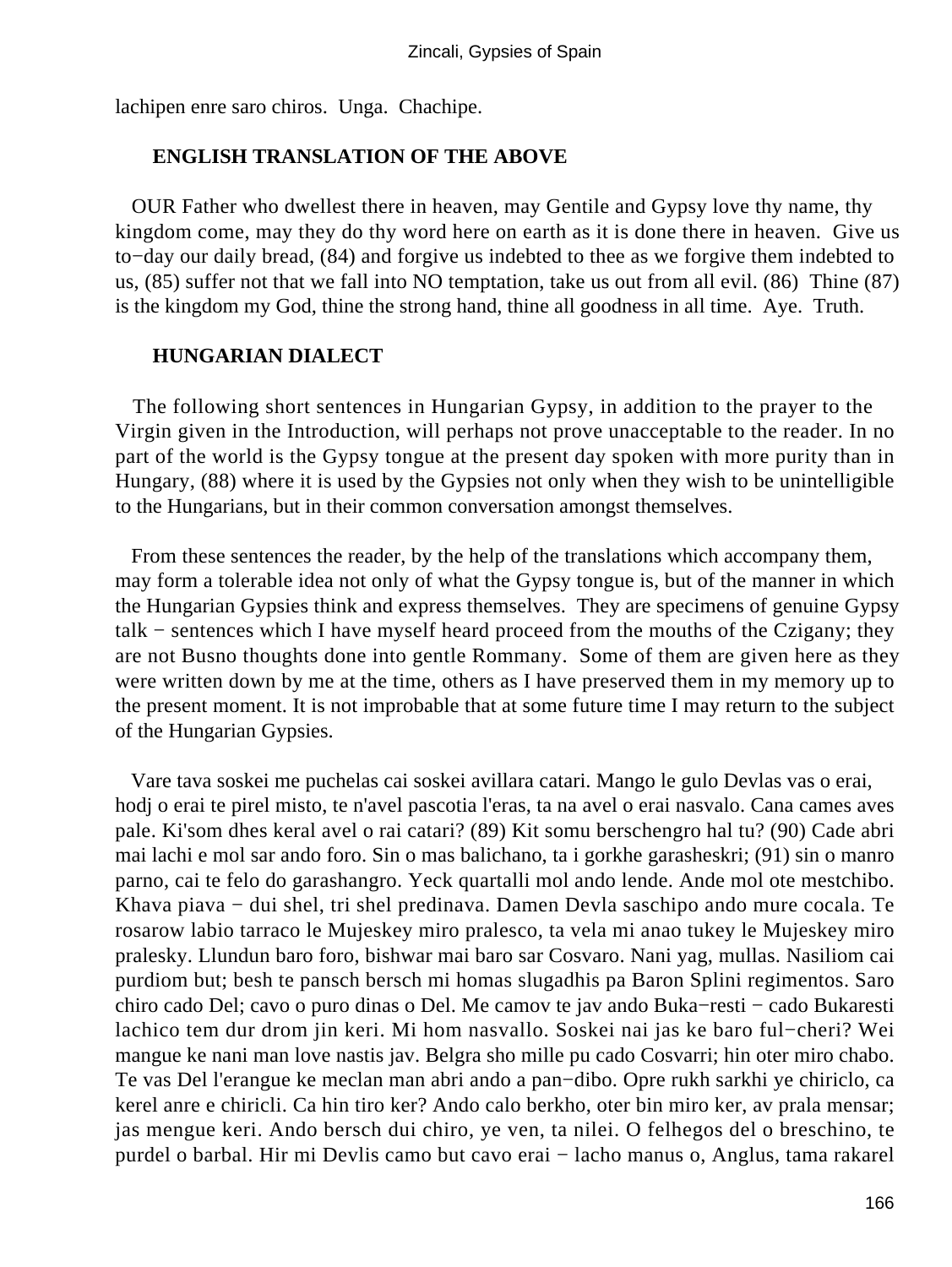Ungarica; avel catari ando urdon le trin gras−tensas − beshel cate abri po buklo tan; le poivasis ando bas irinel ando lel. Bo zedun stadji ta bari barba.

 Much I ponder why you ask me (questions), and why you should come hither. I pray the sweet Goddess for the gentleman, that the gentleman may journey well, that misfortune come not to the gentleman, and that the gentleman fall not sick. When you please come back. How many days did the gentleman take to come hither? How many years old are you? Here out better (is) the wine than in the city. The meat is of pig, and the gherkins cost a grosh − the bread is white, and the lard costs two groshen. One quart of wine amongst us. In wine there (is) happiness. I will eat, I will drink – two hundred, three hundred I will place before. Give us Goddess health in our bones. I will seek a waistcoat, which I have, for Moses my brother, and I will change names with Moses my brother. (92) London (is) a big city, twenty times more big than Colosvar. There is no fire, it is dead. I have suffered and toiled much: twenty and five years I was serving in Baron Splini's regiment. Every time (cometh) from God; that old (age) God gave. I wish to go unto Bukarest − from Bukarest, the good country, (it is) a far way unto (my) house. I am sick. Why do you not go to the great physician Because I have no money I can't go Belgrade (is) six miles of land from Colosvar; there is my son. May God help the gentlemen that they let me out (from) in the prison. On the tree (is) the nest of the bird, where makes eggs the female bird. Where is your house? In the black mountain, there is my house; come brother with me; let us go to my house. In the year (are) two seasons, the winter and summer. The cloud gives the rain, and puffs (forth) the wind. By my God I love much that gentleman − a good man he, an Englishman, but he speaks Hungarian; he came (93) hither in a waggon with three horses, he sits here out in the wilderness; (94) with a pencil in his hand he writes in a book. He has a green hat and a big beard.

# **VOCABULARY OF THEIR LANGUAGE**

[This section of the book could not be transcribed as it contained many non−european languages]

# **APPENDIX −** MISCELLANIES **IN THE GITANO LANGUAGE**

# **ADVERTISEMENT**

 IT is with the view of preserving as many as possible of the monuments of the Spanish Gypsy tongue that the author inserts the following pieces; they are for the most part, whether original or translated, the productions of the 'Aficion' of Seville, of whom something has been said in the Preface to the Spurious Gypsy Poetry of Andalusia; not the least remarkable, however, of these pieces is a genuine Gypsy composition, the translation of the Apostles' Creed by the Gypsies of Cordova, made under the circumstances detailed in the second part of the first volume. To all have been affixed translations, more or less literal, to assist those who may wish to form some acquaintance with the Gitano language.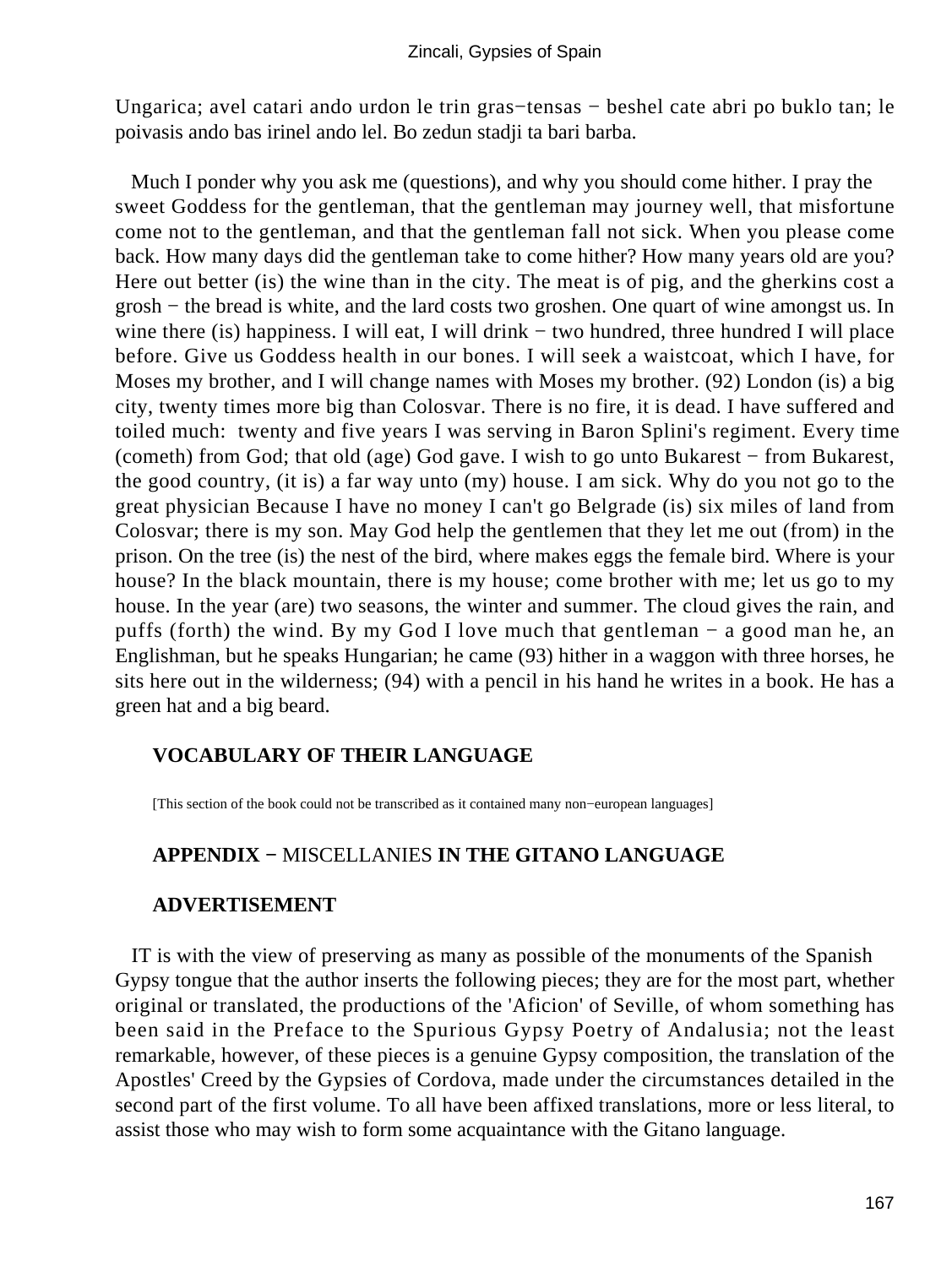# **COTORRES ON CHIPE CALLI / MISCELLANIES**

**BATO** Nonrro sos socabas on o tarpe, manjirificado quejesa tute acnao; abillanos or tute sichen, y querese tute orependola andial on la chen sata on o tarpe; or manrro nonrro de cata chibel dinanoslo sejonia, y estormenanos nonrrias bisauras andial sata gaberes estormenamos a nonrros bisaraores; y nasti nes muques petrar on la bajanbo, bus listrabanos de chorre. − Anarania.

**FATHER** Our, who dwellest in the heaven, sanctified become thy name; come−to−us the thy kingdom, and be−done thy will so in the earth as in the heaven; the bread our of every day give−us−it to−day, and pardon−us our debts so as we−others pardon (to) our debtors; and not let us fall in the temptation, but deliver−us from wickedness. − Amen.

 Panchabo on Ostebe Bato saro−asisilable, Perbaraor de o tarpe y la chen, y on Gresone desquero Beyio Chabal nonrrio Erano, sos guillo sar−trujatapucherido per troecane y sardana de or Chanispero Manjaro, y purelo de Manjari ostelinda debla; Bricholo ostele de or asislar de Brono Alienicato; guillo trejuficao, mule y cabanao; y sundilo a los casinobes, (95) y a or brodelo chibel repurelo de enrre los mules, y encalomo a los otarpes, y soscabela bestique a la tabastorre de Ostebe Bato saro−asisilable, ende aoter a de abillar a sarplar a los Apucheris y mules. Panchabo on or Chanispero Manjaro, la Manjari Cangari Pebuldorica y Rebuldorica, la Erunon de los Manjaros, or Estormen de los crejetes, la repurelo de la mansenquere y la chibiben verable. − Anarania, Tebleque.

 I believe in God, Father all−powerful, creator of the heaven and the earth, and in Christ his only Son our Lord, who went conceived by deed and favour of the Spirit Holy, and born of blessed goddess divine; suffered under (of) the might of Bronos Alienicatos; (96) went crucified, dead and buried; and descended to the conflagrations, and on the third day revived (97) from among the dead, and ascended to the heavens, and dwells seated at the right− hand of God, Father all−powerful, from there he−has to come to impeach (to) the living and dead. I believe in the Spirit Holy, the Holy Church Catholic and Apostolic, the communion of the saints, the remission of the sins, the re−birth of the flesh, and the life everlasting. – Amen, Jesus.

# **OCANAJIMIA A LA DEBLA / PRAYER TO THE VIRGIN**

 O Debla quirindia, Day de saros los Bordeles on coin panchabo: per los duquipenes sos naquelastes a or pindre de la trejul de tute Chaborro majarolisimo te manguelo, Debla, me alcorabises de tute chaborro or estormen de sares las dojis y crejetes sos menda udicare aquerao on andoba surdete. − Anarania, Tebleque.

 Ostebe te berarbe Ostelinda! perdoripe sirles de sardana; or Erano sin sartute; bresban tute sirles enrre sares las rumiles, y bresban sin or frujero de tute po. − Tebleque.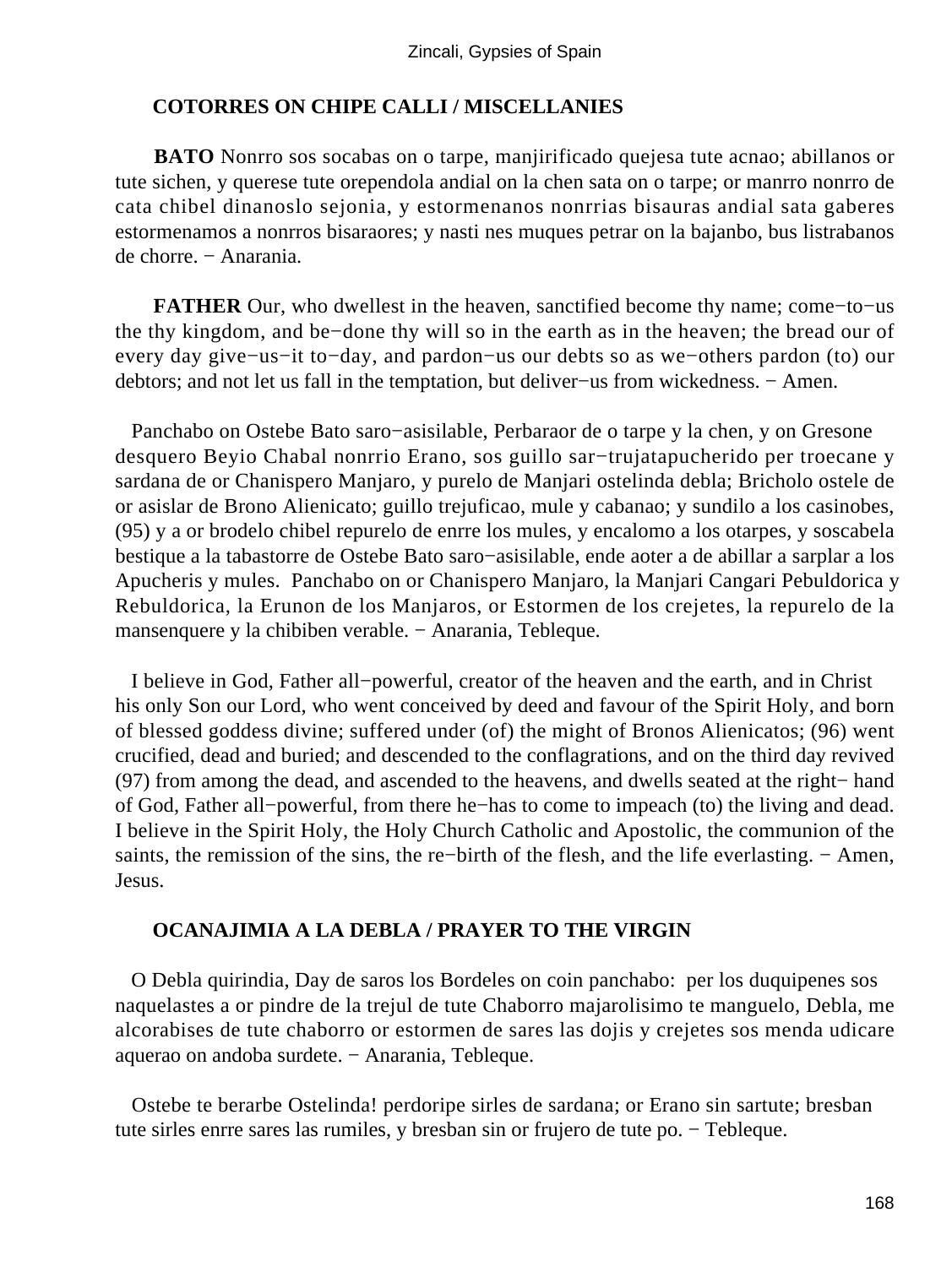Manjari Ostelinda, day de Ostebe, brichardila per gaberes crejetaores aocana y on la ocana de nonrra beriben! − Anarania, Tebleque.

 Chimuclani or Bato, or Chabal, or Chanispero manjaro; sata sia on or presimelo, aocana, y gajeres: on los sicles de los sicles. − Anarania.

 O most holy Virgin, Mother of all the Christians in whom I believe; for the agony which thou didst endure at the foot of the cross of thy most blessed Son, I entreat thee, Virgin, that thou wilt obtain for me, from thy Son, the remission of all the crimes and sins which I may have committed in this world. − Amen, Jesus.

 God save thee, Maria! full art thou of grace; the Lord is with thee; blessed art thou amongst all women, and blessed is the fruit of thy womb. − Jesus.

Holy Maria, mother of God, pray for us sinners, now and in the hour of our death! − Amen, Jesus.

 Glory (to) the Father, the Son, (and) the Holy Ghost; as was in the beginning, now, and for ever: in the ages of the ages. – Amen.

# OR **CREDO /** THE **CREED SARTA LO CHIBELARON LOS CALES DE CORDOVATI / TRANSLATED BY THE GYSPIES OF CORDOVA**

 Pachabelo en Un−debel batu tosaro−baro, que ha querdi el char y la chique; y en Un−debel chinoro su unico chaboro erano de amangue, que chalo en el trupo de la Majari por el Duquende Majoro, y abio del veo de la Majari; guillo curado debajo de la sila de Pontio Pilato el chinobaro; guillo mulo y garabado; se chale a las jacharis; al trin chibe se ha sicobado de los mules al char; sinela bejado a las baste de Un−debel barrea; y de ote abiara a juzgar a los mules y a los que no lo sinelan; pachabelo en el Majaro; la Cangri Majari barea; el jalar de los Majaries; lo meco de los grecos; la resureccion de la maas, y la ochi que no marela.

 I believe in God the Father all−great, who has made the heaven and the earth; and in God the young, his only Son, the Lord of us, who went into the body of the blessed (maid) by (means of) the Holy Ghost, and came out of the womb of the blessed; he was tormented beneath the power of Pontius Pilate, the great Alguazil; was dead and buried; he went (down) to the fires; on the third day he raised himself from the dead unto the heaven; he is seated at the major hand of God; and from thence he shall come to judge the dead and those who are not (dead). I believe in the blessed one; in the church holy and great; the banquet of the saints; the remission of sins; the resurrection of the flesh, and the life which does not die.

# **REJELENDRES /** PROVERBS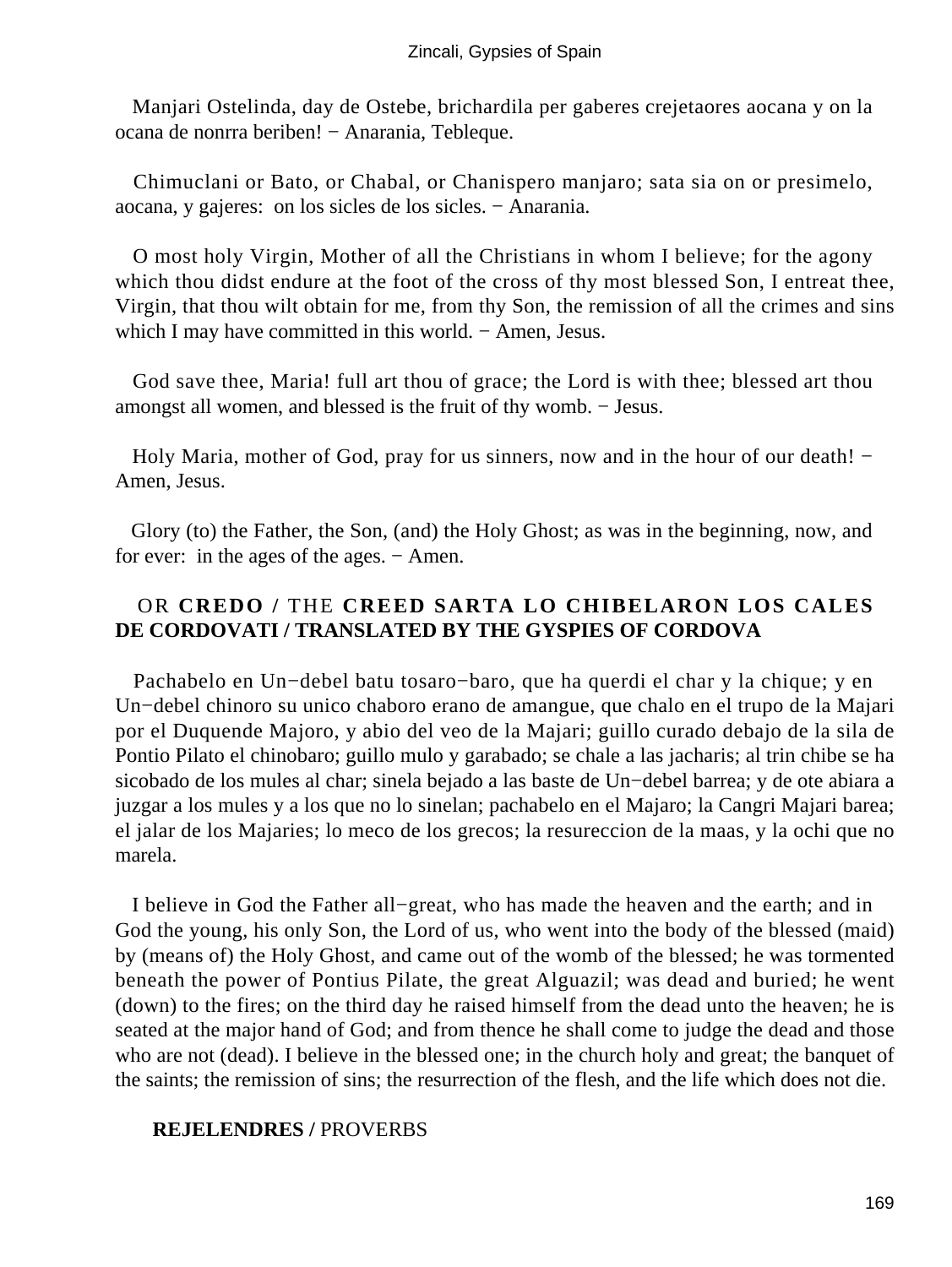Or soscabela juco y terable garipe no le sin perfine anelar relichi. Bus yes manupe cha machagarno le pendan chuchipon los brochabos. Sacais sos ne dicobelan calochin ne bridaquelan. Coin terelare trasardos e dinastes nasti le buchare berrandanas a desquero contique. On sares las cachimanes de Sersen abillen reches. Bus mola yes chirriclo on la ba sos gres balogando. A Ostebe brichardilando y sar or mochique dinelando. Bus mola quesar jero de gabuno sos manpori de bombardo. Dicar y panchabar, sata penda Manjaro Lillar. Or esorjie de or narsichisle sin chismar lachinguel. Las queles mistos grobelas: per macara chibel la piri y de rachi la operisa. Aunsos me dicas vriardao de jorpoy ne sirlo braco. Chachipe con jujana − Calzones de buchi y medias de lana. Chuquel sos pirela cocal terela. Len sos sonsi bela pani o reblandani terela.

 He who is lean and has scabs needs not carry a net. (98) When a man goes drunk the boys say to him 'suet.' (99) Eyes which see not break no heart. He who has a roof of glass let him not fling stones at his neighbour. Into all the taverns of Spain may reeds come. A bird in the hand is worth more than a hundred flying. To God (be) praying and with the flail plying. It is worth more to be the head of a mouse than the tail of a lion. To see and to believe, as Saint Thomas says. The extreme (100) of a dwarf is to spit largely. Houses well managed:− at mid−day the stew−pan, (101) and at night salad. Although thou seest me dressed in wool I am no sheep. Truth with falsehood−Breeches of silk and stockings of Wool. (102) The dog who walks finds a bone. The river which makes a noise (103) has either water or stones.

# **ODORES YE TILICHE /** THE LOVER'S **JEALOUSY**

 Dica Calli sos linastes terelas, plasarandote misto men calochin desquinao de trinchas punis y canrrias, sata anjella terelaba dicando on los chorres naquelos sos me tesumiaste, y andial reutila a men Jeli, dinela gao a sos menda orobibele; men puni sin trincha per la quimbila nevel de yes manu barbalo; sos saro se muca per or jandorro. Lo sos bus prejeno Calli de los Bengorros sin sos nu muqueis per yes manu barbalo. . . . On tute orchiri nu chismo, tramisto on coin te araquera, sos menda terela men nostus pa avel sos me camela bus sos tute.

Reflect, O Callee! (104) what motives hast thou (now that my heart is doting on thee, having rested awhile from so many cares and griefs which formerly it endured, beholding the evil passages which thou preparedst for me;) to recede thus from my love, giving occasion to me to weep. My agony is great on account of thy recent acquaintance with a rich man; for every thing is abandoned for money's sake. What I most feel, O Callee, of the devils is, that thou abandonest me for a rich man . . . I spit upon thy beauty, and also upon him who converses with thee, for I keep my money for another who loves me more than thou.

# OR **PERSIBARARSE SIN CHORO /** THE **EVILS OF CONCUBINAGE**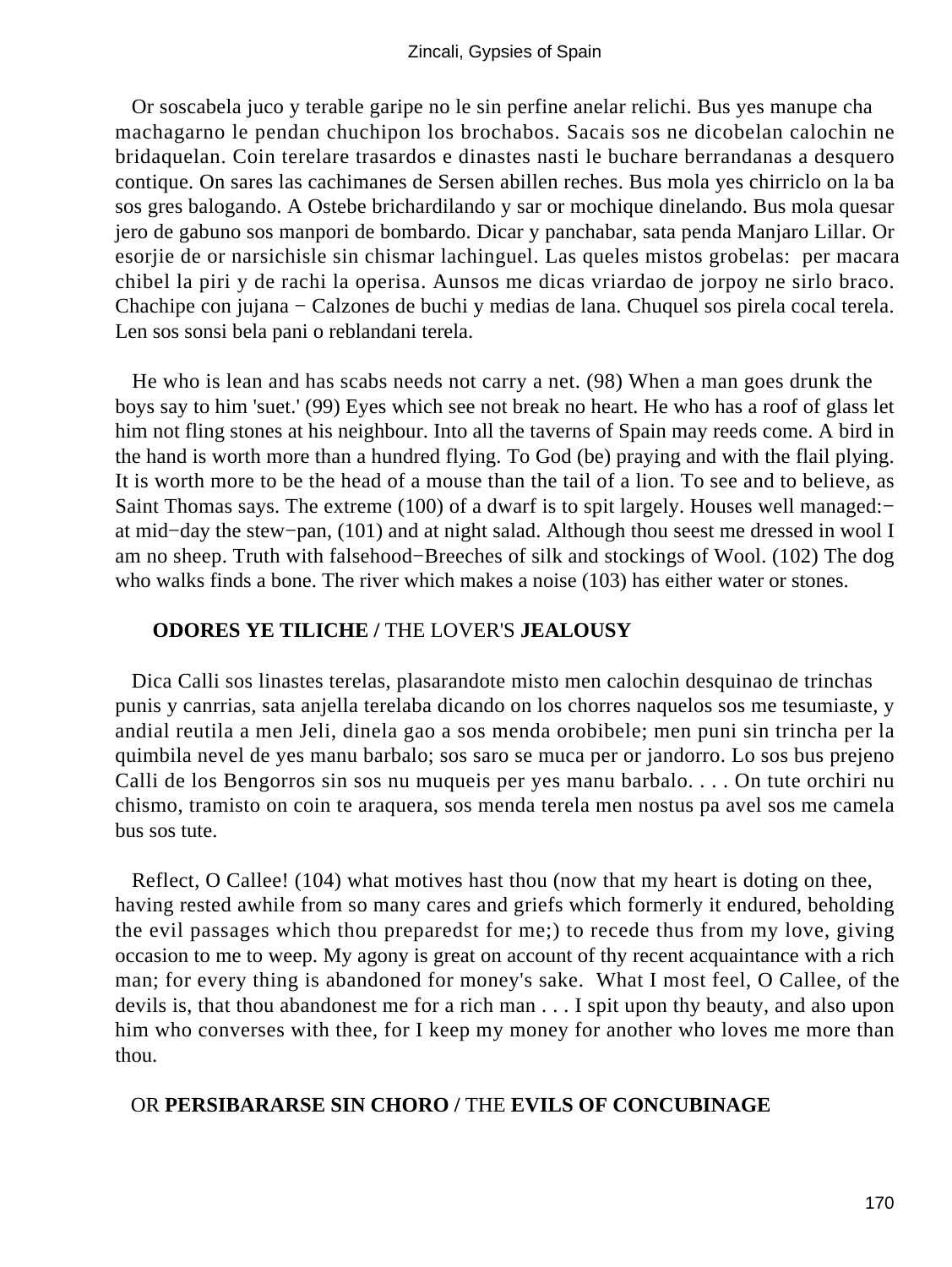Gajeres sin corbo rifian soscabar yes manu persibarao, per sos saro se linbidian odoros y beslli, y per esegriton apuchelan on sardana de saros los Benjes, techescando grejos y olajais − de sustiri sos lo resaronomo niquilla murmo; y andial lo fendi sos terelamos de querar sin techescarle yes sulibari a or Jeli, y ne panchabar on caute manusardi, persos trutan a yesque lili.

 It is always a strange danger for a man to live in concubinage, because all turns to jealousy and quarrelling, and at last they live in the favour of all the devils, voiding oaths and curses: so that what is cheap turns out dear. So the best we can do, is to cast a bridle on love, and trust to no woman, for they (105) make a man mad.

#### LOS **CHORES /** THE **ROBBERS**

 On grejelo chiro begoreo yesque berbanilla de chores a la burda de yes mostipelo a oleba rachi − Andial sos la prejenaron los cambrais presimelaron a cobadrar; sar andoba linaste changano or lanbro, se sustino de la charipe de lapa, utilo la pusca, y niquillo platanando per or platesquero de or mostipelo a la burda sos socabelaba pandi, y per or jobi de la clichi chibelo or jundro de la pusca, le dino pesquibo a or langute, y le sumuquelo yes bruchasno on la tesquera a or Jojerian de los ostilaores y lo techesco de or grate a ostele. Andial sos los debus quimbilos dicobelaron a desquero Jojerian on chen sar las canrriales de la Beriben, lo chibelaron espusifias a los grastes, y niquillaron chapescando, trutando la romuy apala, per bausale de las machas o almedalles de liripio.

 On a certain time arrived a band of thieves at the gate of a farm− house at midnight. So soon as the dogs heard them they began to bark, which causing (106) the labourer to awake, he raised himself from his bed with a start, took his musket, and went running to the court−yard of the farm−house to the gate, which was shut, placed the barrel of his musket to the keyhole, gave his finger its desire, (107) and sent a bullet into the forehead of the captain of the robbers, casting him down from his horse. Soon as the other fellows saw their captain on the ground in the agonies of death, they clapped spurs to their horses, and galloped off fleeing, turning their faces back on account of the flies (108) or almonds of lead.

# **COTOR YE GABICOTE MAJARO / SPECIMEN OF THE GOSPEL OR SOS SARO LO HA CHIBADO EN CHIPE CALLI OR RANDADOR DE OCONOS PAPIRIS AUNSOS NARDIAN LO HA DINADO AL SURDETE. FROM THE** AUTHOR'S **UNPUBLISHED TRANSLATION OF THE NEW TESTAMENT**

 Y soscabando dicando dico los Barbalos sos techescaban desqueros mansis on or Gazofilacio; y dico tramisto yesque pispiricha chorrorita, sos techescaba duis chinorris saraballis, y penelo: en chachipe os penelo, sos caba chorrorri pispiricha a techescao bus sos sares los aveles: persos saros ondobas han techescao per los mansis de Ostebe, de lo sos les costuna; bus caba e desquero chorrorri a techescao saro or susalo sos terelaba. Y pendo a cormunis, sos pendaban del cangaripe, soscabelaba uriardao de orchiris berrandanas, y de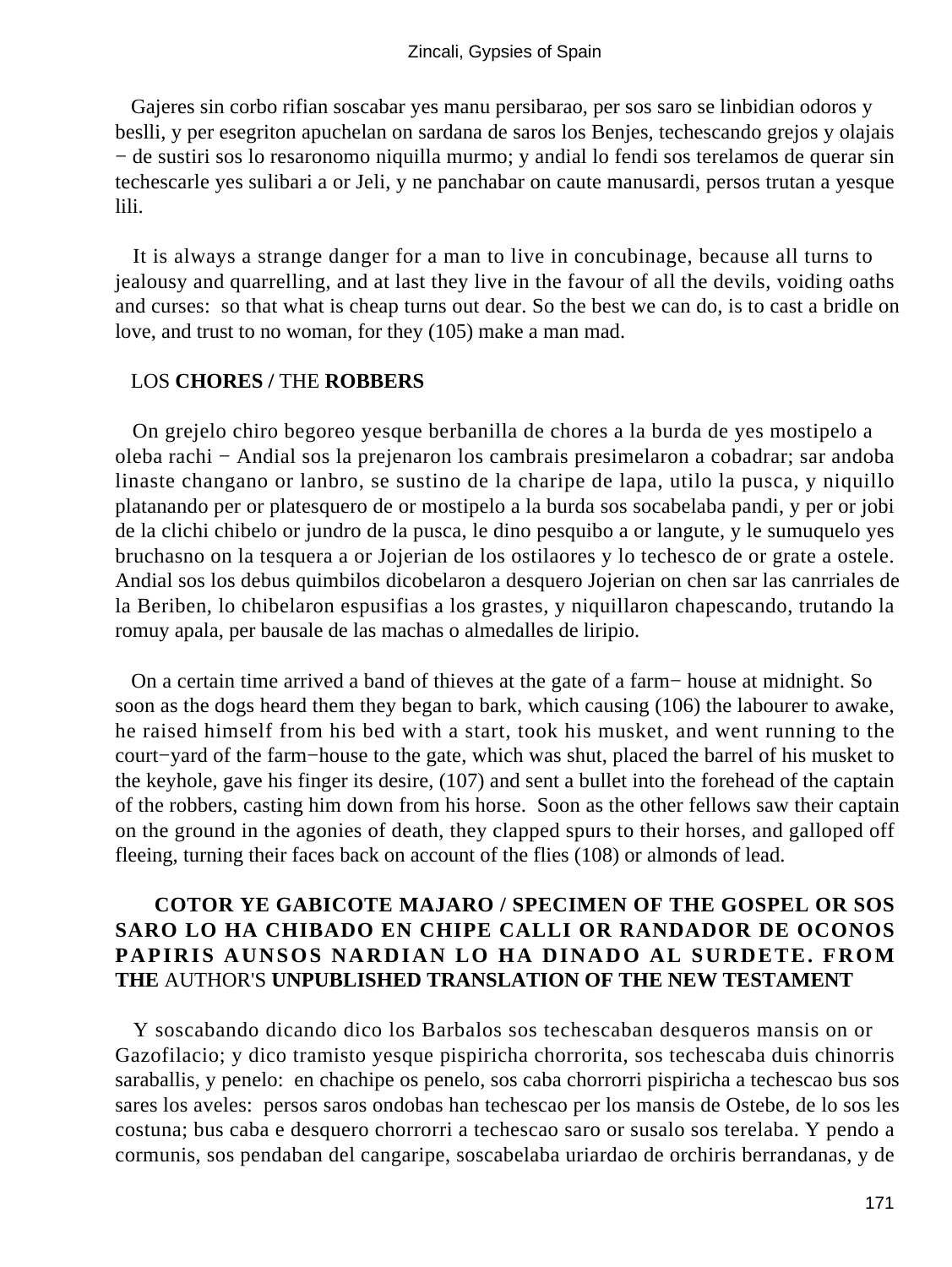denes: Cabas buchis sos dicais, abillaran chibeles, bus ne muquelara berrandana costune berrandana, sos ne quesesa demarabea. Y le prucharon y pendaron: Docurdo, bus quesa ondoba? Y sos simachi abicara bus ondoba presimare? Ondole penclo: Dicad, sos nasti queseis jonjabaos; persos butes abillaran on men acnao, pendando: man sirlo, y or chiro soscabela pajes: Garabaos de guillelar apala, de ondolayos: y bus junureis barganas y sustines, ne os espajueis; persos sin perfine sos ondoba chundee brotobo, bus nasti quesa escotria or egresiton. Oclinde les pendaba: se sustinara sueste sartra sueste, y sichen sartra sichen, y abicara bareles dajiros de chenes per los gaos, y retreques y bocatas, y abicara buchengeres espajuis, y bareles simachis de otarpe: bus anjella de saro ondoba os sinastraran y preguillaran, enregandoos a la Socreteria, y los ostardos, y os legeraran a los Oclayes, y a los Baquedunis, per men acnao: y ondoba os chundeara on chachipe. Terelad pus seraji on bros garlochines de ne orobrar anjella sata abicais de brudilar, persos man os dinare rotuni y chanar, la sos ne asislaran resistir ne sartra pendar satos bros enormes. Y quesareis enregaos de bros batos, y opranos, y sastris, y monrrores, y queraran merar a cormuni de averes; y os cangelaran saros per men acnao; bus ne carjibara ies bal de bros jeros. Sar bras opachirima avelareis bras orchis: pus bus dicareis a Jerusalen relli, oclinde chanad sos, desquero petra soscabela pajes; oclinde los soscabelan on la Chutea, chapesguen a los tober−jelis; y los que on macara de ondolaya, niquillense; y lo sos on los oltariques, nasti enrren on ondolaya; persos ondoba sen chibeles de Abillaza, pa sos chundeen sares las buchis soscabelan libanas; bus isna de las araris, y de las sos dinan de oropielar on asirios chibeles; persos abicara bare quichartura costune la chen, e guillara pa andoba Gao; y petraran a surabi de janrro; y quesan legeraos sinastros a sares las chenes, y Jerusalen quesa omana de los suestiles, sasta sos quejesen los chiros de las sichenes; y abicara simaches on or orcan, y on la chimutia, y on las uchurganis; y on la chen chalabeo on la suete per or dan sos bausalara la loria y des−queros gulas; muquelando los romares bifaos per dajiralo de las buchis sos costune abillaran a saro or surdete; persos los solares de los otarpes quesan sar− chalabeaos; y oclinde dicaran a or Chaboro e Manu abillar costune yesque minrricla sar baro asislar y Chimusolano: bus presimelaren a chundear caba buchis, dicad, y sustinad bros jeros, persos pajes soscabela bras redencion.

 And whilst looking he saw the rich who cast their treasures into the treasury; and he saw also a poor widow, who cast two small coins, and he said: In truth I tell you, that this poor widow has cast more than all the others; because all those have cast, as offerings to God, from that which to them abounded; but she from her poverty has cast all the substance which she had. And he said to some, who said of the temple, that it was adorned with fair stones, and with gifts: These things which ye see, days shall come, when stone shall not remain upon stone, which shall not be demolished. And they asked him and said: Master, when shall this be? and what sign shall there be when this begins? He said: See, that ye be not deceived, because many shall come in my name, saying: I am (he), and the time is near: beware ye of going after them: and when ye shall hear (of) wars and revolts do not fear, because it is needful that this happen first, for the end shall not be immediately. Then he said to them: Nation shall rise against nation, and country against country, and there shall be great tremblings of earth among the towns, and pestilences and famines; and there shall be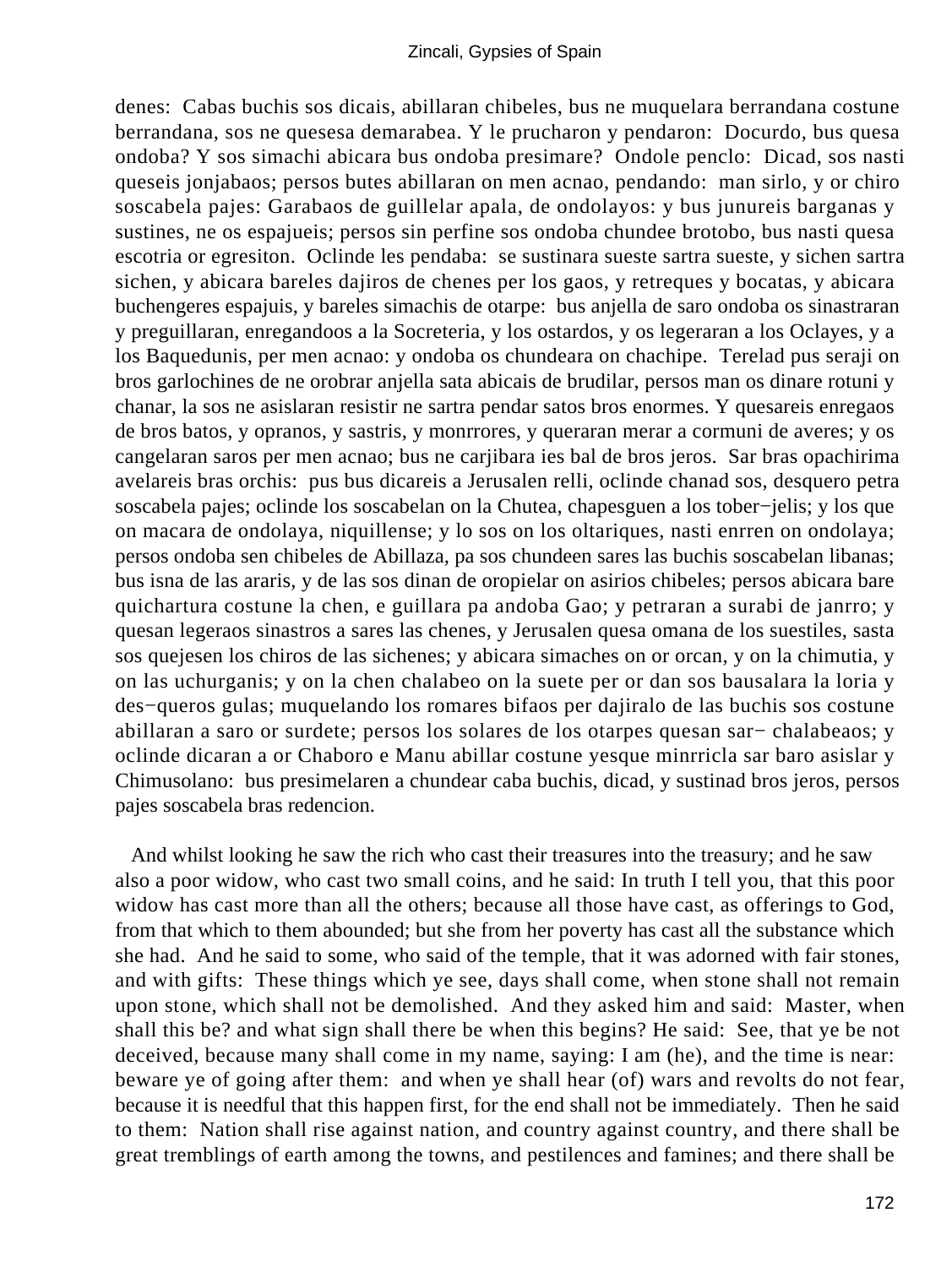frightful things, and great signs in the heaven: but before all this they shall make ye captive, and shall persecute, delivering ye over to the synagogue, and prisons; and they shall carry ye to the kings, and the governors, on account of my name: and this shall happen to you for truth. Keep then firm in your hearts, not to think before how ye have to answer, for I will give you mouth and wisdom, which all your enemies shall not be able to resist, or contradict. And ye shall be delivered over by your fathers, and brothers, and relations, and friends, and they shall put to death some of you; and all shall hate you for my name; but not one hair of your heads shall perish. With your patience ye shall possess your souls: but when ye shall see Jerusalem surrounded, then know that its fall is near; then those who are in Judea, let them escape to the mountains; and those who are in the midst of her, let them go out; and those who are in the fields, let them not enter into her; because those are days of vengeance, that all the things which are written may happen; but alas to the pregnant and those who give suck in those days, for there shall be great distress upon the earth, and it shall move onward against this people; and they shall fall by the edge of the sword; and they shall be carried captive to all the countries, and Jerusalem shall be trodden by the nations, until are accomplished the times of the nations; and there shall be signs in the sun, and in the moon, and in the stars; and in the earth trouble of nations from the fear which the sea and its billows shall cause; leaving men frozen with terror of the things which shall come upon all the world; because the powers of the heavens shall be shaken; and then they shall see the Son of Man coming upon a cloud with great power and glory: when these things begin to happen, look ye, and raise your heads, for your redemption is near.

# THE **ENGLISH DIALECT OF THE ROMMANY**

 'TACHIPEN if I jaw 'doi, I can lel a bit of tan to hatch: N'etist I shan't puch kekomi wafu gorgies.'

 The above sentence, dear reader, I heard from the mouth of Mr. Petulengro, the last time that he did me the honour to visit me at my poor house, which was the day after Mol−divvus, (109) 1842: he stayed with me during the greatest part of the morning, discoursing on the affairs of Egypt, the aspect of which, he assured me, was becoming daily worse and worse. 'There is no living for the poor people, brother,' said he, 'the chok−engres (police) pursue us from place to place, and the gorgios are become either so poor or miserly, that they grudge our cattle a bite of grass by the way side, and ourselves a yard of ground to light a fire upon. Unless times alter, brother, and of that I see no probability, unless you are made either poknees or mecralliskoe geiro (justice of the peace or prime minister), I am afraid the poor persons will have to give up wandering altogether, and then what will become of them?

 'However, brother,' he continued, in a more cheerful tone, 'I am no hindity mush, (110) as you well know. I suppose you have not forgot how, fifteen years ago, when you made horse−shoes in the little dingle by the side of the great north road, I lent you fifty cottors (111) to purchase the wonderful trotting cob of the innkeeper with the green Newmarket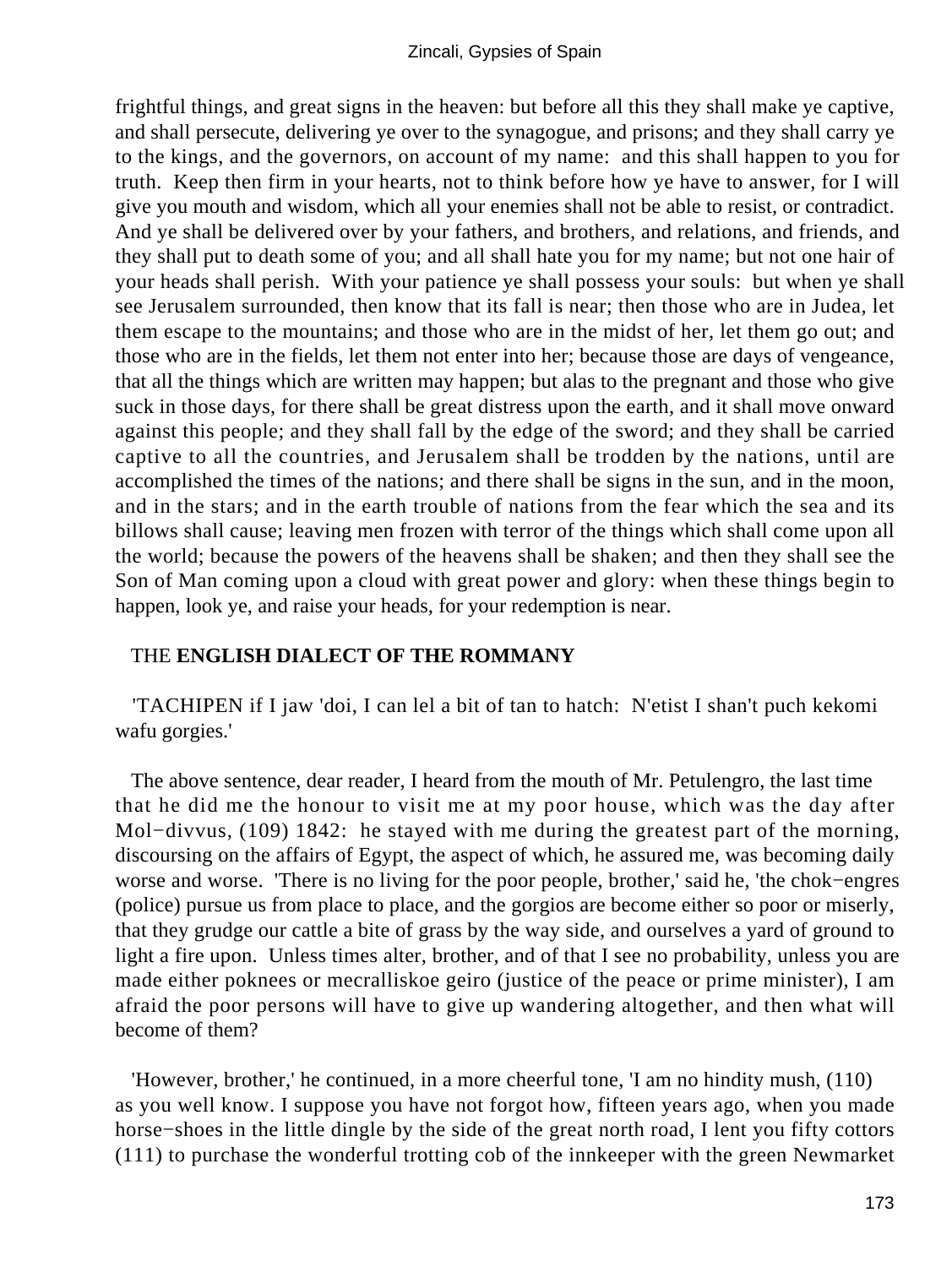coat, which three days after you sold for two hundred.

 'Well, brother, if you had wanted the two hundred, instead of the fifty, I could have lent them to you, and would have done so, for I knew you would not be long pazorrhus to me. I am no hindity mush, brother, no Irishman; I laid out the other day twenty pounds in buying rupenoe peam−engries; (112) and in the Chong−gav, (113) have a house of my own with a yard behind it.

# 'AND, **FORSOOTH,** IF **I GO THITHER,** I **CAN CHOOSE A PLACE TO LIGHT A FIRE UPON,** AND **SHALL HAVE NO NECESSITY TO ASK LEAVE OF THESE HERE** GENTILES.'

 Well, dear reader, this last is the translation of the Gypsy sentence which heads the chapter, and which is a very characteristic specimen of the general way of speaking of the English Gypsies.

 The language, as they generally speak it, is a broken jargon, in which few of the grammatical peculiarities of the Rommany are to be distinguished. In fact, what has been said of the Spanish Gypsy dialect holds good with respect to the English as commonly spoken: yet the English dialect has in reality suffered much less than the Spanish, and still retains its original syntax to a certain extent, its peculiar manner of conjugating verbs, and declining nouns and pronouns. I must, however, qualify this last assertion, by observing that in the genuine Rommany there are no prepositions, but, on the contrary, post−positions; now, in the case of the English dialect, these post−positions have been lost, and their want, with the exception of the genitive, has been supplied with English prepositions, as may be seen by a short example:−

 Hungarian Gypsy.(114) English Gypsy. English. Job Yow **He** Leste Leste **Of** him Las Las **To** him Les Los Him Lester From leste From him Leha With leste With him

### **PLURAL.**

 Hungarian Gypsy English Gypsy. English Jole Yaun They Lente Lente **Of** them Len Len **To** them Len Len Them Lender From Lende From them

 The following comparison of words selected at random from the English and Spanish dialects of the Rommany will, perhaps, not be uninteresting to the philologist or even to the general reader. Could a doubt be at present entertained that the Gypsy language is virtually the same in all parts of the world where it is spoken, I conceive that such a vocabulary would at once remove it.

 English Gypsy. Spanish Gypsy. Ant Cria Crianse Bread Morro Manro City Forus Foros Dead Mulo Mulo Enough Dosta Dosta Fish Matcho Macho Great Boro Baro House Ker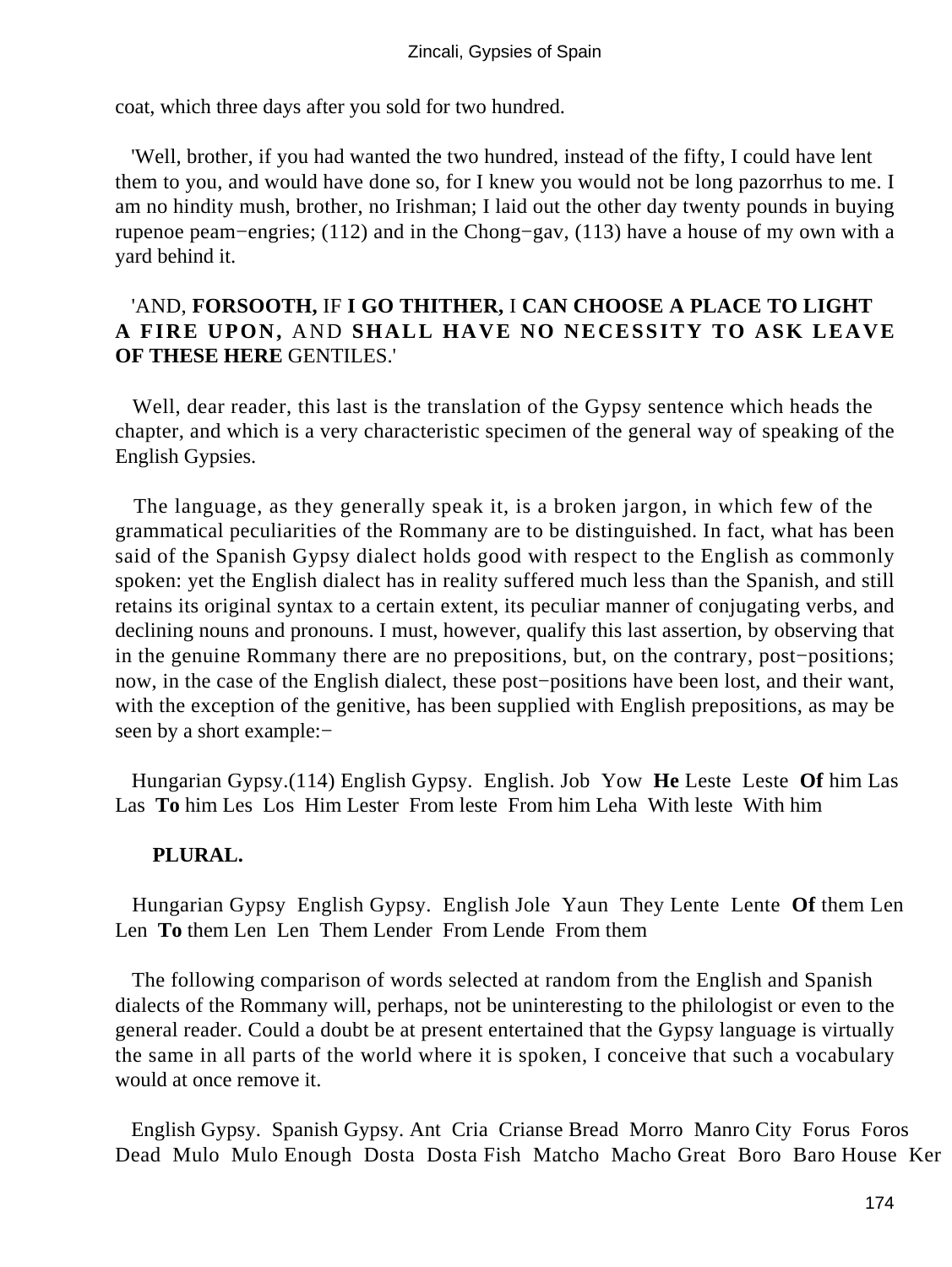Quer Iron Saster Sas King Krallis Cralis Love(I) Camova Camelo Moon Tchun Chimutra Night Rarde Rati Onion Purrum Porumia Poison Drav Drao Quick Sig Sigo Rain Brishindo Brejindal Sunday Koorokey Curque Teeth Danor Dani Village Gav Gao White Pauno Parno Yes Avali Ungale

 As specimens of how the English dialect maybe written, the following translations of the Lord's Prayer and Belief will perhaps suffice.

### THE LORD'S **PRAYER**

 Miry dad, odoi oprey adrey tiro tatcho tan; Medeveleskoe si tiro nav; awel tiro tem, be kairdo tiro lav acoi drey pov sa odoi adrey kosgo tan: dey mande ke−divvus miry diry morro, ta fordel man sor so me pazzorrus tute, sa me fordel sor so wavior mushor pazzorrus amande; ma riggur man adrey kek dosch, ley man abri sor wafodu; tiro se o tem, tiro or zoozli−wast, tiro or corauni, kanaw ta ever− komi. Avali. Tatchipen.

### **LITERAL TRANSLATION**

 My Father, yonder up within thy good place; god−like be thy name; come thy kingdom, be done thy word here in earth as yonder in good place. Give to me to−day my dear bread, and forgive me all that I am indebted to thee, as I forgive all that other men are indebted to me; not lead me into any ill; take me out (of) all evil; thine is the kingdom, thine the strong hand, thine the crown, now and evermore. Yea. Truth.

### THE **BELIEF**

 Me apasavenna drey mi−dovvel, Dad soro−ruslo, savo kedas charvus ta pov: apasavenna drey olescro yeck chavo moro arauno Christos, lias medeveleskoe Baval−engro, beano of wendror of medeveleskoe gairy Mary: kurredo tuley me−cralliskoe geiro Pontius Pilaten wast; nasko pre rukh, moreno, chivios adrey o hev; jas yov tuley o kalo dron ke wafudo tan, bengeskoe stariben; jongorasa o trito divvus, atchasa opre to tatcho tan, Mi−dovvels kair; bestela kanaw odoi pre Mi−dovvels tacho wast Dad soro−boro; ava sig to lel shoonaben opre mestepen and merripen. Apasa−venna en develeskoe Baval−engro; Boro develeskoe congri, develeskoe pios of sore tacho foky ketteney, soror wafudu−penes fordias, soror mulor jongorella, kek merella apopli. Avali, palor.

# **LITERAL TRANSLATION**

 I believe in my God, Father all powerful, who made heaven and earth; I believe in his one Son our Lord Christ, conceived by Holy Ghost, (117) born of bowels of Holy Virgin Mary, beaten under the royal governor Pontius Pilate's hand; hung on a tree, slain, put into the grave; went he down the black road to bad place, the devil's prison; he awaked the third day, ascended up to good place, my God's house; sits now there on my God's right hand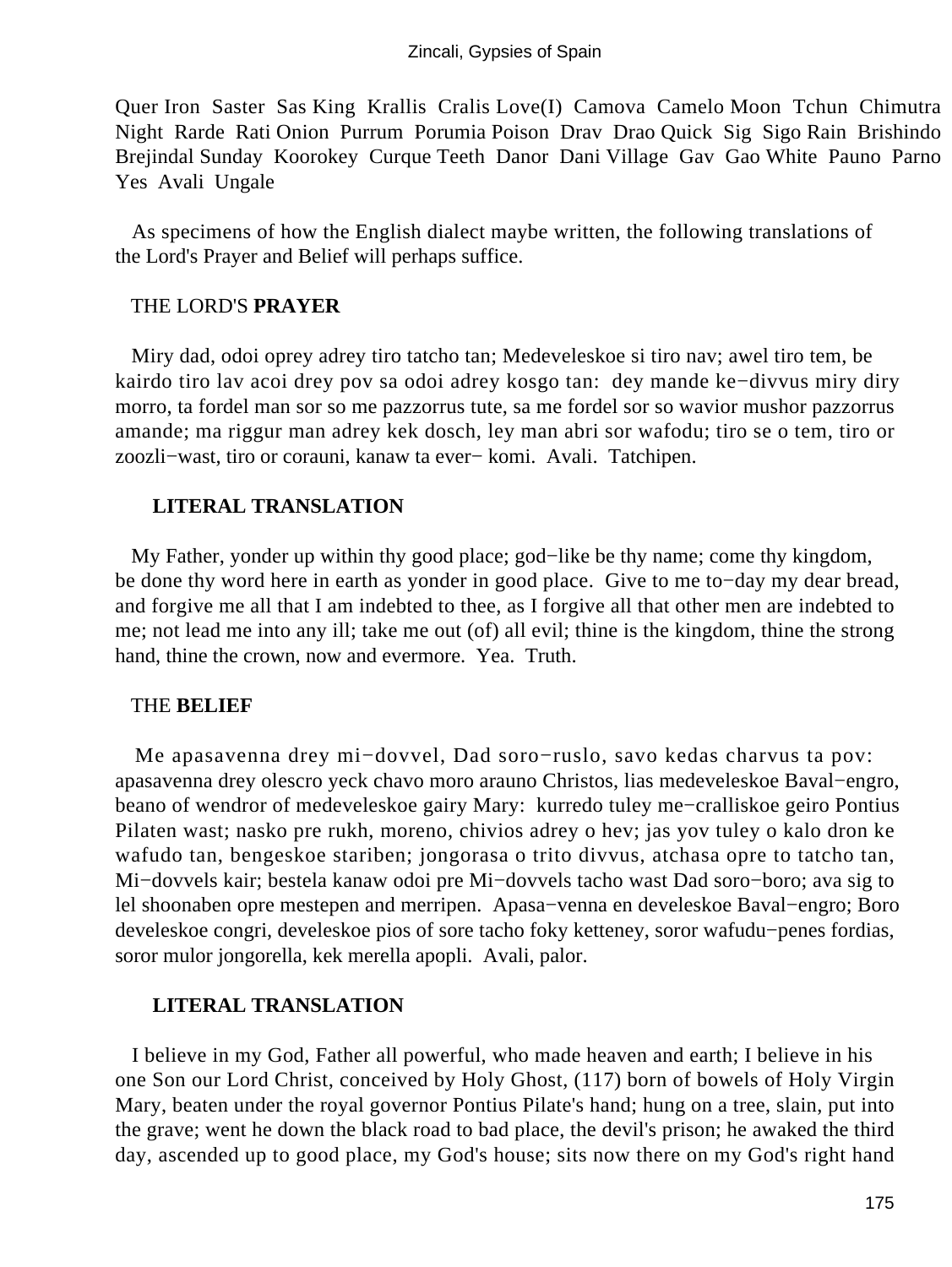Father−all− powerful; shall come soon to hold judgment over life and death. I believe in Holy Ghost; Great Holy Church, Holy festival of all good people together, all sins forgiveness, that all dead arise, no more die again. Yea, brothers.

# **SPECIMEN OF A SONG IN THE VULGAR OR BROKEN ROMMANY**

 As I was a jawing to the gav yeck divvus, I met on the dron miro Rommany chi: I puch'd yoi whether she com sar mande; And she penn'd: tu si wafo Rommany,

 And I penn'd, I shall ker tu miro tacho Rommany, Fornigh tute but dui chave: Methinks I'll cam tute for miro merripen, If tu but pen, thou wilt commo sar mande.

# **TRANSLATION**

 One day as I was going to the village, I met on the road my Rommany lass: I ask'd her whether she would come with me, And she said thou hast another wife.

 I said, I will make thee my lawful wife, Because thou hast but two children; Methinks I will love thee until my death, If thou but say thou wilt come with me.

 Many other specimens of the English Gypsy muse might be here adduced; it is probable, however, that the above will have fully satisfied the curiosity of the reader. It has been inserted here for the purpose of showing that the Gypsies have songs in their own language, a fact which has been denied. In its metre it resembles the ancient Sclavonian ballads, with which it has another feature in common − the absence of rhyme.

Footnotes:

# (1) **QUARTERLY REVIEW,** Dec. 1842

(2) **EDINBURGH REVIEW,** Feb. 1843.

(3) **EXAMINER,** Dec. 17, 1842.

(4) **SPECTATOR,** Dec. 7, 1842.

(5) Thou speakest well, brother!

 (6) This is quite a mistake: I know very little of what has been written concerning these people: even the work of Grellmann had not come beneath my perusal at the time of the publication of the first edition **OF THE ZINCALI,** which I certainly do not regret: for though I believe the learned German to be quite right in his theory with respect to the origin of the Gypsies, his acquaintance with their character, habits, and peculiarities, seems to have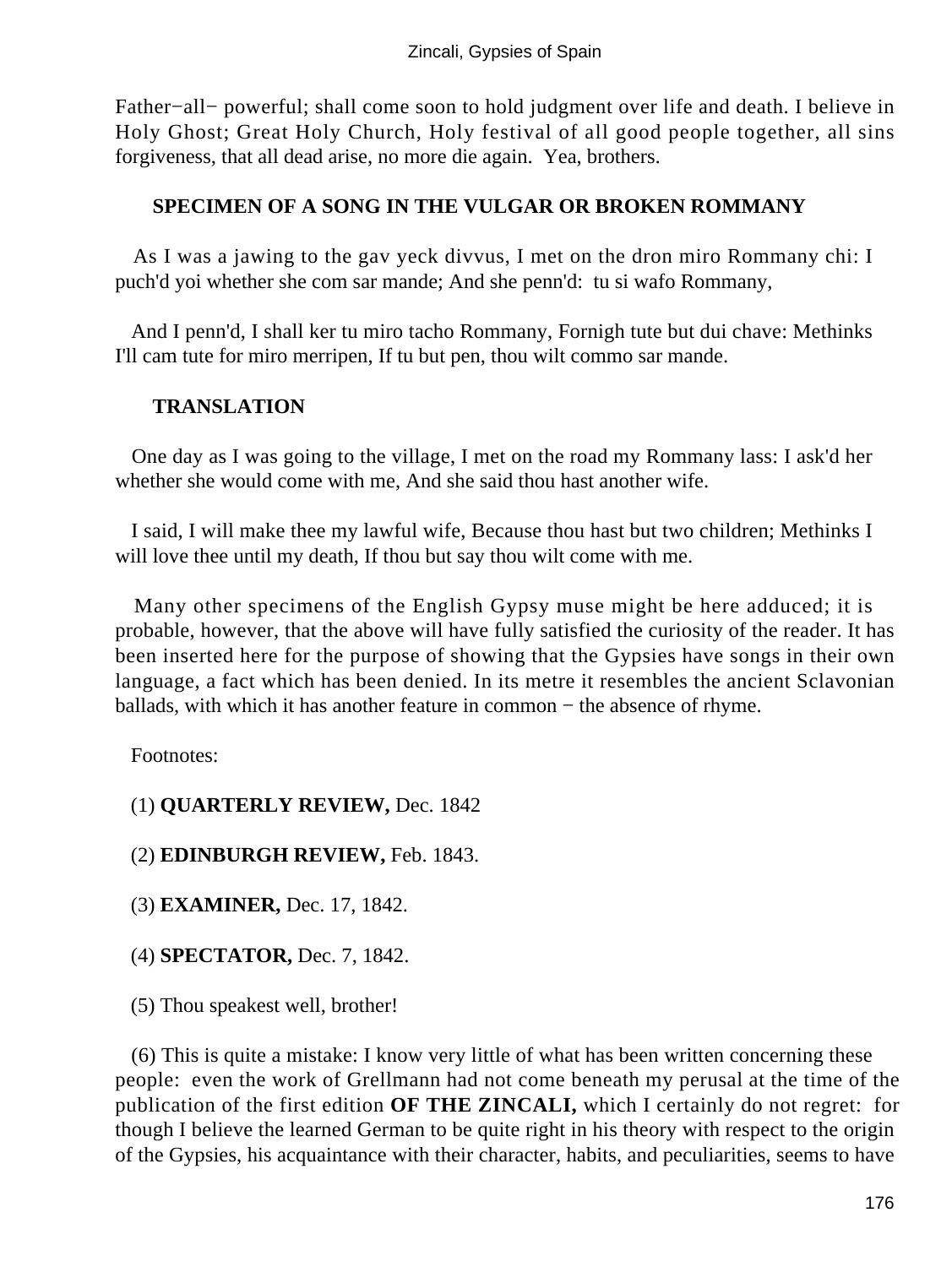been extremely limited.

(7) Good day.

(8) Glandered horse.

(9) Two brothers.

(10) The edition here referred to has long since been out of print.

 (11) It may not be amiss to give the etymology of the word engro, which so frequently occurs in compound words in the English Gypsy tongue:− the EN properly belongs to the preceding noun, being one of the forms of the genitive case; for example, Elik−EN boro congry, the great Church or Cathedral of Ely; the GRO or **GEIRO** (Spanish GUERO), is the Sanscrit KAR, a particle much used in that language in the formation of compounds; I need scarcely add that **MONGER** in the English words Costermonger, Ironmonger, etc., is derived from the same root.

 (12) For the knowledge of this fact I am indebted to the well−known and enterprising traveller, Mr. Vigne, whose highly interesting work on Cashmire and the Panjab requires no recommendation from me.

 (13) Gorgio (Spanish GACHO), a man who is not a Gypsy: the Spanish Gypsies term the Gentiles Busne, the meaning of which word will be explained farther on.

(14) An Eastern image tantamount to the taking away of life.

 (15) Gentes non multum morigeratae, sed quasi bruta animalia et furentes. See vol. xxii. of the Supplement to the works of Muratori, p. 890.

(16) As quoted by Hervas: **CATALOGO DE LAS LENGUAS,** vol. iii. p. 306.

 (17) We have found this beautiful metaphor both in Gypsy and Spanish; it runs thus in the former language:−

'LAS **MUCHIS.** (The Sparks.)

 'Bus de gres chabalas orchiris man dique a yes chiro purelar sistilias sata rujias, y or sisli carjibal dinando trutas discandas.

 (18) In the above little tale the writer confesses that there are many things purely imaginary; the most material point, however, the attempt to sack the town during the pestilence, which was defeated by the courage and activity of an individual, rests on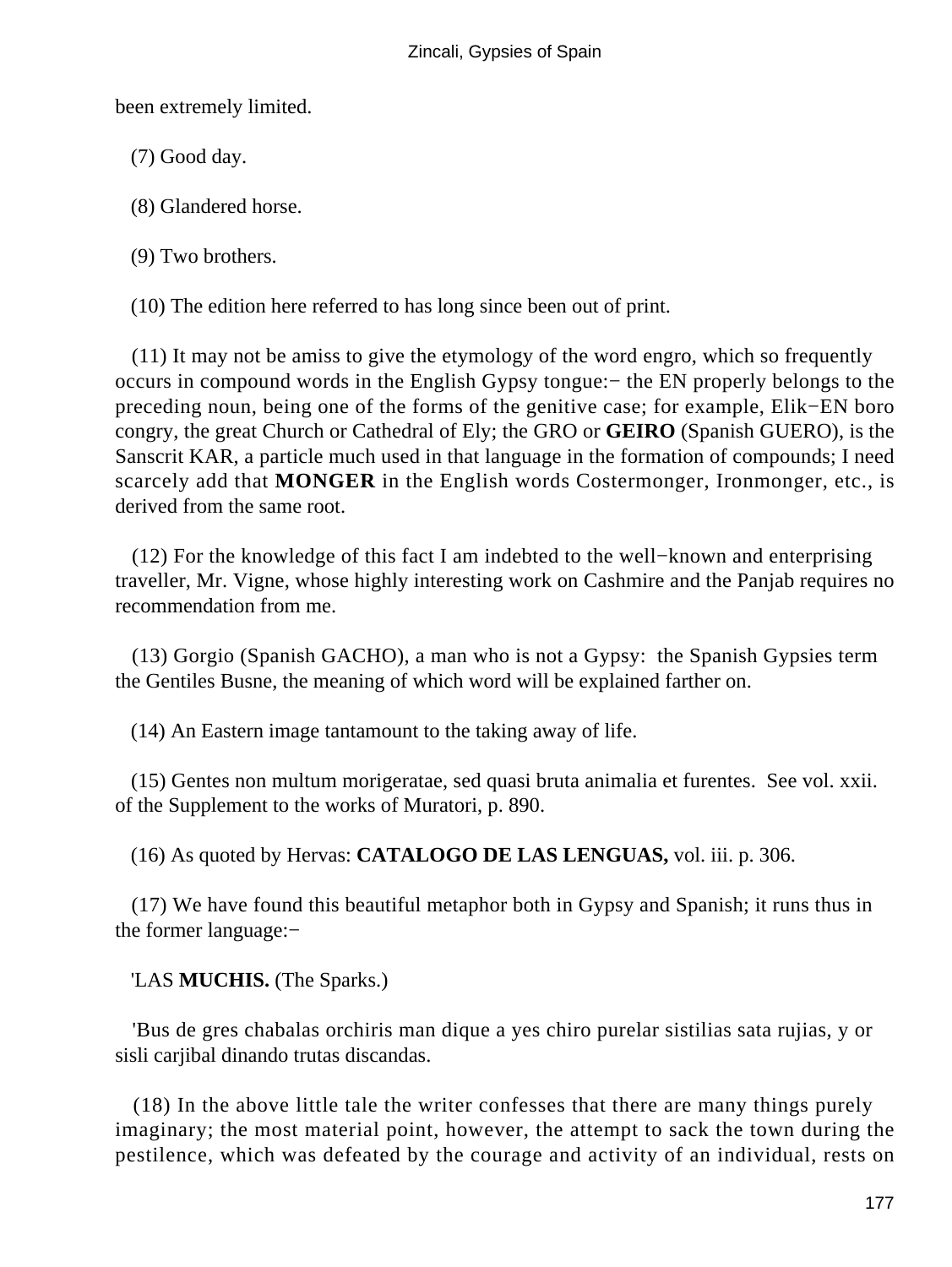historical evidence the most satisfactory. It is thus mentioned in the work of Francisco de Cordova (he was surnamed Cordova from having been for many years canon in that city):−

 'Annis praeteritis Iuliobrigam urbem, vulgo Logrono, pestilenti laborantem morbo, et hominibus vacuam invadere hi ac diripere tentarunt, perfecissentque ni Dens O. M. cuiusdam **BIBLIOPOLAE** opera, in corum, capita, quam urbi moliebantur perniciem avertisset.' **DIDASCALIA,** Lugduni, 1615, I vol. 8VO. p. 405, cap. 50.

 (19) Yet notwithstanding that we refuse credit to these particular narrations of Quinones and Fajardo, acts of cannibalism may certainly have been perpetrated by the Gitanos of Spain in ancient times, when they were for the most part semi−savages living amongst mountains and deserts, where food was hard to be procured: famine may have occasionally compelled them to prey on human flesh, as it has in modern times compelled people far more civilised than wandering Gypsies.

(20) England.

(21) Spain.

(22) **MITHRIDATES:** erster Theil, s. 241.

(23) Torreblanca: **DE MAGIA,** 1678.

 (24) Exodus, chap. xiii. v. 9. 'And it shall be for a sign unto thee upon thy hand.' Eng. Trans.

(25) No chapter in the book of Job contains any such verse.

 (26) 'And the children of Israel went out with an high hand.' Exodus, chap. xiv. v. 8. Eng. Trans.

(27) No such verse is to be found in the book mentioned.

 (28) Prov., chap. vii. vers. 11, 12. 'She is loud and stubborn; her feet abide not in her house. Now is she without, now in the streets, and lieth in wait at every corner.' Eng. Trans.

 (29) **HISTORIA DE ALONSO, MOZO DE MUCHOS AMOS:** or, the story of Alonso, servant of many masters; an entertaining novel, written in the seventeenth century, by Geronimo of Alcala, from which some extracts were given in the first edition of the present work.

(30) O Ali! O Mahomet!  $-$  God is God!  $-$  A Turkish war $-$ cry.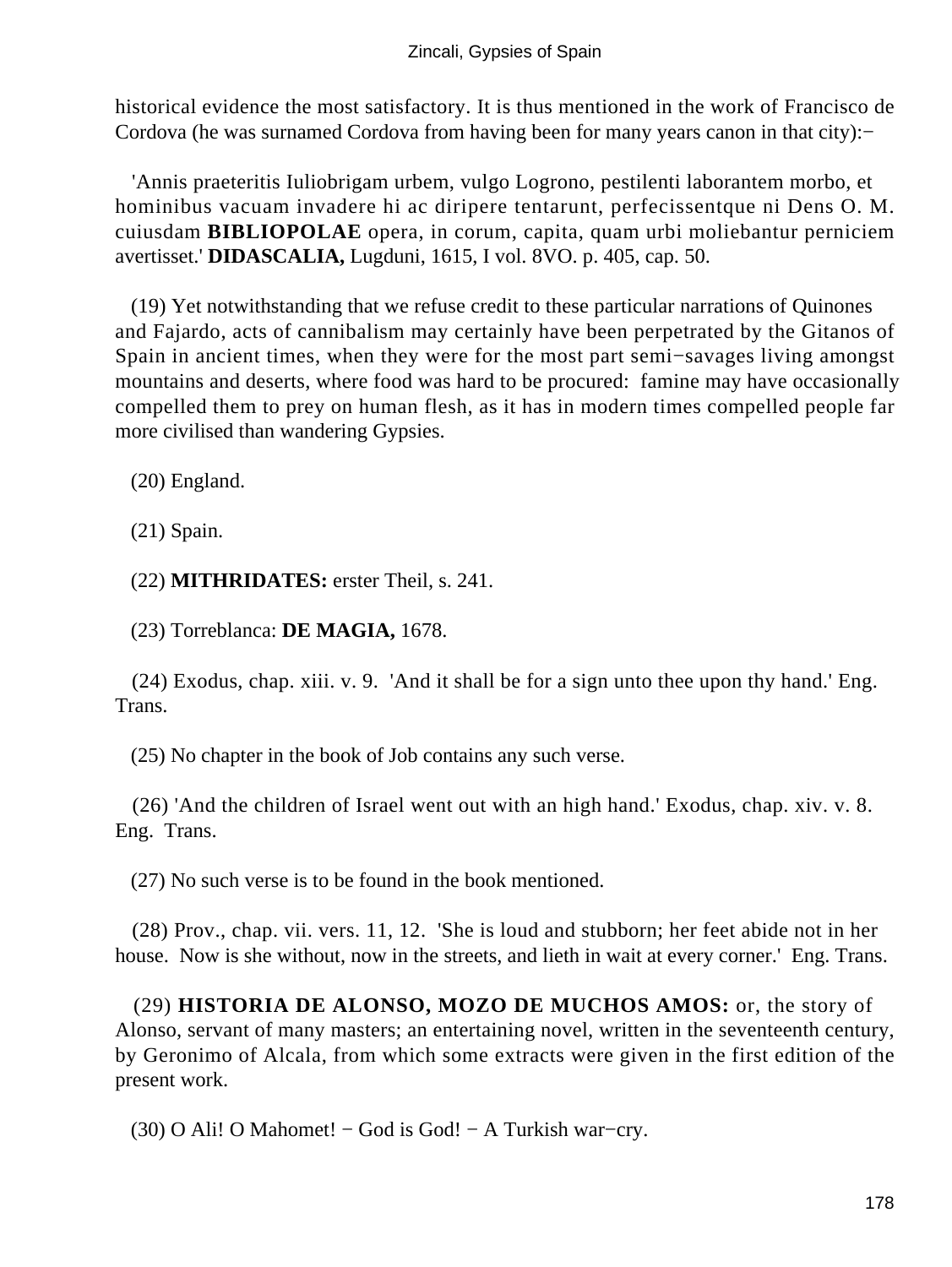(31) Gen. xlix. 22.

(32) In the original there is a play on words. – It is not necessary to enter into particulars farther than to observe that in the Hebrew language 'ain' means a well, and likewise an eye.

 (33) Gen. xlviii. 16. In the English version the exact sense of the inspired original is not conveyed. The descendants of Joseph are to increase like fish.

(34) Exodus, chap. xii. v. 37, 38.

(35) Quinones, p. 11.

 (36) The writer will by no means answer for the truth of these statements respecting Gypsy marriages.

(37) This statement is incorrect.

 (38) The Torlaquis (idle vagabonds), Hadgies (saints), and Dervishes (mendicant friars) of the East, are Gypsies neither by origin nor habits, but are in general people who support themselves in idleness by practising upon the credulity and superstition of the Moslems.

(39) In the Moorish Arabic, [Arabic text which cannot be reproduced] – or reus al haramin, the literal meaning being, 'heads or captains of thieves.'

 (40) A favourite saying amongst this class of people is the following: 'Es preciso que cada uno coma de su oficio'; I.E. every one must live by his trade.

 (41) For the above well−drawn character of Charles the Third I am indebted to the pen of Louis de Usoz y Rio, my coadjutor in the editing of the New Testament in Spanish (Madrid, 1837). For a further account of this gentleman, the reader is referred to **THE BIBLE IN SPAIN,** preface, p. xxii.

(42) Steal a horse.

(43) The lame devil: Asmodeus.

(44) Rinconete and Cortadillo.

(45) The great river, or Guadalquiver.

(46) A fountain in Paradise.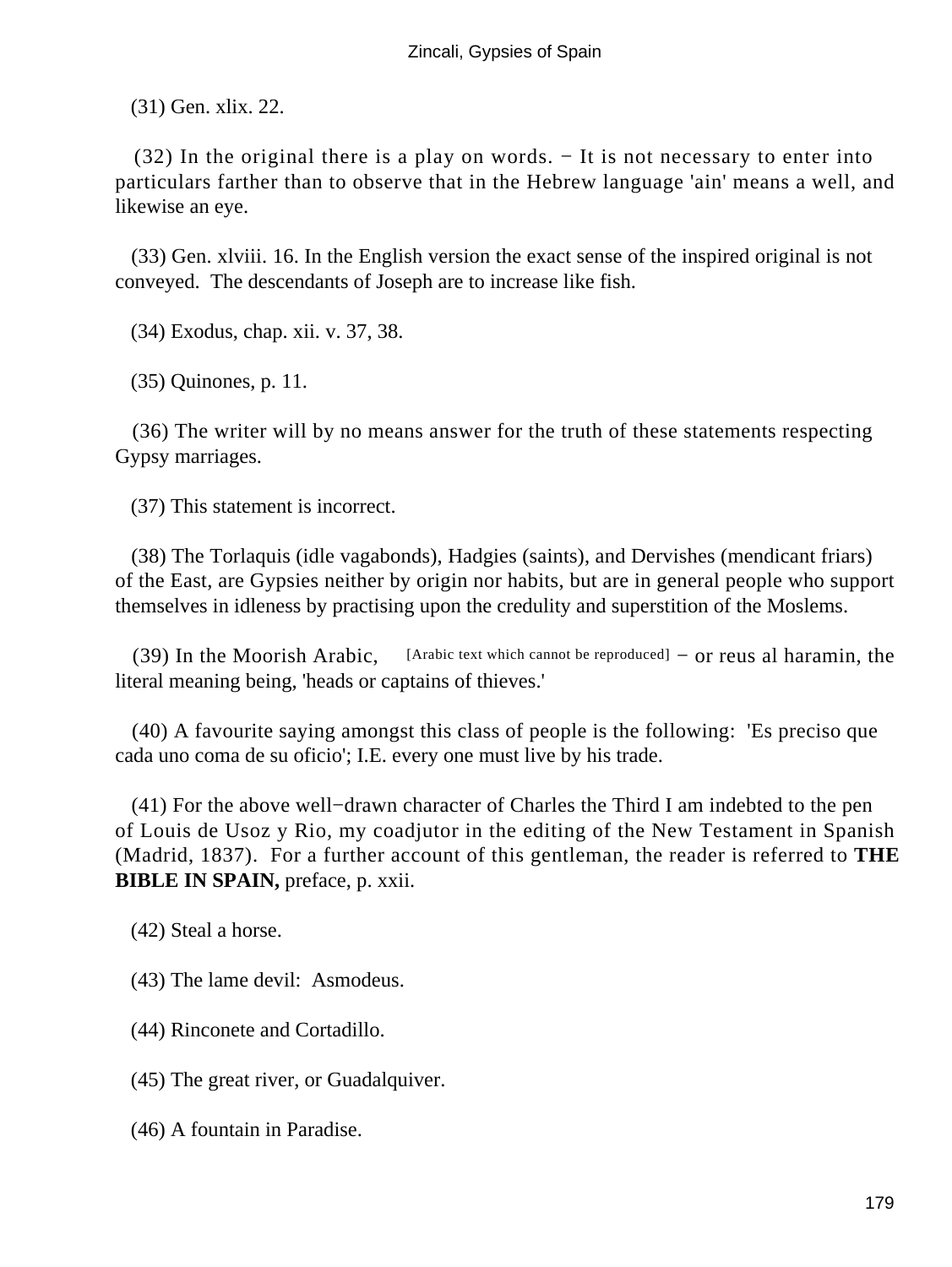(47) A Gypsy word signifying 'exceeding much.'

(48) 'Lengua muy cerrada.'

 (49) 'No camelo ser eray, es Calo mi nacimiento; No camelo ser eray, eon ser Cale me contento.'

 (50) Armed partisans, or guerillas on horseback: they waged a war of extermination against the French, but at the same time plundered their countrymen without scruple.

 (51) The Basques speak a Tartar dialect which strikingly resembles the Mongolian and the Mandchou.

 (52) A small nation or rather sect of contrabandistas, who inhabit the valley of Pas amidst the mountains of Santander; they carry long sticks, in the handling of which they are unequalled. Armed with one of these sticks, a smuggler of Pas has been known to beat off two mounted dragoons.

 (53) The hostess, Maria Diaz, and her son Joan Jose Lopez, were present when the outcast uttered these prophetic words.

(54) Eodem anno precipue fuit pestis seu mortalitas Forlivio.

 (55) This work is styled **HISTORIA DE LOS GITANOS,** by J. M−, published at Barcelona in the year 1832; it consists of ninety− three very small and scantily furnished pages. Its chief, we might say its only merit, is the style, which is fluent and easy. The writer is a theorist, and sacrifices truth and probability to the shrine of one idea, and that one of the most absurd that ever entered the head of an individual. He endeavours to persuade his readers that the Gitanos are the descendants of the Moors, and the greatest part of his work is a history of those Africans, from the time of their arrival in the Peninsula till their expatriation by Philip the Third. The Gitanos he supposes to be various tribes of wandering Moors, who baffled pursuit amidst the fastnesses of the hills; he denies that they are of the same origin as the Gypsies, Bohemians, etc., of other lands, though he does not back his denial by any proofs, and is confessedly ignorant of the Gitano language, the grand criterion.

(56) A Russian word signifying beans.

(57) The term for poisoning swine in English Gypsy is **DRABBING BAWLOR.**

- (58) Por medio de chalanerias.
- (59) The English.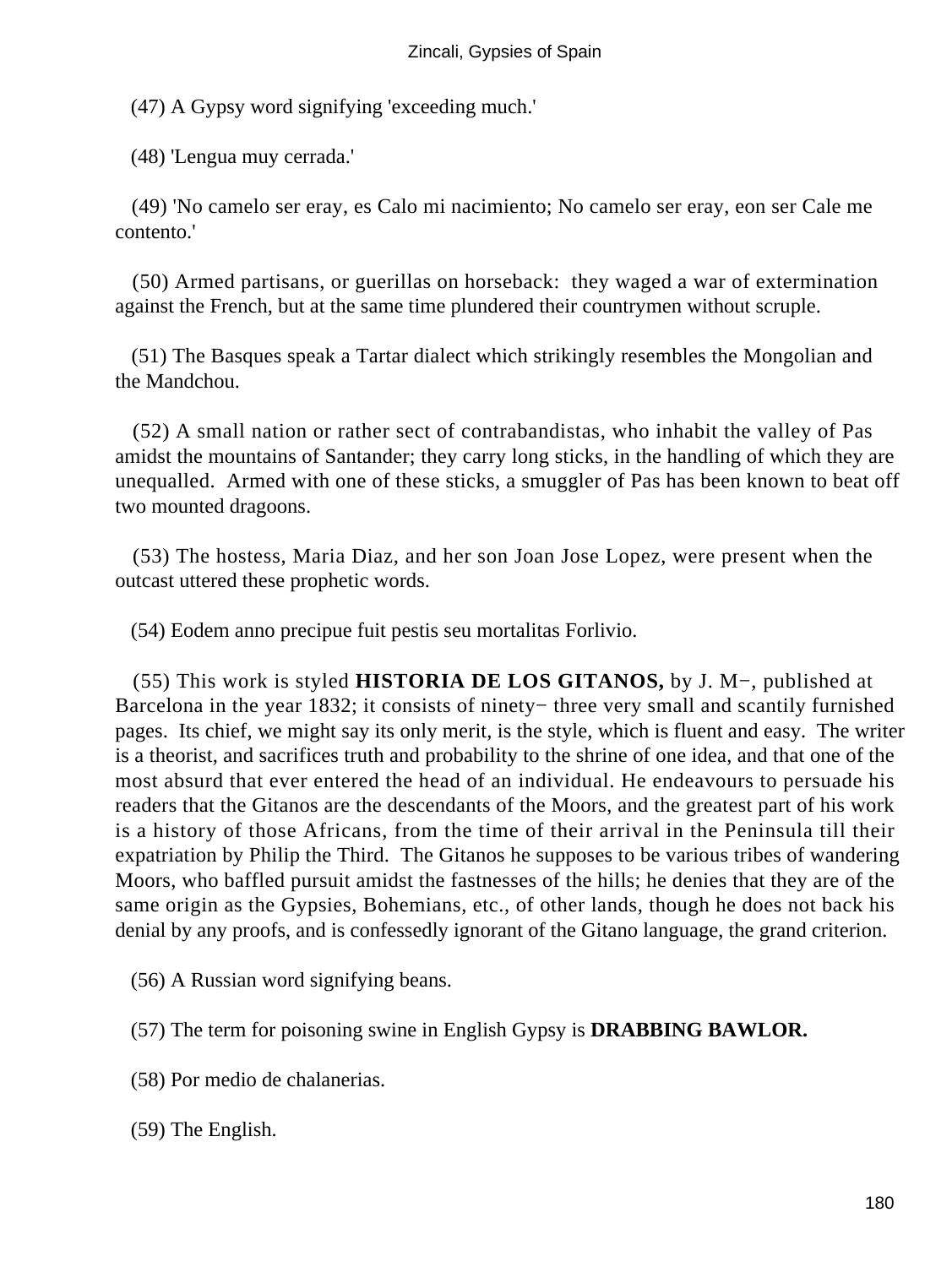## Zincali, Gypsies of Spain

 (60) These words are very ancient, and were, perhaps, used by the earliest Spanish Gypsies; they differ much from the language of the present day, and are quite unintelligible to the modern Gitanos.

 (61) It was speedily prohibited, together with the Basque gospel; by a royal ordonnance, however, which appeared in the Gazette of Madrid, in August 1838, every public library in the kingdom was empowered to purchase two copies in both languages, as the works in question were allowed to possess some merit **IN A LITERARY POINT OF VIEW.** For a particular account of the Basque translation, and also some remarks on the Euscarra language, the reader is referred to **THE BIBLE IN SPAIN,** vol. ii. p. 385−398.

(62) Steal me, Gypsy.

 (63) A species of gendarme or armed policeman. The Miquelets have existed in Spain for upwards of two hundred years. They are called Miquelets, from the name of their original leader. They are generally Aragonese by nation, and reclaimed robbers.

 (64) Those who may be desirous of perusing the originals of the following rhymes should consult former editions of this work.

(65) For the original, see other editions.

 (66) For this information concerning Palmireno, and also for a sight of the somewhat rare volume written by him, the author was indebted to a kind friend, a native of Spain.

 (67) A very unfair inference; that some of the Gypsies did not understand the author when he spoke Romaic, was no proof that their own private language was a feigned one, invented for thievish purposes.

 (68) Of all these, the most terrible, and whose sway endured for the longest period, were the Mongols, as they were called: few, however, of his original Mongolian warriors followed Timour in the invasion of India. His armies latterly appear to have consisted chiefly of Turcomans and Persians. It was to obtain popularity amongst these soldiery that he abandoned his old religion, a kind of fetish, or sorcery, and became a Mahometan.

(69) As quoted by Adelung, **MITHRIDATES,** vol. i.

(70) Mithridates.

 (70) For example, in the **HISTORIA DE LOS GITANOS,** of which we have had occasion to speak in the first part of the present work: amongst other things the author says, p. 95, 'If there exist any similitude of customs between the Gitanos and the Gypsies, the Zigeuners, the Zingari, and the Bohemians, they (the Gitanos) cannot, however, be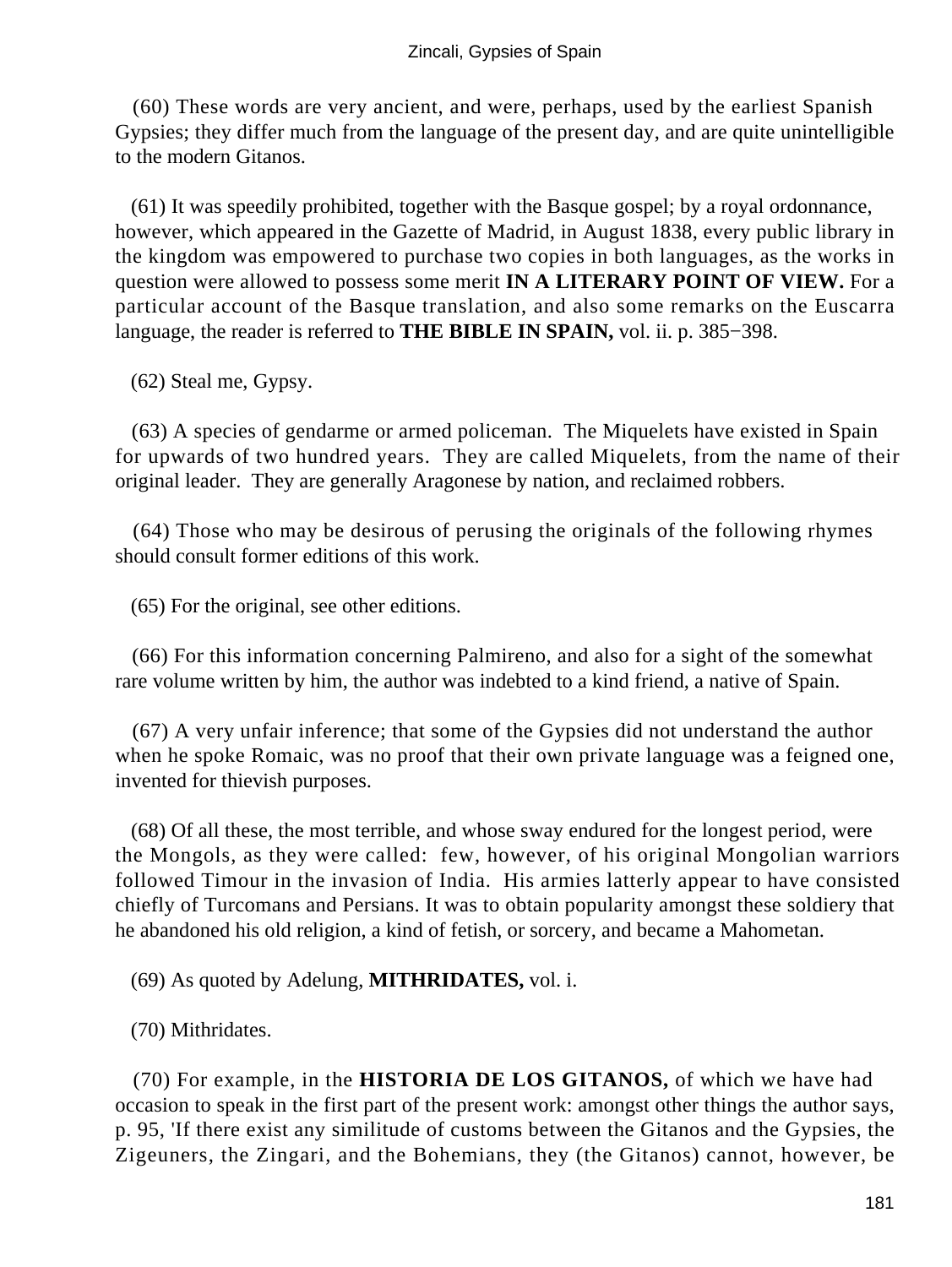confounded with these nomad castes, nor the same origin be attributed to them; . . . all that we shall find in common between these people will be, that the one (the Gypsies, etc.) arrived fugitives from the heart of Asia by the steppes of Tartary, at the beginning of the fifteenth century, while the Gitanos, descended from the Arab or Morisco tribes, came from the coast of Africa as conquerors at the beginning of the eighth.'

 He gets rid of any evidence with respect to the origin of the Gitanos which their language might be capable of affording in the following summary manner: 'As to the particular jargon which they use, any investigation which people might pretend to make would be quite useless; in the first place, on account of the reserve which they exhibit on this point; and secondly, because, in the event of some being found sufficiently communicative, the information which they could impart would lead to no advantageous result, owing to their extreme ignorance.'

 It is scarcely worth while to offer a remark on reasoning which could only emanate from an understanding of the very lowest order, − so the Gitanos are so extremely ignorant, that however frank they might wish to be, they would be unable to tell the curious inquirer the names for bread and water, meat and salt, in their own peculiar tongue − for, assuredly, had they sense enough to afford that slight quantum of information, it would lead to two very advantageous results, by proving, first, that they spoke the same language as the Gypsies, etc., and were consequently the same people − and secondly, that they came not from the coast of Northern Africa, where only Arabic and Shillah are spoken, but from the heart of Asia, three words of the four being pure Sanscrit.

(72) As given in the **MITHRIDATES** of Adelung.

(73) Possibly from the Russian **BOLOSS,** which has the same signification.

- (74) Basque, **BURUA.**
- (75) Sanscrit, **SCHIRRA.**

 (76) These two words, which Hervas supposes to be Italian used in an improper sense, are probably of quite another origin. LEN, in Gitano, signifies 'river,' whilst **VADI** in Russian is equivalent to water.

 (77) It is not our intention to weary the reader with prolix specimens; nevertheless, in corroboration of what we have asserted, we shall take the liberty of offering a few. Piar, to drink, (p. 188,) is Sanscrit, **PIAVA.** Basilea, gallows, (p. 158,) is Russian, **BECILITZ.** Caramo, wine, and gurapo, galley, (pp. 162, 176,) Arabic, **HARAM** (which literally signifies that which is forbidden) and **GRAB.** Iza, (p. 179,) harlot, Turkish, **KIZE.** Harton, bread, (p. 177,) Greek, **ARTOS.** Guido, good, and hurgamandera, harlot, (pp. 177, 178,) German, GUT and **HURE.** Tiple, wine, (p. 197,) is the same as the English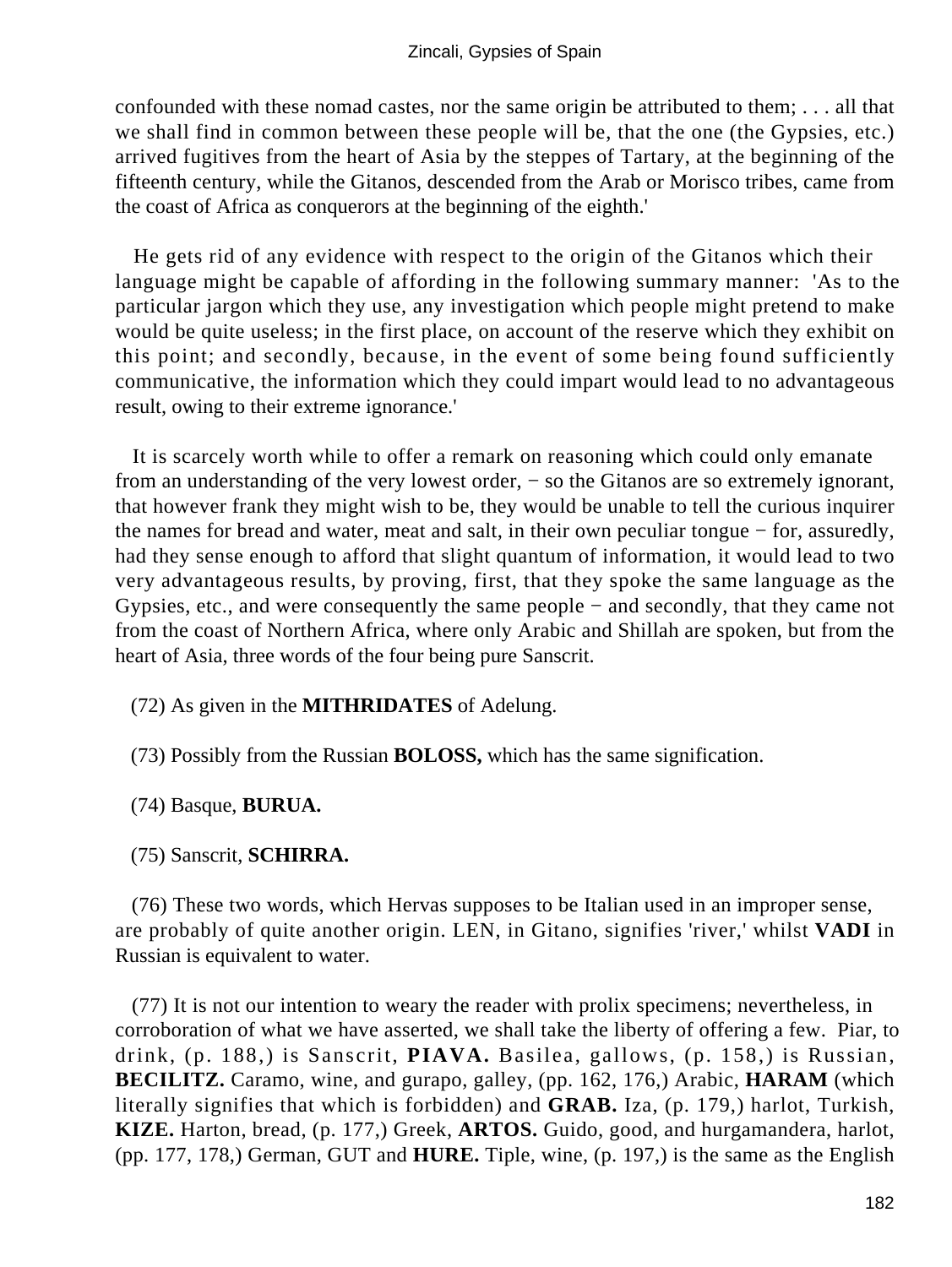## word tipple, Gypsy, **TAPILLAR.**

(78) This word is pure Wallachian ( [Greek text which cannot be reproduced]), and was brought by the Gypsies into England; it means 'booty,' or what is called in the present cant language, 'swag.' The Gypsies call booty 'louripen.'

- (79) Christmas, literally Wine−day.
- (80) Irishman or beggar, literally a dirty squalid person.
- (81) Guineas.
- (82) Silver teapots.
- (83) The Gypsy word for a certain town.
- (84) In the Spanish Gypsy version, 'our bread of each day.'
- (85) Span., 'forgive us our debts as we forgive our debtors.'
- (86) Eng., 'all evil FROM'; Span., 'from all ugliness.'
- (87) Span., 'for thine.'
- (88) By Hungary is here meant not only Hungary proper, but Transylvania.
- (89) How many days made come the gentleman hither.
- (90) How many−year fellow are you.
- (91) Of a grosh.
- (92) My name shall be to you for Moses my brother.
- (93) Comes.
- (94) Empty place.
- (95) V. CASINOBEN in Lexicon.

 (96) By these two words, Pontius Pilate is represented, but whence they are derived I know not.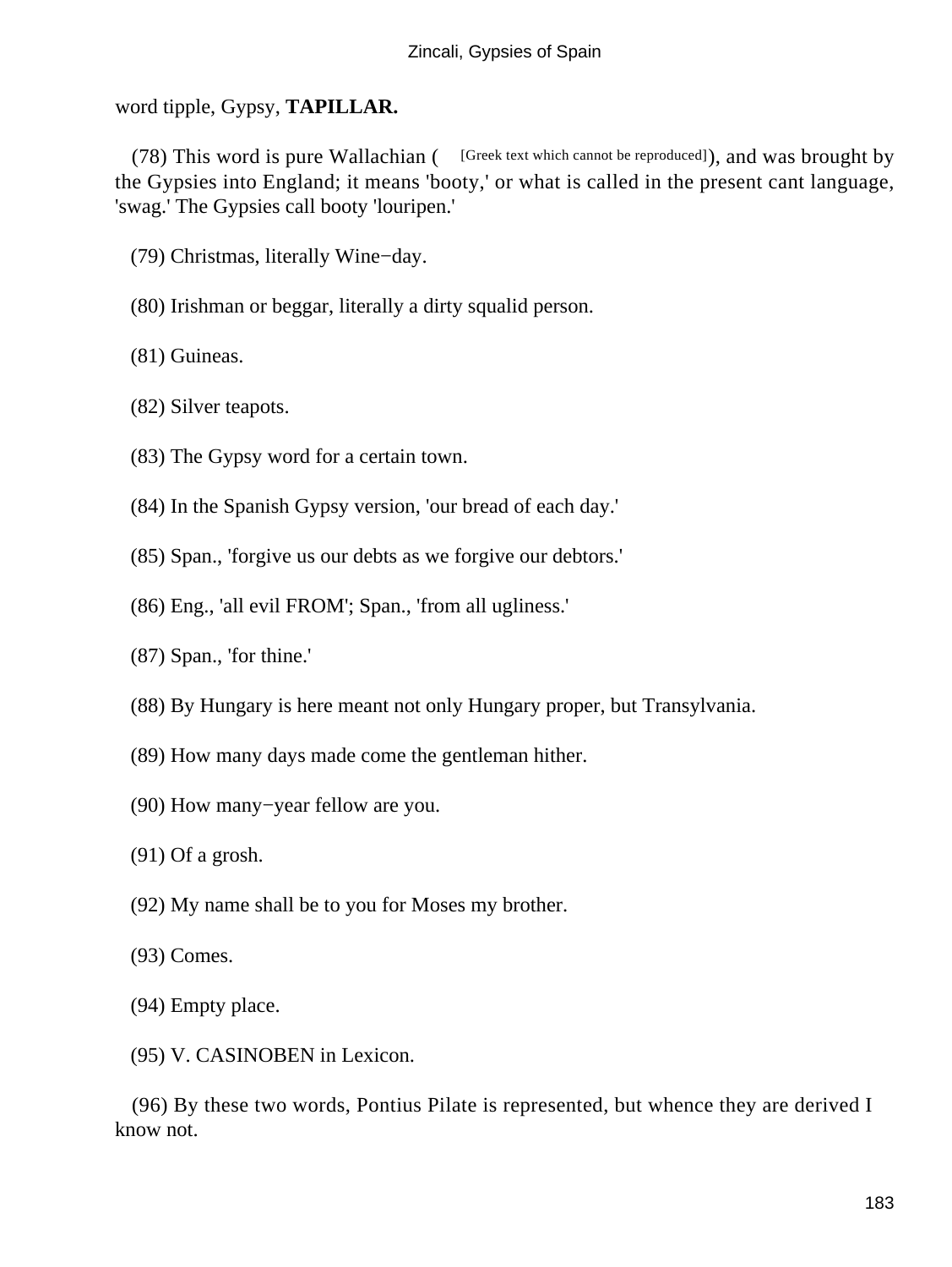(97) Reborn.

(98) Poverty is always avoided.

(99) A drunkard reduces himself to the condition of a hog.

(100) The most he can do.

 (101) The puchero, or pan of glazed earth, in which bacon, beef, and garbanzos are stewed.

 (102) Truth contrasts strangely with falsehood; this is a genuine Gypsy proverb, as are the two which follow; it is repeated throughout Spain **WITHOUT BEING UNDERSTOOD.**

(103) In the original **WEARS A MOUTH;** the meaning is, ask nothing, gain nothing.

(104) Female Gypsy,

(105) Women **UNDERSTOOD.**

(106) With that motive awoke the labourer. **ORIG.**

 (107) Gave its pleasure to the finger, I.E. his finger was itching to draw the trigger, and he humoured it.

 (108) They feared the shot and slugs, which are compared, and not badly, to flies and almonds.

(109) Christmas, literally Wine−day.

(110) Irishman or beggar, literally a dirty squalid person.

(111) Guineas.

(114) Silver tea−pots.

(115) The Gypsy word for a certain town.

(116) As given by Grellmann.

 (117) The English Gypsies having, in their dialect, no other term for ghost than mulo, which simply means a dead person, I have been obliged to substitute a compound word.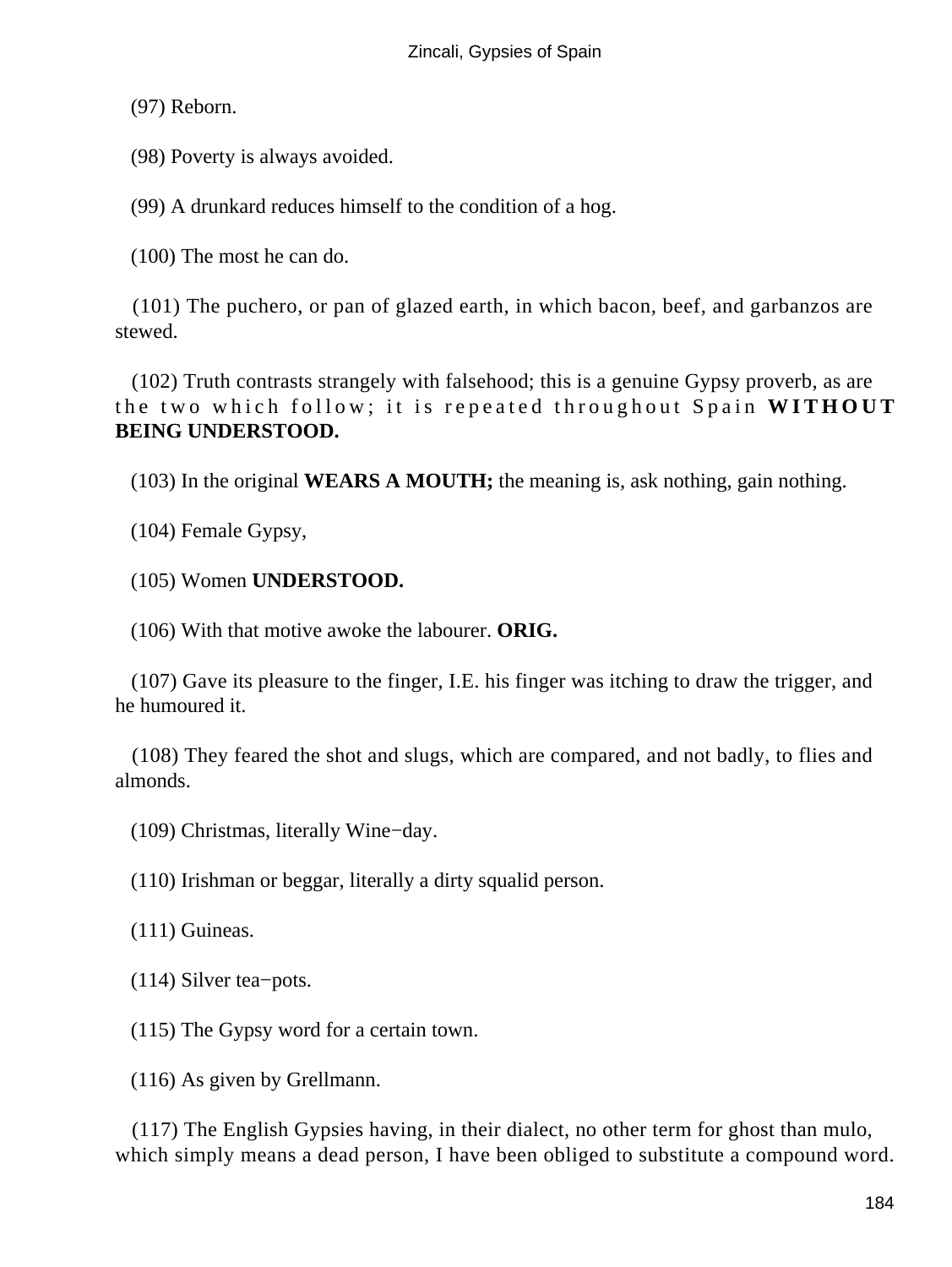Bavalengro signifies literally a wind thing, or **FORM OF AIR.**

The Zincali by George Borrow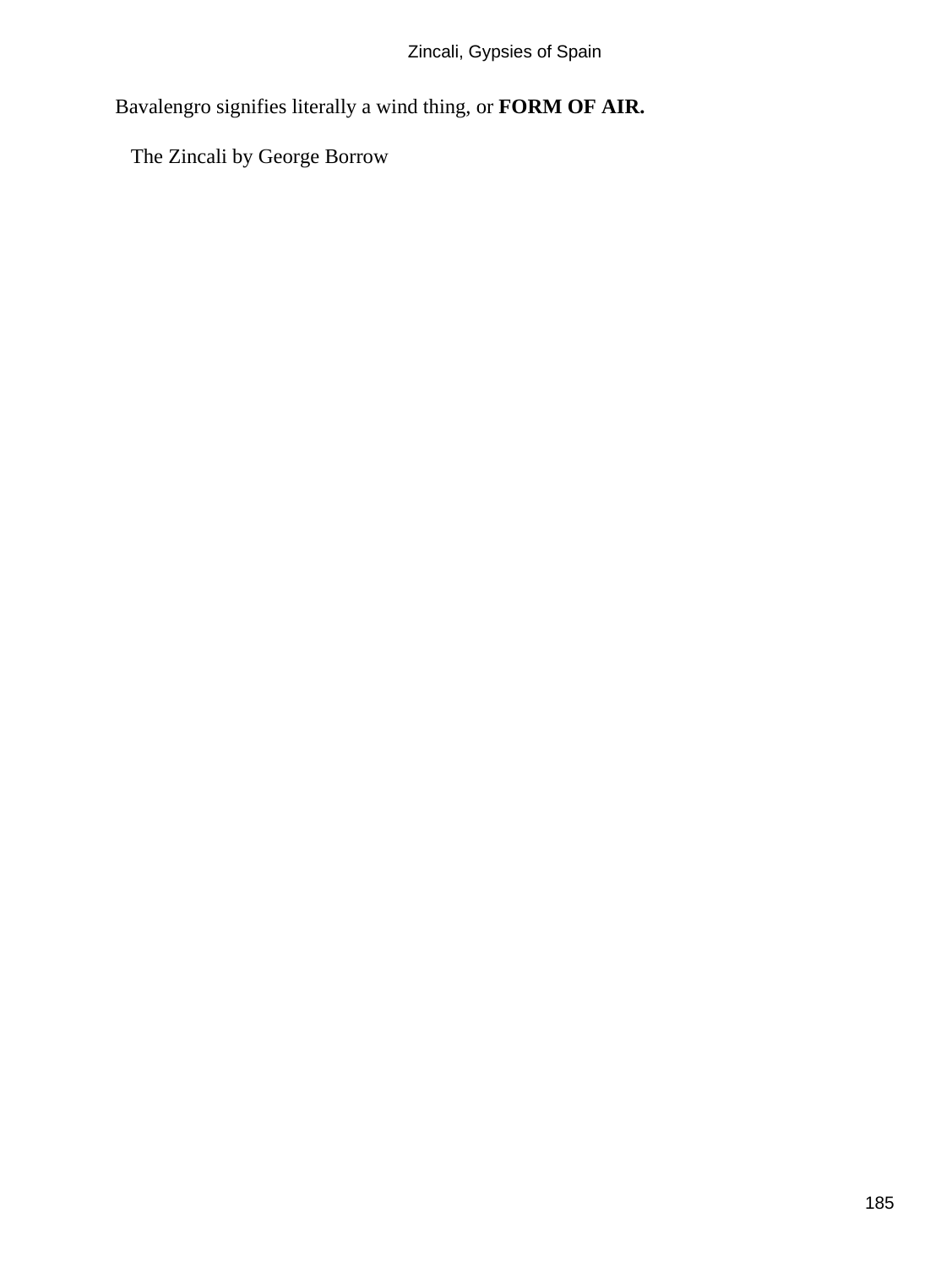Zincali, Gypsies of Spain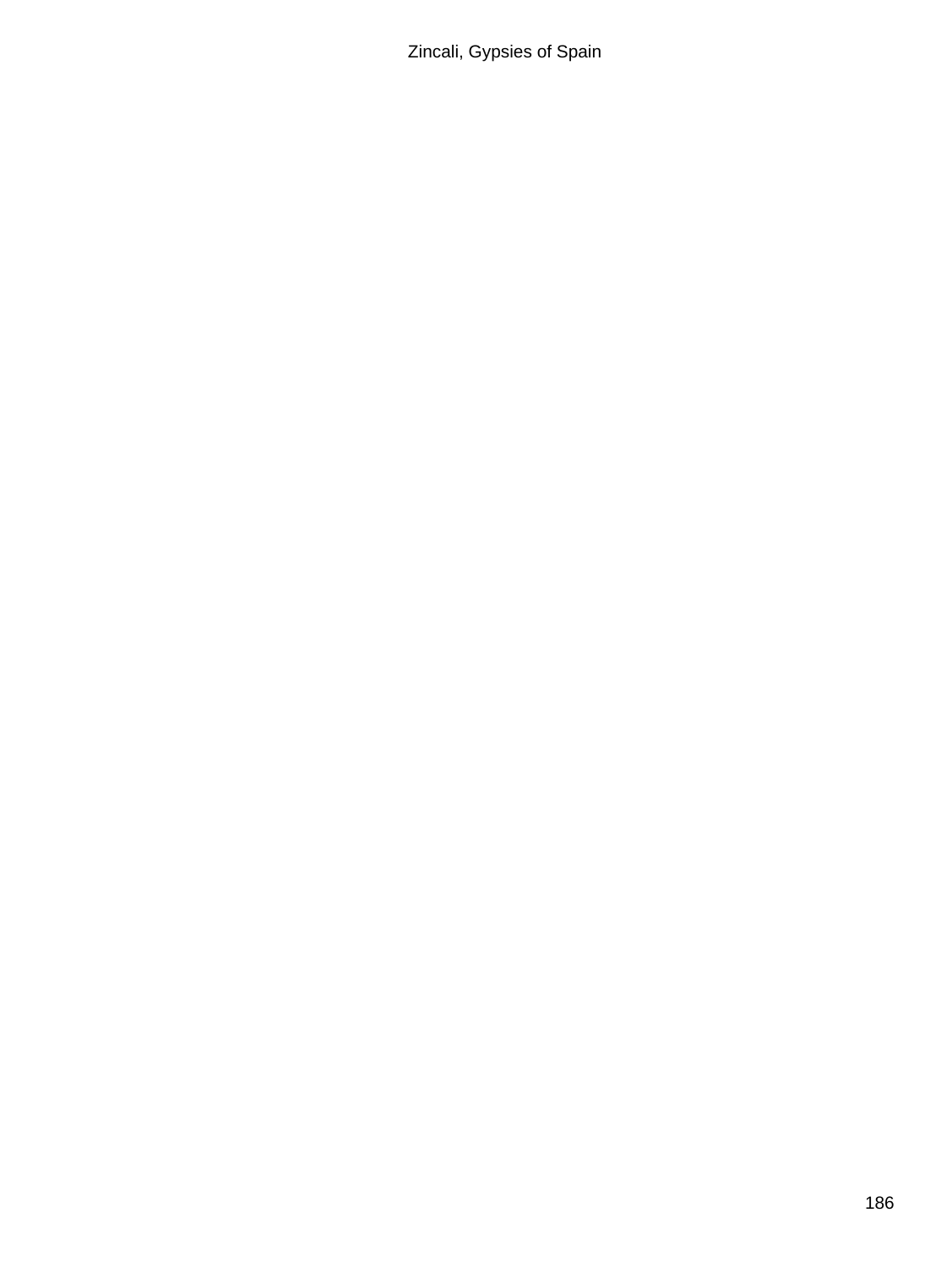## **You are reading a Phoenix Edition:**

It was converted from clean and standard xhtml/xml files. It uses metatags to identify content, and other data. The available resources specific to each ebook format were used to give the reader a pleasant reading experience.

More details available at Phoenix−Library.org website.

Any suggestion that helps us to improve these editions are welcome.

**The Phoenix−Library Team**